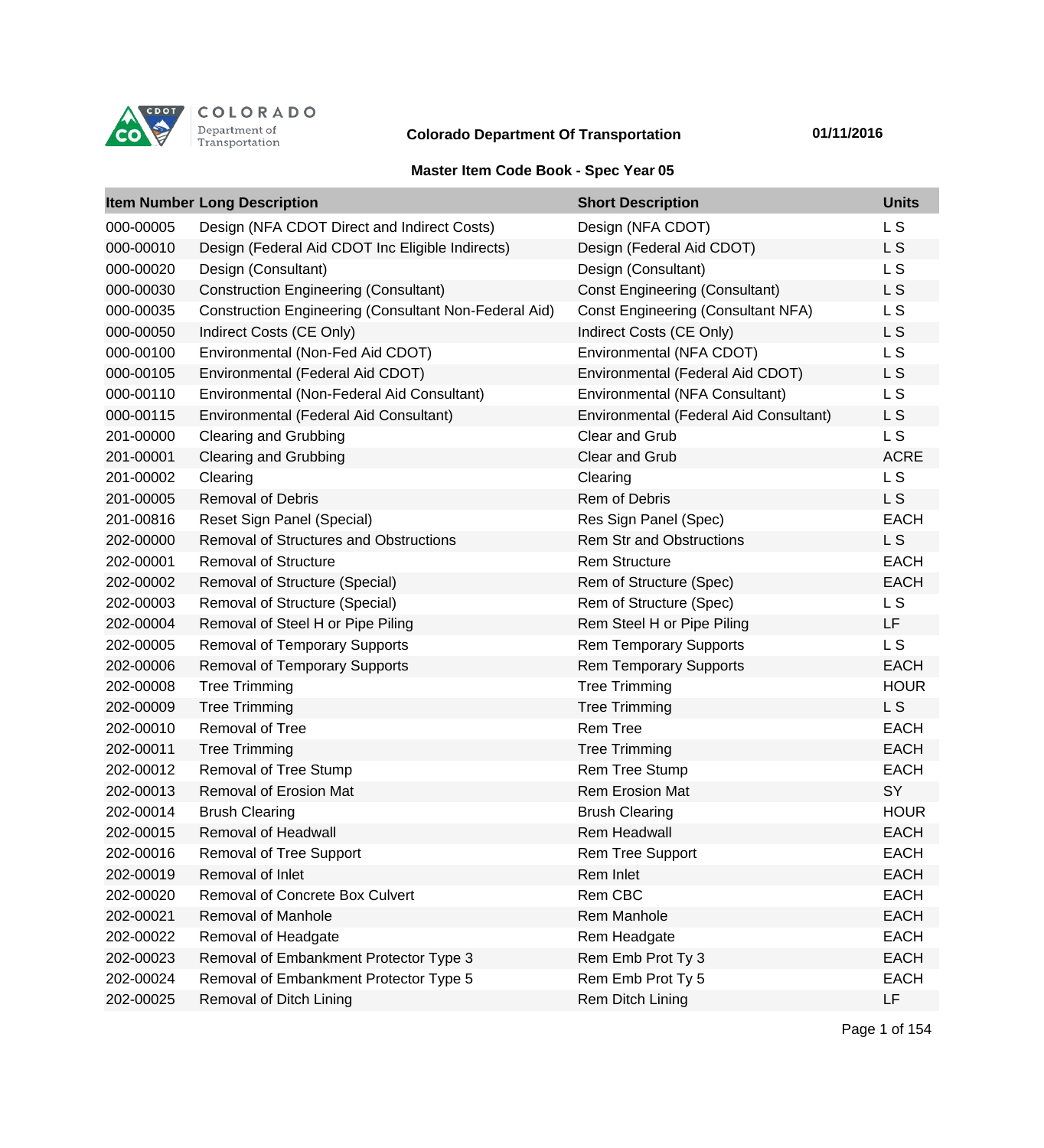| 202-00026 | Removal of Slope and Ditch Paving               | Rem S and D Pave                        | <b>SY</b>      |
|-----------|-------------------------------------------------|-----------------------------------------|----------------|
| 202-00027 | Removal of Riprap                               | Rem Riprap                              | SY             |
| 202-00029 | Removal of Gabion                               | <b>Rem Gabion</b>                       | <b>CY</b>      |
| 202-00030 | <b>Removal of Water Service</b>                 | <b>Rem Water Service</b>                | <b>EACH</b>    |
| 202-00031 | Removal of Fire Hydrant                         | Rem of Fire Hydrant                     | <b>EACH</b>    |
| 202-00032 | Removal of Valve                                | <b>Rem Valve</b>                        | <b>EACH</b>    |
| 202-00033 | Removal of Pipe                                 | Rem Pipe                                | <b>EACH</b>    |
| 202-00035 | Removal of Pipe                                 | Rem Pipe                                | <b>LF</b>      |
| 202-00037 | <b>Removal of End Section</b>                   | Rem of End Section                      | <b>EACH</b>    |
| 202-00038 | Removal of Structural Plate Pipe                | Rem Structural Plate Pipe               | <b>LF</b>      |
| 202-00039 | <b>Removal of Bollard</b>                       | Rem of Bollard                          | <b>EACH</b>    |
| 202-00040 | <b>Removal of Electrical Conduit</b>            | <b>Rem Elec Conduit</b>                 | <b>LF</b>      |
| 202-00045 | Removal of Electrical Equipment                 | Rem Elec Equip                          | <b>LF</b>      |
| 202-00047 | Removal of Electrical Equipment                 | Rem Elec Equipment                      | L S            |
| 202-00050 | Removal of ITS Node Equipment                   | Rem ITS Node Equip                      | L S            |
| 202-00055 | Removal of Fiber Optic Cable                    | Rem of FO Cable                         | <b>LF</b>      |
| 202-00060 | Removal of Travel Time Indicator                | Rem Trav Time Indicator                 | <b>EACH</b>    |
| 202-00070 | <b>Removal of Barricade</b>                     | <b>Rem Barricade</b>                    | <b>EACH</b>    |
| 202-00080 | <b>Removal of Guard Post</b>                    | <b>Rem Guard Post</b>                   | <b>EACH</b>    |
| 202-00090 | <b>Removal of Delineator</b>                    | <b>Rem Delineator</b>                   | <b>EACH</b>    |
| 202-00100 | Removal of Dome Channelizing Device             | Rem of Dome Chan Device                 | <b>EACH</b>    |
| 202-00150 | <b>Removal of Wall</b>                          | Rem Wall                                | <b>EACH</b>    |
| 202-00155 | Removal of Wall                                 | Rem Wall                                | <b>LF</b>      |
| 202-00160 | <b>Removal of Wall</b>                          | <b>Rem Wall</b>                         | <b>SF</b>      |
| 202-00165 | <b>Removal of Wall</b>                          | <b>Rem Wall</b>                         | L S            |
| 202-00170 | <b>Grinding And Texturing Concrete Pavement</b> | <b>Grinding And Texturing Conc Pvmt</b> | <b>SY</b>      |
| 202-00175 | <b>Removal of Concrete</b>                      | <b>Rem Concrete</b>                     | L <sub>S</sub> |
| 202-00190 | Removal of Concrete Median Cover Material       | Rem of Conc Median Cover Matl           | SY             |
| 202-00195 | <b>Removal of Median Cover</b>                  | Rem of Median Cover                     | <b>SY</b>      |
| 202-00200 | <b>Removal of Sidewalk</b>                      | <b>Rem Sidewalk</b>                     | SY             |
| 202-00201 | <b>Removal of Curb</b>                          | Rem Curb                                | LF             |
| 202-00202 | <b>Removal of Gutter</b>                        | <b>Rem Gutter</b>                       | LF             |
| 202-00203 | Removal of Curb and Gutter                      | <b>Rem Curb and Gutter</b>              | LF             |
| 202-00204 | Removal of Curb, Gutter and Sidewalk            | Rem C, G and Sidewalk                   | LF             |
| 202-00205 | Removal of Wheel Stop                           | Rem Wheel Stop                          | <b>EACH</b>    |
| 202-00206 | Removal of Concrete Curb Ramp                   | Rem Conc Curb Ramp                      | <b>SY</b>      |
| 202-00207 | <b>Removal of Brick Pavers</b>                  | Rem of Brick Pavers                     | SY             |
| 202-00210 | <b>Removal of Concrete Pavement</b>             | <b>Rem Conc Pavement</b>                | SY             |
| 202-00212 | Removal of Concrete Pavement (Special)          | Rem Conc Pavement (Spec)                | SY             |
| 202-00215 | Removal of Concrete Pavement (Planing)          | Rem Conc Pvmt (Planing)                 | SY             |
| 202-00217 | Remove Concrete Pavement (Planing) (Special)    | Rem Conc Pvmt (Planing) (Spec)          | <b>SY</b>      |
| 202-00220 | Removal of Asphalt Mat                          | Rem Asphalt Mat                         | SY             |
| 202-00226 | Removal of Asphalt Mat (Special)                | Rem of Asph Mat (Special)               | SY             |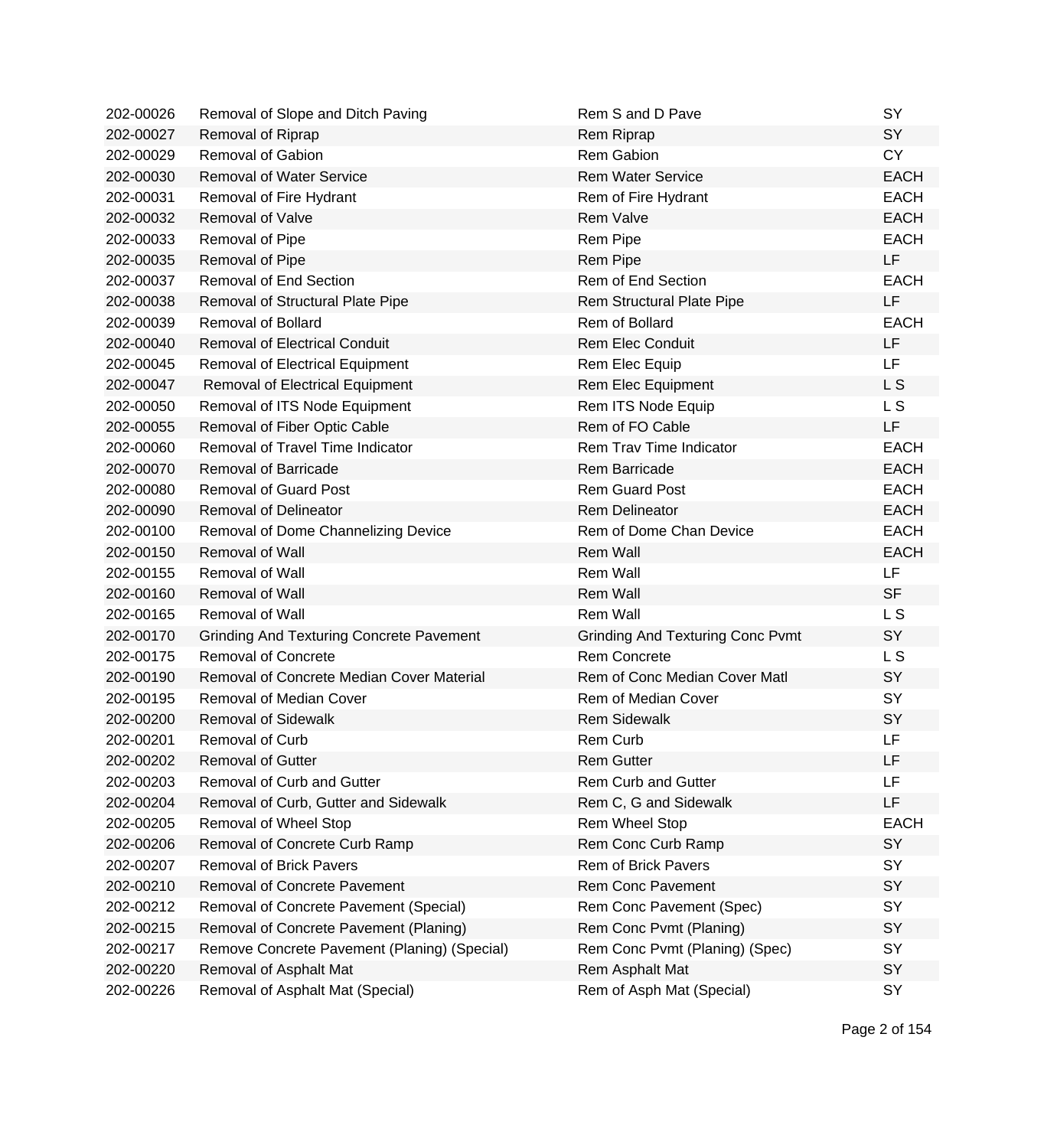| 202-00240 | Removal of Asphalt Mat (Planing)                                        | Rem Asphalt Mat (Planing)                | SY          |
|-----------|-------------------------------------------------------------------------|------------------------------------------|-------------|
| 202-00241 | Removal of Asphalt Mat (Planing) (Special)                              | Rem of Asph Mat (Planing)(Spec)          | <b>CY</b>   |
| 202-00245 | Removal of Asphalt Mat (Planing)                                        | Rem Asphalt Mat (Planing)                | <b>TON</b>  |
| 202-00246 | Removal of Asphalt Mat (Planing) (Special)                              | Rem Asphalt Mat (Planing) (Special)      | SY          |
| 202-00247 | Removal of Asphalt Mat (Planing)                                        | Rem Asphalt Mat (Planing)                | L S         |
| 202-00248 | Removal of Rumble Strips                                                | <b>Rem Rumble Strips</b>                 | LF          |
| 202-00250 | <b>Removal of Pavement Marking</b>                                      | <b>Rem Pavement Marking</b>              | <b>SF</b>   |
| 202-00251 | Removal of Pavement Marking (Asphalt Grooving)                          | Rem Pvmt Marking (Asph Grooving)         | <b>SF</b>   |
| 202-00252 | Removal of Pavement Marking (Concrete Grooving)                         | Rem Pvmt Marking (Conc Grooving)         | <b>SF</b>   |
| 202-00300 | Removal Of Building(s)                                                  | Rem Bldg(s)                              | L S         |
| 202-00400 | Removal of Bridge                                                       | Rem Bridge                               | <b>EACH</b> |
| 202-00401 | Removal of Bridge (Special)                                             | Rem Bridge (Spec)                        | <b>EACH</b> |
| 202-00410 | Removal of Mat From Bridge                                              | Rem Mat From Br                          | SY          |
| 202-00420 | Removal of Pedestrian Rail                                              | Rem Ped Rail                             | LF          |
| 202-00425 | Removal of Bridge Railing                                               | Rem Bridge Railing                       | LF          |
| 202-00426 | Removal of Bridge Railing (Special)                                     | Rem Bridge Railing (Spec)                | LF          |
| 202-00440 | Removal of Existing Tunnel Liner                                        | <b>Rem of Exist Tunnel Liner</b>         | LF          |
| 202-00450 | Removal of Portions of Present Structure (Class 1)                      | Rem Port Present Str (1)                 | SY          |
| 202-00453 | Removal of Portions of Present Structure (Class 2)                      | Rem Port Present Str (2)                 | SY          |
| 202-00454 | Removal of Portions of Present Structure (Class 2A)                     | Rem Port Present Str (2A)                | SY          |
| 202-00456 | Removal of Portions of Present Structure (Class 2B)                     | Rem Port Present Str (2B)                | SY          |
| 202-00457 | Removal of Portions of Present Structure (Class 2)<br>(Hydrodemolition) | Rem of Portions of Pres Str(2) Hydrodemo | SY          |
| 202-00460 | Removal of Portions of Present Structure (Class 3)                      | Rem Port Present Str (3)                 | SY          |
| 202-00462 | Removal of Portions of Present Structure (Class 3A)                     | Rem Port Present Str (3A)                | SY          |
| 202-00466 | Removal of Portions of Present Structure (Class 4)                      | Rem Port Present Str (4)                 | SY          |
| 202-00480 | Removal of Portions of Present Structure (Special)                      | Rem Port Present Str (Special)           | SY          |
| 202-00495 | <b>Removal of Portions of Present Structure</b>                         | <b>Rem Port Present Str</b>              | L S         |
| 202-00500 | <b>Removal of Portions of Present Structure</b>                         | <b>Rem Port Present Str</b>              | <b>EACH</b> |
| 202-00502 | <b>Removal of Portions of Present Structure</b>                         | <b>Rem Port Present Str</b>              | <b>CY</b>   |
| 202-00503 | <b>Removal of Portions of Present Structure</b>                         | <b>Rem Port Present Str</b>              | SY          |
| 202-00504 | Removal of Expansion Device                                             | Rem Exp Device                           | LF          |
| 202-00510 | Removal of Roadway Contraction Joint                                    | Rem Contraction Jt                       | LF          |
| 202-00520 | Removal of Expansion Joint Material                                     | Rem of Exp Joint Matl                    | LF          |
| 202-00600 | Removal of Railroad Appurtenances                                       | Rem Railroad Appurtenances               | L S         |
| 202-00610 | <b>Removal of Railroad Track</b>                                        | Rem of RR Track                          | LF          |
| 202-00620 | Removal of Railroad Crossover                                           | Rem of RR Crossover                      | <b>EACH</b> |
| 202-00621 | <b>Removal of Railroad Turnout</b>                                      | <b>Rem of RR Turnout</b>                 | <b>EACH</b> |
| 202-00700 | Removal of Light Standard                                               | Rem Light Standard                       | <b>EACH</b> |
| 202-00705 | Removal of Light Standard Foundation                                    | Rem Light Standard Foundation            | <b>EACH</b> |
| 202-00710 | Removal of Power Pole                                                   | Rem Power Pole                           | <b>EACH</b> |
| 202-00715 | Removal of Closed Circuit Television Pole                               | Rem CCTV Pole                            | <b>EACH</b> |
| 202-00720 | <b>Removal of Closed Circuit Camera</b>                                 | Rem CCTV Camera                          | <b>EACH</b> |
| 202-00725 | Removal of Existing Lighting System                                     | Rem Ex Lighting Sys                      | L S         |
|           |                                                                         |                                          |             |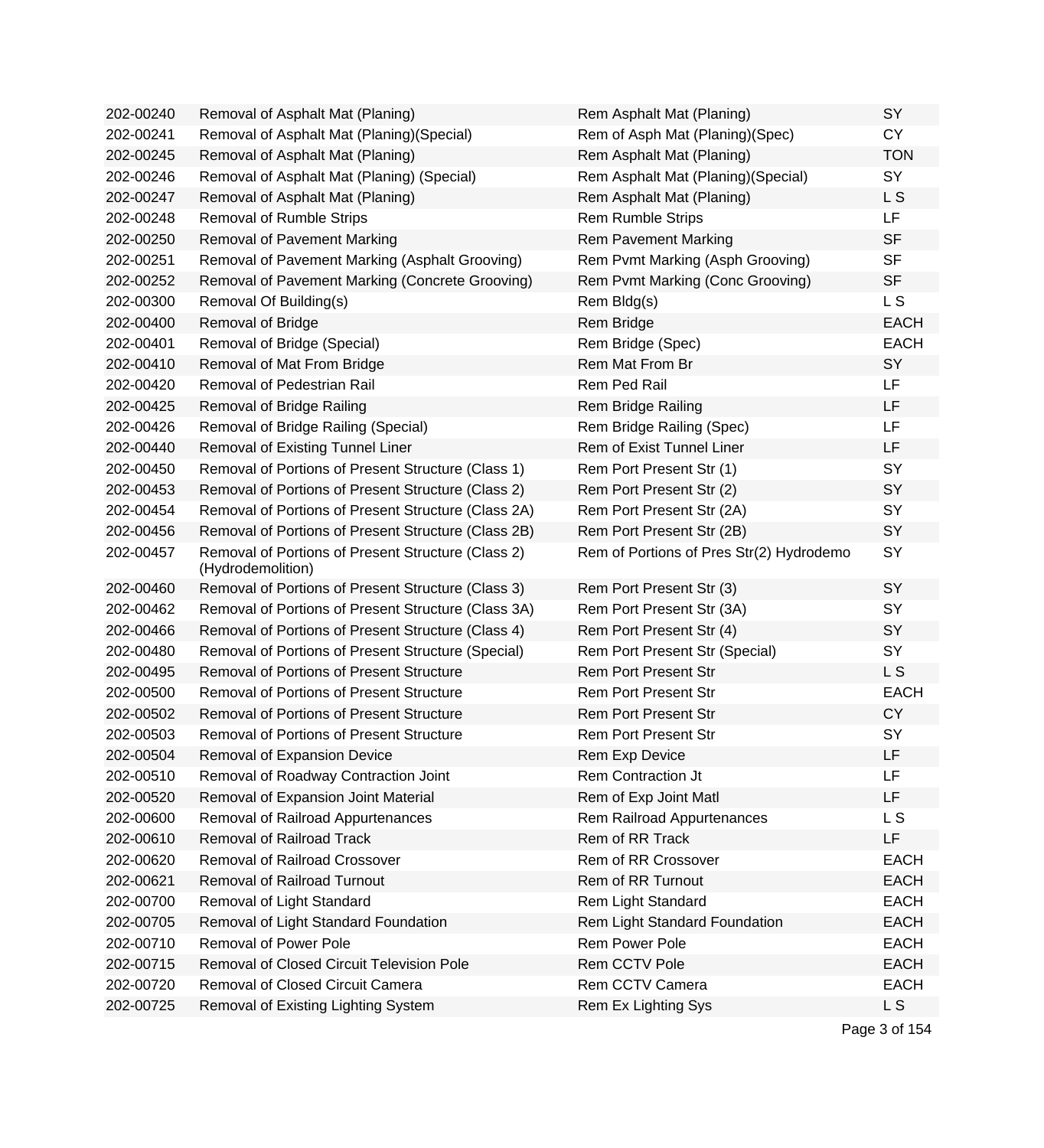| 202-00750 | Removal of Luminaire                                          | <b>Rem Luminaire</b>                    | <b>EACH</b> |
|-----------|---------------------------------------------------------------|-----------------------------------------|-------------|
| 202-00800 | Removal of Overpass Mounted Sign Bracket                      | Rem Overpass Mtd Sign Brkt              | <b>EACH</b> |
| 202-00805 | Removal of Overhead Sign Structure                            | Rem Overhead Sign Str                   | <b>EACH</b> |
| 202-00806 | Removal of Walkway                                            | Rem Walkway                             | LF          |
| 202-00810 | Removal of Ground Sign                                        | Rem Ground Sign                         | <b>EACH</b> |
| 202-00815 | Removal of Sign (Special)                                     | Rem of Sign (Special)                   | <b>EACH</b> |
| 202-00818 | Removal of Steel Sign Ground Stub base (36 Inch)              | Rem Steel Sign Ground Stub base (36 In) | <b>EACH</b> |
| 202-00821 | Removal of Sign Panel                                         | Rem Sign Panel                          | <b>EACH</b> |
| 202-00823 | Removal of Dynamic Message Sign                               | Rem Dynamic Message Sign                | <b>EACH</b> |
| 202-00825 | Removal of Flashing Beacon                                    | Rem Flashing Beacon                     | <b>EACH</b> |
| 202-00827 | Removal of Pull Box                                           | Rem of Pull Box                         | <b>EACH</b> |
| 202-00828 | Removal of Traffic Signal Equipment                           | Rem Traf Sig Equipment                  | L S         |
| 202-00830 | Removal of Traffic Signal Face                                | Rem Traf Sig Face                       | <b>EACH</b> |
| 202-00831 | Removal of Traffic Signal Head                                | Rem Traf Sig Head                       | <b>EACH</b> |
| 202-00840 | Removal of Traffic Signal Pole                                | Rem Traf Sig Pole                       | <b>EACH</b> |
| 202-00842 | Removal of Mast Arm                                           | Rem Mast Arm                            | <b>EACH</b> |
| 202-00845 | Removal of Traffic Signal Controller                          | Rem Traf Sig Controller                 | <b>EACH</b> |
| 202-00848 | Removal of Traffic Signal Controller and Cabinet              | Rem Traf Sig Control+Cab                | <b>EACH</b> |
| 202-00855 | Removal of Traffic Signal Controller Cabinet                  | Rem Traf Sig Control Cab                | <b>EACH</b> |
| 202-00858 | <b>Removal of Pedestal Pole</b>                               | <b>Rem Pedestal Pole</b>                | <b>EACH</b> |
| 202-00860 | Removal of Pedestrian Push Button                             | Rem Ped Push Button                     | <b>EACH</b> |
| 202-00870 | <b>Removal of Coordination Unit</b>                           | <b>Rem Coordination Unit</b>            | <b>EACH</b> |
| 202-00873 | Removal of Tone Decoder                                       | <b>Rem Tone Decoder</b>                 | <b>EACH</b> |
| 202-00880 | Removal of Traffic Signal Vehicle Detector Amplifier          | Rem Sig Veh Detector Amp                | <b>EACH</b> |
| 202-00882 | Removal of Traffic Signal Vehicle Detector (Magnetic<br>Type) | Rem Detector (Magnetic)                 | <b>EACH</b> |
| 202-00888 | Removal of Video Detection System                             | Rem Video Detect Sys                    | <b>EACH</b> |
| 202-00889 | Removal of Detectable Warning                                 | Rem of Detect Warning                   | <b>EACH</b> |
| 202-00890 | Removal of Span Wire Cable                                    | Rem Span Wire Cable                     | LF          |
| 202-00895 | Removal of Impact Attenuator                                  | Rem of Impact Attenuator                | <b>EACH</b> |
| 202-00900 | <b>Removal of Concrete Footing</b>                            | Rem Conc Footing                        | <b>EACH</b> |
| 202-00950 | Removal of Concrete Foundation and Slab                       | Rem Conc Found/Slab                     | SY          |
| 202-01000 | Removal of Fence                                              | Rem Fence                               | LF          |
| 202-01010 | <b>Removal Of Silt Fence</b>                                  | <b>Rem Silt Fence</b>                   | LF          |
| 202-01015 | <b>Removal of Rockfall Fence</b>                              | <b>Rem Rockfall Fence</b>               | LF          |
| 202-01017 | Removal of Wire Mesh                                          | Rem of Wire Mesh                        | <b>SF</b>   |
| 202-01020 | Removal of Sound Barrier Fence                                | <b>Rem Sound Barrier Fence</b>          | LF          |
| 202-01030 | <b>Removal of Road Closure Gate</b>                           | Rem of Road Closure Gate                | <b>EACH</b> |
| 202-01035 | Removal of Gate                                               | Rem of Gate                             | <b>EACH</b> |
| 202-01040 | Removal of HOV Gate                                           | Rem of HOV Gate                         | <b>EACH</b> |
| 202-01110 | Removal of Guardrail Type 1                                   | Rem Gdrail Ty 1                         | LF          |
| 202-01130 | Removal of Guardrail Type 3                                   | Rem Gdrail Ty 3                         | LF          |
| 202-01135 | Removal of Guardrail Thrie Beam                               | Rem Gdrail Thrie Beam                   | LF          |
| 202-01140 | Removal of Guardrail Type 4                                   | Rem Gdrail Ty 4                         | LF          |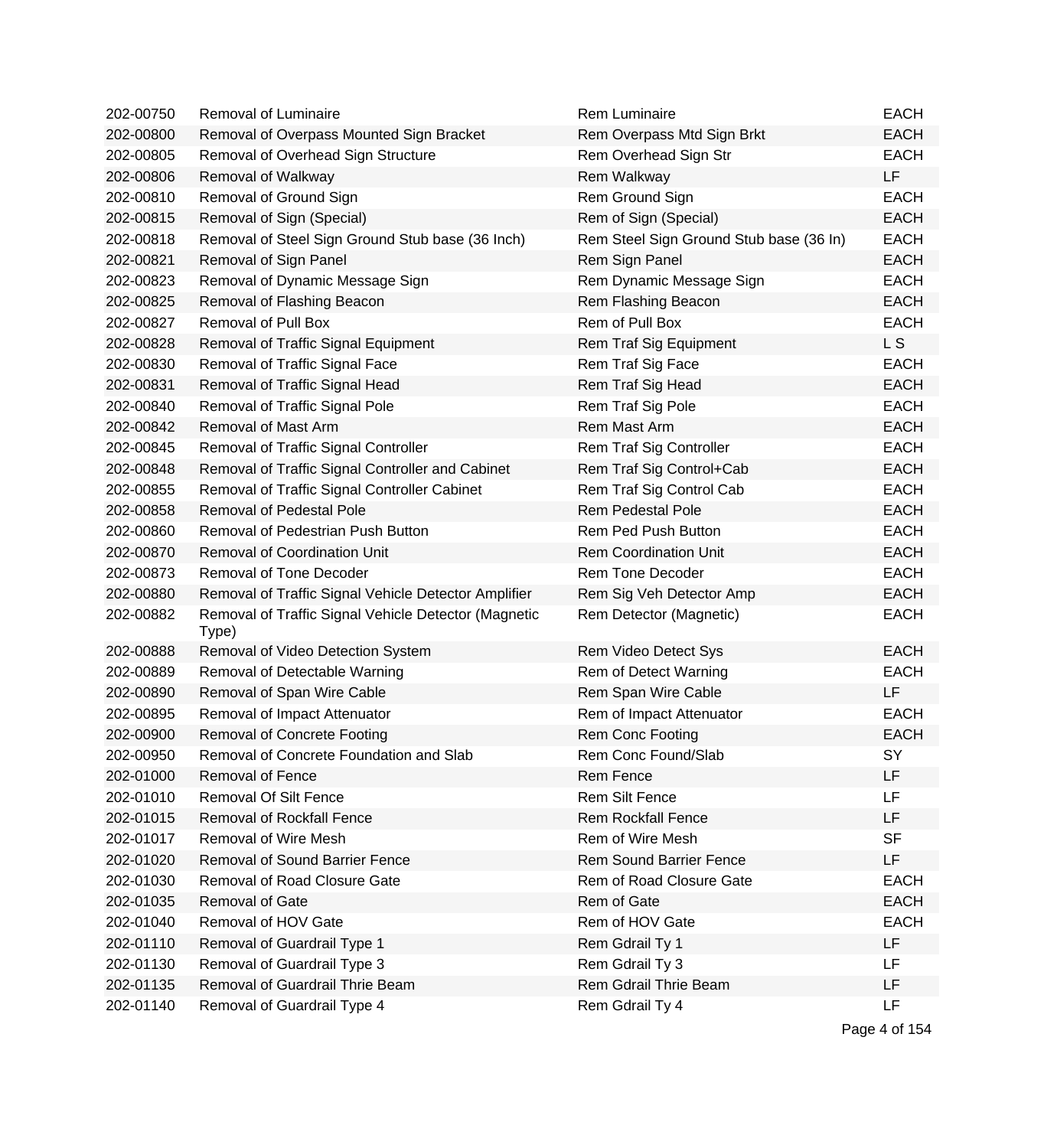| 202-01150 | Removal of Guardrail Type 5            | Rem Gdrail Ty 5                    | LF             |
|-----------|----------------------------------------|------------------------------------|----------------|
| 202-01170 | Removal of Guardrail Type 7            | Rem Gdrail Ty 7                    | <b>LF</b>      |
| 202-01175 | Removal of Guardrail (Special)         | Rem of Guardrail (Spec)            | <b>LF</b>      |
| 202-01180 | <b>Removal of Median Barrier</b>       | <b>Rem Median Barrier</b>          | LF             |
| 202-01200 | Removal of Tensioned Cable Barrier     | <b>Rem Tensioned Cable Barrier</b> | LF             |
| 202-01300 | Removal of End Anchorage               | Rem End Anchorage                  | <b>EACH</b>    |
| 202-01400 | <b>Removal of Cattle Guard</b>         | <b>Removal of Cattle Guard</b>     | <b>EACH</b>    |
| 202-04000 | <b>Plug Structure</b>                  | <b>Plug Structure</b>              | <b>EACH</b>    |
| 202-04001 | <b>Plug Culvert</b>                    | <b>Plug Culvert</b>                | <b>EACH</b>    |
| 202-04002 | <b>Clean Culvert</b>                   | <b>Clean Culvert</b>               | <b>EACH</b>    |
| 202-04003 | Clean Culvert (Special)                | Clean Culvert (Spec)               | <b>EACH</b>    |
| 202-04004 | Plug Culvert (Special)                 | Plug Culvert (Spec)                | <b>EACH</b>    |
| 202-04005 | Clean Valve Box                        | Clean Valve Box                    | <b>EACH</b>    |
| 202-04010 | Clean Inlet                            | Clean Inlet                        | <b>EACH</b>    |
| 202-04040 | Clean Box Girder                       | Clean Box Girder                   | <b>EACH</b>    |
| 202-04041 | Clean Box Girder (Forms and Debris)    | Clean Box Girder (F & D)           | <b>SF</b>      |
| 202-04042 | Clean Box Girder (Organic Material)    | Clean Box Girder (O M)             | <b>SF</b>      |
| 202-04050 | Clean Expansion Joint                  | Clean Exp Joint                    | LF             |
| 202-04060 | <b>Dust Abatement</b>                  | <b>Dust Abatement</b>              | L S            |
| 202-04100 | Abandon Well                           | Abandon Well                       | <b>EACH</b>    |
| 202-04200 | Plug Storage Tank                      | Plug Storage Tank                  | <b>EACH</b>    |
| 202-04300 | Removal of Underground Storage Tank    | Rem Underground Storage Tank       | <b>EACH</b>    |
| 202-05000 | <b>Transverse Grooving</b>             | <b>Transverse Grooving</b>         | SY             |
| 202-05002 | Sawing Concrete (2 Inch)               | Sawing Concrete (2 In)             | LF             |
| 202-05004 | Sawing Concrete (4 Inch)               | Sawing Concrete (4 In)             | <b>LF</b>      |
| 202-05006 | Sawing Concrete (6 Inch)               | Sawing Concrete (6 In)             | LF             |
| 202-05008 | Sawing Concrete (8 Inch)               | Sawing Concrete (8 In)             | LF             |
| 202-05010 | Sawing Concrete (10 Inch)              | Sawing Concrete (10 In)            | LF             |
| 202-05011 | Sawing Concrete (10.5 Inch)            | Sawing Concrete (10.5 In)          | LF             |
| 202-05019 | Sawing Concrete (Special)              | Sawing Concrete (Spec)             | LF             |
| 202-05026 | Sawing Asphalt Material (6 Inch)       | Sawing Asphalt Mat (6 In)          | LF             |
| 202-05030 | Sawing Asphalt Material (10 Inch)      | Sawing Asphalt Mat (10 In)         | LF             |
| 202-05100 | Sandblasting Reinforcing Steel         | Sandblasting Reinf Steel           | SY             |
| 202-05150 | Sandblasting                           | Sandblasting                       | <b>SF</b>      |
| 202-05300 | Removal and Disposal of Paint          | Rem and Disposal of Paint          | L <sub>S</sub> |
| 202-06000 | <b>Removal of Detour</b>               | Rem Detour                         | L S            |
| 202-06500 | Removal of Restraining Bar             | Rem of Restraining Bar             | L S            |
| 202-06510 | Removal of Inspection Car Rail         | Rem of Inspection Car Rail         | L S            |
| 202-06520 | <b>Removal of Existing Wall Panels</b> | Rem of Existing Wall Panels        | L S            |
| 202-06530 | Clean Drain Pipe (Special)             | Clean Drain Pipe (Spec)            | <b>EACH</b>    |
| 202-07000 | Obliterate Old Road                    | Oblit Old Road                     | L S            |
| 202-07100 | Removal of Access Road (Special)       | Rem of Access Rd (Spec)            | L S            |
| 203-00000 | Unclassified Excavation                | Uncl Excav                         | <b>CY</b>      |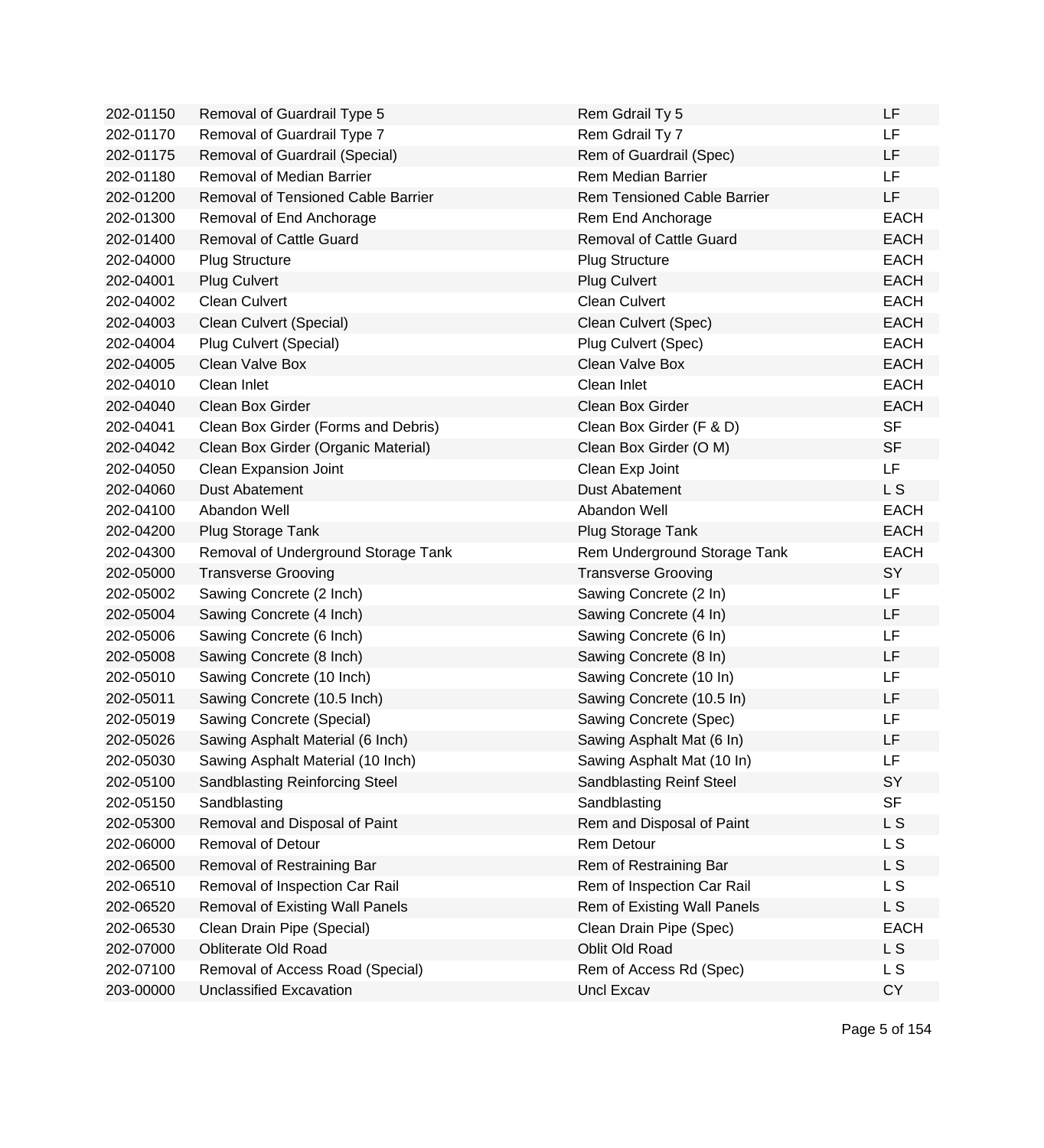| 203-00010 | Unclassified Excavation (Complete In Place)           | Uncl Excav (CIP)                        | <b>CY</b>   |
|-----------|-------------------------------------------------------|-----------------------------------------|-------------|
| 203-00012 | Unclassified Excavation (Complete In Place) (Special) | Uncl Excav (CIP) (Spec)                 | <b>CY</b>   |
| 203-00040 | Unclassified Excavation (Special)                     | Uncl Excav (Spec)                       | <b>CY</b>   |
| 203-00060 | Embankment Material (Complete In Place)               | Emb Matl (CIP)                          | <b>CY</b>   |
| 203-00061 | Embankment Material (Complete In Place)               | Emb Matl (CIP)                          | <b>TON</b>  |
| 203-00062 | Embankment Material (Complete In Place) (Special)     | Emb Matl (CIP) (Spec)                   | <b>CY</b>   |
| 203-00065 | Embankment Material (Complete In Place) (R20)         | Emb Matl (CIP) (R20)                    | <b>CY</b>   |
| 203-00066 | Embankment Material (Complete In Place) (R40)         | Emb Matl (CIP) (R40)                    | <b>CY</b>   |
| 203-00100 | <b>Muck Excavation</b>                                | Muck Excav                              | <b>CY</b>   |
| 203-00200 | <b>Borrow</b>                                         | <b>Borrow</b>                           | <b>CY</b>   |
| 203-00210 | Borrow (Complete In Place)                            | Borrow (CIP)                            | <b>CY</b>   |
| 203-00400 | <b>Rock Excavation</b>                                | Rock Excav                              | <b>CY</b>   |
| 203-00440 | <b>Rock Excavation (Special)</b>                      | Rock Excav (Spec)                       | <b>CY</b>   |
| 203-00450 | <b>Rock Removal</b>                                   | <b>Rem Rock</b>                         | <b>EACH</b> |
| 203-00500 | Rock Fill                                             | Rock Fill                               | <b>CY</b>   |
| 203-00510 | Rock Fill (Special)                                   | Rock Fill (Spec)                        | <b>CY</b>   |
| 203-00590 | Rock Placement                                        | <b>Rock Placement</b>                   | <b>CY</b>   |
| 203-00592 | <b>Rock Staining</b>                                  | <b>Rock Staining</b>                    | <b>SF</b>   |
| 203-00595 | <b>Rock Scaling</b>                                   | <b>Rock Scaling</b>                     | <b>SY</b>   |
| 203-00596 | <b>Rock Scaling</b>                                   | <b>Rock Scaling</b>                     | L S         |
| 203-00598 | <b>Rock Scaling</b>                                   | <b>Rock Scaling</b>                     | <b>HOUR</b> |
| 203-00599 | <b>Rock Scaler</b>                                    | <b>Rock Scaler</b>                      | <b>HOUR</b> |
| 203-00600 | Stripping                                             | Stripping                               | <b>CY</b>   |
| 203-00700 | <b>Reclaim Pit</b>                                    | <b>Reclaim Pit</b>                      | <b>EACH</b> |
| 203-00705 | <b>Access Pit</b>                                     | <b>Access Pit</b>                       | <b>EACH</b> |
| 203-00710 | Clay Plating (Complete In Place)                      | Clay Plating (CIP)                      | <b>CY</b>   |
| 203-00810 | Sawdust Fill (Complete In Place)                      | Sawdust Fill (CIP)                      | <b>CY</b>   |
| 203-00840 | <b>Expanded Polystyrene Fill</b>                      | Polystyrene Fill                        | <b>CY</b>   |
| 203-00850 | Expanded Polystyrene Fill (Complete In Place)         | Polystyrene Fill (CIP)                  | <b>CY</b>   |
| 203-00900 | <b>Contaminated Soil Excavation</b>                   | <b>Contaminated Soil Excav</b>          | <b>CY</b>   |
| 203-00910 | Contaminated Soil Excavation and Disposal (Off-Site)  | Contam Soil Excav & Disposal (Off-Site) | <b>CY</b>   |
| 203-01020 | Compaction (AASHTO T 99)                              | Compaction (AASHTO T 99)                | CY.         |
| 203-01030 | Compaction (AASHTO T 180)                             | Compaction (AASHTO T 180)               | CY          |
| 203-01100 | <b>Proof Rolling</b>                                  | <b>Proof Rolling</b>                    | <b>HOUR</b> |
| 203-01120 | <b>Vibratory Rolling</b>                              | <b>Vibratory Rolling</b>                | <b>HOUR</b> |
| 203-01140 | Rolling                                               | Rolling                                 | <b>HOUR</b> |
| 203-01200 | Roadway Insulation Material (2 Inch)                  | Roadway Insulation Mat (2 In)           | <b>SF</b>   |
| 203-01500 | <b>Blading</b>                                        | <b>Blading</b>                          | <b>HOUR</b> |
| 203-01510 | <b>Backhoe</b>                                        | <b>Backhoe</b>                          | <b>HOUR</b> |
| 203-01515 | Backhoe (Landscaping)                                 | Backhoe (Landscaping)                   | <b>HOUR</b> |
| 203-01520 | Backhoe (Special)                                     | Backhoe (Spec)                          | <b>EACH</b> |
| 203-01525 | Backhoe (Special)                                     | Backhoe (Spec)                          | <b>HOUR</b> |
| 203-01548 | Pump                                                  | Pump                                    | <b>DAY</b>  |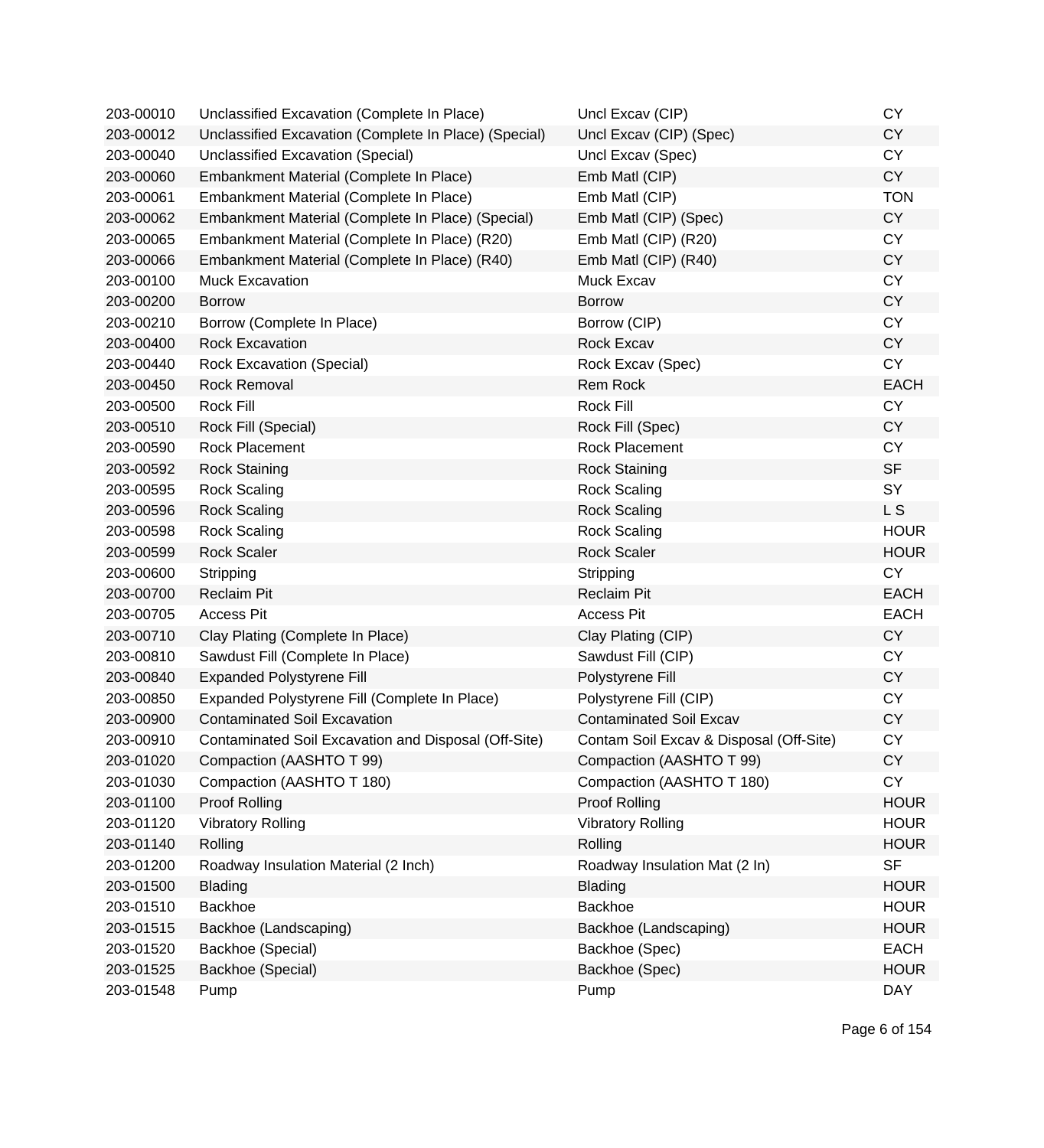| 203-01549 | Pump                                                     | Pump                               | <b>HOUR</b>    |
|-----------|----------------------------------------------------------|------------------------------------|----------------|
| 203-01550 | Dozing                                                   | Dozing                             | <b>HOUR</b>    |
| 203-01551 | Dozing (Heavy)                                           | Dozing (Heavy)                     | <b>HOUR</b>    |
| 203-01555 | Dozing (Landscaping)                                     | Dozing (Landscaping)               | <b>HOUR</b>    |
| 203-01565 | <b>Hydraulic Excavator</b>                               | <b>Hydraulic Excavator</b>         | <b>HOUR</b>    |
| 203-01580 | <b>Truck</b>                                             | <b>Truck</b>                       | <b>HOUR</b>    |
| 203-01582 | Truck (Dump)                                             | Truck (Dump)                       | <b>HOUR</b>    |
| 203-01583 | Truck (Tractor)                                          | Truck (Tractor)                    | <b>HOUR</b>    |
| 203-01590 | Front End Loader (Rubber Tire)                           | Front End Loader (Rubber)          | <b>HOUR</b>    |
| 203-01591 | Front End Loader (Crawler)                               | Front End Loader (Crawler)         | <b>HOUR</b>    |
| 203-01592 | Front End Loader (Special)                               | Front End Loader (Special)         | <b>HOUR</b>    |
| 203-01594 | <b>Combination Loader</b>                                | <b>Combination Loader</b>          | <b>HOUR</b>    |
| 203-01596 | Potholing With Surveying and Stationing of U/G Utilities | Potholing W/ Surveying             | L <sub>S</sub> |
| 203-01597 | Potholing                                                | Potholing                          | <b>HOUR</b>    |
| 203-01598 | Potholing (Special)                                      | Potholing (Spec)                   | <b>EACH</b>    |
| 203-01600 | Crane (Crawler)                                          | Crane (Crawler)                    | <b>HOUR</b>    |
| 203-01610 | Crane (Rubber Tire)                                      | Crane (Rubber Tire)                | <b>HOUR</b>    |
| 203-01615 | Crane (Scaling)                                          | Crane (Scaling)                    | <b>HOUR</b>    |
| 203-01620 | Sweeping                                                 | Sweeping                           | <b>HOUR</b>    |
| 203-01622 | Sweeping (With Pickup Broom)                             | Sweeping (With Pickup Broom)       | <b>HOUR</b>    |
| 203-01625 | <b>Hydraulic Excavator Scaling</b>                       | <b>Hydraulic Excavator Scaling</b> | <b>HOUR</b>    |
| 203-02000 | Drilling and Blasting                                    | <b>Drill and Blast</b>             | LF             |
| 203-02060 | Presplitting                                             | Presplitting                       | LF             |
| 203-02300 | <b>Rock Scaler</b>                                       | <b>Rock Scaler</b>                 | <b>HOUR</b>    |
| 203-02310 | Scaler Foreman                                           | <b>Scaler Foreman</b>              | <b>HOUR</b>    |
| 203-02312 | <b>Hand Scaling</b>                                      | <b>Hand Scaling</b>                | <b>HOUR</b>    |
| 203-02315 | <b>Mechanized Scaling</b>                                | <b>Mechanized Scaling</b>          | <b>HOUR</b>    |
| 203-02320 | <b>Blaster</b>                                           | <b>Blaster</b>                     | <b>HOUR</b>    |
| 203-02330 | Laborer                                                  | Laborer                            | <b>HOUR</b>    |
| 204-00010 | Haul                                                     | Haul                               | <b>TM</b>      |
| 206-00000 | <b>Structure Excavation</b>                              | <b>Str Excav</b>                   | <b>CY</b>      |
| 206-00010 | <b>Structure Excavation (Special)</b>                    | Str Excav (Spec)                   | СY             |
| 206-00050 | Structure Backfill (Special)                             | Str Bkfl (Spec)                    | <b>CY</b>      |
| 206-00060 | Structure Backfill (Special) (Flow-Fill)                 | Str Bkfl (Spec) (Flow-Fill)        | <b>CY</b>      |
| 206-00065 | Structure Backfill (Flow-Fill)                           | Str Bkfl (Flow-Fill)               | <b>CY</b>      |
| 206-00066 | Structure Backfill (Flowable Fly Ash)                    | Str Bkfl (FF Ash)                  | <b>CY</b>      |
| 206-00070 | Structure Backfill (Controlled Low Strength Materials)   | Str Bkfl (CLSM)                    | <b>CY</b>      |
| 206-00100 | Structure Backfill (Class 1)                             | Str Bkfl (CL 1)                    | <b>CY</b>      |
| 206-00105 | <b>Cement Treated Base</b>                               | <b>Cement Treated Base</b>         | <b>CY</b>      |
| 206-00200 | Structure Backfill (Class 2)                             | Str Bkfl (CL 2)                    | <b>CY</b>      |
| 206-00360 | Mechanical Reinforcement of Soil                         | Mechanical Reinforcement of Soil   | <b>CY</b>      |
| 206-00505 | <b>Filter Material (Special)</b>                         | Filter Matl (Spec)                 | <b>CY</b>      |
| 206-00510 | Filter Material (Class A)                                | Filter Matl (CL A)                 | <b>CY</b>      |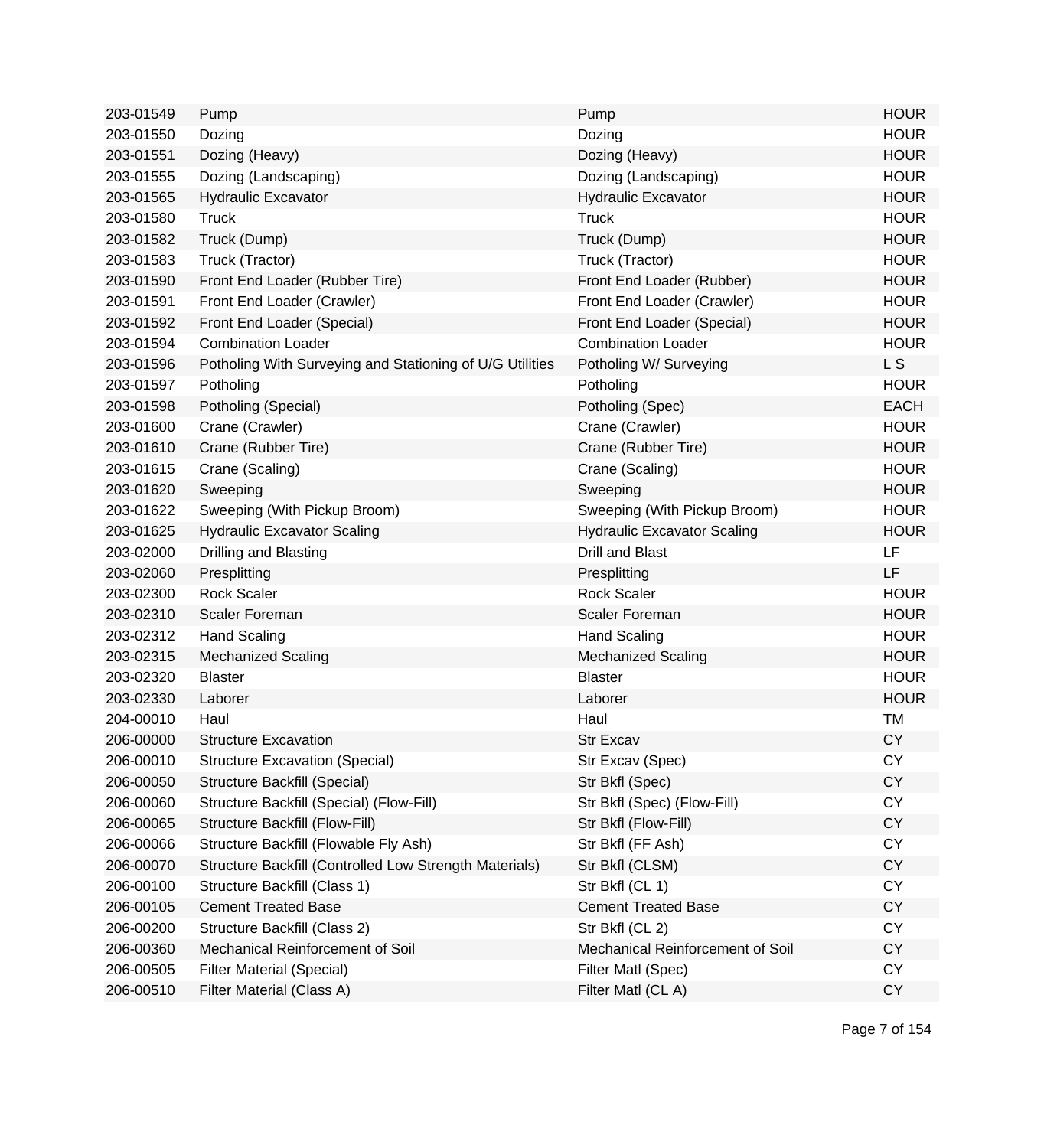| 206-00520 | Filter Material (Class B)            | Filter Matl (CL B)        | <b>CY</b>      |
|-----------|--------------------------------------|---------------------------|----------------|
| 206-00530 | Filter Material (Class C)            | Filter Matl (CLC)         | <b>CY</b>      |
| 206-01000 | <b>Bed Course Material</b>           | <b>Bed Course Matl</b>    | <b>CY</b>      |
| 206-01001 | <b>Bed Course Material (Special)</b> | Bed Course Matl (Spec)    | <b>CY</b>      |
| 206-01010 | <b>Bed Course Material</b>           | <b>Bed Course Matl</b>    | <b>TON</b>     |
| 206-01025 | Rock Blanket (1 Foot)                | Rock Blanket (1 Ft)       | SY             |
| 206-01500 | Cofferdam                            | Cofferdam                 | L <sub>S</sub> |
| 206-01600 | <b>Temporary Excavation Support</b>  | <b>Temp Excav Support</b> | L <sub>S</sub> |
| 206-01750 | Shoring                              | Shoring                   | L S            |
| 206-01781 | Shoring (Area 1)                     | Shoring (A 1)             | L S            |
| 206-01782 | Shoring (Area 2)                     | Shoring (A 2)             | L <sub>S</sub> |
| 206-01783 | Shoring (Area 3)                     | Shoring (A 3)             | L S            |
| 206-01784 | Shoring (Area 4)                     | Shoring (A 4)             | L <sub>S</sub> |
| 206-01785 | Shoring (Area 5)                     | Shoring (A 5)             | L S            |
| 206-01786 | Shoring (Area 6)                     | Shoring (A 6)             | L <sub>S</sub> |
| 206-01787 | Shoring (Area 7)                     | Shoring (A 7)             | L S            |
| 206-01788 | Shoring (Area 8)                     | Shoring (A 8)             | L <sub>S</sub> |
| 206-01789 | Shoring (Area 9)                     | Shoring (A 9)             | L <sub>S</sub> |
| 206-01790 | Shoring (Area 10)                    | Shoring (A 10)            | L S            |
| 206-01791 | Shoring (Area 11)                    | Shoring (A 11)            | L S            |
| 206-01792 | Shoring (Area 12)                    | Shoring (A 12)            | L <sub>S</sub> |
| 206-01793 | Shoring (Area 13)                    | Shoring (A 13)            | L S            |
| 206-01794 | Shoring (Area 14)                    | Shoring (A 14)            | L <sub>S</sub> |
| 206-01795 | Shoring (Area 15)                    | Shoring (A 15)            | L S            |
| 207-00205 | <b>Topsoil</b>                       | Topsoil                   | <b>CY</b>      |
| 207-00210 | Stockpile Topsoil                    | Stockpile Topsoil         | <b>CY</b>      |
| 207-00305 | <b>Wetland Topsoil</b>               | <b>Wetland Topsoil</b>    | <b>CY</b>      |
| 207-00310 | Stockpile Wetland Topsoil            | Stockpile Wetland Topsoil | <b>CY</b>      |
| 207-00405 | Topsoil (Special)                    | Topsoil (Spec)            | <b>CY</b>      |
| 207-01110 | <b>Planter Soil Mix</b>              | <b>Planter Soil Mix</b>   | <b>CY</b>      |
| 208-00000 | <b>Ditch Guard</b>                   | <b>Ditch Guard</b>        | LF             |
| 208-00001 | Silt Dike                            | Silt Dike                 | LF             |
| 208-00002 | Erosion Log (12 Inch)                | Erosion Log (12 In)       | LF             |
| 208-00003 | Erosion Log (18 Inch)                | Erosion Log (18 In)       | <b>LF</b>      |
| 208-00004 | Silt Berm                            | Silt Berm                 | LF             |
| 208-00005 | Erosion Log                          | Erosion Log               | LF             |
| 208-00006 | Erosion Log (Special)                | Erosion Log (Special)     | LF             |
| 208-00007 | Erosion Log (8 Inch)                 | Erosion Log (8 In)        | LF             |
| 208-00008 | Erosion Log (9 Inch)                 | Erosion Log (9 In)        | LF.            |
| 208-00009 | Erosion Log (20 Inch)                | Erosion Log (20 In)       | LF             |
| 208-00010 | <b>Erosion Bales</b>                 | <b>Erosion Bales</b>      | <b>EACH</b>    |
| 208-00011 | Erosion Bales (Weed Free)            | Erosion Bales (Weed Free) | <b>EACH</b>    |
| 208-00015 | Sand Bag                             | Sand Bag                  | EACH           |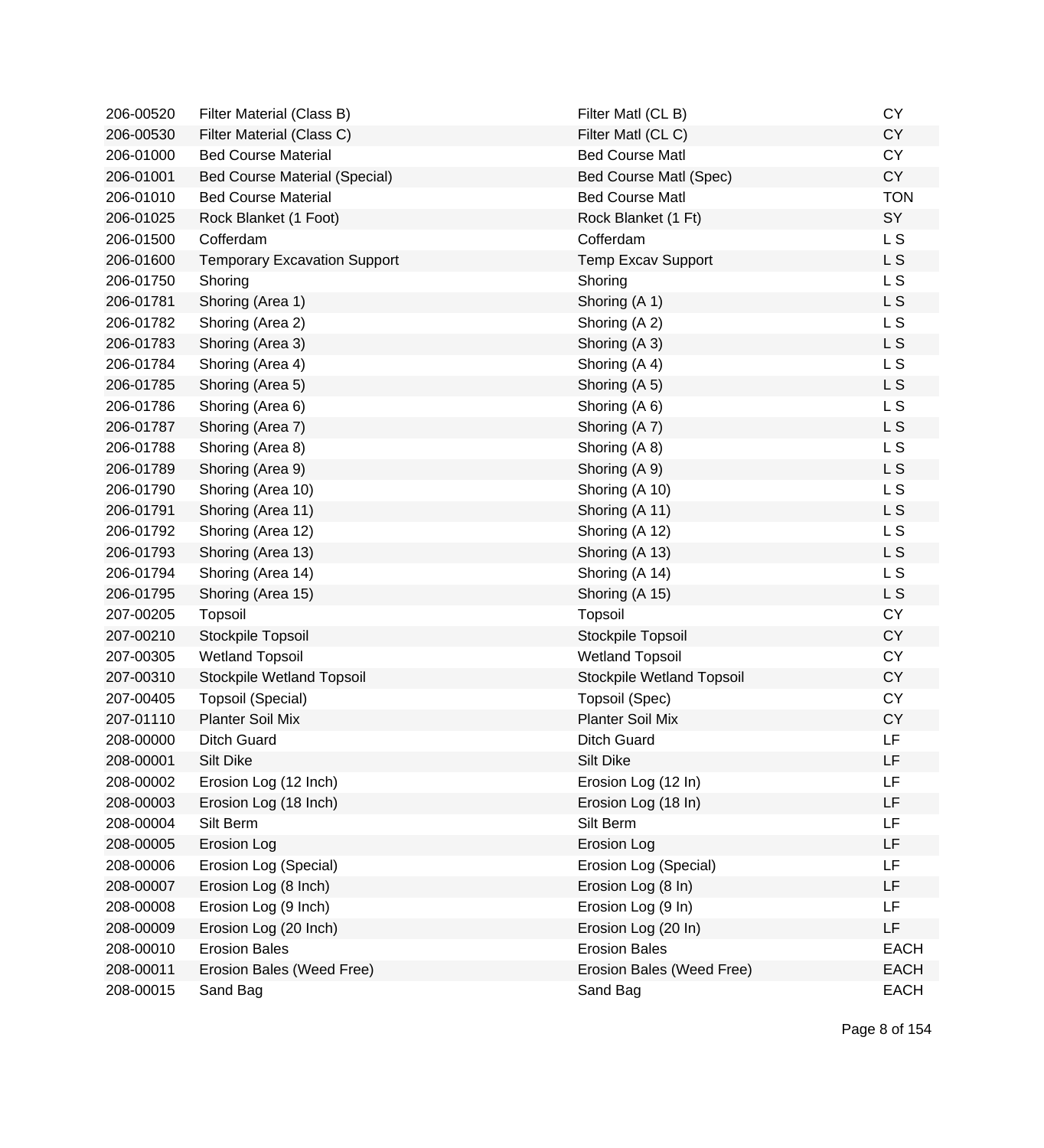| 208-00020 | <b>Silt Fence</b>                                       | Silt Fence                               | LF          |
|-----------|---------------------------------------------------------|------------------------------------------|-------------|
| 208-00021 | Silt Fence (Reinforced)                                 | Silt Fence (Reinf)                       | <b>LF</b>   |
| 208-00030 | Sediment Basin                                          | Sediment Basin                           | <b>EACH</b> |
| 208-00033 | Sediment Trap                                           | Sediment Trap                            | <b>EACH</b> |
| 208-00035 | Aggregate Bag                                           | Aggregate Bag                            | LF          |
| 208-00040 | Check Dam                                               | Check Dam                                | <b>EACH</b> |
| 208-00041 | Rock Check Dam                                          | Rock Check Dam                           | <b>EACH</b> |
| 208-00045 | <b>Concrete Washout Structure</b>                       | <b>Conc Washout Str</b>                  | <b>EACH</b> |
| 208-00050 | <b>Storm Drain Inlet Protection</b>                     | <b>Storm Drain Inlet Protection</b>      | <b>EACH</b> |
| 208-00051 | Storm Drain Inlet Protection (Type 1)                   | Storm Drain Inlet Protection (Type 1)    | LF          |
| 208-00052 | Storm Drain Inlet Protection (Type 2)                   | Storm Drain Inlet Protection (Type 2)    | LF          |
| 208-00055 | <b>Rigid Inlet Protection Device</b>                    | <b>Rigid Inlet Prot Device</b>           | <b>EACH</b> |
| 208-00060 | <b>Temporary Slope Drain</b>                            | <b>Temporary Slope Drain</b>             | <b>LF</b>   |
| 208-00070 | Vehicle Tracking Pad                                    | Vehicle Tracking Pad                     | <b>EACH</b> |
| 208-00103 | Removal and Disposal of Sediment (Labor)                | Removal and Disposal of Sediment (Labor) | <b>HOUR</b> |
| 208-00105 | Removal and Disposal of Sediment (Equipment)            | Removal and Disposal of Sediment (Equip) | <b>HOUR</b> |
| 208-00106 | Sweeping (Sediment Removal)                             | Sweeping (Sediment Removal)              | <b>HOUR</b> |
| 208-00107 | <b>Removal of Trash</b>                                 | Rem Trash                                | <b>HOUR</b> |
| 208-00205 | <b>Erosion Control Supervisor</b>                       | <b>Erosion Control Supervisor</b>        | <b>HOUR</b> |
| 208-00206 | <b>Erosion Control Supervisor</b>                       | <b>Erosion Control Supervisor</b>        | <b>DAY</b>  |
| 208-00220 | <b>Best Management Practices Construction (Special)</b> | <b>BMP Const (Spec)</b>                  | <b>DOL</b>  |
| 208-00300 | <b>Temporary Berms</b>                                  | <b>Temporary Berms</b>                   | LF          |
| 208-00301 | <b>Temporary Diversion</b>                              | <b>Temporary Diversion</b>               | <b>LF</b>   |
| 208-00400 | <b>Water Control</b>                                    | <b>Water Control</b>                     | L S         |
| 208-00500 | Swale Protection Type 1                                 | Swale Protect Type 1                     | LF          |
| 208-00502 | Swale Protection Type 2                                 | Swale Protect Type 2                     | LF          |
| 208-00503 | Swale Protection Type 3                                 | Swale Protect Type 3                     | LF          |
| 208-00504 | Swale Protection Type 4                                 | Swale Protect Type 4                     | LF          |
| 208-00505 | Swale Protection Type 5                                 | Swale Protect Type 5                     | LF          |
| 208-00506 | Swale Protection Type 6                                 | Swale Protection Type 6                  | LF          |
| 208-00510 | Streambank Stabilization Type 1                         | Stream Stabil Type 1                     | LF          |
| 208-00512 | Streambank Stabilization Type 2                         | Stream Stabil Type 2                     | LF          |
| 208-00520 | <b>Temporary Stream Crossing</b>                        | <b>Temp Stream Crossing</b>              | L S         |
| 209-00000 | Water                                                   | Water                                    | <b>MGAL</b> |
| 209-00100 | Water (Landscaping)                                     | Water (Landscaping)                      | <b>MGAL</b> |
| 209-00200 | <b>Time-Released Water Product</b>                      | <b>Time-Released Water Product</b>       | <b>EACH</b> |
| 209-00300 | <b>Water Treat Processing (Tunnel)</b>                  | Water Treat Pro (Tunnel)                 | <b>MGAL</b> |
| 209-00600 | Dust Palliative (Magnesium Chloride)                    | Dust Palliative (Mg Cl)                  | GAL         |
| 209-00605 | Dust Palliative (Magnesium Chloride) (Special)          | Dust Palliative (Mg Cl)(Spec)            | GAL         |
| 210-00001 | <b>Reset Structure</b>                                  | <b>Res Structure</b>                     | <b>EACH</b> |
| 210-00007 | <b>Reset Wheel Stop</b>                                 | Res Wheel Stop                           | <b>EACH</b> |
| 210-00010 | <b>Reset Mailbox Structure</b>                          | Res Mailbox Str                          | <b>EACH</b> |
| 210-00011 | Reset Mailbox Structure (Type 1)                        | Res Mailbox Str (Ty 1)                   | <b>EACH</b> |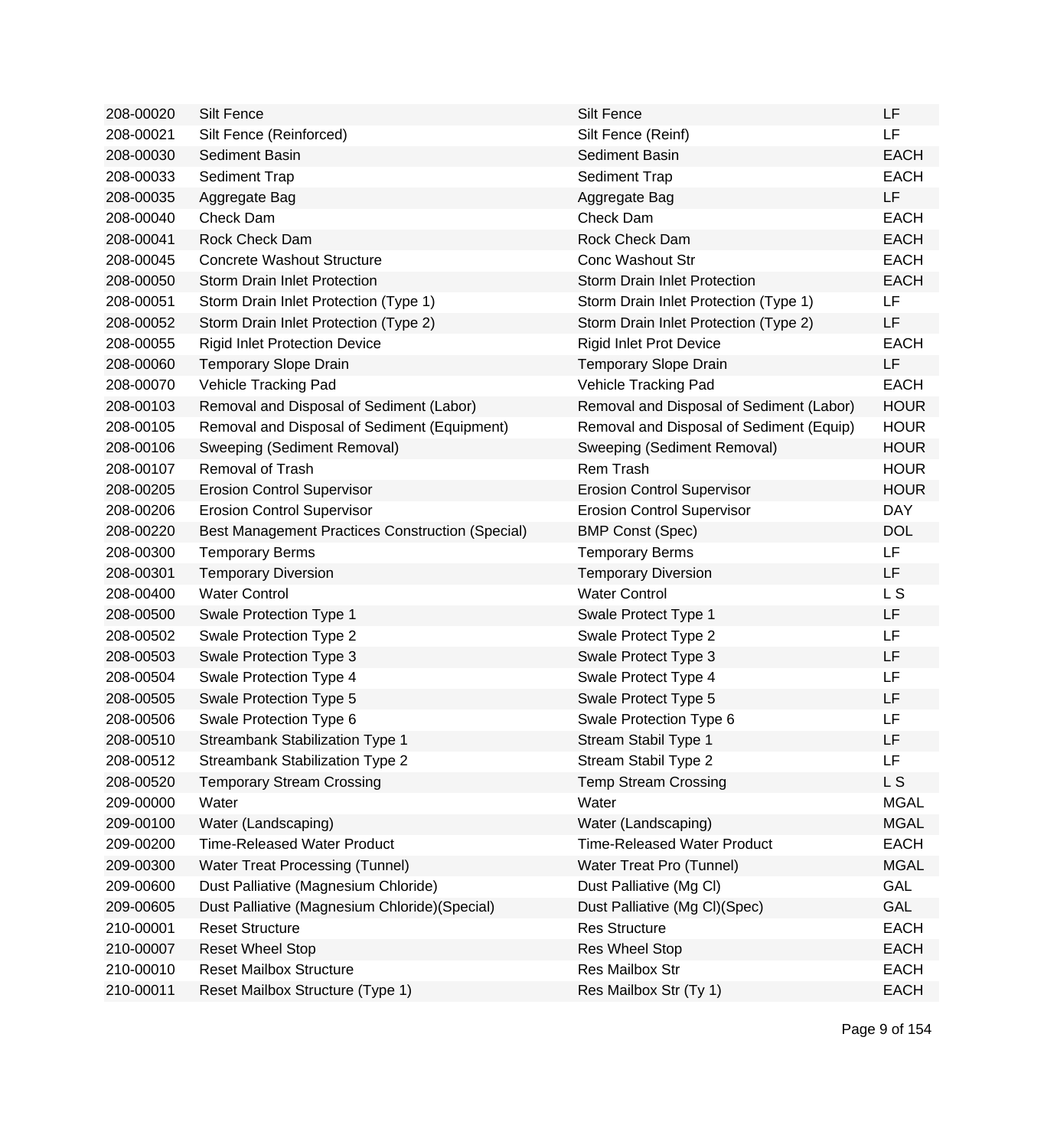| 210-00012 | Reset Mailbox Structure (Type 2)                | Res Mailbox Str (Ty 2)            | <b>EACH</b> |
|-----------|-------------------------------------------------|-----------------------------------|-------------|
| 210-00013 | Reset Mailbox Structure (Type 3)                | Res Mailbox Str (Ty 3)            | <b>EACH</b> |
| 210-00014 | Reset Mailbox Structure (Type 4)                | Res Mailbox Str (Ty 4)            | <b>EACH</b> |
| 210-00015 | <b>Reset End Section</b>                        | <b>Res End Section</b>            | <b>EACH</b> |
| 210-00030 | <b>Reset Water Service</b>                      | <b>Res Water Service</b>          | <b>EACH</b> |
| 210-00035 | <b>Reset Water Meter</b>                        | <b>Res Water Meter</b>            | <b>EACH</b> |
| 210-00040 | <b>Reset Water Line</b>                         | <b>Res Water Line</b>             | L S         |
| 210-00045 | Reset Slide Headgate                            | Res Slide Headgate                | <b>EACH</b> |
| 210-00050 | <b>Reset Fire Hydrant</b>                       | Res Fire Hydrant                  | <b>EACH</b> |
| 210-00055 | <b>Reset Utility Pad-Mounted Transformer</b>    | Res Util Pad-Mount Trans          | <b>EACH</b> |
| 210-00056 | <b>Reset Utility Secondary Service Pedestal</b> | Res Util Sec Serv Ped             | <b>EACH</b> |
| 210-00060 | <b>Reset Marker</b>                             | <b>Res Marker</b>                 | <b>EACH</b> |
| 210-00065 | Reset Monument (Type 3A)                        | Res Monument (Ty 3A)              | <b>EACH</b> |
| 210-00066 | <b>Reset Monument Box</b>                       | <b>Reset Monument Box</b>         | <b>EACH</b> |
| 210-00070 | <b>Reset Barricade</b>                          | Res Barricade                     | <b>EACH</b> |
| 210-00090 | <b>Reset Delineator</b>                         | <b>Res Delineator</b>             | <b>EACH</b> |
| 210-00094 | <b>Reset LED Lane Markings</b>                  | Res LED Lane Markings             | <b>EACH</b> |
| 210-00100 | <b>Reset Trash Guard</b>                        | <b>Res Trash Guard</b>            | <b>EACH</b> |
| 210-00200 | <b>Reset Flagpole</b>                           | <b>Reset Flagpole</b>             | <b>EACH</b> |
| 210-00300 | <b>Reset Brick Pavers</b>                       | <b>Res Brick Pavers</b>           | SY          |
| 210-00400 | <b>Reset Bridge Expansion Device</b>            | Res Expan Device                  | LF          |
| 210-00410 | Modify Bridge Expansion Device                  | Modify Bridge Expan Device        | <b>EACH</b> |
| 210-00415 | Repair Rail Expansion Joint                     | Repair Rail Expan Joint           | <b>EACH</b> |
| 210-00420 | <b>Reset Timbers</b>                            | <b>Res Timbers</b>                | <b>LS</b>   |
| 210-00425 | <b>Reset Bridge Railing</b>                     | Res Bridge Railing                | LF          |
| 210-00427 | <b>Reset Pipe Handrailing</b>                   | Res Pipe Handrailing              | LF          |
| 210-00440 | <b>Repair Curb</b>                              | Repair Curb                       | LF          |
| 210-00442 | Patch Bridge Curb                               | Patch Bridge Curb                 | <b>LF</b>   |
| 210-00444 | Replace Bridge Curb                             | Replace Bridge Curb               | LF.         |
| 210-00450 | Repair Overhead Sign Structure                  | Repair Overhead Sign Structure    | L S         |
| 210-00451 | Repair Overhead Sign Structure                  | Rep Overhead Sign Str             | <b>EACH</b> |
| 210-00455 | <b>Repair Post-Tensioning System</b>            | Rep P-Tension Sys                 | L S         |
| 210-00472 | <b>Reset Metal Panels</b>                       | <b>Res Metal Panels</b>           | LF          |
| 210-00473 | <b>Reset TV Cameras</b>                         | Res TV Cameras                    | <b>EACH</b> |
| 210-00474 | Reset Traffic Controller Signal Head            | Res Traf Contr Signal Head        | <b>EACH</b> |
| 210-00475 | <b>Reset Closed Circuit Television Pole</b>     | Res CCTV Pole                     | <b>EACH</b> |
| 210-00476 | Reset Microwave Vehicle Radar Detector (MVRD)   | <b>Reset MVRD</b>                 | <b>EACH</b> |
| 210-00477 | <b>Reset Weather Station</b>                    | <b>Reset Weather Station</b>      | <b>EACH</b> |
| 210-00478 | Modify Power Control Board                      | <b>Modify Power Control Board</b> | L S         |
| 210-00479 | Reset Radio Communication Antenna               | Res Radio Com Antenna             | <b>EACH</b> |
| 210-00480 | Pier Restoration                                | <b>Pier Restoration</b>           | L S         |
| 210-00500 | <b>Rebuild Portions of Present Structure</b>    | <b>Reb Port Present Str</b>       | <b>EACH</b> |
| 210-00510 | <b>Rebuild Portions of Present Structure</b>    | Reb Port Present Str              | L S         |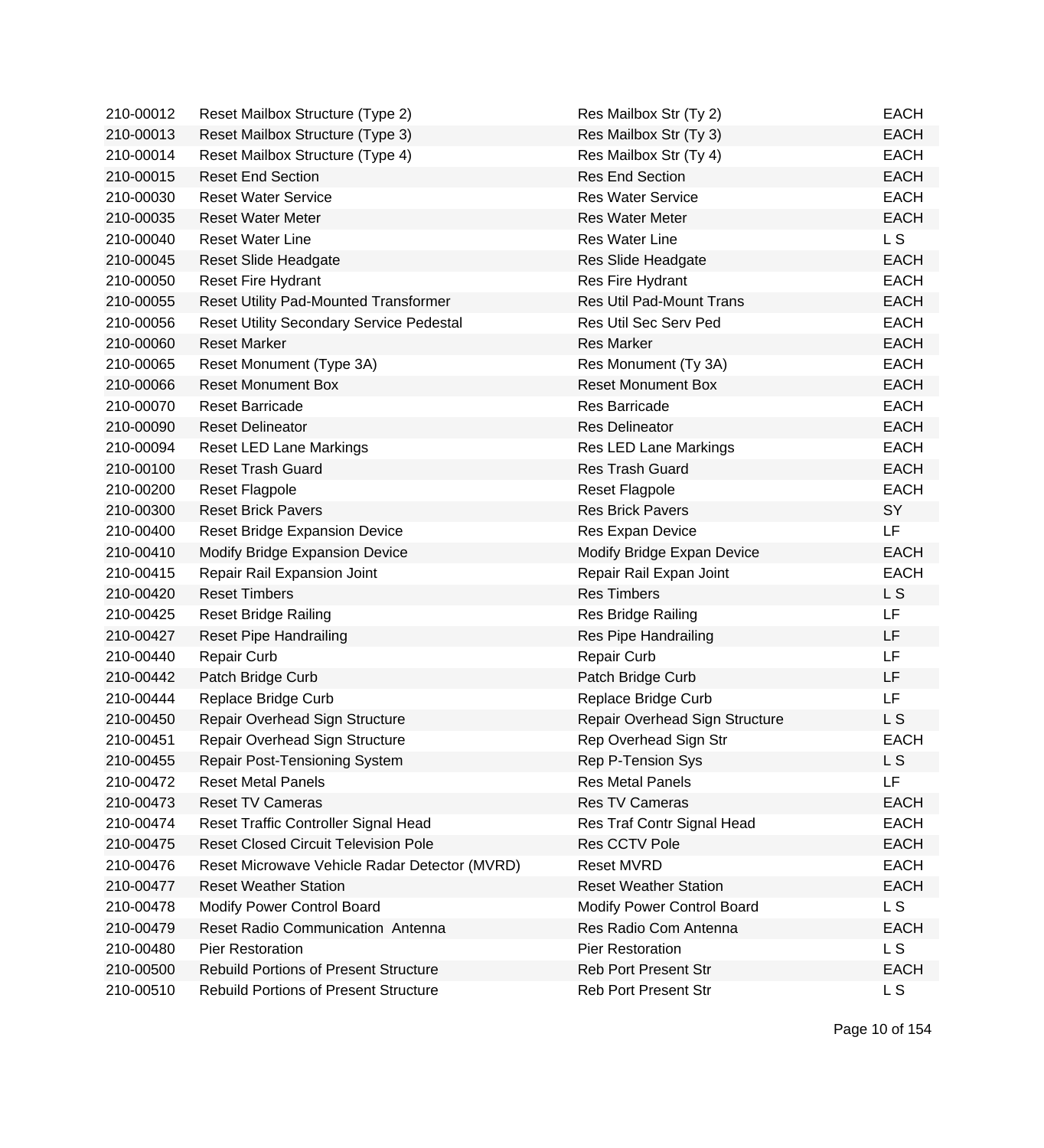| 210-00520 | <b>Rebuild Portions of Present Structure</b>    | <b>Reb Port Present Str</b>        | <b>SY</b>      |
|-----------|-------------------------------------------------|------------------------------------|----------------|
| 210-00530 | <b>Rebuild Portions of Present Structure</b>    | <b>Rebuild Port of Present Str</b> | <b>SF</b>      |
| 210-00650 | <b>Rebuild Timber Deck</b>                      | <b>Reb Timber Deck</b>             | L <sub>S</sub> |
| 210-00750 | Reset Light Standard                            | Res Light Standard                 | <b>EACH</b>    |
| 210-00755 | Reset Light Standard Steel High Mast            | Res Light Standard Steel High Mast | <b>EACH</b>    |
| 210-00760 | <b>Reset Luminaire</b>                          | <b>Res Luminaire</b>               | <b>EACH</b>    |
| 210-00765 | <b>Reset Lighting Control</b>                   | Res Light Ctrl                     | L <sub>S</sub> |
| 210-00766 | <b>Reset Lighting Control Center</b>            | Res Light Ctrl Cntr                | <b>EACH</b>    |
| 210-00770 | <b>Reset Floodlight</b>                         | <b>Reset Floodlight</b>            | <b>EACH</b>    |
| 210-00804 | Reset Over Height Vehicle Warning Siren         | Res Over Height Veh Warn Siren     | <b>EACH</b>    |
| 210-00805 | <b>Reset Overhead Sign Structure</b>            | Res Overhead Sign Str              | <b>EACH</b>    |
| 210-00806 | Reset Over Height Vehicle Detector              | Res Over Height Veh Detector       | <b>EACH</b>    |
| 210-00807 | Reset Over Height Vehicle Blankout Sign         | Res Over Height Veh Blankout Sign  | <b>EACH</b>    |
| 210-00808 | Reset Overpass Mounted Sign Bracket             | Res Overpass Sign Brkt             | <b>EACH</b>    |
| 210-00809 | Reset Blankout Sign (Fiber Optic)               | Res Blank Sign (Fib Opt)           | <b>EACH</b>    |
| 210-00810 | <b>Reset Ground Sign</b>                        | Res Ground Sign                    | <b>EACH</b>    |
| 210-00815 | Reset Sign Panel                                | Res Sign Panel                     | <b>EACH</b>    |
| 210-00816 | Reset Sign Panel (Special)                      | Res Sign Panel (Spec)              | <b>EACH</b>    |
| 210-00820 | Reset Variable Message Sign                     | Res Var Mesg Sign                  | <b>EACH</b>    |
| 210-00822 | Portable Message Sign Panel (Reset)             | Port Msg Sign Panel (Reset)        | <b>EACH</b>    |
| 210-00825 | <b>Reset Flashing Beacon</b>                    | Res Flashing Beacon                | <b>EACH</b>    |
| 210-00827 | <b>Reset Pull Box</b>                           | Res Pull Box                       | <b>EACH</b>    |
| 210-00830 | <b>Reset Traffic Signal Face</b>                | Res Traf Sig Face                  | <b>EACH</b>    |
| 210-00831 | Reset Traffic Signal Head                       | Res Traf Sig Head                  | <b>EACH</b>    |
| 210-00840 | <b>Reset Traffic Signal Pole</b>                | Res Traf Sig Pole                  | <b>EACH</b>    |
| 210-00842 | Reset Traffic Signal Mast Arm                   | Res Traf Sig Mast Arm              | <b>EACH</b>    |
| 210-00845 | <b>Reset Traffic Signal Controller</b>          | Res Traf Sig Cntrlr                | <b>EACH</b>    |
| 210-00846 | Portable Non-Intrusive Traffic Sensor (Reset)   | Port Non-Intrus Traf Sens (Reset)  | <b>EACH</b>    |
| 210-00847 | <b>Reset Travel Time Indicator</b>              | Res Trav Time Ind                  | <b>EACH</b>    |
| 210-00848 | Reset Traffic Signal Controller and Cabinet     | Res Traf Sig Control+Cab           | <b>EACH</b>    |
| 210-00855 | Reset Traffic Signal Controller Cabinet         | Res Traf Sig Control Cab           | <b>EACH</b>    |
| 210-00858 | <b>Reset Pedestal Pole</b>                      | <b>Res Pedestal Pole</b>           | <b>EACH</b>    |
| 210-00860 | Reset Pedestrian Push Button                    | <b>Res Ped Push Button</b>         | <b>EACH</b>    |
| 210-00861 | <b>Reset Wiring</b>                             | <b>Reset Wiring</b>                | L S            |
| 210-00865 | Reset Pedestrian Signal Head                    | Res Ped Sig Head                   | <b>EACH</b>    |
| 210-00866 | Reset Fire Preemption Unit and Timer            | Res Fire Preempt Unit+Timer        | <b>EACH</b>    |
| 210-00867 | <b>Reset Fire Preemption Unit</b>               | Res Fire Preempt Unit              | <b>EACH</b>    |
| 210-00870 | <b>Reset Coordination Unit</b>                  | <b>Res Coordination Unit</b>       | <b>EACH</b>    |
| 210-00873 | <b>Reset Tone Decoder</b>                       | <b>Res Tone Decoder</b>            | <b>EACH</b>    |
| 210-00875 | <b>Reset Surface Condition Analyser</b>         | Res Surface Cond Analyser          | <b>EACH</b>    |
| 210-00880 | Reset Traffic Signal Vehicle Detector Amplifier | Res Sig Veh Detector Amp           | <b>EACH</b>    |
| 210-00882 | Reset Traffic Signal Vehicle Detector           | <b>Res Detector</b>                | <b>EACH</b>    |
| 210-00885 | Reset Loop Detector (Micro Type)                | Res Loop Detector (Micro Type)     | <b>EACH</b>    |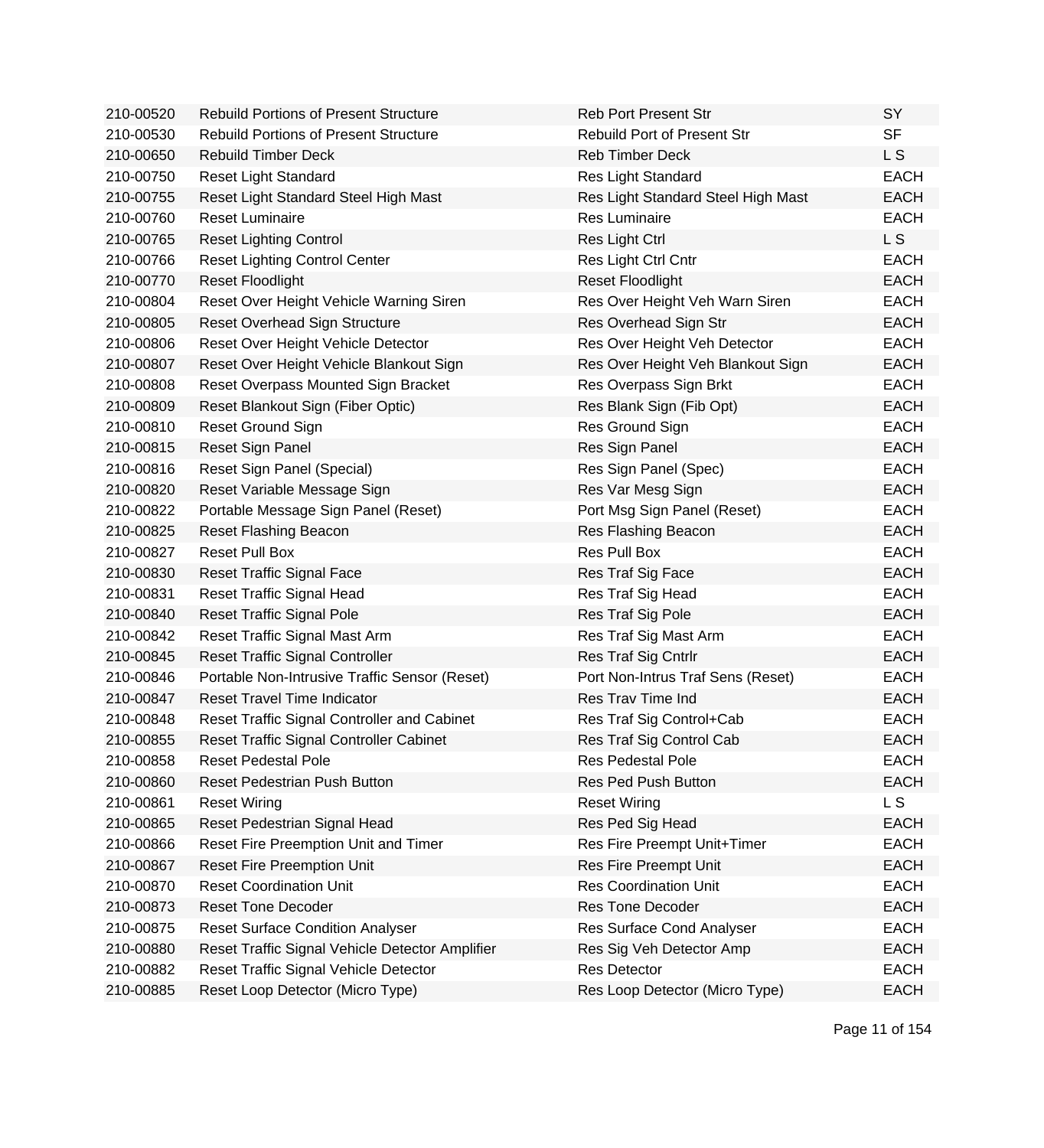| 210-00890 | Reset Intersection Detection System (Camera) | Res Int Detect Sys (Camera)          | <b>EACH</b> |
|-----------|----------------------------------------------|--------------------------------------|-------------|
| 210-00891 | <b>Reset Photometer</b>                      | <b>Reset Photometer</b>              | <b>EACH</b> |
| 210-00892 | Portable Pan-Tilt-Zoom Camera (Reset)        | Port Pan-Tilt-Zoom Cam (Reset)       | <b>EACH</b> |
| 210-00900 | Reset Traffic Counter (Temp)                 | Res Traffic Counter (Temp)           | <b>EACH</b> |
| 210-00910 | <b>Reset Traffic Counter (Permanent)</b>     | Res Traffic Counter (Perm)           | <b>EACH</b> |
| 210-01000 | <b>Reset Fence</b>                           | Res Fence                            | <b>LF</b>   |
| 210-01001 | <b>Modify Fence</b>                          | <b>Modify Fence</b>                  | <b>LF</b>   |
| 210-01005 | <b>Reset Fence Post</b>                      | Res Fence Post                       | <b>EACH</b> |
| 210-01010 | <b>Reset Gate Post</b>                       | <b>Res Gate Post</b>                 | <b>EACH</b> |
| 210-01011 | <b>Reset Gate</b>                            | <b>Res Gate</b>                      | <b>EACH</b> |
| 210-01025 | <b>Reset Snow Fence</b>                      | <b>Res Snow Fence</b>                | LF          |
| 210-01050 | <b>Reset Chain Link Fence</b>                | Res C L Fence                        | LF          |
| 210-01130 | Reset Guardrail Type 3                       | Res Gdrail Ty 3                      | LF          |
| 210-01131 | Reset Guardrail Type 3 (Special) (2 Foot)    | Res Gdrail Type 3 (Spec)(2 Ft)       | LF          |
| 210-01132 | Reset Guardrail Type 3 (Special) (1 Foot)    | Res Gdrail Ty 3 (Spec)(1 Ft)         | LF          |
| 210-01136 | Reset Guardrail Type 3 (Double)              | Res Gdrail Ty 3 (Dbl)                | LF          |
| 210-01140 | Reset Guardrail Type 4                       | Res Gdrail Ty 4                      | <b>LF</b>   |
| 210-01150 | Reset Guardrail Type 5                       | Res Gdrail Ty 5                      | <b>LF</b>   |
| 210-01160 | Reset Guardrail Type 6                       | Res Gdrail Ty 6                      | LF          |
| 210-01170 | Reset Guardrail Type 7                       | Res Gdrail Ty 7                      | <b>LF</b>   |
| 210-01180 | Reset Guardrail (Special)                    | <b>Reset Guardrail (Special)</b>     | <b>LF</b>   |
| 210-01190 | <b>Reset Tensioned Cable Barrier</b>         | <b>Reset Tensioned Cable Barrier</b> | LF          |
| 210-01200 | Reset End Anchorage                          | Res End Anchorage                    | <b>EACH</b> |
| 210-01300 | Reset Impact Attenuator                      | Res Impact Attenuator                | <b>EACH</b> |
| 210-01700 | <b>Reset Sprinkler Head</b>                  | <b>Res Sprinkler Head</b>            | <b>EACH</b> |
| 210-01710 | <b>Reset Valve</b>                           | <b>Res Valve</b>                     | <b>EACH</b> |
| 210-01720 | Reset Air Vent                               | Res Air Vent                         | <b>EACH</b> |
| 210-01730 | <b>Reset Parshall Flume</b>                  | <b>Res Parshall Flume</b>            | <b>EACH</b> |
| 210-01996 | Relay Pipe (3/4 Inch)                        | Relay Pipe (3/4 In)                  | LF          |
| 210-02002 | Relay Pipe (2 Inch)                          | Relay Pipe (2 In)                    | LF          |
| 210-02003 | Relay Pipe (3 Inch)                          | Relay Pipe (3 In)                    | <b>LF</b>   |
| 210-02004 | Relay Pipe (4 Inch)                          | Relay Pipe (4 In)                    | LF          |
| 210-02006 | Relay Pipe (6 Inch)                          | Relay Pipe (6 In)                    | LF          |
| 210-02008 | Relay Pipe (8 Inch)                          | Relay Pipe (8 In)                    | LF          |
| 210-02009 | Relay Pipe (9 Inch)                          | Relay Pipe (9 In)                    | LF          |
| 210-02010 | Relay Pipe (10 Inch)                         | Relay Pipe (10 In)                   | LF          |
| 210-02012 | Relay Pipe (12 Inch)                         | Relay Pipe (12 In)                   | LF          |
| 210-02015 | Relay Pipe (15 Inch)                         | Relay Pipe (15 In)                   | LF          |
| 210-02016 | Relay Pipe (16 Inch)                         | Relay Pipe (16 In)                   | LF          |
| 210-02018 | Relay Pipe (18 Inch)                         | Relay Pipe (18 In)                   | LF          |
| 210-02021 | Relay Pipe (21 Inch)                         | Relay Pipe (21 In)                   | LF          |
| 210-02024 | Relay Pipe (24 Inch)                         | Relay Pipe (24 In)                   | LF          |
| 210-02027 | Relay Pipe (27 Inch)                         | Relay Pipe (27 In)                   | LF          |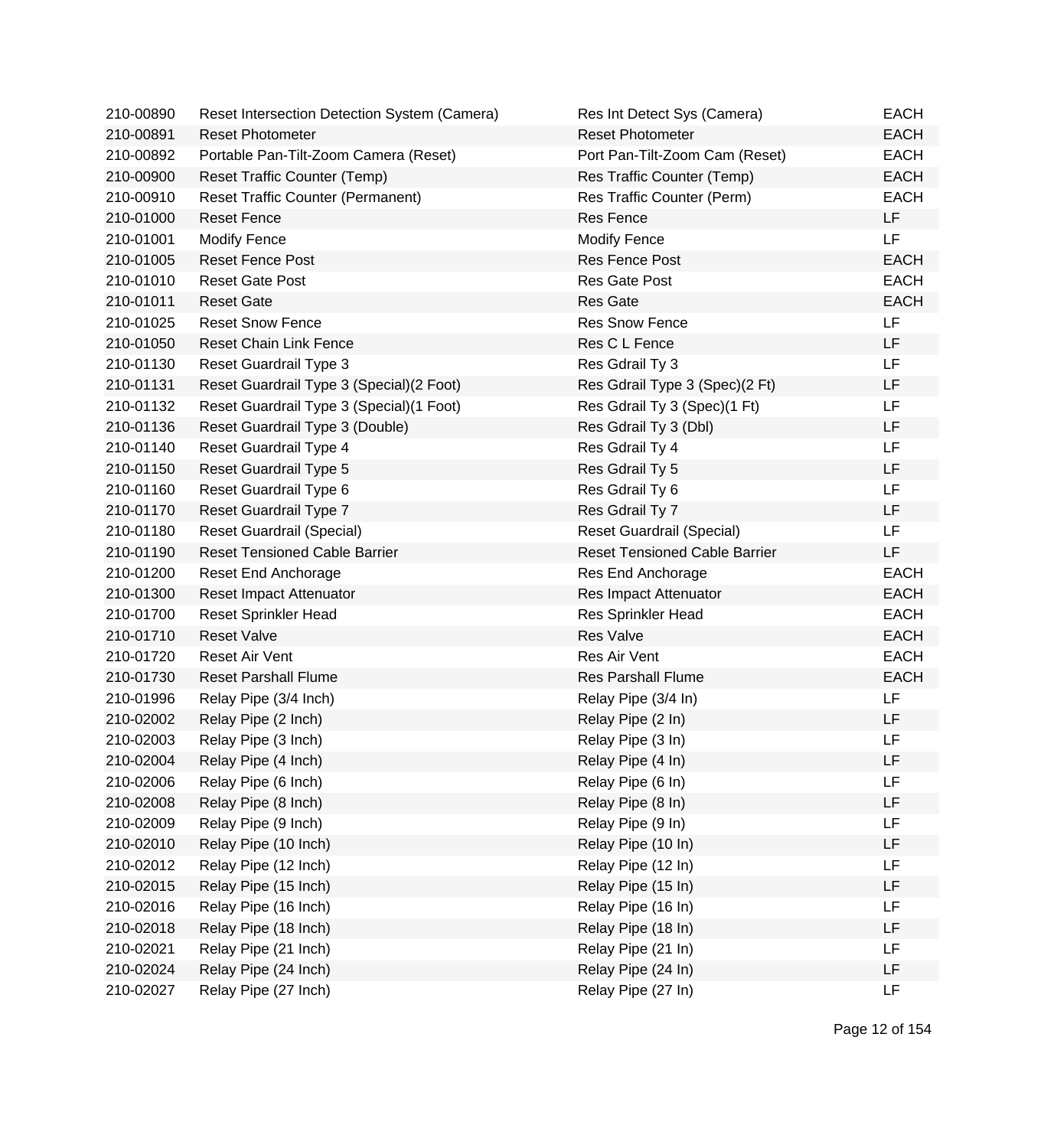| 210-02030 | Relay Pipe (30 Inch)                 | Relay Pipe (30 In)        | LF          |
|-----------|--------------------------------------|---------------------------|-------------|
| 210-02036 | Relay Pipe (36 Inch)                 | Relay Pipe (36 In)        | LF          |
| 210-02042 | Relay Pipe (42 Inch)                 | Relay Pipe (42 In)        | LF          |
| 210-02048 | Relay Pipe (48 Inch)                 | Relay Pipe (48 In)        | <b>LF</b>   |
| 210-02054 | Relay Pipe (54 Inch)                 | Relay Pipe (54 In)        | LF          |
| 210-02060 | Relay Pipe (60 Inch)                 | Relay Pipe (60 In)        | <b>LF</b>   |
| 210-02066 | Relay Pipe (66 Inch)                 | Relay Pipe (66 In)        | LF          |
| 210-02072 | Relay Pipe (72 Inch)                 | Relay Pipe (72 In)        | LF          |
| 210-02078 | Relay Pipe (78 Inch)                 | Relay Pipe (78 In)        | LF          |
| 210-02084 | Relay Pipe (84 Inch)                 | Relay Pipe (84 In)        | LF          |
| 210-02130 | Relay Arch Pipe (30 Inch Equivalent) | Relay Arch Pipe (30 In)   | LF          |
| 210-02136 | Relay Arch Pipe (36 Inch Equivalent) | Relay Arch Pipe (36 In)   | LF          |
| 210-02300 | <b>Grout Test Section</b>            | <b>Grout Test Sct</b>     | SY          |
| 210-02510 | Relay Sprinkler System               | Relay Sprinkler System    | L S         |
| 210-02800 | <b>Relay Sidewalk</b>                | <b>Relay Sidewalk</b>     | SY          |
| 210-02900 | Relay Riprap                         | <b>Relay Riprap</b>       | <b>CY</b>   |
| 210-03100 | Replace Concrete Pavement            | Replace Conc Pvmt         | SY          |
| 210-04000 | <b>Adjust Structure</b>              | Adj Structure             | <b>EACH</b> |
| 210-04005 | <b>Heat Straightening</b>            | <b>Heat Straightening</b> | <b>SF</b>   |
| 210-04006 | Heat Straightening (Special)         | Heat Straightening (Spec) | L S         |
| 210-04007 | Heat Straightening (Special)         | Heat Straightening (Spec) | <b>EACH</b> |
| 210-04010 | Adjust Manhole                       | Adj Manhole               | <b>EACH</b> |
| 210-04011 | Adjust Manhole (Special)             | Adj Manhole (Spec)        | <b>EACH</b> |
| 210-04015 | <b>Modify Manhole</b>                | <b>Modify Manhole</b>     | <b>EACH</b> |
| 210-04016 | Modify Manhole (Special)             | Modify Manhole (Spec)     | <b>EACH</b> |
| 210-04020 | Modify Inlet                         | Modify Inlet              | <b>EACH</b> |
| 210-04025 | <b>Modify Structure</b>              | <b>Modify Structure</b>   | <b>EACH</b> |
| 210-04027 | Modify Structure (Special)           | Modify Str (Spec)         | <b>EACH</b> |
| 210-04028 | Modifications to Existing Portals    | Mod to Exist Portals      | <b>EACH</b> |
| 210-04030 | <b>Modify Guardrail</b>              | <b>Modify Guardrail</b>   | LF          |
| 210-04035 | Modify Guardrail (Special)           | Modify Guardrail (Spec)   | LF          |
| 210-04050 | <b>Adjust Valve Box</b>              | Adj Valve Box             | <b>EACH</b> |
| 210-04051 | Adjust Valve Box (Special)           | Adj Valve Box (Spec)      | <b>EACH</b> |
| 210-04060 | Adjust Water Meter                   | Adj Water Meter           | <b>EACH</b> |
| 210-04070 | Adjust Well                          | <b>Adjust Well</b>        | <b>EACH</b> |
| 210-04200 | Adjust Guardrail                     | Adj Gdrail                | LF          |
| 210-04500 | <b>Relocate Building</b>             | <b>Relocate Building</b>  | L S         |
| 211-00000 | <b>Tunnel Excavation</b>             | <b>Tunnel Excav</b>       | <b>CY</b>   |
| 211-00001 | <b>Tunnel Excavation</b>             | <b>Tunnel Excav</b>       | LF.         |
| 211-00005 | <b>Tunnel Excavation (Haul)</b>      | Tunnel Excav (H)          | <b>CY</b>   |
| 211-00007 | Mine Strap                           | Mine Strap                | <b>EACH</b> |
| 211-00010 | Rock Excavation (Class A)            | Rock Ex (CLA)             | CY          |
| 211-00011 | Rock Excavation (Class B)            | Rock Ex (CLB)             | <b>CY</b>   |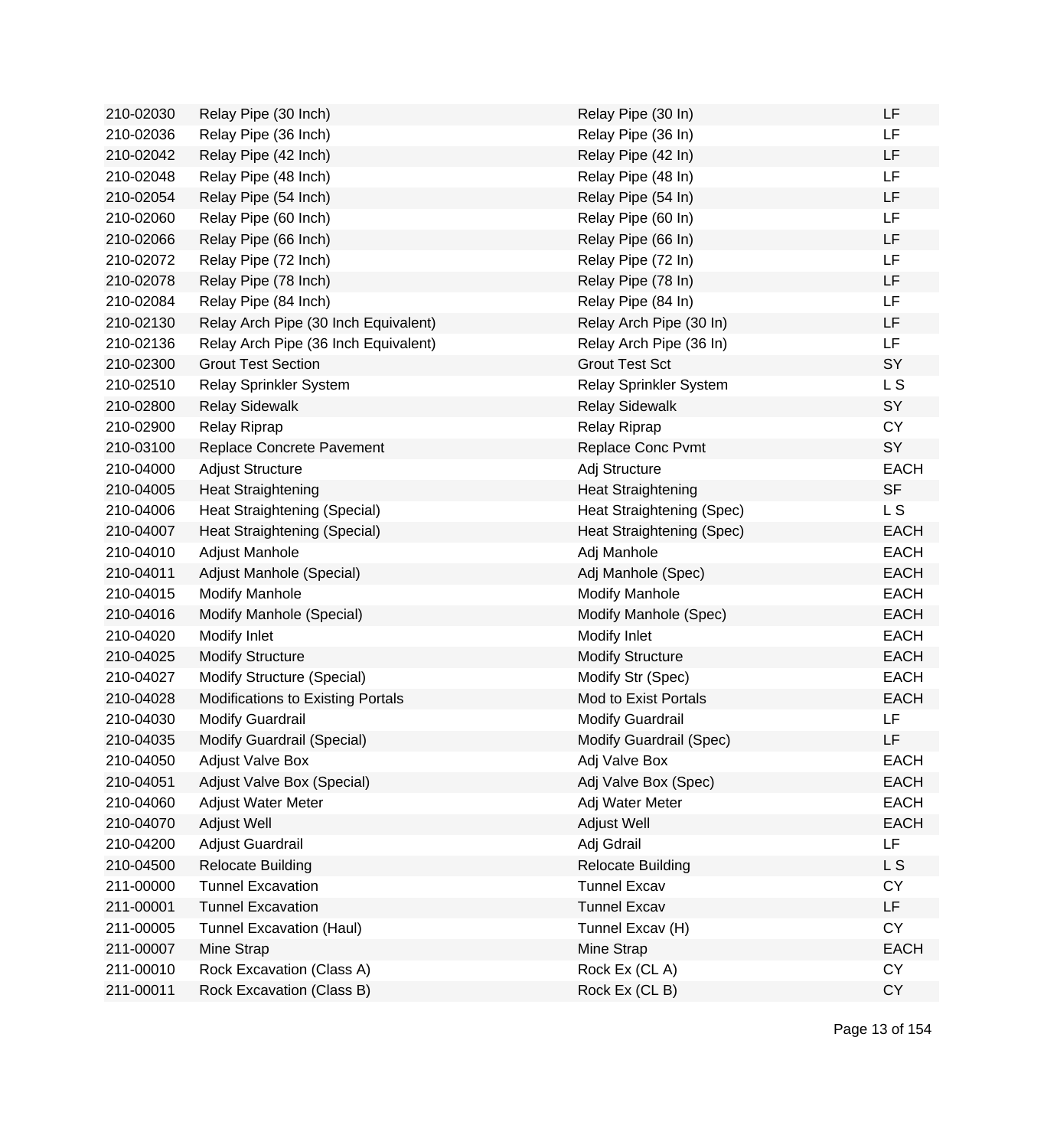| 211-00012 | Rock Excavation (Class C)                                       | Rock Ex (CL C)                           | <b>CY</b>   |
|-----------|-----------------------------------------------------------------|------------------------------------------|-------------|
| 211-00013 | Rock Excavation (Class D)                                       | Rock Ex (CLD)                            | <b>CY</b>   |
| 211-00014 | Rock Excavation (Class E)                                       | Rock Ex (CL E)                           | <b>CY</b>   |
| 211-00015 | Rock Excavation (Class F)                                       | Rock Ex (CL F)                           | <b>CY</b>   |
| 211-00050 | <b>Adit Excavation</b>                                          | Adit Excav                               | <b>LF</b>   |
| 211-00100 | <b>Drilling Hole</b>                                            | <b>Drilling Hole</b>                     | LF          |
| 211-00105 | 1 Inch Drilled Hole                                             | 1 In Drilled Hole                        | <b>LF</b>   |
| 211-00116 | 2 Inch Drilled Hole                                             | 2 In Drilled Hole                        | LF          |
| 211-00118 | 2 Inch Drilled Hole (Formation)                                 | 2 In Drilled Hole (Formation)            | <b>EACH</b> |
| 211-00124 | 3 Inch Drilled Hole                                             | 3 In Drilled Hole                        | LF          |
| 211-00136 | 4 Inch Drilled Hole                                             | 4 In Drilled Hole                        | <b>LF</b>   |
| 211-00148 | 6 Inch Drilled Hole                                             | 6 In Drilled Hole                        | LF          |
| 211-00150 | Patch Existing Drill Hole                                       | Patch Exist Drill Hole                   | <b>EACH</b> |
| 211-00152 | Drain System Flushing (Setup)                                   | Drain Sys Flush (Setup)                  | <b>EACH</b> |
| 211-00153 | Drain System Flushing                                           | Drain Sys Flush                          | <b>DAY</b>  |
| 211-00212 | 1-1/2 Inch Core Drilled Hole                                    | 1-1/2 In Core Drilled Hole               | LF.         |
| 211-00220 | 2 Inch Cored Drilled Hole                                       | 2 In Cored Drilled Hole                  | <b>EACH</b> |
| 211-00222 | 2 Inch Core Drilled Hole (Voids)                                | 2 In Core Drilled Hole (Voids)           | <b>EACH</b> |
| 211-00224 | 3 Inch Core Drilled Hole                                        | 3 In Core Drilled Hole                   | LF          |
| 211-00972 | Spile #9x15 Foot Grade 60 Dowel, Grouted                        | Spile #9x15 Ft Gr 60 Dwl, Grtd           | <b>EACH</b> |
| 211-00974 | Arch #9x15 Foot Grade 75 Dowel, Grouted                         | Arch #9x15 Ft Gr 75 Dwl, Grtd            | <b>EACH</b> |
| 211-00976 | Sidewall #9x15 Foot Grade 75 Dowel, Grouted                     | Sidewall #9x15 Ft Gr 75 Dwl, Grtd        | <b>EACH</b> |
| 211-00978 | Pillar #9x15 Foot Grade 75 Dowel, Grouted                       | Pillar #9x15 Ft Gr 75 Dwl, Grtd          | <b>EACH</b> |
| 211-00980 | Spile #9 x 14 Foot, Grade 60 Grouted                            | Spile #9 x 14 Ft Gr 60 Grouted           | <b>EACH</b> |
| 211-00981 | Spile #11 x 20 Foot, Grade 60 Grouted                           | Spile #11 x 20 Ft Gr 60 Grouted          | <b>EACH</b> |
| 211-00982 | Arch #9 x 16 Foot, Grade 75 Dowel, Resin Grouted                | Arch #9 x 16 Ft Gr 75 Dwl Res Grouted    | <b>EACH</b> |
| 211-00983 | Sidewall #9 x 12 Foot, Grade 75 Dowel, Resin Grouted            | Side #9 x 12 Ft Gr 75 Dwl Res Grouted    | <b>EACH</b> |
| 211-00984 | Sidewall #9 x 16 Foot, Grade 75 Dowel, Resin Grouted            | Side #9 x 16 Ft Gr 75 Dwl Res Grouted    | <b>EACH</b> |
| 211-00985 | Supplemental Rock Reinforcement (Dowels)                        | Supp Rock Reinf (Dowels)                 | LF.         |
| 211-00986 | Supplemental Support #9 x 14 Foot, Grade 75 Spile<br>Grouted    | Supl Supp #9 x 14 Ft Gr 75 Spile Grouted | LF          |
| 211-00987 | Pillar #9 x 16 Foot, Grade 75 Dowell Cement or Resin<br>Grouted | Pill #9 x 16 Ft Gr 75 Dwl Cem Res Grout  | <b>EACH</b> |
| 211-00988 | Portal Protection Canopy (Furnish and Install)                  | Port Protect Canopy (Furn & Install)     | <b>EACH</b> |
| 211-01008 | Rock Bolt (1 Inch)                                              | Rock Bolt (1 In)                         | LF          |
| 211-01016 | Rock Bolt (2 Inch)                                              | Rock Bolt (2 In)                         | LF          |
| 211-01024 | Rock Bolt (3 Inch)                                              | Rock Bolt (3 In)                         | LF          |
| 211-01100 | Rock Reinforcement (Bolts)                                      | Rock Reinf (Bolts)                       | <b>EACH</b> |
| 211-01110 | Rock Reinforcement (Dowels)                                     | Rock Reinf (Dowels)                      | <b>EACH</b> |
| 211-01111 | <b>Rock Reinforcement (Dowels)</b>                              | Rock Reinf (Dowels)                      | LF          |
| 211-01115 | Rock Reinforcement (Number 10)                                  | Rock Reinf (No.10)                       | LF          |
| 211-01120 | <b>Rock Reinforcement (Spiles)</b>                              | Rock Reinf (Spiles)                      | LF          |
| 211-01121 | Rock Reinforcement (Temporary A)                                | Rock Reinf (Temp A)                      | LF          |
| 211-01122 | Rock Reinforcement (Temporary B)                                | Rock Reinf (Temp B)                      | LF          |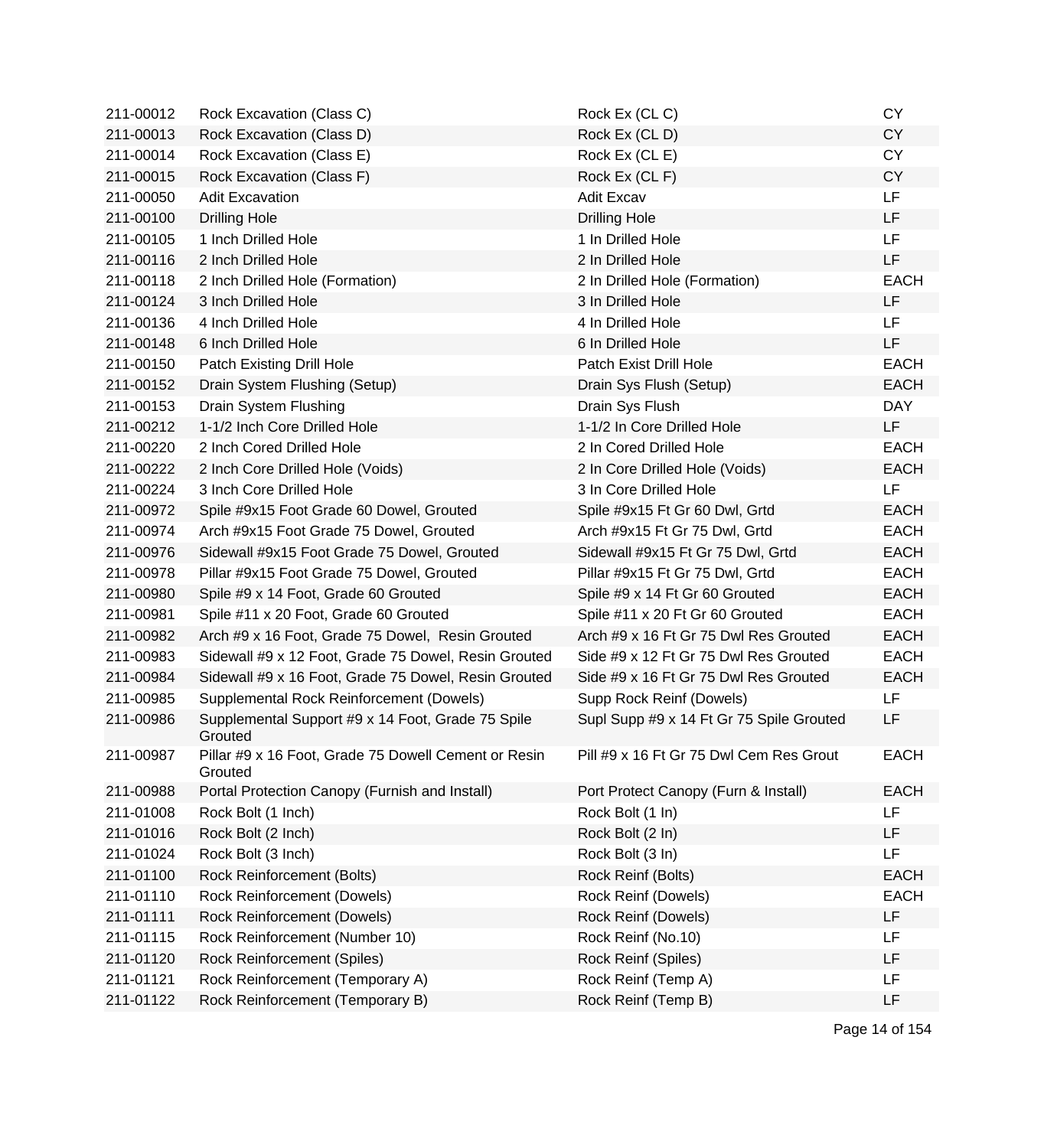| 211-01123 | Rock Reinforcement (Permanent A)                                               | Rock Reinf (Perm A)               | LF          |
|-----------|--------------------------------------------------------------------------------|-----------------------------------|-------------|
| 211-01124 | Rock Reinforcement (Permanent B)                                               | Rock Reinf (Perm B)               | LF          |
| 211-01130 | <b>Auxiliary Anchor Dowel</b>                                                  | <b>Auxil Anchor Dowel</b>         | <b>EACH</b> |
| 211-01150 | <b>Rock Reinforcement Tests</b>                                                | <b>Rock Reinf Tests</b>           | <b>EACH</b> |
| 211-01160 | <b>Trial Pull Test</b>                                                         | <b>Trial Pull Test</b>            | <b>EACH</b> |
| 211-01170 | <b>Borehole Extensometers</b>                                                  | <b>Borehole Extensometers</b>     | LF          |
| 211-01180 | <b>Pressure Cell Pairs</b>                                                     | <b>Pressure Cell Pairs</b>        | <b>EACH</b> |
| 211-01190 | <b>Optical Survey Targets</b>                                                  | <b>Optical Survey Targets</b>     | <b>EACH</b> |
| 211-01195 | Convergence Reference Point Arrays                                             | <b>Conv Ref Point Arrays</b>      | <b>EACH</b> |
| 211-01200 | Rock Anchor                                                                    | Rock Anchor                       | LF          |
| 211-01250 | <b>Rock Bolt</b>                                                               | <b>Rock Bolt</b>                  | LF          |
| 211-01300 | Rock Anchor                                                                    | Rock Anchor                       | <b>EACH</b> |
| 211-01409 | Rock Anchor (9 Foot)                                                           | Rock Anchor (9 Ft)                | <b>EACH</b> |
| 211-01450 | <b>Portable Rockfall Fence</b>                                                 | <b>Portable Rockfall Fence</b>    | L S         |
| 211-01455 | Rock Tiedown Anchor (Cement Grouted)                                           | Rock Tiedown Anchor (Cem Gr)      | LF          |
| 211-01456 | Rock Tiedown Anchor (Cement Grouted)                                           | Rock Tiedown Anchor (Cem Gr)      | <b>EACH</b> |
| 211-01511 | Rock Reinforcement Resin Grouted Number 11 Rock Bolt Rock Reinf (R G No.11) RB |                                   | LF          |
| 211-02012 | Soil Anchor (1-1/4 Inch)                                                       | Soil Anchor (1-1/4 In)            | LF          |
| 211-02116 | <b>Rock Dowel</b>                                                              | <b>Rock Dowel</b>                 | LF          |
| 211-02205 | <b>Buttress Berm Grouting</b>                                                  | <b>Buttress Berm Grouting</b>     | <b>TON</b>  |
| 211-02210 | <b>Pre Grouting</b>                                                            | <b>Pre Grouting</b>               | <b>TON</b>  |
| 211-02220 | <b>Re-Grouting</b>                                                             | Re-Grouting                       | <b>TON</b>  |
| 211-02230 | <b>Grouting Connection</b>                                                     | Grout Conn                        | <b>EACH</b> |
| 211-02232 | <b>Grouting Connection (Pre-Grout)</b>                                         | Grout Conn (Pre-Grout)            | <b>EACH</b> |
| 211-02233 | <b>Grouting Connection (Contact Grout)</b>                                     | Grout Conn (Contact Grout)        | <b>EACH</b> |
| 211-02240 | <b>Contact Grouting</b>                                                        | <b>Contact Grouting</b>           | <b>TON</b>  |
| 211-02250 | <b>Steel Pipe For Grouting</b>                                                 | <b>Steel Pipe For Grouting</b>    | <b>LB</b>   |
| 211-02260 | <b>Chemical Grout</b>                                                          | <b>Chemical Grout</b>             | <b>GAL</b>  |
| 211-02270 | <b>Cement Grout</b>                                                            | <b>Cement Grout</b>               | CF          |
| 211-02275 | <b>Cement Grout</b>                                                            | <b>Cement Grout</b>               | <b>CY</b>   |
| 211-02277 | Cement Grout (Voids)                                                           | Cement Grout (Voids)              | <b>CY</b>   |
| 211-02278 | Cement Grout (Formation)                                                       | Cement Grout (Formation)          | CY          |
| 211-02280 | <b>Type A Grout</b>                                                            | Type A Grout                      | <b>TON</b>  |
| 211-02290 | Type B Grout                                                                   | Type B Grout                      | <b>TON</b>  |
| 211-02300 | <b>Grout Test Section</b>                                                      | <b>Grout Test Sct</b>             | SY          |
| 211-03005 | Dewatering                                                                     | Dewatering                        | L S         |
| 211-04000 | Monitoring and Abandonment of Instrumentation                                  | Monitor and Abandon of Instrument | L S         |
| 211-05001 | Crack Preparation (Type 1)                                                     | Crack Preparation (Type 1)        | LF          |
| 211-05002 | Crack Preparation (Type 2)                                                     | Crack Preparation (Type 2)        | LF          |
| 211-05003 | Crack Preparation (Type 3)                                                     | Crack Preparation (Type 3)        | LF          |
| 212-00005 | Seeding (Native)                                                               | Seeding (Native)                  | LB          |
| 212-00006 | Seeding (Native)                                                               | Seeding (Native)                  | <b>ACRE</b> |
| 212-00007 | Seeding (Native) (Hydraulic)                                                   | Seeding (Native) (Hydraulic)      | <b>ACRE</b> |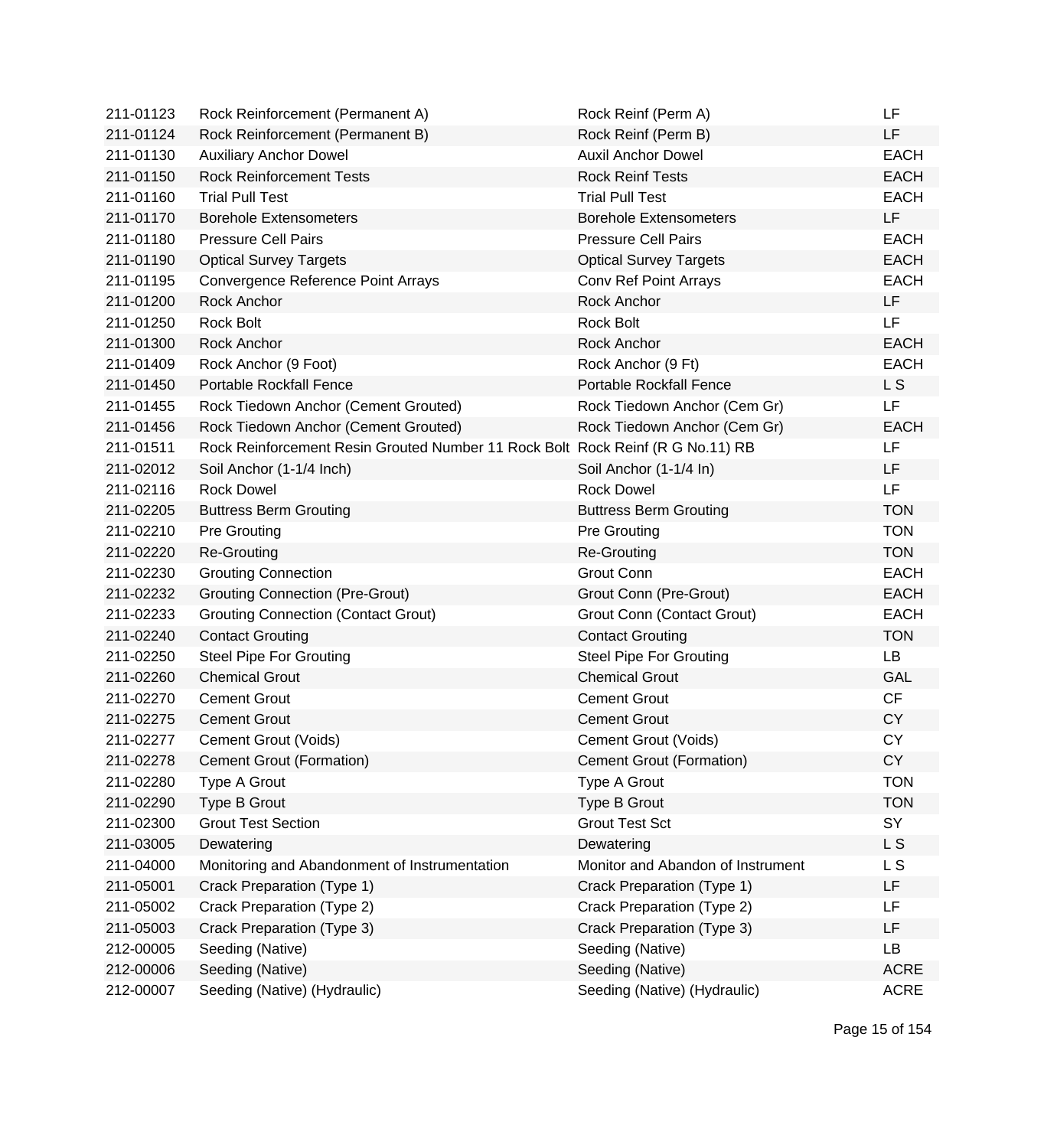| 212-00009 | Seeding (Temporary)                   | Seeding (Temporary)                  | <b>ACRE</b>    |
|-----------|---------------------------------------|--------------------------------------|----------------|
| 212-00010 | Seeding (Lawn)                        | Seeding (Lawn)                       | LB             |
| 212-00011 | Seeding (Lawn)                        | Seeding (Lawn)                       | <b>ACRE</b>    |
| 212-00015 | Seeding (Forbs)                       | Seeding (Forbs)                      | <b>LB</b>      |
| 212-00020 | Seeding (Forbs)                       | Seeding (Forbs)                      | OZ             |
| 212-00022 | Seeding (Riparian)                    | Seeding (Riparian)                   | <b>ACRE</b>    |
| 212-00025 | Seeding (Shrubs)                      | Seeding (Shrubs)                     | LB             |
| 212-00027 | Seeding (Trees)                       | Seeding (Trees)                      | LB             |
| 212-00028 | Seeding (Wetlands)                    | Seeding (Wetlands)                   | <b>ACRE</b>    |
| 212-00032 | Soil Conditioning                     | Soil Conditioning                    | <b>ACRE</b>    |
| 212-00040 | Soil Preparation (Lawn)               | Soil Preparation (Lawn)              | <b>ACRE</b>    |
| 212-00047 | Soil Preparation (Special)            | Soil Preparation (Spec)              | <b>ACRE</b>    |
| 212-00048 | Soil Preparation (Special)            | Soil Preparation (Spec)              | <b>CY</b>      |
| 212-00050 | Sod                                   | Sod                                  | <b>SF</b>      |
| 212-00055 | Sod (Buffalograss)                    | Sod (Buffalograss)                   | <b>SF</b>      |
| 212-00100 | <b>Tree Retention and Protection</b>  | <b>Tree Retention and Protection</b> | L S            |
| 212-00900 | Compost                               | Compost                              | <b>CY</b>      |
| 212-01200 | Landscape Restoration                 | Landscape Restoration                | L <sub>S</sub> |
| 213-00000 | Mulching                              | Mulching                             | <b>ACRE</b>    |
| 213-00001 | Mulching                              | Mulching                             | <b>TON</b>     |
| 213-00002 | Mulching (Weed Free Hay)              | Mulching (Weed Free Hay)             | <b>ACRE</b>    |
| 213-00003 | Mulching (Weed Free)                  | Mulching (Weed Free)                 | <b>ACRE</b>    |
| 213-00004 | Mulching (Weed Free Straw)            | Mulching (Weed Free Straw)           | <b>ACRE</b>    |
| 213-00005 | Mulching (Decorative)                 | Mulching (Decorative)                | CF             |
| 213-00006 | Mulching (Weed Free)                  | Mulching (Weed Free)                 | <b>TON</b>     |
| 213-00007 | Mulching (Wood Strand)                | Mulching (Wood Strand)               | <b>ACRE</b>    |
| 213-00008 | Mulching (Wood Chip)                  | Mulching (Wood Chip)                 | CF             |
| 213-00009 | <b>Flexible Growth Medium</b>         | <b>Flexible Growth Medium</b>        | <b>ACRE</b>    |
| 213-00011 | Mulching (Hydraulic)                  | Mulching (Hydraulic)                 | <b>ACRE</b>    |
| 213-00012 | Spray-on Mulch Blanket                | Spray-on Mulch Blanket               | <b>ACRE</b>    |
| 213-00013 | Spray-on Mulch Blanket                | Spray-on Mulch Blanket               | LB             |
| 213-00061 | <b>Mulch Tackifier</b>                | <b>Mulch Tackifier</b>               | LB             |
| 213-00065 | Inorganic Mulch                       | Inorg Mulch                          | <b>CY</b>      |
| 213-00067 | Rock Mulch (Weed Free)                | Rock Mulch (Weed Free)               | <b>SF</b>      |
| 213-00070 | Landscape Weed Barrier Fabric         | Landscape Weed Barr Fabric           | SY             |
| 213-00071 | <b>Vegetation Control Mat</b>         | <b>Vegetation Control Mat</b>        | SY             |
| 213-00150 | <b>Bonded Fiber Matrix</b>            | <b>Bonded Fiber Matrix</b>           | <b>ACRE</b>    |
| 213-00151 | <b>Bonded Fiber Matrix</b>            | <b>Bonded Fiber Matrix</b>           | LB             |
| 213-00212 | 12 Inch Root Barrier                  | 12 In Root Barrier                   | LF             |
| 213-00218 | 18 Inch Root Barrier                  | 18 In Root Barrier                   | LF             |
| 213-00300 | Concrete Landscape Border             | Conc Landscape Border                | LF             |
| 213-00400 | Metal Landscape Border (Install Only) | Inst Landscape Border                | LF             |
| 213-00440 | Metal Landscape Border (1/8x4 Inch)   | Landscape Border (1/8x4 In)          | LF             |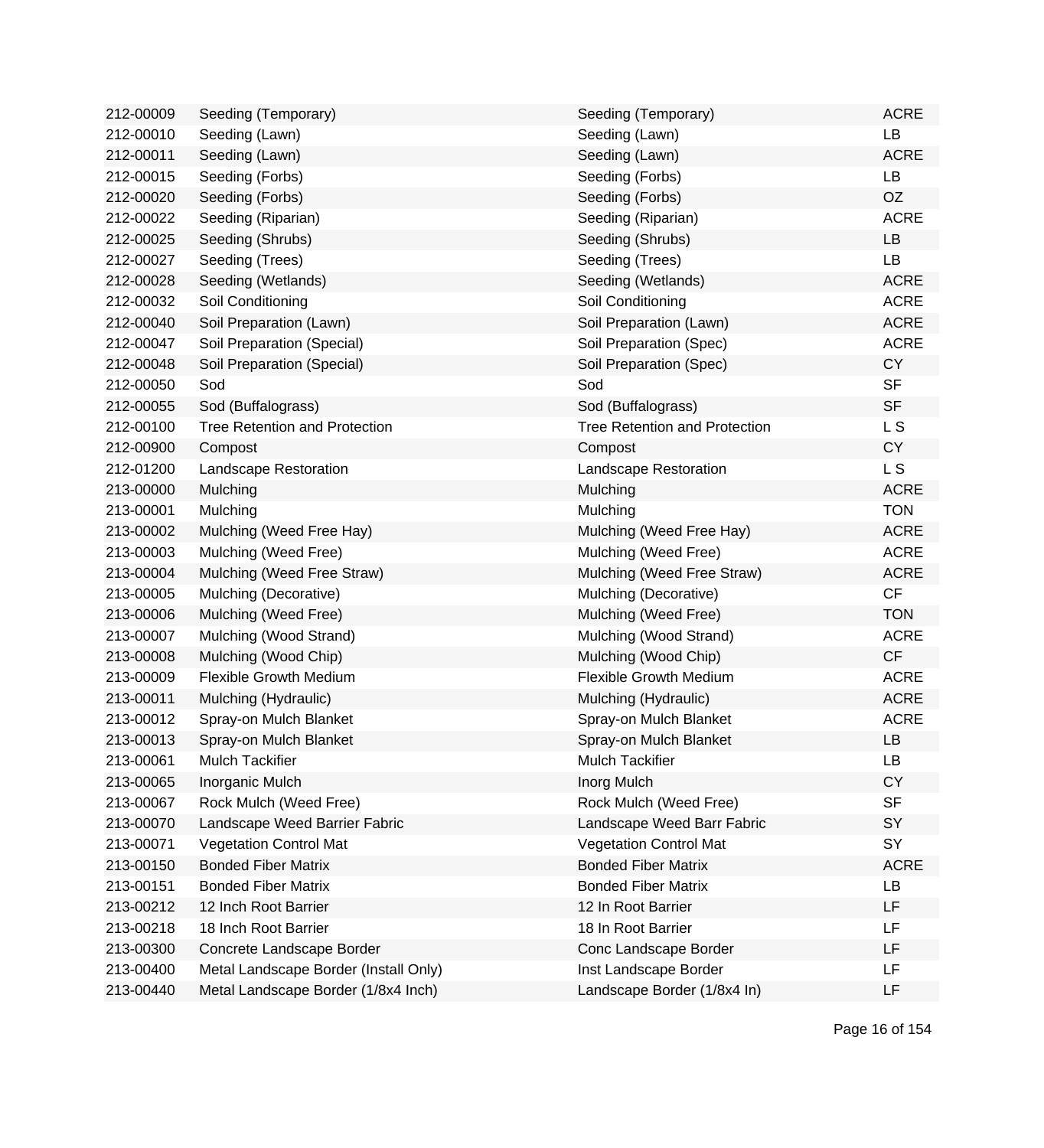| 213-00460 | Metal Landscape Border (3/16x4 Inch)             | Landscape Border (3/16x4 In)     | LF             |
|-----------|--------------------------------------------------|----------------------------------|----------------|
| 213-00462 | Metal Landscape Border (3/16 X 5-1/2 Inch)       | Landscape Border (3/16x5-1/2 In) | LF             |
| 213-00468 | Metal Landscape Border (3/16x10 Inch)            | Landscape Border (3/16x10 In)    | <b>LF</b>      |
| 213-00470 | Metal Landscape Border (1/4x5 Inch)              | Landscape Border (1/4x5 In)      | LF             |
| 213-00500 | <b>Tree Grate</b>                                | <b>Tree Grate</b>                | <b>EACH</b>    |
| 213-00510 | Tree Grate (Install Only)                        | Inst Tree Grate                  | <b>EACH</b>    |
| 213-00550 | <b>Tree Ring</b>                                 | <b>Tree Ring</b>                 | LF             |
| 213-00600 | Landscape Log                                    | Landscape Log                    | <b>LF</b>      |
| 213-00610 | Landscape Log                                    | Landscape Log                    | <b>EACH</b>    |
| 213-00700 | Landscape Boulder                                | Landscape Boulder                | <b>EACH</b>    |
| 213-00705 | Landscape Boulder (Special)                      | Landscape Boulder (Special)      | <b>EACH</b>    |
| 213-00800 | <b>Brush Fill</b>                                | <b>Brush Fill</b>                | <b>CY</b>      |
| 214-00000 | Landscape Maintenance                            | Landscape Maintenance            | L <sub>S</sub> |
| 214-00005 | Landscape Maintenance (24 Month)                 | Landscape Maintenance (24 Month) | L S            |
| 214-00010 | Temporary Irrigation                             | Temp Irrigation                  | L S            |
| 214-00145 | <b>Plant Protection Fence</b>                    | <b>Plant Protect Fence</b>       | LF.            |
| 214-00155 | Plant (Ball and Burlap)                          | Plant (B and B)                  | <b>EACH</b>    |
| 214-00160 | Plant (Ball and Burlap) (Furnish Only)           | Furn Plant (B and B)             | <b>EACH</b>    |
| 214-00161 | Plant (Ball and Burlap) (Install Only)           | Inst Plant (B and B)             | <b>EACH</b>    |
| 214-00201 | Deciduous Tree (Tubeling)                        | Deciduous Tree (Tubeling)        | <b>EACH</b>    |
| 214-00205 | Deciduous Tree (5 Gallon Container)              | Deciduous Tree (5 Gal)           | <b>EACH</b>    |
| 214-00210 | Deciduous Tree (1 Inch Caliper)                  | Deciduous Tree (1 In C)          | <b>EACH</b>    |
| 214-00215 | Deciduous Tree (1.5 Inch Caliper)                | Deciduous Tree (1.5 In C)        | <b>EACH</b>    |
| 214-00217 | Deciduous Tree (1.5 Inch Caliper) (Furnish Only) | Furn Decid Tree (1.5 In C)       | <b>EACH</b>    |
| 214-00220 | Deciduous Tree (2 Inch Caliper)                  | Deciduous Tree (2 In C)          | <b>EACH</b>    |
| 214-00222 | Deciduous Tree (2 Inch Caliper) (Furnish Only)   | Furn Decid Tree (2 In C)         | <b>EACH</b>    |
| 214-00225 | Deciduous Tree (2.5 Inch Caliper)                | Deciduous Tree (2.5 In C)        | <b>EACH</b>    |
| 214-00227 | Deciduous Tree (2.5 Inch Caliper) (Furnish Only) | Furn Deciduous Tree (2.5 In C)   | <b>EACH</b>    |
| 214-00230 | Deciduous Tree (3 Inch Caliper)                  | Deciduous Tree (3 In C)          | <b>EACH</b>    |
| 214-00235 | Deciduous Tree (3.5 Inch Caliper)                | Deciduous Tree (3.5 In C)        | <b>EACH</b>    |
| 214-00240 | Deciduous Tree (4 Inch Caliper)                  | Deciduous Tree (4 In C)          | <b>EACH</b>    |
| 214-00260 | Deciduous Tree (6 Foot)                          | Deciduous Tree (6 Ft)            | <b>EACH</b>    |
| 214-00262 | Deciduous Tree (6 Foot) (Furnish Only)           | Furn Decid Tree (6 Ft)           | <b>EACH</b>    |
| 214-00280 | Deciduous Tree (8 Foot)                          | Deciduous Tree (8 Ft)            | <b>EACH</b>    |
| 214-00282 | Deciduous Tree (8 Foot) (Furnish Only)           | Furn Decid Tree (8 Ft)           | <b>EACH</b>    |
| 214-00301 | Deciduous Shrub (Tubeling)                       | Deciduous Shrub (Tubeling)       | <b>EACH</b>    |
| 214-00310 | Deciduous Shrub (1 Gallon Container)             | Deciduous Shrub (1 Gal)          | <b>EACH</b>    |
| 214-00320 | Deciduous Shrub (2 Gallon Container)             | Deciduous Shrub (2 Gal)          | <b>EACH</b>    |
| 214-00330 | Deciduous Shrub (3 Gallon Container)             | Deciduous Shrub (3 Gal)          | <b>EACH</b>    |
| 214-00350 | Deciduous Shrub (5 Gallon Container)             | Deciduous Shrub (5 Gal)          | <b>EACH</b>    |
| 214-00365 | Plant (2 1/2 Inch Caliper) (Furnish Only)        | Furn Plant (2.5 C)               | <b>EACH</b>    |
| 214-00370 | Deciduous Shrub (7 Gallon Container)             | Deciduous Shrub (7 Gal)          | <b>EACH</b>    |
| 214-00401 | Evergreen Tree (Tubeling)                        | Evergreen Tree (Tubeling)        | <b>EACH</b>    |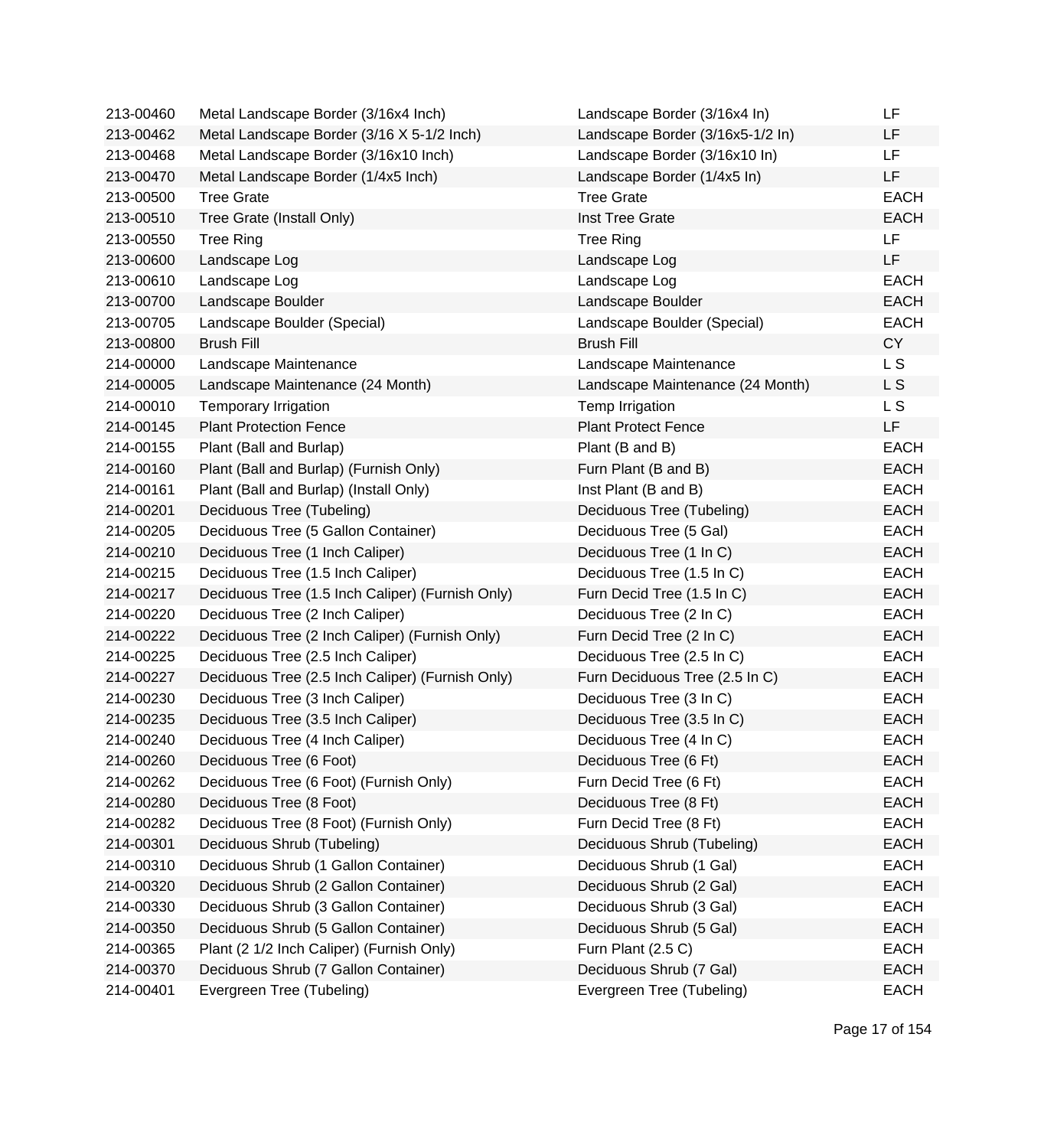| 214-00410 | Evergreen Tree (1 Gallon Container)                                                        | Evergreen Tree (1 Gal)                | <b>EACH</b> |
|-----------|--------------------------------------------------------------------------------------------|---------------------------------------|-------------|
| 214-00450 | Evergreen Tree (5 Gallon Container)                                                        | Evergreen Tree (5 Gal)                | <b>EACH</b> |
| 214-00455 | Evergreen Tree (5 Gallon) (Install Only)                                                   | Install Evergreen Tree (5 Gal)        | <b>EACH</b> |
| 214-00470 | Evergreen Tree (7 Gallon Container)                                                        | Evergreen Tree (7 Gal)                | <b>EACH</b> |
| 214-00502 | Evergreen Tree (2 Foot) (Ball and Burlap)                                                  | Evergreen Tree (2 Ft)(B-B)            | <b>EACH</b> |
| 214-00504 | Evergreen Tree (4 Foot) (Ball and Burlap)                                                  | Evergreen Tree (4 Ft)(B-B)            | <b>EACH</b> |
| 214-00505 | Evergreen Tree (4 Foot) (Ball and Burlap) (Furnish Only)                                   | Furn Evergreen Tree (4 Ft)(B-B)       | <b>EACH</b> |
| 214-00506 | Evergreen Tree (6 Foot) (Ball and Burlap)                                                  | Evergreen Tree (6 Ft)(B-B)            | <b>EACH</b> |
| 214-00507 | Evergreen Tree (6 Foot) (Ball and Burlap) (Furnish Only)                                   | Furn Evergreen Tree (6 Ft)(B-B)       | <b>EACH</b> |
| 214-00508 | Evergreen Tree (8 Foot) (Ball and Burlap)                                                  | Evergreen Tree (8 Ft)(B-B)            | <b>EACH</b> |
| 214-00509 | Evergreen Tree (8 Foot) (Ball and Burlap) (Furnish Only)                                   | Furn Evergreen Tree (8 Ft)(B-B)       | <b>EACH</b> |
| 214-00510 | Evergreen Tree (10 Foot) (Ball and Burlap)                                                 | Evergreen Tree(10 Ft)(B-B)            | <b>EACH</b> |
| 214-00511 | Evergreen Tree (10 F00t) (Ball and Burlap) (Furnish Only) Furn Evergreen Tree (10 Ft)(B-B) |                                       | <b>EACH</b> |
| 214-00512 | Evergreen Tree (12 Foot) (Ball and Burlap)                                                 | Evergreen Tree(12 Ft)(B-B)            | <b>EACH</b> |
| 214-00514 | Evergreen Tree (14 Foot) (Ball and Burlap)                                                 | Evergreen Tree(14 Ft)(B-B)            | <b>EACH</b> |
| 214-00601 | Evergreen Shrub (Tubeling)                                                                 | Evergreen Shrub (Tubeling)            | <b>EACH</b> |
| 214-00610 | Evergreen Shrub (1 Gallon Container)                                                       | Evergreen Shrub (1 Gal)               | <b>EACH</b> |
| 214-00630 | Evergreen Shrub (3 Gallon Container)                                                       | Evergreen Shrub (3 Gal)               | <b>EACH</b> |
| 214-00650 | Evergreen Shrub (5 Gallon Container)                                                       | Evergreen Shrub (5 Gal)               | <b>EACH</b> |
| 214-00670 | Evergreen Shrub (7 Gallon Container)                                                       | Evergreen Shrub (7 Gal)               | <b>EACH</b> |
| 214-00701 | Broadleaf Evergreen Shrub (Tubeling)                                                       | Brdlf Evrgrn Shrub (Tubeling)         | <b>EACH</b> |
| 214-00710 | Broadleaf Evergreen Shrub (1 Gallon Container)                                             | Brdlf Evrgrn Shrub (1 Gal)            | <b>EACH</b> |
| 214-00730 | Broadleaf Evergreen Shrub (3 Gallon Container)                                             | Brdlf Evrgrn Shrub (3 Gal)            | <b>EACH</b> |
| 214-00750 | Broadleaf Evergreen Shrub (5 Gallon Container)                                             | Brdlf Evrgrn Shrub (5 Gal)            | <b>EACH</b> |
| 214-00770 | Broadleaf Evergreen Shrub (7 Gallon Container)                                             | Brdlf Evrgrn Shrub (7 Gal)            | <b>EACH</b> |
| 214-00801 | Ground Cover Vines (Tubeling)                                                              | Gr Cover Vines (Tubeling)             | <b>EACH</b> |
| 214-00805 | Ground Cover Vines (2.25 Inch Pots)                                                        | Gr Cover Vines (2.25 In Pot)          | <b>EACH</b> |
| 214-00810 | Ground Cover Vines (1 Gallon Container)                                                    | Gr Cover Vines (1 Gal)                | <b>EACH</b> |
| 214-00850 | Ground Cover Vines (5 Gallon Container)                                                    | Gr Cover Vines (5 Gal)                | <b>EACH</b> |
| 214-00901 | Perennials (Tubeling)                                                                      | Perennials (Tubeling)                 | <b>EACH</b> |
| 214-00905 | Perennials (2.25 Inch Pot)                                                                 | Perennials (2.25 In Pot)              | <b>EACH</b> |
| 214-00908 | Perennials (1 Quart Container)                                                             | Perennials (1 Qt)                     | <b>EACH</b> |
| 214-00910 | Perennials (1 Gallon Container)                                                            | Perennials (1 Gal)                    | <b>EACH</b> |
| 214-00950 | Perennials (5 Gallon Container)                                                            | Perennials (5 Gal)                    | <b>EACH</b> |
| 214-01000 | <b>Bulb</b>                                                                                | <b>Bulb</b>                           | <b>EACH</b> |
| 214-01010 | <b>Brush Layer Cutting</b>                                                                 | <b>Brush Layer Cutting</b>            | <b>EACH</b> |
| 214-01015 | <b>Willow Cuttings</b>                                                                     | <b>Willow Cuttings</b>                | <b>EACH</b> |
| 214-01017 | Herbaceous Wetland Plants (10 Cubic Inch Plug)                                             | Herb Wetland Plants (10 Cu. In. Plug) | <b>EACH</b> |
| 214-01020 | Hedge Layer Plant                                                                          | Hedge Layer Plant                     | <b>EACH</b> |
| 214-01025 | Dormant Log Cutting                                                                        | Dormant Log Cutting                   | <b>EACH</b> |
| 214-01030 | Wattle                                                                                     | Wattle                                | <b>EACH</b> |
| 214-01140 | <b>Plant Shade Shelter</b>                                                                 | <b>Plant Shade Shelter</b>            | <b>EACH</b> |
| 214-01200 | Plant (Tubeling)                                                                           | Plant (Tubeling)                      | <b>EACH</b> |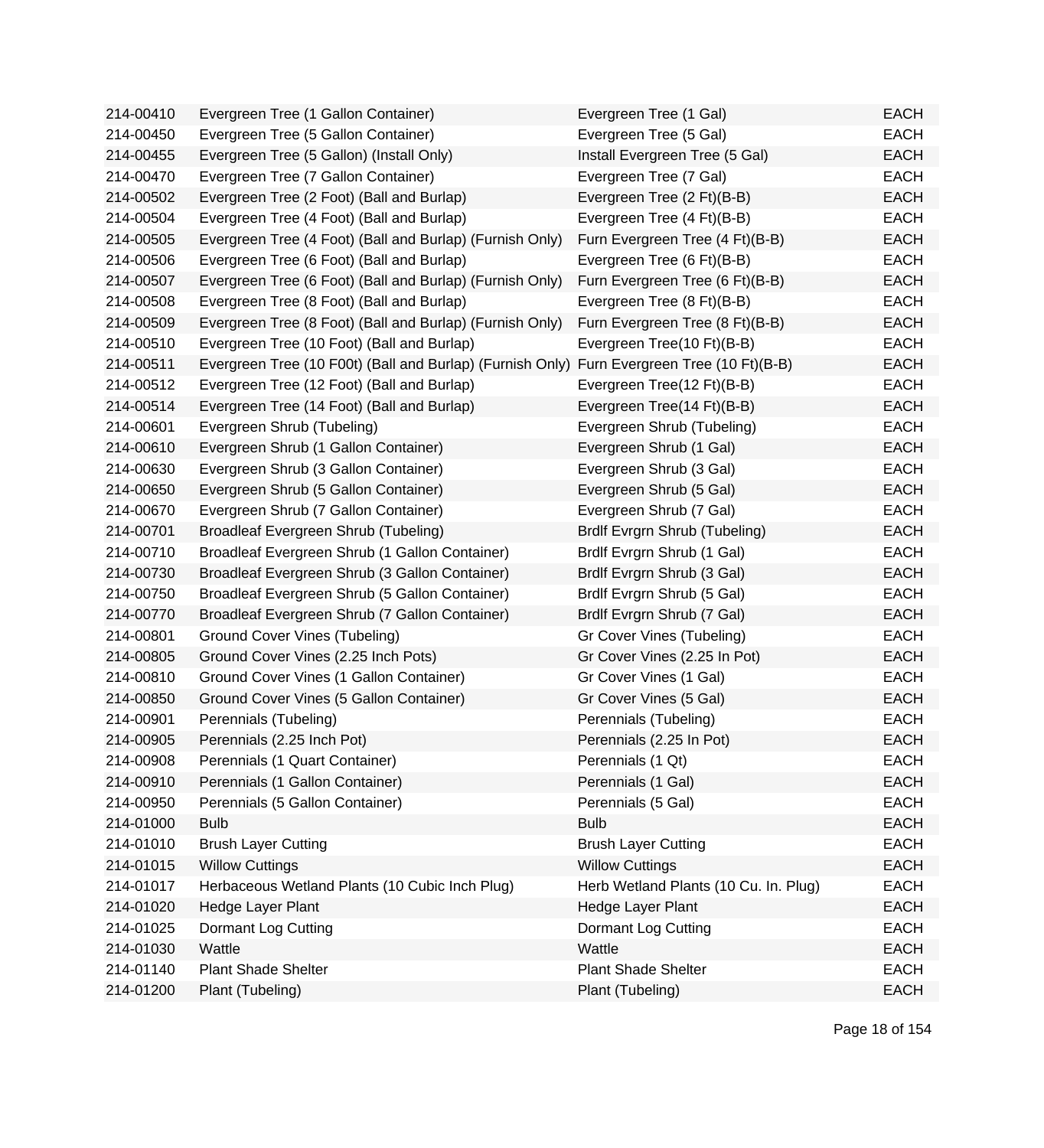| 214-01210 | Plant (Tubeling) (Furnish Only)                                                                           | Furn Plant (Tubeling)              | <b>EACH</b> |
|-----------|-----------------------------------------------------------------------------------------------------------|------------------------------------|-------------|
| 214-01215 | Plant (Tubeling) (Install Only)                                                                           | Inst Plant (Tubeling)              | <b>EACH</b> |
| 214-01220 | Plant (Bareroot) (Furnish Only)                                                                           | Furn Plant (Bareroot)              | <b>EACH</b> |
| 214-01225 | Plant (Bareroot) (Install Only)                                                                           | Inst Plant (Bareroot)              | <b>EACH</b> |
| 214-01227 | Rootwad                                                                                                   | Rootwad                            | <b>EACH</b> |
| 214-01230 | Plant (2.25 Inch Pot) (Furnish Only)                                                                      | Furn Plant (2.25 In Pot)           | <b>EACH</b> |
| 214-01235 | Plant (2.25 Inch Pot) (Install Only)                                                                      | Inst Plant (2.25 In Pot)           | <b>EACH</b> |
| 214-01310 | Plant (1 Gallon Container) (Furnish Only)                                                                 | Furn Plant (1 Gal)                 | <b>EACH</b> |
| 214-01315 | Plant (1 Gallon Container) (Install Only)                                                                 | Inst Plant (1 Gal)                 | <b>EACH</b> |
| 214-01350 | Plant (5 Gallon Container) (Furnish Only)                                                                 | Furn Plant (5 Gal)                 | <b>EACH</b> |
| 214-01355 | Plant (5 Gallon Container) (Install Only)                                                                 | Inst Plant (5 Gal)                 | <b>EACH</b> |
| 214-01370 | Plant (7 Gallon Container) (Furnish Only)                                                                 | Furn Plant (7 Gal)                 | <b>EACH</b> |
| 214-01375 | Plant (7 Gallon Container) (Install Only)                                                                 | Inst Plant (7 Gal)                 | <b>EACH</b> |
| 215-00000 | <b>Transplant Shrub</b>                                                                                   | <b>Transplant Shrub</b>            | <b>EACH</b> |
| 215-00001 | <b>Transplant Shrub</b>                                                                                   | <b>Transplant Shrub</b>            | SY          |
| 215-00010 | <b>Transplant Tree</b>                                                                                    | <b>Transplant Tree</b>             | <b>EACH</b> |
| 215-00030 | Transplant Tree (1.5 to 3 Inch)                                                                           | Transplant Tree (1.5-3 In)         | <b>EACH</b> |
| 215-00060 | Transplant Tree (3 to 6 Inch)                                                                             | Transplant Tree (3-6 In)           | <b>EACH</b> |
| 215-00100 | Transplant Tree (Over 6 Inch)                                                                             | Transplant Tree (6+ In)            | <b>EACH</b> |
| 215-00200 | Transplant Tree (Ball and Burlap)                                                                         | Transplant Tree (B-B)              | <b>EACH</b> |
| 215-00500 | <b>Transplant Seedling</b>                                                                                | <b>Transplant Seedling</b>         | <b>EACH</b> |
| 215-00600 | <b>Transplant Plug</b>                                                                                    | <b>Transplant Plug</b>             | <b>EACH</b> |
| 215-00700 | <b>Transplant Sod</b>                                                                                     | <b>Transplant Sod</b>              | SY          |
| 216-00013 | Mulch Netting (Plastic)                                                                                   | Mulch Netting (Plastic)            | SY          |
| 216-00015 | Soil Retention Blanket (Excelsior)                                                                        | Soil Reten Blanket (Excel)         | SY          |
| 216-00021 | Soil Retention Blanket (Class 1)                                                                          | Soil Reten Blanket (Cl 1)          | SY          |
| 216-00022 | Soil Retention Blanket (Class 2)                                                                          | Soil Reten Blanket (Cl 2)          | SY          |
| 216-00023 | Soil Retention Blanket (Class 3)                                                                          | Soil Reten Blanket (Cl 3)          | SY          |
| 216-00024 | Soil Retention Blanket (Class 4)                                                                          | Soil Reten Blanket (Cl 4)          | SY          |
| 216-00030 | Soil Retention Blanket (Special)                                                                          | Soil Reten Blanket (Spec)          | SY          |
| 216-00035 | Soil Retention Blanket (Plastic)                                                                          | Soil Reten Blanket (Plastic)       | SY          |
| 216-00036 | Soil Retention Blanket (Plastic) (Special)                                                                | Soil Reten Blanket (Plastic)(Spec) | SY          |
| 216-00037 | Soil Retention Blanket (Coconut)                                                                          | Soil Reten Blanket (Coconut)       | SY          |
| 216-00039 | Soil Retention Blanket (Straw)                                                                            | Soil Reten Blanket (Straw)         | <b>SY</b>   |
| 216-00041 | Soil Retention Blanket (Straw/Coconut)                                                                    | Soil Reten Blanket (S/C)           | SY          |
| 216-00042 | Soil Retention Blanket (Biodegradable Straw/Coconut)                                                      | Soil Retent Blanket (BioD S/C)     | SY          |
| 216-00045 | Soil Retention Mat (Cellular)                                                                             | Soil Reten Mat (Cell)              | SY          |
| 216-00050 | Soil Retention Grid                                                                                       | Soil Reten Grid                    | SY          |
| 216-00060 | Soil Retention System                                                                                     | Soil Reten System                  | SY          |
| 216-00070 | <b>Geocell Cellular Confinement System</b>                                                                | <b>Geocell Confinement Sys</b>     | SY          |
| 216-00101 | Soil Retention Blanket (Straw-Coconut) (Photodegradable Soil Reten Blanket (S-C)(PhotoD Cl 1)<br>Class 1) |                                    | SY          |
| 216-00102 | Soil Retention Blanket (Straw-Coconut) (Photodegradable Soil Reten Blanket (S-C)(PhotoD Cl 2)<br>Class 2) |                                    | SY          |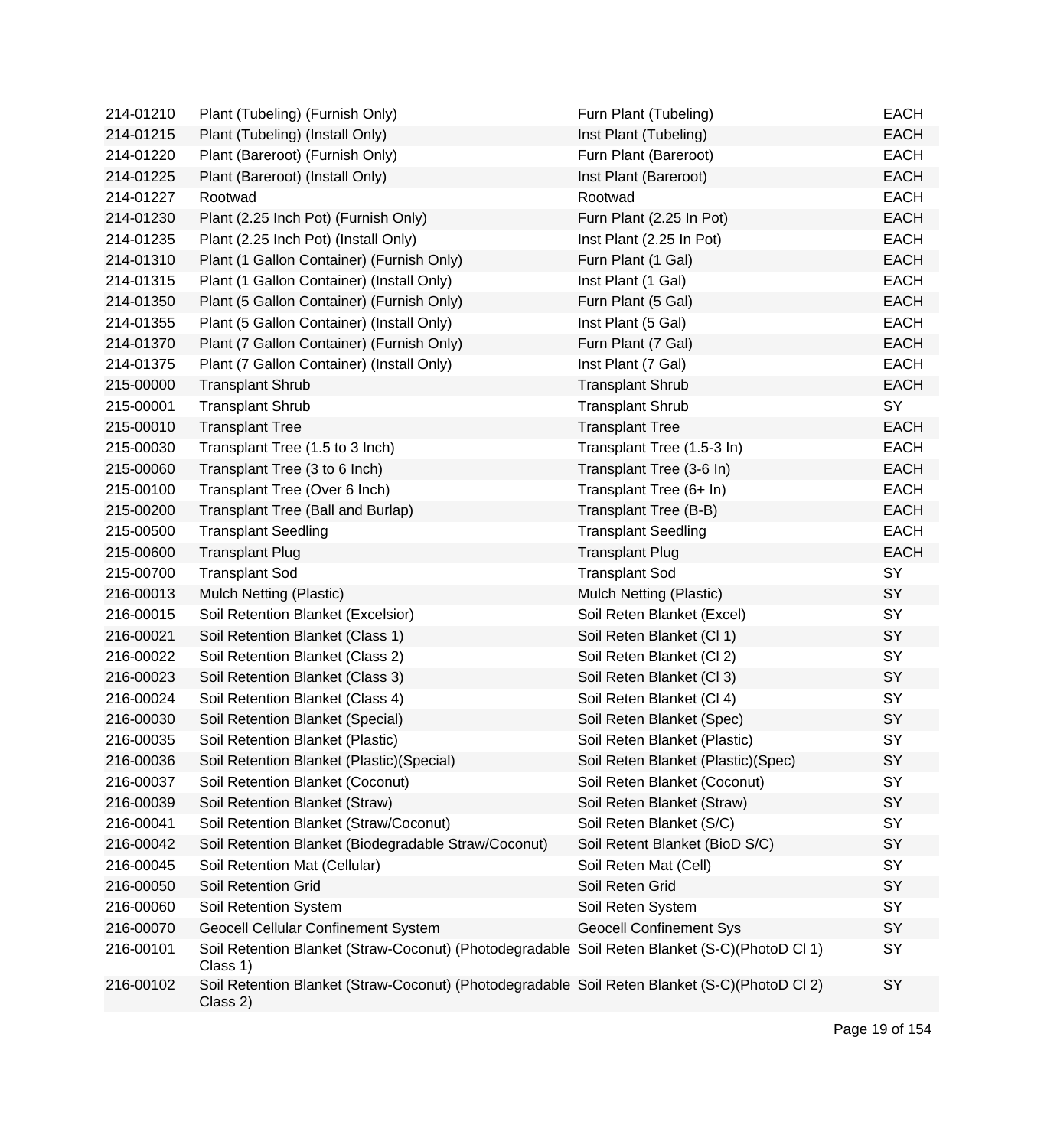| 216-00111 | Soil Retention Blanket (Excelsior)(Photodegadable Class Soil Reten Blanket (Excel)(PhotoD Cl 1)<br>1)  |                                           | SY             |
|-----------|--------------------------------------------------------------------------------------------------------|-------------------------------------------|----------------|
| 216-00112 | Soil Retention Blanket (Excelsior)(Photodegadable Class Soil Reten Blanket (Excel)(PhotoD Cl 2)<br>2)  |                                           | SY             |
| 216-00121 | Soil Retention Blanket (Coconut) (Photodegradable Class Soil Reten Blanket (Coconut) (PhotoD Cl)<br>1) |                                           | SY             |
| 216-00122 | Soil Retention Blanket (Coconut) (Photodegradable Class<br>2)                                          | Soil Reten Blanket(Coconut) (PhotoD Cl 2) | SY             |
| 216-00201 | Soil Retention Blanket (Straw-Coconut) (Biodegradable<br>Class 1)                                      | Soil Reten Blanket (S-C)(BioD Cl 1)       | SY             |
| 216-00202 | Soil Retention Blanket (Straw-Coconut) (Biodegradable<br>Class 2)                                      | Soil Reten Blanket (S-C)(BioD Cl 2)       | SY             |
| 216-00211 | Soil Retention Blanket (Excelsior) (Biodegradable Class 1) Soil Reten Blanket (Exc)(BioD Cl 1)         |                                           | SY             |
| 216-00212 | Soil Retention Blanket (Excelsior) (Biodegradable Class 2) Soil Reten Blanket (Exc)(BioD Cl 2)         |                                           | SY             |
| 216-00221 | Soil Retention Blanket (Coconut) (Biodegradable Class 1) Soil Reten Blanket (C)(BioD Cl 1)             |                                           | SY             |
| 216-00222 | Soil Retention Blanket (Coconut) (Biodegradable Class 2) Soil Reten Blanket (C)(BioD Cl 2)             |                                           | SY             |
| 216-00230 | Earth Anchors                                                                                          | Earth Anchors                             | <b>EACH</b>    |
| 216-00301 | Turf Reinforcement Mat (Class 1)                                                                       | Turf Reinf Mat (Cl 1)                     | SY             |
| 216-00302 | Turf Reinforcement Mat (Class 2)                                                                       | Turf Reinf Mat (Cl 2)                     | SY             |
| 216-00303 | Turf Reinforcement Mat (Class 3)                                                                       | Turf Reinf Mat (Cl 3)                     | SY             |
| 217-00000 | <b>Herbicide Treatment</b>                                                                             | <b>Herbicide Treatment</b>                | SY             |
| 217-00010 | Pre-Emergent Herbicide                                                                                 | Pre-Emergent Herbicide                    | SY             |
| 217-00015 | Noxious Weed Management                                                                                | <b>Noxious Weed Management</b>            | SY             |
| 217-00020 | <b>Herbicide Treatment</b>                                                                             | <b>Herbicide Treatment</b>                | <b>HOUR</b>    |
| 217-00100 | Root Control Fabric                                                                                    | Root Control Fabric                       | LF             |
| 218-00000 | Noxious Weed Management                                                                                | Noxious Weed Management                   | L S            |
| 240-00000 | Wildlife Biologist                                                                                     | Wildlife Biologist                        | <b>HOUR</b>    |
| 240-00001 | Wildlife Biologist                                                                                     | <b>Wildlife Biologist</b>                 | <b>DAY</b>     |
| 240-00010 | Removal of Nests                                                                                       | Rem of Nests                              | <b>HOUR</b>    |
| 240-00015 | Protection of Migratory Birds                                                                          | <b>Protect Migratory Birds</b>            | <b>HOUR</b>    |
| 240-00017 | Protection of Migratory Birds                                                                          | <b>Protect Migratory Birds</b>            | <b>LS</b>      |
| 240-00020 | Netting                                                                                                | Netting                                   | SY             |
| 240-00100 | Prairie Dog Management                                                                                 | Prairie Dog Mgmt                          | L <sub>S</sub> |
| 250-00010 | <b>Environmental Health and Safety Management</b>                                                      | Envir Health/Safety Mngmt                 | L S            |
| 250-00050 | Monitoring Technician                                                                                  | Monitoring Technician                     | <b>HOUR</b>    |
| 250-00100 | <b>Environmental Health and Safety</b>                                                                 | <b>Environmental Health and Safety</b>    | L S            |
| 250-00110 | Health and Safety Officer                                                                              | Health and Safety Officer                 | <b>HOUR</b>    |
| 250-00120 | <b>Material Sampling and Delivery</b>                                                                  | Material Sampling and Delivery            | <b>EACH</b>    |
| 250-00200 | Material Handling (Stockpile)                                                                          | Material Handling (Stockpile)             | <b>CY</b>      |
| 250-00210 | Solid Waste Disposal                                                                                   | Solid Waste Disposal                      | <b>CY</b>      |
| 250-00215 | Solid Waste Disposal (Special)                                                                         | Solid Waste Disposal (Spec)               | <b>CY</b>      |
| 250-00220 | Hazardous Waste Disposal                                                                               | Hazardous Waste Disposal                  | <b>CY</b>      |
| 250-00230 | Trap and Treat BOS-200, gypsum dry weight                                                              | Trap and Treat BOS-200                    | LB             |
| 250-00235 | Coating Lead-Based Paint                                                                               | Coating Lead-Based Paint                  | GAL            |
| 250-00240 | Subsurface Bioenhancement Injection                                                                    | Subsurface Bioenhancement Inj             | <b>EACH</b>    |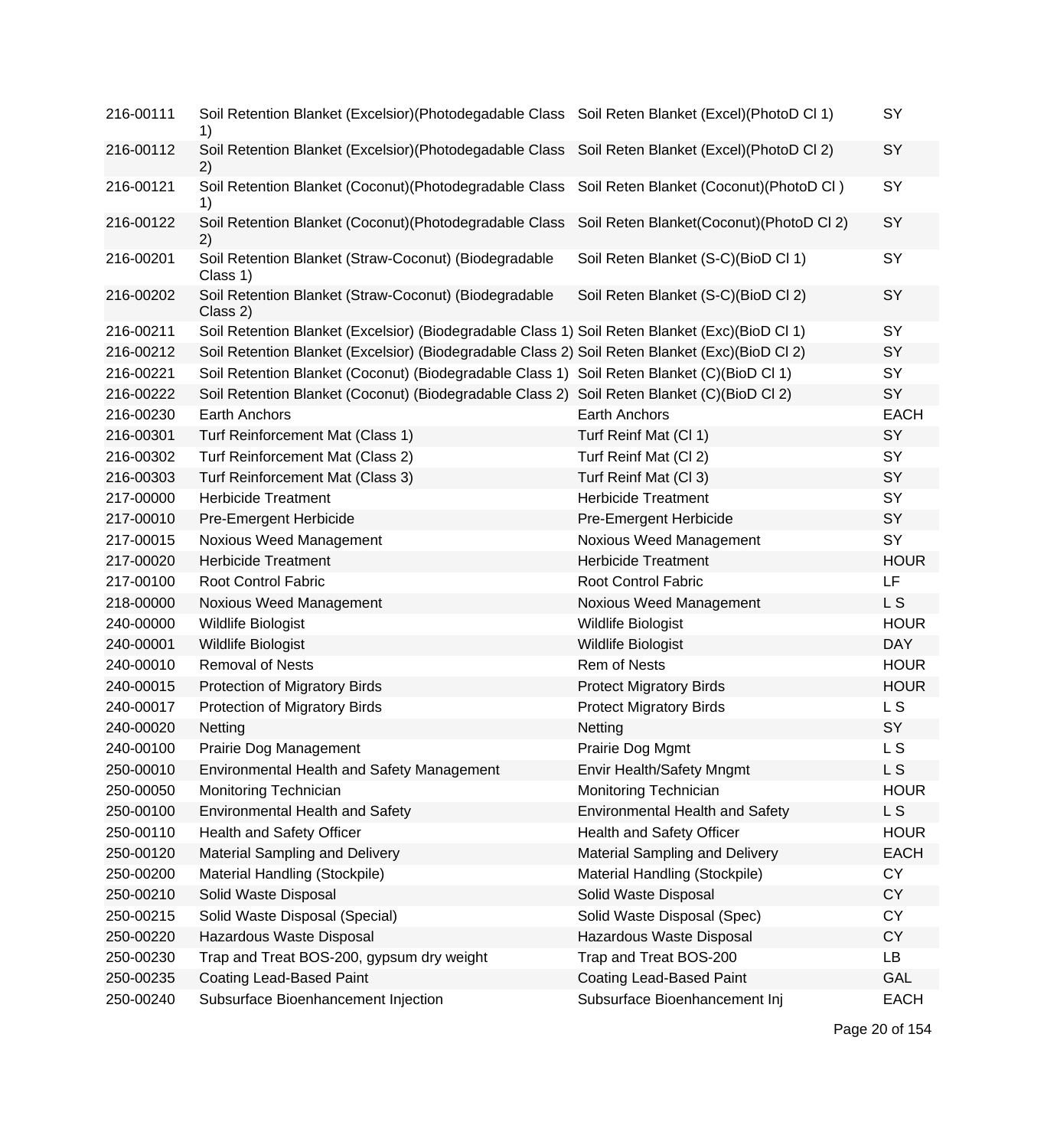| 250-00300 | <b>Water Treatment System</b>                     | <b>Water Treatment System</b>    | <b>EACH</b> |
|-----------|---------------------------------------------------|----------------------------------|-------------|
| 250-00310 | <b>Water Treatment</b>                            | <b>Water Treatment</b>           | <b>MGAL</b> |
| 251-00000 | Paint Testing and Analysis Management             | Paint Testing and Analysis Mngmt | L S         |
| 301-06000 | Plant Mix Bituminous Base (Class 6)               | PMBB (CL 6)                      | <b>TON</b>  |
| 301-06020 | Plant Mix Bituminous Base (Class 6) (Asphalt)     | PMBB (CL 6) (Asph)               | <b>TON</b>  |
| 301-10020 | Permeable Asphalt Treated Base (Asphalt)          | PATB (Asph)                      | <b>TON</b>  |
| 304-01000 | Aggregate Base Course (Class 1)                   | ABC (CL 1)                       | <b>TON</b>  |
| 304-01005 | Aggregate Base Course (Class 1)                   | ABC (CL 1)                       | <b>CY</b>   |
| 304-02000 | Aggregate Base Course (Class 2)                   | ABC (CL 2)                       | <b>TON</b>  |
| 304-02005 | Aggregate Base Course (Class 2)                   | ABC (CL 2)                       | <b>CY</b>   |
| 304-02027 | Aggregate Base Course (Class 2) (Furnish Only)    | ABC (CL 2) (Furn Only)           | <b>CY</b>   |
| 304-03000 | Aggregate Base Course (Class 3)                   | ABC (CL 3)                       | <b>TON</b>  |
| 304-03005 | Aggregate Base Course (Class 3)                   | ABC (CL 3)                       | <b>CY</b>   |
| 304-03006 | Aggregate Base Course (Class 3) (Special)         | ABC (CL 3) (Spec)                | <b>TON</b>  |
| 304-04000 | Aggregate Base Course (Class 4)                   | ABC (CL 4)                       | <b>TON</b>  |
| 304-05000 | Aggregate Base Course (Class 5)                   | ABC (CL 5)                       | <b>TON</b>  |
| 304-05006 | Aggregate Base Course (Class 5) (Special)         | ABC (CL 5)(Spec)                 | SY          |
| 304-05009 | Aggregate Base Course (Class 5) (Special)         | ABC (CL 5)(Spec)                 | <b>TON</b>  |
| 304-06000 | Aggregate Base Course (Class 6)                   | ABC (CL 6)                       | <b>TON</b>  |
| 304-06004 | Aggregate Base Course (Class 6)                   | ABC (CL 6)                       | SY          |
| 304-06007 | Aggregate Base Course (Class 6)                   | ABC (CL 6)                       | <b>CY</b>   |
| 304-06008 | Aggregate Base Course (Class 6) (Special)         | ABC (CL 6) (Spec)                | <b>CY</b>   |
| 304-06009 | Aggregate Base Course (Class 6) (Special)         | ABC (CL 6) (Spec)                | <b>TON</b>  |
| 304-06020 | Aggregate Base Course (Class 6) (Furnish Only)    | ABC (CL 6) (Furn Only)           | <b>TON</b>  |
| 304-06027 | Aggregate Base Course (Class 6) (Furnish Only)    | ABC (CL 6) (Furn Only)           | <b>CY</b>   |
| 304-07000 | Aggregate Base Course (Class 7)                   | ABC (CL 7)                       | <b>TON</b>  |
| 304-07005 | Aggregate Base Course (Class 7)                   | ABC (CL 7)                       | <b>CY</b>   |
| 304-07009 | Aggregate Base Course (Class 7) (Special)         | ABC (CL 7) (Spec)                | <b>TON</b>  |
| 304-09000 | Aggregate Base Course (Special)                   | ABC (Spec)                       | <b>CY</b>   |
| 304-09006 | Aggregate Base Course (Special)                   | ABC (Spec)                       | SY          |
| 304-09014 | Aggregate Base Course (Special)                   | ABC (Spec)                       | <b>TON</b>  |
| 304-09020 | Permeable Aggregate Base Course                   | ABC (Permeable)                  | TON         |
| 304-09055 | Aggregate Base Course (Blotter Material)          | ABC (Blotter)                    | <b>TON</b>  |
| 304-09100 | Aggregate Base Course (Recycled Asphalt Pavement) | ABC (RAP)                        | <b>TON</b>  |
| 304-09200 | Stockpile Aggregate Base Course (Special)         | Stockpile ABC (Spec)             | <b>TON</b>  |
| 304-09220 | Stockpile Aggregate Base Course (Special)         | Stockpile ABC (Spec)             | L S         |
| 306-00000 | Reconditioning                                    | Reconditioning                   | <b>MILE</b> |
| 306-01000 | Reconditioning                                    | Reconditioning                   | SY          |
| 307-00000 | <b>Hydrated Lime</b>                              | <b>Hydrated Lime</b>             | <b>TON</b>  |
| 307-00075 | Fly Ash                                           | Fly Ash                          | <b>TON</b>  |
| 307-00200 | Processing Lime Treated Subgrade                  | Lime Tr Subgrade                 | SY          |
| 307-00206 | Processing Lime Treated Subgrade (6 Inch)         | Lime Tr Subgrade (6 In)          | SY          |
| 307-00208 | Processing Lime Treated Subgrade (8 Inch)         | Lime Tr Subgrade (8 In)          | SY          |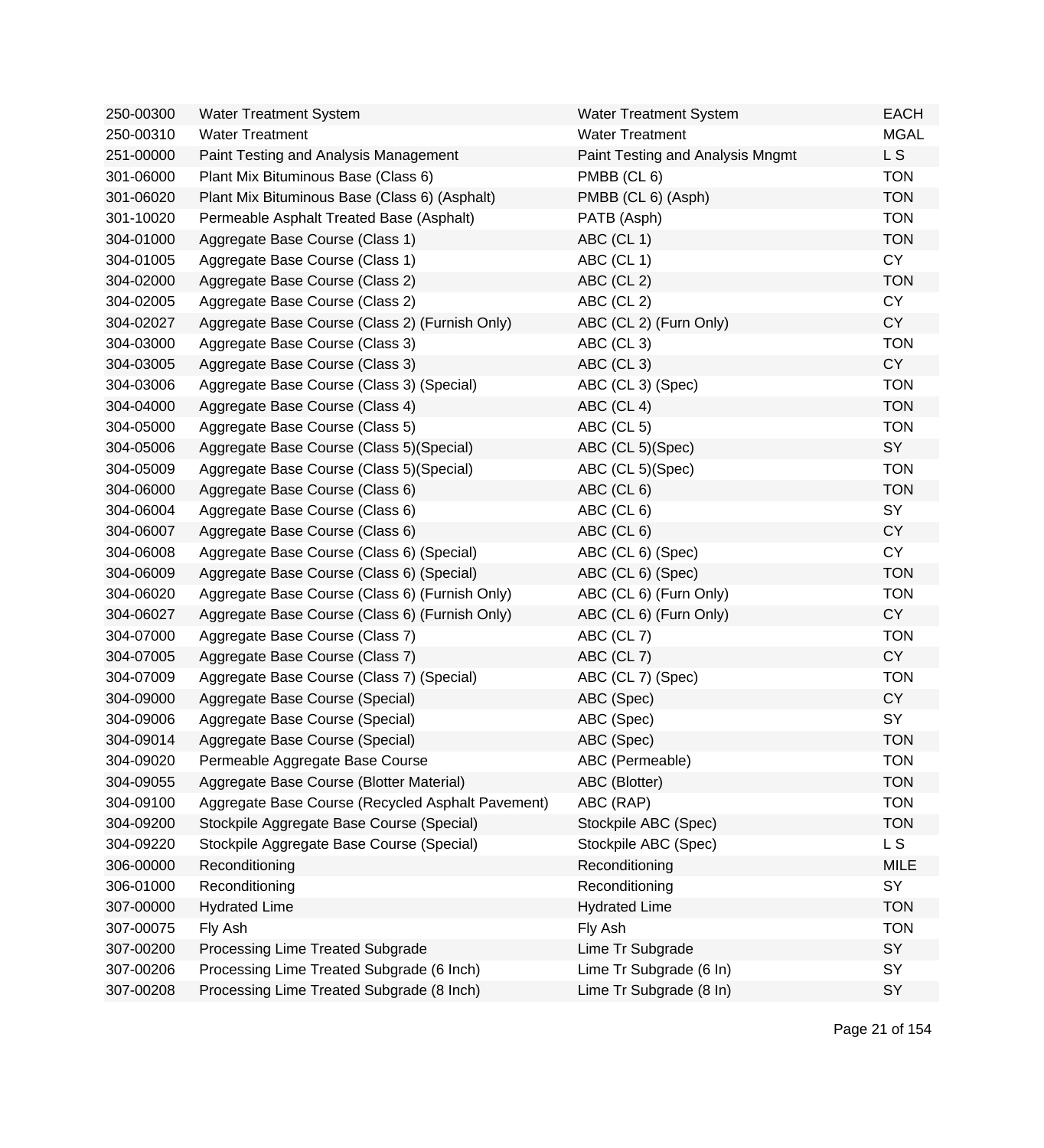| 307-00209 | Processing Lime Treated Subgrade (9 Inch)                                                                | Lime Tr Subgrade (9 In)                  | SY          |
|-----------|----------------------------------------------------------------------------------------------------------|------------------------------------------|-------------|
| 307-00210 | Processing Lime Treated Subgrade (10 Inch)                                                               | Lime Tr Subgrade (10 In)                 | SY          |
| 307-00212 | Processing Lime Treated Subgrade (12 Inch)                                                               | Lime Tr Subgrade (12 In)                 | SY          |
| 307-00250 | Processing Fly Ash Treated Subgrade                                                                      | Fly Ash Tr Subgrade                      | SY          |
| 308-00100 | Processing Cement Treated Base                                                                           | <b>Cement Tr Base</b>                    | SY          |
| 308-00200 | <b>Cement Kiln Dust</b>                                                                                  | Cem Kiln Dust                            | T.          |
| 308-00210 | Processing CKD Treated Subgrade (12 In)                                                                  | CKD Tr Subgrade (12 In)                  | SY          |
| 308-00300 | Stabilized Subgrade                                                                                      | <b>Stabilized Subgrade</b>               | SY          |
| 308-00305 | Stabilize Subgrade (Special)                                                                             | Stabilize Subgrade (Special)             | SY          |
| 308-00500 | <b>Fiber Reinforced Soilcrete</b>                                                                        | <b>Fiber Reinf Soilcrete</b>             | <b>CY</b>   |
| 308-09000 | Lean Concrete                                                                                            | Lean Concrete                            | <b>CY</b>   |
| 309-10600 | Lean Concrete Base (6 Inch)                                                                              | Lean Concrete Base (6 In)                | SY          |
| 310-00400 | Process Asphalt Mat For Base Course                                                                      | Process Asphalt Mat For Base Course      | SY          |
| 310-00500 | Full Depth Reclamation of Hot Mix Asph Pavement                                                          | Full Depth Reclam of Hot Mix Asph Pvmt   | SY          |
| 310-00608 | Full Depth Reclamation of Hot Mix Asphalt Pavement (0-<br>8")                                            | Full Depth Reclam. of HMA Pvmt (0-8 in.) | SY          |
| 310-00610 | Full Depth Reclamation of Hot Mix Asphalt Pavement (8-<br>12")                                           | Full Depth Reclam. of HMA Pvmt (8-12 in) | SY          |
| 310-00614 | Full Depth Reclamation Of Hot Mix Asphalt Pavement (12- Full Depth Reclam of HMA Pvmt (12-16 in)<br>16") |                                          | SY          |
| 310-00700 | Asphalt Emulsion Full Depth Reclamation                                                                  | Asphalt Emulsion Full Depth Reclamation  | SY          |
| 403-00720 | Hot Mix Asphalt (Patching) (Asphalt)                                                                     | HMA (Patching) (Asph)                    | <b>TON</b>  |
| 403-00721 | Hot Mix Asphalt (Patching) (Asphalt)                                                                     | HMA (Patching) (Asph)                    | SY          |
| 403-00722 | Hot Mix Asphalt (Patching)(Asphalt)(Special)                                                             | HMA (Patching)(Asph)(Spec)               | LF          |
| 403-00800 | <b>Emergency Pothole Repair</b>                                                                          | <b>Emerg Pothole Rep</b>                 | <b>TON</b>  |
| 403-01000 | Hot Mix Asphalt (Asphalt) (3 Year Warranty)                                                              | HMA (Asph) (3 Yr Warranty)               | <b>TON</b>  |
| 403-01001 | Hot Mix Asphalt 3 Year Warranty                                                                          | HMA 3 Yr Warranty                        | L S         |
| 403-01010 | Hot Mix Asphalt (Asphalt) (5 Year Warranty)                                                              | HMA (Asph) (5 Yr Warranty)               | <b>TON</b>  |
| 403-01011 | Hot Mix Asphalt 5 Year Warranty                                                                          | HMA 5 Yr Warranty                        | L S         |
| 403-01014 | Hot Mix Asphalt 10 Year Warranty                                                                         | HMA 10 Yr Warranty                       | SY          |
| 403-01020 | Warranted Hot Mix Asphalt System (10 Year)                                                               | Warranted HMA (10 Year)                  | SY          |
| 403-01050 | Warranted Hot Mix Asphalt System (5 Year)                                                                | Warranted HMA (5 Year)                   | <b>TON</b>  |
| 403-02000 | Hot Mix Asphalt (Special)                                                                                | HMA (Spec)                               | <b>TON</b>  |
| 403-05000 | Hot Mix Asphalt (Reflective Crack Interlayer)                                                            | HMA (RCI)                                | <b>TON</b>  |
| 403-09210 | <b>Stone Matrix Asphalt</b>                                                                              | <b>SMA</b>                               | <b>TON</b>  |
| 403-09211 | <b>Stone Matrix Asphalt</b>                                                                              | <b>SMA</b>                               | SY          |
| 403-09221 | Stone Matrix Asphalt (Fibers) (Asphalt)                                                                  | SMA (Fibers)(Asph)                       | <b>TON</b>  |
| 403-09226 | Stone Matrix Asphalt (Asphalt) (Polymer Modified)                                                        | SMA (Asph)(P)                            | <b>TON</b>  |
| 403-09500 | Furnish Hot Mix Asphalt                                                                                  | Furnish HMA                              | <b>TON</b>  |
| 403-09551 | Place Hot Mix Asphalt                                                                                    | Place HMA                                | <b>HOUR</b> |
| 403-09600 | Hot Mix Asphalt (Bond Breaker)                                                                           | HMA (Bond Breaker)                       | SY          |
| 403-32601 | Hot Mix Asphalt (Grading SG) (50)                                                                        | HMA (Gr SG) (50)                         | <b>TON</b>  |
| 403-32621 | Hot Mix Asphalt (Grading SG) (50) (PG 58-28)                                                             | HMA (Gr SG) (50) (PG 58-28)              | <b>TON</b>  |
| 403-32631 | Hot Mix Asphalt (Grading SG) (50) (PG 58-34)                                                             | HMA (Gr SG) (50) (PG 58-34)              | <b>TON</b>  |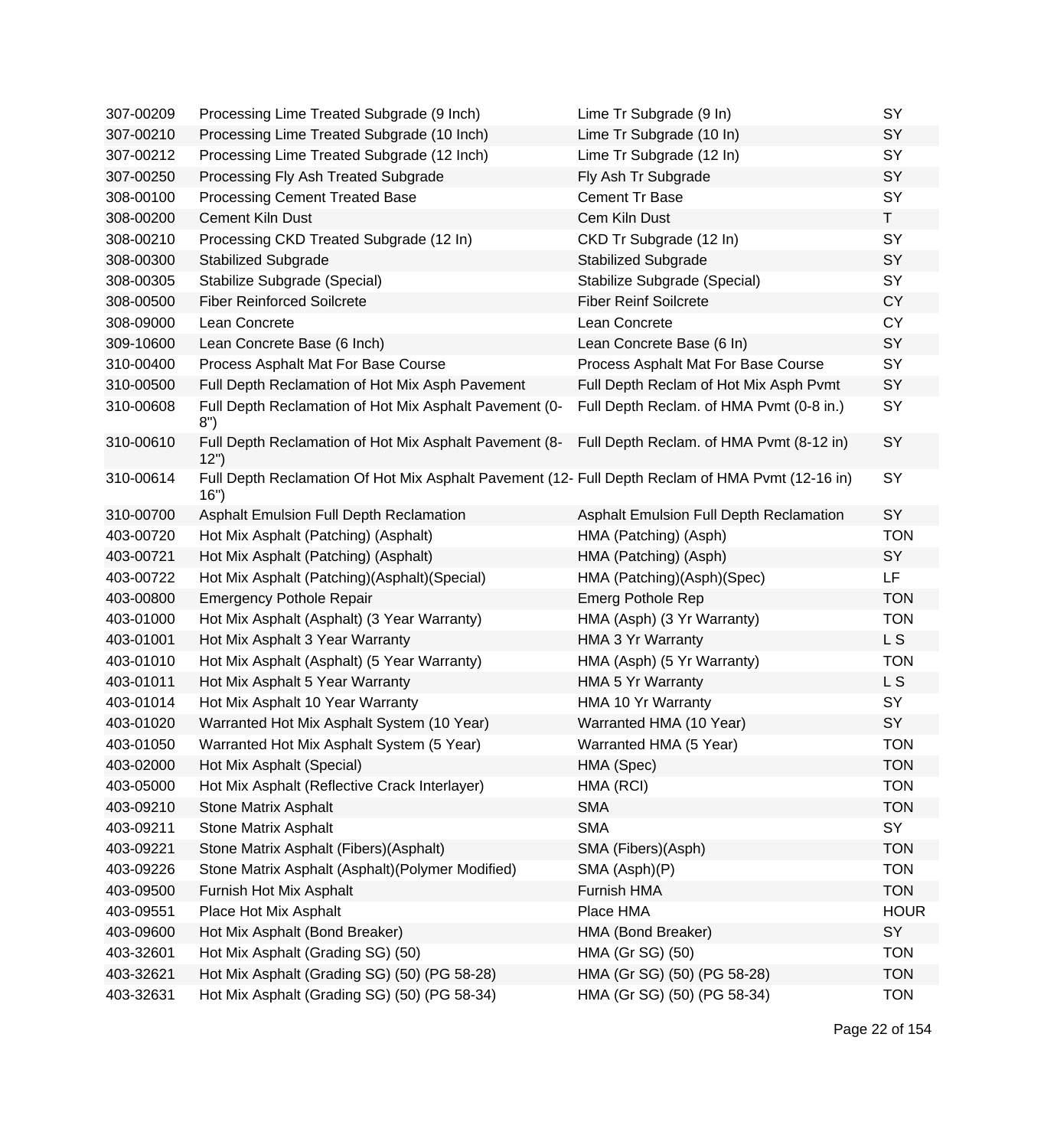403-32641 Hot Mix Asphalt (Grading SG) (50) (PG 64-22) HMA (Gr SG) (50) (PG 64-22) TON 403-32651 Hot Mix Asphalt (Grading SG) (50) (PG 64-28) HMA (Gr SG) (50) (PG 64-28) TON 403-32671 Hot Mix Asphalt (Grading SG) (50) (PG 76-28) HMA (Gr SG) (50) (PG 76-28) TON 403-32701 Hot Mix Asphalt (Grading SG) (75) HMA (Gr SG) (75) TON 403-32721 Hot Mix Asphalt (Grading SG) (75) (PG 58-28) HMA (Gr SG) (75) (PG 58-28) TON 403-32731 Hot Mix Asphalt (Grading SG) (75) (PG 58-34) HMA (Gr SG) (75) (PG 58-34) TON 403-32741 Hot Mix Asphalt (Grading SG) (75) (PG 64-22) HMA (Gr SG) (75) (PG 64-22) TON 403-32751 Hot Mix Asphalt (Grading SG) (75) (PG 64-28) HMA (Gr SG) (75) (PG 64-28) TON 403-32771 Hot Mix Asphalt (Grading SG) (75) (PG 76-28) HMA (Gr SG) (75) (PG 76-28) TON 403-32801 Hot Mix Asphalt (Grading SG) (100) HMA (Gr SG) (100) TON 403-32821 Hot Mix Asphalt (Grading SG) (100) (PG 58-28) HMA (Gr SG) (100) (PG 58-28) TON 403-32831 Hot Mix Asphalt (Grading SG) (100) (PG 58-34) HMA (Gr SG) (100) (PG 58-34) TON 403-32841 Hot Mix Asphalt (Grading SG) (100) (PG 64-22) HMA (Gr SG) (100) (PG 64-22) TON 403-32851 Hot Mix Asphalt (Grading SG) (100) (PG 64-28) HMA (Gr SG) (100) (PG 64-28) TON 403-32871 Hot Mix Asphalt (Grading SG) (100) (PG 76-28) HMA (Gr SG) (100) (PG 76-28) TON 403-32901 Hot Mix Asphalt (Grading SG) (125) HMA (Gr SG) (125) TON 403-32971 Hot Mix Asphalt (Grading SG) (125) (PG 76-28) HMA (Gr SG) (125) (PG 76-28) TON 403-33601 Hot Mix Asphalt (Grading S) (50) HMA (Gr S) (50) TON 403-33621 Hot Mix Asphalt (Grading S) (PG 58-28) HMA (Gr S) (50) (PG 58-28) TON 403-33631 Hot Mix Asphalt (Grading S) (50) (PG 58-34) HMA (Gr S) (50) (PG 58-34) TON 403-33641 Hot Mix Asphalt (Grading S) (50) (PG 64-22) HMA (Gr S) (50) (PG 64-22) TON 403-33651 Hot Mix Asphalt (Grading S) (50) (PG 64-28) HMA (Gr S) (50) (PG 64-28) TON 403-33671 Hot Mix Asphalt (Grading S) (50) (PG 76-28) HMA (Gr S) (50) (PG 76-28) TON 403-33701 Hot Mix Asphalt (Grading S) (75) HMA (Gr S) (75) TON 403-33721 Hot Mix Asphalt (Grading S) (75) (PG 58-28) HMA (Gr S) (75) (PG 58-28) TON 403-33731 Hot Mix Asphalt (Grading S) (75) (PG 58-34) HMA (Gr S) (75) (PG 58-34) TON 403-33741 Hot Mix Asphalt (Grading S) (75) (PG 64-22) HMA (Gr S) (75) (PG 64-22) TON 403-33742 Hot Mix Asphalt (Grading S)(75)(PG 64-22) HMA (Gr S)(75)(PG 64-22) SY 403-33751 Hot Mix Asphalt (Grading S) (75) (PG 64-28) HMA (Gr S) (75) (PG 64-28) TON 403-33752 Hot Mix Asphalt (Grading S)(75)(PG 64-28) HMA (Gr S)(75)(PG 64-28) SY 403-33771 Hot Mix Asphalt (Grading S) (75) (PG 76-28) HMA (Gr S) (75) (PG 76-28) TON 403-33801 Hot Mix Asphalt (Grading S) (100) HMA (Gr S) (100) TON 403-33821 Hot Mix Asphalt (Grading S) (100) (PG 58-28) HMA (Gr S) (100) (PG 58-28) TON 403-33831 Hot Mix Asphalt (Grading S) (100) (PG 58-34) HMA (Gr S) (100) (PG 58-34) TON 403-33841 Hot Mix Asphalt (Grading S) (100) (PG 64-22) HMA (Gr S) (100) (PG 64-22) TON 403-33842 Hot Mix Asphalt (Grading S) (100) (PG 64-22) HMA (Gr S) (100) (PG 64-22) SY 403-33851 Hot Mix Asphalt (Grading S) (100) (PG 64-28) HMA (Gr S) (100) (PG 64-28) TON 403-33871 Hot Mix Asphalt (Grading S) (100) (PG 76-28) HMA (Gr S) (100) (PG 76-28) TON 403-33872 Hot Mix Asphalt (Grading S) (100) (PG 76-28) HMA (Gr S) (100) (PG 76-28) SY 403-33901 Hot Mix Asphalt (Grading S) (125) HMA (Gr S) (125) TON 403-33971 Hot Mix Asphalt (Grading S) (125) (PG 76-28) HMA (Gr S) (125) (PG 76-28) TON 403-34601 Hot Mix Asphalt (Grading SX) (50) HMA (Gr SX) (50) TON 403-34621 Hot Mix Asphalt (Grading SX) (50) (PG 58-28) HMA (Gr SX) (50) (PG 58-28) TON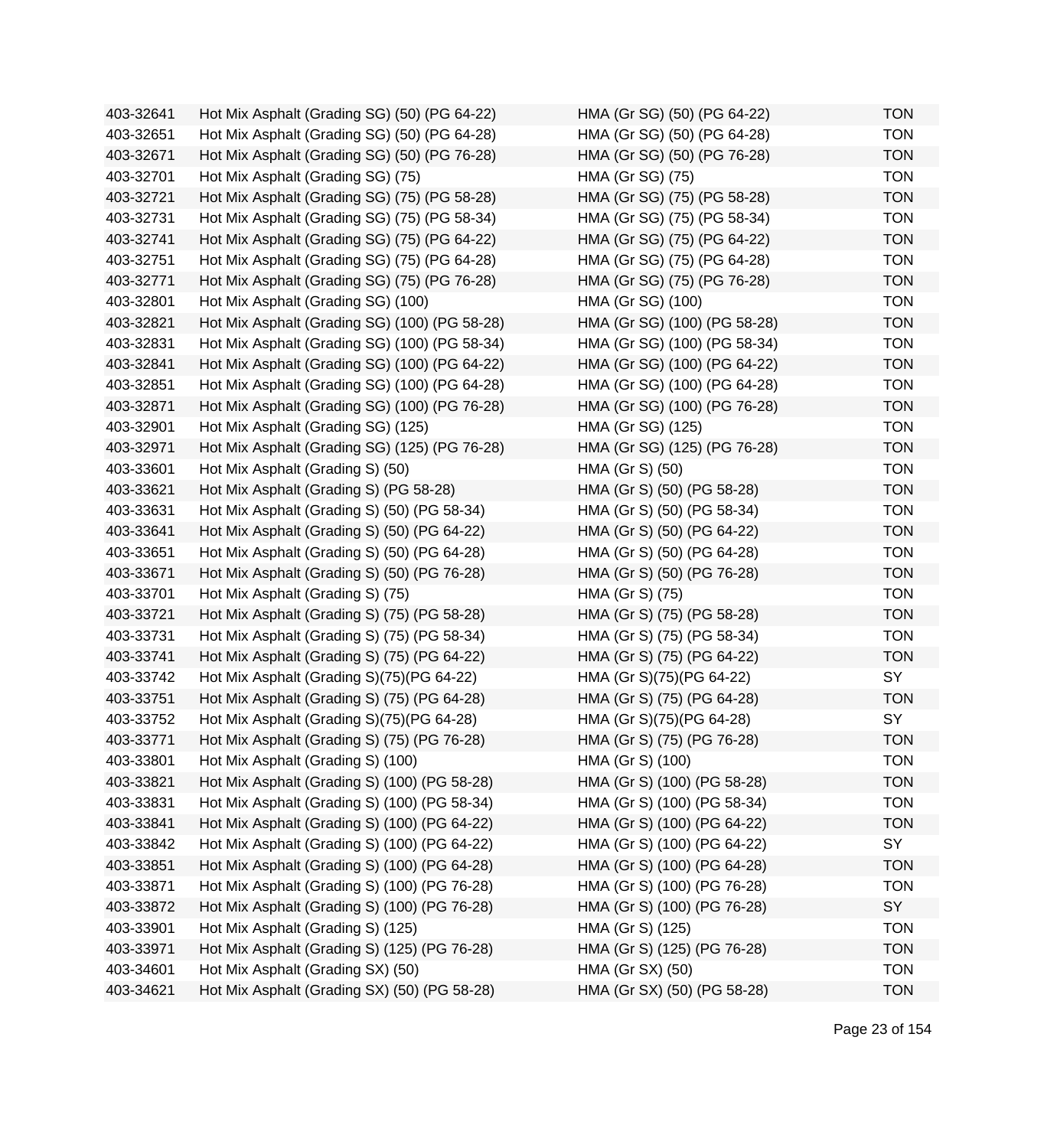| 403-34641<br>Hot Mix Asphalt (Grading SX) (50) (PG 64-22)<br>HMA (Gr SX) (50) (PG 64-22)<br>Hot Mix Asphalt (Grading SX) (50) (PG 64-28)<br>HMA (Gr SX) (50) (PG 64-28)<br>403-34651<br>403-34671<br>Hot Mix Asphalt (Grading SX) (50) (PG 76-28)<br>HMA (Gr SX) (50) (PG 76-28)<br>403-34701<br>Hot Mix Asphalt (Grading SX) (75)<br>HMA (Gr SX) (75)<br>403-34721<br>Hot Mix Asphalt (Grading SX) (75) (PG 58-28)<br>HMA (Gr SX) (75) (PG 58-28)<br>403-34722<br>HMA (Gr SX) (75) (PG 58-28)<br>HMA (Gr SX) (75) (PG 58-28)<br>HMA (Gr SX) (75) (PG 58-34)<br>403-34731<br>Hot Mix Asphalt (Grading SX) (75) (PG 58-34)<br>403-34732<br>HMA (Gr SX) (75) (PG 58-34)<br>HMA (Gr SX) (75) (PG 58-34)<br>403-34741<br>Hot Mix Asphalt (Grading SX) (75) (PG 64-22)<br>HMA (Gr SX) (75) (PG 64-22)<br>Hot Mix Asphalt (Grading SX)(75)(PG 64-22)<br>403-34742<br>HMA (Gr SX)(75)(PG 64-22)<br>403-34751<br>Hot Mix Asphalt (Grading SX) (75) (PG 64-28)<br>HMA (Gr SX) (75) (PG 64-28)<br>Hot Mix Asphalt (Grade SX)(75)(PG 64-28)<br>HMA (Gr SX)(75)(PG 64-28)<br>403-34752<br>403-34771<br>Hot Mix Asphalt (Grading SX) (75) (PG 76-28)<br>HMA (Gr SX) (75) (PG 76-28)<br>403-34801<br>Hot Mix Asphalt (Grading SX) (100)<br>HMA (Gr SX) (100)<br>Hot Mix Asphalt (Grading SX) (100) (PG 58-28)<br>HMA (Gr SX) (100) (PG 58-28)<br>403-34821<br>Hot Mix Asphalt (Grading SX)(100)(PG 58-28)<br>403-34822<br>HMA (Gr SX)(100)(PG 58-28)<br>Hot Mix Asphalt (Grading SX) (100) (PG 58-34)<br>HMA (Gr SX) (100) (PG 58-34)<br>403-34831<br>403-34841<br>Hot Mix Asphalt (Grading SX) (100) (PG 64-22)<br>HMA (Gr SX) (100) (PG 64-22)<br>403-34851<br>Hot Mix Asphalt (Grading SX) (100) (PG 64-28)<br>HMA (Gr SX) (100) (PG 64-28)<br>Hot Mix Asphalt (Grading SX)(100)(PG 64-28)<br>HMA (Gr SX)(100)(PG 64-28)<br>403-34852<br>403-34861<br>Hot Mix Asphalt (Grading SX) (100) (PG 70-28)<br>HMA (Gr SX) (100) (PG 70-28)<br>Hot Mix Asphalt (Grading SX) (100) (PG 76-28)<br>HMA (Gr SX) (100) (PG 76-28)<br>403-34871<br>403-34901<br>Hot Mix Asphalt (Grading SX) (125)<br>HMA (Gr SX) (125)<br>403-34971<br>Hot Mix Asphalt (Grading SX) (125) (PG 76-28)<br>HMA (Gr SX) (125) (PG 76-28)<br>403-35701<br>Hot Mix Asphalt (Grading S-Fines) (75)<br>HMA (Gr S-Fines) (75)<br>403-35721<br>Hot Mix Asphalt (Grading S-Fines)(75)(PG 58-28)<br>HMA (Gr S-Fines)(75)(PG 58-28)<br>403-35731<br>Hot Mix Asphalt (Grading S-Fines) (PG 58-34)<br>HMA (Gr S-Fines)(75)(PG 58-34)<br>403-36601<br>Hot Mix Asphalt (Grading ST)(50)<br><b>HMA (Gr ST)(50)</b><br>403-36621<br>Hot Mix Asphalt (Gr ST)(50)(PG 58-28)<br>HMA (Gr ST)(50)(PG 58-28)<br>Hot Mix Asphalt (Grading ST)(50)(PG 58-34)<br>HMA (Gr ST)(50)(PG 58-34)<br>403-36631<br>403-36641<br>Hot Mix Asphalt (Grading ST)(50)(PG 64-22)<br>HMA (Gr ST)(50)(PG 64-22)<br>HMA (Gr ST)(50)(PG 64-28)<br>403-36651<br>Hot Mix Asphalt (Grading ST)(50)(PG 64-28)<br>HMA (Gr ST)(50)(PG 70-28)<br>403-36661<br>Hot Mix Asphalt (Grading ST)(PG 70-28)<br>403-36671<br>Hot Mix Asphalt (Grading ST)(50)(PG 76-28)<br>HMA (Gr ST)(50)(PG 76-28)<br>403-36701<br>Hot Mix Asphalt (Grading ST)(75)<br><b>HMA (Gr ST)(75)</b><br>403-36721<br>Hot Mix Asphalt (Grading ST)(75)(PG 58-28)<br>HMA (Gr ST)(75)(PG 58-28)<br>403-36731<br>Hot Mix Asphalt (Grading ST)(75)(PG 58-34)<br>HMA (Gr ST)(75)(PG 58-34)<br>Hot Mix Asphalt (Grading ST)(75)(PG 64-22)<br>HMA (Gr ST)(75)(PG 64-22)<br>403-36741<br>Hot Mix Asphalt (Grading ST)(75)(PG 64-28)<br>HMA (Gr ST)(75)(PG 64-28)<br>403-36751<br>Hot Mix Asphalt (Grading ST)(75)(PG 70-28)<br>HMA(Gr ST)(75)(PG 70-28)<br>403-36761<br>403-36771<br>Hot Mix Asphalt (Grading ST)(75)(PG 76-28)<br>HMA (Gr ST)(75)(PG 76-28)<br>403-36801<br>Hot Mix Asphalt (Grading ST)(100)<br>HMA (Gr ST)(100) | 403-34631 | Hot Mix Asphalt (Grading SX) (50) (PG 58-34) | HMA (Gr SX) (50) (PG 58-34) | <b>TON</b> |
|-------------------------------------------------------------------------------------------------------------------------------------------------------------------------------------------------------------------------------------------------------------------------------------------------------------------------------------------------------------------------------------------------------------------------------------------------------------------------------------------------------------------------------------------------------------------------------------------------------------------------------------------------------------------------------------------------------------------------------------------------------------------------------------------------------------------------------------------------------------------------------------------------------------------------------------------------------------------------------------------------------------------------------------------------------------------------------------------------------------------------------------------------------------------------------------------------------------------------------------------------------------------------------------------------------------------------------------------------------------------------------------------------------------------------------------------------------------------------------------------------------------------------------------------------------------------------------------------------------------------------------------------------------------------------------------------------------------------------------------------------------------------------------------------------------------------------------------------------------------------------------------------------------------------------------------------------------------------------------------------------------------------------------------------------------------------------------------------------------------------------------------------------------------------------------------------------------------------------------------------------------------------------------------------------------------------------------------------------------------------------------------------------------------------------------------------------------------------------------------------------------------------------------------------------------------------------------------------------------------------------------------------------------------------------------------------------------------------------------------------------------------------------------------------------------------------------------------------------------------------------------------------------------------------------------------------------------------------------------------------------------------------------------------------------------------------------------------------------------------------------------------------------------------------------------------------------------------------------------------------------------------------------------------------------------------------------------------------------------------------------------------------------------------------------------------------------------------------------------------------------------------------------------------------------------------------------------------------------------------------------------------------------------------------------------------------------------------------------------------------------------------------------------------------------|-----------|----------------------------------------------|-----------------------------|------------|
|                                                                                                                                                                                                                                                                                                                                                                                                                                                                                                                                                                                                                                                                                                                                                                                                                                                                                                                                                                                                                                                                                                                                                                                                                                                                                                                                                                                                                                                                                                                                                                                                                                                                                                                                                                                                                                                                                                                                                                                                                                                                                                                                                                                                                                                                                                                                                                                                                                                                                                                                                                                                                                                                                                                                                                                                                                                                                                                                                                                                                                                                                                                                                                                                                                                                                                                                                                                                                                                                                                                                                                                                                                                                                                                                                                                                 |           |                                              |                             | <b>TON</b> |
|                                                                                                                                                                                                                                                                                                                                                                                                                                                                                                                                                                                                                                                                                                                                                                                                                                                                                                                                                                                                                                                                                                                                                                                                                                                                                                                                                                                                                                                                                                                                                                                                                                                                                                                                                                                                                                                                                                                                                                                                                                                                                                                                                                                                                                                                                                                                                                                                                                                                                                                                                                                                                                                                                                                                                                                                                                                                                                                                                                                                                                                                                                                                                                                                                                                                                                                                                                                                                                                                                                                                                                                                                                                                                                                                                                                                 |           |                                              |                             | <b>TON</b> |
|                                                                                                                                                                                                                                                                                                                                                                                                                                                                                                                                                                                                                                                                                                                                                                                                                                                                                                                                                                                                                                                                                                                                                                                                                                                                                                                                                                                                                                                                                                                                                                                                                                                                                                                                                                                                                                                                                                                                                                                                                                                                                                                                                                                                                                                                                                                                                                                                                                                                                                                                                                                                                                                                                                                                                                                                                                                                                                                                                                                                                                                                                                                                                                                                                                                                                                                                                                                                                                                                                                                                                                                                                                                                                                                                                                                                 |           |                                              |                             | <b>TON</b> |
|                                                                                                                                                                                                                                                                                                                                                                                                                                                                                                                                                                                                                                                                                                                                                                                                                                                                                                                                                                                                                                                                                                                                                                                                                                                                                                                                                                                                                                                                                                                                                                                                                                                                                                                                                                                                                                                                                                                                                                                                                                                                                                                                                                                                                                                                                                                                                                                                                                                                                                                                                                                                                                                                                                                                                                                                                                                                                                                                                                                                                                                                                                                                                                                                                                                                                                                                                                                                                                                                                                                                                                                                                                                                                                                                                                                                 |           |                                              |                             | <b>TON</b> |
|                                                                                                                                                                                                                                                                                                                                                                                                                                                                                                                                                                                                                                                                                                                                                                                                                                                                                                                                                                                                                                                                                                                                                                                                                                                                                                                                                                                                                                                                                                                                                                                                                                                                                                                                                                                                                                                                                                                                                                                                                                                                                                                                                                                                                                                                                                                                                                                                                                                                                                                                                                                                                                                                                                                                                                                                                                                                                                                                                                                                                                                                                                                                                                                                                                                                                                                                                                                                                                                                                                                                                                                                                                                                                                                                                                                                 |           |                                              |                             | <b>TON</b> |
|                                                                                                                                                                                                                                                                                                                                                                                                                                                                                                                                                                                                                                                                                                                                                                                                                                                                                                                                                                                                                                                                                                                                                                                                                                                                                                                                                                                                                                                                                                                                                                                                                                                                                                                                                                                                                                                                                                                                                                                                                                                                                                                                                                                                                                                                                                                                                                                                                                                                                                                                                                                                                                                                                                                                                                                                                                                                                                                                                                                                                                                                                                                                                                                                                                                                                                                                                                                                                                                                                                                                                                                                                                                                                                                                                                                                 |           |                                              |                             | SY         |
|                                                                                                                                                                                                                                                                                                                                                                                                                                                                                                                                                                                                                                                                                                                                                                                                                                                                                                                                                                                                                                                                                                                                                                                                                                                                                                                                                                                                                                                                                                                                                                                                                                                                                                                                                                                                                                                                                                                                                                                                                                                                                                                                                                                                                                                                                                                                                                                                                                                                                                                                                                                                                                                                                                                                                                                                                                                                                                                                                                                                                                                                                                                                                                                                                                                                                                                                                                                                                                                                                                                                                                                                                                                                                                                                                                                                 |           |                                              |                             | <b>TON</b> |
|                                                                                                                                                                                                                                                                                                                                                                                                                                                                                                                                                                                                                                                                                                                                                                                                                                                                                                                                                                                                                                                                                                                                                                                                                                                                                                                                                                                                                                                                                                                                                                                                                                                                                                                                                                                                                                                                                                                                                                                                                                                                                                                                                                                                                                                                                                                                                                                                                                                                                                                                                                                                                                                                                                                                                                                                                                                                                                                                                                                                                                                                                                                                                                                                                                                                                                                                                                                                                                                                                                                                                                                                                                                                                                                                                                                                 |           |                                              |                             | SY         |
|                                                                                                                                                                                                                                                                                                                                                                                                                                                                                                                                                                                                                                                                                                                                                                                                                                                                                                                                                                                                                                                                                                                                                                                                                                                                                                                                                                                                                                                                                                                                                                                                                                                                                                                                                                                                                                                                                                                                                                                                                                                                                                                                                                                                                                                                                                                                                                                                                                                                                                                                                                                                                                                                                                                                                                                                                                                                                                                                                                                                                                                                                                                                                                                                                                                                                                                                                                                                                                                                                                                                                                                                                                                                                                                                                                                                 |           |                                              |                             | <b>TON</b> |
|                                                                                                                                                                                                                                                                                                                                                                                                                                                                                                                                                                                                                                                                                                                                                                                                                                                                                                                                                                                                                                                                                                                                                                                                                                                                                                                                                                                                                                                                                                                                                                                                                                                                                                                                                                                                                                                                                                                                                                                                                                                                                                                                                                                                                                                                                                                                                                                                                                                                                                                                                                                                                                                                                                                                                                                                                                                                                                                                                                                                                                                                                                                                                                                                                                                                                                                                                                                                                                                                                                                                                                                                                                                                                                                                                                                                 |           |                                              |                             | SY         |
|                                                                                                                                                                                                                                                                                                                                                                                                                                                                                                                                                                                                                                                                                                                                                                                                                                                                                                                                                                                                                                                                                                                                                                                                                                                                                                                                                                                                                                                                                                                                                                                                                                                                                                                                                                                                                                                                                                                                                                                                                                                                                                                                                                                                                                                                                                                                                                                                                                                                                                                                                                                                                                                                                                                                                                                                                                                                                                                                                                                                                                                                                                                                                                                                                                                                                                                                                                                                                                                                                                                                                                                                                                                                                                                                                                                                 |           |                                              |                             | <b>TON</b> |
|                                                                                                                                                                                                                                                                                                                                                                                                                                                                                                                                                                                                                                                                                                                                                                                                                                                                                                                                                                                                                                                                                                                                                                                                                                                                                                                                                                                                                                                                                                                                                                                                                                                                                                                                                                                                                                                                                                                                                                                                                                                                                                                                                                                                                                                                                                                                                                                                                                                                                                                                                                                                                                                                                                                                                                                                                                                                                                                                                                                                                                                                                                                                                                                                                                                                                                                                                                                                                                                                                                                                                                                                                                                                                                                                                                                                 |           |                                              |                             | SY         |
|                                                                                                                                                                                                                                                                                                                                                                                                                                                                                                                                                                                                                                                                                                                                                                                                                                                                                                                                                                                                                                                                                                                                                                                                                                                                                                                                                                                                                                                                                                                                                                                                                                                                                                                                                                                                                                                                                                                                                                                                                                                                                                                                                                                                                                                                                                                                                                                                                                                                                                                                                                                                                                                                                                                                                                                                                                                                                                                                                                                                                                                                                                                                                                                                                                                                                                                                                                                                                                                                                                                                                                                                                                                                                                                                                                                                 |           |                                              |                             | <b>TON</b> |
|                                                                                                                                                                                                                                                                                                                                                                                                                                                                                                                                                                                                                                                                                                                                                                                                                                                                                                                                                                                                                                                                                                                                                                                                                                                                                                                                                                                                                                                                                                                                                                                                                                                                                                                                                                                                                                                                                                                                                                                                                                                                                                                                                                                                                                                                                                                                                                                                                                                                                                                                                                                                                                                                                                                                                                                                                                                                                                                                                                                                                                                                                                                                                                                                                                                                                                                                                                                                                                                                                                                                                                                                                                                                                                                                                                                                 |           |                                              |                             | <b>TON</b> |
|                                                                                                                                                                                                                                                                                                                                                                                                                                                                                                                                                                                                                                                                                                                                                                                                                                                                                                                                                                                                                                                                                                                                                                                                                                                                                                                                                                                                                                                                                                                                                                                                                                                                                                                                                                                                                                                                                                                                                                                                                                                                                                                                                                                                                                                                                                                                                                                                                                                                                                                                                                                                                                                                                                                                                                                                                                                                                                                                                                                                                                                                                                                                                                                                                                                                                                                                                                                                                                                                                                                                                                                                                                                                                                                                                                                                 |           |                                              |                             | <b>TON</b> |
|                                                                                                                                                                                                                                                                                                                                                                                                                                                                                                                                                                                                                                                                                                                                                                                                                                                                                                                                                                                                                                                                                                                                                                                                                                                                                                                                                                                                                                                                                                                                                                                                                                                                                                                                                                                                                                                                                                                                                                                                                                                                                                                                                                                                                                                                                                                                                                                                                                                                                                                                                                                                                                                                                                                                                                                                                                                                                                                                                                                                                                                                                                                                                                                                                                                                                                                                                                                                                                                                                                                                                                                                                                                                                                                                                                                                 |           |                                              |                             | SY         |
|                                                                                                                                                                                                                                                                                                                                                                                                                                                                                                                                                                                                                                                                                                                                                                                                                                                                                                                                                                                                                                                                                                                                                                                                                                                                                                                                                                                                                                                                                                                                                                                                                                                                                                                                                                                                                                                                                                                                                                                                                                                                                                                                                                                                                                                                                                                                                                                                                                                                                                                                                                                                                                                                                                                                                                                                                                                                                                                                                                                                                                                                                                                                                                                                                                                                                                                                                                                                                                                                                                                                                                                                                                                                                                                                                                                                 |           |                                              |                             | <b>TON</b> |
|                                                                                                                                                                                                                                                                                                                                                                                                                                                                                                                                                                                                                                                                                                                                                                                                                                                                                                                                                                                                                                                                                                                                                                                                                                                                                                                                                                                                                                                                                                                                                                                                                                                                                                                                                                                                                                                                                                                                                                                                                                                                                                                                                                                                                                                                                                                                                                                                                                                                                                                                                                                                                                                                                                                                                                                                                                                                                                                                                                                                                                                                                                                                                                                                                                                                                                                                                                                                                                                                                                                                                                                                                                                                                                                                                                                                 |           |                                              |                             | <b>TON</b> |
|                                                                                                                                                                                                                                                                                                                                                                                                                                                                                                                                                                                                                                                                                                                                                                                                                                                                                                                                                                                                                                                                                                                                                                                                                                                                                                                                                                                                                                                                                                                                                                                                                                                                                                                                                                                                                                                                                                                                                                                                                                                                                                                                                                                                                                                                                                                                                                                                                                                                                                                                                                                                                                                                                                                                                                                                                                                                                                                                                                                                                                                                                                                                                                                                                                                                                                                                                                                                                                                                                                                                                                                                                                                                                                                                                                                                 |           |                                              |                             | <b>TON</b> |
|                                                                                                                                                                                                                                                                                                                                                                                                                                                                                                                                                                                                                                                                                                                                                                                                                                                                                                                                                                                                                                                                                                                                                                                                                                                                                                                                                                                                                                                                                                                                                                                                                                                                                                                                                                                                                                                                                                                                                                                                                                                                                                                                                                                                                                                                                                                                                                                                                                                                                                                                                                                                                                                                                                                                                                                                                                                                                                                                                                                                                                                                                                                                                                                                                                                                                                                                                                                                                                                                                                                                                                                                                                                                                                                                                                                                 |           |                                              |                             | SY         |
|                                                                                                                                                                                                                                                                                                                                                                                                                                                                                                                                                                                                                                                                                                                                                                                                                                                                                                                                                                                                                                                                                                                                                                                                                                                                                                                                                                                                                                                                                                                                                                                                                                                                                                                                                                                                                                                                                                                                                                                                                                                                                                                                                                                                                                                                                                                                                                                                                                                                                                                                                                                                                                                                                                                                                                                                                                                                                                                                                                                                                                                                                                                                                                                                                                                                                                                                                                                                                                                                                                                                                                                                                                                                                                                                                                                                 |           |                                              |                             | <b>TON</b> |
|                                                                                                                                                                                                                                                                                                                                                                                                                                                                                                                                                                                                                                                                                                                                                                                                                                                                                                                                                                                                                                                                                                                                                                                                                                                                                                                                                                                                                                                                                                                                                                                                                                                                                                                                                                                                                                                                                                                                                                                                                                                                                                                                                                                                                                                                                                                                                                                                                                                                                                                                                                                                                                                                                                                                                                                                                                                                                                                                                                                                                                                                                                                                                                                                                                                                                                                                                                                                                                                                                                                                                                                                                                                                                                                                                                                                 |           |                                              |                             | <b>TON</b> |
|                                                                                                                                                                                                                                                                                                                                                                                                                                                                                                                                                                                                                                                                                                                                                                                                                                                                                                                                                                                                                                                                                                                                                                                                                                                                                                                                                                                                                                                                                                                                                                                                                                                                                                                                                                                                                                                                                                                                                                                                                                                                                                                                                                                                                                                                                                                                                                                                                                                                                                                                                                                                                                                                                                                                                                                                                                                                                                                                                                                                                                                                                                                                                                                                                                                                                                                                                                                                                                                                                                                                                                                                                                                                                                                                                                                                 |           |                                              |                             | <b>TON</b> |
|                                                                                                                                                                                                                                                                                                                                                                                                                                                                                                                                                                                                                                                                                                                                                                                                                                                                                                                                                                                                                                                                                                                                                                                                                                                                                                                                                                                                                                                                                                                                                                                                                                                                                                                                                                                                                                                                                                                                                                                                                                                                                                                                                                                                                                                                                                                                                                                                                                                                                                                                                                                                                                                                                                                                                                                                                                                                                                                                                                                                                                                                                                                                                                                                                                                                                                                                                                                                                                                                                                                                                                                                                                                                                                                                                                                                 |           |                                              |                             | <b>TON</b> |
|                                                                                                                                                                                                                                                                                                                                                                                                                                                                                                                                                                                                                                                                                                                                                                                                                                                                                                                                                                                                                                                                                                                                                                                                                                                                                                                                                                                                                                                                                                                                                                                                                                                                                                                                                                                                                                                                                                                                                                                                                                                                                                                                                                                                                                                                                                                                                                                                                                                                                                                                                                                                                                                                                                                                                                                                                                                                                                                                                                                                                                                                                                                                                                                                                                                                                                                                                                                                                                                                                                                                                                                                                                                                                                                                                                                                 |           |                                              |                             | <b>TON</b> |
|                                                                                                                                                                                                                                                                                                                                                                                                                                                                                                                                                                                                                                                                                                                                                                                                                                                                                                                                                                                                                                                                                                                                                                                                                                                                                                                                                                                                                                                                                                                                                                                                                                                                                                                                                                                                                                                                                                                                                                                                                                                                                                                                                                                                                                                                                                                                                                                                                                                                                                                                                                                                                                                                                                                                                                                                                                                                                                                                                                                                                                                                                                                                                                                                                                                                                                                                                                                                                                                                                                                                                                                                                                                                                                                                                                                                 |           |                                              |                             | <b>TON</b> |
|                                                                                                                                                                                                                                                                                                                                                                                                                                                                                                                                                                                                                                                                                                                                                                                                                                                                                                                                                                                                                                                                                                                                                                                                                                                                                                                                                                                                                                                                                                                                                                                                                                                                                                                                                                                                                                                                                                                                                                                                                                                                                                                                                                                                                                                                                                                                                                                                                                                                                                                                                                                                                                                                                                                                                                                                                                                                                                                                                                                                                                                                                                                                                                                                                                                                                                                                                                                                                                                                                                                                                                                                                                                                                                                                                                                                 |           |                                              |                             | <b>TON</b> |
|                                                                                                                                                                                                                                                                                                                                                                                                                                                                                                                                                                                                                                                                                                                                                                                                                                                                                                                                                                                                                                                                                                                                                                                                                                                                                                                                                                                                                                                                                                                                                                                                                                                                                                                                                                                                                                                                                                                                                                                                                                                                                                                                                                                                                                                                                                                                                                                                                                                                                                                                                                                                                                                                                                                                                                                                                                                                                                                                                                                                                                                                                                                                                                                                                                                                                                                                                                                                                                                                                                                                                                                                                                                                                                                                                                                                 |           |                                              |                             | <b>TON</b> |
|                                                                                                                                                                                                                                                                                                                                                                                                                                                                                                                                                                                                                                                                                                                                                                                                                                                                                                                                                                                                                                                                                                                                                                                                                                                                                                                                                                                                                                                                                                                                                                                                                                                                                                                                                                                                                                                                                                                                                                                                                                                                                                                                                                                                                                                                                                                                                                                                                                                                                                                                                                                                                                                                                                                                                                                                                                                                                                                                                                                                                                                                                                                                                                                                                                                                                                                                                                                                                                                                                                                                                                                                                                                                                                                                                                                                 |           |                                              |                             | <b>TON</b> |
|                                                                                                                                                                                                                                                                                                                                                                                                                                                                                                                                                                                                                                                                                                                                                                                                                                                                                                                                                                                                                                                                                                                                                                                                                                                                                                                                                                                                                                                                                                                                                                                                                                                                                                                                                                                                                                                                                                                                                                                                                                                                                                                                                                                                                                                                                                                                                                                                                                                                                                                                                                                                                                                                                                                                                                                                                                                                                                                                                                                                                                                                                                                                                                                                                                                                                                                                                                                                                                                                                                                                                                                                                                                                                                                                                                                                 |           |                                              |                             | <b>TON</b> |
|                                                                                                                                                                                                                                                                                                                                                                                                                                                                                                                                                                                                                                                                                                                                                                                                                                                                                                                                                                                                                                                                                                                                                                                                                                                                                                                                                                                                                                                                                                                                                                                                                                                                                                                                                                                                                                                                                                                                                                                                                                                                                                                                                                                                                                                                                                                                                                                                                                                                                                                                                                                                                                                                                                                                                                                                                                                                                                                                                                                                                                                                                                                                                                                                                                                                                                                                                                                                                                                                                                                                                                                                                                                                                                                                                                                                 |           |                                              |                             | TON        |
|                                                                                                                                                                                                                                                                                                                                                                                                                                                                                                                                                                                                                                                                                                                                                                                                                                                                                                                                                                                                                                                                                                                                                                                                                                                                                                                                                                                                                                                                                                                                                                                                                                                                                                                                                                                                                                                                                                                                                                                                                                                                                                                                                                                                                                                                                                                                                                                                                                                                                                                                                                                                                                                                                                                                                                                                                                                                                                                                                                                                                                                                                                                                                                                                                                                                                                                                                                                                                                                                                                                                                                                                                                                                                                                                                                                                 |           |                                              |                             | <b>TON</b> |
|                                                                                                                                                                                                                                                                                                                                                                                                                                                                                                                                                                                                                                                                                                                                                                                                                                                                                                                                                                                                                                                                                                                                                                                                                                                                                                                                                                                                                                                                                                                                                                                                                                                                                                                                                                                                                                                                                                                                                                                                                                                                                                                                                                                                                                                                                                                                                                                                                                                                                                                                                                                                                                                                                                                                                                                                                                                                                                                                                                                                                                                                                                                                                                                                                                                                                                                                                                                                                                                                                                                                                                                                                                                                                                                                                                                                 |           |                                              |                             | <b>TON</b> |
|                                                                                                                                                                                                                                                                                                                                                                                                                                                                                                                                                                                                                                                                                                                                                                                                                                                                                                                                                                                                                                                                                                                                                                                                                                                                                                                                                                                                                                                                                                                                                                                                                                                                                                                                                                                                                                                                                                                                                                                                                                                                                                                                                                                                                                                                                                                                                                                                                                                                                                                                                                                                                                                                                                                                                                                                                                                                                                                                                                                                                                                                                                                                                                                                                                                                                                                                                                                                                                                                                                                                                                                                                                                                                                                                                                                                 |           |                                              |                             | <b>TON</b> |
|                                                                                                                                                                                                                                                                                                                                                                                                                                                                                                                                                                                                                                                                                                                                                                                                                                                                                                                                                                                                                                                                                                                                                                                                                                                                                                                                                                                                                                                                                                                                                                                                                                                                                                                                                                                                                                                                                                                                                                                                                                                                                                                                                                                                                                                                                                                                                                                                                                                                                                                                                                                                                                                                                                                                                                                                                                                                                                                                                                                                                                                                                                                                                                                                                                                                                                                                                                                                                                                                                                                                                                                                                                                                                                                                                                                                 |           |                                              |                             | <b>TON</b> |
|                                                                                                                                                                                                                                                                                                                                                                                                                                                                                                                                                                                                                                                                                                                                                                                                                                                                                                                                                                                                                                                                                                                                                                                                                                                                                                                                                                                                                                                                                                                                                                                                                                                                                                                                                                                                                                                                                                                                                                                                                                                                                                                                                                                                                                                                                                                                                                                                                                                                                                                                                                                                                                                                                                                                                                                                                                                                                                                                                                                                                                                                                                                                                                                                                                                                                                                                                                                                                                                                                                                                                                                                                                                                                                                                                                                                 |           |                                              |                             | <b>TON</b> |
|                                                                                                                                                                                                                                                                                                                                                                                                                                                                                                                                                                                                                                                                                                                                                                                                                                                                                                                                                                                                                                                                                                                                                                                                                                                                                                                                                                                                                                                                                                                                                                                                                                                                                                                                                                                                                                                                                                                                                                                                                                                                                                                                                                                                                                                                                                                                                                                                                                                                                                                                                                                                                                                                                                                                                                                                                                                                                                                                                                                                                                                                                                                                                                                                                                                                                                                                                                                                                                                                                                                                                                                                                                                                                                                                                                                                 |           |                                              |                             | <b>TON</b> |
|                                                                                                                                                                                                                                                                                                                                                                                                                                                                                                                                                                                                                                                                                                                                                                                                                                                                                                                                                                                                                                                                                                                                                                                                                                                                                                                                                                                                                                                                                                                                                                                                                                                                                                                                                                                                                                                                                                                                                                                                                                                                                                                                                                                                                                                                                                                                                                                                                                                                                                                                                                                                                                                                                                                                                                                                                                                                                                                                                                                                                                                                                                                                                                                                                                                                                                                                                                                                                                                                                                                                                                                                                                                                                                                                                                                                 |           |                                              |                             | <b>TON</b> |
|                                                                                                                                                                                                                                                                                                                                                                                                                                                                                                                                                                                                                                                                                                                                                                                                                                                                                                                                                                                                                                                                                                                                                                                                                                                                                                                                                                                                                                                                                                                                                                                                                                                                                                                                                                                                                                                                                                                                                                                                                                                                                                                                                                                                                                                                                                                                                                                                                                                                                                                                                                                                                                                                                                                                                                                                                                                                                                                                                                                                                                                                                                                                                                                                                                                                                                                                                                                                                                                                                                                                                                                                                                                                                                                                                                                                 |           |                                              |                             | <b>TON</b> |
|                                                                                                                                                                                                                                                                                                                                                                                                                                                                                                                                                                                                                                                                                                                                                                                                                                                                                                                                                                                                                                                                                                                                                                                                                                                                                                                                                                                                                                                                                                                                                                                                                                                                                                                                                                                                                                                                                                                                                                                                                                                                                                                                                                                                                                                                                                                                                                                                                                                                                                                                                                                                                                                                                                                                                                                                                                                                                                                                                                                                                                                                                                                                                                                                                                                                                                                                                                                                                                                                                                                                                                                                                                                                                                                                                                                                 |           |                                              |                             | <b>TON</b> |
|                                                                                                                                                                                                                                                                                                                                                                                                                                                                                                                                                                                                                                                                                                                                                                                                                                                                                                                                                                                                                                                                                                                                                                                                                                                                                                                                                                                                                                                                                                                                                                                                                                                                                                                                                                                                                                                                                                                                                                                                                                                                                                                                                                                                                                                                                                                                                                                                                                                                                                                                                                                                                                                                                                                                                                                                                                                                                                                                                                                                                                                                                                                                                                                                                                                                                                                                                                                                                                                                                                                                                                                                                                                                                                                                                                                                 |           |                                              |                             | <b>TON</b> |
|                                                                                                                                                                                                                                                                                                                                                                                                                                                                                                                                                                                                                                                                                                                                                                                                                                                                                                                                                                                                                                                                                                                                                                                                                                                                                                                                                                                                                                                                                                                                                                                                                                                                                                                                                                                                                                                                                                                                                                                                                                                                                                                                                                                                                                                                                                                                                                                                                                                                                                                                                                                                                                                                                                                                                                                                                                                                                                                                                                                                                                                                                                                                                                                                                                                                                                                                                                                                                                                                                                                                                                                                                                                                                                                                                                                                 |           |                                              |                             | <b>TON</b> |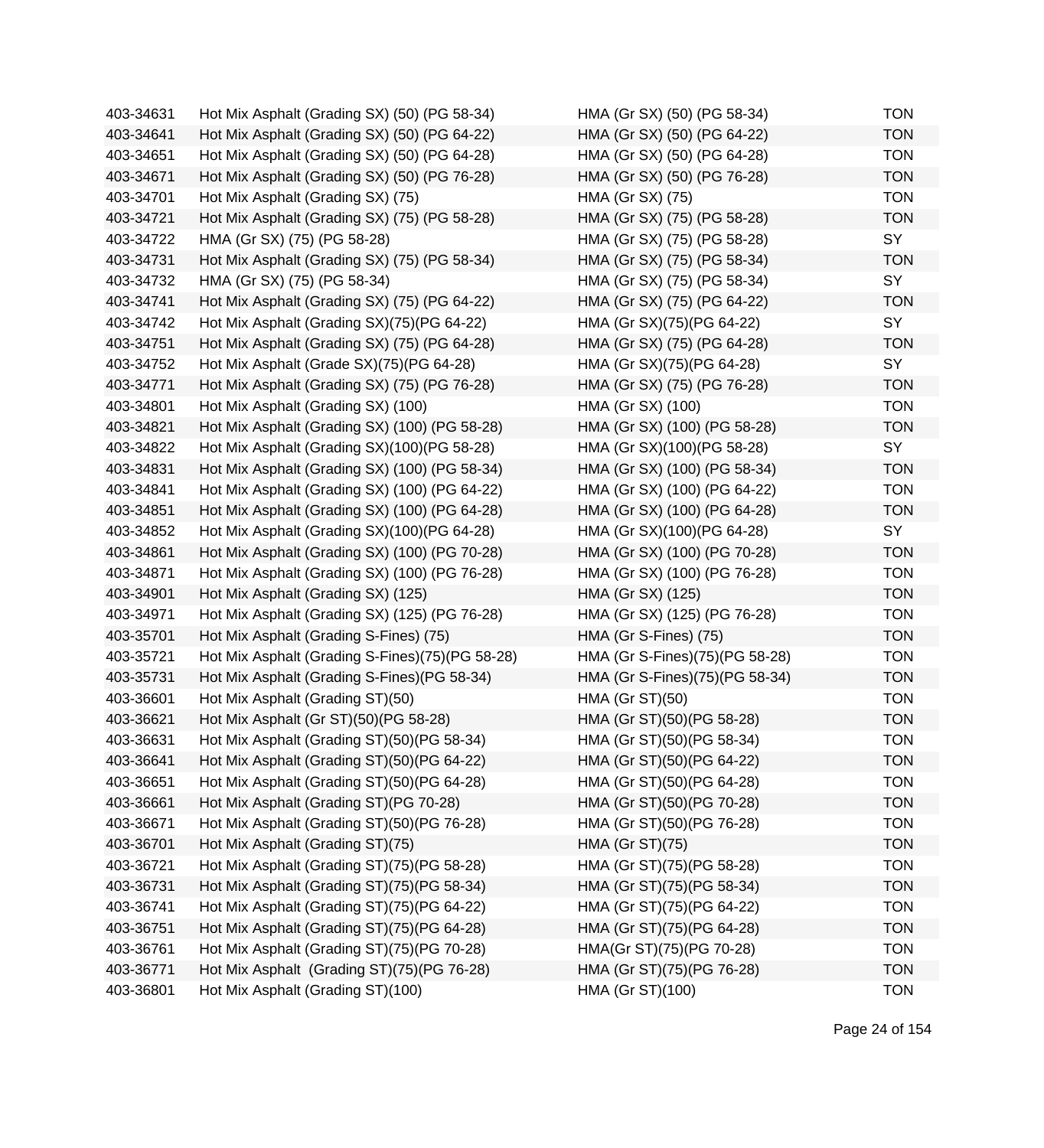| 403-36821 | Hot Mix Asphalt (Grading ST)(100)(PG 58-28) | HMA (Gr ST)(100)(PG 58-28) | <b>TON</b> |
|-----------|---------------------------------------------|----------------------------|------------|
| 403-36831 | Hot Mix Asphalt (Grading ST)(100)(PG 58-34) | HMA (Gr ST)(100)(PG 58-34) | <b>TON</b> |
| 403-36841 | Hot Mix Asphalt (Grading ST)(100)(PG 64-22) | HMA (Gr ST)(100)(PG 64-22) | <b>TON</b> |
| 403-36851 | Hot Mix Asphalt (Grading ST)(100)(PG 64-28) | HMA (Gr ST)(100)(PG 64-28) | <b>TON</b> |
| 403-36861 | Hot Mix Asphalt (Grading ST)(100)(PG 70-28) | HMA (Gr ST)(100)(PG 70-28) | <b>TON</b> |
| 403-36871 | Hot Mix Asphalt (Grading ST)(100)(PG 76-28) | HMA (Gr ST)(100)(PG 76-28) | <b>TON</b> |
| 403-36901 | Hot Mix Asphalt (Grading ST)(125)           | HMA (Gr ST)(125)           | <b>TON</b> |
| 403-36921 | Hot Mix Asphalt (Grading ST)(125)(PG 58-28) | HMA (Gr ST)(125)(PG 58-28) | <b>TON</b> |
| 403-36931 | Hot Mix Asphalt (Grading ST)(125)(PG 58-34) | HMA (Gr ST)(125)(PG 58-34) | <b>TON</b> |
| 403-36941 | Hot Mix Asphalt (Grading ST)(125)(PG 64-22) | HMA (Gr ST)(125)(PG 64-22) | <b>TON</b> |
| 403-36951 | Hot Mix Asphalt (Grading ST)(125)(PG 64-28) | HMA (Gr ST)(125)(PG 64-28) | <b>TON</b> |
| 403-36961 | Hot Mix Asphalt (Grading ST)(125)(PG 70-28) | HMA (Gr ST)(125)(PG 70-28) | <b>TON</b> |
| 403-36971 | Hot Mix Asphalt (Grading ST)(125)(PG 76-28) | HMA (Gr ST)(125)(PG 76-28) | <b>TON</b> |
| 403-37601 | Hot Mix Asphalt (Grade SF)(50)              | <b>HMA (Gr SF)(50)</b>     | <b>TON</b> |
| 403-37621 | Hot Mix Asphalt (Grade SF)(50)(PG 58-28)    | HMA (Gr SF)(50)(PG 58-28)  | <b>TON</b> |
| 403-37631 | Hot Mix Asphalt (Grade SF)(50)(PG 58-34)    | HMA (Gr SF)(50)(PG 58-34)  | <b>TON</b> |
| 403-37641 | Hot Mix Asphalt (Grade SF)(50)(PG 64-22)    | HMA (Gr SF)(50)(PG 64-22)  | <b>TON</b> |
| 403-37651 | Hot Mix Asphalt (Grade SF)(50)(PG 64-28)    | HMA (Gr SF)(50)(PG 64-28)  | <b>TON</b> |
| 403-37661 | Hot Mix Asphalt (Grade SF)(50)(PG 70-28)    | HMA (Gr SF)(50)(PG 70-28)  | <b>TON</b> |
| 403-37671 | Hot Mix Asphalt (Grade SF)(50)(PG 76-28)    | HMA (Gr SF)(50)(PG 76-28)  | <b>TON</b> |
| 403-37701 | Hot Mix Asphalt (Grade SF)(75)              | <b>HMA (Gr SF)(75)</b>     | <b>TON</b> |
| 403-37721 | Hot Mix Asphalt (Grade SF)(75)(PG 58-28)    | HMA (Gr SF)(75)(PG 58-28)  | <b>TON</b> |
| 403-37731 | Hot Mix Asphalt (Grade SF)(75)(PG 58-34)    | HMA (Gr SF)(75)(PG 58-34)  | <b>TON</b> |
| 403-37741 | Hot Mix Asphalt (Grade SF)(75)(PG 64-22)    | HMA (Gr SF)(75)(PG 64-22)  | <b>TON</b> |
| 403-37751 | Hot Mix Asphalt (Grade SF)(75)(PG 64-28)    | HMA (Gr SF)(75)(PG 64-28)  | <b>TON</b> |
| 403-37761 | Hot Mix Asphalt (Grade SF)(75)(PG 70-28)    | HMA (Gr SF)(75)(PG 70-28)  | <b>TON</b> |
| 403-37771 | Hot Mix Asphalt (Grade SF)(75)(PG 76-28)    | HMA (Gr SF)(75)(PG 76-28)  | <b>TON</b> |
| 403-37801 | Hot Mix Asphalt (Grade SF)(100)             | HMA (Gr SF)(100)           | <b>TON</b> |
| 403-37821 | Hot Mix Asphalt (Grade SF)(100)(PG 58-28)   | HMA (Gr SF)(100)(PG 58-28) | <b>TON</b> |
| 403-37831 | Hot Mix Asphalt (Grade SF)(100)(PG 58-34)   | HMA (Gr SF)(100)(PG 58-34) | <b>TON</b> |
| 403-37841 | Hot Mix Asphalt (Grade SF)(100)(PG 64-22)   | HMA (Gr SF)(100)(PG 64-22) | <b>TON</b> |
| 403-37851 | Hot Mix Asphalt (Grade SF)(100)(PG 64-28)   | HMA (Gr SF)(100)(PG 64-28) | <b>TON</b> |
| 403-37861 | Hot Mix Asphalt (Grade SF)(100)(PG 70-28)   | HMA (Gr SF)(100)(PG 70-28) | <b>TON</b> |
| 403-37871 | Hot Mix Asphalt (Grade SF)(100)(PG 76-28)   | HMA (Gr SF)(100)(PG 76-28) | <b>TON</b> |
| 403-37901 | Hot Mix Asphalt (Grade SF)(125)             | HMA (Gr SF)(125)           | <b>TON</b> |
| 403-37921 | Hot Mix Asphalt (Grade SF)(125)(PG 58-28)   | HMA (Gr SF)(125)(PG 58-28) | <b>TON</b> |
| 403-37931 | Hot Mix Asphalt (Grade SF)(125)(PG 58-34)   | HMA (Gr SF)(125)(PG 58-34) | <b>TON</b> |
| 403-37941 | Hot Mix Asphalt (Grade SF)(125)(PG 64-22)   | HMA (Gr SF)(125)(PG 64-22) | <b>TON</b> |
| 403-37951 | Hot Mix Asphalt (Grade SF)(125)(PG 64-28)   | HMA (Gr SF)(125)(PG 64-28) | <b>TON</b> |
| 403-37961 | Hot Mix Asphalt (Grade SF)(125)(PG 70-28)   | HMA (Gr SF)(125)(PG 70-28) | <b>TON</b> |
| 403-37971 | Hot Mix Asphalt (Grade SF)(125)(PG 76-28)   | HMA (Gr SF)(125)(PG 76-28) | <b>TON</b> |
| 403-40000 | <b>HMA Safety Edge</b>                      | <b>HMA Safety Edge</b>     | <b>LF</b>  |
| 403-96600 | Hot Mix Asphalt (Grading Fines) (50)        | HMA (Gr Fines) (50)        | <b>TON</b> |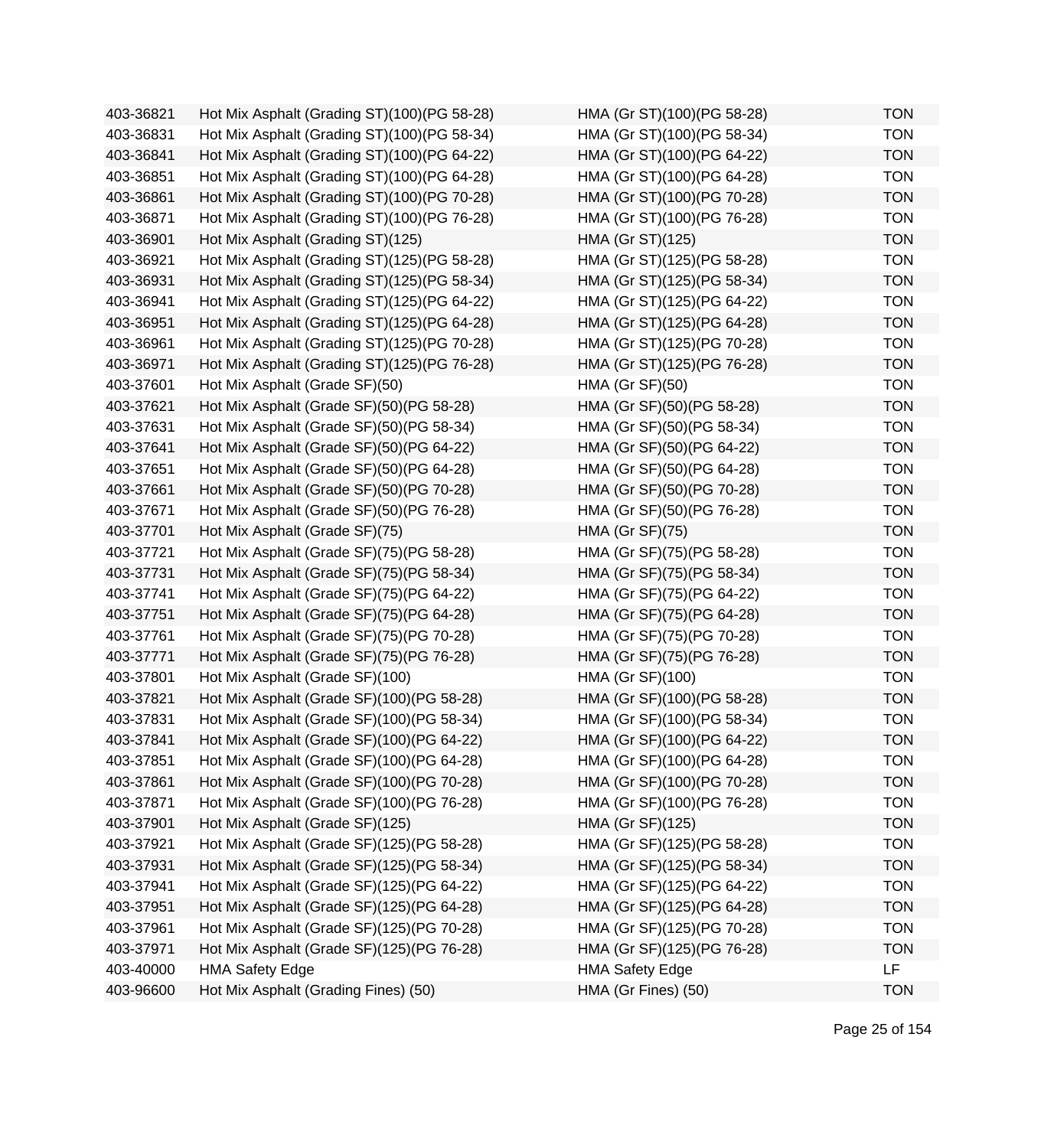| 405-00000 | <b>Heating and Scarifying Treatment</b>                | <b>Heating and Scarifying</b>            | SY          |
|-----------|--------------------------------------------------------|------------------------------------------|-------------|
| 405-00050 | Heating and Scarifying Treatment (Alternative Systems) | Heating and Scarifying (Alt Sys)         | SY          |
| 405-00100 | Heating and Remixing Treatment                         | Heating and Remixing Treatment           | SY          |
| 405-00101 | Heating and Remixing Treatment (Special)               | Heating and Remixing Treatment (Special) | SY          |
| 405-00200 | Virgin Hot Bituminous Plant Mix                        | Virgin HB Plant Mix                      | <b>TON</b>  |
| 405-00300 | <b>Heating and Repaving Treatment</b>                  | <b>Heating and Repaving Treatment</b>    | <b>SY</b>   |
| 406-09500 | Cold Bituminous Pavement (Recycle)                     | Cold Bitum Pvmt (Recycle)                | SY          |
| 406-09501 | Cold Bituminous Pavement (Recycled)                    | Cold Bitum Pvmt (Recycled)               | <b>TON</b>  |
| 406-09505 | Cold Bituminous Pavement (Recycle) (Special)           | Cold Bitum Pvmt (Recycle)(Spec)          | <b>SY</b>   |
| 406-09530 | Repair of Cold Bituminous Pavement (Recycle)           | Repair of Cold Bitum Pvmt (Recycle)      | SY          |
| 407-03000 | <b>Blotter Material</b>                                | <b>Blotter Material</b>                  | <b>TON</b>  |
| 407-09000 | Crackfilling (Application)                             | Crackfiller (Application)                | SY          |
| 408-01000 | Hot Poured Joint and Crack Sealant                     | Hot Joint-Crack Sealant                  | <b>TON</b>  |
| 408-01100 | <b>Joint Sealant</b>                                   | <b>Joint Sealant</b>                     | LF          |
| 408-01300 | <b>HMA Mix Crack Sealant</b>                           | <b>HMA Mix Crack Sealant</b>             | <b>TON</b>  |
| 408-01400 | Crack Sealant (Special)                                | Crack Sealant (Special)                  | <b>TON</b>  |
| 408-02000 | <b>Injection Holes</b>                                 | <b>Injection Holes</b>                   | <b>EACH</b> |
| 409-00110 | <b>Stockpile Cover Coat Material</b>                   | Stockpile CC Matl                        | <b>TON</b>  |
| 409-01010 | Cover Coat Material (Type I)                           | CC Matl (Ty I)                           | <b>TON</b>  |
| 409-01015 | Cover Coat Material (Type I)                           | CC Matl (Ty I)                           | SY          |
| 409-01020 | Cover Coat Material (Type I) (Lightweight)             | CC Matl (Ty I) (Lightweight)             | <b>CY</b>   |
| 409-02010 | Cover Coat Material (Type II)                          | CC Matl (Ty II)                          | <b>TON</b>  |
| 409-02015 | Cover Coat Material (Type II)                          | CC Matl (Ty II)                          | SY          |
| 409-02020 | Cover Coat Material (Type II) (Lightweight)            | CC Matl (Ty II) (Lightweight)            | <b>CY</b>   |
| 409-02025 | Cover Coat Material (Type II) (Lightweight)            | CC Matl (Ty II) (Lightweight)            | SY          |
| 409-02030 | Cover Coat Material (Type I) (Special)                 | CC Matl (Ty I) (Special)                 | SY          |
| 409-02050 | Cover Coat Material (Type II) (Special)                | CC Matl (Ty II) (Special)                | <b>TON</b>  |
| 409-02055 | Cover Coat Material (Type II) (Special)                | CC Matl (Ty II) (Special)                | SY          |
| 409-03010 | Cover Coat Material (Type III)                         | CC Matl (Ty III)                         | <b>TON</b>  |
| 409-03050 | <b>Place Cover Coat Material</b>                       | Place CC Matl                            | <b>TON</b>  |
| 409-03055 | <b>Place Cover Coat Material</b>                       | Place CC Matl                            | <b>SY</b>   |
| 409-03060 | <b>Furnish Cover Coat Material</b>                     | Furn CC Matl                             | <b>TON</b>  |
| 409-04010 | Cover Coat Material (Type IV)                          | CC Matl (Ty IV)                          | <b>TON</b>  |
| 409-04050 | <b>Cover Coat Material (Special)</b>                   | CC Matl (Spec)                           | SY          |
| 409-04060 | Cover Coat Material (Asphalt) (Special)                | CC Matl (Asph) (Spec)                    | <b>TON</b>  |
| 409-05000 | <b>Ultrathin Bonded Wearing Course</b>                 | <b>Ultrath Bond Wearing Course</b>       | SY          |
| 409-05010 | Thin Bonded Wearing Course (Non-Bituminous)            | Thin Bonded Wearing Course (Non-Bitum)   | SY          |
| 409-05011 | Thin Bonded Polymer Overlay                            | Thin Bonded Polymer Overlay              | SY          |
| 409-05100 | Anti-Icing Polymer Overlay                             | Anti-Icing Polymer Overlay               | <b>SF</b>   |
| 409-06000 | Surfacing (macro style)                                | Surfacing (macro style)                  | SY          |
| 409-08000 | Squeegee Seal                                          | Squeegee Seal                            | <b>SY</b>   |
| 409-09000 | Micro-Surfacing Seal Coat                              | Micro-Surfacing Seal Coat                | <b>TON</b>  |
| 409-09010 | Micro-Surfacing Aggregate                              | Micro-Surfacing Aggregate                | <b>TON</b>  |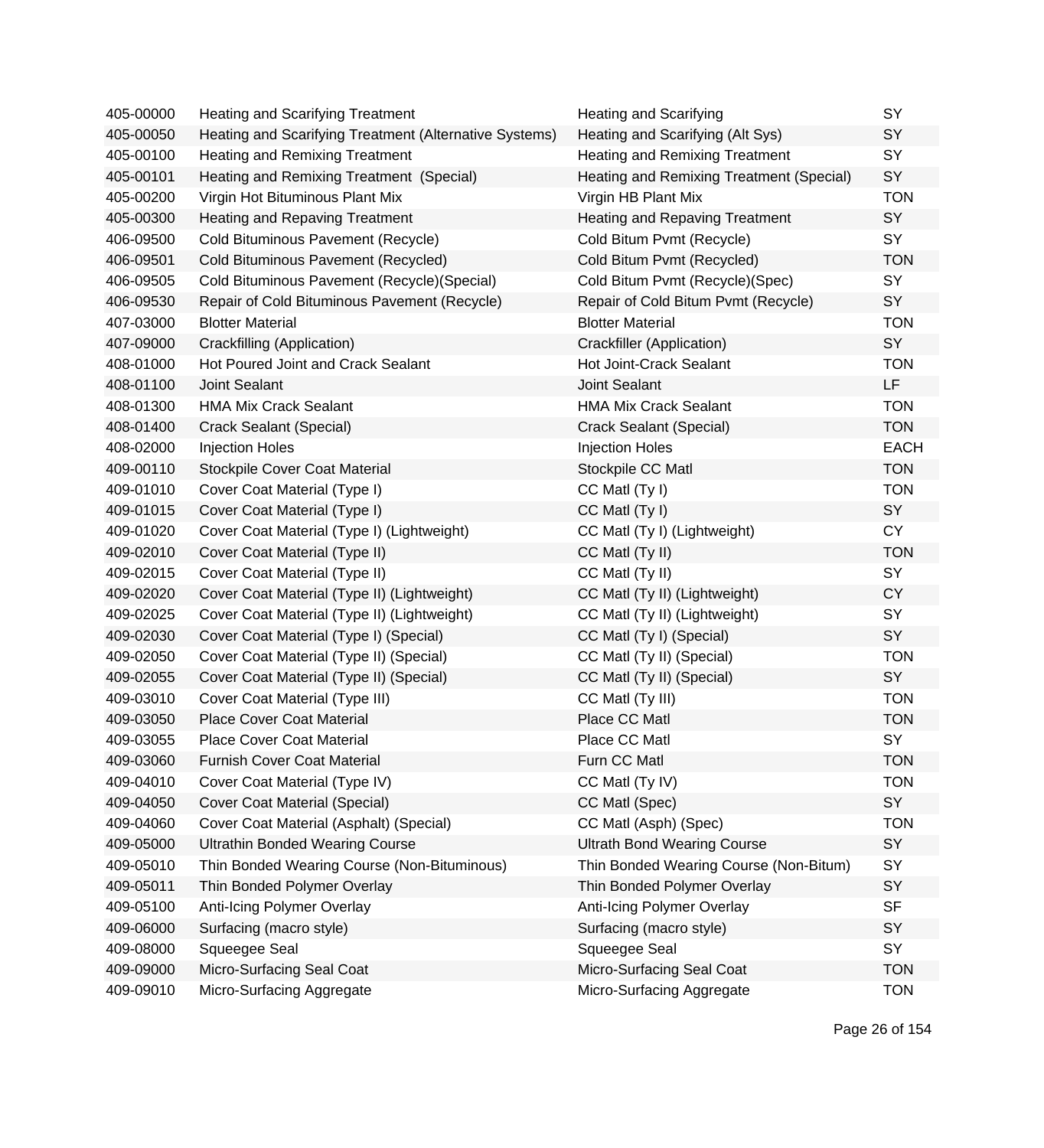| 409-09500 | <b>Slurry Seal Material</b>                                                          | <b>Slurry Seal Matl</b>             | SY         |
|-----------|--------------------------------------------------------------------------------------|-------------------------------------|------------|
| 410-00000 | <b>Slurry Seal Coat</b>                                                              | <b>Slurry Seal Coat</b>             | SY         |
| 410-00100 | Slurry Seal Coat (Airport)                                                           | Slurry Seal Coat (Airport)          | SY         |
| 411-03100 | Asphalt Cement (Scrap Rubber) (Crack Filler)                                         | AC Scrap Rub Crack Filler           | <b>TON</b> |
| 411-03110 | Asphalt Cement (Rubberized) (Crack Filler)                                           | <b>AC Rubberized Crack Filler</b>   | <b>TON</b> |
| 411-03200 | Asphalt Cement (Polymer Modified) (Special)                                          | Asph Cem (Polymer Mod) (Spec)       | <b>TON</b> |
| 411-03342 | Asphalt Cement Performance Grade (PG 64-28)                                          | Asph Cem (PG 64-28)                 | <b>TON</b> |
| 411-03345 | Asphalt Cement Performance Grade (PG 76-28)                                          | Asph Cem (PG 76-28)                 | <b>TON</b> |
| 411-03352 | Asphalt Cement Performance Grade (PG 58-28)                                          | Asph Cem (PG 58-28)                 | <b>TON</b> |
| 411-03354 | Asphalt Cement Performance Grade (PG 64-22)                                          | Asph Cem (PG 64-22)                 | <b>TON</b> |
| 411-03355 | Asphalt Cement Performance Grade (PG 58-34)                                          | Asph Cem (PG 58-34)                 | <b>TON</b> |
| 411-10010 | Emulsified Asphalt (CQS-1HP) (Fog) (Airport)                                         | Emul Asph (CQS-1HP) (Fog) (Airport) | GAL        |
| 411-10025 | Emulsified Asphalt (Special) (CQS-1hL)                                               | Emul Asph (Sp) (CQS-1hL)            | <b>TON</b> |
| 411-10200 | <b>Emulsified Asphalt (CRS-1)</b>                                                    | Emul Asph (CRS-1)                   | GAL        |
| 411-10216 | Emulsified Asphalt (CRS-2P)                                                          | Emul Asph (CRS-2P)                  | GAL        |
| 411-10217 | Emulsified Asphalt (CRS-2P)                                                          | Emulsified Asphalt (CRS-2P)         | <b>TON</b> |
| 411-10218 | Emulsified Asphalt (CRS-2R)                                                          | Emul Asph (CRS-2R)                  | GAL        |
| 411-10251 | <b>Emulsified Asphalt (CSS-1)</b>                                                    | Emul Asph (CSS-1)                   | GAL        |
| 411-10252 | Emulsified Asphalt (CSS-1P)                                                          | Emul Asph (CSS-1P)                  | GAL        |
| 411-10253 | Emulsified Asphalt (CSS-1H)                                                          | Emul Asph (CSS-1H)                  | GAL        |
| 411-10254 | Emulsified Asphalt (CSS-1H) (Modified)                                               | Emul Asph (CSS-1H) (Mod)            | GAL        |
| 411-10255 | <b>Emulsified Asphalt (Slow-Setting)</b>                                             | Emul Asph (SS)                      | GAL        |
| 411-10258 | Emulsified Asphalt (Rapid-Setting)(Polymerized)                                      | Emul Asph (RS-P)                    | <b>TON</b> |
| 411-10259 | Emulsified Asphalt (Medium-Setting) (Polymerized)                                    | Emul Asph (MS-P)                    | <b>TON</b> |
| 411-10260 | Emulsified Asphalt (Rapid-Setting) (Polymerized)                                     | Emul Asph (RS-P)                    | GAL        |
| 411-10261 | Emulsified Asphalt (Rapid-Setting-2P)(Polymerized)                                   | Emul Asph (RS-2P)                   | <b>GAL</b> |
| 411-10262 | Emulsified Asphalt (Medium-Setting) (Polymerized)                                    | Emul Asph (MS-P)                    | GAL        |
| 411-10265 | <b>Emulsified Asphalt (Polymerized)</b>                                              | Emul Asph (Poly)                    | <b>GAL</b> |
| 411-10275 | Emulsified Asphalt (HFMS-2P) (High Float) (Polymerized)                              | Emul Asph (HFMS-2P)                 | GAL        |
| 411-10276 | Emulsified Asphalt (HFMS-2SP) (High Float)<br>(Polymerized)                          | Emul Asph (HFMS-2SP)                | GAL        |
| 411-10277 | Emulsified Asphalt (HFMS-2HP) (High Float)                                           | Emul Asph (HFMS-2HP)                | GAL        |
| 411-10300 | <b>Emulsified Asphalt (Prime Coat)</b>                                               | Emul Asph (Prime Coat)              | GAL        |
| 411-10375 | Emulsified Asphalt (HFRS-2P) (High Float) (Polymerized)                              | Emul Asph (HFRS-2P)                 | GAL        |
| 411-20000 | Asphaltic Felt Paper (30 lb.)                                                        | Asphaltic Felt Paper (30 lb.)       | SY         |
| 411-21020 | Liquid Asphaltic Material (MC-70)                                                    | Liq Asph Matl (MC-70)               | GAL        |
| 411-90010 | <b>Asphalt Rejuvenating Agent</b>                                                    | Asph Rejuvenating Agent             | GAL        |
| 411-90040 | Recycling Agent                                                                      | <b>Recycling Agent</b>              | GAL        |
| 411-90050 | <b>Emulsified Recycling Agent</b>                                                    | <b>Emul Recycling Agent</b>         | GAL        |
| 412-00000 | <b>Furnish Concrete Pavement</b>                                                     | Furn Conc Pvmt                      | <b>CY</b>  |
| 412-00050 | <b>Place Concrete Pavement</b>                                                       | PI Conc Pvmt                        | SY         |
| 412-00101 | Portland Cement Concrete Pavement 5 Year Warranty                                    | Port Cem Conc Pvmt 5 Yr War         | SY         |
| 412-00110 | Warranted Portland Cement Concrete Pavement (10 Inch) War Port Cem Conc Pvmt (10 In) |                                     | SY         |
| 412-00111 | Warranted Portland Cement Concrete Pavement (11 Inch) War Port Cem Conc Pvmt (11 In) |                                     | SY         |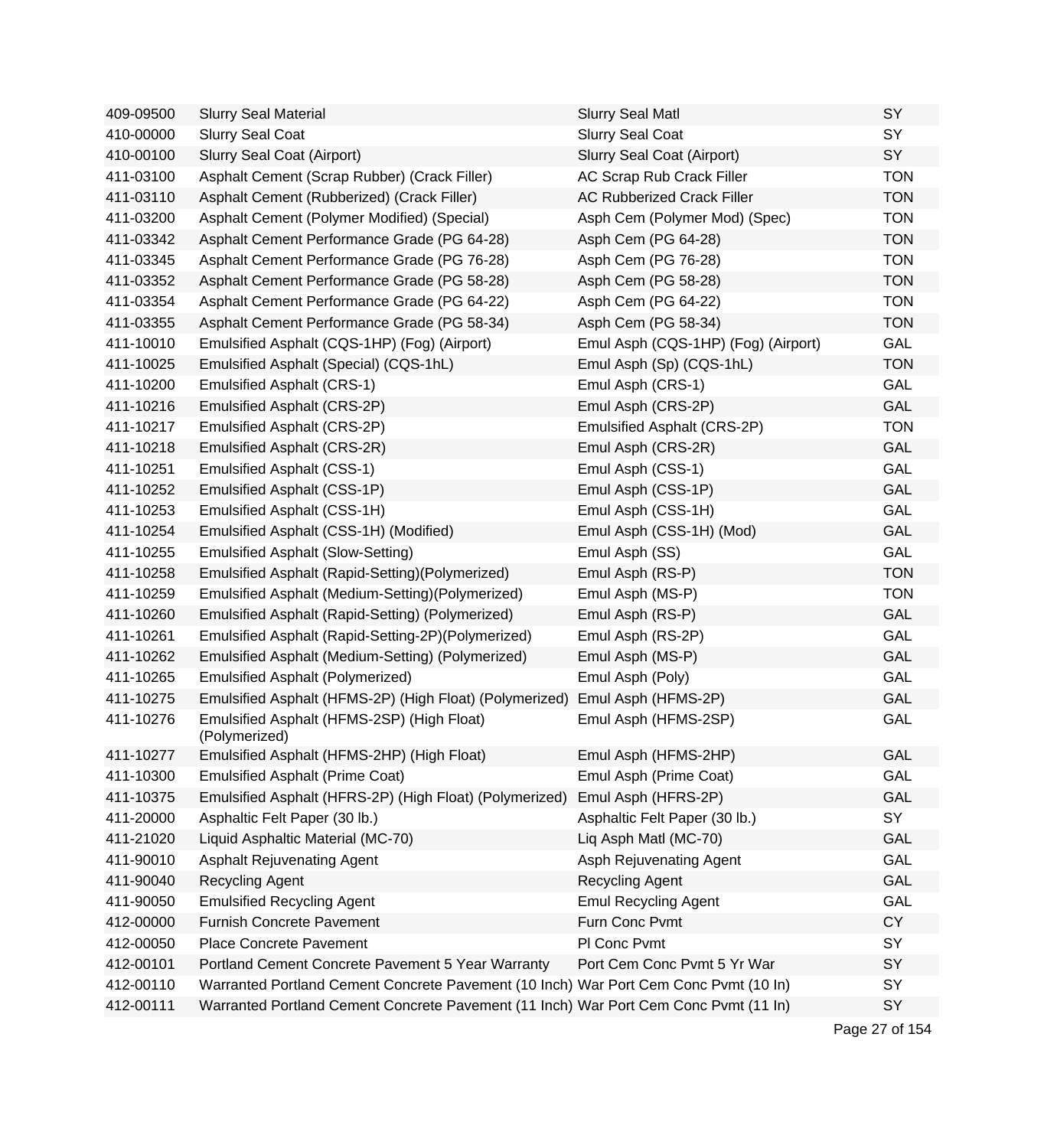| 412-00113 | Warranted Portland Cement Concrete Pavement (13 Inch) War Port Cem Conc Pvmt (13 In)            |                                   | SY |
|-----------|-------------------------------------------------------------------------------------------------|-----------------------------------|----|
| 412-00125 | Warranted Portland Cement Concrete Pavement (12 1/2 War Port Cem Conc Pvmt (12 1/2 In)<br>lnch) |                                   | SY |
| 412-00130 | Warranted Portland Cement Concrete Pavement System                                              | War Port Cem Conc Pvmt Sys        | SY |
| 412-00190 | Concrete Pavement (Patching)                                                                    | Conc Pvmt (Patching)              | SY |
| 412-00200 | Roller Compacted Concrete Pavement (7 3/4 Inch)                                                 | Roller Comp Conc Pvmt (7 3/4 In)  | SY |
| 412-00400 | Concrete Pavement (4 Inch)                                                                      | Conc Pvmt (4 In)                  | SY |
| 412-00500 | Concrete Pavement (5 Inch)                                                                      | Conc Pvmt (5 In)                  | SY |
| 412-00505 | Concrete Pavement (5 Inch) (Fast Track)                                                         | Conc Pvmt (5 In) (Fast Track)     | SY |
| 412-00550 | Concrete Pavement (5 1/2 Inch)                                                                  | Conc Pvmt (5 1/2 In)              | SY |
| 412-00600 | Concrete Pavement (6 Inch)                                                                      | Conc Pvmt (6 In)                  | SY |
| 412-00601 | Concrete Pavement (6 Inch) (Special)                                                            | Conc Pvmt (6 In) (Spec)           | SY |
| 412-00605 | Concrete Pavement (6 Inch) (Fast Track)                                                         | Conc Pvmt (6 In) (Fast Track)     | SY |
| 412-00615 | Concrete Pavement (6 Inch) (Reinforced)                                                         | Conc Pvmt (6 In) (R)              | SY |
| 412-00650 | Concrete Pavement (6-1/2 Inch)                                                                  | Conc Pvmt (6-1/2 In)              | SY |
| 412-00700 | Concrete Pavement (7 Inch)                                                                      | Conc Pvmt (7 In)                  | SY |
| 412-00701 | Concrete Pavement (7 Inch) (Special)                                                            | Conc Pvmt (7 In) (Spec)           | SY |
| 412-00705 | Concrete Pavement (7 Inch) (Fast Track)                                                         | Conc Pvmt (7In) (Fast Track)      | SY |
| 412-00715 | Concrete Pavement (7 Inch) (Reinforced)                                                         | Conc Pvmt (7 In) (R)              | SY |
| 412-00750 | Concrete Pavement (7-1/2 Inch)                                                                  | Conc Pvmt (7-1/2 In)              | SY |
| 412-00752 | Concrete Pavement (7 1/2 In) (Fast Track)                                                       | Conc Pvmt (7 1/2 In) (Fast Track) | SY |
| 412-00760 | Concrete Pavement (7-3/4 Inch)                                                                  | Conc Pvmt (7-3/4 In)              | SY |
| 412-00800 | Concrete Pavement (8 Inch)                                                                      | Conc Pvmt (8 In)                  | SY |
| 412-00801 | Concrete Pavement (8 Inch) (Special)                                                            | Conc Pvmt (8 In) (Spec)           | SY |
| 412-00805 | Concrete Pavement (8 Inch) (Fast Track)                                                         | Conc Pvmt (8 In) (Fast Track)     | SY |
| 412-00815 | Concrete Pavement (8 Inch) (Reinforced)                                                         | Conc Pvmt (8 In) (R)              | SY |
| 412-00825 | Concrete Pavement (8-1/4 Inch)                                                                  | Conc Pvmt (8-1/4 In)              | SY |
| 412-00835 | Concrete Pavement (8-1/4 Inch) (Fast Track)                                                     | Conc Pvmt (8 1/4 In) (Fast Track) | SY |
| 412-00850 | Concrete Pavement (8-1/2 Inch)                                                                  | Conc Pvmt (8-1/2 In)              | SY |
| 412-00851 | Concrete Pavement (8-1/2 Inch) (Special)                                                        | Conc Pvmt (8-1/2 In) (Spec)       | SY |
| 412-00870 | Concrete Pavement (8-1/2 Inch) (Fast Track)                                                     | Conc Pvmt (8-1/2 In) (Fast Track) | SY |
| 412-00875 | Concrete Pavement (8-3/4 Inch)                                                                  | Conc Pvmt (8-3/4 In)              | SY |
| 412-00900 | Concrete Pavement (9 Inch)                                                                      | Conc Pvmt (9 In)                  | SY |
| 412-00901 | Concrete Pavement (9 Inch) (Special)                                                            | Conc Pvmt (9 In) (Spec)           | SY |
| 412-00920 | Concrete Pavement (9 Inch) (Fast Track)                                                         | Conc Pvmt (9 In) (Fast Track)     | SY |
| 412-00925 | Concrete Pavement (9-1/4 Inch)                                                                  | Conc Pvmt (9-1/4 In)              | SY |
| 412-00926 | Concrete Pavement (9-1/4 Inch) (Special)                                                        | Conc Pvmt (9-1/4 In) (Spec)       | SY |
| 412-00927 | Concrete Pavement (9-1/4 Inch) (Fast Track)                                                     | Conc Pvmt (9-1/4 In) (Fast Track) | SY |
| 412-00950 | Concrete Pavement (9-1/2 Inch)                                                                  | Conc Pvmt (9-1/2 In)              | SY |
| 412-00951 | Concrete Pavement (9-1/2 Inch) (Special)                                                        | Conc Pvmt (9-1/2 In) (Spec)       | SY |
| 412-00952 | Concrete Pavement (9 1/2 Inch) (Fast Track)                                                     | Conc Pvmt (9 1/2 In) (Fast Track) | SY |
| 412-00975 | Concrete Pavement (9-3/4 Inch)                                                                  | Conc Pvmt (9-3/4 In)              | SY |
| 412-00976 | Concrete Pavement (9-3/4) (Class E)                                                             | Conc Pvmt (9-3/4 In) (Class E)    | SY |
| 412-00977 | Concrete Pavement (9-3/4 Inch)(Special)                                                         | Conc Pvmt (9-3/4 In)(Spec)        | SY |

Page 28 of 154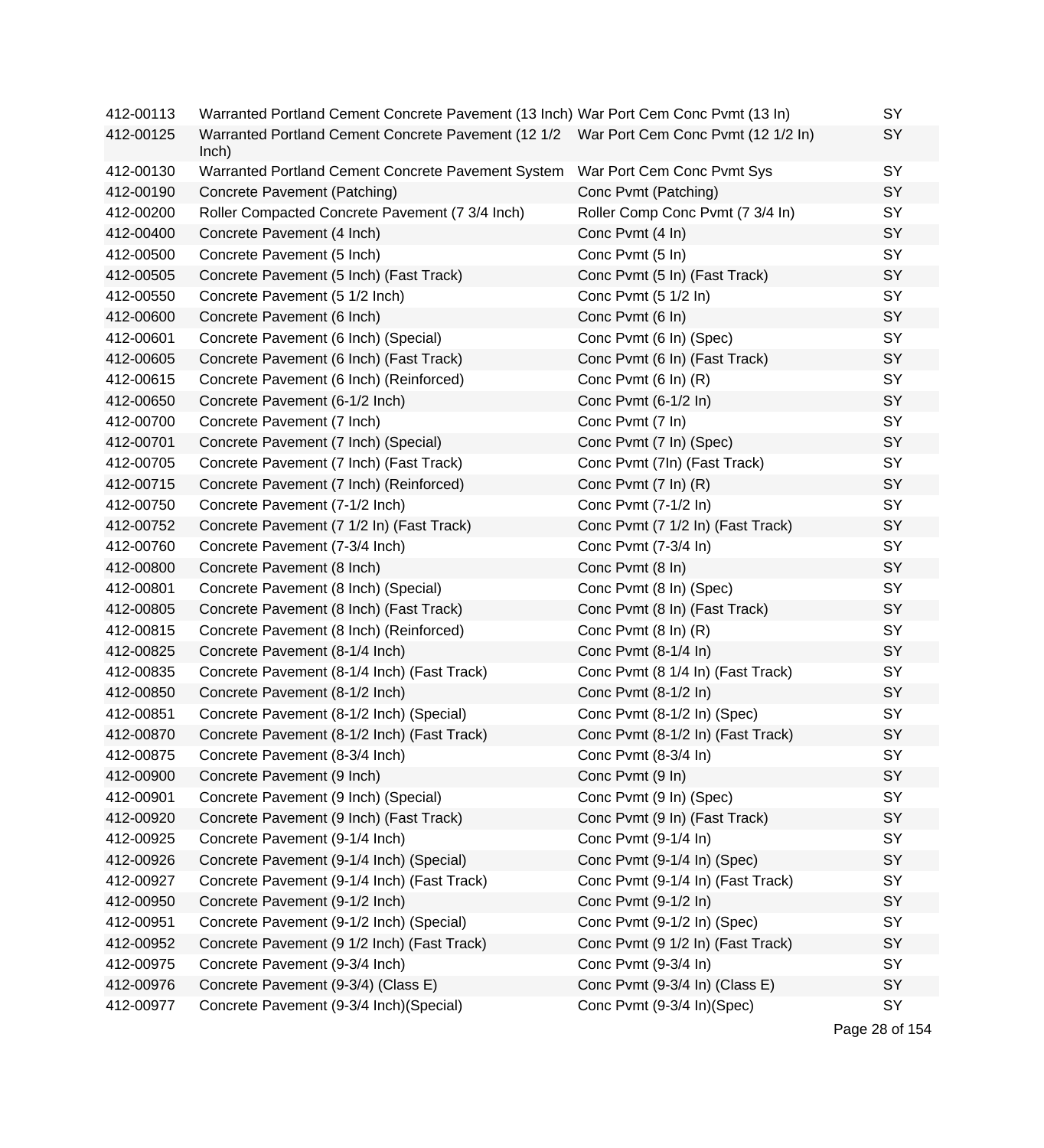| 412-01000 | Concrete Pavement (10 Inch)                  | Conc Pvmt (10 In)                  | SY          |
|-----------|----------------------------------------------|------------------------------------|-------------|
| 412-01001 | Concrete Pavement (10 Inch) (Special)        | Conc Pvmt (10 In) (Spec)           | SY          |
| 412-01015 | Concrete Pavement (10 Inch) (Reinforced)     | Conc Pvmt (10 In) (R)              | SY          |
| 412-01020 | Concrete Pavement (10 Inch) (Fast Track)     | Conc Pvmt (10 In) (Fast Track)     | SY          |
| 412-01025 | Concrete Pavement (10-1/4 Inch)              | Conc Pvmt (10-1/4 In)              | SY          |
| 412-01035 | Concrete Pavement (10 1/4 Inch) (Fast Track) | Conc Pvmt (10 1/4 In) (Fast Track) | SY          |
| 412-01050 | Concrete Pavement (10-1/2 Inch)              | Conc Pvmt (10-1/2 In)              | SY          |
| 412-01055 | Concrete Pavement (10-1/2 Inch) (Special)    | Conc Pvmt (10-1/2 In) (Spec)       | SY          |
| 412-01060 | Concrete Pavement (10-1/2 Inch) (Fast Track) | Conc Pvmt (10-1/2 In) (Fast Track) | SY          |
| 412-01075 | Concrete Pavement (10-3/4 Inch)              | Conc Pvmt (10-3/4 In)              | SY          |
| 412-01100 | Concrete Pavement (11 Inch)                  | Conc Pvmt (11 In)                  | SY          |
| 412-01105 | Concrete Pavement (11 Inch) (Special)        | Conc Pvmt (11 In) (Spec)           | SY          |
| 412-01120 | Concrete Pavement (11 Inch) (Fast Track)     | Conc Pvmt (11 In) (Fast Track)     | SY          |
| 412-01125 | Concrete Pavement (11-1/4 Inch)              | Conc Pvmt (11-1/4 In)              | SY          |
| 412-01150 | Concrete Pavement (11-1/2 Inch)              | Conc Pvmt (11-1/2 In)              | SY          |
| 412-01152 | Concrete Pavement (11-1/2 Inch) (Fast Track) | Conc Pvmt (11-1/2 In) (Fast Track) | SY          |
| 412-01155 | Concrete Pavement (11-1/2 Inch) (Special)    | Conc Pvmt (11-1/2 In) (Spec)       | SY          |
| 412-01200 | Concrete Pavement (12 Inch)                  | Conc Pvmt (12 In)                  | SY          |
| 412-01215 | Concrete Pavement (12 Inch) (Reinforced)     | Conc Pvmt (12 In) (R)              | SY          |
| 412-01220 | Concrete Pavement (12 Inch) (Fast Track)     | Conc Pvmt (12 In) (Fast Track)     | SY          |
| 412-01250 | Concrete Pavement (12-1/2 Inch)              | Conc Pvmt (12-1/2 In)              | SY          |
| 412-01252 | Concrete Pavement (12 1/2 Inch) (Fast Track) | Conc Pvmt (12-1/2 In) (Fast Track) | SY          |
| 412-01255 | Concrete Pavement (12 Inch) (Special)        | Conc Pvmt (12 In) (Spec)           | SY          |
| 412-01265 | Concrete Pavement (12-1/2 Inch) (Reinforced) | Conc Pvmt (12-1/2 ln)(R)           | SY          |
| 412-01300 | Concrete Pavement (13 Inch)                  | Conc Pvmt (13 In)                  | SY          |
| 412-01325 | Concrete Pavement (13 Inch) (Fast Track)     | Conc Pvmt (13 In)(Fast Track)      | SY          |
| 412-01350 | Concrete Pavement (13-1/2 Inch)              | Conc Pvmt (13-1/2 In)              | SY          |
| 412-01352 | Concrete Pavement (13-1/2 In) (Fast Track)   | Conc Pvmt (13-1/2 In) (Fast Track) | SY          |
| 412-01400 | Concrete Pavement (14 Inch)                  | Conc Pvmt (14 In)                  | SY          |
| 412-01500 | Concrete Pavement (15 Inch)                  | Conc Pvmt (15 In)                  | SY          |
| 412-02000 | <b>Concrete Safety Edge</b>                  | Conc Safety Edge                   | <b>LF</b>   |
| 412-03000 | <b>Concrete Pavement System</b>              | Conc Pvmt System                   | SY          |
| 412-04000 | Concrete Pavement Panel (Precast)            | Conc Pvt Pan (Precast)             | <b>SF</b>   |
| 412-04008 | Concrete Pavement Panel (Precast) (12X8)     | Conc Pvmt Panel (Precast) (12X8)   | <b>EACH</b> |
| 412-04012 | Concrete Pavement Panel (Precast) (12X12)    | Conc Pvmt Panel (Precast) (12X12)  | <b>EACH</b> |
| 412-05000 | Partial Depth Repair of Concrete Pavement    | Partial Depth Repair of Conc Pvmt  | <b>SF</b>   |
| 412-05100 | Polyurethane Slab Jacking                    | Poly Slab Jacking                  | LB          |
| 412-06000 | Furnish Concrete Pavement Thin Whitetopping  | Furn Conc Pvmt TWT                 | <b>CY</b>   |
| 412-06060 | Concrete Pavement Thin Whitetopping (6 Inch) | Conc Pvmt TWT (6 Inch)             | SY          |
| 412-10000 | Sawing Concrete Pavement                     | Sawing Conc Pvmt                   | <b>LF</b>   |
| 412-11000 | <b>Concrete Pavement Dowel Bar Retrofit</b>  | Conc Pave Dowel Bar Retro          | <b>EACH</b> |
| 412-13000 | Concrete Pavement Joint Repair               | Conc Pavement Joint Repair         | <b>EACH</b> |
| 412-14000 | Sawing and Sealing Concrete Pavement Joints  | Sawing and Sealing Joints          | LF          |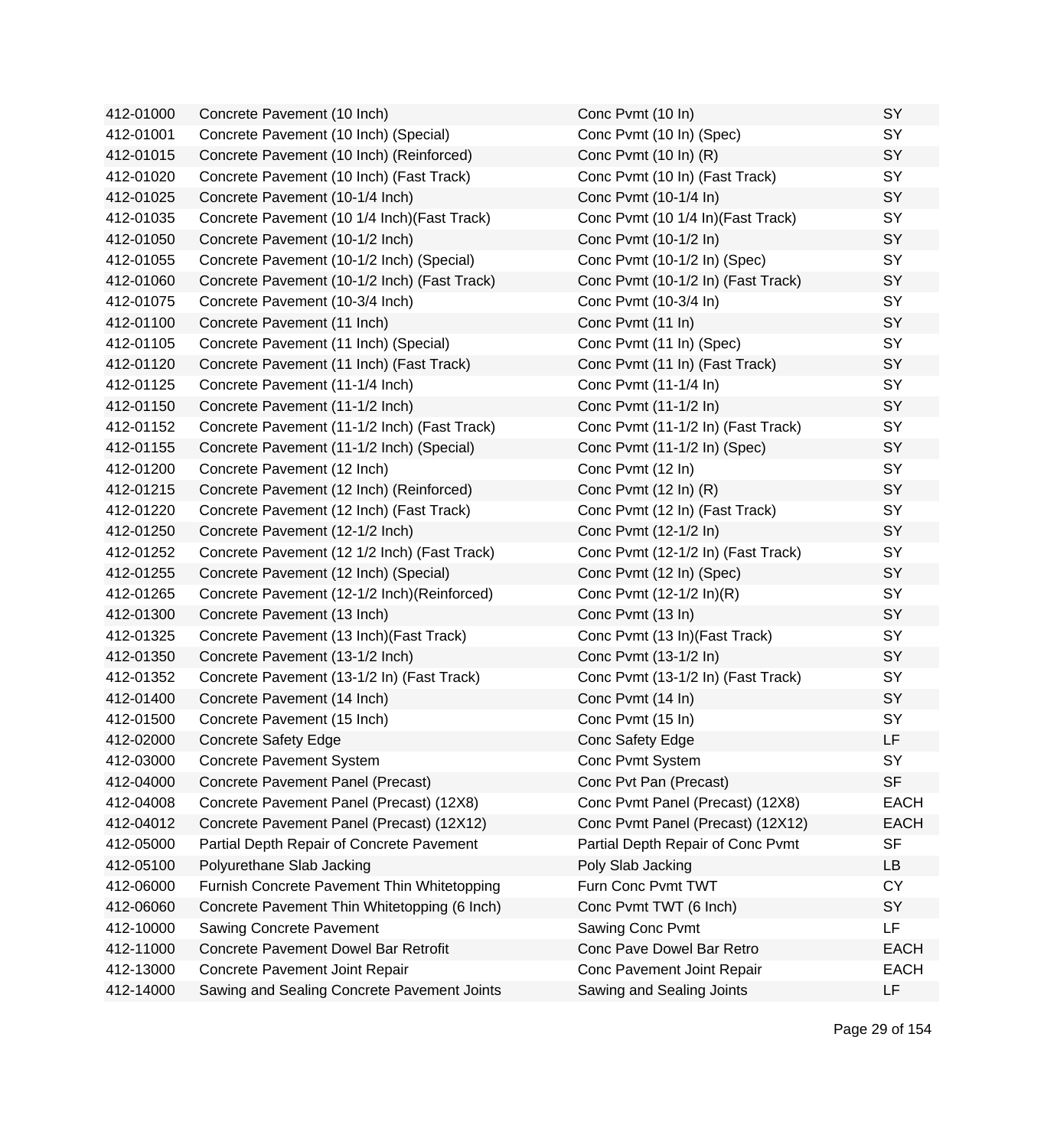| 412-15000 | Routing and Sealing Concrete Pavement Cracks            | Routing and Sealing Cracks               | LF          |
|-----------|---------------------------------------------------------|------------------------------------------|-------------|
| 412-15010 | <b>Cleaning and Grouting Concrete Pavement Joint</b>    | Clean & Grout Conc Pvmt Joint            | LF          |
| 412-15050 | <b>Cross Stitching</b>                                  | <b>Cross Stitching</b>                   | <b>EACH</b> |
| 412-15060 | Repair Concrete Cracks (Stitch)                         | Rep Conc Cr (Stitch)                     | <b>EACH</b> |
| 412-16000 | <b>Cleaning and Sealing Concrete Pavement Joints</b>    | Cleaning + Sealing Joints                | <b>LF</b>   |
| 412-18000 | <b>Crack and Seat Concrete Pavement</b>                 | Crack & Seat Conc Pvmt                   | SY          |
| 412-18010 | Rubbilization of Concrete Pavement (Crack and Seat)     | Rubbil of Conc Pvmt (Crack and Seat)     | SY          |
| 412-18020 | Rubbilization of Concrete Pavement (Resonant Breaker)   | Rubbil of Conc Pvmt (Resonant Breaker)   | SY          |
| 412-18030 | Rubbilization of Concrete Pavement (Multi-Head Breaker) | Rubbil of Conc Pvmt (Multi-Head Breaker) | SY          |
| 412-18050 | <b>Rubbilization of Concrete Pavement</b>               | Rubbil of Conc Pvmt                      | SY          |
| 412-19000 | <b>Hot Poured Concrete Joint Sealant</b>                | <b>Hot Conc Joint Sealant</b>            | <b>LF</b>   |
| 412-80001 | <b>Shoulder Pavement Alternate</b>                      | <b>Shoulder Pavement Alternate</b>       | SY          |
| 420-00000 | Geomembrane                                             | Geomembrane                              | SY          |
| 420-00102 | Geotextile (Erosion Control) (Class 1)                  | Geotextile (Er Cont) (CL 1)              | SY          |
| 420-00103 | Geotextile (Erosion Control) (Class 2)                  | Geotextile (Er Cont) (CL 2)              | SY          |
| 420-00104 | Geotextile (Erosion Control) (Class 3)                  | Geotextile (Er Cont) (CL 3)              | <b>SY</b>   |
| 420-00112 | Geotextile (Drainage) (Class 1)                         | Geotextile (Drain) (CL 1)                | SY          |
| 420-00113 | Geotextile (Drainage) (Class 2)                         | Geotextile (Drain) (CL 2)                | SY          |
| 420-00114 | Geotextile (Drainage) (Class 3)                         | Geotextile (Drain) (CL 3)                | <b>SY</b>   |
| 420-00132 | Geotextile (Separator) (Class 1)                        | Geotextile (Separator) (CL 1)            | SY          |
| 420-00133 | Geotextile (Separator) (Class 2)                        | Geotextile (Separator) (CL 2)            | SY          |
| 420-00134 | Geotextile (Separator) (Class 3)                        | Geotextile (Separator) (CL 3)            | SY          |
| 420-00200 | Geotextile (Weed Barrier)                               | Geotextile (Weed Barrier)                | SY          |
| 420-00201 | Geotextile (Weed Barrier) (Special)                     | Geotextile (Weed Barrier) (Spec)         | SY          |
| 420-00300 | Geotextile (Reinforcement)                              | Geotextile (Reinforcement)               | SY          |
| 420-00400 | Media Filter Drain (MFD) mix (Type 1)                   | Media Filter Drain (MFD) mix (Type 1)    | <b>CY</b>   |
| 420-00500 | Geotextile (Paving)                                     | Geotextile (Paving)                      | SY          |
| 420-00505 | Geotextile (Paving) (Special)                           | Geotextile (Paving) (Special)            | SY          |
| 420-00510 | Geotextile (Crack Reduction) (High Density)             | Geotextile (Cr Reduc) (HD)               | <b>SY</b>   |
| 420-00511 | Asphalt Reinforcement Geogrid                           | Asphalt Reinforcement Geogrid            | SY          |
| 420-00520 | <b>Geogrid Pavement Reinforcement</b>                   | Geogrid Pvmt Reinf                       | SY          |
| 501-00000 | Steel Sheet Piling (Type I)                             | Steel Sheet Pile (Ty I)                  | SF          |
| 501-00200 | Steel Sheet Piling (Type II)                            | Steel Sheet Pile (Ty II)                 | <b>SF</b>   |
| 501-00210 | <b>Steel Sheet Piling Cap</b>                           | <b>Steel Sheet Piling Cap</b>            | LF          |
| 501-00300 | <b>Drive Steel Sheet Piling</b>                         | <b>Drive Steel Sheet Piling</b>          | <b>SF</b>   |
| 502-00000 | <b>Treated Timber Piling</b>                            | Tr Tim Piling                            | LF          |
| 502-00100 | Drilling Hole to Facilitate Pile Driving                | Drill Hole Fac Pile Driving              | LF          |
| 502-00140 | <b>Blast Hole to Facilitate Pile Driving</b>            | <b>Blast Hole to Fac Pile Driving</b>    | LF          |
| 502-00150 | Blast Hole to Facilitate Pile Driving                   | Blast Hole to Fac Pile Driving           | <b>EACH</b> |
| 502-00200 | <b>Drive Steel Piling</b>                               | <b>Drive Steel Piling</b>                | <b>LF</b>   |
| 502-00210 | <b>Drive Timber Piling</b>                              | <b>Drive Timber Piling</b>               | <b>LF</b>   |
| 502-00400 | <b>End Plate</b>                                        | <b>End Plate</b>                         | <b>EACH</b> |
| 502-00460 | Pile Tip                                                | Pile Tip                                 | <b>EACH</b> |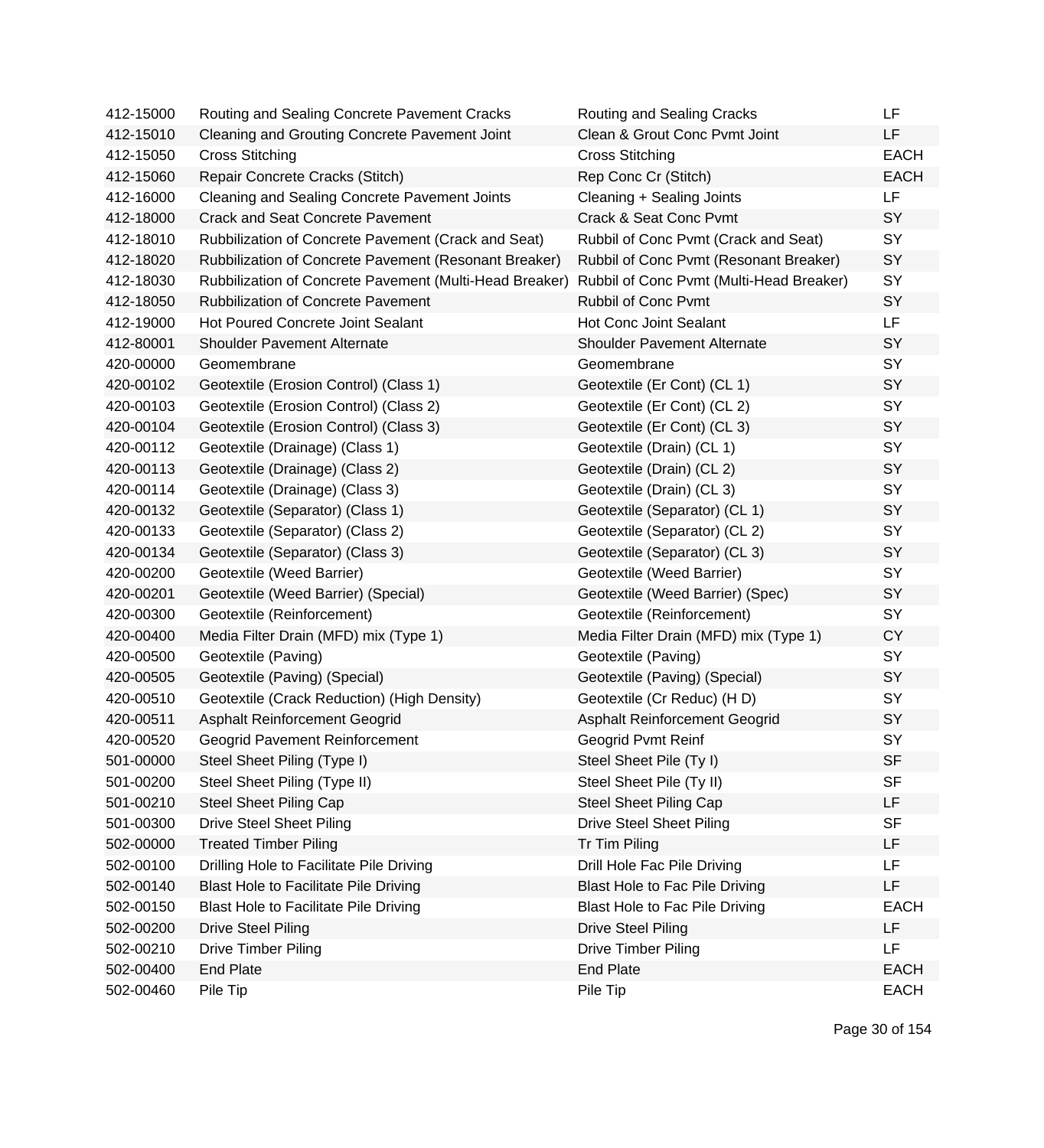| 502-01000 | <b>Bitumen Coating</b>                          | <b>Bitumen Coating</b>                 | LF          |
|-----------|-------------------------------------------------|----------------------------------------|-------------|
| 502-01100 | Retapping                                       | Retapping                              | <b>EACH</b> |
| 502-01120 | <b>Restriking Pile</b>                          | <b>Restriking Pile</b>                 | <b>EACH</b> |
| 502-02000 | <b>Dynamic Load Testing</b>                     | <b>Dynamic Load Testing</b>            | L S         |
| 502-03500 | Steel Pipe Pile (7-5/8x0.500)                   | S P Pile (7-5/8x0.500)                 | LF          |
| 502-08250 | Steel Pipe Piling (12-3/4 X 0.250 Inch)         | SP Pile (12-3/4x0.250 In)              | LF.         |
| 502-08330 | Steel Pipe Piling (12-3/4 X 0.330 Inch)         | SP Pile (12-3/4x0.330 In)              | LF          |
| 502-08375 | Steel Pipe Piling (12-3/4 X 0.375 Inch)         | SP Pile (12-3/4x0.375 In)              | LF          |
| 502-08500 | Steel Pipe Piling (12-3/4 X 0.500 Inch)         | SP Pile (12-3/4x0.500 In)              | LF          |
| 502-08502 | Steel Pipe Pile (18x0.625 Inch)                 | SP Pile (18x0.625 In)                  | LF          |
| 502-08505 | Steel Pipe Piling (24 X 0.500 Inch) (Special)   | SP Pile (24 x 0.500 ln)(Spec)          | LF          |
| 502-10836 | Steel Piling (HP 8x36)                          | Steel Pile (HP 8x36)                   | LF          |
| 502-11057 | Steel Piling (HP 10x57)                         | Steel Pile (HP 10x57)                  | <b>LF</b>   |
| 502-11253 | Steel Piling (HP 12x53)                         | Steel Pile (HP 12x53)                  | LF          |
| 502-11263 | Steel Piling (HP 12x63)                         | Steel Pile (HP 12x63)                  | LF          |
| 502-11274 | Steel Piling (HP 12x74)                         | Steel Pile (HP 12x74)                  | LF          |
| 502-11275 | Steel Piling (HP 12X74) (Install Only)          | Steel Piling (HP 12X74) (Install Only) | LF          |
| 502-11284 | Steel Piling (HP 12x84)                         | Steel Pile (HP 12x84)                  | LF          |
| 502-11473 | Steel Piling (HP 14x73)                         | Steel Pile (HP 14x73)                  | LF          |
| 502-11489 | Steel Piling (HP 14x89)                         | Steel Pile (HP 14x89)                  | LF          |
| 502-14102 | Steel Piling (HP 14x102)                        | Steel Pile (HP 14x102)                 | LF          |
| 502-14117 | Steel Piling (HP 14x117)                        | Steel Pile (HP 14x117)                 | LF          |
| 502-20209 | Corrugated Steel Pipe Piling (8x14x0.2092 Inch) | Corr SP Pile (8x14x0.2092)             | LF          |
| 502-29000 | <b>Structure Foundation System (Alternates)</b> | <b>Str Foundation Sys (Alternates)</b> | <b>EACH</b> |
| 503-00000 | Ground Improvement                              | Ground Improvement                     | <b>SF</b>   |
| 503-00012 | Drilled Caisson (12 Inch)                       | Drilled Caisson (12 In)                | LF.         |
| 503-00016 | Drilled Caisson (16 Inch)                       | Drilled Caisson (16 In)                | LF          |
| 503-00018 | Drilled Caisson (18 Inch)                       | Drilled Caisson (18 In)                | LF          |
| 503-00024 | Drilled Caisson (24 Inch)                       | Drilled Caisson (24 In)                | LF          |
| 503-00025 | Drilled Caisson (24 Inch) (Special)             | Drilled Caisson (24 In)(Spec)          | LF          |
| 503-00030 | Drilled Caisson (30 Inch)                       | Drilled Caisson (30 In)                | LF          |
| 503-00036 | Drilled Caisson (36 Inch)                       | Drilled Caisson (36 In)                | LF          |
| 503-00037 | Drilled Caisson (36 Inch) (Special)             | Drilled Caisson (36 In)(Spec)          | LF          |
| 503-00042 | Drilled Caisson (42 Inch)                       | Drilled Caisson (42 In)                | LF          |
| 503-00043 | Drilled Caisson (43 Inch)                       | Drilled Caisson (43 In)                | LF          |
| 503-00048 | Drilled Caisson (48 Inch)                       | Drilled Caisson (48 In)                | LF          |
| 503-00054 | Drilled Caisson (54 Inch)                       | Drilled Caisson (54 In)                | LF          |
| 503-00055 | Drilled Caisson (54 Inch) (Special)             | Drilled Caisson (54 In)(Spec)          | <b>LF</b>   |
| 503-00060 | Drilled Caisson (60 Inch)                       | Drilled Caisson (60 In)                | LF          |
| 503-00066 | Drilled Caisson (66 Inch)                       | Drilled Caisson (66 In)                | LF          |
| 503-00072 | Drilled Caisson (72 Inch)                       | Drilled Caisson (72 In)                | LF          |
| 503-00078 | Drilled Caisson (78 Inch)                       | Drilled Caisson (78 In)                | LF          |
| 503-00084 | Drilled Caisson (84 Inch)                       | Drilled Caisson (84 In)                | LF          |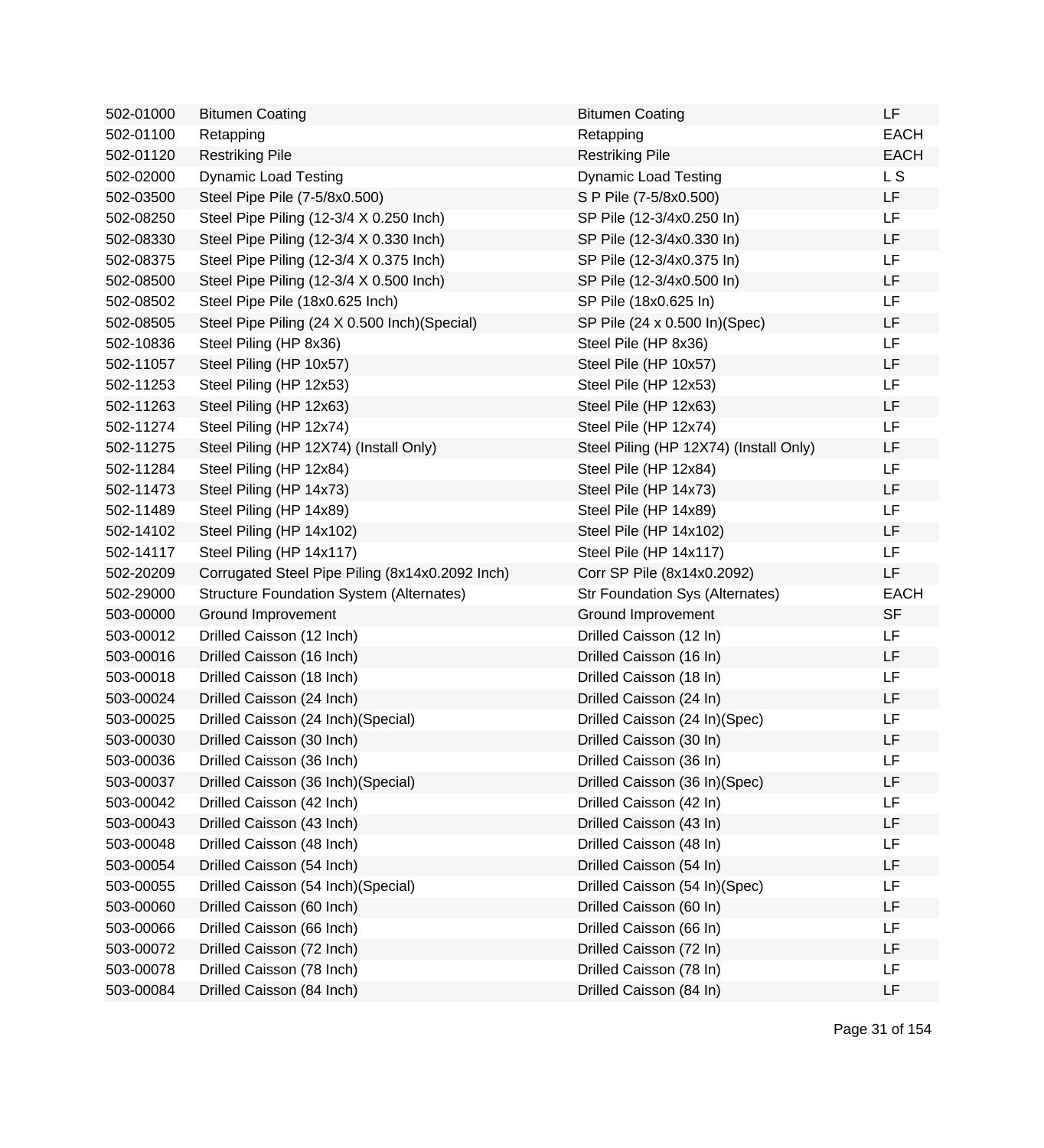| 503-00096 | Drilled Caisson (96 Inch)                | Drilled Caisson (96 In)                  | LF             |
|-----------|------------------------------------------|------------------------------------------|----------------|
| 503-00102 | Drilled Caisson (102 Inch)               | Drilled Caisson (102 Inch)               | LF             |
| 503-00200 | Caisson (Special)                        | Caisson (Special)                        | <b>LF</b>      |
| 503-00210 | Aggregate Column Ground Improvement      | Agg Column Grnd Impvmt                   | L S            |
| 503-00300 | Caisson Load Test                        | Caisson Load Test                        | <b>EACH</b>    |
| 503-00400 | Drilling and Logging Bores               | Drill and Log Bores                      | LF             |
| 503-00536 | Jet Grouted Shaft (36 Inch)              | Jet Grouted Shaft (36 In)                | LF             |
| 503-01060 | Micropile (6 Inch)                       | M pile $(6 \ln)$                         | LF             |
| 503-01070 | Micropile (7 Inch)                       | M Pile $(7 \ln)$                         | LF             |
| 503-01080 | Micropile (8 Inch)                       | M Pile $(8 \ln)$                         | LF             |
| 503-01120 | Micropile (12 Inch)                      | M Pile (12 In)                           | LF             |
| 503-02000 | <b>Verification Test Pile</b>            | <b>Verification Test Pile</b>            | <b>EACH</b>    |
| 504-03311 | Retaining Wall (1)(Alternative Systems)  | Retaining Wall (1)(Alternative Systems)  | L S            |
| 504-03312 | Retaining Wall (2)(Alternative Systems)  | Retaining Wall (2)(Alternative Systems)  | L S            |
| 504-03313 | Retaining Wall (3)(Alternative Systems)  | Retaining Wall (3)(Alternative Systems)  | L S            |
| 504-03314 | Retaining Wall (4)(Alternative Systems)  | Retaining Wall (4)(Alternative Systems)  | L S            |
| 504-03315 | Retaining Wall (5)(Alternative Systems)  | Retaining Wall (5)(Alternative Systems)  | L S            |
| 504-03316 | Retaining Wall (6)(Alternative Systems)  | Retaining Wall (6)(Alternative Systems)  | L S            |
| 504-03317 | Retaining Wall (7) (Alternative Systems) | Retaining Wall (7)(Alternative Systems)  | L S            |
| 504-03318 | Retaining Wall (8)(Alternative Systems)  | Retaining Wall (8)(Alternative Systems)  | L S            |
| 504-03319 | Retaining Wall (9)(Alternative Systems)  | Retaining Wall (9)(Alternative Systems)  | L S            |
| 504-03320 | Retaining Wall (10)(Alternative Systems) | Retaining Wall (10)(Alternative Systems) | L S            |
| 504-03321 | Retaining Wall (11)(Alternative Systems) | Retaining Wall (11)(Alternative Systems) | L S            |
| 504-03322 | Retaining Wall (12)(Alternative Systems) | Retaining Wall (12)(Alternative Systems) | L S            |
| 504-03323 | Retaining Wall (13)(Alternative Systems) | Retaining Wall (13)(Alternative Systems) | L S            |
| 504-03324 | Retaining Wall (14)(Alternative Systems) | Retaining Wall (14)(Alternative Systems) | L S            |
| 504-03325 | Retaining Wall (15)(Alternative Systems) | Retaining Wall (15)(Alternative Systems) | L S            |
| 504-03326 | Retaining Wall (16)(Alternative Systems) | Retaining Wall (16)(Alternative Systems) | L S            |
| 504-03327 | Retaining Wall (17)(Alternative Systems) | Retaining Wall (17)(Alternative Systems) | L S            |
| 504-03328 | Retaining Wall (18)(Alternative Systems) | Retaining Wall (18)(Alternative Systems) | L S            |
| 504-03329 | Retaining Wall (19)(Alternative Systems) | Retaining Wall (19)(Alternative Systems) | L S            |
| 504-03330 | Retaining Wall (20)(Alternative Systems) | Retaining Wall (20)(Alternative Systems) | L <sub>S</sub> |
| 504-03331 | Retaining Wall (21)(Alternative Systems) | Retaining Wall (21)(Alternative Systems) | L S            |
| 504-03332 | Retaining Wall (22)(Alternative Systems) | Retaining Wall (22)(Alternative Systems) | L S            |
| 504-03333 | Retaining Wall (23)(Alternative Systems) | Retaining Wall (23)(Alternative Systems) | L <sub>S</sub> |
| 504-03334 | Retaining Wall (24)(Alternative Systems) | Retaining Wall (24)(Alternative Systems) | L <sub>S</sub> |
| 504-03335 | Retaining Wall (25)(Alternative Systems) | Retaining Wall (25)(Alternative Systems) | L S            |
| 504-03336 | Retaining Wall (26)(Alternative Systems) | Retaining Wall (26)(Alternative Systems) | L S            |
| 504-03337 | Retaining Wall (27)(Alternative Systems) | Retaining Wall (27)(Alternative Systems) | <b>LS</b>      |
| 504-03338 | Retaining Wall (28)(Alternative Systems) | Retaining Wall (28)(Alternative Systems) | L S            |
| 504-03339 | Retaining Wall (29)(Alternative Systems) | Retaining Wall (29)(Alternative Systems) | L <sub>S</sub> |
| 504-03340 | Retaining Wall (30)(Alternative Systems) | Retaining Wall (30)(Alternative Systems) | L S            |
| 504-03341 | Retaining Wall (31)(Alternative Systems) | Retaining Wall (31)(Alternative Systems) | <b>LS</b>      |
|           |                                          |                                          |                |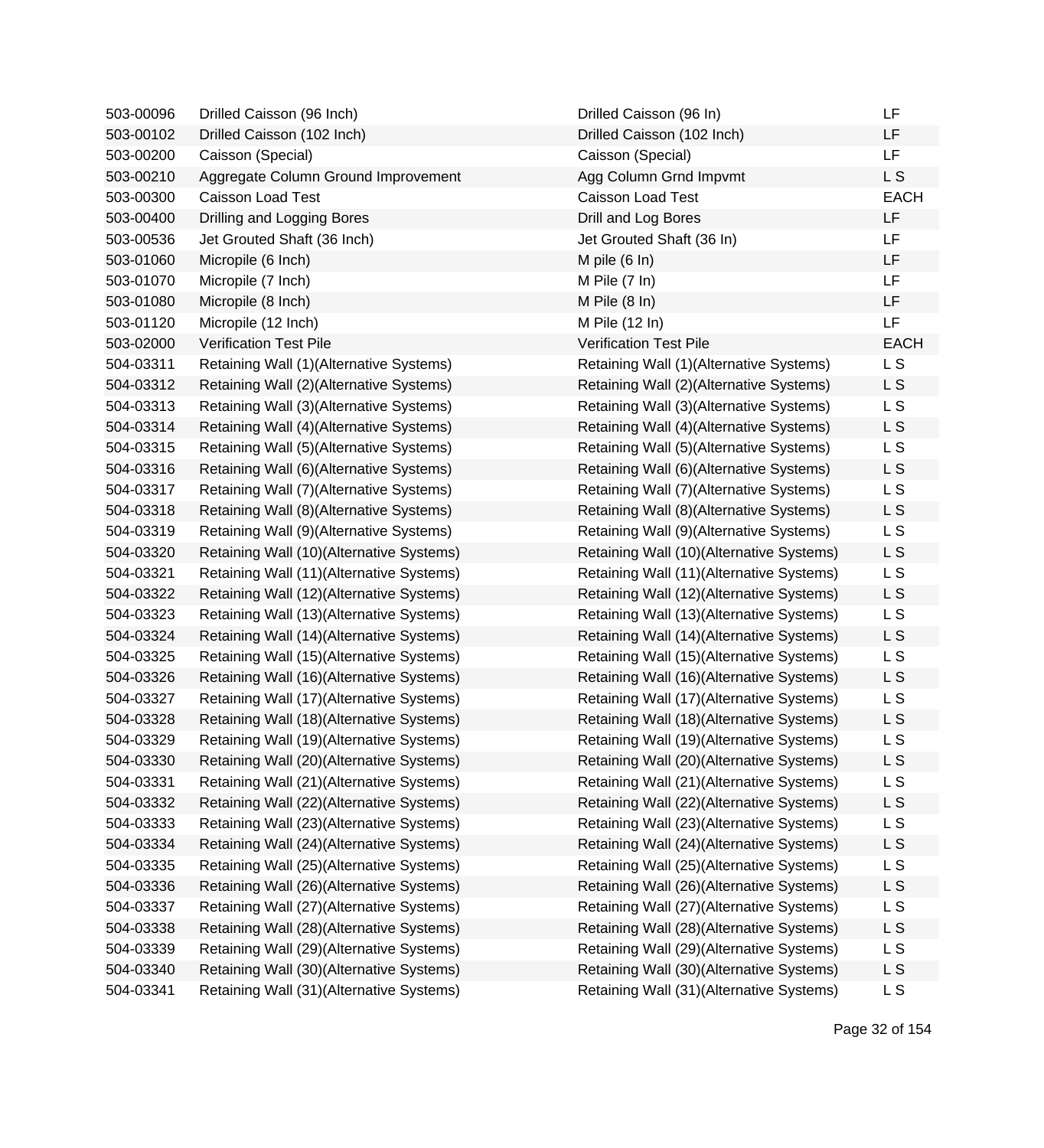| 504-03342 | Retaining Wall (32)(Alternative Systems)    | Retaining Wall (32)(Alternative Systems) | L S            |
|-----------|---------------------------------------------|------------------------------------------|----------------|
| 504-03343 | Retaining Wall (33)(Alternative Systems)    | Retaining Wall (33)(Alternative Systems) | L S            |
| 504-03344 | Retaining Wall (34)(Alternative Systems)    | Retaining Wall (34)(Alternative Systems) | L <sub>S</sub> |
| 504-03345 | Retaining Wall (35)(Alternative Systems)    | Retaining Wall (35)(Alternative Systems) | L S            |
| 504-03346 | Retaining Wall (36)(Alternative Systems)    | Retaining Wall (36)(Alternative Systems) | L <sub>S</sub> |
| 504-03347 | Retaining Wall (37)(Alternative Systems)    | Retaining Wall (37)(Alternative Systems) | L S            |
| 504-03348 | Retaining Wall (38)(Alternative Systems)    | Retaining Wall (38)(Alternative Systems) | L S            |
| 504-03349 | Retaining Wall (39)(Alternative Systems)    | Retaining Wall (39)(Alternative Systems) | L S            |
| 504-03350 | Retaining Wall (40)(Alternative Systems)    | Retaining Wall (40)(Alternative Systems) | L S            |
| 504-03351 | Retaining Wall (41)(Alternative Systems)    | Retaining Wall (41)(Alternative Systems) | L S            |
| 504-03400 | Retaining Wall Coping Anchor                | <b>Ret Wall Coping Anchor</b>            | <b>EACH</b>    |
| 504-03405 | Retaining Wall Coping Anchor (Special)      | Ret Wall Coping Anchor (Spec)            | <b>EACH</b>    |
| 504-03411 | Retaining Wall (Boulder)                    | Retaining Wall (Boulder)                 | <b>SF</b>      |
| 504-03500 | Retaining Wall (Design Build)               | Retaining Wall(Design Build)             | <b>SF</b>      |
| 504-03600 | <b>Temporary Earth Retaining Wall</b>       | Temp Earth Ret Wall                      | <b>SF</b>      |
| 504-04230 | MSE Wall (Repair)                           | <b>MSE Wall (Repair)</b>                 | L S            |
| 504-04410 | <b>Block Facing</b>                         | <b>Block Facing</b>                      | <b>SF</b>      |
| 504-04420 | <b>Precast Panel Facing</b>                 | <b>Precast Panel Facing</b>              | <b>SF</b>      |
| 504-04425 | Architectural Precast Concrete Panel        | Architectural Precast Concrete Panel     | <b>SF</b>      |
| 504-04430 | <b>Reinforced Concrete Facing</b>           | <b>Reinforced Concrete Facing</b>        | <b>SF</b>      |
| 504-04440 | Facing (Special)                            | Facing (Special)                         | <b>SF</b>      |
| 504-05000 | Wire Mesh Facing                            | Wire Mesh Facing                         | <b>SF</b>      |
| 504-05100 | Geotextile Wrap of Existing Pier Bents      | Geo Wrap of Exist Pier Bents             | <b>EACH</b>    |
| 504-06100 | <b>Ground Nailed Wall</b>                   | <b>Ground Nailed Wall</b>                | <b>SF</b>      |
| 504-06130 | Ground Nailed Wall (< 30 Foot Total Height) | Ground Nailed Wall (<30 Ft)              | <b>SF</b>      |
| 504-06131 | Ground Nailed Wall (>30 Foot Total Height)  | Ground Nailed Wall (>30 Ft)              | <b>SF</b>      |
| 504-06310 | Ground Nail (10 Foot)                       | Ground Nail (10 Foot)                    | <b>EACH</b>    |
| 504-06315 | Ground Nail (15 Foot)                       | Ground Nail (15 Foot)                    | <b>EACH</b>    |
| 504-06320 | Ground Nail (20 Foot)                       | Ground Nail (20 Foot)                    | <b>EACH</b>    |
| 504-06325 | Ground Nail (25 Foot)                       | Ground Nail (25 Foot)                    | <b>EACH</b>    |
| 504-06327 | Ground Nail (27 Foot)                       | Ground Nail (27 Foot)                    | <b>EACH</b>    |
| 504-06330 | Ground Nail (30 Foot)                       | Ground Nail (30 Foot)                    | <b>EACH</b>    |
| 504-06335 | Ground Nail (35 Foot)                       | Ground Nail (35 Foot)                    | <b>EACH</b>    |
| 504-06340 | Ground Nail (40 Foot)                       | Ground Nail (40 Foot)                    | <b>EACH</b>    |
| 504-06390 | <b>Ground Nail (Proof Testing)</b>          | Ground Nail (Proof Test)                 | <b>EACH</b>    |
| 504-06400 | Soil Nail Wall                              | Soil Nail Wall                           | <b>SF</b>      |
| 504-06501 | Permanent Tieback Anchor System             | Perm Tieback Anchor Sys                  | <b>SF</b>      |
| 504-08050 | Stone Landscape Wall                        | Stone Landscape Wall                     | <b>SF</b>      |
| 504-08100 | <b>Timber Retaining Wall</b>                | <b>Timber Retaining Wall</b>             | <b>SF</b>      |
| 504-08150 | Soldier Pile Wall                           | Soldier Pile Wall                        | <b>SF</b>      |
| 504-08255 | Masonry Landscape Wall (Dry Stack)          | Masonry Landscape Wall (Dry Stack)       | <b>SF</b>      |
| 506-00000 | Riprap                                      | Riprap                                   | <b>CY</b>      |
| 506-00005 | Riprap                                      | Riprap                                   | SY             |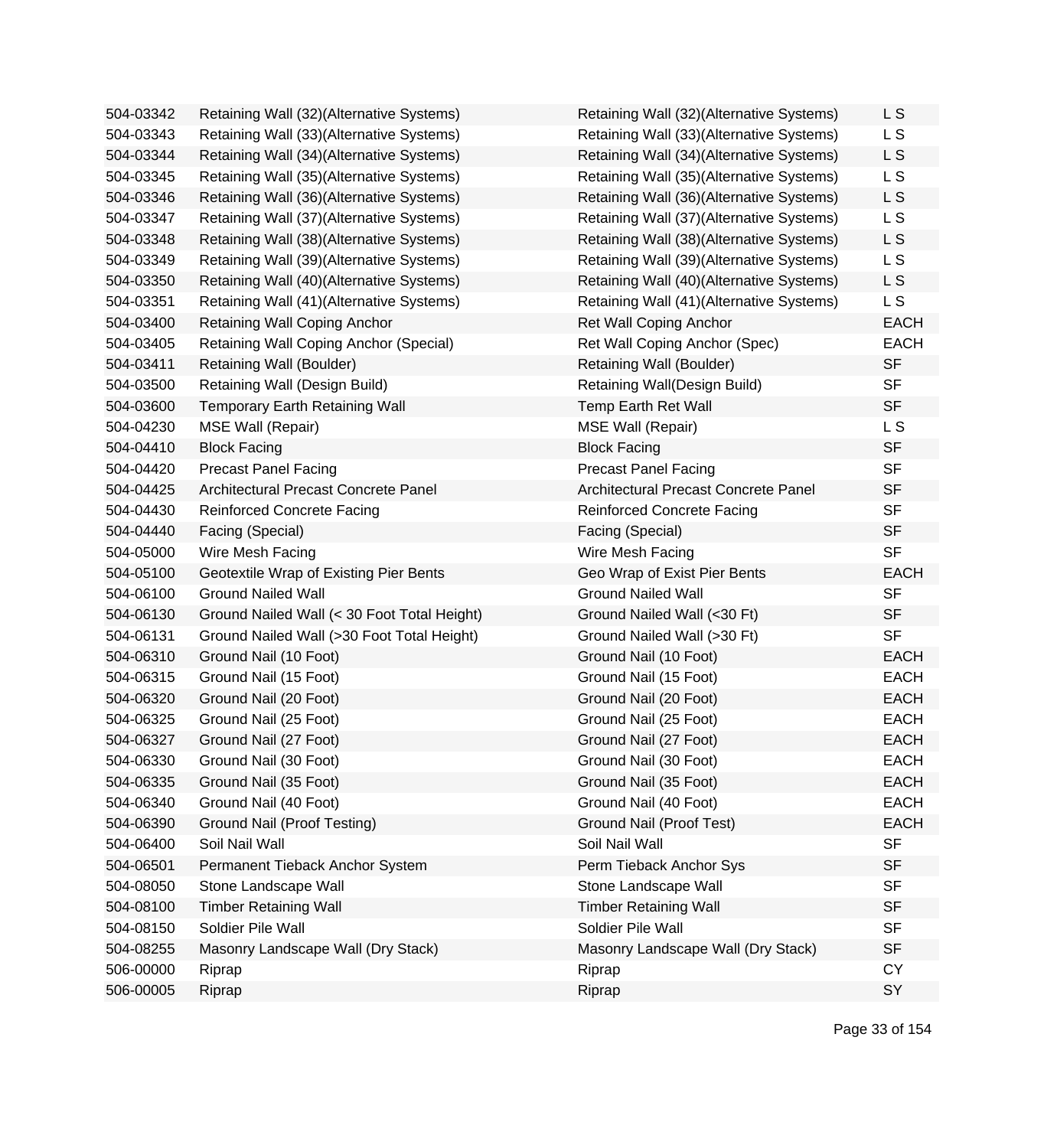| 506-00010 | Riprap (Special)                   | Riprap (Special)                 | <b>CY</b>   |
|-----------|------------------------------------|----------------------------------|-------------|
| 506-00012 | Riprap (Special)                   | Riprap (Special)                 | <b>EACH</b> |
| 506-00013 | Riprap (Special)                   | Riprap (Special)                 | <b>TON</b>  |
| 506-00015 | Riprap Rubble Fill                 | Riprap Rubble Fill               | <b>CY</b>   |
| 506-00020 | Place Riprap                       | Place Riprap                     | <b>CY</b>   |
| 506-00025 | Riprap (Furnish Only)              | Furn Riprap                      | <b>CY</b>   |
| 506-00030 | <b>Grouted Riprap</b>              | <b>Grouted Riprap</b>            | <b>CY</b>   |
| 506-00035 | <b>Grouted Riprap</b>              | <b>Grouted Riprap</b>            | SY          |
| 506-00036 | Grouted Riprap (36 Inch) (Special) | Grouted Riprap (36 In) (Special) | <b>CY</b>   |
| 506-00042 | Grouted Riprap (42 Inch) (Special) | Grouted Riprap (42 In) (Special) | <b>CY</b>   |
| 506-00050 | <b>Slope Mattress</b>              | <b>Slope Mattress</b>            | <b>CY</b>   |
| 506-00055 | Slope Mattress (PVC Coated)        | Slope Mattress (PVC)             | <b>CY</b>   |
| 506-00060 | <b>Place Slope Mattress</b>        | <b>Place Slope Mattress</b>      | <b>CY</b>   |
| 506-00100 | Riprap (Gabions)                   | Riprap (Gabions)                 | <b>CY</b>   |
| 506-00105 | Riprap (Gabions) (PVC Coated)      | Riprap (Gabions) (PVC)           | <b>CY</b>   |
| 506-00110 | <b>Riprap (Wire Netting)</b>       | <b>Riprap (Wire Netting)</b>     | <b>CY</b>   |
| 506-00120 | Place Riprap (Gabions)             | Place Riprap (Gabions)           | <b>CY</b>   |
| 506-00206 | Riprap (6 Inch)                    | Riprap (6 In)                    | <b>CY</b>   |
| 506-00209 | Riprap (9 Inch)                    | Riprap (9 In)                    | <b>CY</b>   |
| 506-00210 | Riprap (9 Inch)                    | Riprap (9 In)                    | <b>TON</b>  |
| 506-00212 | Riprap (12 Inch)                   | Riprap (12 In)                   | <b>CY</b>   |
| 506-00218 | Riprap (18 Inch)                   | Riprap (18 In)                   | <b>CY</b>   |
| 506-00224 | Riprap (24 Inch)                   | Riprap (24 In)                   | CY          |
| 506-00225 | Riprap (24 Inch) (Special)         | Riprap (24 In) (Spec)            | <b>CY</b>   |
| 506-00226 | Riprap (24 Inch)                   | Riprap (24 In)                   | <b>TON</b>  |
| 506-00230 | Riprap (30 In)                     | Riprap (30 In)                   | <b>CY</b>   |
| 506-00236 | Riprap (36 Inch)                   | Riprap (36 In)                   | <b>CY</b>   |
| 506-00237 | Riprap (36 Inch) (Special)         | Riprap (36 In) (Spec)            | <b>CY</b>   |
| 506-00238 | Riprap (36 Inch)                   | Riprap (36 In)                   | <b>TON</b>  |
| 506-00243 | Riprap (42 Inch) (Special)         | Riprap (42 In) (Spec)            | CY          |
| 506-00312 | Riprap (12 Inch) (Furnish Only)    | Riprap (12 In) (Furn Only)       | <b>CY</b>   |
| 506-00318 | Riprap (18 Inch) (Furnish Only)    | Riprap (18 In) (Furn Only)       | CΥ          |
| 506-00324 | Riprap (24 Inch) (Furnish Only)    | Riprap (24 In) (Furn Only)       | <b>CY</b>   |
| 506-00342 | Riprap(42 Inch)(Furnish Only)      | Riprap (42 In)(Furn Only)        | <b>CY</b>   |
| 506-00406 | Soil Riprap (6 Inch)               | Soil Riprap (6 In)               | <b>CY</b>   |
| 506-00409 | Soil Riprap (9 Inch)               | Soil Riprap (9 In)               | <b>CY</b>   |
| 506-00412 | Soil Riprap (12 Inch)              | Soil Riprap (12 In)              | <b>CY</b>   |
| 506-00418 | Soil Riprap (18 Inch)              | Soil Riprap (18 In)              | <b>CY</b>   |
| 506-00424 | Soil Riprap (24 Inch)              | Soil Riprap (24 In)              | <b>CY</b>   |
| 506-00430 | Soil Riprap (30 Inch)              | Soil Riprap (30 Inch)            | <b>CY</b>   |
| 506-01020 | <b>Geogrid Reinforcement</b>       | Geogrid Reinforce                | SY          |
| 506-01021 | Geogrid Reinforcement (Secondary)  | Geogrid Reinforce (Secondary)    | SY          |
| 506-01030 | Geocomposite Slope Mattress        | Geocomposite Slope Mattress      | SY          |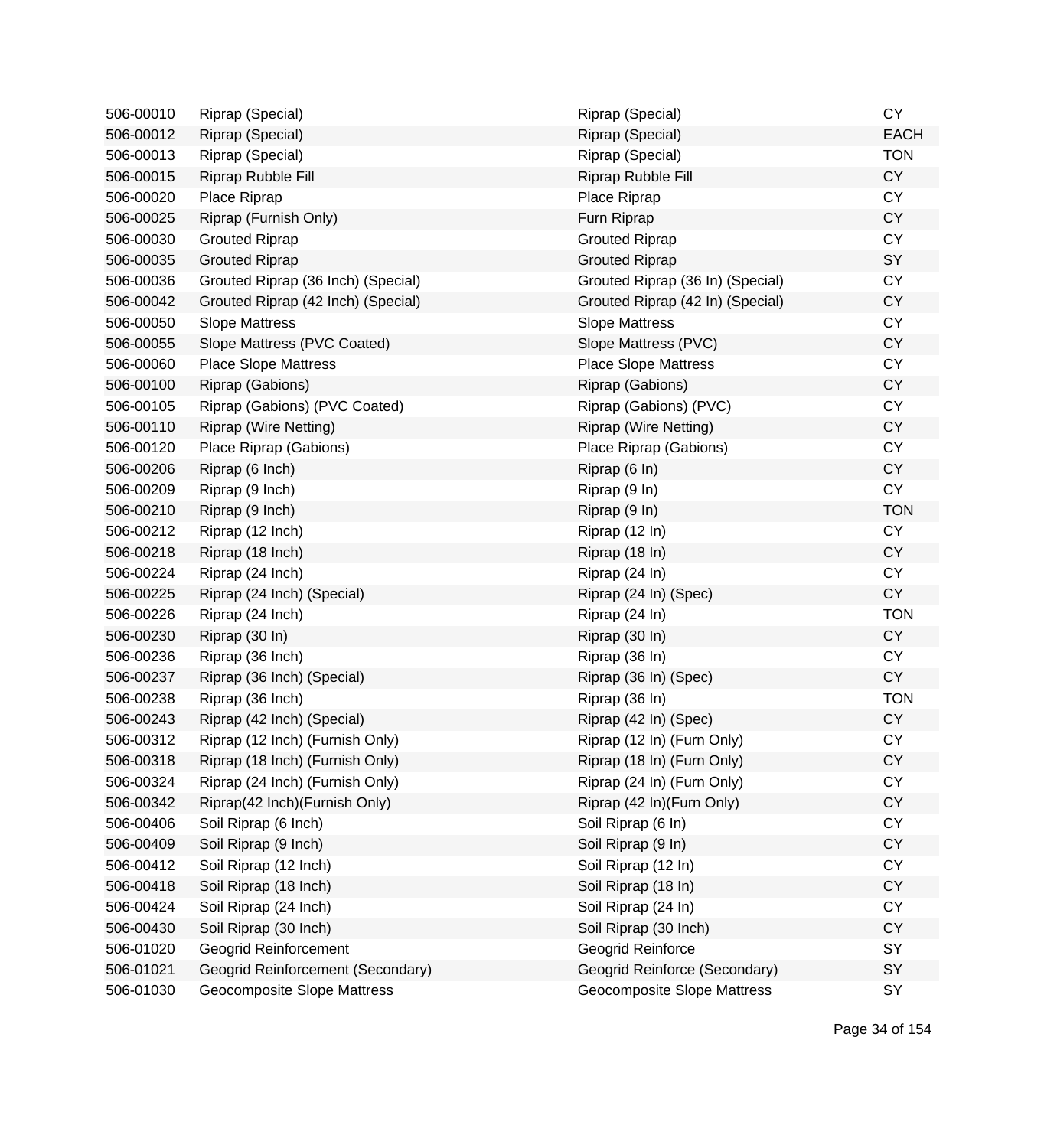| 506-01100 | <b>Concrete Block Revetment</b>                        | <b>Conc Block Revetment</b>       | SY          |
|-----------|--------------------------------------------------------|-----------------------------------|-------------|
| 506-02000 | <b>Recirculating Stream</b>                            | <b>Recirculating Stream</b>       | L S         |
| 507-00000 | Concrete Slope and Ditch Paving                        | Conc S and D Pave                 | <b>CY</b>   |
| 507-00100 | Concrete Slope and Ditch Paving (Reinforced)           | Conc S and D Pave (Reinf)         | <b>CY</b>   |
| 507-00101 | Concrete Slope and Ditch Paving (Reinforced            | Conc S and D Pave (Reinf)         | LF          |
| 507-00105 | Concrete Slope and Ditch Paving (Reinforced) (Colored) | Conc S and D Pave (Reinf)(C)      | <b>CY</b>   |
| 507-00200 | Dry Rubble Slope and Ditch Paving                      | Dry Rubble S and D Pave           | <b>CY</b>   |
| 507-00250 | Dry Rubble Slope and Ditch Paving (Special)            | Dry Rubble S and D Pave (S)       | <b>CY</b>   |
| 507-00300 | Grouted Rubble Slope and Ditch Paving                  | Gr Rubble S and D Pave            | <b>CY</b>   |
| 507-00350 | Grouted Riprap Slope and Ditch Paving                  | Gr Riprap S and D Pave            | <b>CY</b>   |
| 507-00400 | Bituminous Slope and Ditch Paving (Asphalt)            | Bitum S and D Pave (Asph)         | <b>TON</b>  |
| 507-00550 | Concrete Lined Ditch                                   | <b>Concrete Lined Ditch</b>       | LF          |
| 507-00600 | <b>Metal Lined Ditch</b>                               | <b>Metal Lined Ditch</b>          | <b>LF</b>   |
| 507-00700 | Slope and Ditch Paving (Special)                       | S and D Pave (Spec)               | <b>CY</b>   |
| 507-00725 | Slope and Ditch Paving (Special)                       | S and D Paving (Special)          | LF          |
| 507-00750 | <b>Irrigation Ditch System</b>                         | <b>Irrigation Ditch System</b>    | L S         |
| 508-00000 | <b>Untreated Timber</b>                                | <b>Untr Timber</b>                | <b>MFBM</b> |
| 508-00100 | <b>Treated Timber</b>                                  | <b>Tr Timber</b>                  | <b>MFBM</b> |
| 508-00520 | Insulation Material (2 Inch)                           | Insulation Material (2 In)        | <b>SF</b>   |
| 508-08150 | <b>Provide Temporary Support</b>                       | <b>Provide Temporary Support</b>  | SY          |
| 508-90000 | <b>Paint Existing Structure</b>                        | <b>Paint Existing Structure</b>   | L S         |
| 509-00000 | <b>Structural Steel</b>                                | <b>Str Steel</b>                  | <b>LB</b>   |
| 509-00001 | Structural Steel (Galvanized)                          | Str Steel (Galv)                  | <b>LB</b>   |
| 509-00004 | Structural Steel (Long Span Welded Steel Pipe)         | Str Steel (Pipe)                  | LB          |
| 509-00010 | <b>Structural Steel (Special)</b>                      | Str Steel (Spec)                  | <b>LB</b>   |
| 509-08010 | Alter and Erect Structural Steel                       | Alter-Erect Str Steel             | L S         |
| 509-08020 | Alter and Erect Structural Steel                       | <b>Alter-Erect Str Steel</b>      | <b>LB</b>   |
| 509-08100 | <b>Provide Temporary Support</b>                       | <b>Provide Temporary Support</b>  | L S         |
| 509-08120 | <b>Temporary Bridge Deck</b>                           | <b>Temporary Bridge Deck</b>      | <b>SF</b>   |
| 509-08121 | <b>Temporary Bridge Deck</b>                           | Temp Bridge Deck                  | LF          |
| 509-08201 | Retrofit/Repair Type I                                 | Retrofit/Repair Type I            | <b>EACH</b> |
| 509-08202 | Retrofit/Repair Type II                                | Retrofit/Repair Ty II             | EACH        |
| 509-08203 | Retrofit/Repair Type III                               | Retrofit/Repair Type III          | <b>EACH</b> |
| 509-18055 | Structural Steel (W 18x55)                             | Str Steel (W 18x55)               | <b>TON</b>  |
| 509-20000 | MC 12 x 50 Steel Sets (Install Only)                   | MC 12 x 50 Steel Sets (Inst Only) | LF.         |
| 509-20001 | Steel Sets (Install Only)                              | Steel Sets (Install Only)         | <b>EACH</b> |
| 509-50000 | <b>Corrugated Steel Bridge Plank</b>                   | Cor Steel Br Plank                | <b>SF</b>   |
| 509-50300 | Timber Fastener (Galvanized)                           | Timber Fastener (Galv)            | <b>EACH</b> |
| 509-50400 | <b>Restraining Bracket</b>                             | <b>Restraining Bracket</b>        | <b>EACH</b> |
| 509-50410 | Metal Panels (New)                                     | Metal Panels (New)                | <b>SF</b>   |
| 509-50420 | <b>Air Flue Modifications</b>                          | <b>Air Flue Modifications</b>     | <b>EACH</b> |
| 509-60000 | Architectural Steel Refurbishment                      | <b>Refurb Architectural Steel</b> | L S         |
| 509-60100 | Repair of Handrails and Supports                       | Repair Handrails & Supports       | L S         |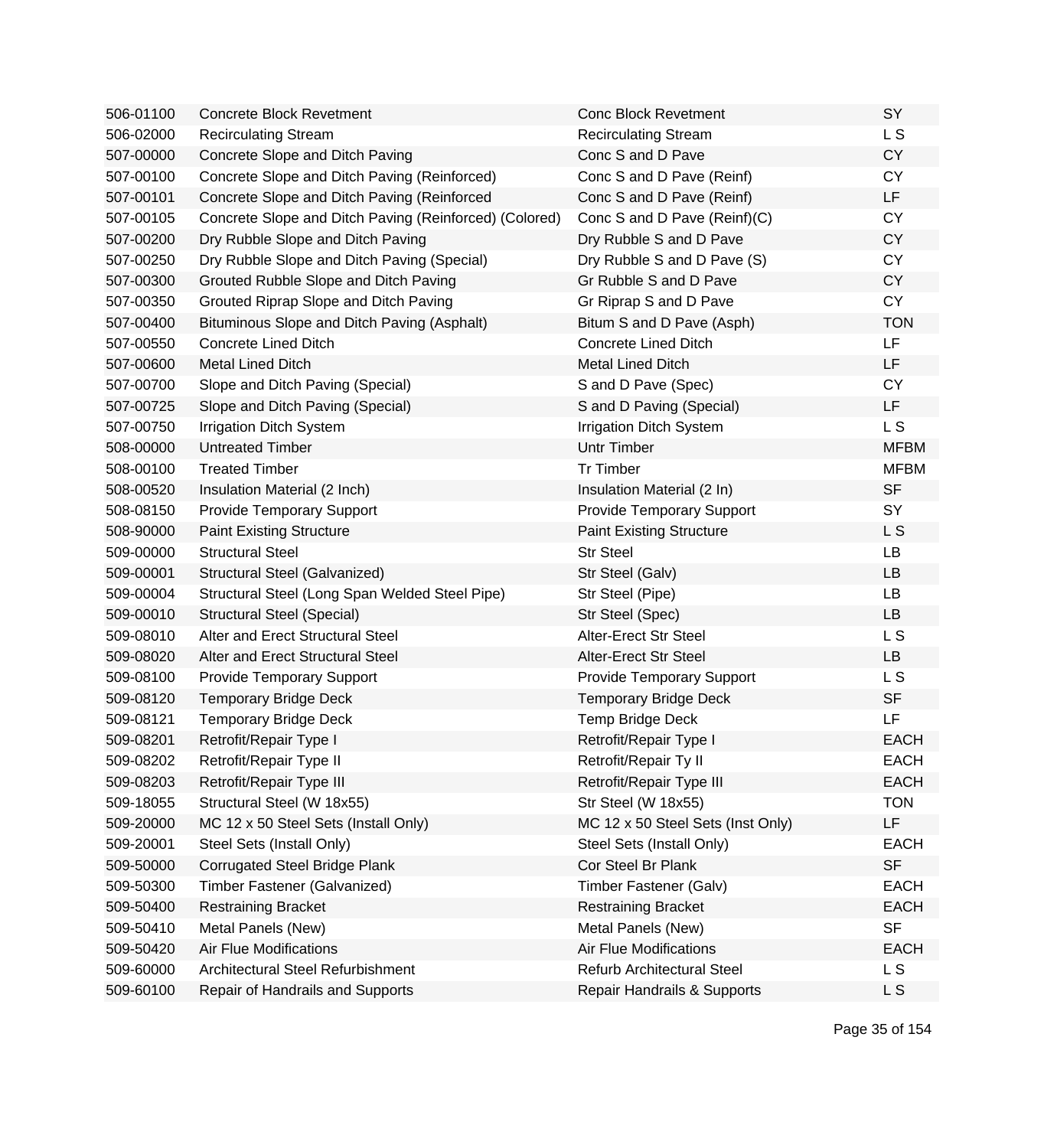| 509-60200 | Access Screen Door                                                             | Access Screen Door                 | <b>EACH</b> |
|-----------|--------------------------------------------------------------------------------|------------------------------------|-------------|
| 509-90000 | Paint Existing Structure(S)                                                    | Paint Existing Str(S)              | L S         |
| 509-90001 | <b>Paint Existing Structure</b>                                                | <b>Paint Existing Structure</b>    | <b>EACH</b> |
| 509-90002 | Paint Existing Structure (Special)                                             | Paint Existing Structure (Special) | GAL         |
| 509-90003 | <b>Paint Structural Steel</b>                                                  | <b>Paint Structural Steel</b>      | L S         |
| 509-90005 | Paint Handrail                                                                 | Paint Handrail                     | LF          |
| 509-90010 | <b>Zinc Metalizing</b>                                                         | <b>Zinc Metalizing</b>             | SY          |
| 510-00120 | Structural Plate Pipe (120 Inch)                                               | Str PP (120 In)                    | LF          |
| 510-00126 | Structural Plate Pipe (126 Inch)                                               | Str PP (126 In)                    | LF          |
| 510-00132 | Structural Plate Pipe (132 Inch)                                               | Str PP (132 In)                    | LF          |
| 510-00138 | Structural Plate Pipe (138 Inch)                                               | Str PP (138 In)                    | LF          |
| 510-00144 | Structural Plate Pipe (144 Inch)                                               | Str PP (144 In)                    | LF          |
| 510-00150 | Structural Plate Pipe (150 Inch)                                               | Str PP (150 In)                    | LF          |
| 510-00156 | Structural Plate Pipe (156 Inch)                                               | Str PP (156 In)                    | LF          |
| 510-00162 | Structural Plate Pipe (162 Inch)                                               | Str PP (162 In)                    | LF          |
| 510-00168 | Structural Plate Pipe (168 Inch)                                               | Str PP (168 In)                    | LF          |
| 510-00174 | Structural Plate Pipe (174 Inch)                                               | Str PP (174 In)                    | LF          |
| 510-00180 | Structural Plate Pipe (180 Inch)                                               | Str PP (180 In)                    | LF          |
| 510-01000 | Place Structural Plate Pipe                                                    | Place Str PP                       | LF          |
| 510-10079 | Structural Plate Arch Pipe (5 Foot 10 Inch X 6 Foot 6 Inch) Str PAP (5-10x6-6) |                                    | LF          |
| 510-10087 | Structural Plate Arch Pipe (5 Foot 10 Inch X 7 Foot 7 Inch) Str PAP (5-10x7-7) |                                    | LF          |
| 510-10159 | Structural Plate Arch Pipe (15 Foot 10 Inch X 9 Foot 10<br>lnch)               | Str PAP (15-10x9-10)               | LF          |
| 510-20021 | Structural Plate Arch (9 Foot 0 Inch X 4 Foot 8-1/2 Inch)                      | Str PA (9-0x4-8.5)                 | LF          |
| 510-20025 | Structural Plate Arch Pipe (13 foot 6 inch x 9 foot 6 inch)                    | Str PAP (13-6 x 9-6)               | LF          |
| 510-20062 | Structural Plate Arch (15 Foot 0 lnch X 7 Foot 5 lnch)                         | Str PA (15-0x7-5)                  | LF          |
| 510-20100 | Structural Plate Arch (Special)                                                | Str PA(Spec)                       | LF          |
| 510-50000 | <b>Tunnel Liner</b>                                                            | <b>Tunnel Liner</b>                | LF          |
| 512-00101 | Bearing Device (Type I)                                                        | Bearing Device (Type I)            | <b>EACH</b> |
| 512-00102 | Bearing Device (Type II)                                                       | Bearing Device (Type II)           | <b>EACH</b> |
| 512-00103 | <b>Bearing Device (Type III)</b>                                               | Bearing Device (Type III)          | <b>EACH</b> |
| 512-00104 | Bearing Device (Type III)(Install Only)                                        | Bearing Dev (Ty III)(Inst Only)    | <b>EACH</b> |
| 512-00105 | Bearing Device (Type II) (Special)                                             | Bearing Device (Ty II) (Spec)      | <b>EACH</b> |
| 512-00110 | <b>Bronze Bearing Plate</b>                                                    | <b>Bronze Bearing Plate</b>        | LB          |
| 512-00114 | Bearing Device (Type IV)                                                       | Bearing Device (Type IV)           | <b>EACH</b> |
| 512-00115 | Bearing Device (Type V)                                                        | Bearing Device (Type V)            | <b>EACH</b> |
| 512-00118 | <b>Bearing Device (Special)</b>                                                | <b>Bearing Device (Spec)</b>       | <b>EACH</b> |
| 512-00120 | <b>Bearing Repair Corbel</b>                                                   | <b>Bearing Repair Corbel</b>       | <b>EACH</b> |
| 513-00600 | <b>Bridge Drain</b>                                                            | <b>Bridge Drain</b>                | <b>EACH</b> |
| 513-00606 | Bridge Drain (6 Inch)                                                          | Bridge Drain (6 In)                | <b>EACH</b> |
| 513-00608 | Bridge Drain (8 Inch)                                                          | Bridge Drain (8 In)                | <b>EACH</b> |
| 513-00690 | <b>Bridge Drain (Special)</b>                                                  | <b>Bridge Drain (Spec)</b>         | <b>EACH</b> |
| 513-00691 | Bridge Drain (Special) (Install Only)                                          | Inst Bridge Drain (Spec)           | <b>EACH</b> |
| 514-00000 | Pipe Railing                                                                   | Pipe Railing                       | LF          |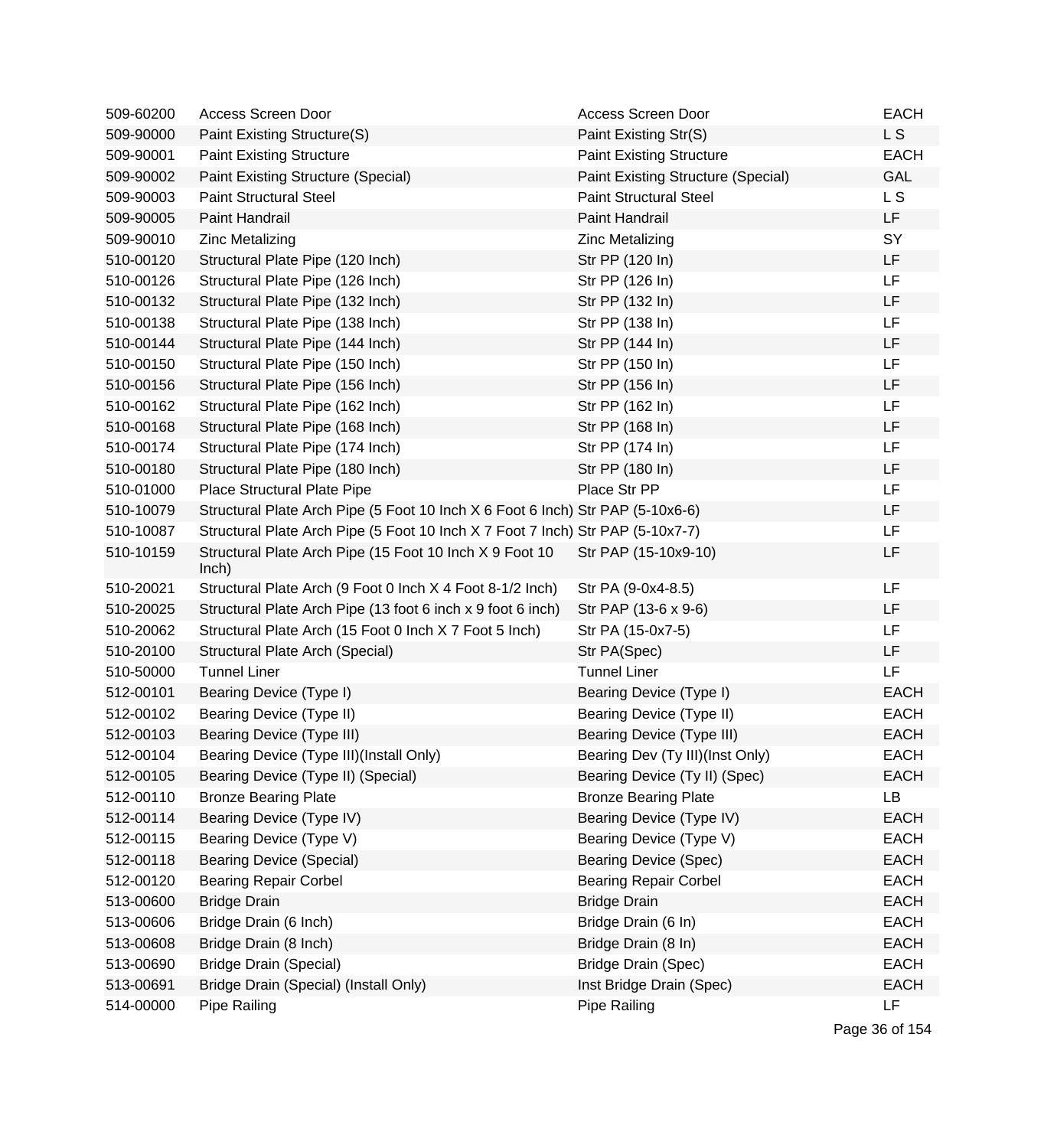| 514-00009              | Pedestrian Railing (9 Inch)                       | Ped Railing (9 In)                       | LF          |
|------------------------|---------------------------------------------------|------------------------------------------|-------------|
| 514-00024              | Pedestrian Railing (24 Inch)                      | Ped Railing (24 In)                      | <b>LF</b>   |
| 514-00025              | Pipe and Redwood Railing                          | Pipe and Redwood Railing                 | <b>LF</b>   |
| 514-00048              | Pedestrian Railing (48 Inch)                      | Ped Railing (48 In)                      | <b>LF</b>   |
| 514-00054              | Pedestrian Railing (54 Inch)                      | Ped Railing (54 In)                      | <b>LF</b>   |
| 514-00085              | Pedestrian Railing (85 Inch)                      | Ped Railing (85 Inch)                    | LF          |
| 514-00094              | Pedestrian Railing (94 Inch)                      | Ped Railing (94 In)                      | LF          |
| 514-00100              | Hand Rail                                         | Hand Rail                                | LF          |
| 514-00120              | Pedestrian Railing (120 Inch)                     | Ped Railing (120 Inch)                   | LF          |
| 514-00200              | Pedestrian Railing (Steel)                        | Pedestrian Railing (Steel)               | LF          |
| 514-00201              | Pedestrian Railing (Steel) (Special)              | Ped Railing (Steel) (Spec)               | LF          |
| 514-00300              | <b>Traffic Railing (Steel)</b>                    | <b>Traffic Railing (Steel)</b>           | LF          |
| 514-01000              | <b>Bridge Railing (Aluminum)</b>                  | <b>Bridge Railing (Alum)</b>             | <b>LF</b>   |
| 514-01010              | Pedestrian Railing (Aluminum)                     | Pedestrian Railing (Alum)                | LF          |
| 514-01011              | <b>Bridge Rail (Steel)</b>                        | <b>Bridge Rail (Steel)</b>               | <b>LF</b>   |
| 514-01017              | Combination Pedestrian and Traffic Rail (Special) | <b>Combination Rail (Spec)</b>           | <b>LF</b>   |
| 514-01020              | Pedestrian Railing (Timber)                       | Pedestrian Railing (T)                   | LF          |
| 514-01030              | <b>Bikeway Railing (Timber)</b>                   | Bikeway Railing (T)                      | LF          |
| 514-01040              | <b>Bikeway Railing (Steel)</b>                    | Bikeway Railing (S)                      | LF          |
| 514-01050              | Hand and Bikeway Railing                          | Hand and Bikeway Railing                 | LF          |
| 514-01100              | <b>Perforated Aluminum Panel</b>                  | Perforated Aluminum Panel                | <b>SF</b>   |
|                        |                                                   |                                          |             |
| 514-02100              | Install Panel Restraining Tubing                  | Inst Panel Restraining Tubing            | <b>LF</b>   |
| 514-02150              | <b>Install Anchor Bolt</b>                        | Inst Anchor Bolt                         | <b>EACH</b> |
| 514-03411              | Retaining Wall (1) (Alternative Systems)          | Retaining Wall (1) (Alternative Systems) | <b>SF</b>   |
| 515-00120              | Waterproofing (Membrane)                          | Waterproofing (Membrane)                 | SY          |
| 515-00121              | Waterproofing (Membrane)                          | Waterproofing (Membrane)                 | LF          |
| 515-00122              | Waterproofing (Membrane) (Special)                | Waterproofing (Membrane)(Spec)           | SY          |
| 515-00200              | Waterproofing (Duct Floor)                        | Waterproofing (Duct Floor)               | SY          |
| 515-00250              | Tunnel Drainage Membrane Lining                   | <b>Tunnel Drain Membr Lining</b>         | LF          |
| 515-00251              | Tunnel Drainage Membrane Lining                   | <b>Tunnel Drain Membr Lining</b>         | SY          |
| 515-00300              | <b>Waterproof Coating</b>                         | <b>Waterproof Coating</b>                | SY          |
| 515-00400              | <b>Concrete Sealer</b>                            | <b>Concrete Sealer</b>                   | SY          |
| 515-00410              | Concrete Sealer (Calcium Nitrite)                 | Concrete Sealer (Calcium Nitrite)        | SY          |
| 515-00500              | Corrosion Inhibitor (Penetrating)                 | Corrosion Inhibitor (Penetrating)        | SY          |
| 516-00000              | Dampproofing (Asphalt)                            | Dampproofing (Asphalt)                   | SY          |
| 517-00000              | Waterproofing (Asphalt)                           | Waterproofing (Asphalt)                  | <b>SY</b>   |
| 517-00050              | Waterproofing (Joint)                             | Waterproofing (Joint)                    | LF          |
| 517-00100              | Waterproofing (Railroad)                          | Waterproofing (Railroad)                 | SY          |
| 518-00000              | <b>Bridge Compression Joint Sealer</b>            | <b>Brdg Compress Joint Sealer</b>        | LF          |
| 518-00010              | Roadway Compression Joint Sealer                  | Rdwy Compress Joint Sealer               | LF          |
| 518-00100              | Waterstop                                         | Waterstop                                | LF          |
| 518-00106<br>518-00109 | Waterstop (6 Inch)<br>Waterstop (9 Inch)          | Waterstop (6 In)<br>Waterstop (9 In)     | LF<br>LF    |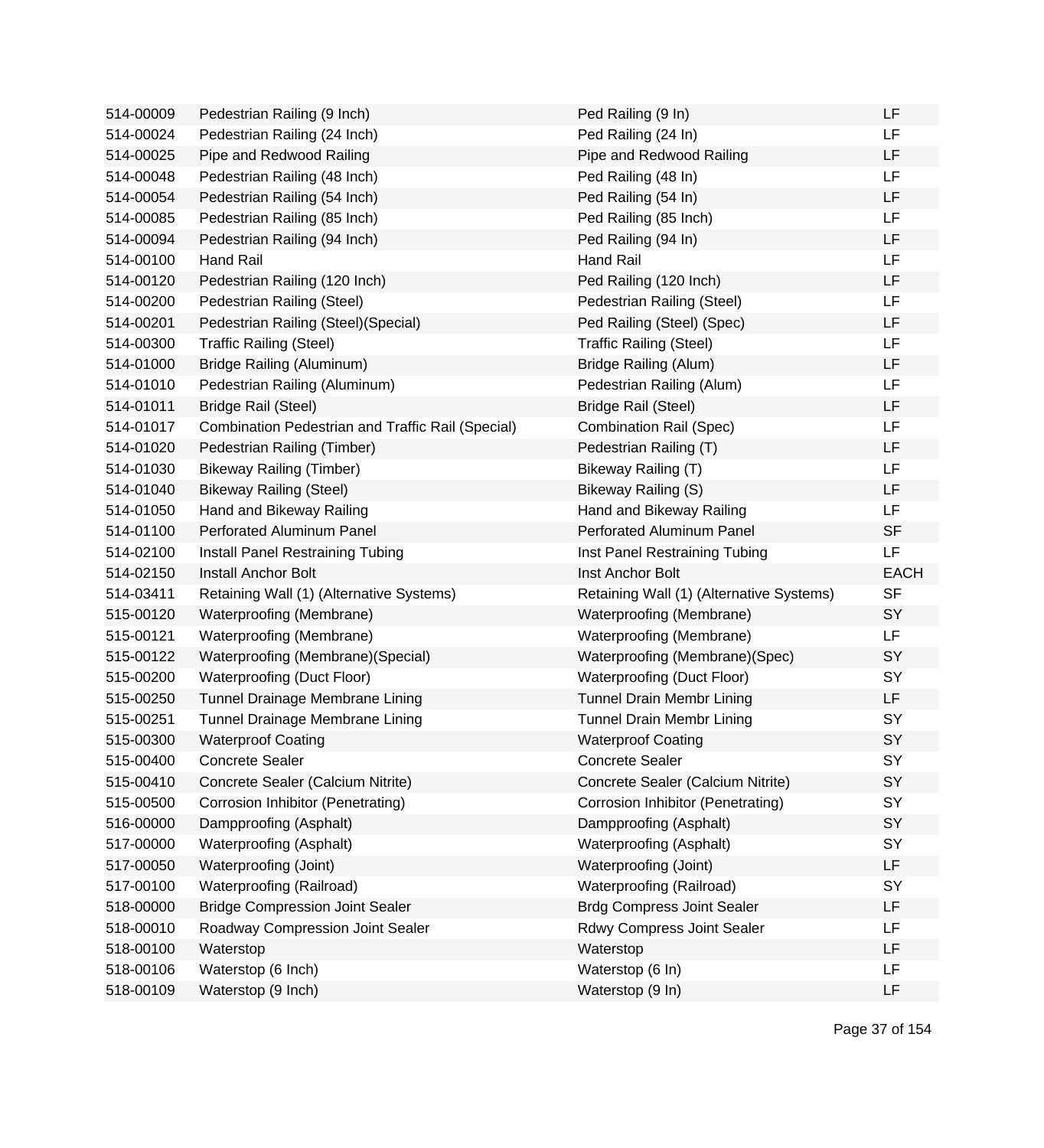| 518-00112 | Waterstop (12 Inch)                                                                                | Waterstop (12 In)                      | LF          |
|-----------|----------------------------------------------------------------------------------------------------|----------------------------------------|-------------|
| 518-00206 | Waterstop (Split Type) (6 Inch)                                                                    | Waterstop (Split Ty) (6 In)            | LF          |
| 518-01001 | Bridge Expansion Joint (Asphaltic Plug)                                                            | Br Expan Joint (Asphaultic Plug)       | LF          |
| 518-01002 | Bridge Expansion Device (0-2 Inch)                                                                 | Br Expan Device (0-2 In)               | LF          |
| 518-01004 | Bridge Expansion Device (0-4 Inch)                                                                 | Br Expan Device (0-4 In)               | LF          |
| 518-01005 | Bridge Expansion Device (0-4 Inch) (with Snow Plow<br>Plates)                                      | Br Expan Device (0-4 In)(with SPP)     | LF          |
| 518-01006 | Bridge Expansion Device (0-6 Inch)                                                                 | Br Expan Device (0-6 In)               | LF          |
| 518-01009 | Bridge Expansion Device (0-9 Inch)                                                                 | Br Expan Device (0-9 In)               | <b>LF</b>   |
| 518-01012 | Bridge Expansion Device (0-12 Inch)                                                                | Br Expan Device (0-12 In)              | LF          |
| 518-01015 | Bridge Expansion Device (0-15 Inch)                                                                | Br Expan Device (0-15 In)              | <b>LF</b>   |
| 518-01018 | Bridge Expansion Device (0-18 Inch)                                                                | Br Expan Device (0-18 In)              | LF          |
| 518-01050 | <b>Bridge Expansion Device (Special)</b>                                                           | Br Expan Device (Special)              | LF          |
| 518-01052 | Bridge Expansion Device (0-2 Inch)/(0-4 Inch)(Complex)                                             | Bridge Exp Dev (0-2 In)/(0-4 In)(Comp) | LF          |
| 518-01055 | <b>Bridge Expansion Device (Contraction)</b>                                                       | Bridge Exp Dev (Contr)                 | LF          |
| 518-01060 | Bridge Expansion Device (Gland) (0-4 Inches)                                                       | Br Expan Device (Gland) (0-4 In)       | LF          |
| 518-01104 | Bridge Expansion Device (0-4 Inch) (Install Only)                                                  | Inst Br Expan Device (0-4 In)          | LF          |
| 518-01109 | Bridge Expansion Device (Greater Than 4 In)(Install Only) Inst Br Expan Device (Greater Than 4 In) |                                        | LF          |
| 518-01201 | <b>Bridge Expansion Device (Type 1)</b>                                                            | Br Expan Device (Type 1)               | <b>LF</b>   |
| 518-01250 | <b>Bridge Expansion Cover Plate</b>                                                                | Br Expan Cover Plate                   | LF          |
| 518-01304 | Bridge Expansion Device (Neoprene) (0-4 Inch)                                                      | Br Expan Device (Neoprene)(0-4 In)     | LF          |
| 518-01309 | Bridge Expansion Device (Neoprene) (0-9 Inch)                                                      | Br Expan Device (Neoprene)(0-9 In)     | LF          |
| 518-02000 | Elastomeric Concrete End Dam                                                                       | <b>Elastomeric Conc End Dam</b>        | LF          |
| 518-02010 | Elastomeric Concrete End Dam                                                                       | Elastomeric Conc End Dam               | CF          |
| 518-02030 | Polyester Concrete End Dam                                                                         | Polyester Conc End Dam                 | <b>CF</b>   |
| 518-02100 | Polymer Mortar End Dam                                                                             | Polymer Mortar End Dam                 | CF          |
| 518-03000 | Sawing and Sealing Bridge Joint                                                                    | Saw and Seal Br Joint                  | LF          |
| 518-03100 | Rapid Cure Silicone Joint Seal                                                                     | Rapid Cure Silicone Jt Seal            | <b>LF</b>   |
| 518-03110 | <b>Preformed Silicone Joint Sealant</b>                                                            | Preform Silicone Jt Seal               | <b>LF</b>   |
| 519-00100 | Epoxy                                                                                              | Epoxy                                  | GAL         |
| 519-00200 | <b>Epoxy Mortar</b>                                                                                | <b>Epoxy Mortar</b>                    | CF          |
| 519-01000 | Epoxy Resin (Injection)                                                                            | Epoxy Resin (Injection)                | LF          |
| 519-01050 | Epoxy Resin Crack Sealer                                                                           | Epoxy Resin Crack Sealer               | <b>SF</b>   |
| 519-01100 | Epoxy Mortar (Injection)                                                                           | Epoxy Mortar (Injection)               | LF          |
| 519-01200 | Epoxy Mortar (Patching)                                                                            | Epoxy Mortar (Patching)                | <b>CF</b>   |
| 519-01300 | Polyurethane Resin                                                                                 | Polyurethane Resin                     | LB          |
| 519-02000 | <b>Corner Monuments</b>                                                                            | <b>Corner Monuments</b>                | <b>EACH</b> |
| 519-03000 | Thin Bonded Epoxy Overlay                                                                          | Thin Bonded Epoxy Overlay              | SY          |
| 519-03030 | Thin Bonded Overlay (Polyester Concrete)                                                           | Thin Bonded Overlay (Poly Conc)        | SY          |
| 519-03035 | Place Thin Bonded Overlay (Polyester Concrete)                                                     | Place Thin Bond Overlay (Poly Conc)    | SY          |
| 519-03040 | Thin Bonded Overlay (Polyester Concrete)                                                           | Thin Bonded Overlay (Poly Conc)        | <b>CY</b>   |
| 519-03050 | Thin Bonded Overlay (Polyester Concrete)                                                           | Thin Bonded Overlay (Poly Conc)        | CF          |
| 519-03055 | Furnish Thin Bonded Overlay (Polyester Concrete)                                                   | Furnish Thin Bond Overlay (Poly Conc)  | CF          |
| 520-00000 | <b>Bridge Hanger Cable Assembly</b>                                                                | <b>Bridge Hanger Cable Assembly</b>    | L S         |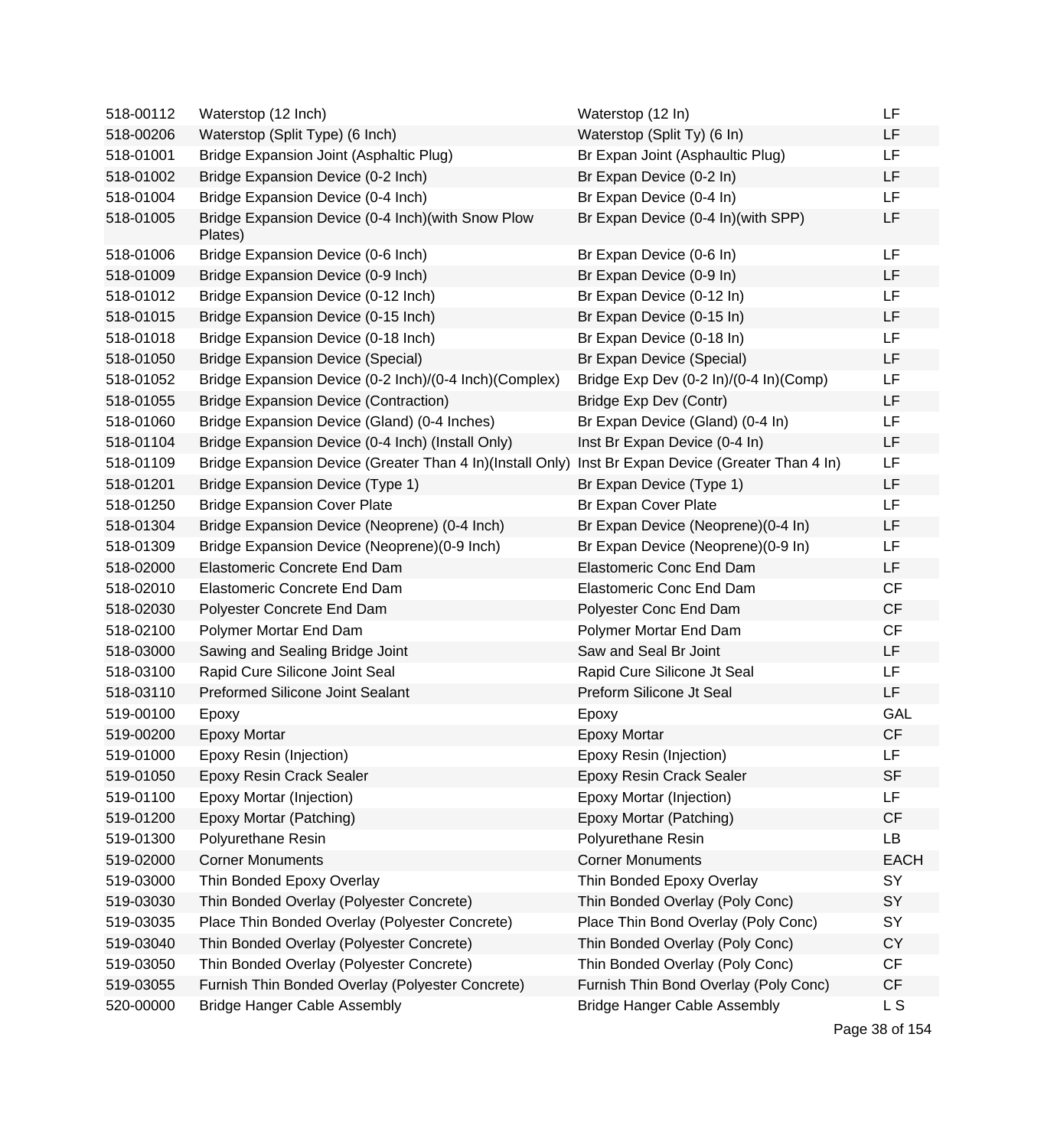| 521-00000 | <b>Slurry Cut-Off Wall</b>                                                                            | Slurry Cut-Off Wall              | <b>SF</b> |
|-----------|-------------------------------------------------------------------------------------------------------|----------------------------------|-----------|
| 521-00003 | <b>Slurry Wall Washing</b>                                                                            | <b>Slurry Wall Washing</b>       | <b>SF</b> |
| 521-00009 | <b>Excess Slurry Loss</b>                                                                             | <b>Excess Slurry Loss</b>        | <b>CY</b> |
| 521-00010 | Slurry Cut Off Wall (Concrete T Wall)                                                                 | Slurry Wall (Conc T Wall)        | <b>SF</b> |
| 521-00024 | Slurry Cut-Off Wall (Concrete Diaphragm) (24 In)                                                      | Slurry Wall (Conc Diaph) (24 In) | <b>SF</b> |
| 521-00036 | Slurry Cut Off Wall (Concrete Diaphragm) (36 In)                                                      | Slurry Wall (Conc Diaph) (36 In) | <b>SF</b> |
| 521-00042 | Slurry Cut Off Wall (Concrete Diaphragm) (42 In)                                                      | Slurry Wall (Conc Diaph) (42 In) | <b>SF</b> |
| 521-00043 | Slurry Cut Off Wall (Concrete Diaphragm) (Abutment) (42 Slurry Wall (Conc Diaph)(Abut) (42 In)<br>ln) |                                  | <b>SF</b> |
| 521-00048 | Slurry Cut Off Wall (Concrete Diaphragm) (48 In)                                                      | Slurry Wall (Conc Diaph) (48 In) | <b>SF</b> |
| 521-00060 | <b>Slurry Wall</b>                                                                                    | <b>Slurry Wall</b>               | <b>SF</b> |
| 601-01000 | Concrete Class B                                                                                      | Conc CL B                        | <b>CY</b> |
| 601-01010 | <b>Concrete Class BZ</b>                                                                              | Conc CL BZ                       | <b>CY</b> |
| 601-01025 | Concrete Class B (Miscellaneous)                                                                      | Conc CL B (Misc)                 | <b>CY</b> |
| 601-01030 | Concrete Class B (Box Culvert)                                                                        | Conc CL B (Box)                  | <b>CY</b> |
| 601-01040 | Concrete Class B (Bridge)                                                                             | Conc CL B (Bridge)               | <b>CY</b> |
| 601-01050 | Concrete Class B (Wall)                                                                               | Conc CL B (Wall)                 | <b>CY</b> |
| 601-01060 | Concrete Class B (Tunnel)                                                                             | Conc CL B (Tunnel)               | <b>CY</b> |
| 601-01065 | Concrete Class B (Mud Slab)                                                                           | Conc CL B (Mud Slab)             | <b>CY</b> |
| 601-03000 | Concrete Class D                                                                                      | Conc CL D                        | <b>CY</b> |
| 601-03020 | Concrete Class D (Miscellaneous)                                                                      | Conc CL D (Misc)                 | <b>CY</b> |
| 601-03025 | Concrete Class D (Miscellaneous) (Colored)                                                            | Conc CL D (Misc) (C)             | <b>CY</b> |
| 601-03027 | Concrete Class D (Special)                                                                            | Conc CL D (Spec)                 | <b>CY</b> |
| 601-03030 | Concrete Class D (Box Culvert)                                                                        | Conc CL D (Box)                  | <b>CY</b> |
| 601-03040 | Concrete Class D (Bridge)                                                                             | Conc CL D (Bridge)               | <b>CY</b> |
| 601-03041 | Concrete Class D (Bridge) (Special)                                                                   | Conc CL D (Bridge) (Spec)        | CY        |
| 601-03050 | Concrete Class D (Wall)                                                                               | Conc CL D (Wall)                 | <b>CY</b> |
| 601-03052 | Concrete Class D (Wall) (Colored)                                                                     | Conc CL D (Wall) (C)             | <b>CY</b> |
| 601-03055 | Concrete Class D (Wall) (Special)                                                                     | Conc CL D (Wall) (Spec)          | <b>CY</b> |
| 601-03540 | Concrete Class DT (Deck Topping)                                                                      | Conc CL DT (Deck Topping)        | <b>CY</b> |
| 601-03550 | <b>Concrete Class DTR</b>                                                                             | Conc CL DTR                      | <b>CY</b> |
| 601-04000 | Concrete Class E                                                                                      | Conc CL E                        | CY        |
| 601-04100 | Concrete Class E (Bridge)                                                                             | Conc CL E (Bridge)               | <b>CY</b> |
| 601-05000 | Concrete Class H                                                                                      | Conc CL H                        | <b>CY</b> |
| 601-05001 | Concrete Class H (Bridge)                                                                             | Conc CL H (Bridge)               | <b>CY</b> |
| 601-05010 | Concrete Class H (Special)                                                                            | Conc CL H (Sp)                   | <b>CY</b> |
| 601-05012 | <b>Concrete Class KS</b>                                                                              | Conc CL KS                       | <b>CY</b> |
| 601-05016 | Concrete Class P                                                                                      | Conc CL P                        | <b>CY</b> |
| 601-05020 | Concrete Class R                                                                                      | Conc CL R                        | <b>CY</b> |
| 601-05035 | Concrete Class S35                                                                                    | Conc CL S35                      | <b>CY</b> |
| 601-05045 | Concrete Class S40                                                                                    | Conc CL S40                      | <b>CY</b> |
| 601-05050 | Concrete Class S50                                                                                    | Conc CL S50                      | <b>CY</b> |
| 601-05540 | Concrete Class HT (Deck Topping)                                                                      | Conc CL HT (Deck Topping)        | <b>CY</b> |
| 601-05900 | <b>Concrete Self Consolidating</b>                                                                    | Conc SC                          | <b>CY</b> |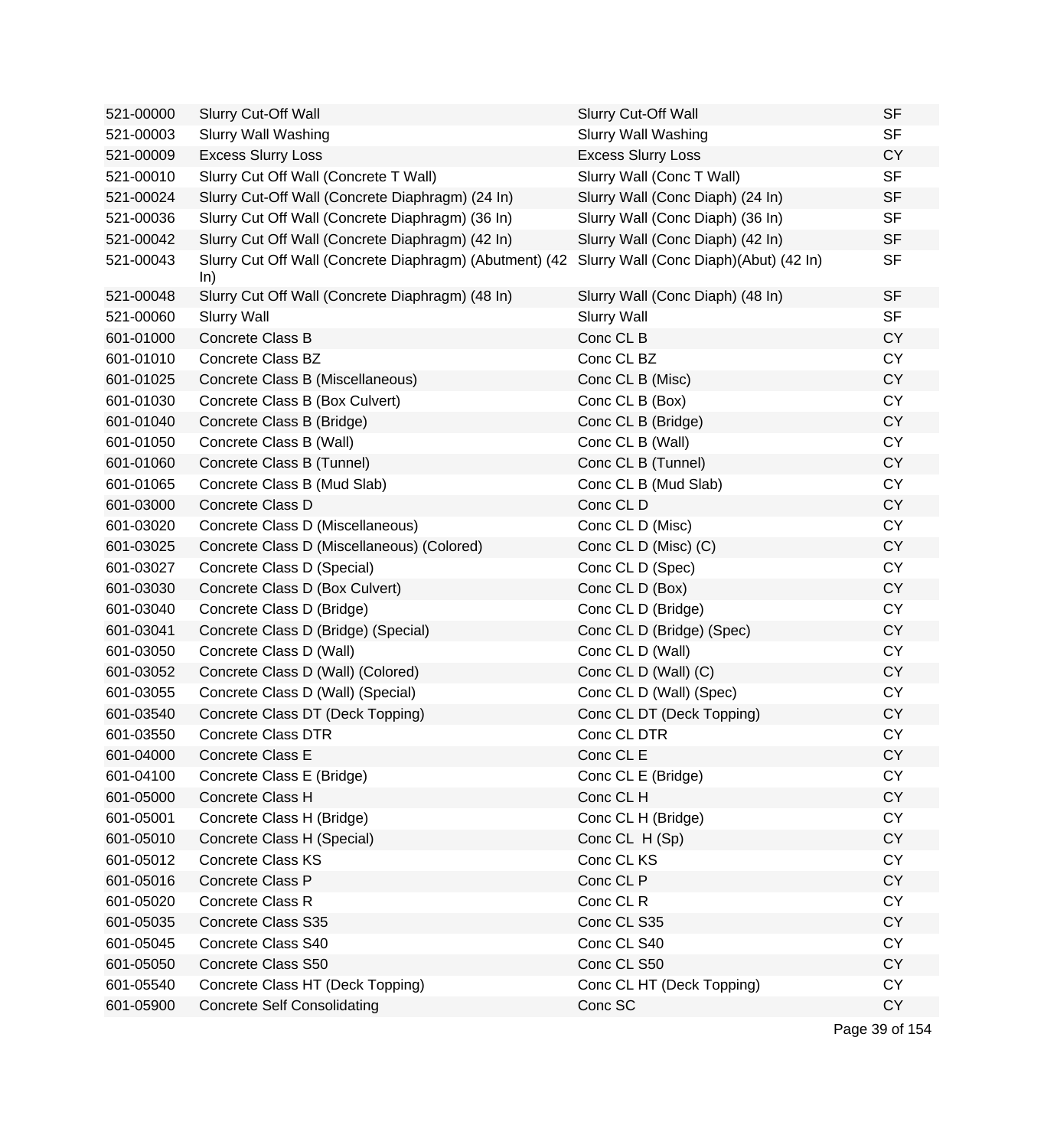| 601-06020 | Concrete (Patching) (Polymer)                       | Conc (Patching) (Polymer)             | <b>CY</b>   |
|-----------|-----------------------------------------------------|---------------------------------------|-------------|
| 601-06100 | Concrete (Patching)                                 | Conc (Patching)                       | <b>CY</b>   |
| 601-06150 | Concrete (Patching)                                 | Conc (Patching)                       | <b>SF</b>   |
| 601-06160 | Concrete (Patching) (Slow Curing)                   | Conc (Patching)(Slow Curing)          | <b>CY</b>   |
| 601-06161 | Concrete (Patching) (Slow Curing)                   | Conc (Patching)(Slow Curing)          | <b>CF</b>   |
| 601-06164 | Concrete (Patching) (Fast Curing)                   | Conc (Patching) (Fast Curing)         | <b>CY</b>   |
| 601-06165 | Concrete (Patching) (Fast Curing)                   | Conc (Patching) (Fast Curing)         | CF          |
| 601-06175 | Concrete (Place)                                    | Conc (Place)                          | <b>CY</b>   |
| 601-06250 | <b>Calcium Nitrite</b>                              | <b>Calcium Nitrite</b>                | GAL         |
| 601-06300 | <b>Cement Grout</b>                                 | <b>Cement Grout</b>                   | CF          |
| 601-06400 | Grout (Bridge) (Special)                            | Grout (Bridge) (Spec)                 | CF          |
| 601-06405 | <b>Contact Grouting</b>                             | <b>Contact Grouting</b>               | <b>CY</b>   |
| 601-07000 | <b>Concrete Retaining Wall</b>                      | <b>Conc Retaining Wall</b>            | <b>SF</b>   |
| 601-10200 | Mud Jacking                                         | Mud Jacking                           | <b>HOUR</b> |
| 601-10250 | Slab Jacking                                        | Slab Jacking                          | LB          |
| 601-10310 | Fly Ash Slurry                                      | Fly Ash Slurry                        | <b>CY</b>   |
| 601-10320 | Lime - Fly Ash Slurry Pressure Injection            | Lime-Fly Ash Injection                | CF          |
| 601-10330 | Portland Cement - Fly Ash Slurry Pressure Injection | Port Cement-Fly Ash Injection         | CF          |
| 601-10350 | <b>Slab Stabilization</b>                           | Slab Stabilization                    | <b>EACH</b> |
| 601-10400 | <b>Drilled Hole</b>                                 | <b>Drilled Hole</b>                   | <b>EACH</b> |
| 601-11006 | Shotcrete (Smoothing)(Supplemental)                 | Shotcrete (Smooth) (Suppl)            | <b>CY</b>   |
| 601-12072 | Concrete Lining (72 Inch Conduit)                   | Conc Lining (72 In Cond)              | LF          |
| 601-12084 | Concrete Lining (84 Inch Conduit)                   | Conc Lining (84 In Cond)              | LF          |
| 601-12120 | Concrete Lining (120 Inch Conduit)                  | Conc Lining (120 In Cond)             | LF          |
| 601-13000 | <b>Final Lining Concrete (Portals)</b>              | Final Lin Conc (Portals)              | <b>CY</b>   |
| 601-13001 | Structural Concrete Stain (Special)                 | Str Conc Stain (Special)              | SY          |
| 601-13002 | <b>Final Lining Concrete Footing</b>                | <b>Final Lin Conc Foot</b>            | <b>CY</b>   |
| 601-13003 | Final Lining Concrete Walls and Arch                | Final Lin Conc Walls and Arch         | <b>CY</b>   |
| 601-14000 | Concrete Footing (Type 1)                           | Conc Footing (Ty 1)                   | LF          |
| 601-14002 | Concrete Footing (Type 2)                           | Conc Footing (Ty 2)                   | LF          |
| 601-21000 | <b>Precast Wall Segment</b>                         | <b>Precast Wall Seg</b>               | <b>EACH</b> |
| 601-21003 | <b>Precast Wall Segment</b>                         | <b>Precast Wall Seg</b>               | <b>SF</b>   |
| 601-21004 | Precast Wall Segment (Furnish Only)                 | Furn Precast Wall Seg                 | <b>SF</b>   |
| 601-21010 | <b>Precast Concrete Unit</b>                        | <b>Precast Concrete Unit</b>          | <b>CY</b>   |
| 601-21025 | 24 Inch Drainage Pipe (CL 1) (Complete In Place)    | 24 In Drainage Pipe (CL 1) (CIP)      | LF          |
| 601-22010 | Place Precast Wall Segment                          | <b>Place Precast Wall Seg</b>         | <b>EACH</b> |
| 601-25730 | Precast Concrete Deck Panel (3 Inch)                | Precast Deck Panel (3 In)             | SY          |
| 601-25735 | Precast Concrete Deck Panel (3.5 Inch)              | Precast Deck Panel (3.5 In)           | <b>SY</b>   |
| 601-25750 | Modifications to Existing Bridge                    | Mod Exist Bridge                      | L S         |
| 601-25900 | <b>Tile-Faced Precast Concrete Panels</b>           | <b>Tile-Faced Precast Conc Panels</b> | <b>SF</b>   |
| 601-25901 | <b>Repair Existing Panels</b>                       | <b>Repair Existing Panels</b>         | <b>SF</b>   |
| 601-25905 | Tunnel Formwork (Furnish Only)                      | Tunnel Frmwrk (Furn Only)             | L S         |
| 601-26000 | Precast Concrete Cap (Decorative) (Special)         | Precast Conc Cap (Dec)(Spec)          | <b>EACH</b> |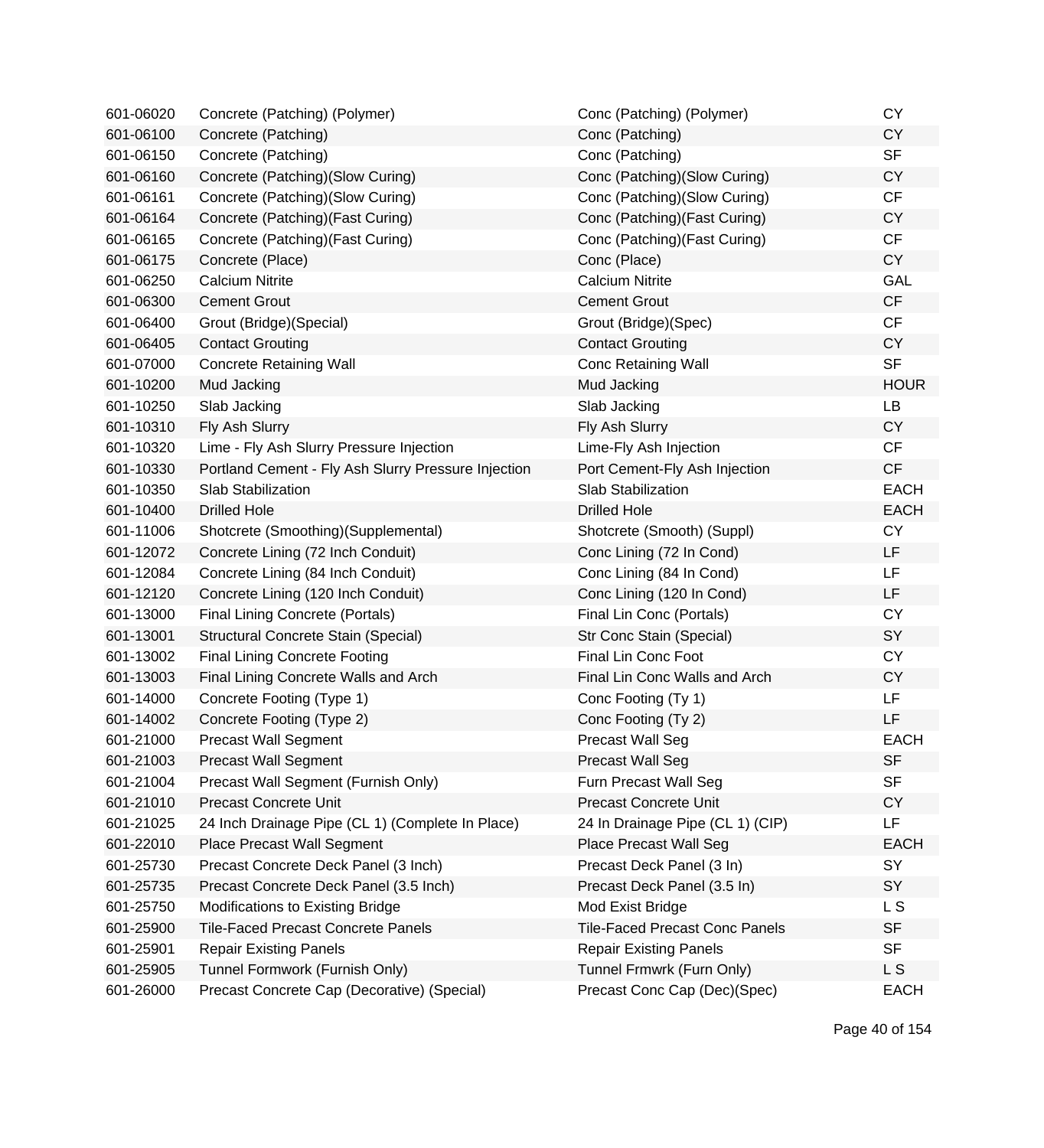| 601-30000 | <b>Stone Fascia</b>                                     | <b>Stone Fascia</b>                     | <b>SF</b>   |
|-----------|---------------------------------------------------------|-----------------------------------------|-------------|
| 601-40000 | Masonry Veneer                                          | <b>Masonry Veneer</b>                   | <b>SF</b>   |
| 601-40002 | Masonry Veneer (Brick)                                  | Masonry Veneer (Brick)                  | <b>SF</b>   |
| 601-40005 | <b>Cut Stone Veneer</b>                                 | <b>Cut Stone Veneer</b>                 | <b>SF</b>   |
| 601-40006 | Cut Stone Veneer (Slab)                                 | Cut Stone Veneer (Slab)                 | <b>SF</b>   |
| 601-40007 | Cut Stone Veneer (Ashler)                               | Cut Stone Veneer (Ashler)               | <b>SF</b>   |
| 601-40010 | <b>Masonry Wall</b>                                     | <b>Masonry Wall</b>                     | <b>SF</b>   |
| 601-40100 | Concrete Anchor                                         | Concrete Anchor                         | <b>EACH</b> |
| 601-40200 | Class 5 Finish                                          | Class 5 Finish                          | <b>SF</b>   |
| 601-40210 | Concrete Finish (Special)                               | Conc Finish (Spec)                      | <b>SF</b>   |
| 601-40250 | <b>Bridge Deck Finish (Sawed Grooves)</b>               | Bridge Deck Finish (Saw Grv)            | SY          |
| 601-40300 | <b>Structural Concrete Coating</b>                      | <b>Struct Conc Coating</b>              | SY          |
| 601-40301 | <b>Structural Concrete Coating</b>                      | <b>Struct Conc Coating</b>              | <b>SF</b>   |
| 601-40302 | Structural Concrete Coating (Anti-Graffiti)             | <b>Struct Conc Coating (Anti-Graf)</b>  | <b>SF</b>   |
| 601-40400 | <b>Structural Concrete Stain</b>                        | <b>Struct Conc Stain</b>                | SY          |
| 601-40401 | <b>Structural Concrete Stain</b>                        | <b>Struct Conc Stain</b>                | <b>SF</b>   |
| 601-40600 | <b>Concrete Tinting</b>                                 | <b>Concrete Tinting</b>                 | SY          |
| 601-40900 | <b>Paint Existing Structure</b>                         | <b>Paint Existing Structure</b>         | L S         |
| 601-50000 | <b>Glazed Wall Tile</b>                                 | <b>Glazed Wall Tile</b>                 | <b>SF</b>   |
| 601-50010 | Glazed Wall Tile (Spare)                                | Glazed Wall Tile (Spare)                | <b>EACH</b> |
| 601-51000 | <b>Galvanic Anodes</b>                                  | <b>Galvanic Anodes</b>                  | L S         |
| 601-51005 | <b>Galvanic Anodes</b>                                  | <b>Galvanic Anodes</b>                  | <b>EACH</b> |
| 601-51007 | Galvanic Anodes (Install Only)                          | Galvanic Anodes (Install Only)          | <b>EACH</b> |
| 602-00000 | <b>Reinforcing Steel</b>                                | <b>Reinf Steel</b>                      | LB          |
| 602-00010 | Reinforcing Steel (Galvanized)                          | Reinf Steel (Galv)                      | <b>LB</b>   |
| 602-00011 | Reinforcing Steel (High Performance)                    | Reinf Steel (HP)                        | LB          |
| 602-00020 | Reinforcing Steel (Epoxy Coated)                        | Reinf Steel (Epoxy)                     | LB          |
| 602-00025 | <b>Reinforcing Steel (Stainless)</b>                    | <b>Reinf Steel (Stainless)</b>          | LB          |
| 602-00026 | Reinforcing Steel (Final Lining)(Footing)(Epoxy Coated) | Reinf Steel (Fin Lin)(Ftg)(Epxy Coat)   | LB          |
| 602-00027 | Reinforcing Steel (Final Lining) (Walls and Arch)       | Reinf Steel (Fin Lin) (Walls and Arch)  | LB          |
| 602-00028 | Reinforcing Steel (Final Lining)(Walls)(Epoxy Coated)   | Reinf Steel (Fin Lin)(Walls)(Epxy Coat) | LB          |
| 602-00030 | Reinforcing (Fiber Reinforced Polymer)(Surface)         | Reinf (FRP) (Surface)                   | <b>MKFT</b> |
| 602-00050 | Reinforcing (Fiber Reinforced Plastic)                  | Reinforcing (FRP)                       | <b>CY</b>   |
| 602-00060 | <b>Reinforcing Steel Splice</b>                         | <b>Reinf Steel Splice</b>               | <b>EACH</b> |
| 602-00070 | Reinf (Fiber Reinforcement) (Surface)                   | Reinf (Fiber Reinf) (Surface)           | <b>MKFT</b> |
| 602-00200 | <b>Weld Reinforcing Steel</b>                           | <b>Weld Reinf Steel</b>                 | <b>EACH</b> |
| 602-00210 | <b>Welded Wire Fabric</b>                               | <b>Welded Wire Fabric</b>               | SY          |
| 603-00000 | <b>Culvert Lining</b>                                   | <b>Culvert Lining</b>                   | LF          |
| 603-00001 | <b>Annular Space Grouting</b>                           | <b>Annular Space Grouting</b>           | <b>CY</b>   |
| 603-00010 | <b>Culvert Lining</b>                                   | <b>Culvert Lining</b>                   | <b>SF</b>   |
| 603-00015 | Culvert Lining (15 Inch)                                | Culvert Lining (15 In)                  | LF          |
| 603-00018 | Culvert Lining (18 Inch)                                | Culvert Lining (18 In)                  | LF          |
| 603-00024 | Prepare Culvert Pipe (24 Inch)                          | Prep Culvert Pipe (24 In)               | LF          |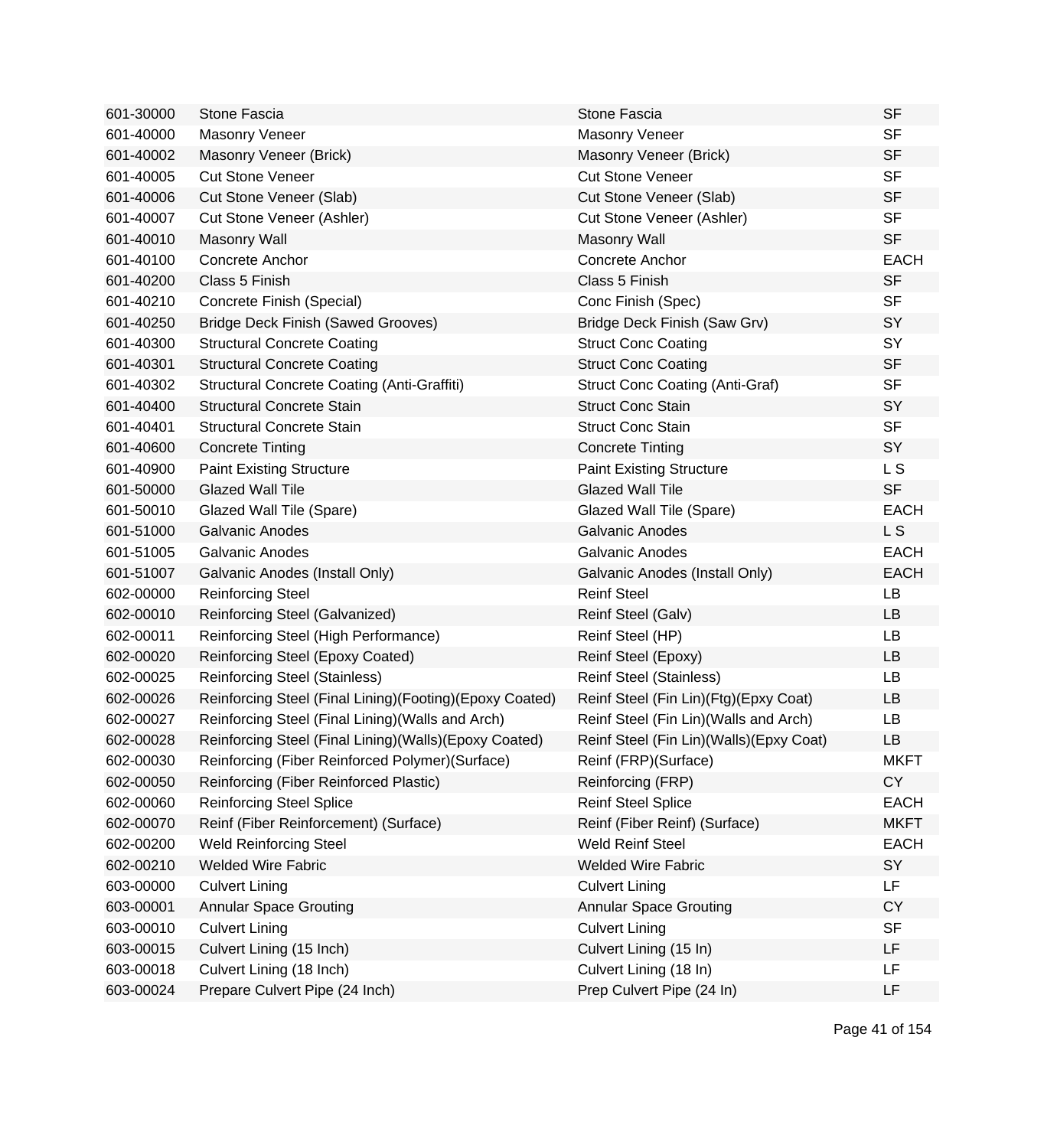| 603-00025 | Culvert Lining (24 Inch) (Special)               | Culvert Lining (24 Inch) (Special)   | LF        |
|-----------|--------------------------------------------------|--------------------------------------|-----------|
| 603-00026 | Culvert Lining (24 Inch)                         | Culvert Lining (24 In)               | LF        |
| 603-00029 | Prepare Culvert Pipe (30 Inch)                   | Prep Culvert Pipe (30 In)            | LF        |
| 603-00030 | Culvert Lining (30 Inch)                         | Culvert Lining (30 In)               | LF        |
| 603-00035 | Prepare Culvert Pipe (36 Inch)                   | Prep Culvert Pipe (36 In)            | <b>LF</b> |
| 603-00036 | Culvert Lining (36 Inch)                         | Culvert Lining (36 In)               | LF        |
| 603-00037 | Culvert Lining (36 Inch) (Install Only) (Jacked) | Inst Culvert Lining (36 In)(J)       | <b>LF</b> |
| 603-00038 | Culvert Lining (36 Inch) (Special)               | Culvert Lining (36 In)(Spec)         | <b>LF</b> |
| 603-00039 | Culvert Lining (36 inch) (Paved Invert)          | Culv Lining (36") (Paved Inv)        | LF        |
| 603-00040 | Culvert Lining (40 Inch)                         | Culvert Lining (40 In)               | LF        |
| 603-00042 | Culvert Lining (42 Inch)                         | Culvert Lining (42 Inch)             | LF        |
| 603-00045 | Culvert Lining (36")(Spray Applied)              | Culvert Lining (36")(Spray App)      | LF        |
| 603-00046 | Culvert Lining (36")(Slip)                       | Culvert Lining (36")(Slip)           | LF        |
| 603-00047 | Prepare Culvert Pipe (48 Inch)                   | Prepare Culvert Pipe (48 In)         | LF        |
| 603-00048 | Culvert Lining (48 Inch)                         | Culvert Lining (48 In)               | <b>LF</b> |
| 603-00049 | Culvert Lining (48 Inch) (Special)               | Culvert Lining (48 Inch) (Special)   | LF        |
| 603-00050 | Culvert Lining (48 Inch) (Paved Invert)          | Culvert Lining (48 In) (Paved Inv)   | <b>LF</b> |
| 603-00051 | Culvert Lining (48 Inch)(Slip)                   | Culvert Lining (48 In)(Slip)         | <b>LF</b> |
| 603-00052 | Culvert Lining (48 Inch)(Spray Applied)          | Culvert Lining (48 In)(Spray App)    | <b>LF</b> |
| 603-00053 | Prepare Culvert Pipe (54 Inch)                   | Prep Culvert Pipe (54 In)            | <b>LF</b> |
| 603-00054 | Culvert Lining (54 Inch)                         | Culvert Lining (54 In)               | <b>LF</b> |
| 603-00056 | Culvert Lining (54 Inch) (Paved Invert)          | Culvert Lining (54 In)(Paved Inv)    | LF        |
| 603-00057 | Culvert Lining (54 Inch)(Slip)                   | Culvert Lining (54 In)(Slip)         | <b>LF</b> |
| 603-00058 | Culvert Lining (54 Inch) (Spray Applied)         | Culvert Lining (54 In)(Spray App)    | LF        |
| 603-00060 | Culvert Lining (60 Inch)                         | Culvert Lining (60 In)               | <b>LF</b> |
| 603-00061 | Prepare Culvert Pipe (60 Inch)                   | Prep Culvert Pipe (60 In)            | LF        |
| 603-00062 | Culvert Lining (60 Inch) (Special)               | Culvert Lining (60 Inch) (Special)   | LF        |
| 603-00063 | Culvert Lining (60 Inch) (Paved Invert)          | Culvert Lining (60 In) (Paved Inv)   | <b>LF</b> |
| 603-00064 | Culvert Lining (60 Inch)(Slip)                   | Culvert Lining (60 In)(Slip)         | LF        |
| 603-00065 | Culvert Lining (60 Inch) (Spray Applied)         | Culvert Lining (60 In) (Spray App)   | LF        |
| 603-00066 | Culvert Lining (66 Inch)                         | Culvert Lining (66 In)               | <b>LF</b> |
| 603-00072 | Culvert Lining (72 Inch)                         | Culvert Lining (72 In)               | LF        |
| 603-00073 | Culvert Lining (72 Inch) (Special)               | Culvert Lining (72 Inch)(Special)    | LF        |
| 603-00077 | Prepare Culvert Pipe (78 Inch)                   | Prep Culvert Pipe (78 In)            | LF        |
| 603-00078 | Culvert Lining (78 Inch)                         | Culvert Lining (78 In)               | LF        |
| 603-00080 | 8 Inch Non-Reinforced Concrete Pipe              | 8 In NRCP                            | LF        |
| 603-00084 | Culvert Lining (84 Inch)                         | Culvert Lining (84 In)               | LF        |
| 603-00086 | Culvert Lining (84 Inch) (Paved Invert)          | Culvert Lining (84 Inch) (Paved Inv) | LF        |
| 603-00087 | Culvert Lining (84 Inch)(Slip)                   | Culvert Lining (84 In)(Slip)         | LF        |
| 603-00088 | Culvert Lining (84 Inch) (Spray Applied)         | Culvert Lining (84 In) (Spray App)   | LF        |
| 603-00100 | 10 Inch Non-Reinforced Concrete Pipe             | 10 In NRCP                           | LF        |
| 603-00108 | Culvert Lining (108 Inch)                        | Culvert Lining (108 In)              | LF        |
| 603-00120 | 12 Inch Non-Reinforced Concrete Pipe             | 12 In NRCP                           | LF        |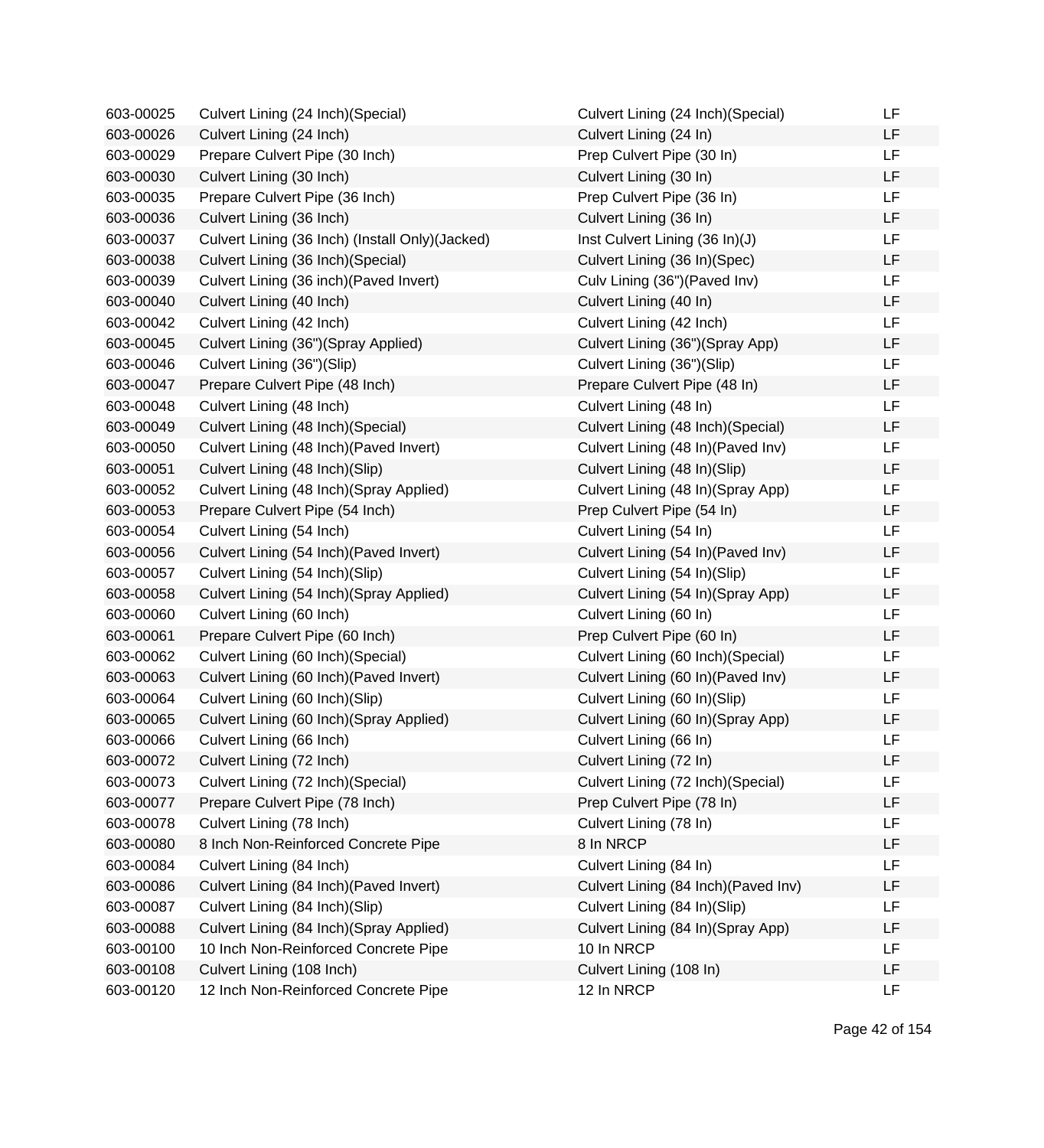| 603-00123 | Culvert Lining (120 Inch)                                             | Culvert Lining (120 In)             | LF          |
|-----------|-----------------------------------------------------------------------|-------------------------------------|-------------|
| 603-00180 | Culvert Lining (180 Inch) (Paved Invert)                              | Culvert Lining (180 In) (Paved Inv) | LF          |
| 603-00200 | Pipe Protection                                                       | Pipe Protection                     | L S         |
| 603-01120 | 12 Inch Reinforced Concrete Pipe                                      | 12 In RCP                           | LF          |
| 603-01125 | 12 Inch Reinforced Concrete Pipe (Complete In Place)                  | 12 In RCP (CIP)                     | LF          |
| 603-01150 | 15 Inch Reinforced Concrete Pipe                                      | 15 In RCP                           | LF          |
| 603-01155 | 15 Inch Reinforced Concrete Pipe (Complete In Place)                  | 15 In RCP (CIP)                     | LF          |
| 603-01180 | 18 Inch Reinforced Concrete Pipe                                      | 18 In RCP                           | LF          |
| 603-01185 | 18 Inch Reinforced Concrete Pipe (Complete In Place)                  | 18 In RCP (CIP)                     | LF          |
| 603-01186 | 18 Inch Reinforced Concrete Pipe (Complete In<br>Place)(Install Only) | Inst 18 In RCP (CIP)                | LF          |
| 603-01210 | 21 Inch Reinforced Concrete Pipe                                      | 21 In RCP                           | LF          |
| 603-01215 | 21 Inch Reinforced Concrete Pipe (Complete In Place)                  | 21 In RCP (CIP)                     | LF          |
| 603-01240 | 24 Inch Reinforced Concrete Pipe                                      | 24 In RCP                           | LF          |
| 603-01245 | 24 Inch Reinforced Concrete Pipe (Complete In Place)                  | 24 In RCP (CIP)                     | LF          |
| 603-01246 | 24 Inch Reinforced Concrete Pipe (Complete In<br>Place)(Install Only) | Inst 24 In RCP (CIP)                | LF          |
| 603-01270 | 27 Inch Reinforced Concrete Pipe                                      | 27 In RCP                           | LF          |
| 603-01275 | 27 Inch Reinforced Concrete Pipe (Complete In Place)                  | 27 In RCP (CIP)                     | LF          |
| 603-01300 | 30 Inch Reinforced Concrete Pipe                                      | 30 In RCP                           | LF          |
| 603-01305 | 30 Inch Reinforced Concrete Pipe (Complete In Place)                  | 30 In RCP (CIP)                     | LF          |
| 603-01330 | 33 Inch Reinforced Concrete Pipe                                      | 33 In RCP                           | LF          |
| 603-01335 | 33 Inch Reinforced Concrete Pipe (Complete In Place)                  | 33 In RCP (CIP)                     | LF          |
| 603-01360 | 36 Inch Reinforced Concrete Pipe                                      | 36 In RCP                           | LF          |
| 603-01365 | 36 Inch Reinforced Concrete Pipe (Complete In Place)                  | 36 In RCP (CIP)                     | LF          |
| 603-01420 | 42 Inch Reinforced Concrete Pipe                                      | 42 In RCP                           | LF          |
| 603-01425 | 42 Inch Reinforced Concrete Pipe (Complete In Place)                  | 42 In RCP (CIP)                     | LF          |
| 603-01480 | 48 Inch Reinforced Concrete Pipe                                      | 48 In RCP                           | LF          |
| 603-01485 | 48 Inch Reinforced Concrete Pipe (Complete In Place)                  | 48 In RCP (CIP)                     | LF          |
| 603-01540 | 54 Inch Reinforced Concrete Pipe                                      | 54 In RCP                           | LF          |
| 603-01545 | 54 Inch Reinforced Concrete Pipe (Complete In Place)                  | 54 In RCP (CIP)                     | LF          |
| 603-01572 | 91x58 Inch Reinforced Concrete End Section Elliptical                 | 91x58 In RCES                       | <b>EACH</b> |
| 603-01600 | 60 Inch Reinforced Concrete Pipe                                      | 60 In RCP                           | LF          |
| 603-01605 | 60 Inch Reinforced Concrete Pipe (Complete In Place)                  | 60 In RCP (CIP)                     | LF          |
| 603-01660 | 66 Inch Reinforced Concrete Pipe                                      | 66 In RCP                           | LF          |
| 603-01665 | 66 Inch Reinforced Concrete Pipe (Complete In Place)                  | 66 In RCP (CIP)                     | LF          |
| 603-01720 | 72 Inch Reinforced Concrete Pipe                                      | 72 In RCP                           | LF          |
| 603-01725 | 72 Inch Reinforced Concrete Pipe (Complete In Place)                  | 72 In RCP (CIP)                     | LF          |
| 603-01780 | 78 Inch Reinforced Concrete Pipe                                      | 78 In RCP                           | LF          |
| 603-01784 | Culvert Lining (78 Inch)                                              | Culvert Lining (78")                | LF          |
| 603-01785 | 78 Inch Reinforced Concrete Pipe (Complete In Place)                  | 78 In RCP (CIP)                     | LF          |
| 603-01840 | 84 Inch Reinforced Concrete Pipe                                      | 84 In RCP                           | LF          |
| 603-01845 | 84 Inch Reinforced Concrete Pipe (Complete In Place)                  | 84 In RCP (CIP)                     | LF          |
| 603-01900 | 90 Inch Reinforced Concrete Pipe                                      | 90 In RCP                           | LF          |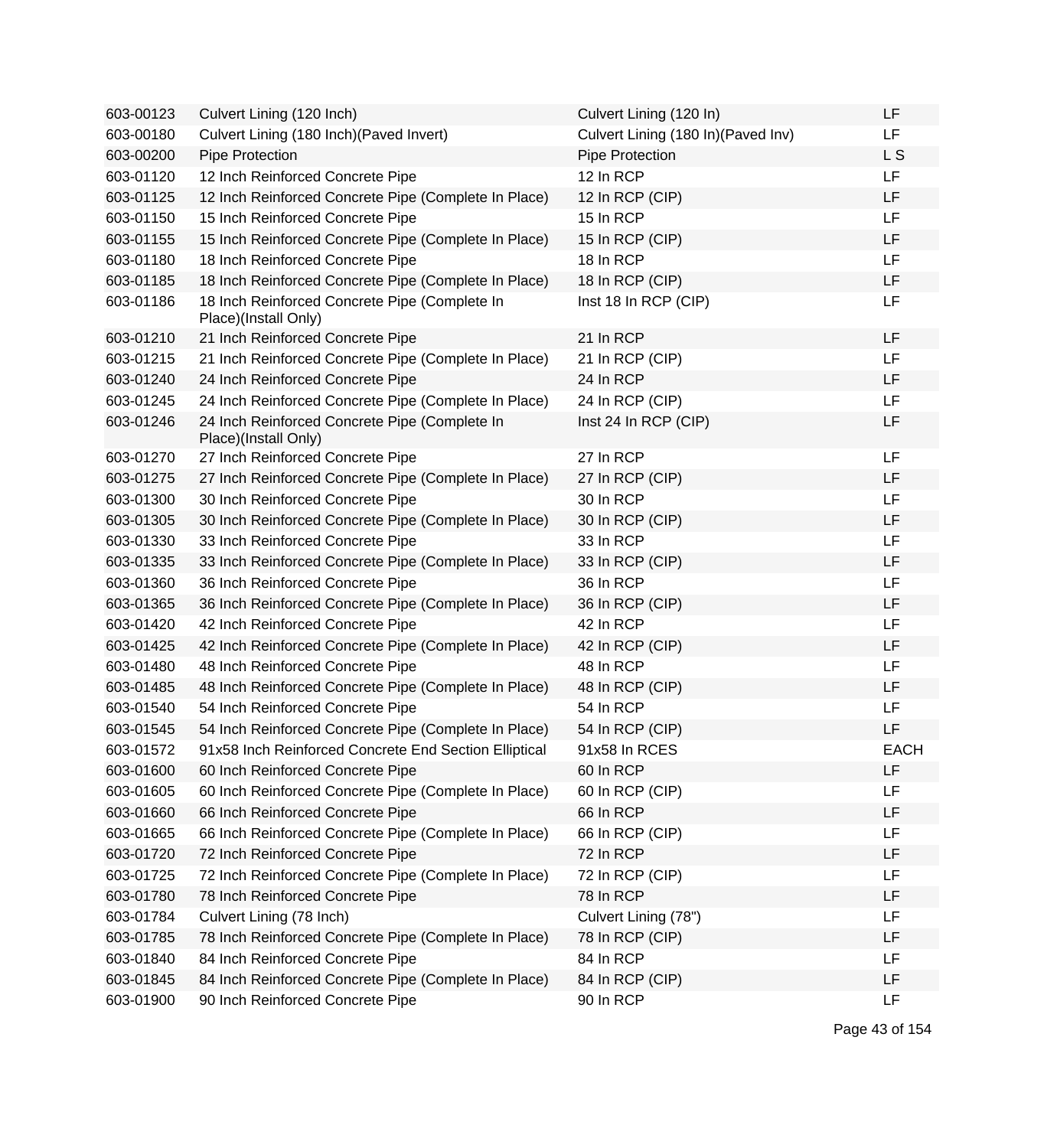| 603-01905 | 90 Inch Reinforced Concrete Pipe (Complete In Place)                                                        | 90 In RCP (CIP)             | <b>LF</b> |
|-----------|-------------------------------------------------------------------------------------------------------------|-----------------------------|-----------|
| 603-01960 | 96 Inch Reinforced Concrete Pipe                                                                            | 96 In RCP                   | <b>LF</b> |
| 603-01980 | 108 Inch Reinforced Concrete Pipe                                                                           | 108 In RCP                  | <b>LF</b> |
| 603-02115 | Culvert Lining (21 x 15 Inch)                                                                               | Culvert Lining (21 x 15 ln) | LF        |
| 603-02180 | 23x14 Inch Reinforced Concrete Pipe Elliptical                                                              | 23x14 In RCP                | <b>LF</b> |
| 603-02185 | 23x14 Inch Reinforced Concrete Pipe (Complete In Place) 23x14 In RCP (CIP)                                  |                             | LF        |
| 603-02240 | 30x19 Inch Reinforced Concrete Pipe Elliptical                                                              | 30x19 In RCP                | LF        |
| 603-02245 | 30x19 Inch Reinforced Concrete Pipe Elliptical (Complete 30x19 In RCP (CIP)<br>In Place)                    |                             | LF        |
| 603-02246 | 30x19 Inch Reinforced Concrete Pipe Elliptical (Complete Inst 30x19 In RCP (CIP)<br>In Place)(Install Only) |                             | LF        |
| 603-02270 | 34x22 Inch Reinforced Concrete Pipe Elliptical                                                              | 34x22 In RCP                | LF        |
| 603-02300 | 38x24 Inch Reinforced Concrete Pipe Elliptical                                                              | 38x24 In RCP                | <b>LF</b> |
| 603-02305 | 38x24 Inch Reinforced Concrete Pipe Elliptical (Complete 38x24 In RCP (CIP)<br>In Place)                    |                             | <b>LF</b> |
| 603-02306 | 38x24 Inch Reinforced Concrete Pipe Elliptical (Complete Inst 38x24 In RCP (CIP)<br>In Place)(Install Only) |                             | LF        |
| 603-02360 | 45x29 Inch Reinforced Concrete Pipe Elliptical                                                              | 45x29 In RCP                | <b>LF</b> |
| 603-02365 | 45x29 Inch Reinforced Concrete Pipe Elliptical (Complete 45x29 In RCP (CIP)<br>In Place)                    |                             | LF        |
| 603-02420 | 53x34 Inch Reinforced Concrete Pipe Elliptical                                                              | 53x34 In RCP                | <b>LF</b> |
| 603-02425 | 53x34 Inch Reinforced Concrete Pipe Elliptical (Complete<br>In Place)                                       | 53x34 In RCP (CIP)          | LF        |
| 603-02480 | 60x38 Inch Reinforced Concrete Pipe Elliptical                                                              | 60x38 In RCP                | LF        |
| 603-02485 | 60x38 Inch Reinforced Concrete Pipe Elliptical (CIP)                                                        | 60x38 In. RCP (CIP)         | <b>LF</b> |
| 603-02540 | 68x43 Inch Reinforced Concrete Pipe Elliptical                                                              | 68x43 In RCP                | <b>LF</b> |
| 603-02545 | 68x43 Inch Reinforcement Concrete Pipe Elliptical<br>(Complete In Place)                                    | 68x43 In RCP (CIP)          | LF        |
| 603-02600 | 76x48 Inch Reinforced Concrete Pipe Elliptical                                                              | 76x48 In RCP                | <b>LF</b> |
| 603-02605 | 76x48 Inch Reinforced Concrete Pipe Elliptical (Complete 76x48 In RCP (CIP)<br>In Place)                    |                             | LF        |
| 603-02660 | 83x53 Inch Reinforced Concrete Pipe Elliptical                                                              | 83x53 In RCP                | LF        |
| 603-02665 | 83X53 Inch Reinforced Concrete Pipe Elliptical (Complete 83X53 In RCP (CIP)<br>In Place                     |                             | LF        |
| 603-02720 | 91x58 Inch Reinforced Concrete Pipe Elliptical                                                              | 91x58 In RCP                | LF        |
| 603-02780 | 98x63 Inch Reinforced Concrete Pipe Elliptical                                                              | 98x63 In RCP                | LF        |
| 603-02840 | 106x68 Inch Reinforced Concrete Pipe Elliptical                                                             | 106x68 In RCP               | LF        |
| 603-02900 | 113x72 Inch Reinforced Concrete Pipe Elliptical                                                             | 113x72 In RCP               | LF        |
| 603-03120 | 12 Inch Reinforced Concrete Pipe Special                                                                    | 12 In RCP Spec              | LF        |
| 603-03150 | 15 Inch Reinforced Concrete Pipe Special                                                                    | 15 In RCP Spec              | LF        |
| 603-03180 | 18 Inch Reinforced Concrete Pipe Special                                                                    | 18 In RCP Spec              | LF        |
| 603-03240 | 24 Inch Reinforced Concrete Pipe Special                                                                    | 24 In RCP Spec              | LF        |
| 603-03300 | 30 Inch Reinforced Concrete Pipe Special                                                                    | 30 In RCP Spec              | LF        |
| 603-03330 | 33 Inch Reinforced Concrete Pipe Special                                                                    | 33 In RCP Spec              | LF        |
| 603-03360 | 36 Inch Reinforced Concrete Pipe Special                                                                    | 36 In RCP Spec              | <b>LF</b> |
| 603-03361 | 36 Inch Reinforced Concrete Pipe Special (Install Only)                                                     | Inst 36 In RCP (Spec)       | LF        |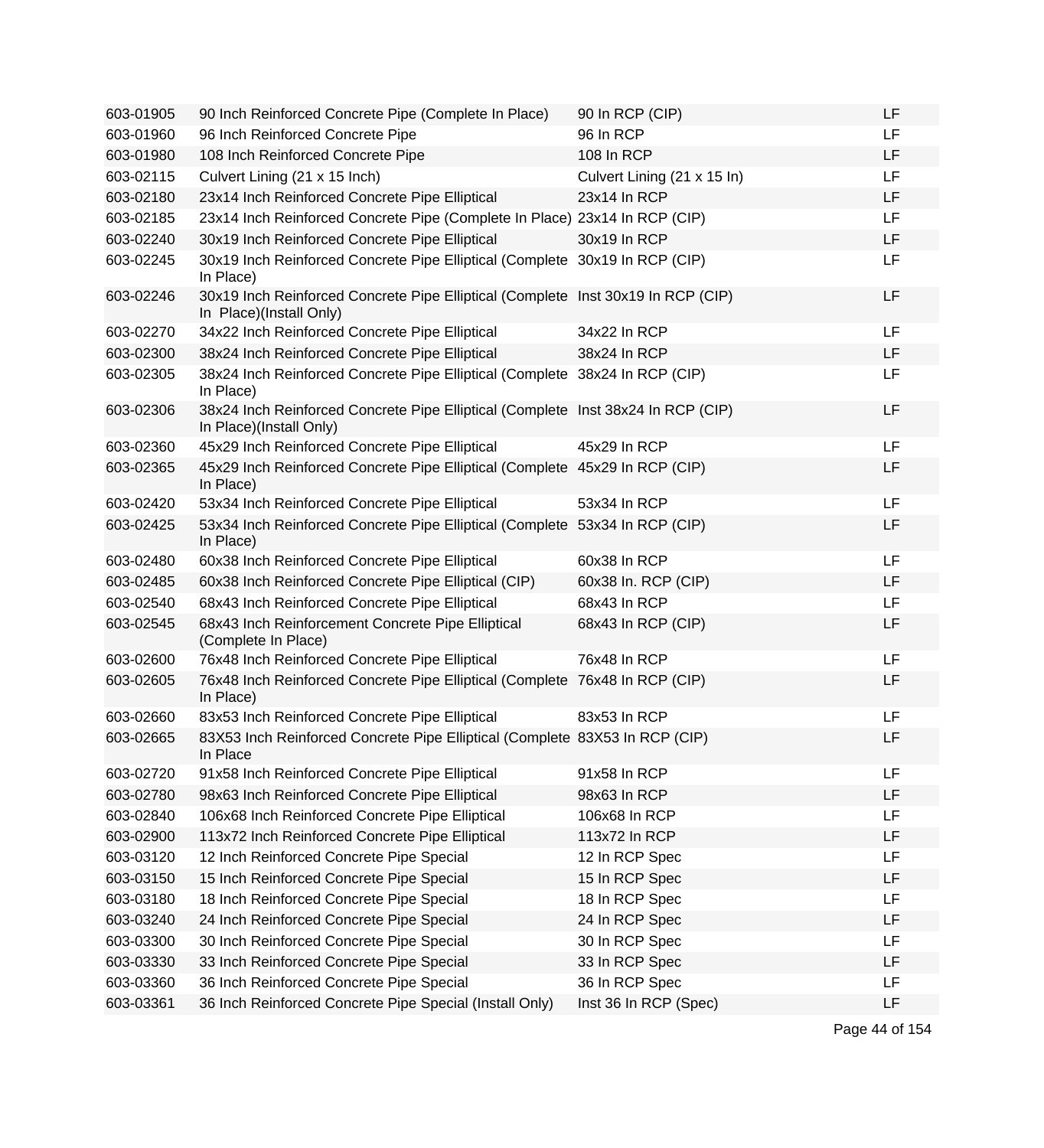| 603-03420 | 42 Inch Reinforced Concrete Pipe Special                | 42 In RCP Spec        | LF          |
|-----------|---------------------------------------------------------|-----------------------|-------------|
| 603-03480 | 48 Inch Reinforced Concrete Pipe Special                | 48 In RCP Spec        | LF          |
| 603-03540 | 54 Inch Reinforced Concrete Pipe Special                | 54 In RCP Spec        | LF          |
| 603-03541 | 54 Inch Reinforced Concrete Pipe Special (Install Only) | Inst 54 In RCP (Spec) | LF          |
| 603-03601 | 60 Inch Reinforced Concrete Pipe Special (Install Only) | Inst 60 In RCP (Spec) | LF          |
| 603-03660 | 66 Inch Reinforced Concrete Pipe Special                | 66 In RCP Spec        | LF          |
| 603-03661 | 66 Inch Reinforced Concrete Pipe Special (Install Only) | Inst 66 In RCP (Spec) | LF          |
| 603-03720 | 72 Inch Reinforced Concrete Pipe Special                | 72 In RCP Spec        | LF          |
| 603-03721 | 72 Inch RCP (Special) (Install Only)                    | Inst 72 In RCP (Spec) | <b>LF</b>   |
| 603-03780 | 78 Inch Reinforced Concrete Pipe Special                | 78 In RCP Spec        | LF          |
| 603-03960 | 96 Inch Reinforced Concrete Pipe Special                | 96 In RCP Spec        | <b>LF</b>   |
| 603-05012 | 12 Inch Reinforced Concrete End Section                 | 12 In RCES            | <b>EACH</b> |
| 603-05015 | 15 Inch Reinforced Concrete End Section                 | 15 In RCES            | <b>EACH</b> |
| 603-05018 | 18 Inch Reinforced Concrete End Section                 | 18 In RCES            | <b>EACH</b> |
| 603-05019 | 18 Inch Reinforced Concrete End Section (Special)       | 18 In RCES (Spec)     | <b>EACH</b> |
| 603-05021 | 21 Inch Reinforced Concrete End Section                 | 21 In RCES            | <b>EACH</b> |
| 603-05024 | 24 Inch Reinforced Concrete End Section                 | 24 In RCES            | <b>EACH</b> |
| 603-05030 | 30 Inch Reinforced Concrete End Section                 | 30 In RCES            | <b>EACH</b> |
| 603-05031 | 30 Inch Reinforced Concrete End Section (Special)       | 30 In RCES (Spec)     | <b>EACH</b> |
| 603-05033 | 33 Inch Reinforced Concrete End Section                 | 33 In RCES            | <b>EACH</b> |
| 603-05036 | 36 Inch Reinforced Concrete End Section                 | 36 In RCES            | <b>EACH</b> |
| 603-05042 | 42 Inch Reinforced Concrete End Section                 | 42 In RCES            | <b>EACH</b> |
| 603-05048 | 48 Inch Reinforced Concrete End Section                 | 48 In RCES            | <b>EACH</b> |
| 603-05054 | 54 Inch Reinforced Concrete End Section                 | 54 In RCES            | <b>EACH</b> |
| 603-05055 | 54 Inch Reinforced Concrete End Section (Install Only)  | Inst 54 In RCES       | <b>EACH</b> |
| 603-05060 | 60 Inch Reinforced Concrete End Section                 | 60 In RCES            | <b>EACH</b> |
| 603-05066 | 66 Inch Reinforced Concrete End Section                 | 66 In RCES            | <b>EACH</b> |
| 603-05067 | 66 Inch Reinforced Concrete End Section (Install Only)  | Inst 66 In RCES       | <b>EACH</b> |
| 603-05072 | 72 Inch Reinforced Concrete End Section                 | 72 In RCES            | <b>EACH</b> |
| 603-05073 | 72 Inch Reinforced Concrete End Section (Install Only)  | Inst 72 In RCES       | <b>EACH</b> |
| 603-05078 | 78 Inch Reinforced Concrete End Section                 | 78 In RCES            | <b>EACH</b> |
| 603-05084 | 84 Inch Reinforced Concrete End Section                 | 84 In RCES            | <b>EACH</b> |
| 603-05118 | 23x14 Inch Reinforced Concrete End Section Elliptical   | 23x14 In RCES         | <b>EACH</b> |
| 603-05124 | 30x19 Inch Reinforced Concrete End Section Elliptical   | 30x19 In RCES         | <b>EACH</b> |
| 603-05130 | 38x24 Inch Reinforced Concrete End Section Elliptical   | 38x24 In RCES         | <b>EACH</b> |
| 603-05136 | 45x29 Inch Reinforced Concrete End Section Elliptical   | 45x29 In RCES         | <b>EACH</b> |
| 603-05142 | 53x34 Inch Reinforced Concrete End Section Elliptical   | 53x34 In RCES         | <b>EACH</b> |
| 603-05148 | 60x38 Inch Reinforced Concrete End Section Elliptical   | 60x38 In RCES         | <b>EACH</b> |
| 603-05154 | 68x43 Inch Reinforced Concrete End Section Elliptical   | 68x43 In RCES         | <b>EACH</b> |
| 603-05160 | 76x48 Inch Reinforced Concrete End Section Elliptical   | 76x48 In RCES         | <b>EACH</b> |
| 603-05166 | 83x53 Inch Reinforced Concrete End Section Elliptical   | 83x53 In RCES         | <b>EACH</b> |
| 603-05172 | 91x58 Inch Reinforced Concrete End Section Elliptical   | 91x58 In RCES         | <b>EACH</b> |
| 603-05200 | Place Reinforced Concrete End Section                   | Place RCES            | <b>EACH</b> |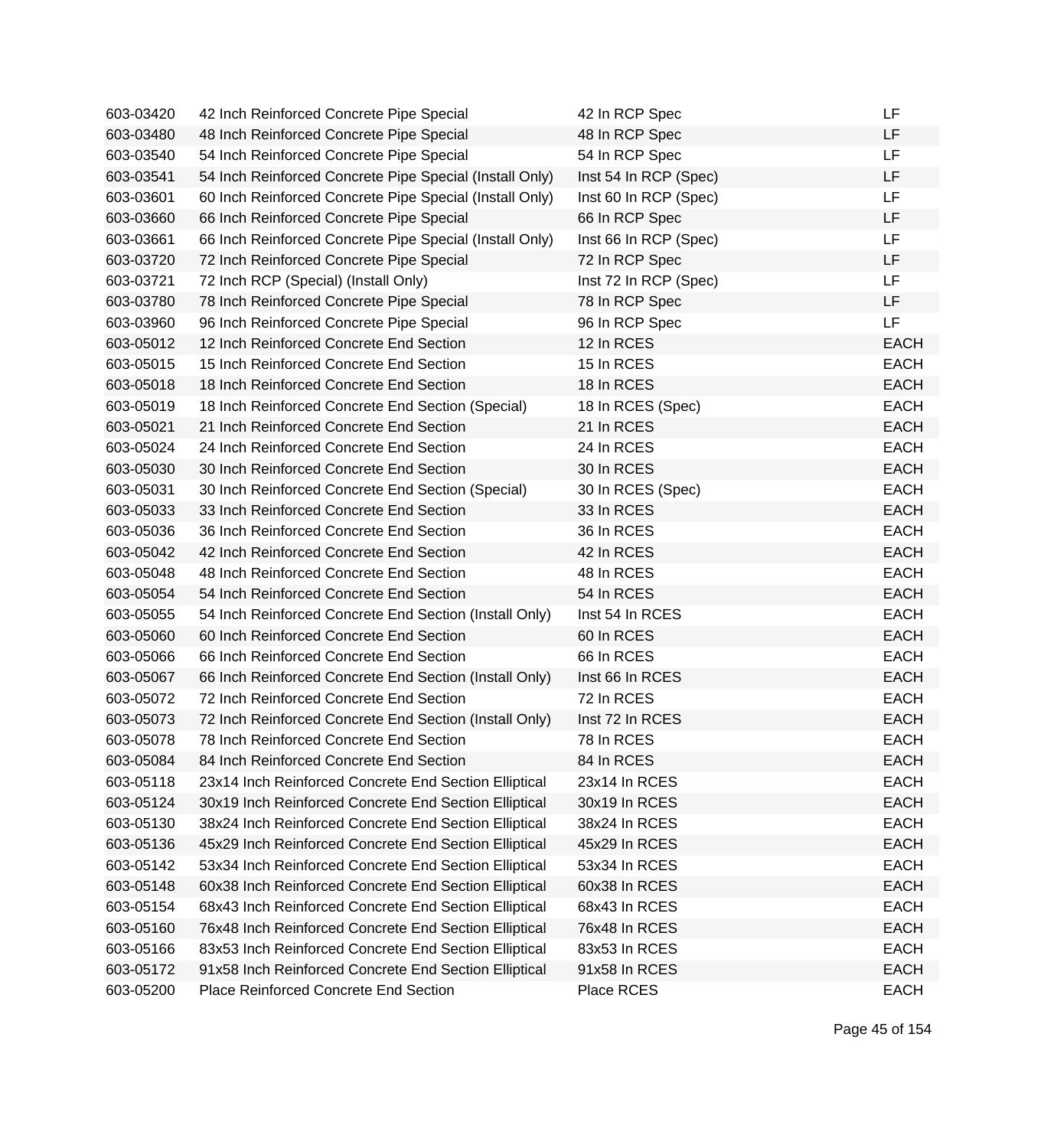| 603-05440 | Culvert Lining (54 x 40 Inch)                | Culvert Lining (54 x 40 ln) | LF |
|-----------|----------------------------------------------|-----------------------------|----|
| 603-06236 | Place 36 Inch Reinforced Concrete Pipe       | Place 36 In RCP             | LF |
| 603-07150 | 15 Inch Reinforced Concrete Pipe (Jacked)    | 15 In RCP (Jacked)          | LF |
| 603-07180 | 18 Inch Reinforced Concrete Pipe (Jacked)    | 18 In RCP (Jacked)          | LF |
| 603-07240 | 24 Inch Reinforced Concrete Pipe (Jacked)    | 24 In RCP (Jacked)          | LF |
| 603-07300 | 30 Inch Reinforced Concrete Pipe (Jacked)    | 30 In RCP (Jacked)          | LF |
| 603-07360 | 36 Inch Reinforced Concrete Pipe (Jacked)    | 36 In RCP (Jacked)          | LF |
| 603-07420 | 42 Inch Reinforced Concrete Pipe (Jacked)    | 42 In RCP (Jacked)          | LF |
| 603-07480 | 48 Inch Reinforced Concrete Pipe (Jacked)    | 48 In RCP (Jacked)          | LF |
| 603-07540 | 54 Inch Reinforced Concrete Pipe (Jacked)    | 54 In RCP (Jacked)          | LF |
| 603-07600 | 60 Inch Reinforced Concrete Pipe (Jacked)    | 60 In RCP (Jacked)          | LF |
| 603-07660 | 66 Inch Reinforced Concrete Pipe (Jacked)    | 66 In RCP (Jacked)          | LF |
| 603-07720 | 72 Inch Reinforced Concrete Pipe (Jacked)    | 72 In RCP (Jacked)          | LF |
| 603-07780 | 78 Inch Reinforced Concrete Pipe (Jacked)    | 78 In RCP (Jacked)          | LF |
| 603-07840 | 84 Inch Reinforced Concrete Pipe (Jacked)    | 84 In RCP (Jacked)          | LF |
| 603-07960 | 96 Inch Reinforced Concrete Pipe (Jacked)    | 96 In RCP (Jacked)          | LF |
| 603-07980 | 108 Inch Reinforced Concrete Pipe (Jacked)   | 108 In RCP (Jacked)         | LF |
| 603-10060 | 6 Inch Corrugated Steel Pipe                 | 6 In CSP                    | LF |
| 603-10080 | 8 Inch Corrugated Steel Pipe                 | 8 In CSP                    | LF |
| 603-10100 | 10 Inch Corrugated Steel Pipe                | 10 In CSP                   | LF |
| 603-10109 | 10 Inch Corrugated Steel Pipe Nestable       | 10 In CSP Nest              | LF |
| 603-10120 | 12 Inch Corrugated Steel Pipe                | 12 In CSP                   | LF |
| 603-10150 | 15 Inch Corrugated Steel Pipe                | 15 In CSP                   | LF |
| 603-10151 | 15 Inch Corrugated Steel Pipe (Install Only) | Inst 15 In CSP              | LF |
| 603-10180 | 18 Inch Corrugated Steel Pipe                | 18 In CSP                   | LF |
| 603-10210 | 21 Inch Corrugated Steel Pipe                | 21 In CSP                   | LF |
| 603-10240 | 24 Inch Corrugated Steel Pipe                | 24 In CSP                   | LF |
| 603-10249 | 24 Inch Corrugated Steel Pipe Nestable       | 24 In CSP Nest              | LF |
| 603-10300 | 30 Inch Corrugated Steel Pipe                | 30 In CSP                   | LF |
| 603-10309 | 30 Inch Corrugated Steel Pipe Nestable       | 30 In CSP Nest              | LF |
| 603-10360 | 36 Inch Corrugated Steel Pipe                | 36 In CSP                   | LF |
| 603-10420 | 42 Inch Corrugated Steel Pipe                | 42 In CSP                   | LF |
| 603-10480 | 48 Inch Corrugated Steel Pipe                | 48 In CSP                   | LF |
| 603-10540 | 54 Inch Corrugated Steel Pipe                | 54 In CSP                   | LF |
| 603-10600 | 60 Inch Corrugated Steel Pipe                | 60 In CSP                   | LF |
| 603-10660 | 66 Inch Corrugated Steel Pipe                | 66 In CSP                   | LF |
| 603-10720 | 72 Inch Corrugated Steel Pipe                | 72 In CSP                   | LF |
| 603-10780 | 78 Inch Corrugated Steel Pipe                | 78 In CSP                   | LF |
| 603-10840 | 84 Inch Corrugated Steel Pipe                | 84 In CSP                   | LF |
| 603-10900 | 90 Inch Corrugated Steel Pipe                | 90 In CSP                   | LF |
| 603-10960 | 96 Inch Corrugated Steel Pipe                | 96 In CSP                   | LF |
| 603-10970 | 102 Inch Corrugated Steel Pipe               | 102 In CSP                  | LF |
| 603-10980 | 108 Inch Corrugated Steel Pipe               | 108 In CSP                  | LF |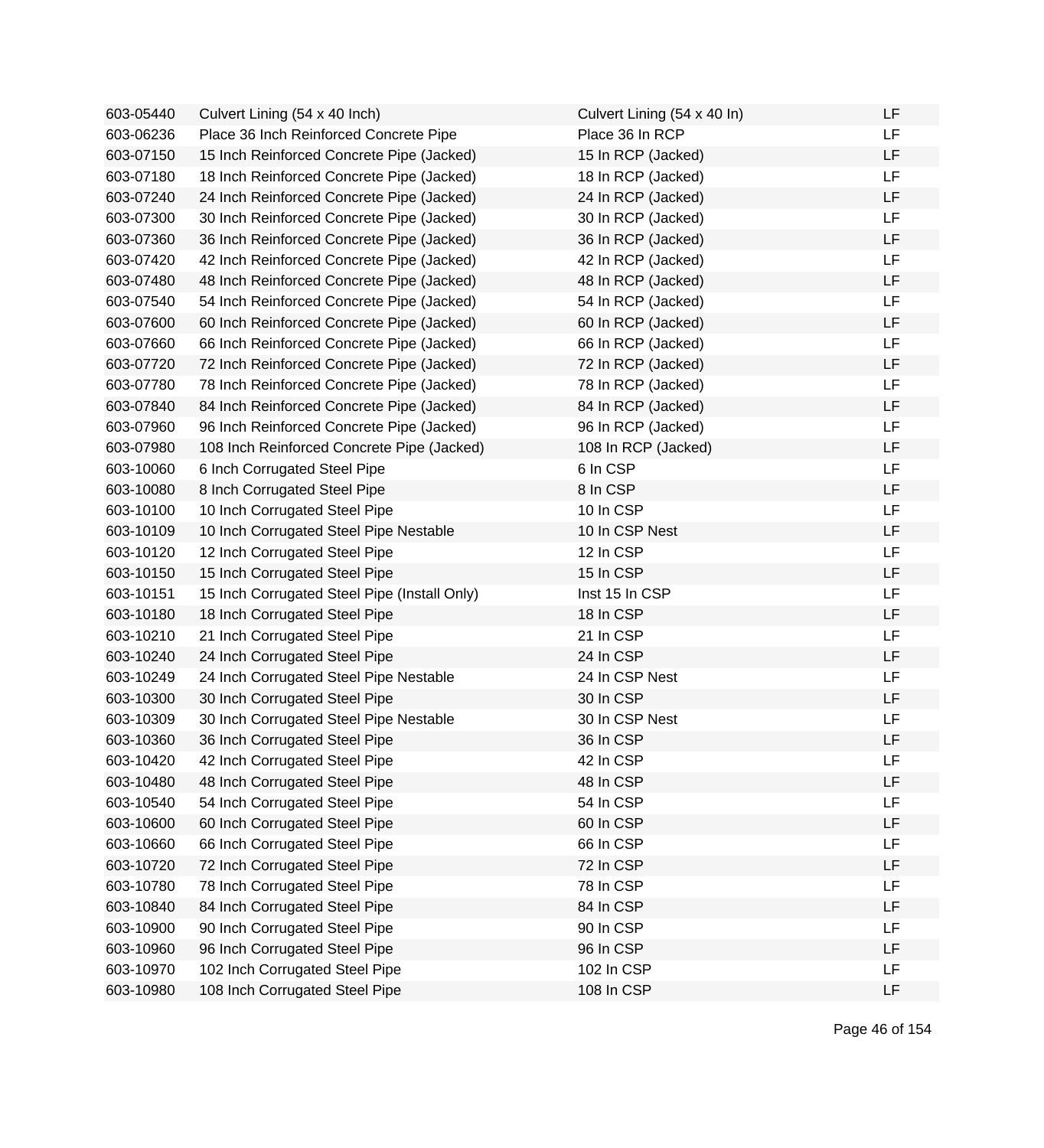| 603-10992 | 120 Inch Corrugated Steel Pipe                   | 120 In CSP           | LF          |
|-----------|--------------------------------------------------|----------------------|-------------|
| 603-10999 | 138 Inch Corrugated Steel Pipe                   | 138 In CSP           | LF          |
| 603-15015 | 15 Inch Equivalent Corrugated Steel Pipe Arch    | 15 In Equiv CSPA     | LF          |
| 603-15018 | 18 Inch Equivalent Corrugated Steel Pipe Arch    | 18 In Equiv CSPA     | LF          |
| 603-15021 | 21 Inch Equivalent Corrugated Steel Pipe Arch    | 21 In Equiv CSPA     | LF          |
| 603-15024 | 24 Inch Equivalent Corrugated Steel Pipe Arch    | 24 In Equiv CSPA     | LF          |
| 603-15030 | 30 Inch Equivalent Corrugated Steel Pipe Arch    | 30 In Equiv CSPA     | LF          |
| 603-15036 | 36 Inch Equivalent Corrugated Steel Pipe Arch    | 36 In Equiv CSPA     | LF          |
| 603-15042 | 42 Inch Equivalent Corrugated Steel Pipe Arch    | 42 In Equiv CSPA     | <b>LF</b>   |
| 603-15048 | 48 Inch Equivalent Corrugated Steel Pipe Arch    | 48 In Equiv CSPA     | LF          |
| 603-15054 | 54 Inch Equivalent Corrugated Steel Pipe Arch    | 54 In Equiv CSPA     | LF          |
| 603-15060 | 60 Inch Equivalent Corrugated Steel Pipe Arch    | 60 In Equiv CSPA     | LF          |
| 603-15066 | 66 Inch Equivalent Corrugated Steel Pipe Arch    | 66 In Equiv CSPA     | LF          |
| 603-15072 | 72 Inch Equivalent Corrugated Steel Pipe Arch    | 72 In Equiv CSPA     | LF          |
| 603-15078 | 78 Inch Equivalent Corrugated Steel Pipe Arch    | 78 In Equiv CSPA     | LF          |
| 603-15084 | 84 Inch Equivalent Corrugated Steel Pipe Arch    | 84 In Equiv CSPA     | LF          |
| 603-15090 | 90 Inch Equivalent Corrugated Steel Pipe Arch    | 90 In Equiv CSPA     | LF          |
| 603-15096 | 96 Inch Equivalent Corrugated Steel Pipe Arch    | 96 In Equiv CSPA     | LF          |
| 603-15102 | 102 Inch Equivalent Corrugated Steel Pipe Arch   | 102 In Equiv CSPA    | <b>LF</b>   |
| 603-15108 | 108 Inch Equivalent Corrugated Steel Pipe Arch   | 108 In Equiv CSPA    | LF          |
| 603-16018 | 18 Inch Equivalent Corrugated Aluminum Pipe Arch | 18 In Equiv CAPA     | LF          |
| 603-16024 | 24 Inch Equivalent Corrugated Aluminum Pipe Arch | 24 In Equiv CAPA     | LF          |
| 603-16030 | 30 Inch Equivalent Corrugated Aluminum Pipe Arch | 30 In Equiv CAPA     | LF          |
| 603-30012 | 12 Inch Steel End Section                        | 12 In SES            | <b>EACH</b> |
| 603-30015 | 15 Inch Steel End Section                        | 15 In SES            | <b>EACH</b> |
| 603-30018 | 18 Inch Steel End Section                        | 18 In SES            | <b>EACH</b> |
| 603-30021 | 21 Inch Steel End Section                        | 21 In SES            | <b>EACH</b> |
| 603-30024 | 24 Inch Steel End Section                        | 24 In SES            | <b>EACH</b> |
| 603-30030 | 30 Inch Steel End Section                        | 30 In SES            | <b>EACH</b> |
| 603-30036 | 36 Inch Steel End Section                        | 36 In SES            | <b>EACH</b> |
| 603-30042 | 42 Inch Steel End Section                        | 42 In SES            | <b>EACH</b> |
| 603-30048 | 48 Inch Steel End Section                        | 48 In SES            | <b>EACH</b> |
| 603-30054 | 54 Inch Steel End Section                        | 54 In SES            | <b>EACH</b> |
| 603-30060 | 60 Inch Steel End Section                        | 60 In SES            | <b>EACH</b> |
| 603-30066 | 66 Inch Steel End Section                        | 66 In SES            | <b>EACH</b> |
| 603-30072 | 72 Inch Steel End Section                        | 72 In SES            | <b>EACH</b> |
| 603-30078 | 78 Inch Steel End Section                        | 78 In SES            | <b>EACH</b> |
| 603-30084 | 84 Inch Steel End Section                        | 84 In SES            | <b>EACH</b> |
| 603-31218 | 18 Inch Equivalent Arch Aluminum End Section     | 18 In Equiv Arch AES | <b>EACH</b> |
| 603-31230 | 30 Inch Equivalent Arch Aluminum End Section     | 30 In Equiv Arch AES | <b>EACH</b> |
| 603-31315 | 15 Inch Equivalent Arch Steel End Section        | 15 In Equiv Arch SES | <b>EACH</b> |
| 603-31318 | 18 Inch Equivalent Arch Steel End Section        | 18 In Equiv Arch SES | <b>EACH</b> |
| 603-31321 | 21 Inch Equivalent Arch Steel End Section        | 21 In Equiv Arch SES | <b>EACH</b> |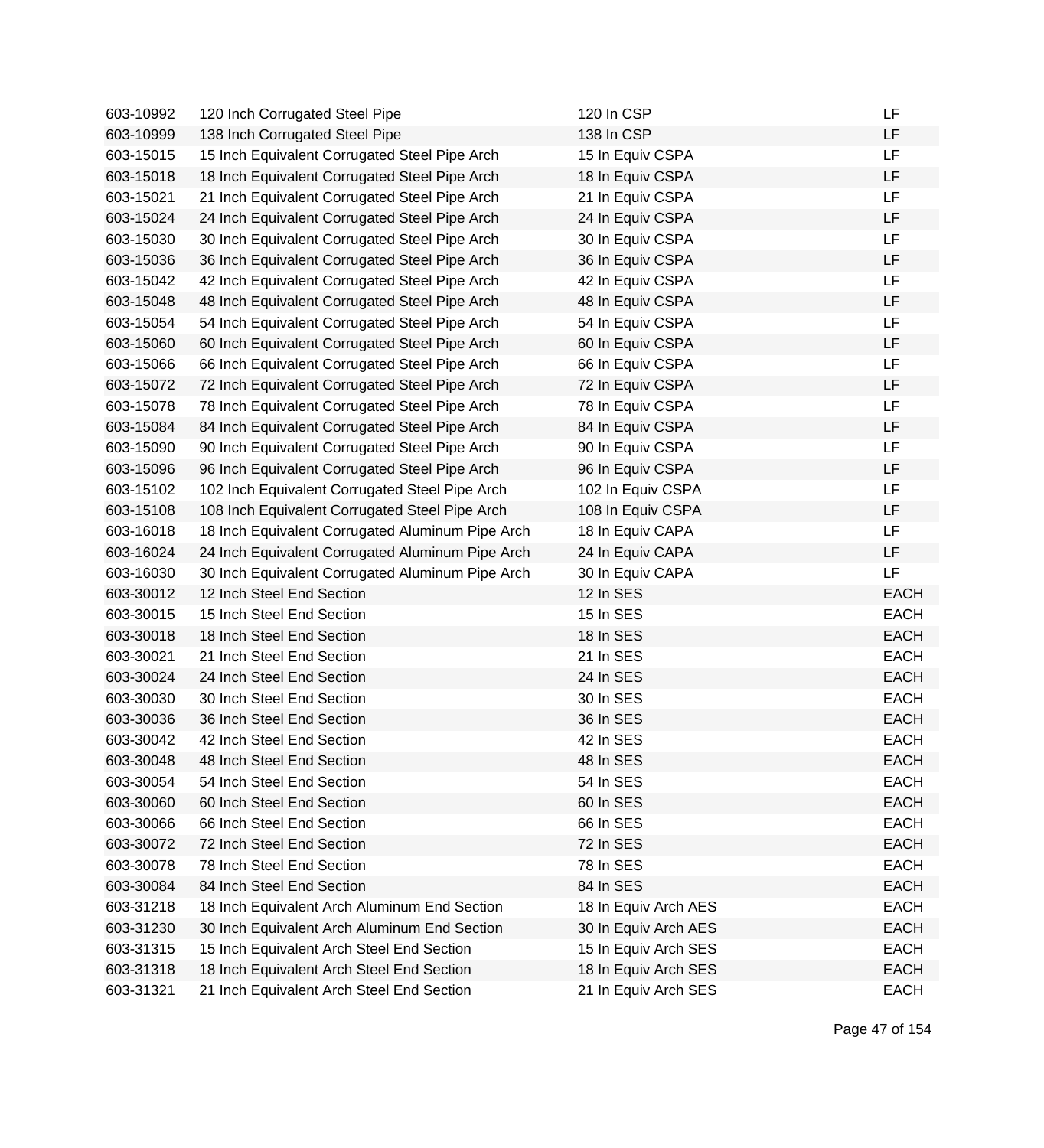| 603-31324 | 24 Inch Equivalent Arch Steel End Section         | 24 In Equiv Arch SES                   | <b>EACH</b> |
|-----------|---------------------------------------------------|----------------------------------------|-------------|
| 603-31330 | 30 Inch Equivalent Arch Steel End Section         | 30 In Equiv Arch SES                   | <b>EACH</b> |
| 603-31336 | 36 Inch Equivalent Arch Steel End Section         | 36 In Equiv Arch SES                   | <b>EACH</b> |
| 603-31342 | 42 Inch Equivalent Arch Steel End Section         | 42 In Equiv Arch SES                   | <b>EACH</b> |
| 603-31348 | 48 Inch Equivalent Arch Steel End Section         | 48 In Equiv Arch SES                   | <b>EACH</b> |
| 603-31354 | 54 Inch Equivalent Arch Steel End Section         | 54 In Equiv Arch SES                   | <b>EACH</b> |
| 603-31360 | 60 Inch Equivalent Arch Steel End Section         | 60 In Equiv Arch SES                   | <b>EACH</b> |
| 603-31366 | 66 Inch Equivalent Arch Steel End Section         | 66 In Equiv Arch SES                   | <b>EACH</b> |
| 603-31372 | 72 Inch Equivalent Arch Steel End Section         | 72 In Equiv Arch SES                   | <b>EACH</b> |
| 603-32018 | Place 18 Inch Steel End Section                   | Place 18 In SES                        | <b>EACH</b> |
| 603-32024 | Place 24 Inch Steel End Section                   | Place 24 In SES                        | <b>EACH</b> |
| 603-32030 | Place 30 Inch Steel End Section                   | Place 30 In SES                        | <b>EACH</b> |
| 603-32036 | Place 36 Inch Steel End Section                   | Place 36 In SES                        | <b>EACH</b> |
| 603-32042 | Place 42 Inch Steel End Section                   | Place 42 In SES                        | <b>EACH</b> |
| 603-32048 | Place 48 Inch Steel End Section                   | Place 48 In SES                        | <b>EACH</b> |
| 603-32054 | Place 54 Inch Steel End Section                   | Place 54 In SES                        | <b>EACH</b> |
| 603-32060 | Place 60 Inch Steel End Section                   | Place 60 In SES                        | <b>EACH</b> |
| 603-32066 | Place 66 Inch Steel End Section                   | Place 66 In SES                        | <b>EACH</b> |
| 603-33018 | 18 Inch Pipe Safety End Treatment                 | 18 In Pipe Safety End Treat            | <b>EACH</b> |
| 603-33024 | 24 Inch Pipe Safety End Treatment                 | 24 In Pipe Safety End Treat            | <b>EACH</b> |
| 603-33030 | 30 Inch Pipe Safety End Treatment                 | 30 In Pipe Safety End Treat            | <b>EACH</b> |
| 603-33036 | 36 Inch Pipe Safety End Treatment                 | 36 In Pipe Safety End Treat            | <b>EACH</b> |
| 603-33042 | 42 Inch Pipe Safety End Treatment                 | 42 In Pipe Safety End Treat            | <b>EACH</b> |
| 603-33048 | 48 Inch Pipe Safety End Treatment                 | 48 In Pipe Safety End Treat            | <b>EACH</b> |
| 603-33060 | 60 Inch Pipe Safety End Treatment                 | 60 In Pipe Safety End Treat            | <b>EACH</b> |
| 603-33072 | 72 Inch Pipe Safety End Treatment                 | 72 In Pipe Safety End Treat            | <b>EACH</b> |
| 603-34030 | 30 Inch Equivalent Arch Pipe Safety End Treatment | 30 In Equiv Arch Pipe Safety End Treat | <b>EACH</b> |
| 603-34036 | 36 Inch Equivalent Arch Pipe Safety End Treatment | 36 In Equiv Arch Pipe Safety End Treat | <b>EACH</b> |
| 603-34048 | 48 Inch Equivalent Arch Pipe Safety End Treatment | 48 In Equiv Arch Pipe Safety End Treat | <b>EACH</b> |
| 603-36008 | Place 8 Inch Corrugated Steel Pipe                | Place 8 In CSP                         | LF          |
| 603-36012 | Place 12 Inch Corrugated Steel Pipe               | Place 12 In CSP                        | LF          |
| 603-36015 | Place 15 Inch Corrugated Steel Pipe               | Place 15 In CSP                        | LF          |
| 603-36018 | Place 18 Inch Corrugated Steel Pipe               | Place 18 In CSP                        | LF          |
| 603-36024 | Place 24 Inch Corrugated Steel Pipe               | Place 24 In CSP                        | LF          |
| 603-36030 | Place 30 Inch Corrugated Steel Pipe               | Place 30 In CSP                        | <b>LF</b>   |
| 603-36036 | Place 36 Inch Corrugated Steel Pipe               | Place 36 In CSP                        | <b>LF</b>   |
| 603-36042 | Place 42 Inch Corrugated Steel Pipe               | Place 42 In CSP                        | LF          |
| 603-36048 | Place 48 Inch Corrugated Steel Pipe               | Place 48 In CSP                        | LF          |
| 603-36054 | Place 54 Inch Corrugated Steel Pipe               | Place 54 In CSP                        | LF          |
| 603-36060 | Place 60 Inch Corrugated Steel Pipe               | Place 60 In CSP                        | LF          |
| 603-36066 | Place 66 Inch Corrugated Steel Pipe               | Place 66 In CSP                        | LF          |
| 603-36072 | Place 72 Inch Corrugated Steel Pipe               | Place 72 In CSP                        | LF          |
| 603-36078 | Place 78 Inch Corrugated Steel Pipe               | Place 78 In CSP                        | LF          |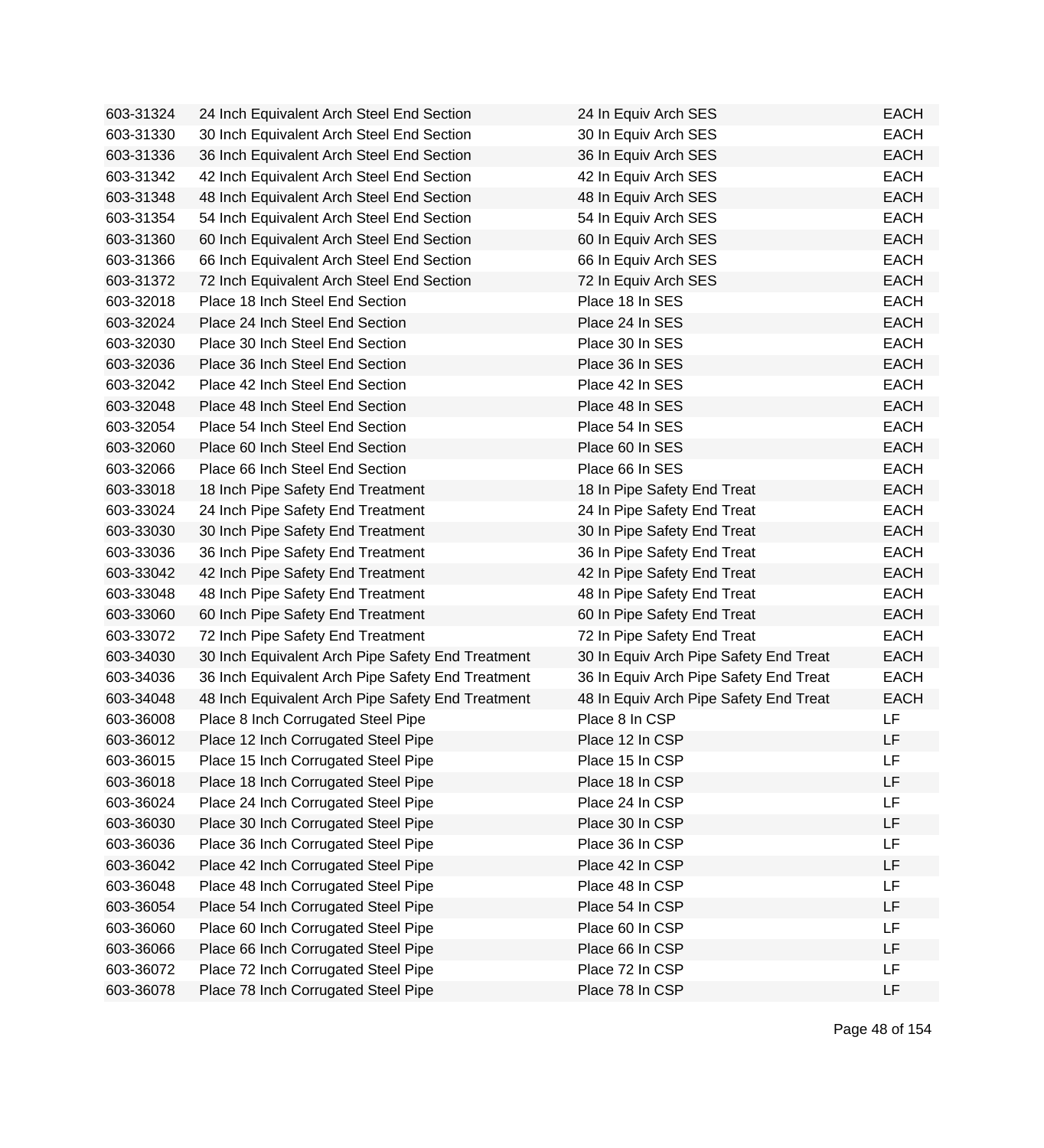| 603-36084 | Place 84 Inch Corrugated Steel Pipe                  | Place 84 In CSP           | LF          |
|-----------|------------------------------------------------------|---------------------------|-------------|
| 603-36096 | Place 96 Inch Corrugated Steel Pipe                  | Place 96 In CSP           | LF          |
| 603-36108 | Place 108 Inch Corrugated Steel Pipe                 | Place 108 In CSP          | <b>LF</b>   |
| 603-36112 | Place 12 Inch Corrugated Steel Pipe Nestable         | Place 12 In CSP Nest      | LF          |
| 603-37524 | Place 24 Inch Equivalent Corrugated Steel Pipe Arch  | Place 24 In Equiv CSPA    | LF          |
| 603-37560 | Place 60 Inch Equivalent Corrugated Steel Pipe Arch  | Place 60 In Equiv CSPA    | LF          |
| 603-37578 | Place 78 Inch Equivalent Corrugated Steel Pipe Arch  | Place 78 In Equiv CSPA    | <b>LF</b>   |
| 603-40024 | 24 Inch Corrugated Steel Ditch Liner                 | 24 In CS Ditch Liner      | LF          |
| 603-40030 | 30 Inch Corrugated Steel Ditch Liner                 | 30 In CS Ditch Liner      | LF          |
| 603-40036 | 36 Inch Corrugated Steel Ditch Liner                 | 36 In CS Ditch Liner      | LF          |
| 603-40042 | 42 Inch Corrugated Steel Ditch Liner                 | 42 In CS Ditch Liner      | <b>LF</b>   |
| 603-40072 | 72 Inch Corrugated Steel Pipe (Half Round) (Special) | 72 In CSP (Half)(Special) | LF          |
| 603-50001 | 3 Inch Plastic Pipe (Install Only)                   | Inst 3 In Plastic Pipe    | <b>LF</b>   |
| 603-50002 | 2 Inch Plastic Pipe                                  | 2 In Plastic Pipe         | LF          |
| 603-50003 | 3 Inch Plastic Pipe                                  | 3 In Plastic Pipe         | LF          |
| 603-50004 | 4 Inch Plastic Pipe                                  | 4 In Plastic Pipe         | LF          |
| 603-50006 | 6 Inch Plastic Pipe                                  | 6 In Plastic Pipe         | LF          |
| 603-50007 | 6 Inch Plastic Pipe (Special)                        | 6 In Plastic Pipe (Spec)  | <b>LF</b>   |
| 603-50008 | 8 Inch Plastic Pipe                                  | 8 In Plastic Pipe         | LF          |
| 603-50010 | 10 Inch Plastic Pipe                                 | 10 In Plastic Pipe        | LF          |
| 603-50012 | 12 Inch Plastic Pipe                                 | 12 In Plastic Pipe        | <b>LF</b>   |
| 603-50015 | 15 Inch Plastic Pipe                                 | 15 In Plastic Pipe        | LF          |
| 603-50016 | 16 Inch Plastic Pipe                                 | 16 In Plastic Pipe        | <b>LF</b>   |
| 603-50018 | 18 Inch Plastic Pipe                                 | 18 In Plastic Pipe        | LF          |
| 603-50024 | 24 Inch Plastic Pipe                                 | 24 In Plastic Pipe        | LF          |
| 603-50025 | 24 Inch Plastic Pipe (Install Only)                  | Inst 24 In Plastic Pipe   | LF          |
| 603-50027 | 27 Inch Plastic Pipe                                 | 27 In Plastic Pipe        | LF          |
| 603-50030 | 30 Inch Plastic Pipe                                 | 30 In Plastic Pipe        | <b>LF</b>   |
| 603-50036 | 36 Inch Plastic Pipe                                 | 36 In Plastic Pipe        | LF          |
| 603-50042 | 42 Inch Plastic Pipe                                 | 42 Inch Plastic Pipe      | LF          |
| 603-50043 | 42 Inch Plastic Pipe (Install Only)                  | Inst 42 In Plastic Pipe   | LF          |
| 603-50048 | 48 Inch Plastic Pipe                                 | 48 In Plastic Pipe        | LF          |
| 603-50072 | 72 Inch Plastic Pipe                                 | 72 In plastic Pipe        | <b>LF</b>   |
| 603-50100 | Flap gate $($ Inch)                                  | Flap Gate ( __ Inch)      | <b>EACH</b> |
| 603-50106 | Place 6 Inch Plastic Pipe                            | Place 6 In Plastic Pipe   | <b>LF</b>   |
| 603-51206 | Furnish 6 Inch Plastic Pipe                          | Furn 6 In Plastic Pipe    | LF          |
| 603-60120 | Place 12 Inch Flexible Pipe                          | Place 12 In Flexible Pipe | LF          |
| 603-60180 | Place 18 Inch Flexible Pipe                          | Place 18 In Flexible Pipe | LF          |
| 603-60240 | Place 24 Inch Flexible Pipe                          | Place 24 In Flexible Pipe | LF          |
| 603-61108 | 8 Inch Flexible Pipe                                 | 8 In Flex Pipe            | LF          |
| 603-61120 | 12 Inch Flexible Pipe                                | 12 In Flexible Pipe       | <b>LF</b>   |
| 603-61180 | 18 Inch Flexible Pipe                                | 18 In Flexible Pipe       | LF          |
| 603-61210 | 21 Inch Flexible Pipe                                | 21 In Flexible Pipe       | <b>LF</b>   |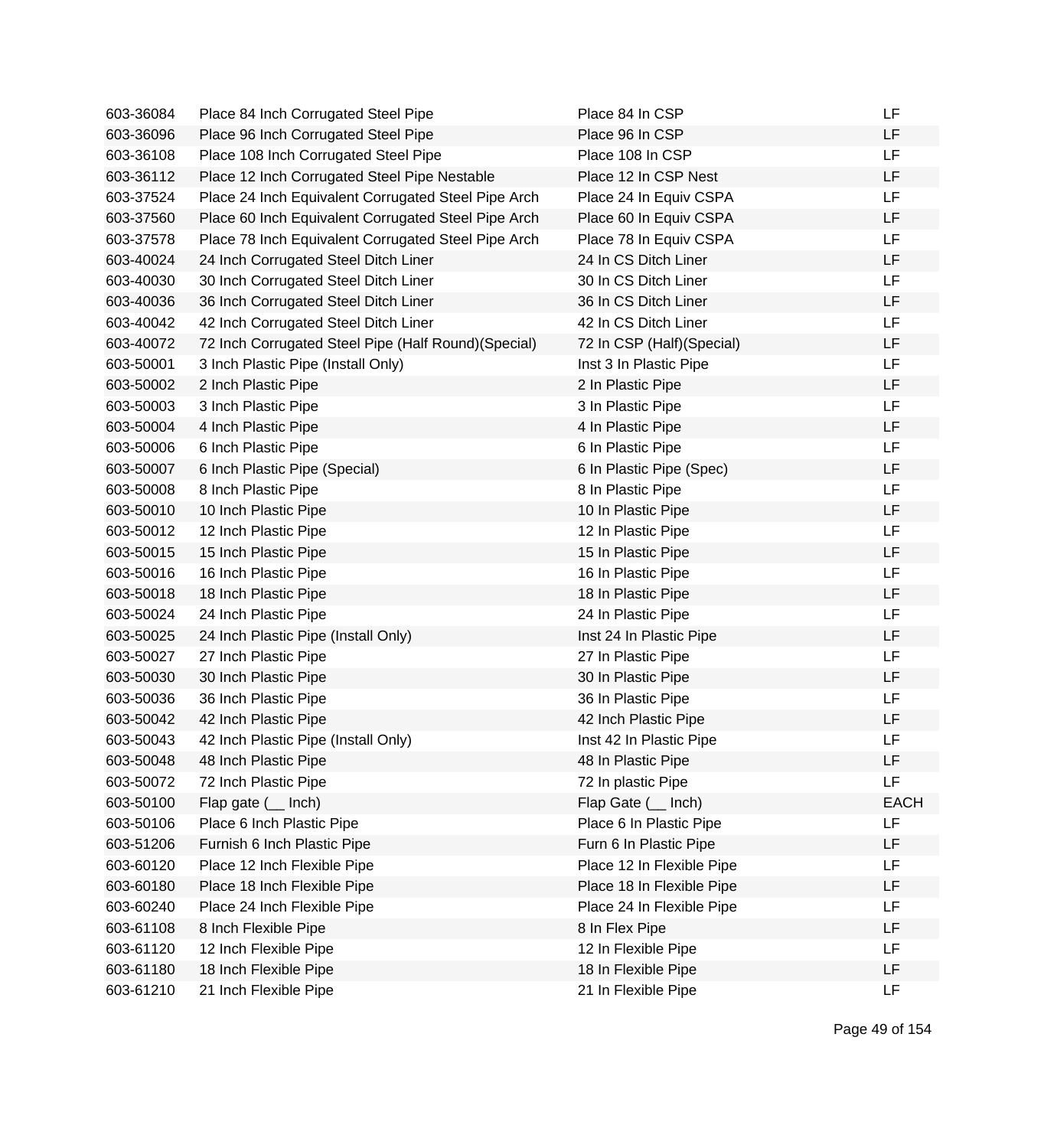| 603-61240 | 24 Inch Flexible Pipe                             | 24 In Flexible Pipe       | LF |
|-----------|---------------------------------------------------|---------------------------|----|
| 603-61300 | 30 Inch Flexible Pipe                             | 30 In Flexible Pipe       | LF |
| 603-65010 | 10 Inch Aluminum Pipe (Special)                   | 10 In Alum Pipe (Special) | LF |
| 603-70303 | 3x3 Foot Concrete Box Culvert (Precast)           | 3x3 Ft CBC (Precast)      | LF |
| 603-70402 | 4X2 Foot Concrete Box Culvert (Precast)           | 4X2 Ft CBC (Precast)      | LF |
| 603-70404 | 4X4 Foot Concrete Box Culvert (Precast)           | 4X4 Ft CBC (Precast)      | LF |
| 603-70502 | 5x2 Foot Concrete Box Culvert (Precast)           | 5x2 Ft CBC (Precast)      | LF |
| 603-70503 | 5x3 Foot Concrete Box Culvert (Precast)           | 5x3 Ft CBC (Precast)      | LF |
| 603-70504 | 5x4 Foot Concrete Box Culvert (Precast)           | 5x4 Ft CBC (Precast)      | LF |
| 603-70505 | 5x5 Foot Concrete Box Culvert (Precast)           | 5x5 Ft CBC (Precast)      | LF |
| 603-70603 | 6x3 Foot Concrete Box Culvert (Precast)           | 6x3 Ft CBC (Precast)      | LF |
| 603-70604 | 6x4 Foot Concrete Box Culvert (Precast)           | 6x4 Ft CBC (Precast)      | LF |
| 603-70606 | 6x6 Foot Concrete Box Culvert (Precast)           | 6x6 Ft CBC (Precast)      | LF |
| 603-70607 | 6x7 Foot Concrete Box Culvert (Precast)           | 6x7 Ft CBC (Precast)      | LF |
| 603-70703 | 7x3 Foot Concrete Box Culvert (Precast)           | 7x3 Ft CBC (Precast)      | LF |
| 603-70704 | 7x4 Foot Concrete Box Culvert (Precast)           | 7x4 Ft CBC (Precast)      | LF |
| 603-70705 | 7x5 Foot Concrete Box Culvert (Precast)           | 7x5 Ft CBC (Precast)      | LF |
| 603-70707 | 7x7 Foot Concrete Box Culvert (Precast)           | 7x7 Ft CBC (Precast)      | LF |
| 603-70803 | 8x3 Foot Concrete Box Culvert (Precast)           | 8x3 Ft CBC (Precast)      | LF |
| 603-70804 | 8x4 Foot Concrete Box Culvert (Precast)           | 8x4 Ft CBC (Precast)      | LF |
| 603-70805 | 8x5 Foot Concrete Box Culvert (Precast)           | 8x5 Ft CBC (Precast)      | LF |
| 603-70806 | 8x6 Foot Concrete Box Culvert (Precast)           | 8x6 Ft CBC (Precast)      | LF |
| 603-70808 | 8x8 Foot Concrete Box Culvert (Precast)           | 8x8 Ft CBC (Precast)      | LF |
| 603-70810 | 8 x 10 Foot Concrete Box Culvert (Precast)        | 8X10 Ft CBC (Precast)     | LF |
| 603-70905 | 9x5 Foot Concrete Box Culvert (Precast)           | 9x5 Ft CBC (Precast)      | LF |
| 603-70906 | 9x6 Foot Concrete Box Culvert (Precast)           | 9x6 Ft CBC (Precast)      | LF |
| 603-71004 | 10x4 Foot Concrete Box Culvert (Precast)          | 10x4 Ft CBC (Precast)     | LF |
| 603-71005 | 10x5 Foot Concrete Box Culvert (Precast)          | 10x5 Ft CBC (Precast)     | LF |
| 603-71006 | 10x6 Foot Concrete Box Culvert (Precast)          | 10x6 Ft CBC (Precast)     | LF |
| 603-71007 | 10x7 Foot Concrete Box Culvert (Precast)          | 10x7 Ft CBC (Precast)     | LF |
| 603-71008 | 10x8 Foot Concrete Box Culvert (Precast)          | 10x8 Ft CBC (Precast)     | LF |
| 603-71010 | 10x10 Foot Concrete Box Culvert (Precast)         | 10x10 Ft CBC (Precast)    | LF |
| 603-71204 | 12x4 Foot Concrete Box Culvert (Precast)          | 12x4 Ft CBC (Precast)     | LF |
| 603-71206 | 12x6 Foot Concrete Box Culvert (Precast)          | 12x6 Ft CBC (Precast)     | LF |
| 603-71208 | 12x8 Foot Concrete Box Culvert (Precast)          | 12x8 Ft CBC (Precast)     | LF |
| 603-71210 | 12x10 Foot Concrete Box Culvert (Precast)         | 12x10 Ft CBC (Precast)    | LF |
| 603-71307 | 13x7 Foot Concrete Box Culvert (Precast)          | 13x7 Ft CBC (Precast)     | LF |
| 603-71405 | 14x5 Foot Concrete Box Culvert (Precast)          | 14x5 Ft CBC (Precast)     | LF |
| 603-71406 | 14x6 Foot Concrete Box Culvert (Precast)          | 14x6 Ft CBC (Precast)     | LF |
| 603-71408 | 14x8 Foot Concrete Box Culvert (Precast)          | 14x8 Ft CBC (Precast)     | LF |
| 603-71505 | 15X5 Foot Concrete Box Culvert (Precast)          | 15X5 Ft CBC (Precast)     | LF |
| 603-71604 | 16x4 Foot Concrete Box Culvert (3-Sided)(Precast) | 16x4 Ft CBC (3)(Precast)  | LF |
| 603-71606 | 16x6 Foot Concrete Box Culvert (Precast)          | 16x6 Ft CBC (Precast)     | LF |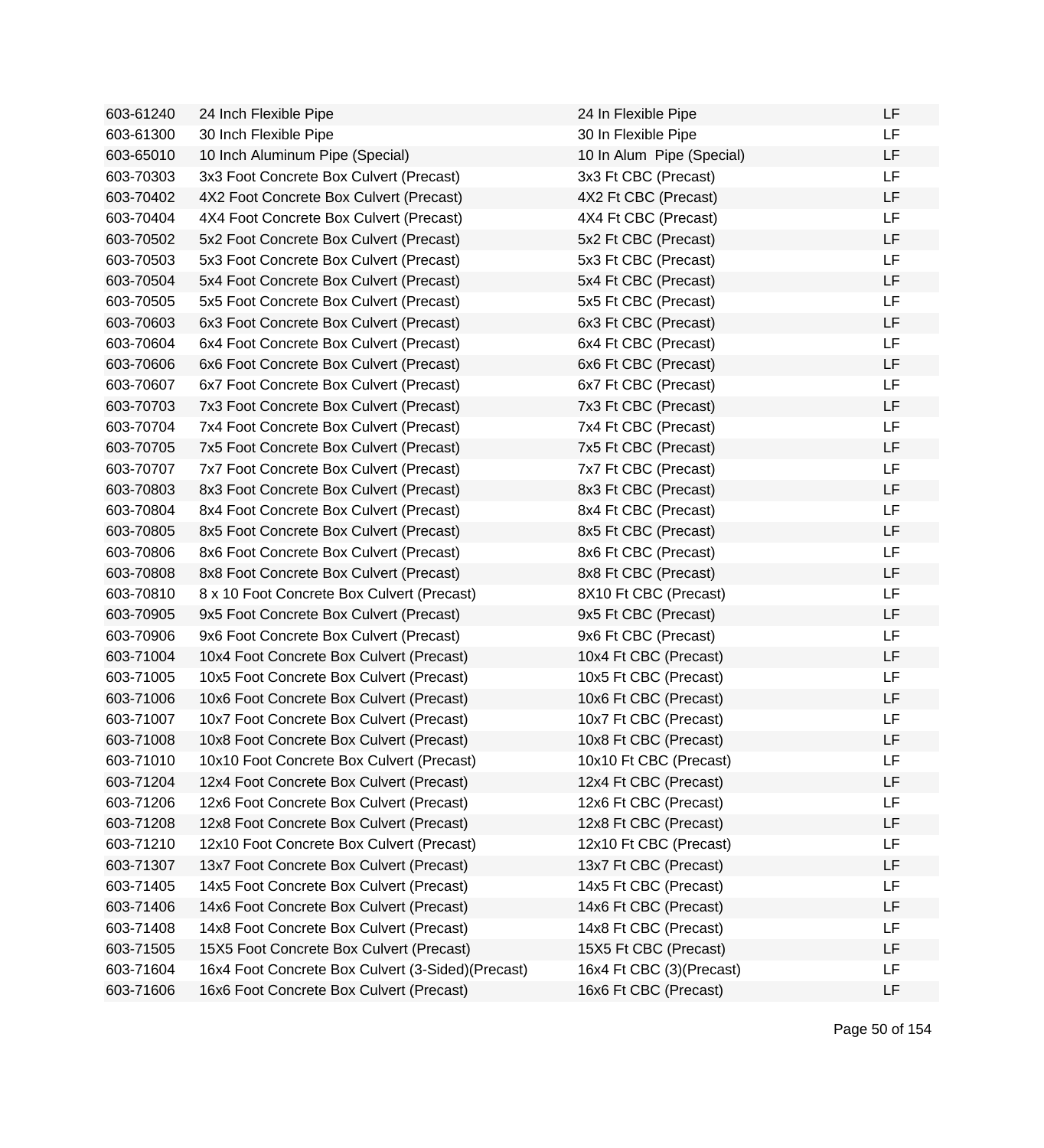| 603-71607 | 16x7 Foot Concrete Box Culvert (Precast)                | 16x7 Ft CBC (Precast)                   | LF          |
|-----------|---------------------------------------------------------|-----------------------------------------|-------------|
| 603-71608 | 16X8 Foot Concrete Box Culvert (3-Sided)(Precast)       | 16X8 Ft CBC (3)(Precast)                | LF          |
| 603-71609 | 16x8 Foot Concrete Box Culvert (Precast)                | 16x8 Ft CBC (Precast)                   | LF          |
| 603-71610 | 16x10 Foot Concrete Box Culvert (Precast)               | 16x10 Ft CBC (Precast)                  | LF          |
| 603-71611 | 16 x 11 Foot Concrete Box Culvert (Precast)             | 16x11 Ft CBC (Precast)                  | LF          |
| 603-71806 | 18x6 Foot Concrete Box Culvert (Precast)                | 18x6 Ft CBC (Precast)                   | LF          |
| 603-71812 | 18x12 Foot Concrete Box Culvert (Precast)               | 18x12 Ft CBC (Precast)                  | LF          |
| 603-72008 | 20x8 Foot Concrete Box Culvert (Precast)                | 20x8 Ft CBC (Precast)                   | LF          |
| 603-72009 | 20x9 Foot Concrete 3-Sided Culvert (Precast)            | 20x9 Ft Conc 3-Sided Culvert (Precast)  | LF          |
| 603-72010 | 20x10 Ft Concrete 3-sided Culvert (Precast)             | 20x10 Ft Conc 3-sided Culvert (Precast) | LF          |
| 603-73000 | Concrete Box Culvert (Design Build)                     | CBC (Design Build)                      | <b>EACH</b> |
| 603-73114 | 31x14 Foot Concrete 3-Sided Culvert (Precast)           | 31x14 Ft Conc 3-S Culv (Pre)            | LF          |
| 603-74214 | 42x14 Foot Concrete 3-Sided Culvert (Precast)           | 42x14 Ft Conc 3-S Culv (Pre)            | LF          |
| 603-76624 | 66x24 Foot Concrete 3-Sided Culvert (Precast)           | 66x24 Ft Conc 3-S Culv (Pre)            | LF          |
| 603-77001 | Culvert Headwall (3-Sided Culvert) (Type 1)             | Culv Headwall (3-S Culv)(Ty1)           | <b>SF</b>   |
| 603-77002 | Culvert Headwall (3-Sided Culvert) (Type 2)             | Culv Headwall (3-S Culv)(Ty 2)          | <b>SF</b>   |
| 603-77011 | Culvert Wingwall (3-Sided Culvert) (Type 1)             | Culv Wingwall (3-S Culv)(Ty 1)          | <b>SF</b>   |
| 603-77012 | Culvert Wingwall (3-Sided Culvert) (Type 2)             | Culv Wingwall (3-S Culv)(Ty 2)          | <b>SF</b>   |
| 603-80349 | Construction Traffic Sign (Panel Size C) (Install Only) | Const Traf Sign (C) (Install)           | <b>EACH</b> |
| 603-80705 | Place 7x5 Foot Concrete Box Culvert (Precast)           | Place 7x5 CBC (Precast)                 | LF          |
| 603-80790 | 12X8 Foot Concrete Arch Culvert (Precast)               | 12X8 Ft Conc Arch Cul (Precast)         | LF          |
| 603-80800 | 14x10 Foot Concrete Arch Culvert (Precast)              | 14x10 Ft Conc Arch Cul (Precast)        | LF          |
| 603-81004 | 4 Inch Cast Iron Pipe                                   | 4 In Cast Iron Pipe                     | LF          |
| 603-81006 | 6 Inch Cast Iron Pipe                                   | 6 In Cast Iron Pipe                     | LF          |
| 603-81008 | 8 Inch Cast Iron Pipe                                   | 8 In Cast Iron Pipe                     | LF          |
| 603-81016 | 16 Inch Cast Iron Pipe                                  | 16 In Cast Iron Pipe                    | LF          |
| 603-81018 | 18 Inch Cast Iron Pipe                                  | 18 In Cast Iron Pipe                    | LF          |
| 603-82004 | 4 Inch Ductile Iron Pipe                                | 4 In Duct Iron Pipe                     | LF          |
| 603-82006 | 6 Inch Ductile Iron Pipe                                | 6 In Duct Iron Pipe                     | LF          |
| 603-82008 | 8 Inch Ductile Iron Pipe                                | 8 In Duct Iron Pipe                     | LF          |
| 603-82010 | 10 Inch Ductile Iron Pipe                               | 10 In Duct Iron Pipe                    | LF          |
| 603-82012 | 12 Inch Ductile Iron Pipe                               | 12 In Duct Iron Pipe                    | LF          |
| 603-82014 | 14 Inch Ductile Iron Pipe                               | 14 In Duct Iron Pipe                    | LF          |
| 603-82016 | 16 Inch Ductile Iron Pipe                               | 16 In Duct Iron Pipe                    | LF          |
| 603-82018 | 18 Inch Ductile Iron Pipe                               | 18 In Duct Iron Pipe                    | LF          |
| 603-82024 | 24 Inch Ductile Iron Pipe                               | 24 In Duct Iron Pipe                    | LF          |
| 603-82030 | 30 Inch Ductile Iron Pipe                               | 30 In Duct Iron Pipe                    | LF          |
| 603-82036 | 36 Inch Ductile Iron Pipe                               | 36 In Duct Iron Pipe                    | LF          |
| 603-82054 | 54 Inch Ductile Iron Pipe                               | 54 In Duct Iron Pipe                    | LF          |
| 603-83008 | 8 Inch Sewer Pipe                                       | 8 In Sewer Pipe                         | LF          |
| 603-83009 | 8 Inch Sewer Pipe (Special)                             | 8 In Sewer Pipe (Spec)                  | LF          |
| 603-83012 | 12 Inch Sewer Pipe                                      | 12 In Sewer Pipe                        | LF          |
| 603-83024 | 24 Inch Sewer Pipe                                      | 24 In Sewer Pipe                        | LF          |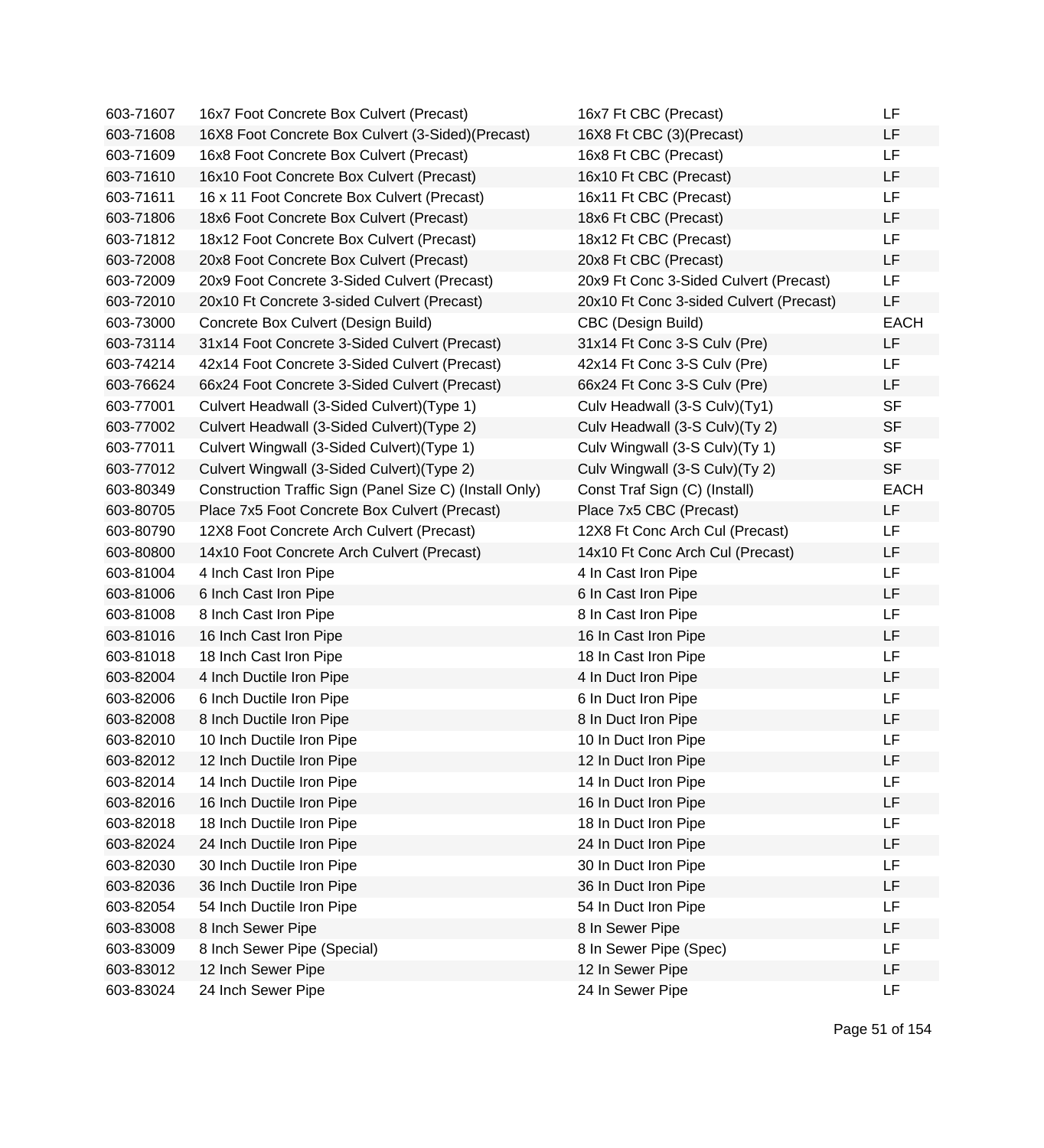| 604-00305 | Inlet Type C (5 Foot)                     | Inlet Ty C (5 Ft)                | <b>EACH</b> |
|-----------|-------------------------------------------|----------------------------------|-------------|
| 604-00310 | Inlet Type C (10 Foot)                    | Inlet Ty C (10 Ft)               | <b>EACH</b> |
| 604-00315 | Inlet Type C (15 Foot)                    | Inlet Ty C (15 Ft)               | <b>EACH</b> |
| 604-00320 | Inlet Type C (20 Foot)                    | Inlet Ty C (20 Ft)               | <b>EACH</b> |
| 604-00330 | Inlet Type C (30 Foot)                    | Inlet Ty C (30 Ft)               | <b>EACH</b> |
| 604-00350 | Inlet Type C (Special)                    | Inlet Ty C (Spec)                | <b>EACH</b> |
| 604-00405 | Inlet Type C (Double) (5 Foot)            | Inlet Ty C (D) (5 Ft)            | <b>EACH</b> |
| 604-00455 | Inlet Type C (Triple) (5 Foot)            | Inlet Ty C $(T)$ (5 Ft)          | <b>EACH</b> |
| 604-00460 | Inlet Type C (Triple) (10 Foot)           | Inlet Ty C $(T)$ (10 Ft)         | <b>EACH</b> |
| 604-00505 | Inlet Type D (5 Foot)                     | Inlet Ty D (5 Ft)                | <b>EACH</b> |
| 604-00506 | Inlet Type D (Special) (5 Foot)           | Inlet Ty D (Spec) (5 Ft)         | <b>EACH</b> |
| 604-00510 | Inlet Type D (10 Foot)                    | Inlet Ty D (10 Ft)               | <b>EACH</b> |
| 604-00511 | Inlet Type D (Special) (10 Foot)          | Inlet Ty D (Spec) (10 Ft)        | <b>EACH</b> |
| 604-00515 | Inlet Type D (15 Foot)                    | Inlet Ty D (15 Ft)               | <b>EACH</b> |
| 604-00520 | Inlet Type D (20 Foot)                    | Inlet Ty D (20 Ft)               | <b>EACH</b> |
| 604-00550 | Inlet Type D (Special)                    | Inlet Ty D (Spec)                | <b>EACH</b> |
| 604-00605 | Inlet Type D (Double) (5 Foot)            | Inlet Ty D $(D)$ (5 Ft)          | <b>EACH</b> |
| 604-00610 | Inlet Type D (Double) (10 Foot)           | Inlet Ty D $(D)$ (10 Ft)         | <b>EACH</b> |
| 604-03005 | Inlet Type 3 (5 Foot)                     | Inlet Ty $3(5 \text{ Ft})$       | <b>EACH</b> |
| 604-03010 | Inlet Type 3 (10 Foot)                    | Inlet Ty $3(10 \text{ Ft})$      | <b>EACH</b> |
| 604-03011 | Inlet Type 3 (Special) (10 Foot)          | Inlet Ty 3 (Spec) (10 Ft)        | <b>EACH</b> |
| 604-03015 | Inlet Type 3 (15 Foot)                    | Inlet Ty $3(15 \text{ Ft})$      | <b>EACH</b> |
| 604-03505 | Inlet Type 3 (Double) (5 Foot)            | Inlet Ty $3(D)$ (5 Ft)           | <b>EACH</b> |
| 604-03510 | Inlet Type 3 (Double) (10 Foot)           | Inlet Ty 3 (D) $(10 \text{ Ft})$ | <b>EACH</b> |
| 604-03515 | Inlet Type 3 (Double) (15 Foot)           | Inlet Ty 3 $(D)$ (15 Ft)         | <b>EACH</b> |
| 604-03605 | Inlet Type 3 (Triple) (5 Foot)            | Inlet Ty $3(T)$ (5 Ft)           | <b>EACH</b> |
| 604-03610 | Inlet Type 3 (Triple) (10 Foot)           | Inlet Ty $3(T)$ (10 Ft)          | <b>EACH</b> |
| 604-13005 | Inlet Type 13 (5 Foot)                    | Inlet Ty 13 (5 Ft)               | <b>EACH</b> |
| 604-13006 | Inlet Type 13 (5 Foot) (Special)          | Inlet Ty 13 (5 Ft) (Spec)        | <b>EACH</b> |
| 604-13010 | Inlet Type 13 (10 Foot)                   | Inlet Ty 13 (10 Ft)              | <b>EACH</b> |
| 604-13011 | Inlet Type 13 (10 Foot) (Special)         | Inlet Ty 13 (10 Ft) (Spec)       | <b>EACH</b> |
| 604-13015 | Inlet Type 13 (15 Foot)                   | Inlet Ty 13 (15 Ft)              | EACH        |
| 604-13020 | Inlet Type 13 (20 Foot)                   | Inlet Ty 13 (20 Ft)              | <b>EACH</b> |
| 604-13025 | Inlet Type 13 (25 Foot)                   | Inlet Ty 13 (25 Ft)              | <b>EACH</b> |
| 604-13505 | Inlet Type 13 (Double) (5 Foot)           | Inlet Ty 13 (D) $(5 \text{ Ft})$ | <b>EACH</b> |
| 604-13510 | Inlet Type 13 (Double) (10 Foot)          | Inlet Ty 13 (D) (10 Ft)          | <b>EACH</b> |
| 604-13515 | Inlet Type 13 (Double) (15 Foot)          | Inlet Ty 13 (D) (15 Ft)          | <b>EACH</b> |
| 604-13605 | Inlet Type 13 (Triple) (5 Foot)           | Inlet Ty 13 (T) (5 Ft)           | <b>EACH</b> |
| 604-13610 | Inlet Type 13 (Triple) (10 Foot)          | Inlet Ty 13 (T) (10 Ft)          | <b>EACH</b> |
| 604-13615 | Inlet Type 13 (Triple) (15 Foot)          | Inlet Ty 13 (T) (15 Ft)          | <b>EACH</b> |
| 604-13651 | Inlet Type 13 (5 Foot)(Special)(1 Unit)   | Inlet Ty 13 (5 Ft)(Spec)(1 Unit) | <b>EACH</b> |
| 604-13652 | Inlet Type 13 (5 Foot) (Special) (2 Unit) | Inlet Ty 13 (5 Ft)(Spec)(2 Unit) | <b>EACH</b> |
| 604-13653 | Inlet Type 13 (5 Foot) (Special) (3 Unit) | Inlet Ty 13 (5 Ft)(Spec)(3 Unit) | <b>EACH</b> |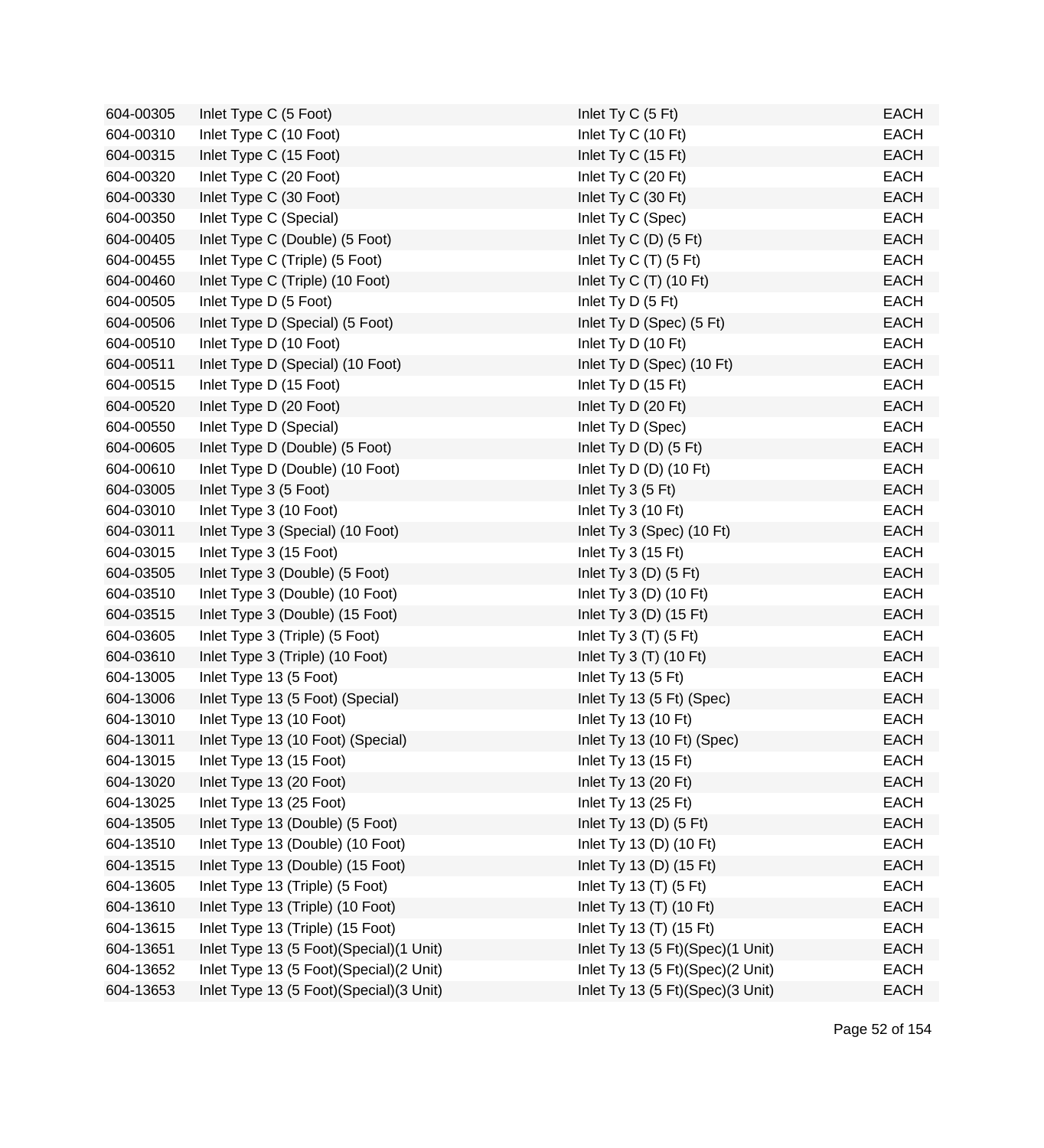| 604-13662 | Inlet Type 13 (5 Foot) (Sweeper) (2 Unit)  | Inlet Ty 13 (5 Ft)(Swpr)(2 Unit)  | <b>EACH</b> |
|-----------|--------------------------------------------|-----------------------------------|-------------|
| 604-13663 | Inlet Type 13 (5 Foot) (Sweeper) (3 Unit)  | Inlet Ty 13 (5 Ft)(Swpr)(3 Unit)  | <b>EACH</b> |
| 604-13671 | Inlet Type 13 (10 Foot)(Sweeper)(1 Unit)   | Inlet Ty 13 (10 Ft)(Swpr)(1 Unit) | EACH        |
| 604-13672 | Inlet Type 13 (10 Foot)(Sweeper)(2 Unit)   | Inlet Ty 13 (10 Ft)(Swpr)(2 Unit) | <b>EACH</b> |
| 604-13673 | Inlet Type 13 (10 Foot)(Sweeper)(3 Unit)   | Inlet Ty 13 (10 Ft)(Swpr)(3 Unit) | <b>EACH</b> |
| 604-13674 | Inlet Type 13 (10 Foot)(Sweeper)(4 Unit)   | Inlet Ty 13 (10 Ft)(Swpr)(4 Unit) | <b>EACH</b> |
| 604-13675 | Inlet Type 13 (10 Foot)(Sweeper)(5 Unit)   | Inlet Ty 13 (10 Ft)(Swpr)(5 Unit) | <b>EACH</b> |
| 604-13676 | Inlet Type 13 (10 Foot)(Sweeper)(6 Unit)   | Inlet Ty 13 (10 Ft)(Swpr)(6 Unit) | <b>EACH</b> |
| 604-13681 | Inlet Type 13 (10 Foot)(Special)(1 Unit)   | Inlet Ty 13 (10 Ft)(Spec)(1 Unit) | <b>EACH</b> |
| 604-13683 | Inlet Type 13 (10 Foot) (Special) (3 Unit) | Inlet Ty 13 (10 Ft)(Spec)(3 Unit) | <b>EACH</b> |
| 604-14005 | Inlet Special (Double) (5 Foot)            | Inlet Spec (D) (5 Ft)             | <b>EACH</b> |
| 604-14010 | Inlet Special (Double) (10 Foot)           | Inlet Spec (D) (10 Ft)            | <b>EACH</b> |
| 604-14505 | Inlet Special (Triple) (5 Foot)            | Inlet Spec $(T)$ (5 Ft)           | EACH        |
| 604-14510 | Inlet Special (Triple) (10 Foot)           | Inlet Spec (T) (10 Ft)            | <b>EACH</b> |
| 604-14605 | Inlet Special (Quad) (5 Foot)              | Inlet Spec $(Q)$ $(5 \text{ Ft})$ | <b>EACH</b> |
| 604-16005 | Inlet Type 16 (5 Foot)                     | Inlet Ty 16 $(5 Ft)$              | <b>EACH</b> |
| 604-16010 | Inlet Type 16 (10 Foot)                    | Inlet Ty 16 (10 Ft)               | <b>EACH</b> |
| 604-16015 | Inlet Type 16 (15 Foot)                    | Inlet Ty 16 (15 Ft)               | <b>EACH</b> |
| 604-16050 | Inlet Type 16 (Single) (Special)           | Inlet Ty 16 (S) (Spec)            | <b>EACH</b> |
| 604-16505 | Inlet Type 16 (Double) (5 Foot)            | Inlet Ty 16 (D) $(5 \text{ Ft})$  | <b>EACH</b> |
| 604-16510 | Inlet Type 16 (Double) (10 Foot)           | Inlet Ty 16 (D) (10 Ft)           | <b>EACH</b> |
| 604-16515 | Inlet Type 16 (Double) (15 Foot)           | Inlet Ty 16 (D) (15 Ft)           | <b>EACH</b> |
| 604-16550 | Inlet Type 16 (Double) (Special)           | Inlet Ty 16 (D) (Spec)            | <b>EACH</b> |
| 604-16605 | Inlet Type 16 (Triple) (5 Foot)            | Inlet Ty 16 (T) (5 Ft)            | <b>EACH</b> |
| 604-16610 | Inlet Type 16 (Triple) (10 Foot)           | Inlet Ty 16 (T) (10 Ft)           | <b>EACH</b> |
| 604-16650 | Inlet Type 16 (Triple) (Special)           | Inlet Ty 16 (T) (Spec)            | <b>EACH</b> |
| 604-19000 | <b>Inlet Special</b>                       | Inlet Spec                        | <b>EACH</b> |
| 604-19005 | Inlet Special (5 Foot)                     | Inlet Spec (5 Ft)                 | <b>EACH</b> |
| 604-19010 | Inlet Special (10 Foot)                    | Inlet Spec (10 Ft)                | <b>EACH</b> |
| 604-19015 | Inlet Special (15 Foot)                    | Inlet Spec (15 Ft)                | <b>EACH</b> |
| 604-19020 | Inlet Special (20 Foot)                    | Inlet Spec (20 Ft)                | <b>EACH</b> |
| 604-19025 | Inlet Special (25 Foot)                    | Inlet Spec (25 Ft)                | EACH        |
| 604-19035 | Inlet Special (35 Foot)                    | Inlet Spec (35 Ft)                | EACH        |
| 604-19105 | Inlet Type R L 5 (5 Foot)                  | Inlet Ty R L5 (5 Ft)              | <b>EACH</b> |
| 604-19110 | Inlet Type R L 5 (10 Foot)                 | Inlet Ty R L5 (10 Ft)             | <b>EACH</b> |
| 604-19115 | Inlet Type R L 5 (15 Foot)                 | Inlet Ty R L5 (15 Ft)             | <b>EACH</b> |
| 604-19120 | Inlet Type R L 5 (20 Foot)                 | Inlet Ty R L5 (20 Ft)             | <b>EACH</b> |
| 604-19205 | Inlet Type R L 10 (5 Foot)                 | Inlet Ty R L10 (5 Ft)             | <b>EACH</b> |
| 604-19210 | Inlet Type R L 10 (10 Foot)                | Inlet Ty R L10 (10 Ft)            | <b>EACH</b> |
| 604-19215 | Inlet Type R L 10 (15 Foot)                | Inlet Ty R L10 (15 Ft)            | <b>EACH</b> |
| 604-19220 | Inlet Type R L 10 (20 Foot)                | Inlet Ty R L10 (20 Ft)            | <b>EACH</b> |
| 604-19305 | Inlet Type R L 15 (5 Foot)                 | Inlet Ty R L15 (5 Ft)             | <b>EACH</b> |
| 604-19310 | Inlet Type R L 15 (10 Foot)                | Inlet Ty R L15 (10 Ft)            | EACH        |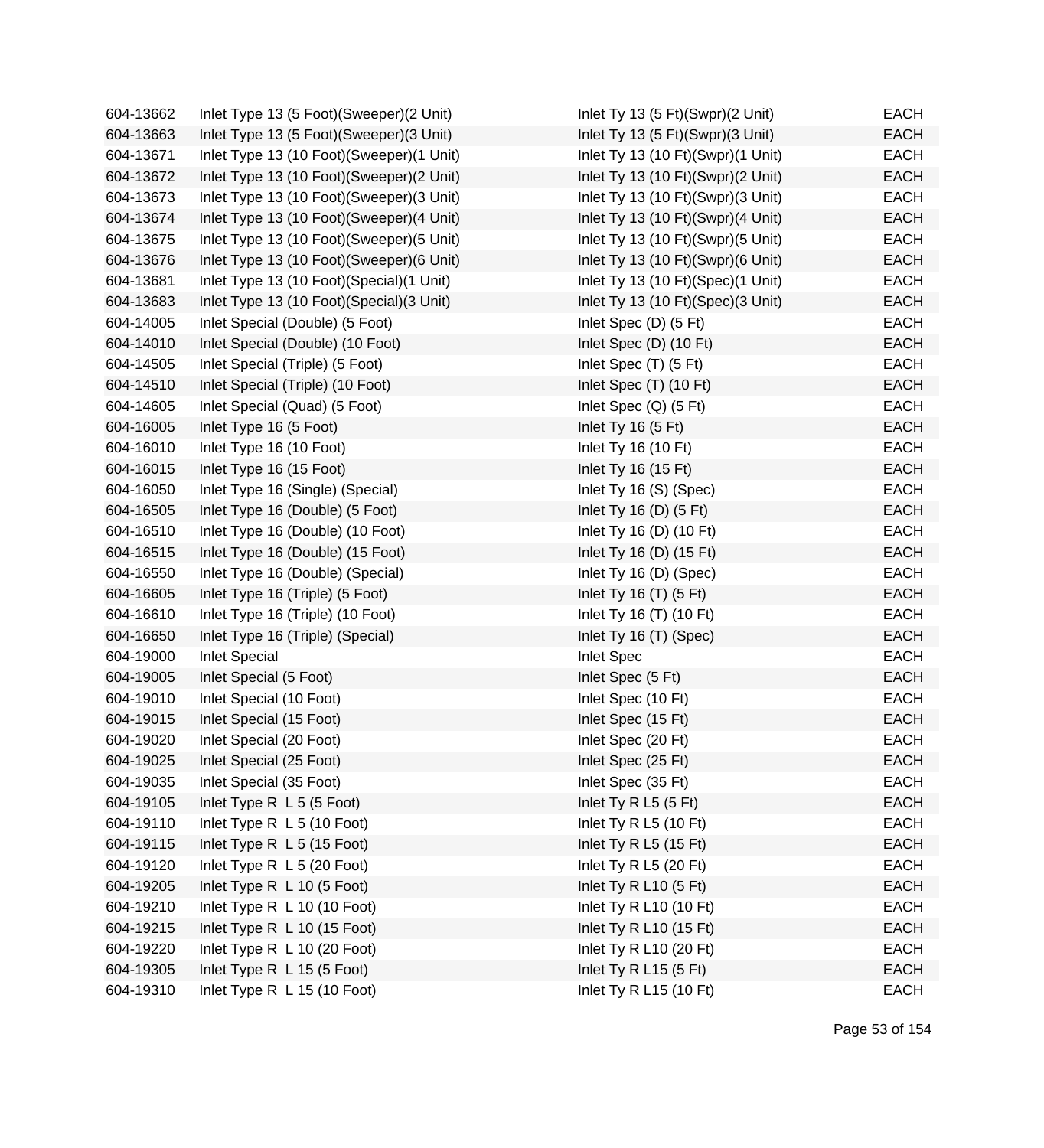| 604-19315 | Inlet Type R L 15 (15 Foot)                  | Inlet Ty R L15 (15 Ft)               | <b>EACH</b> |
|-----------|----------------------------------------------|--------------------------------------|-------------|
| 604-19320 | Inlet Type R L 15 (20 Foot)                  | Inlet Ty R L15 $(20$ Ft)             | <b>EACH</b> |
| 604-19405 | Inlet Type R Special (5 Foot)                | Inlet Ty R Spec (5 Ft)               | <b>EACH</b> |
| 604-19410 | Inlet Type R Special (10 Foot)               | Inlet Ty R Spec (10 Ft)              | <b>EACH</b> |
| 604-19415 | Inlet Type R Special (15 Foot)               | Inlet Ty R Spec (15 Ft)              | <b>EACH</b> |
| 604-19505 | Inlet Type R L 20 (5 Foot)                   | Inlet Ty R L20 $(5 \text{ Ft})$      | <b>EACH</b> |
| 604-19510 | Inlet Type R L 20 (10 Foot)                  | Inlet Ty R L20 (10 Ft)               | <b>EACH</b> |
| 604-19515 | Inlet Type R L20 (13 Foot)                   | Inlet Ty R $L20$ (13 Ft)             | <b>EACH</b> |
| 604-19600 | Inlet (Sand Filter)                          | Inlet (Sand Filter)                  | <b>EACH</b> |
| 604-19704 | Inlet Special (Trench Drain) (4 Inch Width)  | Inlet Spec (Trench) (4 Inch)         | LF          |
| 604-19710 | Inlet Special (Trench Drain) (10 Inch Width) | Inlet Spec (Trench) (10 Inch)        | LF          |
| 604-19712 | Inlet Special (Trench Drain) (12 Inch Width) | Inlet Spec (Trench) (12 In)          | LF          |
| 604-19724 | Inlet Special (Trench Drain) (24 Inch Width) | Inlet Spec (Trench) (24 Inch)        | LF          |
| 604-19730 | Inlet Special (Trench Drain) (30 Inch Width) | Inlet Spec (Trench) (30 Inch)        | LF          |
| 604-19900 | Place Inlet                                  | Place Inlet                          | <b>EACH</b> |
| 604-20000 | <b>Outlet Structure</b>                      | <b>Outlet Structure</b>              | <b>EACH</b> |
| 604-20001 | <b>Outlet Structure</b>                      | <b>Outlet Structure</b>              | L S         |
| 604-20002 | <b>Outlet Structure (Special)</b>            | <b>Outlet Structure (Spec)</b>       | L S         |
| 604-20003 | <b>Outlet Structure (Special)</b>            | <b>Outlet Structure (Spec)</b>       | <b>EACH</b> |
| 604-20010 | Settling Basin                               | Settling Basin                       | <b>EACH</b> |
| 604-25000 | Vane Grate Inlet Special                     | Vane Grate Inlet Spec                | <b>EACH</b> |
| 604-25001 | Vane Grate Inlet Special                     | Vane Grate Inlet Spec                | LF          |
| 604-25005 | Vane Grate Inlet (5 Foot)                    | Vane Grate Inlet (5 Ft)              | <b>EACH</b> |
| 604-25006 | Vane Grate Inlet Special (5 Foot)            | Vane Grate Inlet Spec (5 Ft)         | <b>EACH</b> |
| 604-25007 | Vane Grate Inlet Special (Double) (5 Foot)   | Vane Grate Inlet Spec (D) (5 Ft)     | <b>EACH</b> |
| 604-25010 | Vane Grate Inlet (10 Foot)                   | Vane Grate Inlet (10 Ft)             | <b>EACH</b> |
| 604-25011 | Vane Grate Inlet Special (10 Foot)           | Vane Grate Inlet Spec (10 Ft)        | <b>EACH</b> |
| 604-25015 | Vane Grate Inlet (15 Foot)                   | Vane Grate Inlet (15 Ft)             | <b>EACH</b> |
| 604-25016 | Vane Grate Inlet Special (15 Foot)           | Vane Grate Inlet Spec (15 Ft)        | <b>EACH</b> |
| 604-25020 | Vane Grate Inlet (20 Foot)                   | Vane Grate Inlet (20 Ft)             | <b>EACH</b> |
| 604-25021 | Vane Grate Inlet Special (20 Foot)           | Vane Grate Inlet Spec (20 Ft)        | <b>EACH</b> |
| 604-25025 | Vane Grate Inlet (25 Foot)                   | Vane Grate Inlet (25 Ft)             | <b>EACH</b> |
| 604-26005 | Vane Grate Inlet (Double) (5 Foot)           | Vane Grate Inlet (D) (5 Ft)          | <b>EACH</b> |
| 604-26006 | Vane Grate Inlet Special (Double) (5 Foot)   | Vane Grate Inlet Spec (D) (5 Ft)     | <b>EACH</b> |
| 604-26010 | Vane Grate Inlet (Double) (10 Foot)          | Vane Grate Inlet (D) (10 Ft)         | <b>EACH</b> |
| 604-26011 | Vane Grate Inlet Special (Double) (10 Foot)  | Vane Grate Inlet Special (D) (10 Ft) | <b>EACH</b> |
| 604-26015 | Vane Grate Inlet (Double) (15 Foot)          | Vane Grate Inlet (D) (15 Ft)         | <b>EACH</b> |
| 604-26016 | Vane Grate Inlet Special (Double) (15 Foot)  | Vane Grate Inlet Special (D) (15 Ft) | <b>EACH</b> |
| 604-26020 | Vane Grate Inlet (Double) (20 Foot)          | Vane Grate Inlet (D) (20 Ft.)        | <b>EACH</b> |
| 604-26025 | Vane Grate Inlet (Double) (25 Foot)          | Vane Grate Inlet (D) (25 Ft)         | <b>EACH</b> |
| 604-26030 | Vane Grate Inlet (Triple) (5 Foot)           | Vane Grate Inlet (T) (5 Ft)          | <b>EACH</b> |
| 604-26035 | Vane Grate Inlet (Triple) (10 Foot)          | Vane Grate Inlet (T) (10 Ft)         | <b>EACH</b> |
| 604-30000 | Manhole Slab Base (Special)                  | MH Slab Base (Spec)                  | <b>EACH</b> |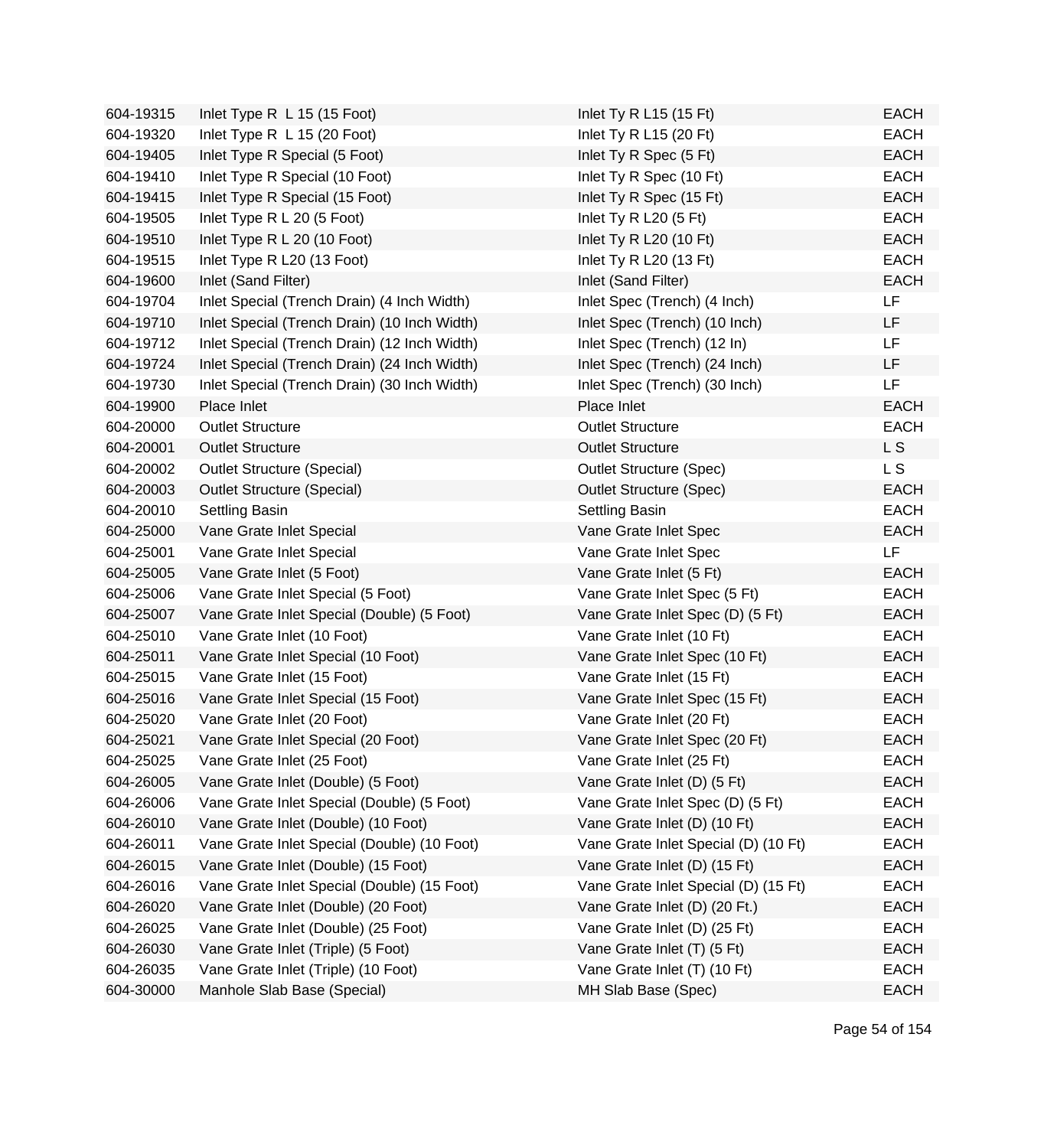| 604-30005 | Manhole Slab Base (5 Foot)               | MH Slab Base (5 Ft)           | <b>EACH</b> |
|-----------|------------------------------------------|-------------------------------|-------------|
| 604-30010 | Manhole Slab Base (10 Foot)              | MH Slab Base (10 Ft)          | <b>EACH</b> |
| 604-30015 | Manhole Slab Base (15 Foot)              | MH Slab Base (15 Ft)          | <b>EACH</b> |
| 604-30020 | Manhole Slab Base (20 Foot)              | MH Slab Base (20 Ft)          | <b>EACH</b> |
| 604-30025 | Manhole Slab Base (25 Foot)              | MH Slab Base (25 Ft)          | <b>EACH</b> |
| 604-30030 | Manhole Slab Base (30 Foot)              | MH Slab Base (30 Ft)          | <b>EACH</b> |
| 604-31000 | Manhole Box Base (Special)               | MH Box Base (Spec)            | <b>EACH</b> |
| 604-31005 | Manhole Box Base (5 Foot)                | MH Box Base (5 Ft)            | <b>EACH</b> |
| 604-31010 | Manhole Box Base (10 Foot)               | MH Box Base (10 Ft)           | <b>EACH</b> |
| 604-31015 | Manhole Box Base (15 Foot)               | MH Box Base (15 Ft)           | <b>EACH</b> |
| 604-31020 | Manhole Box Base (20 Foot)               | MH Box Base (20 Ft)           | <b>EACH</b> |
| 604-31025 | Manhole Box Base (25 Foot)               | MH Box Base (25 Ft)           | <b>EACH</b> |
| 604-31030 | Manhole Box Base (30 Foot)               | MH Box Base (30 Ft)           | <b>EACH</b> |
| 604-32010 | Manhole T-Base (10 Foot)                 | MH T-Base (10 Ft)             | <b>EACH</b> |
| 604-32015 | Manhole T-Base (15 Foot)                 | MH T-Base (15 Ft)             | <b>EACH</b> |
| 604-32020 | Manhole T-Base (20 Foot)                 | MH T-Base (20 Ft)             | <b>EACH</b> |
| 604-32025 | Manhole T-Base (25 Foot)                 | MH T-Base (25 Ft)             | <b>EACH</b> |
| 604-39000 | <b>Manhole Special</b>                   | MH Spec                       | <b>EACH</b> |
| 604-39005 | Manhole Special (5 Foot)                 | MH Spec (5 Ft)                | <b>EACH</b> |
| 604-39010 | Manhole Special (10 Foot)                | MH Spec (10 Ft)               | <b>EACH</b> |
| 604-39011 | Manhole Special (10 Foot) (Install Only) | Inst MH Spec (10 Ft)          | <b>EACH</b> |
| 604-39015 | Manhole Special (15 Foot)                | MH Spec (15 Ft)               | <b>EACH</b> |
| 604-39020 | Manhole Special (20 Foot)                | MH Spec (20 Ft)               | <b>EACH</b> |
| 604-39025 | Manhole Special (25 Foot)                | MH Spec (25 Ft)               | <b>EACH</b> |
| 604-39030 | Manhole Special (30 Foot)                | MH Spec (30 Ft)               | <b>EACH</b> |
| 604-39035 | Manhole Special (35 Foot)                | MH Spec (35 Ft)               | <b>EACH</b> |
| 604-39050 | Manhole (Traffic Management System)      | MH (TMS)                      | <b>EACH</b> |
| 604-50000 | Inlet Grating and Frame (Median)         | IG and F (Median)             | <b>EACH</b> |
| 604-50003 | Inlet Grating and Frame Type C           | IG and F Ty C                 | <b>EACH</b> |
| 604-50013 | Number 13 Inlet Grating and Frame        | No.13 IG and F                | <b>EACH</b> |
| 604-50050 | Inlet Grating and Frame Special          | IG and F Spec                 | <b>EACH</b> |
| 604-50060 | <b>Grating and Frame</b>                 | Grating and Frame             | LF          |
| 604-50062 | Grating and Frame                        | Grating and Frame             | <b>EACH</b> |
| 604-50065 | Place Grating and Frame                  | Place Grating and Frame       | LF          |
| 604-50100 | Galvanized Interlocking Grating          | <b>Galv Interlock Grating</b> | LF          |
| 604-50105 | <b>Place Grating</b>                     | <b>Place Grating</b>          | LF          |
| 604-50110 | Place Inlet Grating and Frame            | Place IG and F                | <b>EACH</b> |
| 604-50150 | Irrigation Structure Frame and Cover     | Irrig Str F and C             | <b>EACH</b> |
| 604-50200 | Manhole Ring and Cover                   | MH R and C                    | <b>EACH</b> |
| 604-50210 | Place Manhole Ring and Cover             | Place MH R and C              | <b>EACH</b> |
| 604-50300 | Storm Sewer Ring and Cover               | Storm Sewer R and C           | <b>EACH</b> |
| 604-50700 | Meter Vault                              | Meter Vault                   | <b>EACH</b> |
| 604-50750 | Sanitary Sewer Meter Box                 | San Sewer Meter Box           | <b>EACH</b> |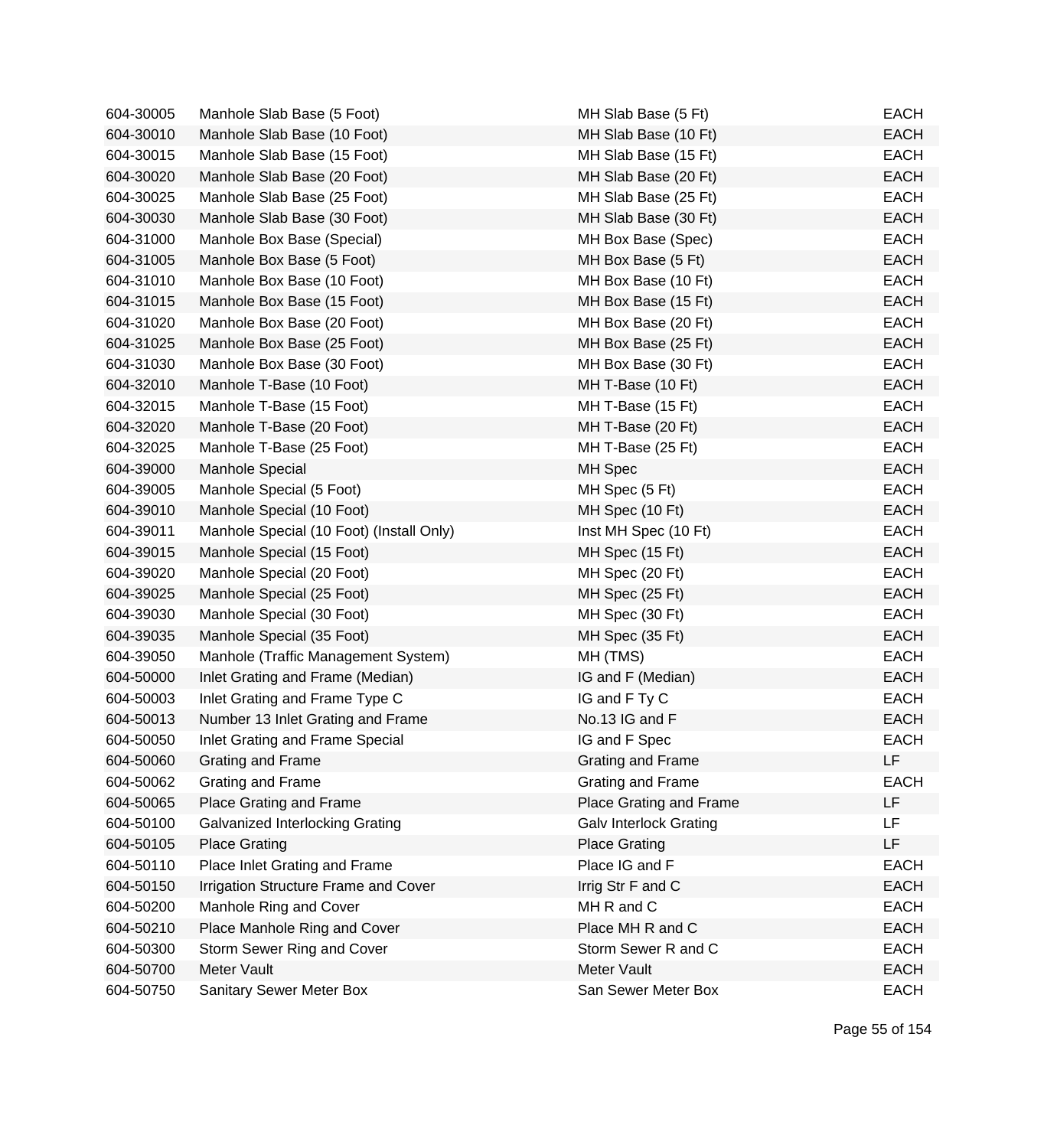| 604-50800 | Sanitary Sewer Vault                            | San Sewer Vault              | <b>EACH</b> |
|-----------|-------------------------------------------------|------------------------------|-------------|
| 604-51012 | 12 Inch Slotted Pipe Inlet                      | 12 In Slot Pipe Inlet        | LF          |
| 604-51015 | 15 Inch Slotted Pipe Inlet                      | 15 In Slot Pipe Inlet        | LF          |
| 604-51018 | 18 Inch Slotted Pipe Inlet                      | 18 In Slot Pipe Inlet        | LF          |
| 604-51021 | 21 Inch Slotted Pipe Inlet                      | 21 In Slot Pipe Inlet        | LF          |
| 604-51024 | 24 Inch Slotted Pipe Inlet                      | 24 In Slot Pipe Inlet        | <b>LF</b>   |
| 604-55018 | 18 Inch Aramid Fiber Bonded Slotted Pipe Inlet  | 18 In AFB Slot Pipe Inlet    | LF          |
| 604-56000 | <b>Slotted Vane Drain</b>                       | Slot Vane Drain              | <b>EACH</b> |
| 604-83102 | 2 Inch Plastic Pipe Sewer (Polyvinylchloride)   | 2 In PPS (PVC)               | LF          |
| 604-83108 | 8 Inch Plastic Pipe Sewer (Polyvinyl Chloride)  | 8 In PPS (PVC)               | LF          |
| 604-83110 | 10 Inch Plastic Pipe Sewer (Polyvinyl Chloride) | 10 In PPS (PVC)              | LF          |
| 604-83121 | 21 Inch Plastic Pipe Sewer (Polyvinyl Chloride) | 21 In PPS (PVC)              | LF          |
| 604-84000 | <b>Plastic Sliplining</b>                       | <b>Plastic Sliplining</b>    | LF          |
| 605-00004 | 4 Inch Non-Perforated Pipe Underdrain           | 4 In Underdrain              | LF          |
| 605-00020 | 2 Inch Perforated Pipe Underdrain               | 2 Inch PP Underdrain         | LF          |
| 605-00040 | 4 Inch Perforated Pipe Underdrain               | 4 In PP Underdrain           | LF          |
| 605-00041 | 4 Inch Perforated Pipe Underdrain (Special)     | 4 In PP Underdrain (Special) | LF          |
| 605-00060 | 6 Inch Perforated Pipe Underdrain               | 6 In PP Underdrain           | LF          |
| 605-00061 | 6 Inch Perforated Pipe Underdrain (Special)     | 6 In PP Underdrain (Special) | LF          |
| 605-00080 | 8 Inch Perforated Pipe Underdrain               | 8 In PP Underdrain           | LF          |
| 605-00081 | 8 Inch Perforated Pipe Underdrain (Special)     | 8 In PP Underdrain (Special) | LF          |
| 605-00100 | 10 Inch Perforated Pipe Underdrain              | 10 In PP Underdrain          | LF          |
| 605-00120 | 12 Inch Perforated Pipe Underdrain              | 12 In PP Underdrain          | LF          |
| 605-00180 | 18 Inch Perforated Pipe Underdrain              | 18 In PP Underdrain          | LF          |
| 605-00240 | 24 Inch Perforated Pipe Underdrain              | 24 In PP Underdrain          | LF          |
| 605-01020 | 2 Inch Horizontal Drain                         | 2 In Hor Drain               | LF          |
| 605-01030 | 3 Inch Horizontal Drain                         | 3 In Hor Drain               | LF          |
| 605-17000 | Vertical Drainage Wick                          | Vert Drain Wick              | LF          |
| 605-18000 | Strip Drain, Horizontal                         | Strip Drain, Hor             | LF          |
| 605-19000 | Passive Vent Riser                              | Pass Vent Riser              | <b>EACH</b> |
| 605-19200 | Low Permeability Soil Collar                    | Low Perm Soil Collar         | <b>EACH</b> |
| 605-20100 | <b>Formation Drain</b>                          | Form Drain                   | LF          |
| 605-82000 | Geocomposite Edge Drain                         | Geocomp Edge Drain           | LF          |
| 605-82100 | Pipe Edge Drain                                 | Pipe Edge Drain              | LF          |
| 605-82200 | French Drain                                    | French Drain                 | LF          |
| 605-82306 | 6 Inch Drain Pipe                               | 6 In Drain Pipe              | LF          |
| 605-83000 | Geocomposite Drain                              | Geocomp Drain                | SY          |
| 605-83001 | Geocomposite Drain without Pipe                 | Geocomp Drain (w/o Pipe)     | SY          |
| 605-83002 | Geocomposite Drain with Pipe                    | Geocomp Drain (w/ Pipe)      | SY          |
| 605-83500 | Geocomposite Underdrain                         | Geocomp Underdrain           | LF          |
| 605-83501 | Geocomposite Drain (Tunnel)                     | Geocomp Drain (Tunnel)       | SY          |
| 605-83505 | <b>Formation Drain</b>                          | <b>Formation Drain</b>       | LF          |
| 605-83560 | 6 Inch Pipe Underdrain                          | 6 In Pipe Underdrain         | LF          |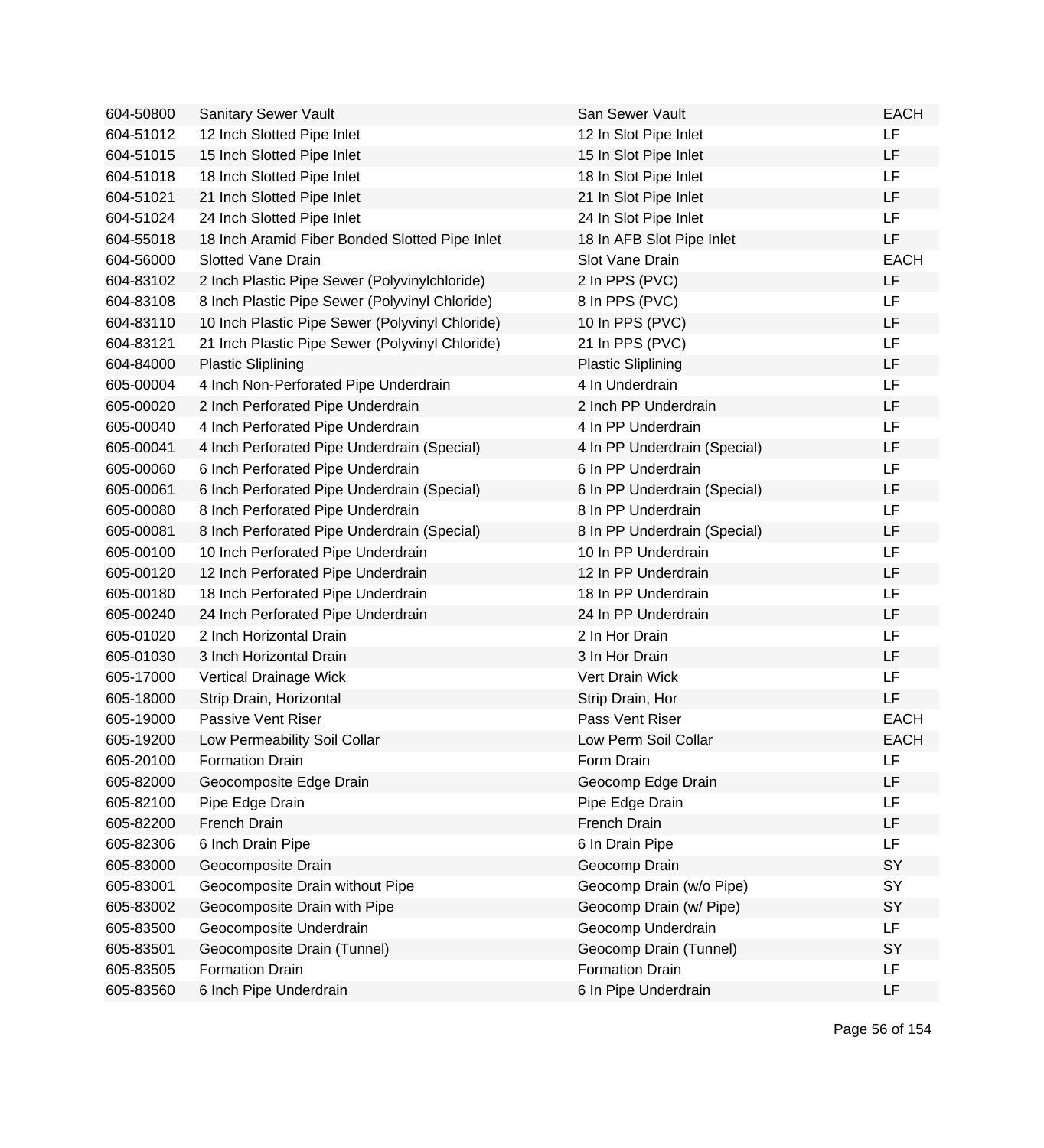| 605-83580 | 8 Inch Pipe Underdrain                                           | 8 In Pipe Underdrain                     | LF          |
|-----------|------------------------------------------------------------------|------------------------------------------|-------------|
| 605-84000 | <b>Subsurface Drain Outlet</b>                                   | Subsurface Drain Outlet                  | LF          |
| 605-84100 | Subsurface Drain Outlet Structure                                | Subsurface Drain Outlet Str              | <b>EACH</b> |
| 605-85000 | <b>Surface Sand Filter</b>                                       | <b>Surface Sand Filter</b>               | <b>SF</b>   |
| 606-00300 | <b>Wood Curb</b>                                                 | Wood Curb                                | LF          |
| 606-00301 | Guardrail Type 3 (6-3 Post Spacing)                              | <b>Gdrail Ty 3 (6-3)</b>                 | LF          |
| 606-00305 | Guardrail Type 3 (Special)                                       | Gdrail Ty 3 (Spec)                       | LF          |
| 606-00310 | Guardrail Type 3A                                                | Gdrail Ty 3A                             | LF          |
| 606-00315 | Guardrail Type 3A (Special)                                      | Gdrail Ty 3A (Spec)                      | LF          |
| 606-00350 | Guardrail Type 3 (Double) (6-3 Post Spacing)                     | Gdrail Ty 3 (D) (6-3)                    | LF          |
| 606-00355 | Guardrail Type 3 (Double) (6-3 Post Spacing) (Special)           | Gdrail Ty 3 (D)(Spec)                    | LF          |
| 606-00360 | Guardrail Type 3A (Double)                                       | Gdrail Ty 3A (D)                         | LF          |
| 606-00365 | Guardrail Type 3 (Special) (Furnish Only)                        | Guardrail Ty 3 (Spec) (Furn Only)        | LF          |
| 606-00401 | Guardrail Type 4 (Install Only)                                  | Gdrail Ty 4 (Install Only)               | LF          |
| 606-00420 | Guardrail Type 4 (Style CA)                                      | Gdrail Ty 4 (Sty CA)                     | LF          |
| 606-00501 | Precast Guardrail (Install Only)                                 | Install Precast Guardrail                | LF          |
| 606-00601 | Guardrail Type 6 (6-3 Post Spacing)                              | Gdrail Ty 6 (6-3)                        | LF          |
| 606-00650 | Guardrail Type 6 (Double) (6-3 Post Spacing)                     | Gdrail Ty 6 (D) (6-3)                    | LF          |
| 606-00705 | Guardrail Type 7 (Special)                                       | Gdrail Ty 7 (Spec)                       | LF          |
| 606-00710 | Guardrail Type 7 (Style CA)                                      | Gdrail Ty 7 (Sty CA)                     | LF          |
| 606-00715 | Guardrail Type 7 (Style CA) (Concrete Glare Screen)              | Gdrail Ty 7 (Sty CA) (Conc Glare Screen) | LF          |
| 606-00716 | Guardrail Type 7 (Style CA) (Special)                            | Gdrail Ty 7 (Sty CA) (Spec)              | LF          |
| 606-00717 | Guardrail Type 7 (Style CA) (Concrete Glare<br>Screen)(Special)  | Gdrail Ty 7 (Sty CA)(Conc Glr Scr)(Spec) | LF          |
| 606-00720 | Guardrail Type 7 (Style CC)                                      | Gdrail Ty 7 (Sty CC)                     | LF          |
| 606-00721 | Guardrail Type 7 (Style CC) (Special)                            | Gdrail Ty 7 (Sty CC)(Spec)               | LF          |
| 606-00725 | Guardrail Type 7 (Style CC) (Concrete Glare Screen)              | Gdrail Ty 7 (Sty CC) (Conc Glare Screen) | LF          |
| 606-00726 | Guardrail Type 7 (Style CC-HOV)                                  | Gdrail Ty 7 (Sty CC-HOV)                 | LF          |
| 606-00730 | Guardrail Type 7 (Style CD)                                      | Gdrail Ty 7 (Sty CD)                     | LF          |
| 606-00731 | Guardrail Type 7 (Style CD) (Special)                            | Gdrail Ty 7 (Sty CD) (Spec)              | LF          |
| 606-00735 | Guardrail Type 7 (Style CD) (Concrete Glare Screen)              | Gdrail Ty 7 (Sty CD) (Conc Glare Screen) | LF          |
| 606-00737 | Guardrail Type 7 (Style CD) (Concrete Glare Screen)<br>(Special) | Gdrail Ty 7(Sty CD)(Conc Glr Scr) (Spec) | LF          |
| 606-00740 | Guardrail Type 7 (Style CE)                                      | Gdrail Ty 7 (Sty CE)                     | LF          |
| 606-00741 | Guardrail Type 7 (Style CE) (Special)                            | Gdrail Ty 7 (Sty CE) (Spec)              | LF          |
| 606-00745 | Guardrail Type 7 (Style CE) (Concrete Glare Screen)              | Gdrail Ty 7 (Sty CE)(Conc Glare Screen)  | LF          |
| 606-00747 | Guardrail Type 7 (Style CD-HOV) (Special)                        | Gdrail Ty 7 (Sty CD-HOV) (Spec)          | LF          |
| 606-00750 | Guardrail Type 7 (Style CL)                                      | Gdrail Ty 7 (Sty CL)                     | LF          |
| 606-00755 | Concrete Glare Screen (Precast Type 7)                           | Conc Glare Screen (Prec Ty 7)            | LF          |
| 606-00787 | Guardrail Type 7 (Style CL-HOV) (Special)                        | Gdrail Ty 7 (Sty CL-HOV) (Spec)          | LF          |
| 606-00900 | Guardrail (Special)                                              | Gdrail (Spec)                            | LF          |
| 606-01320 | End Anchorage Type 3B                                            | End Anchor Ty 3B                         | <b>EACH</b> |
| 606-01340 | End Anchorage Type 3D                                            | End Anchor Ty 3D                         | <b>EACH</b> |
| 606-01370 | <b>Transition Type 3G</b>                                        | Transition Ty 3G                         | <b>EACH</b> |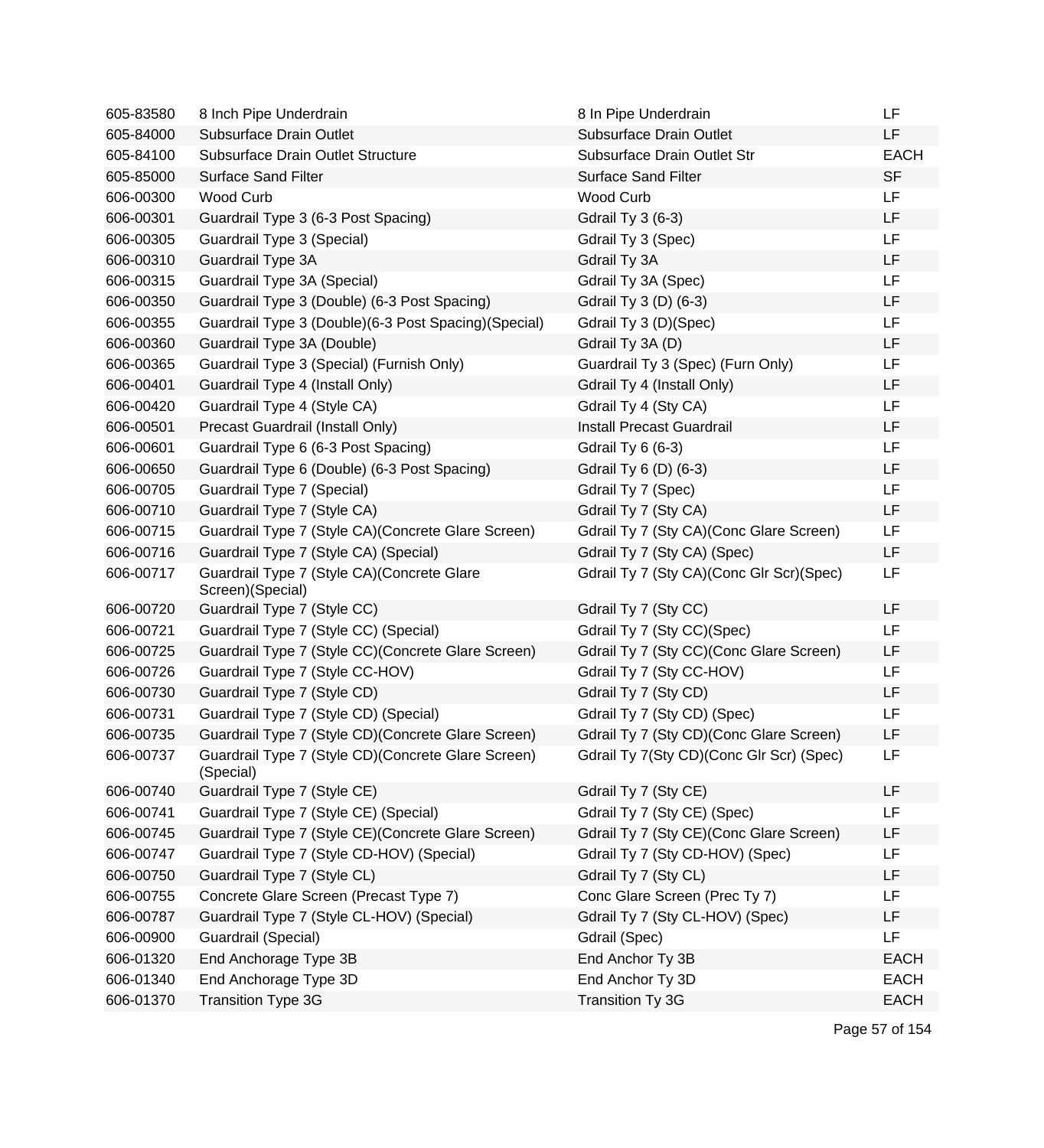| 606-01371 | Transition Type 3G (Special)          | Transition Ty 3G (Spec)    | <b>EACH</b> |
|-----------|---------------------------------------|----------------------------|-------------|
| 606-01380 | <b>Transition Type 3H</b>             | <b>Transition Ty 3H</b>    | <b>EACH</b> |
| 606-01381 | Transition Type 3H (Special)          | Transition Ty 3H (Spec)    | <b>EACH</b> |
| 606-01385 | Transition Type 3J                    | Transition Ty 3J           | <b>EACH</b> |
| 606-01390 | End Anchorage Type 3K                 | End Anchor Ty 3K           | <b>EACH</b> |
| 606-01395 | Transition Type 3L                    | Transition Ty 3L           | <b>EACH</b> |
| 606-01460 | <b>Median Terminal</b>                | <b>Median Terminal</b>     | <b>EACH</b> |
| 606-02000 | End Anchorage (Special)               | End Anchor (Spec)          | <b>EACH</b> |
| 606-02003 | End Anchorage (Nonflared)             | End Anchor (Nonflared)     | <b>EACH</b> |
| 606-02005 | End Anchorage (Flared)                | End Anchor (Flared)        | <b>EACH</b> |
| 606-02007 | End Anchorage (Flared) (Special)      | End Anchor (Flared) (Spec) | <b>EACH</b> |
| 606-08300 | Place Guardrail Type 3                | Place Gdrail Ty 3          | LF          |
| 606-10200 | <b>Bridge Rail (Special)</b>          | Brdg Rail (Spec)           | LF          |
| 606-10300 | <b>Bridge Rail Type 3</b>             | Brdg Rail Ty 3             | LF          |
| 606-10305 | Bridge Rail Type 3 (Special)          | Brdg Rail Ty 3 (Spec)      | LF          |
| 606-10325 | <b>Bridge Rail Type 3</b>             | Bridge Rail Ty 3           | LF          |
| 606-10350 | Bridge Rail Type 3R                   | Brdg Rail Ty 3R            | <b>LF</b>   |
| 606-10360 | Bridge Rail Type 3R (Special)         | Brdg Rail Ty 3R (Spec)     | LF          |
| 606-10400 | Bridge Rail Type 4                    | Brdg Rail Ty 4             | LF          |
| 606-10405 | Bridge Rail Type 4 (Special)          | Brdg Rail Ty 4 (Spec)      | LF          |
| 606-10420 | Bridge Rail Type 4 (Section A)        | Brdg Rail Ty 4 (Sect A)    | LF          |
| 606-10421 | Bridge Rail Type 4 (Section B)        | Brdg Rail Ty 4 (Sect B)    | LF          |
| 606-10450 | Bridge Rail Type 4R                   | Brdg Rail Ty 4R            | LF          |
| 606-10500 | Bridge Rail Type 4 (Continuous Slope) | Brdg Rail Ty 4 (Cont SI)   | LF          |
| 606-10650 | Bridge Rail Type T6                   | Brdg Rail Ty T6            | LF          |
| 606-10700 | Bridge Rail Type 7                    | Brdg Rail Ty 7             | LF          |
| 606-10705 | Bridge Rail Type 7 (Special)          | Brdg Rail Ty 7 (Spec)      | LF          |
| 606-10720 | Bridge Rail Type 7 (Section A)        | Brdg Rail Ty 7 (Sect A)    | <b>LF</b>   |
| 606-10742 | Bridge Rail Type 7 (42")              | Bridge Rail Ty 7 (42")     | LF          |
| 606-10750 | Bridge Rail Type 7R                   | Brdg Rail Ty 7R            | LF          |
| 606-10755 | Bridge Rail Type 7R (Special)         | Brdg Rail Ty 7R (Spec)     | LF          |
| 606-10800 | <b>Bridge Rail Type 8</b>             | Brdg Rail Ty 8             | LF          |
| 606-10805 | Bridge Rail Type 8 (Special)          | Brdg Rail Ty 8 (Special)   | <b>LF</b>   |
| 606-10950 | Bridge Rail Type 9R                   | Brdg Rail Ty 9R            | LF          |
| 606-11000 | Bridge Rail Type 10                   | Brdg Rail Ty 10            | LF          |
| 606-11005 | Bridge Rail Type 10 (Special)         | Brdg Rail Ty 10 (Spec)     | LF          |
| 606-11010 | Bridge Rail Type 10R                  | Brdg Rail Ty 10R           | <b>LF</b>   |
| 606-11011 | Bridge Rail Type 10R (Install Only)   | Inst Brdg Rail Ty 10R      | <b>LF</b>   |
| 606-11015 | Bridge Rail Type 10R (Special)        | Brdg Rail Ty 10R (Spec)    | LF          |
| 606-11020 | Bridge Rail Type 10H                  | Brdg Rail Ty 10H           | LF          |
| 606-11025 | Bridge Rail Type 10H (Special)        | Brdg Rail Ty 10H (Spec)    | LF          |
| 606-11030 | Bridge Rail Type 10M                  | Brdg Rail Ty 10M           | LF          |
| 606-11032 | Bridge Rail Type 10M (Special)        | Brdg Rail Ty 10M (Spec)    | LF          |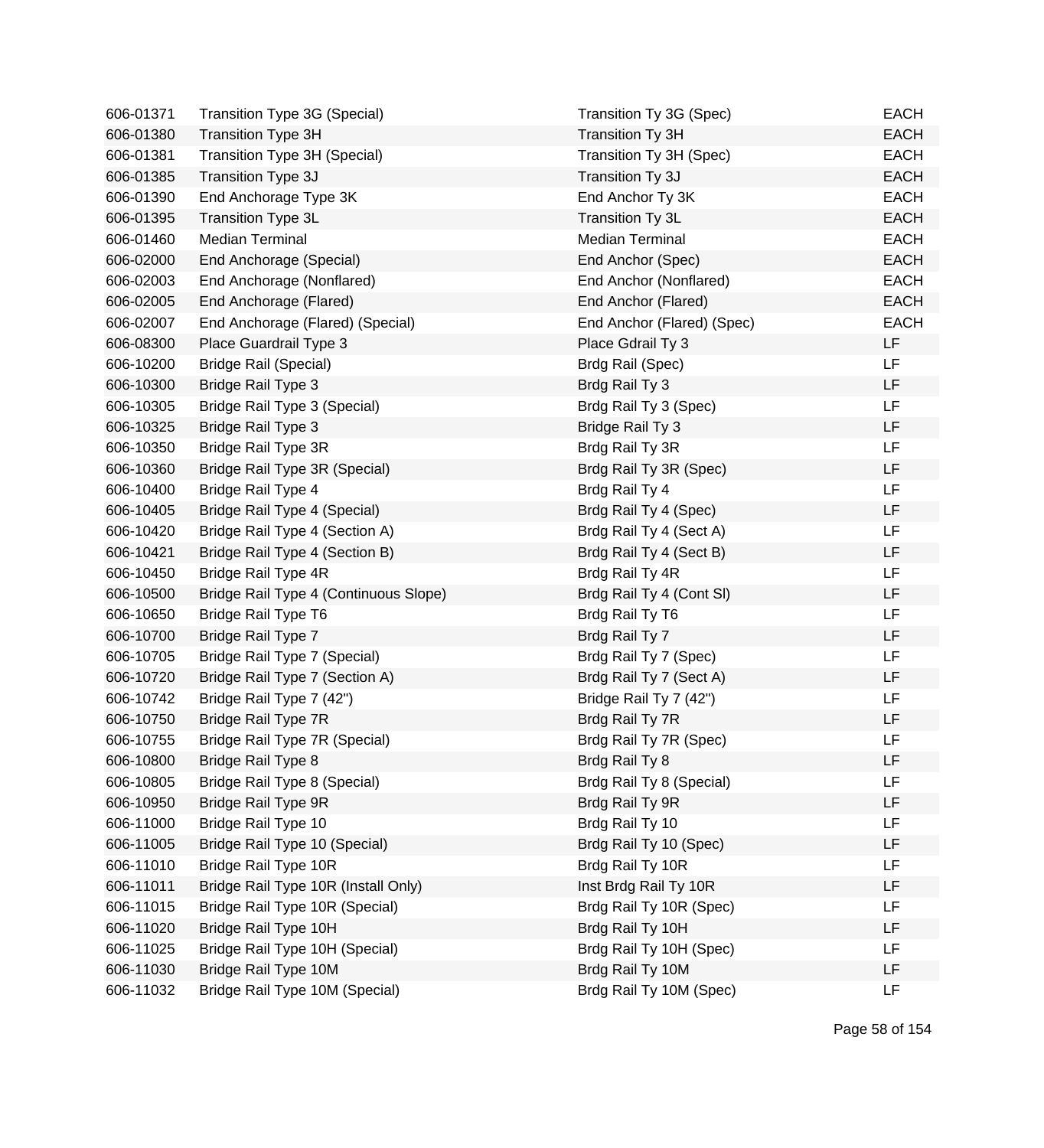| 606-11033 | Bridge Rail Type 10M(Special)(Install Only)                   | Brdg Rail Ty 10M(Spec)(Inst Only)       | LF          |
|-----------|---------------------------------------------------------------|-----------------------------------------|-------------|
| 606-11900 | <b>Bridge Rail Post</b>                                       | <b>Brdg Rail Post</b>                   | <b>EACH</b> |
| 606-20010 | <b>Tensioned Cable Barrier</b>                                | <b>Tensioned Cable Barrier</b>          | <b>LF</b>   |
| 606-20013 | Tensioned Cable Barrier (TL-3)                                | Tensioned Cable Barrier (TL-3)          | LF.         |
| 606-20014 | Tensioned Cable Barrier (TL-4)                                | Tensioned Cable Barrier (TL-4)          | LF.         |
| 606-20015 | Tensioned Cable Barrier (TL-3)(Special)                       | Tensioned Cable Barrier (TL-3)(Special) | <b>LF</b>   |
| 606-21010 | End Anchorage (Tensioned Cable Barrier)                       | End Anchor (Tens Cab Bar)               | <b>EACH</b> |
| 606-32405 | Light Standard Steel (40 Foot) (2 Arm)                        | Light Stand Steel (40 Ft) (2 Arm)       | <b>EACH</b> |
| 606-40400 | <b>Structural Concrete Stain</b>                              | <b>Struct Conc Stain</b>                | SY          |
| 606-99998 | Guardrail (Special)                                           | Gdrail (Spec)                           | <b>SF</b>   |
| 606-99999 | Guardrail Type 7 (Precast)                                    | Gdrail Ty 7 (Precast)                   | LF.         |
| 607-00000 | Line Post                                                     | Line Post                               | <b>EACH</b> |
| 607-00005 | End Post                                                      | <b>End Post</b>                         | <b>EACH</b> |
| 607-00006 | End Post (Tubing)                                             | End Post (Tube)                         | <b>EACH</b> |
| 607-00010 | Corner and Line Brace Post                                    | Corner and Line Br Post                 | <b>EACH</b> |
| 607-00011 | Corner and Line Brace Post (Tubing)                           | Corner and Line Br Post (Tube)          | <b>EACH</b> |
| 607-00015 | End Post (Special)                                            | End Post (Spec)                         | <b>EACH</b> |
| 607-00020 | Corner and Line Brace Post (Special)                          | Corner and Line Br Post (Spec)          | <b>EACH</b> |
| 607-00030 | <b>Brace Post (Special)</b>                                   | Br Post (Spec)                          | <b>EACH</b> |
| 607-01000 | Fence Barbed Wire with Metal Posts                            | Fence BW MP                             | <b>LF</b>   |
| 607-01010 | Fence Barbed Wire with Metal Posts (Special)                  | Fence BW MP (Spec)                      | LF          |
| 607-01025 | <b>Install Fence</b>                                          | Inst Fence                              | <b>LF</b>   |
| 607-01030 | Fence (Furnish Only)                                          | <b>Furnish Fence</b>                    | LF          |
| 607-01050 | <b>Fence Wire With Metal Posts</b>                            | Fence Wire MP                           | LF          |
| 607-01055 | Fence Wire With Treated Wooden Posts                          | Fence Wire TWP                          | LF          |
| 607-01100 | Fence Barbed Wire With Treated Wooden Posts                   | Fence BW TWP                            | LF          |
| 607-01110 | Fence Barbed Wire With Treated Wooden Posts (Special)         | Fence BW TWP (Spec)                     | LF          |
| 607-11200 | Fence Combination Wire With Metal Posts                       | Fence CW MP                             | LF          |
| 607-11210 | Fence Combination Wire With Tubing Posts                      | Fence CW TP                             | LF          |
| 607-11220 | Fence Combination Wire With Metal Posts (Special)             | Fence CW MP (Spec)                      | LF          |
| 607-11300 | Fence Combination Wire With Treated Wooden Posts              | Fence CW TWP                            | LF          |
| 607-11310 | Fence Combination Wire With Treated Wooden Posts<br>(Special) | Fence CW TWP (Spec)                     | LF          |
| 607-11350 | Fence Deer                                                    | Fence Deer                              | LF          |
| 607-11352 | Fence Deer (Wire Mesh)                                        | Fence Deer (Wire Mesh)                  | LF          |
| 607-11354 | Fence Deer (Wooden Stays)                                     | Fence Deer (Wooden Stays)               | LF          |
| 607-11360 | Fence Deer (Special)                                          | Fence Deer (Spec)                       | LF          |
| 607-11400 | Fence Picket                                                  | <b>Fence Picket</b>                     | LF          |
| 607-11450 | Fence Split Cedar                                             | Fence Split Cedar                       | LF          |
| 607-11455 | Fence Wood                                                    | Fence Wood                              | LF          |
| 607-11460 | <b>Fence Wood Railing</b>                                     | Fence Wood Rail                         | LF          |
| 607-11500 | Fence Stockade                                                | Fence Stockade                          | LF          |
| 607-11525 | Fence (Plastic)                                               | Fence (Plastic)                         | LF          |
| 607-11530 | Fence (Special)                                               | Fence (Spec)                            | LF          |
|           |                                                               |                                         |             |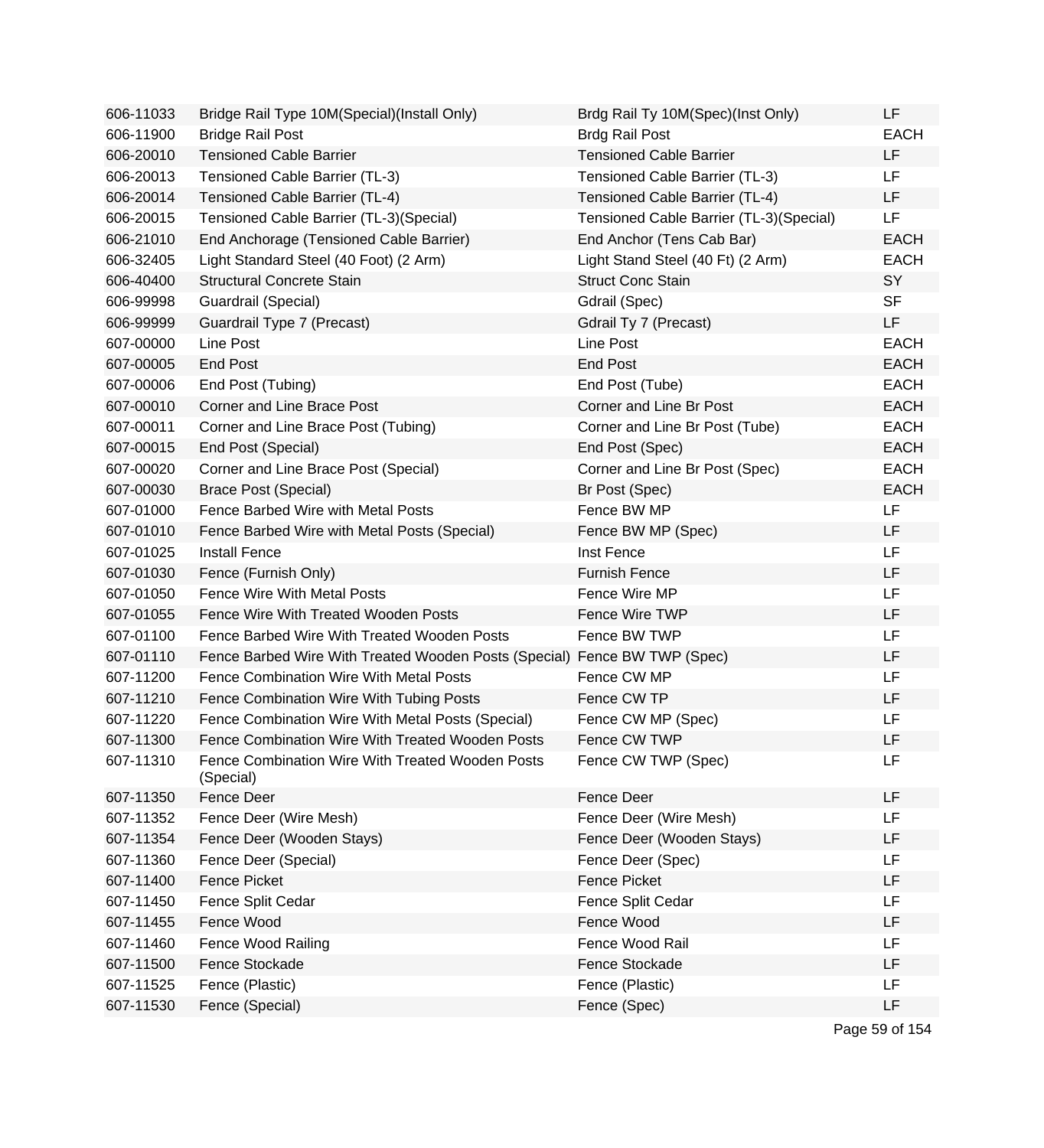| 607-11550 | Screen Wall                              | Screen Wall                          | LF        |
|-----------|------------------------------------------|--------------------------------------|-----------|
| 607-11560 | Debris Barrier                           | Debris Barrier                       | <b>SF</b> |
| 607-11575 | Rock Fall Fence                          | <b>Rock Fall Fence</b>               | <b>LF</b> |
| 607-11576 | Temporary Rockfall Containment System    | <b>Temp Rockfall Containment Sys</b> | L S       |
| 607-11577 | Portable Rockfall Fence Assembly         | Port Rockfall Fence Assem            | <b>LF</b> |
| 607-11579 | <b>Tire Fender</b>                       | <b>Tire Fender</b>                   | SY        |
| 607-11580 | Fence (Temporary)                        | Fence (Temp)                         | LF        |
| 607-11581 | Fence (Temporary) (Special)              | Fence (Temp) (Spec)                  | <b>LF</b> |
| 607-11590 | <b>Flex Post Fence</b>                   | <b>Flex Post Fence</b>               | LF        |
| 607-11595 | Flex Post Fence (Special)                | Flex Post Fence (Spec)               | <b>LF</b> |
| 607-11598 | <b>Threadbar Fence</b>                   | <b>Threadbar Fence</b>               | <b>LF</b> |
| 607-11600 | Fence Wood (Sound Barrier)               | Fence Wood (Sound)                   | <b>SF</b> |
| 607-11648 | Fence Wood (Sound Barrier) (48 Inch)     | Fence Wood (Sound) (48 In)           | <b>LF</b> |
| 607-11672 | Fence Wood (Sound Barrier) (72 Inch)     | Fence Wood (Sound) (72 In)           | LF        |
| 607-11696 | Fence Wood (Sound Barrier) (96 Inch)     | Fence Wood (Sound) (96 In)           | LF        |
| 607-11720 | Fence Wood (Sound Barrier) (120 Inch)    | Fence Wood (Sound) (120 In)          | LF        |
| 607-11744 | Fence Wood (Sound Barrier) (144 Inch)    | Fence Wood (Sound) (144 In)          | <b>LF</b> |
| 607-11768 | Fence Wood (Sound Barrier) (168 Inch)    | Fence Wood (Sound) (168 In)          | <b>LF</b> |
| 607-11799 | Fence Wood (Sound Barrier) (Special)     | Fence Wood (Sound) (Spec)            | LF        |
| 607-11924 | Fence Metal (Sound Barrier) (24 Inch)    | Fence Metal (Sound) (24 In)          | LF        |
| 607-11936 | Fence Metal (Sound Barrier) (36 Inch)    | Fence Metal (Sound) (36 In)          | LF        |
| 607-11937 | Fence Metal (36 Inch)                    | Fence Metal (36 In)                  | LF        |
| 607-11942 | Fence Metal (Sound Barrier) (42 Inch)    | Fence Metal (Sound) (42 In)          | <b>LF</b> |
| 607-11948 | Fence Metal (Sound Barrier) (48 Inch)    | Fence Metal (Sound) (48 In)          | LF        |
| 607-11960 | Fence Metal (Sound Barrier) (60 Inch)    | Fence Metal (Sound) (60 In)          | LF        |
| 607-11964 | Fence Metal (Sound Barrier) (64 Inch)    | Fence Metal (Sound) (64 In)          | LF        |
| 607-11972 | Fence Metal (Sound Barrier) (72 Inch)    | Fence Metal (Sound) (72 In)          | <b>LF</b> |
| 607-11996 | Fence Metal (Sound Barrier) (96 Inch)    | Fence Metal (Sound) (96 In)          | LF        |
| 607-12120 | Fence Metal (Sound Barrier) (120 Inch)   | Fence Metal (Sound) (120 In)         | LF        |
| 607-12144 | Fence Metal (Sound Barrier) (144 Inch)   | Fence Metal (Sound) (144 In)         | LF        |
| 607-13000 | Fence Masonry (Sound Barrier)            | Fence Msnry (Sound)                  | <b>SF</b> |
| 607-13064 | Fence Masonry (Sound Barrier) (64 Inch)  | Fence Msnry (Sound) (64 In)          | LF        |
| 607-13072 | Fence Masonry (Sound Barrier) (72 Inch)  | Fence Msnry (Sound) (72 In)          | LF        |
| 607-13088 | Fence Masonry (Sound Barrier) (88 Inch)  | Fence Msnry (Sound)(88 In)           | LF        |
| 607-13096 | Fence Masonry (Sound Barrier) (96 Inch)  | Fence Msnry (Sound) (96 In)          | LF        |
| 607-13104 | Fence Masonry (Sound Barrier) (104 Inch) | Fence Msnry (Sound) (104 In)         | LF        |
| 607-13112 | Fence Masonry (Sound Barrier) (112 Inch) | Fence Msnry (Sound) (112 In)         | LF        |
| 607-13120 | Fence Masonry (Sound Barrier) (120 Inch) | Fence Msnry (Sound) (120 In)         | LF        |
| 607-13144 | Fence Masonry (Sound Barrier) (144 Inch) | Fence Msnry (Sound) (144 In)         | LF        |
| 607-13156 | Fence Masonry (Sound Barrier) (156 Inch) | Fence Msnry (Sound) (156 In)         | LF        |
| 607-13168 | Fence Masonry (Sound Barrier) (168 Inch) | Fence Msnry (Sound) (168 In)         | LF        |
| 607-13180 | Fence Masonry (Sound Barrier) (180 Inch) | Fence Msnry (Sound) (180 In)         | LF        |
| 607-13196 | Fence Masonry (Sound Barrier) (196 Inch) | Fence Msnry (Sound) (196 In)         | LF        |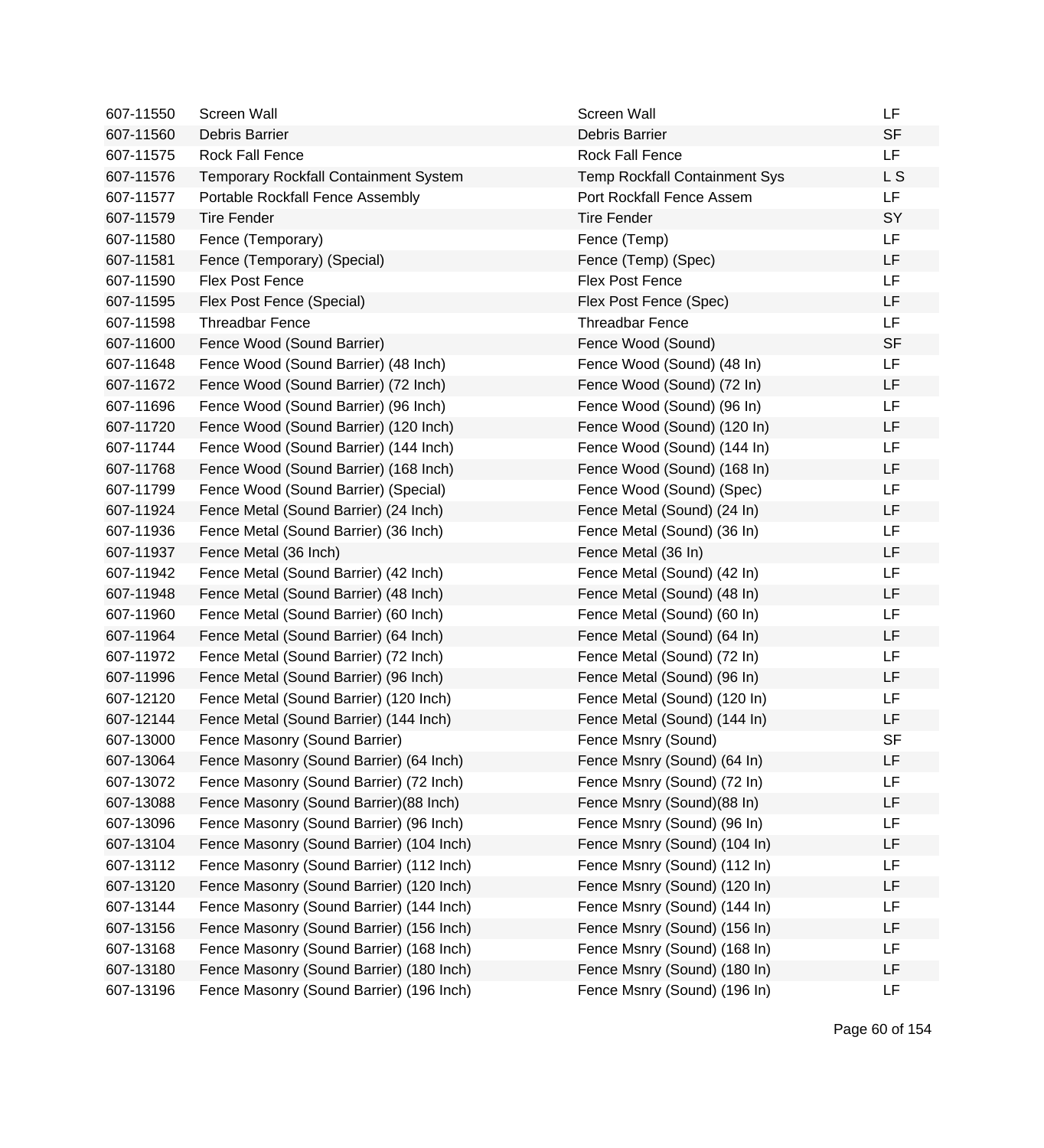| 607-14000 | Fence Composite (Sound Barrier)            | Fence Comp (Sound)             | <b>SF</b>   |
|-----------|--------------------------------------------|--------------------------------|-------------|
| 607-14090 | Fence Composite (Sound Barrier) (90 Inch)  | Fence Comp (Sound) (90 In)     | LF          |
| 607-14120 | Fence Composite (Sound Barrier) (120 Inch) | Fence Comp (Sound) (120 In)    | <b>LF</b>   |
| 607-14144 | Fence Composite (Sound Barrier) (144 Inch) | Fence Comp (Sound) (144 In)    | <b>LF</b>   |
| 607-15000 | Fence Concrete (Sound Barrier)             | Fence Conc (Sound)             | <b>SF</b>   |
| 607-15005 | Fence Concrete (Special)                   | Fence Conc (Spec)              | <b>SF</b>   |
| 607-15015 | Fence Concrete (Sound) (Install Only)      | Fence Conc (Sound) (Inst)      | <b>SF</b>   |
| 607-15100 | Fence (Sound Barrier)                      | Fence (Sound)                  | <b>SF</b>   |
| 607-15144 | Fence Concrete (Sound Barrier)(144 Inch)   | Fence Concrete (Sound)(144 In) | LF          |
| 607-15200 | Fence (Sound Barrier) (Alternate)          | Fence (Sound) (Alt)            | <b>SF</b>   |
| 607-16000 | Sound Barrier Rehabilitation               | Sound Barrier Rehab            | <b>SF</b>   |
| 607-20000 | <b>Safety Screen</b>                       | Safety Screen                  | <b>EACH</b> |
| 607-20100 | Glare Screen (Modular)                     | Glare Screen (Modular)         | LF          |
| 607-20110 | Glare Screen (Special)                     | Glare Screen (Special)         | <b>LF</b>   |
| 607-20124 | Glare Screen (24 Inch)                     | Glare Screen (24 In)           | <b>LF</b>   |
| 607-21300 | <b>Fence Barrier With Metal Posts</b>      | Fence Barrier MP               | <b>LF</b>   |
| 607-32000 | <b>Fence Picket Snow</b>                   | <b>Fence Picket Snow</b>       | <b>LF</b>   |
| 607-32100 | <b>Fence Steel Snow</b>                    | <b>Fence Steel Snow</b>        | LF          |
| 607-32210 | Wood Snow Fence (10 Foot High)             | Wood Snow Fence (10 Ft)        | <b>EACH</b> |
| 607-32212 | Wood Snow Fence (12 Foot High)             | Wood Snow Fence (12 Ft)        | <b>EACH</b> |
| 607-32300 | Fence (Chain Link/Masonry)                 | Fence (CL/Msnry)               | <b>LF</b>   |
| 607-52900 | Line Post (Chain Link)                     | Line Post (CL)                 | <b>EACH</b> |
| 607-52905 | End Post (Chain Link)                      | End Post (CL)                  | <b>EACH</b> |
| 607-52910 | Corner and Line Brace Post (Chain Link)    | Corner and Line Br Post (CL)   | <b>EACH</b> |
| 607-53001 | Fence Chain Link (PVC Coated)              | Fence CL (PVC)                 | <b>LF</b>   |
| 607-53005 | Fence Chain Link (Special)                 | Fence CL (Spec)                | LF          |
| 607-53010 | Fence Chain Link (Industrial)              | Fence CL (Indust)              | <b>LF</b>   |
| 607-53136 | Fence Chain Link (36 Inch)                 | Fence CL (36 In)               | LF          |
| 607-53137 | Fence Chain Link (Special) (36 Inch)       | Fence CL (Spec) (36 In)        | LF          |
| 607-53142 | Fence Chain Link (42 Inch)                 | Fence CL (42 In)               | LF          |
| 607-53143 | Fence Chain Link (Special) (42 Inch)       | Fence CL (Spec) (42 In)        | LF          |
| 607-53148 | Fence Chain Link (48 Inch)                 | Fence CL (48 In)               | LF          |
| 607-53149 | Fence Chain Link (Special) (48 Inch)       | Fence CL (Spec) (48 In)        | LF          |
| 607-53155 | Fence Chain Link (Special) (54 Inch)       | Fence CL (Spec)(54 In)         | LF          |
| 607-53160 | Fence Chain Link (60 Inch)                 | Fence CL (60 In)               | LF          |
| 607-53161 | Fence Chain Link (Special) (60 Inch)       | Fence CL (Spec) (60 In)        | LF          |
| 607-53169 | Fence Chain Link (Special) (68 Inch)       | Fence CL (Spec)(68 In)         | LF          |
| 607-53172 | Fence Chain Link (72 Inch)                 | Fence CL (72 In)               | LF          |
| 607-53173 | Fence Chain Link (Special) (72 Inch)       | Fence CL (Spec) (72 In)        | LF          |
| 607-53178 | Fence Chain Link (Spec) (78 In)            | Fence CL (Spec) (78 In)        | LF          |
| 607-53184 | Fence Chain Link (84 Inch)                 | Fence CL (84 In)               | LF          |
| 607-53185 | Fence Chain Link (Special) (84 Inch)       | Fence CL (Spec) (84 In)        | LF          |
| 607-53189 | Fence (Chain Link)(Special)(88 Inch)       | Fence (CL)(Spec)(88 In)        | LF          |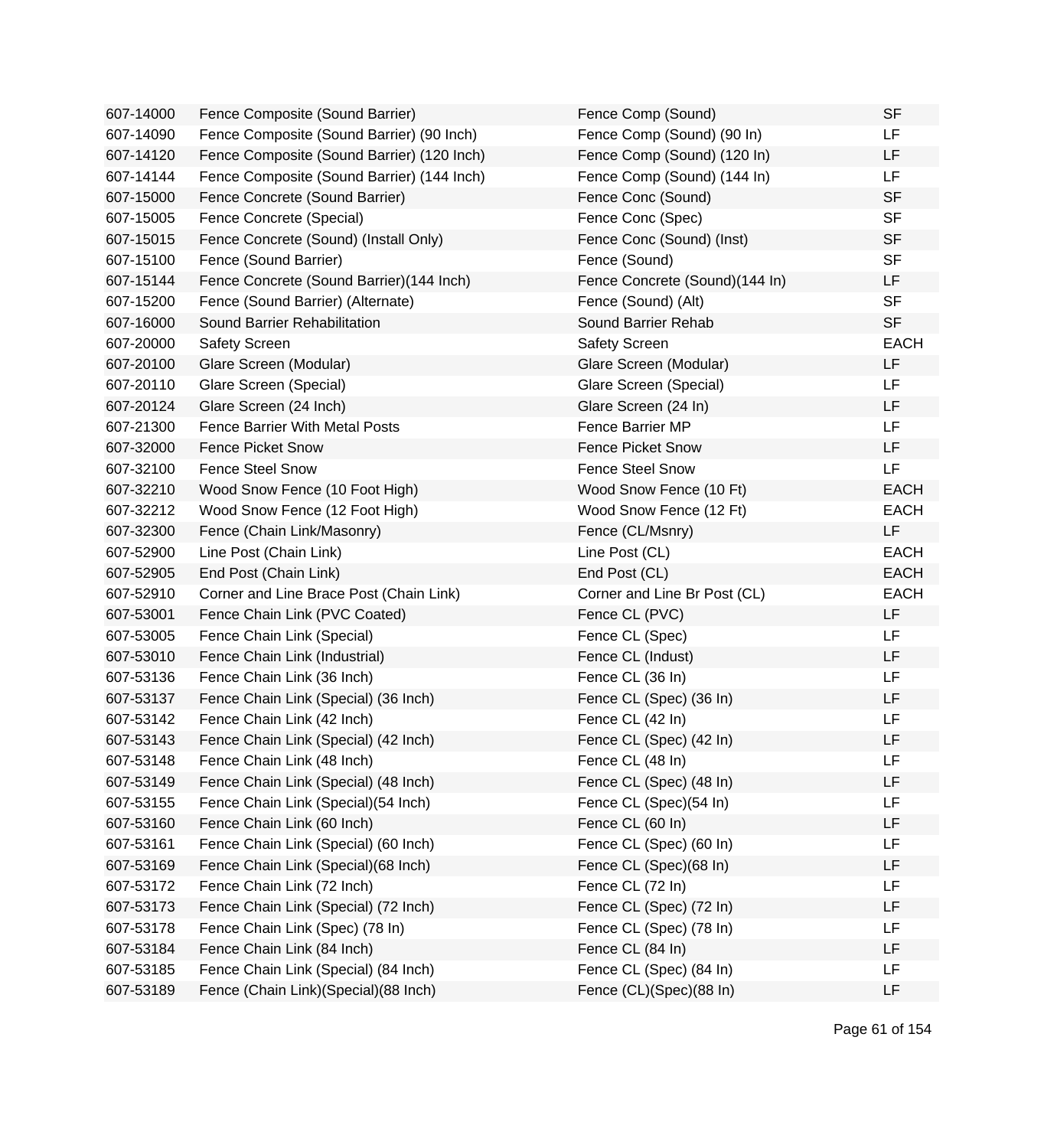| 607-53191 | Fence Chain Link (Special) (92 Inch) | Fence CL (Spec) (92 In)    | LF          |
|-----------|--------------------------------------|----------------------------|-------------|
| 607-53196 | Fence Chain Link (96 Inch)           | Fence CL (96 In)           | LF          |
| 607-53197 | Fence Chain Link (Special) (96 Inch) | Fence CL (Spec) (96 In)    | <b>LF</b>   |
| 607-53203 | Fence Chain Link (Special)(102 Inch) | Fence CL (Spec)(102 In)    | LF          |
| 607-53220 | Fence Chain Link (120 Inch)          | Fence CL (120 In)          | <b>LF</b>   |
| 607-53244 | Fence Chain Link (144 Inch)          | Fence CL (144 In)          | LF          |
| 607-53500 | Fence Chain Link (Pedestrian)        | Fence CL (Pedest)          | LF          |
| 607-54072 | Fence Chain Link Screen (72 Inch)    | Fence CL Screen (72 In)    | <b>LF</b>   |
| 607-54096 | Fence Chain Link Screen (96 Inch)    | Fence CL Screen (96 In)    | LF          |
| 607-54120 | Fence Chain Link Screen (120 Inch)   | Fence CL Screen (120 In)   | <b>LF</b>   |
| 607-54144 | Fence Chain Link Screen (144 Inch)   | Fence CL Screen (144 In)   | <b>LF</b>   |
| 607-55000 | <b>Fabric Chain Link</b>             | Fabric CL                  | <b>SF</b>   |
| 607-55001 | Fabric Chain Link (PVC Coated)       | Fabric CL (PVC)            | <b>SF</b>   |
| 607-55030 | Mesh Post                            | Mesh Post                  | <b>EACH</b> |
| 607-55031 | Mesh Post (Special)                  | Mesh Post (Spec)           | <b>EACH</b> |
| 607-55040 | Mesh Anchor                          | Mesh Anchor                | <b>EACH</b> |
| 607-55041 | Mesh Anchor                          | Mesh Anchor                | LF          |
| 607-55050 | Mesh Anchor (Special)                | Mesh Anchor (Spec)         | <b>EACH</b> |
| 607-55060 | Mesh Pin                             | Mesh Pin                   | <b>EACH</b> |
| 607-55100 | Wire Mesh                            | Wire Mesh                  | <b>SF</b>   |
| 607-55101 | Cable Net (1/2 Inch)                 | Cable Net (1/2 In)         | <b>SF</b>   |
| 607-55102 | Cable Net (5/16 Inch)                | Cable Net (5/16 In)        | <b>SF</b>   |
| 607-55103 | Cable Net (Special)                  | Cable Net (Spec)           | <b>SF</b>   |
| 607-55105 | <b>Cable Net Extension</b>           | <b>Cable Net Extension</b> | <b>SF</b>   |
| 607-55200 | Rock Anchor                          | Rock Anchor                | LF.         |
| 607-56001 | Fence (Animal Protection)            | Fence (Animal Protect)     | LF          |
| 607-60000 | Deer Gate                            | Deer Gate                  | <b>EACH</b> |
| 607-60001 | Pedestrian Gate (Special)            | Pedest Gate (Spec)         | <b>EACH</b> |
| 607-60002 | Game Ramp                            | Game Ramp                  | <b>EACH</b> |
| 607-60003 | 3 Foot Gate Walk                     | 3 Ft Gate Walk             | <b>EACH</b> |
| 607-60004 | 4 Foot Gate Walk                     | 4 Ft Gate Walk             | <b>EACH</b> |
| 607-60005 | 5 Foot Gate Walk                     | 5 Ft Gate Walk             | <b>EACH</b> |
| 607-60006 | 6 Foot Gate Walk                     | 6 Ft Gate Walk             | <b>EACH</b> |
| 607-60010 | Game Ramp (Lumber)                   | Game Ramp (Lumber)         | <b>EACH</b> |
| 607-60012 | Game Ramp (Backfill)                 | Game Ramp (Backfill)       | <b>EACH</b> |
| 607-60014 | Game Ramp (Seeding)                  | Game Ramp (Seeding)        | <b>EACH</b> |
| 607-60103 | 3 Foot Gate                          | 3 Ft Gate                  | <b>EACH</b> |
| 607-60105 | 4 Foot Gate (Special)                | 4 Foot Gate (Spec)         | <b>EACH</b> |
| 607-60108 | 8 Foot Gate                          | 8 Ft Gate                  | <b>EACH</b> |
| 607-60109 | 8 Foot Gate (Special)                | 8 Foot Gate (Spec)         | <b>EACH</b> |
| 607-60110 | 10 Foot Gate                         | 10 Ft Gate                 | <b>EACH</b> |
| 607-60111 | 10 Foot Gate (Special)               | 10 Ft Gate (Spec)          | <b>EACH</b> |
| 607-60112 | 12 Foot Gate                         | 12 Ft Gate                 | <b>EACH</b> |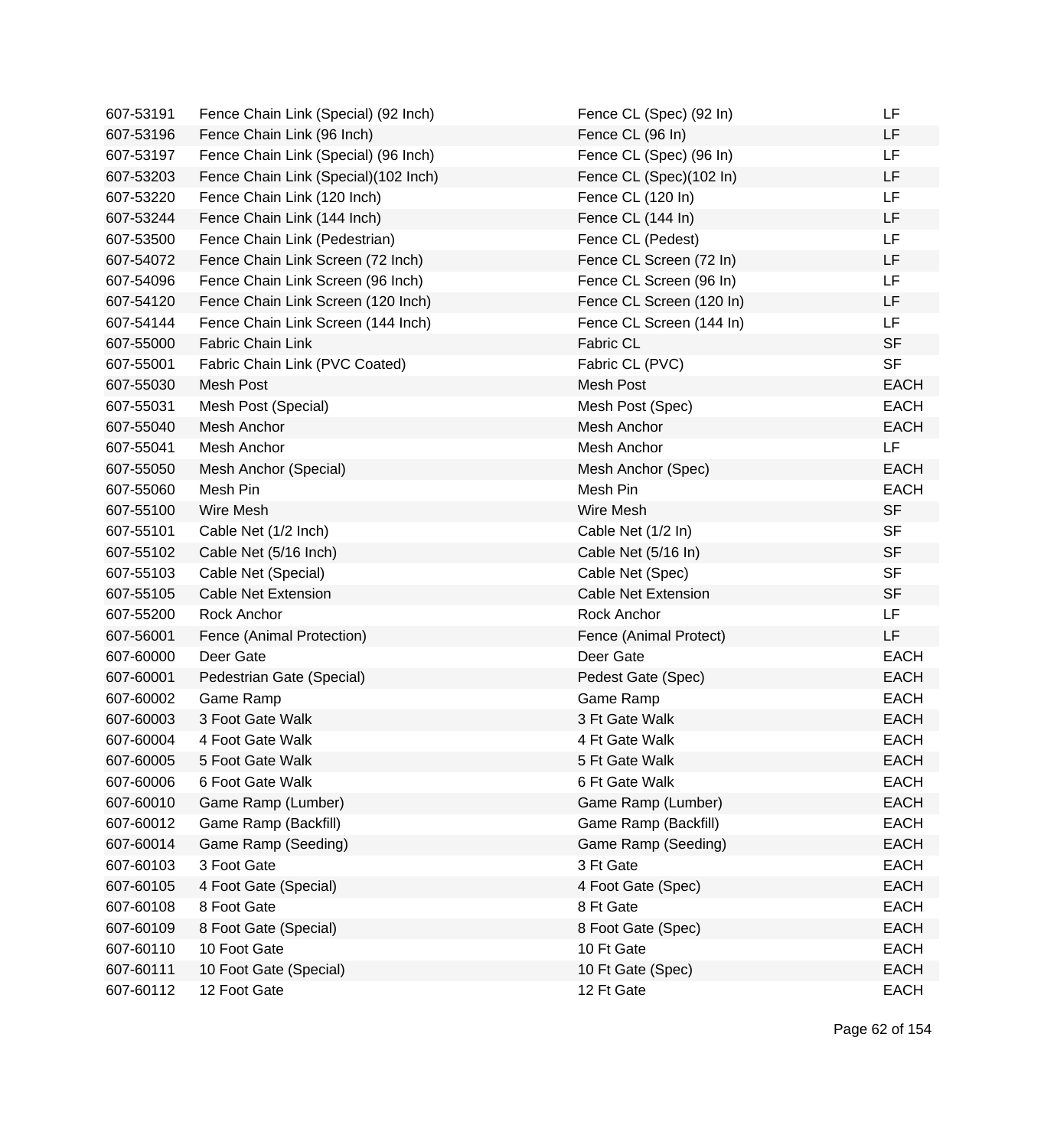| 607-60113 | 12 Foot Gate (Special)                        | 12 Ft Gate (Spec)                | <b>EACH</b> |
|-----------|-----------------------------------------------|----------------------------------|-------------|
| 607-60114 | 14 Foot Gate                                  | 14 Ft Gate                       | <b>EACH</b> |
| 607-60115 | 14 Foot Gate (Chain Link) (PVC Coated)        | 14 Ft Gate(CL)(PVC Coated)       | <b>EACH</b> |
| 607-60116 | 16 Foot Gate                                  | 16 Ft Gate                       | <b>EACH</b> |
| 607-60117 | 16 Foot Gate (Special)                        | 16 Ft Gate (Spec)                | <b>EACH</b> |
| 607-60119 | 18 Foot Gate (Special)                        | 18 Ft Gate (Spec)                | <b>EACH</b> |
| 607-60120 | 20 Foot Gate                                  | 20 Ft Gate                       | <b>EACH</b> |
| 607-60121 | 20 Foot Gate (Special)                        | 20 Ft Gate (Spec)                | <b>EACH</b> |
| 607-60153 | 3 Foot Gate (Special)                         | 3 Ft Gate (Spec)                 | <b>EACH</b> |
| 607-60203 | 3 Ft Gate Single (Chain Link)                 | 3 Ft Gate S (CL)                 | <b>EACH</b> |
| 607-60208 | 8 Ft Gate Single (Chain Link)                 | 8 Ft Gate S (CL)                 | <b>EACH</b> |
| 607-60212 | 12 Foot Gate Single (Chain Link)              | 12 Ft Gate S (CL)                | <b>EACH</b> |
| 607-60215 | 15 Foot Gate Single (Chain Link)              | 15 Ft Gate S (CL)                | <b>EACH</b> |
| 607-60216 | 16 Foot Gate Single (Chain Link)              | 16 Ft Gate S (CL)                | <b>EACH</b> |
| 607-60218 | 18 Foot Gate Single (Chain Link)              | 18 Ft Gate S (CL)                | <b>EACH</b> |
| 607-60220 | 20 Foot Gate Single (Chain Link)              | 20 Ft Gate S (CL)                | <b>EACH</b> |
| 607-60230 | 30 Foot Gate Single (Chain Link)              | 30 Ft Gate S (CL)                | <b>EACH</b> |
| 607-60240 | 40 Foot Gate Single (Chain Link)              | 40 Ft Gate S (CL)                | <b>EACH</b> |
| 607-60266 | 16 Foot Gate Double (Chain Link)              | 16 Ft Gate D (CL)                | <b>EACH</b> |
| 607-60270 | 20 Foot Gate Double (Chain Link)              | 20 Ft Gate D (CL)                | <b>EACH</b> |
| 607-60271 | 20 Foot Gate Double (Chain Link) (PVC Coated) | 20 Ft Gate D (CL) (PVC Coated)   | <b>EACH</b> |
| 607-60274 | 24 Foot Gate Double (Chain Link)              | 24 Ft Gate D (CL)                | <b>EACH</b> |
| 607-60276 | 26 Foot Gate Double (Chain Link)              | 26 Ft Gate D (CL)                | <b>EACH</b> |
| 607-60280 | 30 Foot Gate Double (Chain Link)              | 30 Ft Gate D (CL)                | <b>EACH</b> |
| 607-60290 | 40 Foot Gate Double (Chain Link)              | 40 Ft Gate D (CL)                | <b>EACH</b> |
| 607-60316 | 16 Foot Gate Twin                             | 16 Ft Gate Twin                  | <b>EACH</b> |
| 607-60320 | 20 Foot Gate Twin                             | 20 Ft Gate Twin                  | <b>EACH</b> |
| 607-60324 | 24 Foot Gate Twin                             | 24 Ft Gate Twin                  | <b>EACH</b> |
| 607-60332 | 32 Foot Gate Twin                             | 32 Ft Gate Twin                  | <b>EACH</b> |
| 607-60335 | 35 Foot Gate Twin                             | 35 Ft Gate Twin                  | <b>EACH</b> |
| 607-60340 | 40 Foot Gate Twin                             | 40 Ft Gate Twin                  | <b>EACH</b> |
| 607-60420 | 20 Foot Gate Twin (Special)                   | 20 Ft Gate Twin (Spec)           | EACH        |
| 607-60424 | 24 Foot Gate Twin (Special)                   | 24 Ft Gate Twin (Spec)           | <b>EACH</b> |
| 607-60514 | 14 Foot Gate (Special)                        | 14 Ft Gate (Spec)                | <b>EACH</b> |
| 607-60516 | Place 16 Foot Gate                            | Place 16 Ft Gate                 | <b>EACH</b> |
| 607-60520 | Place 20 Foot Gate                            | Place 20 Ft Gate                 | <b>EACH</b> |
| 607-60524 | 24 Foot Gate (Special)                        | 24 Ft Gate (Spec)                | <b>EACH</b> |
| 607-60600 | <b>Security Gate</b>                          | <b>Security Gate</b>             | <b>EACH</b> |
| 607-60610 | Vehicle Gate                                  | Vehicle Gate                     | <b>EACH</b> |
| 607-60620 | Road Closure Gate                             | Road Closure Gate                | <b>EACH</b> |
| 607-60625 | Road Closure Gate (Install Only)              | Road Closure Gate (Install Only) | <b>EACH</b> |
| 607-60630 | <b>HOV Gate</b>                               | <b>HOV Gate</b>                  | <b>EACH</b> |
| 607-60635 | <b>HOV Gate Foundation</b>                    | <b>HOV Gate Foundation</b>       | <b>EACH</b> |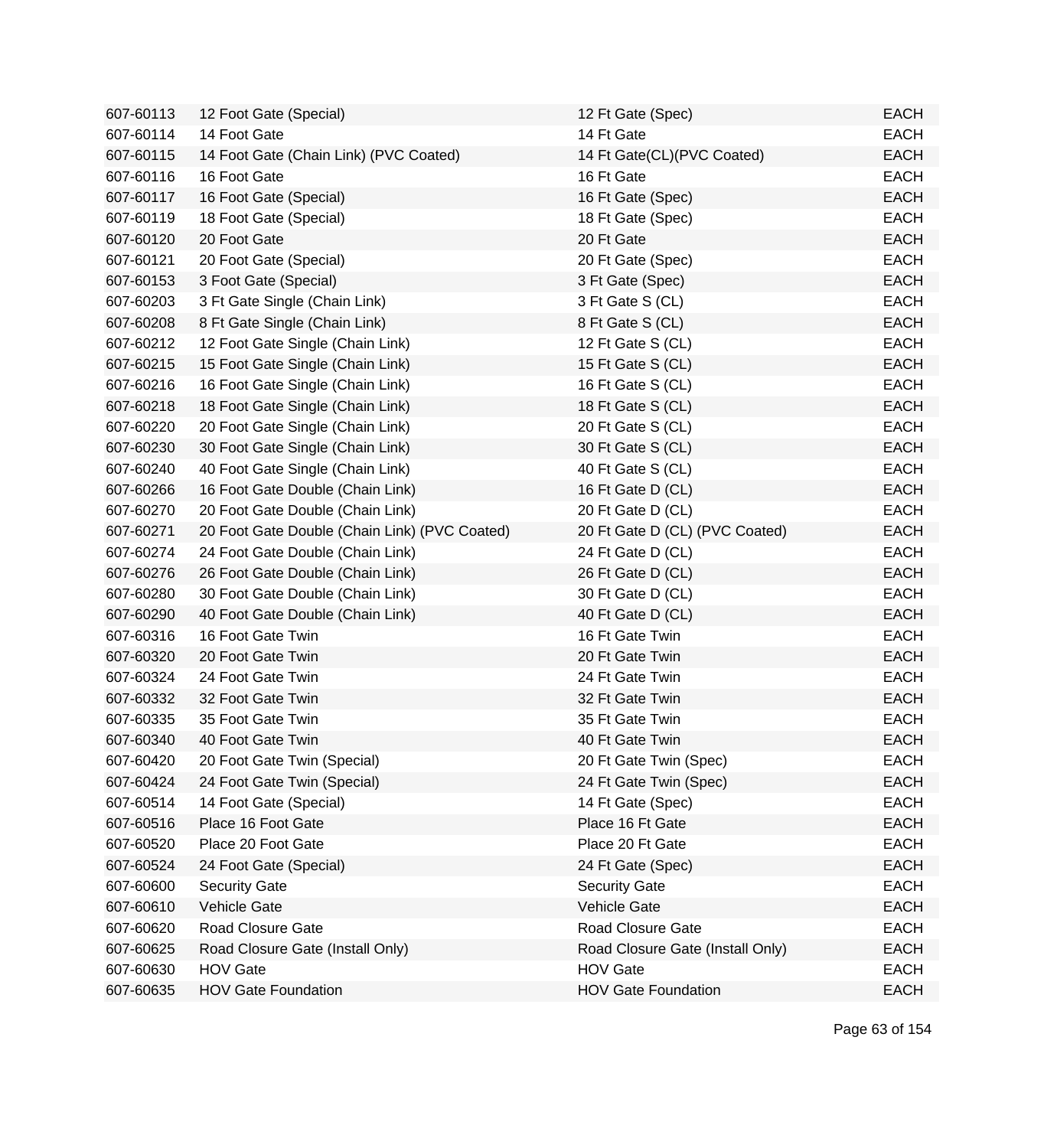| 607-60650 | <b>HOV Gate Controller Cabinet</b>              | <b>HOV Gate Ctrl Cab</b>        | <b>EACH</b>    |
|-----------|-------------------------------------------------|---------------------------------|----------------|
| 607-61216 | 16 Foot Gate Double Screen                      | 16 Ft Gate D S                  | <b>EACH</b>    |
| 607-61220 | 20 Foot Gate Double Screen                      | 20 Ft Gate D S                  | <b>EACH</b>    |
| 607-61224 | 24 Foot Gate Double Screen                      | 24 Ft Gate D S                  | <b>EACH</b>    |
| 607-61232 | 32 Foot Gate Double Screen                      | 32 Ft Gate D S                  | <b>EACH</b>    |
| 607-62000 | <b>Temporary Rockfall Containment System</b>    | <b>Temp Rock Contain Sys</b>    | L <sub>S</sub> |
| 608-00000 | <b>Concrete Sidewalk</b>                        | <b>Conc Sidewalk</b>            | SY             |
| 608-00003 | Concrete Sidewalk (Fast Track)                  | Conc Sidewalk (Fast Track)      | SY             |
| 608-00005 | Concrete Sidewalk (Special)                     | Conc Sidewalk (Spec)            | SY             |
| 608-00006 | Concrete Sidewalk (6 Inch)                      | Conc Sidewalk (6 In)            | SY             |
| 608-00010 | Concrete Curb Ramp                              | Conc Curb Ramp                  | SY             |
| 608-00011 | Curb Ramp (Fast Track)                          | Curb Ramp (Fast Track)          | SY             |
| 608-00012 | Curb Ramp (Special)                             | Curb Ramp (Spec)                | SY             |
| 608-00015 | Detectable Warnings                             | Detectable Warnings             | <b>SF</b>      |
| 608-00016 | Detectable Warnings (Install Only)              | Inst Detectable Warnings        | <b>SF</b>      |
| 608-00020 | Concrete Bikeway                                | Conc Bikeway                    | SY             |
| 608-00024 | Concrete Bikeway (4 Inch)                       | Conc Bikeway (4 In)             | SY             |
| 608-00025 | Concrete Bikeway (5 Inch)                       | Conc Bikeway (5 In)             | SY             |
| 608-00026 | Concrete Bikeway (6 Inch)                       | Conc Bikeway (6 In)             | SY             |
| 608-00028 | Concrete Bikeway (8 Inch)                       | Conc Bikeway (8 In)             | SY             |
| 608-00040 | Concrete Bikeway (Special)                      | Conc Bikeway (Spec)             | SY             |
| 608-00050 | <b>Brick Pavers</b>                             | <b>Brick Pavers</b>             | <b>SF</b>      |
| 608-00051 | <b>Brick Pavers (Install Only)</b>              | Inst Brick Pavers               | <b>SF</b>      |
| 608-00052 | Brick Pavers (Furnish Only)                     | <b>Furn Brick Pavers</b>        | <b>SF</b>      |
| 608-00060 | <b>Stone Pavers</b>                             | <b>Stone Pavers</b>             | <b>SF</b>      |
| 608-00070 | <b>Interlocking Pavers</b>                      | <b>Interlock Pavers</b>         | <b>SF</b>      |
| 608-00100 | Reinforced Grass/Concrete Porous Pavement       | Reinf Grass/Conc Pvmt           | SY             |
| 608-00110 | Reinforced Grass/Plastic Porous Pavement        | <b>Reinf Grass/Plastic Pymt</b> | SY             |
| 608-00350 | Concrete Sidewalk (Colored)                     | Conc Sidewalk (C)               | SY             |
| 608-00400 | Concrete Sidewalk (Colored) (Exposed Aggregate) | Conc Sidewalk (C) (EA)          | SY             |
| 608-00500 | Concrete Sidewalk (Exposed Aggregate)           | Conc Sidewalk (EA)              | SY             |
| 608-01000 | <b>Bituminous Sidewalk</b>                      | <b>Bitum Sidewalk</b>           | TON            |
| 608-01010 | <b>Bituminous Curb Ramp</b>                     | <b>Bitum Curb Ramp</b>          | <b>TON</b>     |
| 608-01500 | <b>Bituminous Bikeway</b>                       | <b>Bitum Bikeway</b>            | <b>TON</b>     |
| 608-01550 | <b>Place Asphalt Millings</b>                   | Place Asph Millings             | SY             |
| 608-01600 | Aggregate Walkway                               | Aggregate Walkway               | SY             |
| 608-10000 | Sidewalk Drain                                  | Sidewalk Drain                  | LF             |
| 608-10010 | Sidewalk Drain                                  | Sidewalk Drain                  | <b>EACH</b>    |
| 609-09015 | <b>Modify Post-Tensioning System</b>            | Mod Post-Tens Sys               | <b>EACH</b>    |
| 609-20000 | Curb Type 2 (Section B) (Special)               | Curb Ty 2 B (Spec)              | LF             |
| 609-20010 | Curb Type 2 (Section B)                         | Curb Ty 2 B                     | LF             |
| 609-20011 | Curb Type 2 (Section M)                         | Curb Ty 2 M                     | LF             |
| 609-20100 | Curb Type 2 (Section-Variable)                  | Curb Ty 2 Variable              | LF             |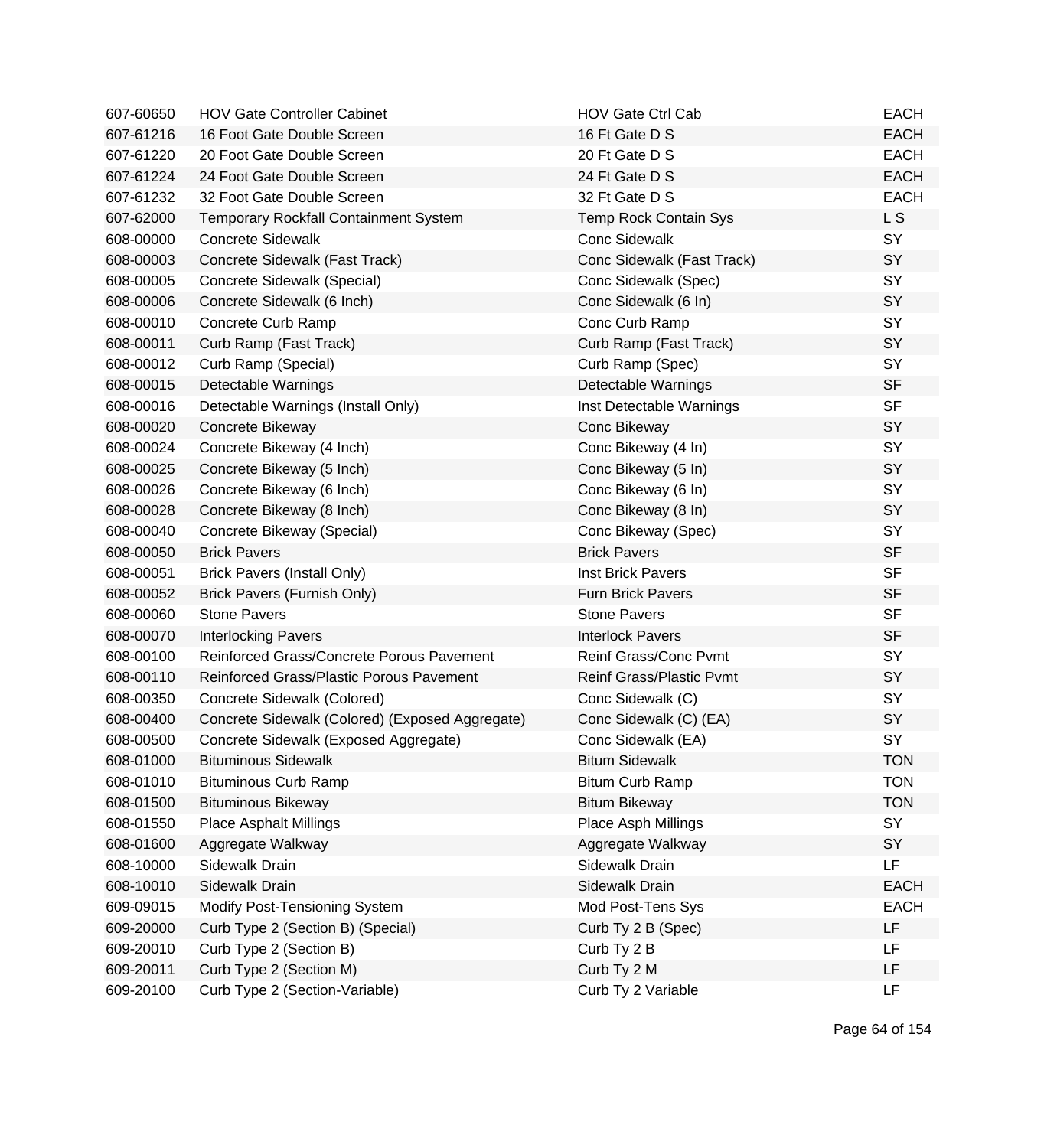| 609-20110 | Curb Type 2 (Colored)                                | Curb Ty $2(C)$                   | LF        |
|-----------|------------------------------------------------------|----------------------------------|-----------|
| 609-20120 | Curb Type 2 (Colored) (Exposed Aggregate)            | Curb Ty 2 (C) (EA)               | <b>LF</b> |
| 609-21009 | Curb and Gutter Type 2 (Section I-B) (Colored)       | C and G Ty $2$ I-B $(C)$         | <b>LF</b> |
| 609-21010 | Curb and Gutter Type 2 (Section I-B)                 | C and G Ty 2 I-B                 | <b>LF</b> |
| 609-21011 | Curb and Gutter Type 2 (Section I-M)                 | C and G Ty 2 I-M                 | <b>LF</b> |
| 609-21012 | Curb and Gutter Type 2 (Section I-M) (Colored)       | C and G Ty $2$ I-M $(C)$         | <b>LF</b> |
| 609-21013 | Curb and Gutter Type 2 (Section I-M) (Special)       | C and G Ty 2 I-M (Spec)          | LF        |
| 609-21020 | Curb and Gutter Type 2 (Section II-B)                | C and G Ty 2 II-B                | LF        |
| 609-21021 | Curb and Gutter Type 2 (Section II-M)                | C and G Ty 2 II-M                | LF        |
| 609-21022 | Curb and Gutter Type 2 (Section II-B) (Colored)      | C and G Ty 2 II-B $(C)$          | LF        |
| 609-21023 | Curb and Gutter Type 2 (Section II-B) (Special)      | C and G Ty 2 II-B (Spec)         | LF        |
| 609-21025 | Curb and Gutter Type 2 (Section BS)                  | C and G Ty 2 BS                  | LF        |
| 609-21100 | Curb and Gutter Type 2 (Section-Variable)            | C and G Ty 2 Variable            | <b>LF</b> |
| 609-21110 | Curb and Gutter Type 2 (Section I-B) (Special)       | C & G Ty 2 I-B (Spec)            | LF        |
| 609-21900 | Curb and Gutter Type 2 (Special)                     | C and G Ty 2 (Spec)              | LF        |
| 609-21920 | Curb and Gutter Type 2 (Colored) (Exposed Aggregate) | C and G Ty $2$ (C) (EA)          | <b>LF</b> |
| 609-22021 | Curb, Gutter and Sidewalk Type 2 (Section MS)        | CGS Ty 2 MS                      | LF        |
| 609-22022 | Curb, Gutter and Sidewalk Type 2 (Section II-B)      | CGS Ty 2 II-B                    | LF        |
| 609-22025 | Curb, Gutter and Sidewalk Type 2 (Section BS)        | CGS Ty 2 BS                      | LF        |
| 609-22900 | Curb, Gutter and Sidewalk (Special)                  | CGS (Spec)                       | <b>LF</b> |
| 609-23000 | Gutter (Special)                                     | Gutter (Special)                 | LF        |
| 609-24000 | Gutter Type 2 (Special)                              | Gutter Ty 2 (Spec)               | LF        |
| 609-24002 | Gutter Type 2 (2 Foot)                               | Gutter Ty 2 (2 Ft)               | <b>LF</b> |
| 609-24003 | Gutter Type 2 (3 Foot)                               | Gutter Ty 2 (3 Ft)               | LF        |
| 609-24004 | Gutter Type 2 (4 Foot)                               | Gutter Ty 2 (4 Ft)               | <b>LF</b> |
| 609-24005 | Gutter Type 2 (5 Foot)                               | Gutter Ty 2 (5 Ft)               | LF        |
| 609-24006 | Gutter Type 2 (6 Foot)                               | Gutter Ty 2 (6 Ft)               | LF        |
| 609-24008 | Gutter Type 2 (8 Foot)                               | Gutter Ty 2 (8 Ft)               | LF        |
| 609-24010 | Gutter Type 2 (10 Foot)                              | Gutter Ty 2 (10 Ft)              | LF        |
| 609-24020 | Gutter Type 2 (20 Foot)                              | Gutter Ty 2 (20 Ft)              | LF        |
| 609-24100 | Gutter Type 2 (Variable)                             | Gutter Ty 2 Variable             | LF        |
| 609-31010 | Curb and Gutter Type 2 (Section I-B) (Fast Track)    | C and G Ty 2 I-B (Fast Track)    | LF        |
| 609-31020 | Curb and Gutter Type 2 (Section II-B) (Fast Track)   | C and G Ty 2 II-B (Fast Track)   | LF        |
| 609-31025 | Curb and Gutter Type 2 (Section II-M) (Fast Track)   | C and G Ty 2 II-M (Fast Track)   | LF        |
| 609-34006 | Gutter Type 2 (6 Foot) (Fast Track)                  | Gutter Ty 2 (6 Ft) (Fast Track)  | LF        |
| 609-34008 | Gutter Type 2 (8 Foot) (Fast Track)                  | Gutter Ty 2 (8 Ft) (Fast Track)  | LF        |
| 609-34010 | Gutter Type (10 Foot) (Fast Track)                   | Gutter Ty 2 (10 Ft) (Fast Track) | LF        |
| 609-40010 | Curb Type 4 (Section B)                              | Curb Ty 4 B                      | <b>LF</b> |
| 609-40011 | Curb Type 4 (Section M)                              | Curb Ty 4 M                      | LF        |
| 609-40021 | Curb Type 4 (Section B) (Epoxy)                      | Curb Ty 4 B (Epoxy)              | LF        |
| 609-40022 | Curb Type 4 (Section M) (Epoxy)                      | Curb Ty 4 M (Epoxy)              | LF        |
| 609-40031 | Curb Type 4 (Section B) (Key-Way)                    | Curb Ty 4 B (Key-Way)            | LF        |
| 609-40032 | Curb Type 4 (Section M) (Key-Way)                    | Curb Ty 4 M (Key-Way)            | LF        |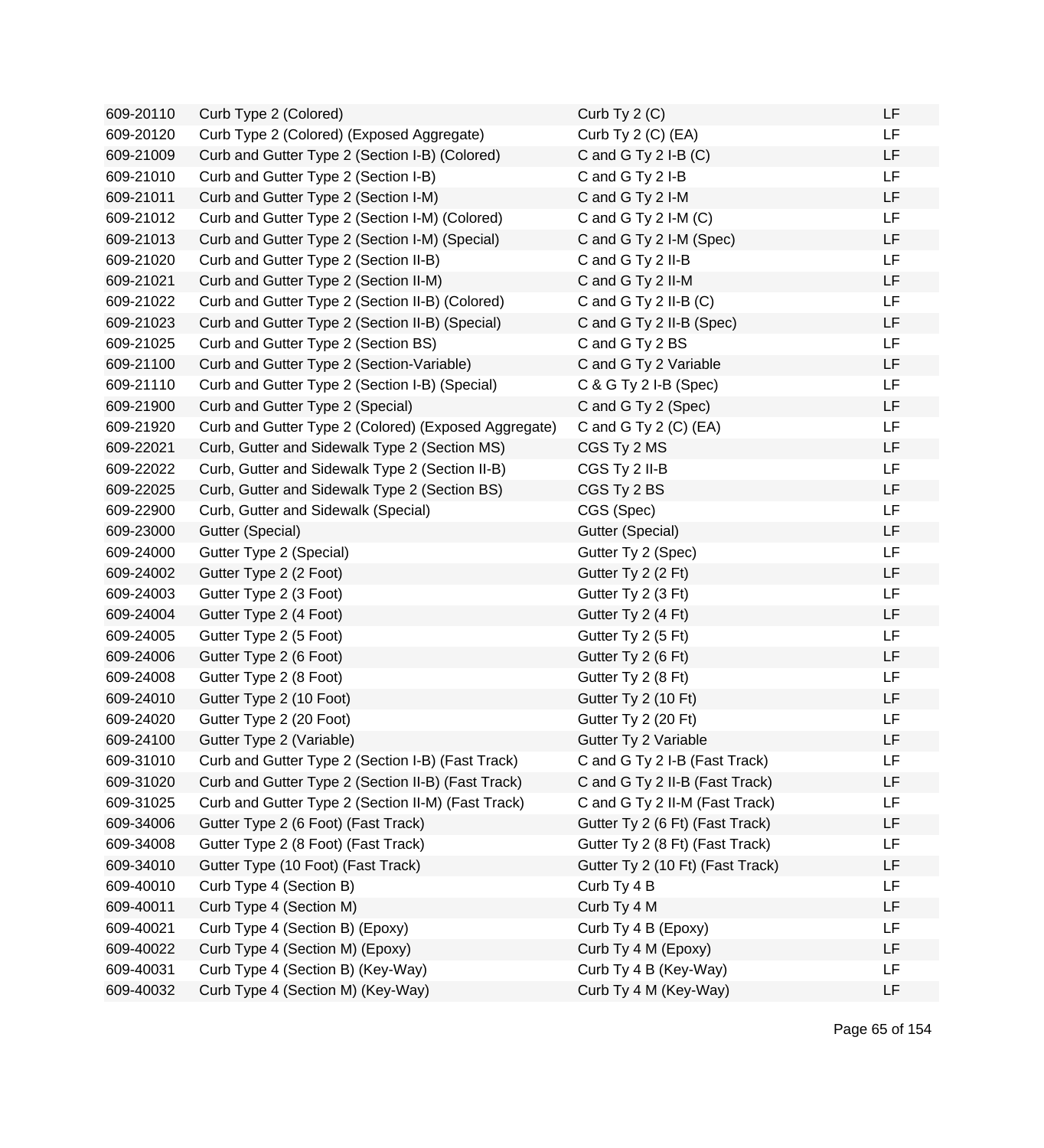| 609-40041 | Curb Type 4 (Special) (Sloping)                   | Curb Ty 4 (Special)(Sloping)     | LF          |
|-----------|---------------------------------------------------|----------------------------------|-------------|
| 609-40042 | Curb Type 4 (Special) (Vertical)                  | Curb Ty 4 (Special) (Vertical)   | LF          |
| 609-40100 | Curb Type 4 (Section-Variable)                    | Curb Ty 4 Variable               | LF          |
| 609-40110 | Curb (Median) Type 4 (Section B)                  | Curb Median Ty 4 B               | LF          |
| 609-40120 | Curb (Median) (Special)                           | Curb Median Special              | SY          |
| 609-40130 | Curb (Median) (Special)                           | <b>Curb Median Special</b>       | <b>LF</b>   |
| 609-60011 | Curb Type 6 (Section M)                           | Curb Ty 6 M                      | <b>LF</b>   |
| 609-60900 | Curb Type 6 (Section M) Special                   | Curb Ty 6 M Special              | <b>LF</b>   |
| 609-70000 | Curb (Walkover)                                   | Curb (Walkover)                  | <b>SF</b>   |
| 609-70010 | Curb (Tunnel)                                     | Curb (Tunnel)                    | LF          |
| 609-70020 | Curb (8 Inch Vertical-Concrete)                   | Curb (8 In Vert)                 | <b>LF</b>   |
| 609-70030 | Tall Curb (Style CA)                              | Tall Curb (Style CA)             | LF          |
| 609-70031 | Tall Curb (Style CC)                              | Tall Curb (Style CC)             | LF          |
| 609-70040 | Curb (Composite Material)                         | Curb (Composite Material)        | LF          |
| 609-71000 | Curb (Special)                                    | Curb (Special)                   | <b>LF</b>   |
| 610-00010 | Median Cover Material (Decorative)                | Median Cover Matl (Dec)          | <b>SF</b>   |
| 610-00020 | Median Cover Material (Patterned Concrete)        | Median Cover (Pattern Conc)      | <b>SF</b>   |
| 610-00024 | Median Cover Material (4 Inch Patterned Concrete) | Median Cover (4 In Pattern Conc) | <b>SF</b>   |
| 610-00026 | Median Cover Material (6 Inch Patterned Concrete) | Median Cover (6 In Pattern Conc) | <b>SF</b>   |
| 610-00030 | Median Cover Material (Concrete)                  | Median Cover Matl (Conc)         | <b>SF</b>   |
| 610-00035 | Median Cover Material (Concrete) (Special)        | Median Cover Matl (Conc)(Spec)   | <b>SF</b>   |
| 610-00040 | Median Cover Material (Bituminous)                | Median Cover Matl (Bitum)        | <b>TON</b>  |
| 610-00050 | Median Cover Material (Stone)                     | Median Cover Matl (Stone)        | <b>TON</b>  |
| 610-00051 | Median Cover Material (Stone) (Special)           | Median Cover Matl (Stone) (Spec) | <b>TON</b>  |
| 610-00055 | Median Cover Material (Stone)                     | Median Cover Matl (Stone)        | <b>SF</b>   |
| 610-00060 | Median Cover Material (Brick Pavers)              | Median Cover Matl (Brick)        | <b>SF</b>   |
| 610-00100 | Median Edging (Patterned Concrete)                | Median Edging (Pattern Conc)     | LF.         |
| 610-00110 | Median Edging                                     | <b>Median Edging</b>             | <b>LF</b>   |
| 610-01000 | Medallion                                         | Medallion                        | <b>EACH</b> |
| 611-00010 | 10 Foot Cattle Guard                              | 10 Ft Cattle Gd                  | <b>EACH</b> |
| 611-00012 | 12 Foot Cattle Guard                              | 12 Ft Cattle Gd                  | <b>EACH</b> |
| 611-00013 | 12 Foot Deer Guard                                | 12 Ft Deer Gd                    | <b>EACH</b> |
| 611-00014 | 14 Foot Cattle Guard                              | 14 Ft Cattle Gd                  | <b>EACH</b> |
| 611-00016 | 16 Foot Cattle Guard                              | 16 Ft Cattle Gd                  | <b>EACH</b> |
| 611-00017 | 16 Foot Deer Guard                                | 16 Ft Deer Gd                    | <b>EACH</b> |
| 611-00018 | 18 Foot Cattle Guard                              | 18 Ft Cattle Gd                  | <b>EACH</b> |
| 611-00019 | 18 Foot Deer Guard                                | 18 Ft Deer Gd                    | <b>EACH</b> |
| 611-00020 | 20 Foot Cattle Guard                              | 20 Ft Cattle Gd                  | <b>EACH</b> |
| 611-00021 | 20 Foot Deer Guard                                | 20 Ft Deer Guard                 | <b>EACH</b> |
| 611-00022 | 22 Foot Cattle Guard                              | 22 Ft Cattle Gd                  | <b>EACH</b> |
| 611-00024 | 24 Foot Cattle Guard                              | 24 Ft Cattle Gd                  | <b>EACH</b> |
| 611-00025 | 24 Foot Deer Guard                                | 24 Ft Deer Gd                    | <b>EACH</b> |
| 611-00026 | 26 Foot Cattle Guard                              | 26 Ft Cattle Gd                  | <b>EACH</b> |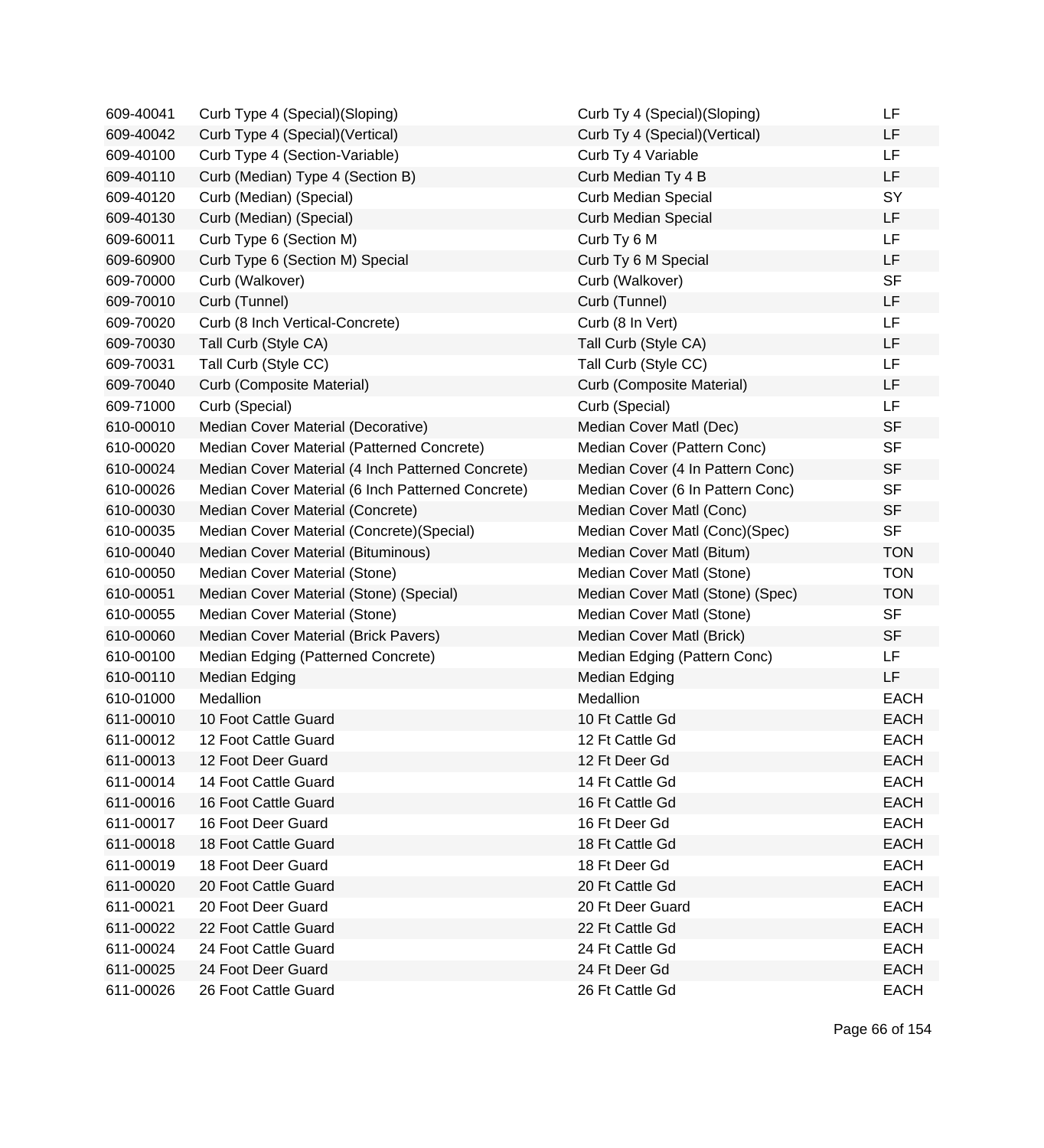| 611-00027 | 26 Foot Deer Guard                        | 26 Ft Deer Gd                  | <b>EACH</b> |
|-----------|-------------------------------------------|--------------------------------|-------------|
| 611-00028 | 28 Foot Cattle Guard                      | 28 Ft Cattle Gd                | <b>EACH</b> |
| 611-00029 | 28 Ft Deer Guard                          | 28 Ft Deer Gd                  | <b>EACH</b> |
| 611-00030 | 30 Foot Cattle Guard                      | 30 Ft Cattle Gd                | <b>EACH</b> |
| 611-00031 | 30 Foot Deer Guard                        | 30 Ft Deer Gd                  | <b>EACH</b> |
| 611-00032 | 32 Foot Cattle Guard                      | 32 Ft Cattle Gd                | <b>EACH</b> |
| 611-00033 | 32 Foot Deer Guard                        | 32 Ft Deer Gd                  | <b>EACH</b> |
| 611-00036 | 36 Foot Cattle Guard                      | 36 Ft Cattle Gd                | <b>EACH</b> |
| 611-00039 | 38 Foot Deer Guard                        | 38 Ft Deer Gd                  | <b>EACH</b> |
| 611-00040 | 40 Foot Cattle Guard                      | 40 Ft Cattle Gd                | <b>EACH</b> |
| 611-00041 | 40 Foot Deer Guard                        | 40 Ft Deer Gd                  | <b>EACH</b> |
| 611-00047 | 46 Foot Deer Guard                        | 46 Ft Deer Gd                  | <b>EACH</b> |
| 611-00057 | 56 Foot Deer Guard                        | 56 Ft Deer Gd                  | <b>EACH</b> |
| 611-00065 | 64 Foot Deer Guard                        | 64 Ft Deer Gd                  | <b>EACH</b> |
| 611-00073 | 72 Foot Deer Guard                        | 72 Ft Deer Gd                  | <b>EACH</b> |
| 611-00085 | 84 Foot Deer Guard                        | 84 Ft Deer Gd                  | <b>EACH</b> |
| 611-00500 | <b>Place Cattle Guard</b>                 | Place Cattle Gd                | <b>EACH</b> |
| 611-01000 | Railroad Grade Crossing                   | <b>Railroad Grade Crossing</b> | LF          |
| 611-01100 | <b>Railroad Track</b>                     | <b>Railroad Track</b>          | LF          |
| 612-00001 | Delineator (Type I)                       | Delin (Ty I)                   | <b>EACH</b> |
| 612-00002 | Delineator (Type II)                      | Delin (Ty II)                  | <b>EACH</b> |
| 612-00003 | Delineator (Type III)                     | Delin (Ty III)                 | <b>EACH</b> |
| 612-00010 | Delineator (Special)                      | Delin (Spec)                   | <b>EACH</b> |
| 612-00011 | Delineator (Special) (Furnish Only)       | Delin (Spec) (Furn)            | <b>EACH</b> |
| 612-00021 | Delineator (Type I) (Barrier)             | Delin (Ty I) (Barrier)         | <b>EACH</b> |
| 612-00022 | Delineator (Type II) (Barrier)            | Delin (Ty II) (Barrier)        | <b>EACH</b> |
| 612-00023 | Delineator (Type III) (Barrier)           | Delin (Ty III) (Barrier)       | <b>EACH</b> |
| 612-00031 | Delineator (Type I) (Extra Height)        | Delin (Ty I) (Extra Ht)        | <b>EACH</b> |
| 612-00032 | Delineator (Type II) (Extra Height)       | Delin (Ty II) (Extra Ht)       | <b>EACH</b> |
| 612-00033 | Delineator (Type III) (Extra Height)      | Delin (Ty III) (Extra Ht)      | <b>EACH</b> |
| 612-00036 | Delineator (Flexible) (Square Base)       | Delin (Flex) (Sq Base)         | <b>EACH</b> |
| 612-00037 | Delineator (Flexible) (Flat Mounted)      | Delin (Flex) (Flat Mount)      | <b>EACH</b> |
| 612-00038 | Delineator (Flexible) (Clamp Mounted)     | Delin (Flex) (Clmp Mount)      | <b>EACH</b> |
| 612-00039 | Delineator (Flexible) (Surface Mounted)   | Delin (Flex) (Surf Mount)      | <b>EACH</b> |
| 612-00040 | Delineator (Flexible) (Extra Height)      | Delin (Flex) (Extra Ht)        | <b>EACH</b> |
| 612-00041 | Delineator (Flexible) (Type I)            | Delin (Flex) (Ty I)            | <b>EACH</b> |
| 612-00042 | Delineator (Flexible) (Type II)           | Delin (Flex) (Ty II)           | <b>EACH</b> |
| 612-00043 | Delineator (Flexible) (Type III)          | Delin (Flex) (Ty III)          | <b>EACH</b> |
| 612-00046 | Delineator (Flexible) (Special) (Type I)  | Delin (Flex) (Spec) (Ty I)     | <b>EACH</b> |
| 612-00047 | Delineator (Flexible) (Special) (Type II) | Delin (Flex) (Spec) (Ty II)    | <b>EACH</b> |
| 612-00048 | Delineator (Flexible) (Special (Type III) | Delin (Flex) (Spec) (Ty III)   | <b>EACH</b> |
| 612-00050 | Reflector (Type-3)                        | Reflector (Type-3)             | <b>EACH</b> |
| 612-00060 | Reflector (Median Barrier)                | Reflector (Median Barrier)     | <b>EACH</b> |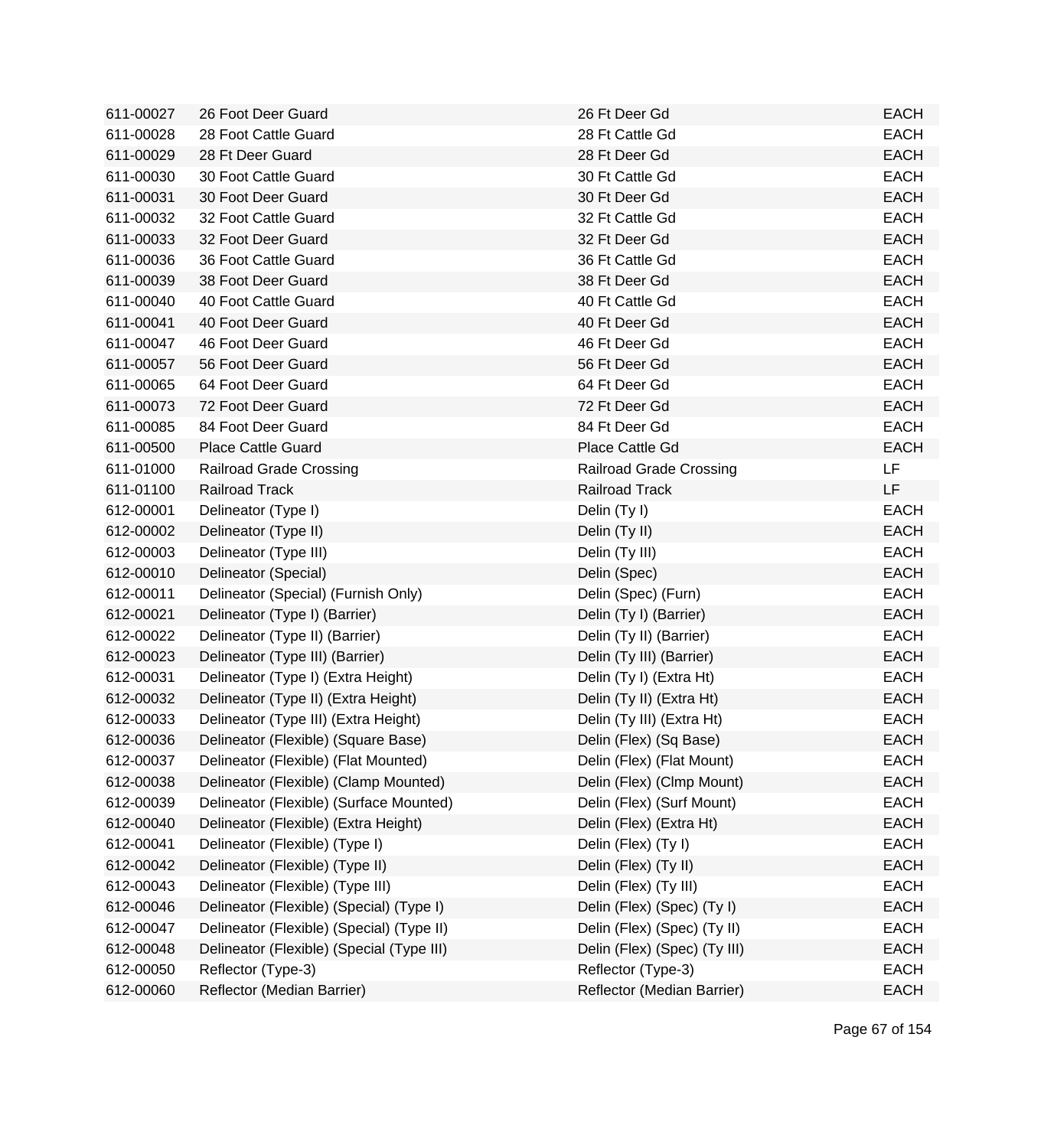| 612-00065 | Reflector Strip (1-1/2 Inch)                                             | Reflector Strip (1-1/2 In)               | <b>EACH</b> |
|-----------|--------------------------------------------------------------------------|------------------------------------------|-------------|
| 612-00070 | Reflector Strip (4 Inch)                                                 | Reflector Strip (4 In)                   | <b>EACH</b> |
| 612-00075 | Reflector Strip (6 Inch)                                                 | Reflector Strip (6 In)                   | <b>EACH</b> |
| 612-00081 | Delineator (Post Mounted)(Type I)                                        | Delin (PM) (Ty I)                        | <b>EACH</b> |
| 612-00082 | Delineator (Post Mounted)(Type II)                                       | Delin (PM)(Ty II)                        | <b>EACH</b> |
| 612-00083 | Delineator (Post Mounted)(Type III)                                      | Delin (PM)(Ty III)                       | <b>EACH</b> |
| 612-00101 | Delineator (Drivable Concrete Installation) (Type I)                     | Delin (Drv Conc Inst) (Ty I)             | <b>EACH</b> |
| 612-00102 | Delineator (Drivable Concrete Installation) (Type II)                    | Delin (Drv Conc Inst) (Ty II)            | <b>EACH</b> |
| 612-00103 | Delineator (Drivable Concrete Installation) (Type III)                   | Delin (Drv Conc Inst) (Ty III)           | <b>EACH</b> |
| 612-00104 | Delineator (Drivable Concrete Installation) (Type I)<br>(Furnish Only)   | Delin (Drv Conc Inst) (Ty I) (Fr Only)   | <b>EACH</b> |
| 612-00105 | Delineator (Drivable Concrete Installation) (Type II)<br>(Furnish Only)  | Delin (Drv Conc Inst) (Ty II) (Fr Only)  | <b>EACH</b> |
| 612-00106 | Delineator (Drivable Concrete Installation) (Type III)<br>(Furnish Only) | Delin (Drv Conc Inst) (Ty III) (Fr Only) | <b>EACH</b> |
| 612-00107 | Delineator (Mounted) (Type III)                                          | Delin (Mounted) (Ty III)                 | <b>EACH</b> |
| 612-00108 | Delineator (Mounted) (Type III) (Furnish Only)                           | Delin (Mounted) (Ty III) (Fr Only)       | <b>EACH</b> |
| 612-00111 | Delineator (Drivable) (Type I)                                           | Delin (Drv)(Ty I)                        | <b>EACH</b> |
| 612-00112 | Delineator (Drivable)(Type II)                                           | Delin (Drv)(Ty II)                       | <b>EACH</b> |
| 612-00113 | Delineator (Drivable) (Type III)                                         | Delin (Drv)(Ty III)                      | <b>EACH</b> |
| 612-00114 | Delineator (Drivable)(Type I)(Furnish Only)                              | Delin (Drv)(Ty I)(Furn Only)             | <b>EACH</b> |
| 612-00115 | Delineator (Drivable) (Type II) (Furnish Only)                           | Delin (Drv)(Ty II)(Furn Only)            | <b>EACH</b> |
| 612-00116 | Delineator (Drivable) (Type III) (Furnish Only)                          | Delin (Drv)(Ty III)(Furn Only)           | <b>EACH</b> |
| 612-00250 | <b>Concrete Station Marker</b>                                           | Conc Sta Marker                          | <b>EACH</b> |
| 612-00260 | Location Marker (Fiber Optic)(Dome)                                      | Loc Mark (Fib Opt)(Dome)                 | <b>EACH</b> |
| 612-00266 | Location Marker (Electronic)(Ball)                                       | Loc Mark (Electronic)(Ball)              | <b>EACH</b> |
| 612-00270 | Location Marker (Utility) (Flat Slat)                                    | Loc Mark (Util) (Flat Slat)              | <b>EACH</b> |
| 612-00280 | Location Marker (Fiber Optic)(Brass Cap)                                 | Loc Mark (Fib Opt)(Brass Cap)            | <b>EACH</b> |
| 612-00300 | <b>Steel Guard Post</b>                                                  | <b>Steel Guard Post</b>                  | <b>EACH</b> |
| 612-00500 | Adjustable Control Point Box                                             | Adj Ctrl Point Box                       | <b>EACH</b> |
| 612-01080 | Barrier Striping (6 Inch)                                                | Barrier Striping (6 In)                  | <b>LF</b>   |
| 612-15000 | <b>Install Marker</b>                                                    | <b>Inst Marker</b>                       | <b>EACH</b> |
| 613-00001 | <b>Directional Boring Conduit</b>                                        | Direct Bor Cond                          | LF          |
| 613-00018 | 8 Inch Cured-In-Place-Pipe                                               | 8 In CIPP Waterline                      | LF          |
| 613-00025 | 1-1/4 Inch HDPE Conduit                                                  | 1-1/4 In HDPE Cond                       | LF          |
| 613-00026 | 1-1/4 Inch HDPE Conduit (Bored)                                          | 1-1/4 Inch HDPE Conduit (Bored)          | LF          |
| 613-00050 | 1/2 Inch Electrical Conduit                                              | 1/2 In Elec Cond                         | LF          |
| 613-00075 | 3/4 Inch Electrical Conduit                                              | 3/4 In Elec Cond                         | LF          |
| 613-00100 | 1 Inch Electrical Conduit                                                | 1 In Elec Cond                           | LF          |
| 613-00104 | 1 Inch Electrical Conduit (Multiduct)                                    | 1 In Elec Cond (Multiduct)               | LF          |
| 613-00125 | 1-1/4 Inch Electrical Conduit                                            | 1-1/4 In Elec Cond                       | LF          |
| 613-00126 | 1-1/4 Inch Electrical Conduit (Jacked)                                   | 1-1/4 In Elec Cond (Jacked)              | LF          |
| 613-00127 | 1-1/4 Inch Electrical Conduit (Plastic) (Special)                        | 1-1/4 In Elec Cond (P)(Spec)             | LF          |
| 613-00128 | 1 1/4 Inch Electrical Conduit (Multiduct)(Jacked)                        | 1 1/4 Inch Elec Cond (Multi)(Jacked)     | LF          |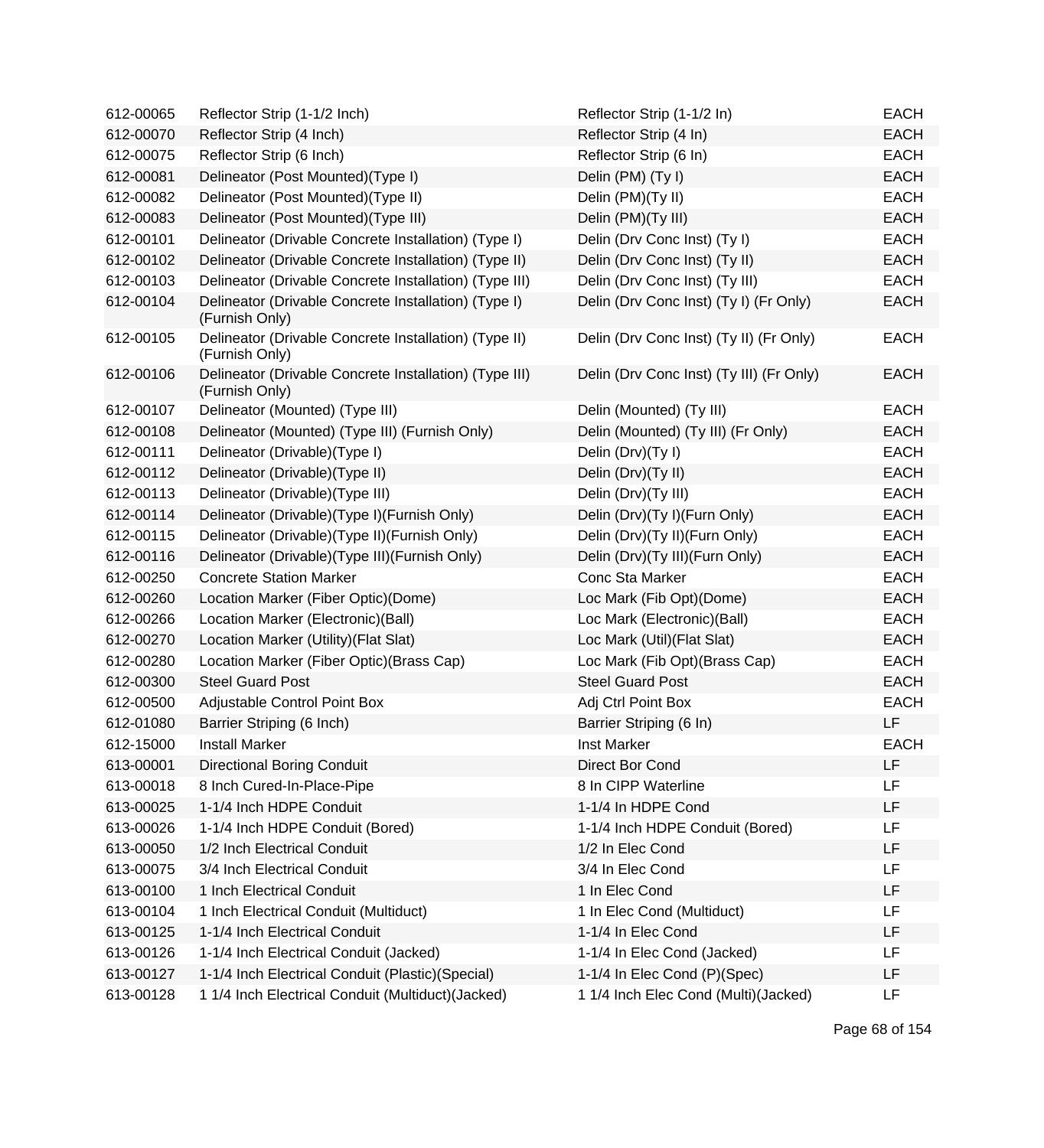| 613-00150 | 1-1/2 Inch Electrical Conduit                      | 1-1/2 In Elec Cond                  | LF          |
|-----------|----------------------------------------------------|-------------------------------------|-------------|
| 613-00151 | 1-1/2 Inch Electrical Conduit (Jacked)             | 1-1/2 In Elec Cond (Jacked)         | LF          |
| 613-00155 | 38 mm Electrical Conduit (Innerduct)               | 38 mm Elec Cond (Innerduct)         | LF          |
| 613-00200 | 2 Inch Electrical Conduit                          | 2 In Elec Cond                      | LF          |
| 613-00201 | 2 Inch Electrical Conduit (Jacked)                 | 2 In Elec Cond (Jacked)             | LF          |
| 613-00202 | 2 Inch Electrical Conduit (Jacked) (Install Only)  | Inst 2 In Elec Cond (Jacked)        | LF          |
| 613-00203 | 2 Inch Electrical Conduit (Multiduct) (Jacked)     | 2 Inch Elec Cond (Multi)(Jacked)    | LF          |
| 613-00206 | 2 Inch Electrical Conduit (Bored)                  | 2 In Elec Cond (Bored)              | LF          |
| 613-00207 | 2 Inch Electrical Conduit (Bridge) (Special)       | 2 In Elec Cond (Bridge) (Spec)      | LF          |
| 613-00208 | 2 Inch Electrical Conduit (Bored) (Install Only)   | Inst 2 In Elec Cond (Bored)         | LF          |
| 613-00250 | 2-1/2 Inch Electrical Conduit                      | 2-1/2 In Elec Cond                  | LF          |
| 613-00251 | 2-1/2 Inch Electrical Conduit (Jacked)             | 2-1/2 In Elec Cond (Jacked)         | LF          |
| 613-00300 | 3 Inch Electrical Conduit                          | 3 In Elec Cond                      | LF          |
| 613-00301 | 3 Inch Electrical Conduit (Jacked)                 | 3 In Elec Cond (Jacked)             | <b>LF</b>   |
| 613-00302 | 3 Inch Electrical Conduit (Jacked) (Install Only)  | Inst 3 In Elec Cond (Jacked)        | LF          |
| 613-00303 | 3 Inch Electric Conduit Body (BUB)                 | 3 In Elec Cond Body (BUB)           | <b>EACH</b> |
| 613-00306 | 3 Inch Electrical Conduit (Bored)                  | 3 In Elec Cond (Bored)              | LF          |
| 613-00350 | 3-1/2 Inch Electrical Conduit                      | 3-1/2 In Elec Cond                  | LF          |
| 613-00400 | 4 Inch Electrical Conduit                          | 4 In Elec Cond                      | LF          |
| 613-00401 | 4 Inch Electrical Conduit (Jacked)                 | 4 In Elec Cond (Jacked)             | LF          |
| 613-00402 | 4 Inch Electrical Conduit (Install Only)           | Inst 4 In Elec Cond                 | LF          |
| 613-00404 | 4 Inch Electrical Conduit (Multiduct)              | 4 In Elec Cond (Multiduct)          | LF          |
| 613-00405 | 4 Inch Electrical Conduit (Special)                | 4 In Elec Cond (Spec)               | LF          |
| 613-00406 | 4 Inch Electrical Conduit (Multiduct) (Jacked)     | 4 In Elec Cond (Multiduct) (Jacked) | LF          |
| 613-00407 | 4 Inch Electrical Conduit (Bridge) (Special)       | 4 In Elec Cond (Brdg)(Spec)         | LF          |
| 613-00408 | 4 Inch Electrical Conduit (Bored)                  | 4 In Elec Cond (Bored)              | LF          |
| 613-00500 | 5 Inch Electrical Conduit                          | 5 In Elec Cond                      | LF          |
| 613-00600 | 6 Inch Electrical Conduit                          | 6 In Elec Cond                      | LF          |
| 613-00601 | 6 Inch Electrical Conduit (Jacked)                 | 6 In Elec Cond (Jacked)             | LF          |
| 613-00602 | 6 Inch Electrical Conduit (Install Only)           | Inst 6 In Elec Cond                 | LF          |
| 613-00607 | 6 Inch Electrical Conduit (Bridge) (Special)       | 6 In Elec Cond (Brdg)(Spec)         | LF          |
| 613-00608 | 6 Inch Electrical Conduit (Bridge)(Install Only)   | Inst 6 In Elect Cond (Bridge)       | LF          |
| 613-00700 | <b>Inspection Trip</b>                             | Insp Trip                           | <b>EACH</b> |
| 613-00800 | 8 Inch Electrical Conduit                          | 8 In Elec Cond                      | LF          |
| 613-00805 | 8 Inch Electrical Conduit (Innerduct)              | 8 In Elec Cond (Innerduct)          | LF          |
| 613-01050 | 1/2 Inch Electrical Conduit (Plastic)              | 1/2 In Elec Cond (P)                | LF          |
| 613-01075 | 3/4 Inch Electrical Conduit (Plastic)              | 3/4 In Elec Cond (P)                | LF          |
| 613-01100 | 1 Inch Electrical Conduit (Plastic)                | 1 In Elec Cond (P)                  | LF          |
| 613-01125 | 1-1/4 Inch Electrical Conduit (Plastic)            | 1-1/4 In Elec Cond (P)              | LF          |
| 613-01150 | 1-1/2 Inch Electrical Conduit (Plastic)            | 1-1/2 In Elec Cond (P)              | LF          |
| 613-01200 | 2 Inch Electrical Conduit (Plastic)                | 2 In Elec Cond (P)                  | LF          |
| 613-01201 | 2 Inch Electrical Conduit (Plastic) (Special)      | 2 In Elec Cond (P) (Spec)           | LF          |
| 613-01202 | 2 Inch Electrical Conduit (Plastic) (Install Only) | Inst 2 In Elec Cond (P)             | LF          |
|           |                                                    |                                     |             |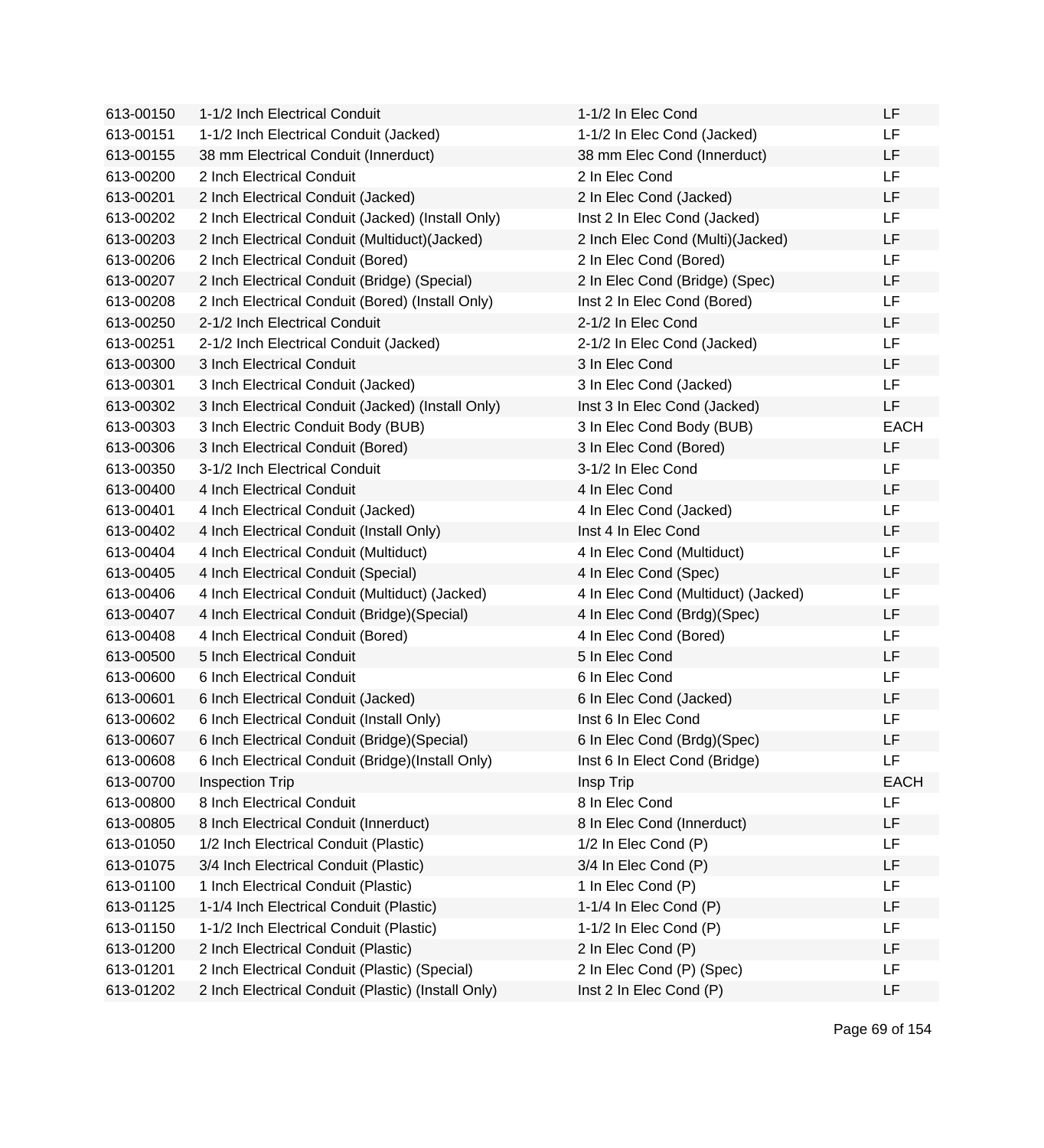| 613-01250 | 2-1/2 Inch Electrical Conduit (Plastic)                    | $2-1/2$ In Elec Cond (P)                 | LF          |
|-----------|------------------------------------------------------------|------------------------------------------|-------------|
| 613-01300 | 3 Inch Electrical Conduit (Plastic)                        | 3 In Elec Cond (P)                       | LF          |
| 613-01301 | 3 Inch Electrical Conduit (Plastic) (Special)              | 3 In Elec Cond (P) (Spec)                | LF          |
| 613-01302 | 3 Inch Electrical Conduit (Plastic) (Install Only)         | Inst 3 In Elec Cond (P)                  | LF          |
| 613-01350 | 3-1/2 Inch Electrical Conduit (Plastic)                    | 3-1/2 In Elec Cond (P)                   | LF          |
| 613-01400 | 4 Inch Electrical Conduit (Plastic)                        | 4 In Elec Cond (P)                       | LF          |
| 613-01402 | 4 Inch Electrical Conduit (Plastic)(Install Only)          | Inst 4 In Elec Cond (P)                  | LF          |
| 613-01450 | 4-1/2 Inch Electrical Conduit (Plastic)                    | 4-1/2 In Elec Cond (P)                   | LF          |
| 613-01500 | 5 Inch Electrical Conduit (Plastic)                        | 5 In Elec Cond (P)                       | <b>LF</b>   |
| 613-01600 | 6 Inch Electrical Conduit (Plastic)                        | 6 In Elec Cond (P)                       | LF          |
| 613-01602 | 6 Inch Electrical Conduit (Plastic)(Install Only)          | Inst 6 In Elec Cond (P)                  | LF          |
| 613-01800 | 8 Inch Electrical Conduit (Plastic)                        | 8 In Elec Cond (P)                       | LF          |
| 613-02075 | 3/4 Inch Electrical Conduit (Furnish Only)                 | Furn 3/4 In Elec Cond                    | LF          |
| 613-02100 | 1 Inch Electrical Conduit (Furnish Only)                   | Furn 1 In Elec Cond                      | LF          |
| 613-02150 | 1-1/2 Inch Electrical Conduit (Furnish Only)               | Furn 1-1/2 In Elec Cond                  | LF          |
| 613-02200 | 2 Inch Electrical Conduit (Furnish Only)                   | Furn 2 In Elec Cond                      | LF          |
| 613-02300 | 3 Inch Electrical Conduit (Furnish Only)                   | Furn 3 In Elec Cond                      | LF          |
| 613-02400 | 4 Inch Electrical Conduit (Furnish Only)                   | Furn 4 In Elec Cond                      | LF          |
| 613-03075 | 3/4 Inch Electrical Conduit (Plastic) (Furnish Only)       | Furn 3/4 In Elec Cond (P)                | LF          |
| 613-03100 | 1 Inch Electrical Conduit (Plastic) (Furnish Only)         | Furn 1 In Elec Cond (P)                  | LF          |
| 613-03200 | 2 Inch Electrical Conduit (Plastic) (Furnish Only)         | Furn 2 In Elec Cond (P)                  | LF          |
| 613-03250 | 2-1/2 Inch Electrical Conduit (Plastic) (Furnish Only)     | Furn 2-1/2 In Elec Con (P)               | LF          |
| 613-03400 | 4 Inch Electrical Conduit (Plastic) (Furnish Only)         | Furn 4 In Elec Cond (P)                  | LF          |
| 613-03491 | Electrical Conduit (Plastic) (Multiduct)                   | Elec Cond (P) (Mult)                     | LF          |
| 613-03492 | Electrical Conduit (Plastic)(Multiduct)(Bored)             | Elec Cond (P)(Mult)(Bored)               | LF          |
| 613-03498 | Electrical Conduit (Plastic)(Multiduct)(Special)(2)        | Elec Cond (P)(Multi)(Sp)(2)              | LF          |
| 613-03499 | Electrical Conduit (Plastic)(Multiduct)(Special)(Shared)   | Elec Cond (P)(Mult)(Spec)(Shrd)          | LF          |
| 613-03500 | Electrical Conduit (Plastic) (Multiduct) (Special)         | Elec Cond (P) (Mult) (Spec)              | LF          |
| 613-03501 | HID Fixtures (Type M1 Tunnel Luminaire)                    | HID Fixtures (Ty M1 Tunnel Luminaire)    | <b>EACH</b> |
| 613-03502 | HID Fixtures (Type M2 Tunnel Luminaire)                    | HID Fixtures (Ty M2 Tunnel Luminaire)    | <b>EACH</b> |
| 613-03503 | HID Fixtures (Type M3 Tunnel Luminaire)                    | HID Fixtures (Ty M3 Tunnel Luminaire)    | <b>EACH</b> |
| 613-03511 | HID Fixtures (Type M1 Tunnel Luminaire) (Furnish Only)     | Furn HID Fixture(Ty M1 Tunnel Luminaire) | <b>EACH</b> |
| 613-04000 | Conduit (Install Only)                                     | Inst Conduit                             | <b>LF</b>   |
| 613-04010 | Conduit                                                    | Conduit                                  | L S         |
| 613-04020 | Hanger System                                              | Hanger System                            | L S         |
| 613-04100 | <b>Electrical System Modifications</b>                     | Elect System Mods                        | L S         |
| 613-04120 | 1 Inch Electrical Conduit (Liquidtight Flexible Metal)     | 1 In Elec Cond (Liquidtight Flx Met)     | LF          |
| 613-04125 | 1-1/4 Inch Electrical Conduit (Liquidtight Flexible Metal) | 1-1/4 In Elec Cond (Liquidtight Flx Met) | LF          |
| 613-04130 | 1-1/2 Inch Electrical Conduit (Liquidtight Flexible Metal) | 1-1/2 In Elec Cond (Liquidtight Flx Met) | LF          |
| 613-04200 | 2 Inch Electrical Conduit (Liquidtight Flexible Metal)     | 2 In Elec Cond (Liquidtight Flx Met)     | LF          |
| 613-04250 | 2-1/2 Inch Electrical Conduit (Liquidtight Flexible Metal) | 2-1/2 In Elec Cond (Liquidtight Flx Met) | LF          |
| 613-04300 | 3 Inch Electric Conduit (Liquid tight Flex Metal)          | 3 In Elec Cond (Liquidtight Flx Met)     | LF          |
| 613-05000 | Direct-Burial Cable                                        | Dir Burial Cable                         | LF          |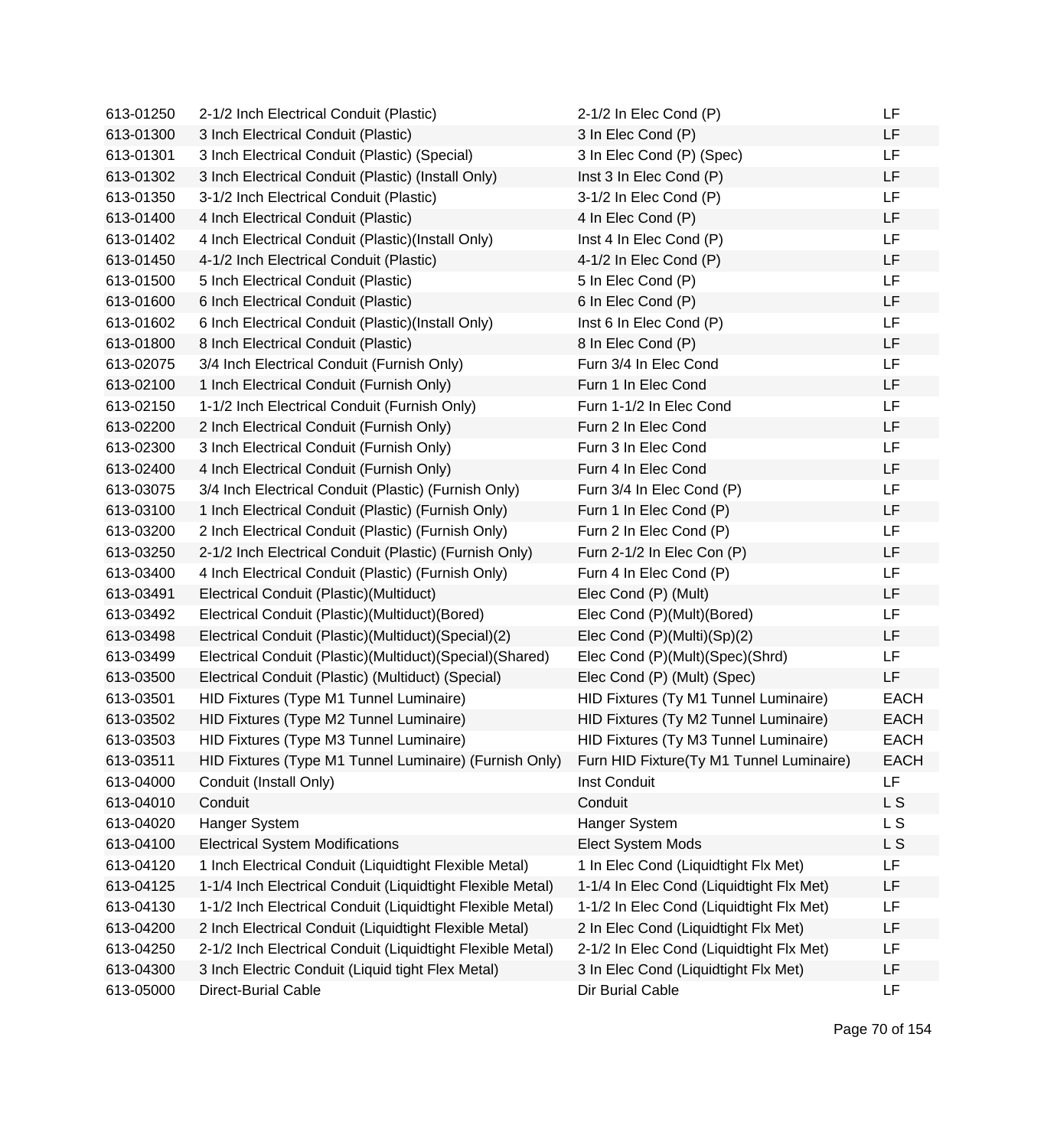| 613-05001 | Direct Burial Cable (Install Only)           | Inst Dir Burial Cable            | LF             |
|-----------|----------------------------------------------|----------------------------------|----------------|
| 613-05100 | Direct-Burial Cable (Fiber Optics) (Special) | Dir Burial Cable (Fiber) (Spec)  | LF.            |
| 613-05150 | <b>Wildlife Detection System</b>             | Wildlife Detection System        | L <sub>S</sub> |
| 613-05151 | <b>Wildlife Detection System</b>             | <b>Wildlife Detection System</b> | <b>EACH</b>    |
| 613-05200 | <b>Heat Trace Cable</b>                      | <b>Heat Trace Cable</b>          | LF             |
| 613-05500 | Wireway                                      | Wireway                          | <b>LF</b>      |
| 613-05606 | 6 Inch Wide Cable Tray                       | 6 In Wide Cable Tray             | LF             |
| 613-05612 | 12 Inch Wide Cable Tray                      | 12 In Wide Cable Tray            | <b>LF</b>      |
| 613-05630 | 30 Inch Wide Cable Tray                      | 30 In Wide Cable Tray            | LF             |
| 613-06000 | Meter Pole                                   | Meter Pole                       | <b>EACH</b>    |
| 613-06500 | <b>Motor Terminal Box</b>                    | Motor Term Box                   | <b>EACH</b>    |
| 613-07000 | Pull Box (Special)                           | Pull Box (Spec)                  | <b>EACH</b>    |
| 613-07001 | Type One Pull Box                            | Type One Pull Box                | <b>EACH</b>    |
| 613-07002 | Type Two Pull Box                            | Type Two Pull Box                | <b>EACH</b>    |
| 613-07003 | Type Three Pull Box                          | Type Three Pull Box              | <b>EACH</b>    |
| 613-07004 | Type Four Pull Box                           | Type Four Pull Box               | <b>EACH</b>    |
| 613-07005 | Type Five Pull Box                           | Type Five Pull Box               | <b>EACH</b>    |
| 613-07010 | Pull Box (Surface Mounted)                   | Pull Box (Surf Mtd)              | <b>EACH</b>    |
| 613-07011 | Pull Box (11"x18"x12")                       | Pull Box (11"x18"x12")           | <b>EACH</b>    |
| 613-07016 | Pull Box (16"x16"x6")                        | Pull Box (16"x16"x6")            | <b>EACH</b>    |
| 613-07017 | Pull Box (16"x14"x6")                        | Pull Box (16"x14"x6")            | <b>EACH</b>    |
| 613-07018 | Pull Box (18"x12"x8")                        | Pull Box (18"x12"x8")            | <b>EACH</b>    |
| 613-07023 | Pull Box (24"x36"x24")                       | Pull Box (24"x36"x24")           | <b>EACH</b>    |
| 613-07024 | Pull Box (24"x24"x8")                        | Pull Box (24"x24"x8")            | <b>EACH</b>    |
| 613-07025 | Pull Box (24"x24"x14")                       | Pull Box (24"x24"x14")           | <b>EACH</b>    |
| 613-07026 | Pull Box (16"x24"x12")                       | Pull Box (16"x24"x12")           | <b>EACH</b>    |
| 613-07027 | Pull Box (28"x28"x12")                       | Pull Box (28"x28"x12")           | <b>EACH</b>    |
| 613-07029 | Pull Box (24"x24"x12")                       | Pull Box (24"x24"x12")           | <b>EACH</b>    |
| 613-07030 | Pull Box (24"x16"x24")                       | Pull Box (24"x16"x24")           | <b>EACH</b>    |
| 613-07032 | Pull Box (24"x24"x24")                       | Pull Box (24"x24"x24")           | <b>EACH</b>    |
| 613-07033 | Pull Box (24"x20"x12")                       | Pull Box (24"x20"x12")           | <b>EACH</b>    |
| 613-07034 | Pull Box (24"x36"x18")                       | Pull Box (24"x36"x18")           | <b>EACH</b>    |
| 613-07035 | Pull Box (32"x24"x12")                       | Pull Box (32"x24"x12")           | <b>EACH</b>    |
| 613-07036 | Pull Box (36"x24"x8")                        | Pull Box (36"x24"x8")            | <b>EACH</b>    |
| 613-07037 | Pull Box (37"x37"x12")                       | Pull Box (37"x37"x12")           | <b>EACH</b>    |
| 613-07038 | Pull Box (36"x48"x18")                       | Pull Box (36"x48"x18")           | <b>EACH</b>    |
| 613-07039 | Pull Box (30"x48"x18")                       | Pull Box (30"x48"x18")           | <b>EACH</b>    |
| 613-07040 | Pull Box (30"x48"x24")                       | Pull Box (30"x48"x24")           | <b>EACH</b>    |
| 613-07044 | Pull Box (42"x30"x6")                        | Pull Box (42"x30"x6")            | <b>EACH</b>    |
| 613-07050 | Pull Box (13"x24"x18") Deep                  | Pull Box (13"x24"x18") Deep      | <b>EACH</b>    |
| 613-07060 | Pull Box (18"x30"x18") Deep                  | Pull Box (18"x30"x18") Deep      | <b>EACH</b>    |
| 613-07070 | <b>EMS Ball Marker</b>                       | <b>EMS Ball Marker</b>           | <b>EACH</b>    |
| 613-07075 | 3/4 Inch Electrical Conduit Body (Type LB)   | 3/4 In Elec Cond Body (Ty LB)    | <b>EACH</b>    |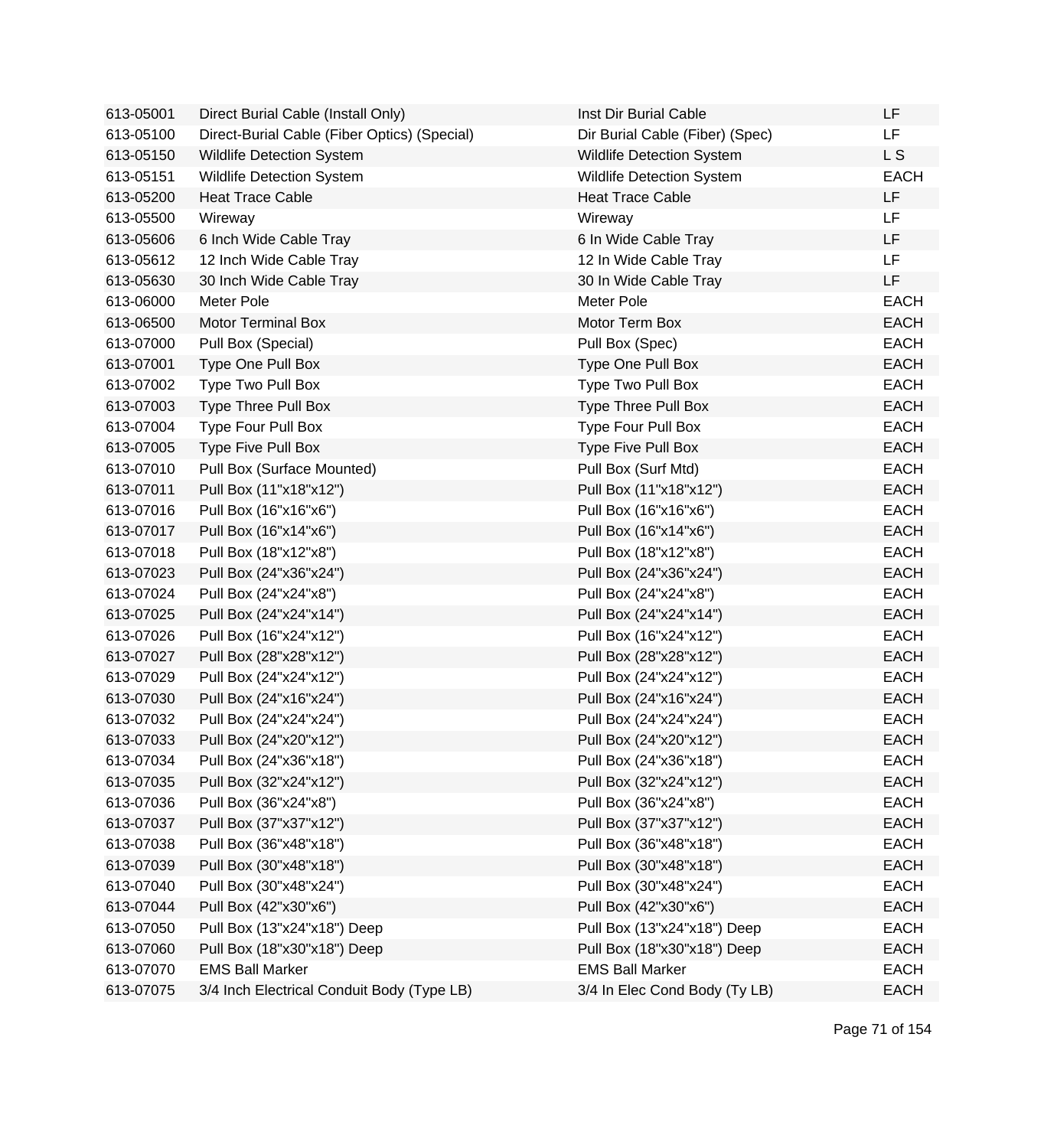| 613-07125 | 1 1/4 Inch Electrical Conduit Body (Type LB)          | 1 1/4 In Elec Cond Body (Ty LB)    | <b>EACH</b> |
|-----------|-------------------------------------------------------|------------------------------------|-------------|
| 613-07175 | 1 1/2 Inch Electrical Conduit Body (Type LB)          | 1 1/2 In Elec Cond Body (Ty LB)    | <b>EACH</b> |
| 613-07180 | Pull Box (24"x36"x36")                                | Pull Box (24"x36"x36")             | <b>EACH</b> |
| 613-07190 | Pull Box (36"x16"x12")                                | Pull Box (36"x16"x12")             | <b>EACH</b> |
| 613-07192 | Pull Box (36"x12"x12")                                | Pull Box (36"x12"x12")             | <b>EACH</b> |
| 613-07199 | Pull Box (Install Only)                               | Inst Pull Box                      | <b>EACH</b> |
| 613-07200 | 2 Inch Electrical Body (Type LB)                      | 2 In Elec Cond Body (Ty LB)        | <b>EACH</b> |
| 613-07210 | 2 Inch Electrical Conduit Body (Type TEE)             | 2 In Elec Cond Body (Ty TEE)       | <b>EACH</b> |
| 613-07225 | 1 1/4 Inch Electrical Conduit Body (Type TEE)         | 1 1/4 In Elec Cond Body (Type TEE) | <b>EACH</b> |
| 613-07300 | 3 Inch Electrical Conduit Body (Type LB)              | 3 In Elec Cond Body (Ty LB)        | <b>EACH</b> |
| 613-08000 | Vault (Install Only)                                  | Inst Vault                         | <b>EACH</b> |
| 613-08100 | Electric Vault (6'x5'x6.5') Deep                      | Elec Vault (6'x5'x6.5') Deep       | <b>EACH</b> |
| 613-08110 | Electric Vault (7'x9'x7.5') Deep                      | Elec Vault (7'x9'x7.5') Deep       | <b>EACH</b> |
| 613-08200 | 2 Inch Fiberglass Cable (Install Only)                | 2 In Fiber Cable (Install)         | LF          |
| 613-10000 | Wiring                                                | Wiring                             | L S         |
| 613-10010 | Wiring (Special)                                      | Wiring (Spec)                      | L S         |
| 613-10015 | <b>Breakaway Wiring System</b>                        | <b>Breakaway Wiring System</b>     | <b>EACH</b> |
| 613-12000 | Luminaire Fluorescent (Tunnel)                        | Luminaire FI (Tunnel)              | <b>EACH</b> |
| 613-12100 | Luminaire Fluorescent (Type F1 Tunnel)                | Luminaire FI (Ty F1 Tunnel)        | <b>EACH</b> |
| 613-12101 | Luminaire Fluorescent (Type F1 Tunnel) (Furnish Only) | Furn Luminaire FI (Ty F1 Tunnel)   | <b>EACH</b> |
| 613-12200 | Luminaire Fluorescent (Type F2 Tunnel)                | Luminaire FI (Ty F2 Tunnel)        | <b>EACH</b> |
| 613-12201 | Luminaire Fluorescent (Type F2 Tunnel) (Furnish Only) | Furn Luminaire FI (Ty F2 Tunnel)   | <b>EACH</b> |
| 613-12300 | Luminaire Fluorescent (Type F3 Tunnel)                | Luminaire FI (Ty F3 Tunnel)        | <b>EACH</b> |
| 613-12301 | Luminaire Fluorescent (Type F3 Tunnel) (Furnish Only) | Furn Luminaire FI (Ty F3 Tunnel)   | <b>EACH</b> |
| 613-13000 | Luminaire (LED)                                       | Luminaire (LED)                    | <b>EACH</b> |
| 613-13001 | Luminaire (Special )(LED)(12 Watt)                    | Lumin (Spec)(LED)(12W)             | <b>EACH</b> |
| 613-13002 | Luminaire (Special)(LED)(24 Watt)                     | Lumin (Spec)(LED)(24W)             | <b>EACH</b> |
| 613-13003 | Luminaire (Special)(LED)(50 Watt)                     | Lumin (Spec)(LED)(50 W)            | <b>EACH</b> |
| 613-13004 | Luminaire (Special)(LED)(130 Watt)                    | Lumin (Spec)(LED)(130W)            | EACH        |
| 613-13005 | Luminaire (Special)(LED)(Step)(Light)                 | Lumin (Spec)(LED)(Step)(Light)     | <b>EACH</b> |
| 613-13006 | Luminare (LED) (8500 Lumens)                          | Lumin (LED) (8500 Lumens)          | <b>EACH</b> |
| 613-13010 | Luminaire(LED)(5000 Lumens)                           | Lumin(LED)(5000 Lumens)            | EACH        |
| 613-13011 | Luminaire (LED) (11,000 Lumens)                       | Lumin (LED) (11,000 Lumens)        | <b>EACH</b> |
| 613-13014 | Luminaire (LED) (14,000 Lumens)                       | Lumin (LED) (14,000 Lumens)        | <b>EACH</b> |
| 613-13016 | Luminaire (LED) (16,000 Lumens)                       | Lumin (LED) (16,000 Lumens)        | <b>EACH</b> |
| 613-13030 | Luminaire (LED)(12000 Lumens)                         | Lumin (LED)(12000 Lumens)          | <b>EACH</b> |
| 613-13034 | Luminaire (LED)(15000 Lumens)                         | Lumin (LED)(15000 Lumens)          | <b>EACH</b> |
| 613-13040 | Luminaire (LED)(20400 lumens)                         | Lumin (LED)(20400 lumins)          | <b>EACH</b> |
| 613-13050 | Lumininaire Light Emitting Diode (258 Watt)           | Lumin LED (258W)                   | <b>EACH</b> |
| 613-13060 | Luminaire (LED) (1300 Lumens)                         | Lumin (LED) (1300 Lumen)           | <b>EACH</b> |
| 613-13065 | Luminaire (LED) (5400 Lumens)                         | Lumin (LED) (5400 Lumen)           | <b>EACH</b> |
| 613-13100 | Luminare Mounting Support System                      | Luminare Mounting Support System   | L S         |
| 613-13101 | Luminare (LED) (Tunnel)(133 W)                        | Lumin (LED) (Tunnel)(133 W)        | EACH        |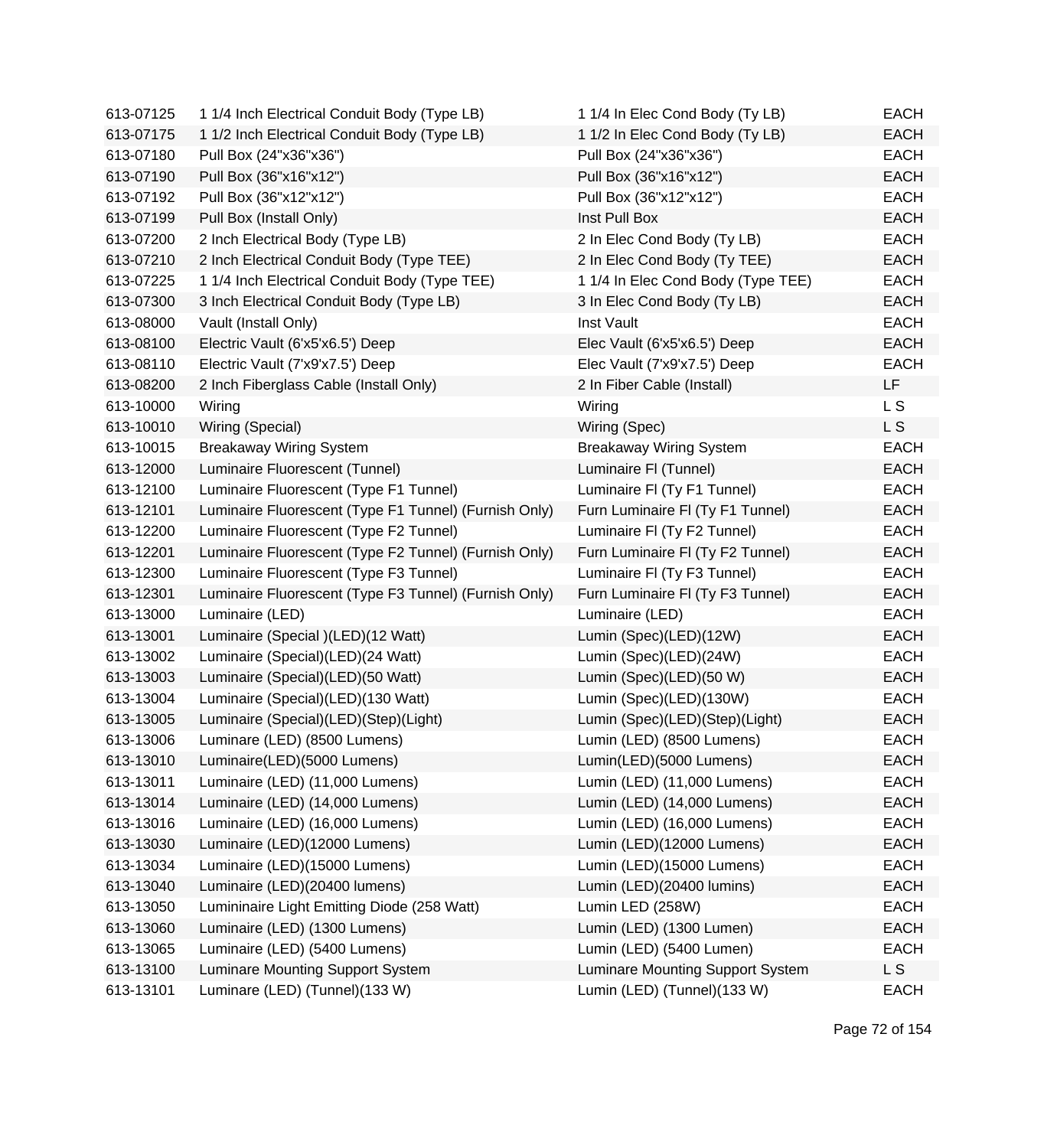| 613-13102 | Luminare (LED) (Tunnel) (133 W) (Furnish Only)           | Lumin (LED) (Tunnel)(133 W)(Furn)            | <b>EACH</b> |
|-----------|----------------------------------------------------------|----------------------------------------------|-------------|
| 613-13103 | Luminare (LED) (Tunnel)(265 W)                           | Lumin (LED) (Tunnel)(265 W)                  | <b>EACH</b> |
| 613-13104 | Luminare (LED) (Tunnel)(265 W)(Furnish Only)             | Lumin (LED) (Tunnel)(265 W)(Furn)            | <b>EACH</b> |
| 613-15000 | Floodlight                                               | Floodlight                                   | <b>EACH</b> |
| 613-15050 | Spot Light                                               | Spot Light                                   | <b>EACH</b> |
| 613-15100 | Recessed Light                                           | Recessed Light                               | <b>EACH</b> |
| 613-15200 | Recessed Light (Special)                                 | Recessed Light (Spec)                        | <b>EACH</b> |
| 613-15750 | <b>HID Luminaire Mounting Support System</b>             | <b>HID Luminaire Mounting Support System</b> | L S         |
| 613-16000 | Luminaire (Special)                                      | Luminaire (Spec)                             | <b>EACH</b> |
| 613-16002 | Luminaire Control Node (Stand Alone)                     | Lumin Cntrl Node (Stand Alone)               | <b>EACH</b> |
| 613-16010 | Light Standard and Luminaire (Decorative)                | Light Std + Lumin (Dec)                      | <b>EACH</b> |
| 613-16015 | Light Standard and Luminaire (Decorative) (Furnish Only) | Light Std + Lumin (Dec) (Furn)               | <b>EACH</b> |
| 613-16020 | Luminaire (Special) Induction (165 Watt)                 | Luminaire (Spec) Ind (165 Watt)              | <b>EACH</b> |
| 613-16025 | Luminaire (Special) (LED) (Step Light)                   | Luminaire (Spec) (LED) (Step Light)          | <b>EACH</b> |
| 613-20000 | Light Standard and Luminaire (Install Only)              | Inst Light Std + Lumin                       | <b>EACH</b> |
| 613-20100 | Light Standard (Install Only)                            | Inst Light Std                               | <b>EACH</b> |
| 613-20200 | Luminaire (Install Only)                                 | Inst Lumin                                   | <b>EACH</b> |
| 613-20210 | Luminaire (Special) (Install Only)                       | Inst Lumin (Spec)                            | <b>EACH</b> |
| 613-20215 | Luminaire Arm (Install Only)                             | Inst Lumin Arm                               | <b>EACH</b> |
| 613-20300 | Luminaire (Furnish Only)                                 | Furn Lumin                                   | <b>EACH</b> |
| 613-20400 | Lens Assemblies (Furnish Only)                           | Lens Assemblies(Furn)                        | <b>EACH</b> |
| 613-30005 | Light Standard and Luminaire (Pedestrian)                | Light Std + Lumin (Pedest)                   | <b>EACH</b> |
| 613-30010 | Light Standard and Luminaire (Pedestrian) (Furnish Only) | Light Std + Lumin (Pedest) (Furn)            | <b>EACH</b> |
| 613-30120 | Light Standard Aluminum (12 Foot)                        | Light Std Alum (12 Ft)                       | <b>EACH</b> |
| 613-30130 | Light Standard Aluminum (13 Foot)                        | Light Std Alum (13 Ft)                       | <b>EACH</b> |
| 613-30140 | Light Standard Aluminum (14 Foot)                        | Light Std Alum (14 Ft)                       | <b>EACH</b> |
| 613-30230 | Light Standard Aluminum (23 Foot)                        | Light Std Alum (23 Ft)                       | <b>EACH</b> |
| 613-30250 | Light Standard Aluminum (25 Foot)                        | Light Std Alum (25 Ft)                       | <b>EACH</b> |
| 613-30300 | Light Standard Aluminum (30 Foot)                        | Light Std Alum (30 Ft)                       | <b>EACH</b> |
| 613-30302 | Light Standard Aluminum (30 Foot) (2-Arm)                | Light Std Alum (30 Ft) (2)                   | <b>EACH</b> |
| 613-30350 | Light Standard Aluminum (35 Foot)                        | Light Std Alum (35 Ft)                       | <b>EACH</b> |
| 613-30352 | Light Standard Aluminum (35 Foot) (2-Arm)                | Light Std Alum (35 Ft) (2)                   | EACH        |
| 613-30400 | Light Standard Aluminum (40 Foot)                        | Light Std Alum (40 Ft)                       | <b>EACH</b> |
| 613-30402 | Light Standard Aluminum (40 Foot) (2-Arm)                | Light Std Alum (40 Ft) (2)                   | <b>EACH</b> |
| 613-31120 | Light Standard Concrete (12 Foot)                        | Light Std Conc (12 Ft)                       | <b>EACH</b> |
| 613-31300 | Light Standard Concrete (30 Foot)                        | Light Std Conc (30 Ft)                       | <b>EACH</b> |
| 613-32116 | Light Standard Steel (10 Foot)                           | Light Std Steel (10 Ft)                      | <b>EACH</b> |
| 613-32118 | Light Standard Steel (10 Foot) (2-Arm)                   | Light Std Steel (10 Ft) (2)                  | <b>EACH</b> |
| 613-32122 | Light Standard Steel (12 Foot) (2-Arm)                   | Light Std Steel (12 Ft) (2)                  | <b>EACH</b> |
| 613-32180 | Light Standard Steel (18 Foot)                           | Light Std Steel (18 Ft)                      | EACH        |
| 613-32200 | Light Standard Steel (20 Foot) (2 Arm)                   | Light Std Steel (20 Ft) (2)                  | <b>EACH</b> |
| 613-32205 | Light Standard Steel (20 Foot) (2-Arm) (Furnish Only)    | Light Std Steel (20 Ft) (2) (Furn)           | <b>EACH</b> |
| 613-32250 | Light Standard Steel (25 Foot)                           | Light Std Steel (25 Ft)                      | <b>EACH</b> |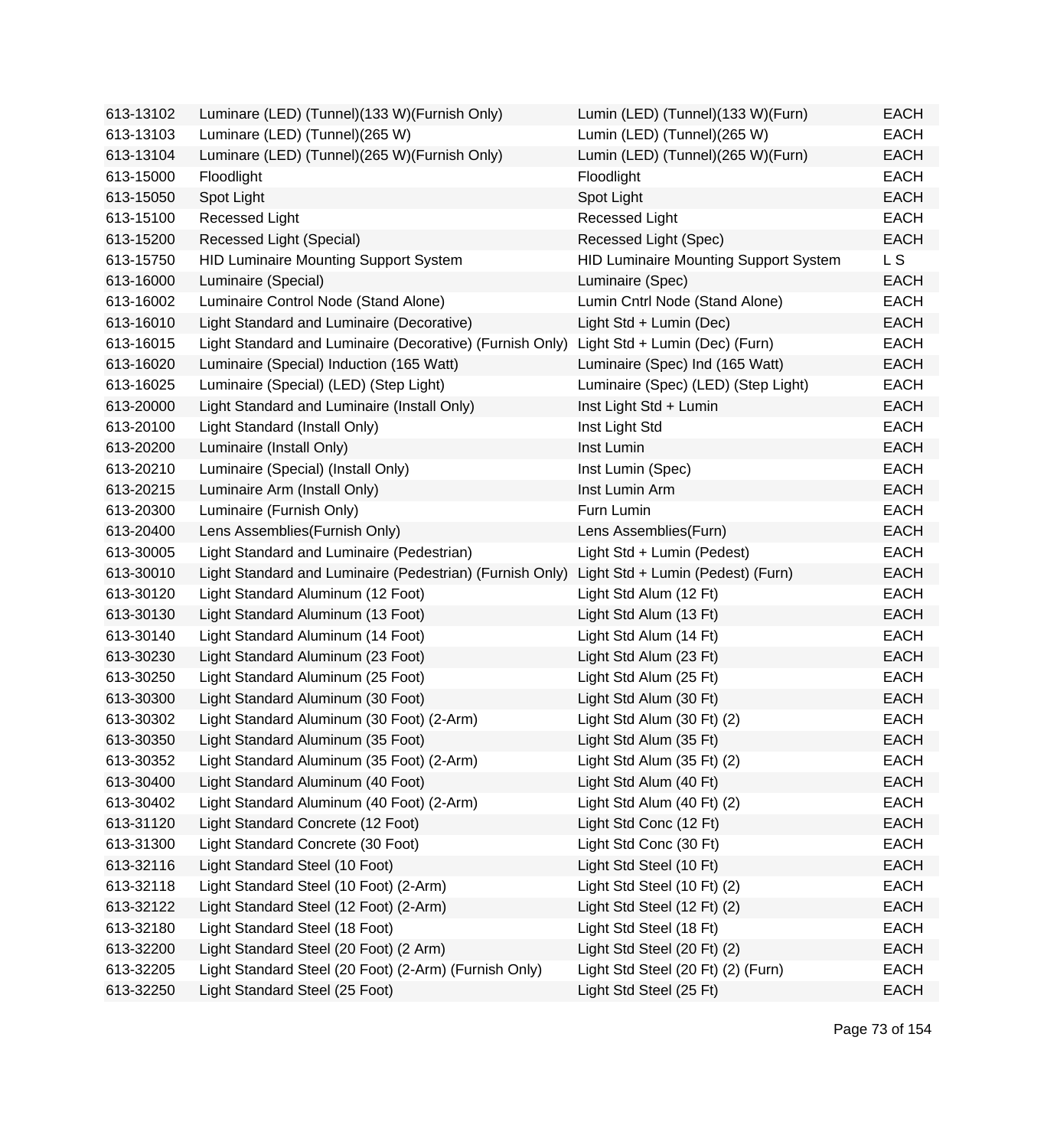| 613-32252 | Light Standard Steel (25 Foot) (2-Arm)           | Light Std Steel (25 Ft) (2)        | EACH        |
|-----------|--------------------------------------------------|------------------------------------|-------------|
| 613-32254 | Light Standard Steel (25 Foot) (4-Arm)           | Light Std Steel (25 Ft) (4)        | <b>EACH</b> |
| 613-32300 | Light Standard Steel (30 Foot)                   | Light Std Steel (30 Ft)            | <b>EACH</b> |
| 613-32302 | Light Standard Steel (30 Foot) (2-Arm)           | Light Std Steel (30 Ft) (2)        | <b>EACH</b> |
| 613-32350 | Light Standard Steel (35 Foot)                   | Light Std Steel (35 Ft)            | EACH        |
| 613-32351 | Light Standard Steel (35 Foot) (Furnish Only)    | Furn Light Std Steel (35 Ft)       | <b>EACH</b> |
| 613-32352 | Light Standard Steel (35 Foot) (2-Arm)           | Light Std Steel (35 Ft) (2)        | EACH        |
| 613-32390 | Light Standard Steel (39 Foot)                   | Light Std Steel (39 Ft)            | <b>EACH</b> |
| 613-32400 | Light Standard Steel (40 Foot)                   | Light Std Steel (40 Ft)            | <b>EACH</b> |
| 613-32405 | Light Standard Steel (40 Foot)(2 Arm)            | Light Std Steel (40 Ft)            | <b>EACH</b> |
| 613-32500 | Light Standard Steel (50 Foot)                   | Light Std Steel (50 Ft)            | <b>EACH</b> |
| 613-32650 | Light Standard Steel (65 Foot)                   | Light Std Steel (65 Ft)            | <b>EACH</b> |
| 613-32700 | Light Standard Steel (70 Foot)                   | Light Std Steel (70 Ft)            | <b>EACH</b> |
| 613-33300 | Light Standard Timber (30 Foot)                  | Light Std Timber (30 Ft)           | <b>EACH</b> |
| 613-33400 | Light Standard Timber (40 Foot)                  | Light Std Timber (40 Ft)           | EACH        |
| 613-34120 | Light Standard Metal (12 Foot)                   | Light Std Metal (12 Ft)            | <b>EACH</b> |
| 613-34122 | Light Standard Metal (12 Foot) (2-Arm)           | Light Std Metal (12 Ft) (2)        | EACH        |
| 613-34140 | Light Standard Metal (14 Foot)                   | Light Std Metal (14 Ft)            | <b>EACH</b> |
| 613-34150 | Light Standard Metal (15 Foot)                   | Light Std Metal (15 Ft)            | <b>EACH</b> |
| 613-34180 | Light Standard Metal (18 Foot)                   | Light Std Metal (18 Ft)            | <b>EACH</b> |
| 613-34200 | Light Standard Metal (20 Foot)                   | Light Standard Metal (20 Foot)     | <b>EACH</b> |
| 613-34250 | Light Standard Metal (25 Foot)                   | Light Std Metal (25 Ft)            | <b>EACH</b> |
| 613-34300 | Light Standard Metal (30 Foot)                   | Light Std Metal (30 Ft)            | <b>EACH</b> |
| 613-34302 | Light Standard Metal (30 Foot) (2 Arm)           | Light Std Metal (30 Ft) (2)        | <b>EACH</b> |
| 613-34303 | Light Standard Metal (30 Foot) (2 Arm) (Spec)    | Light Std Metal (30 Ft) (2) (Spec) | <b>EACH</b> |
| 613-34350 | Light Standard Metal (35 Foot)                   | Light Std Metal (35 Ft)            | <b>EACH</b> |
| 613-34351 | Light Standard Metal (35 Foot) (Special) (1 Arm) | Light Std Metal (35 Ft) (Spec) (1) | EACH        |
| 613-34352 | Light Standard Metal (35 Foot) (Special) (2 Arm) | Light Std Metal (35 Ft) (Spec) (2) | <b>EACH</b> |
| 613-34353 | Light Standard Metal (35 Foot) (2 Arm)           | Light Std Metal (35 Ft) (2)        | EACH        |
| 613-34400 | Light Standard Metal (40 Foot)                   | Light Std Metal (40 Ft)            | <b>EACH</b> |
| 613-34401 | Light Standard Metal (40 Foot) (Special)         | Light Std Metal (40 Ft) (Spec)     | <b>EACH</b> |
| 613-34402 | Light Standard Metal (40 Foot) (2 Arm)           | Light Std Metal (40 Ft) (2)        | <b>EACH</b> |
| 613-34500 | Light Standard Metal (50 Foot)                   | Light Std Metal (50 Ft)            | <b>EACH</b> |
| 613-34502 | Light Standard Metal (50 Foot) (2 Arm)           | Light Std Metal (50 Foot) (2)      | <b>EACH</b> |
| 613-34600 | Light Standard Metal (60 Foot)                   | Light Std Metal (60 Ft)            | EACH        |
| 613-34700 | Light Standard Metal (70 Foot)                   | Light Std Metal (70 Ft)            | <b>EACH</b> |
| 613-35080 | Light Standard Steel High Mast (80 Foot)         | Light Std Steel Hi Mast (80 Ft)    | <b>EACH</b> |
| 613-35090 | Light Standard Steel High Mast (90 Foot)         | Light Std Steel Hi Mast (90 Ft)    | <b>EACH</b> |
| 613-35100 | Light Standard Steel High Mast (100 Foot)        | Light Std Steel Hi Mast (100 Ft)   | <b>EACH</b> |
| 613-35110 | Light Standard Steel High Mast (110 Foot)        | Light Std Steel Hi Mast (110 Ft)   | <b>EACH</b> |
| 613-35120 | Light Standard Steel High Mast (120 Foot)        | Light Std Steel Hi Mast (120 Ft)   | <b>EACH</b> |
| 613-35130 | Light Standard Steel High Mast (130 Foot)        | Light Std Steel Hi Mast (130 Ft)   | <b>EACH</b> |
| 613-35140 | Light Standard Steel High Mast (140 Foot)        | Light Std Steel Hi Mast (140 Ft)   | <b>EACH</b> |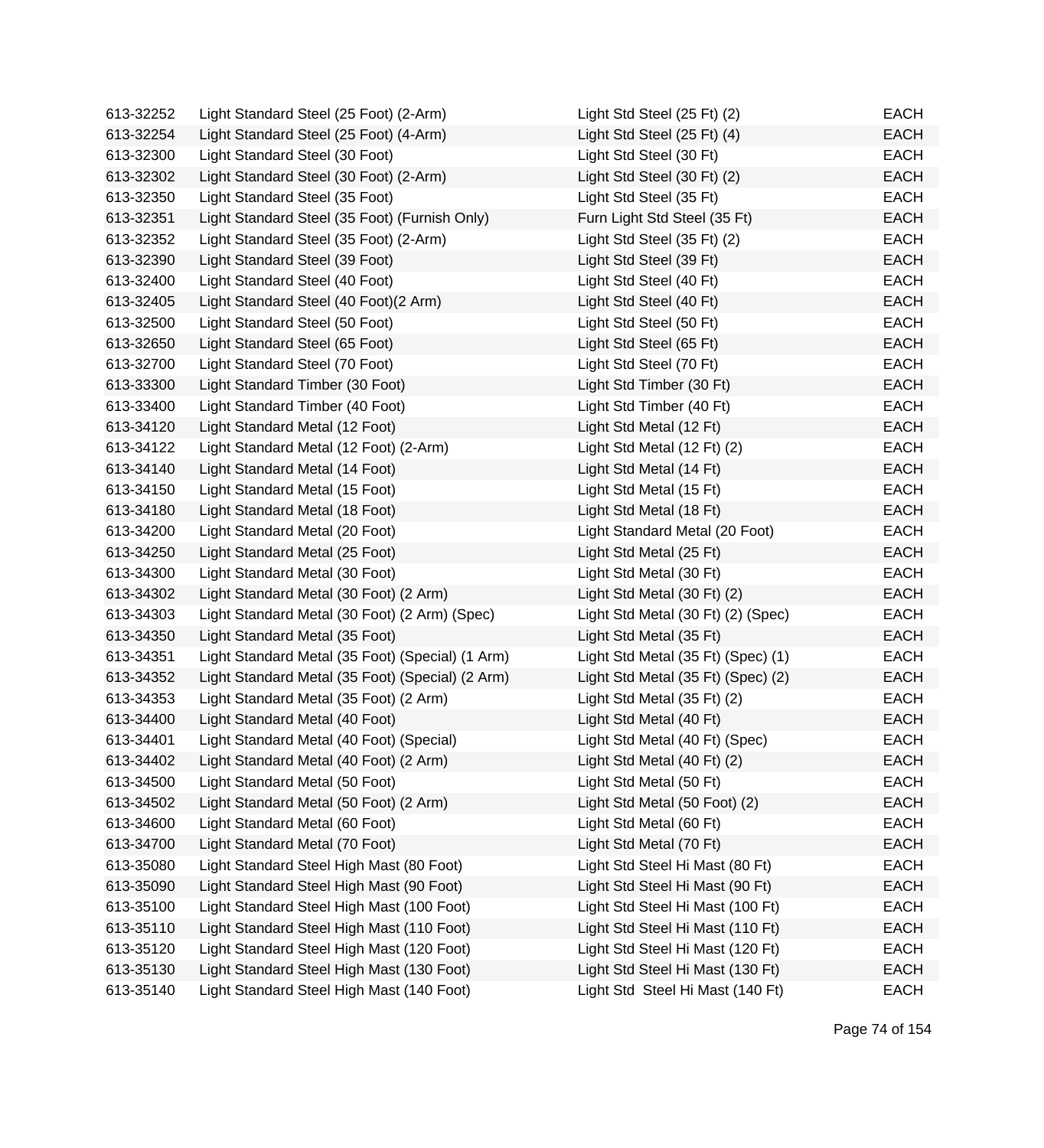| 613-35500 | Light Standard Steel High Mast (Install Only)            | Inst Light Std Steel Hi Mast             | LF             |
|-----------|----------------------------------------------------------|------------------------------------------|----------------|
| 613-40000 | <b>Concrete Foundation Pad</b>                           | <b>Conc Foundation Pad</b>               | <b>EACH</b>    |
| 613-40005 | Concrete Foundation Pad (Install Only)                   | Inst Conc Foundation Pad                 | <b>EACH</b>    |
| 613-40010 | <b>Light Standard Foundation</b>                         | <b>Light Std Foundation</b>              | <b>EACH</b>    |
| 613-40012 | <b>Light Standard Foundation Special</b>                 | <b>Light Std Foundation Spec</b>         | <b>EACH</b>    |
| 613-40015 | <b>Light Standard Anchor</b>                             | Light Std Anchor                         | <b>EACH</b>    |
| 613-40020 | Transformer Base Aluminum                                | <b>Transformer Base Alum</b>             | <b>EACH</b>    |
| 613-40030 | Transformer Base Aluminum (Install Only)                 | Inst Transformer Base Alum               | <b>EACH</b>    |
| 613-40300 | Light Standard Aluminum (Furnish Only)                   | Furn Light Std Alum                      | <b>EACH</b>    |
| 613-41300 | Light Standard Concrete (Furnish Only)                   | Furn Light Std Conc                      | <b>EACH</b>    |
| 613-42300 | Light Standard Steel (Furnish Only)                      | Furn Light Std Steel                     | <b>EACH</b>    |
| 613-43300 | Light Standard Timber (Furnish Only)                     | Furn Light Std Timber                    | <b>EACH</b>    |
| 613-44350 | Light Standard Metal (Furnish Only)                      | Furn Light Std Metal                     | <b>EACH</b>    |
| 613-45000 | <b>High Mast Foundation</b>                              | Hi Mast Foundation                       | <b>EACH</b>    |
| 613-45042 | High Mast Foundation (Drilled Caisson) (42 Inch)         | Foundation (42 In Caisson)               | LF             |
| 613-45048 | High Mast Foundation (Drilled Caisson) (48 Inch)         | Foundation (48 In Caisson)               | LF             |
| 613-50000 | <b>Lowering Device</b>                                   | <b>Lowering Device</b>                   | <b>EACH</b>    |
| 613-50010 | <b>Photoelectric Cell</b>                                | <b>Photoel Cell</b>                      | <b>EACH</b>    |
| 613-50050 | Portable Power Unit                                      | Port Power Unit                          | <b>EACH</b>    |
| 613-50060 | Portable Power Generator                                 | Port Power Generator                     | <b>EACH</b>    |
| 613-50100 | <b>Lighting Control Center</b>                           | <b>Lighting Ctrl Center</b>              | <b>EACH</b>    |
| 613-50102 | Lighting Control Center (Install Only)                   | Inst Lighting Ctrl Center                | <b>EACH</b>    |
| 613-50105 | Lighting Control Center (Pedestal Only)                  | Lighting Ctrl Center (Pedestal Only)     | <b>EACH</b>    |
| 613-50106 | <b>Lighting Control Center (Special)</b>                 | Light Cont Center (Spec)                 | <b>EACH</b>    |
| 613-50110 | Lighting Fixture (Fluorescent) (Type A Tunnel Luminaire) | Lighting Fixture (Flor) (Ty A Tun Lumin) | <b>EACH</b>    |
| 613-50125 | <b>Control Center Box</b>                                | <b>Ctrl Center Box</b>                   | <b>EACH</b>    |
| 613-50130 | 4-Plex Receptacle (With Back Box and Cover)              | 4-Plex Rcptl (W/Back Box & Cover)        | <b>EACH</b>    |
| 613-50132 | 2-Plex Receptacle (With Box and Cover)                   | 2-Plex Recept. (W/Box & Cover)           | <b>EACH</b>    |
| 613-50150 | Secondary Service Pedestal                               | Secondary Serv Pedestal                  | <b>EACH</b>    |
| 613-50155 | Secondary Service Pedestal (Install Only)                | Inst Secondary Serv Pedestal             | <b>EACH</b>    |
| 613-50200 | <b>Lighting System</b>                                   | <b>Lighting System</b>                   | <b>EACH</b>    |
| 613-50202 | <b>Monument Lighting</b>                                 | <b>Monument Lighting</b>                 | EACH           |
| 613-50210 | <b>Temporary Lighting</b>                                | <b>Temporary Lighting</b>                | <b>LS</b>      |
| 613-50225 | Interior Lighting (Concrete Box Girder)                  | Interior Lighting (Conc Box)             | <b>EACH</b>    |
| 613-50250 | Interior Lighting (Steel Box Girder)                     | Interior Lighting (Steel Box)            | <b>EACH</b>    |
| 613-50300 | <b>Tunnel Lighting System</b>                            | <b>Tunnel Lighting System</b>            | L <sub>S</sub> |
| 613-50301 | Low-Induction Tunnel Lighting (Install Only)             | Inst Low-Ind Tunnel Lighting             | <b>EACH</b>    |
| 613-50325 | <b>Tunnel Lighting Control System</b>                    | <b>Tunnel Lighting Control System</b>    | L <sub>S</sub> |
| 613-50350 | <b>Power Transformer</b>                                 | <b>Power Transformer</b>                 | L S            |
| 613-50355 | <b>Power Transformer</b>                                 | <b>Power Transformer</b>                 | <b>EACH</b>    |
| 613-50357 | Power Transformer (150KVA,480-2400V,3 Phase)             | Power Transformer (150KVA,480-2400V,3Ph) | <b>EACH</b>    |
| 613-50359 | Power Transformer (150KVA,2400-480V,3 Phase)             | Power Transformer (150KVA,2400-480V,3Ph) | <b>EACH</b>    |
| 613-50362 | Power Transformer (300KVA,480-2400V,3 Phase)             | Power Transformer (300KVA,480-2400V,3Ph) | <b>EACH</b>    |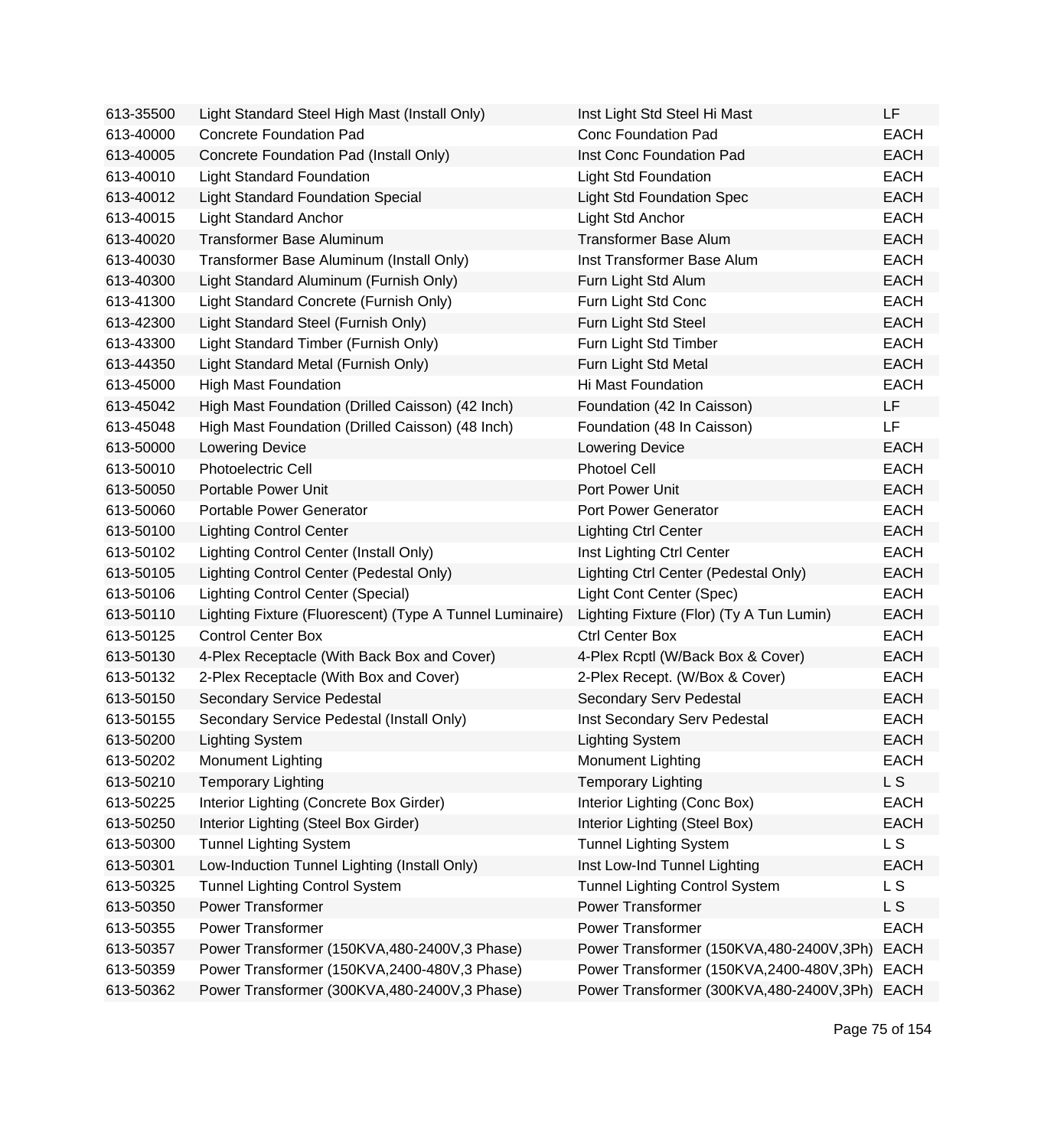| 613-50365 | <b>Transformer Base</b>                                     | <b>Transformer Base</b>         | <b>EACH</b> |
|-----------|-------------------------------------------------------------|---------------------------------|-------------|
| 613-50375 | <b>Solar Collection System</b>                              | <b>Solar Collection System</b>  | <b>EACH</b> |
| 613-50400 | Light Standard Timber (Temporary)                           | Light Std Timber (Temp)         | <b>EACH</b> |
| 613-50410 | Light Standard (Temporary)                                  | Light Std (Temp)                | <b>EACH</b> |
| 613-60000 | Lamps                                                       | Lmps                            | <b>EACH</b> |
| 613-60500 | <b>Underground Repair</b>                                   | <b>Underground Rep</b>          | <b>EACH</b> |
| 613-60600 | <b>Lighting Repair</b>                                      | <b>Lighting Repair</b>          | <b>HOUR</b> |
| 613-60700 | Troubleshooting                                             | Troubleshooting                 | <b>HOUR</b> |
| 613-60800 | <b>Locate Utilities</b>                                     | <b>Locate Utilities</b>         | <b>HOUR</b> |
| 613-70100 | Luminaire High Pressure Sodium (100 Watt)                   | Lumin HPS (100 W)               | <b>EACH</b> |
| 613-70150 | Luminaire High Pressure Sodium (150 Watt)                   | Lumin HPS (150 W)               | <b>EACH</b> |
| 613-70151 | Luminaire High Pressure Sodium (150 Watt) (Install Only)    | Inst Lumin HPS (150 W)          | <b>EACH</b> |
| 613-70152 | Luminaire High Pressure Sodium (150W) (Furnish Only)        | Furn Lumin HPS (150W)           | <b>EACH</b> |
| 613-70175 | Luminaire High Pressure Sodium (175 Watt)                   | Lumin HPS (175 W)               | <b>EACH</b> |
| 613-70200 | Luminaire High Pressure Sodium (200 Watt)                   | Lumin HPS (200 W)               | <b>EACH</b> |
| 613-70250 | Luminaire High Pressure Sodium (250 Watt)                   | Lumin HPS (250 W)               | <b>EACH</b> |
| 613-70251 | Luminaire High Pressure Sodium (250 Watt) (Install Only)    | Inst Lumin HPS (250 W)          | <b>EACH</b> |
| 613-70252 | Luminaire High Pressure Sodium (250 Watt) (Furnish<br>Only) | Furn Lumin HPS (250 W)          | <b>EACH</b> |
| 613-70255 | <b>Fuses</b>                                                | Fus                             | <b>EACH</b> |
| 613-70260 | <b>Fuse Holder</b>                                          | Fus Holder                      | <b>EACH</b> |
| 613-70400 | Luminaire High Pressure Sodium (400 Watt)                   | Lumin HPS (400 W)               | <b>EACH</b> |
| 613-70401 | Luminaire High Pressure Sodium (400 Watt) (Install Only)    | Inst Lumin HPS (400 W)          | <b>EACH</b> |
| 613-70403 | Luminaire High Pressure Sodium (400 Watt) (Special)         | Lumin HPS (400 W) (Spec)        | <b>EACH</b> |
| 613-71000 | Luminaire High Pressure Sodium (1000 Watt)                  | Lumin HPS (1000 W)              | <b>EACH</b> |
| 613-71500 | Luminaire High Pressure Sodium (Type B Tunnel<br>Luminaire) | Lumin HPS (Ty B Tun Lumin)      | <b>EACH</b> |
| 613-72000 | Electrical Conduit Body (Type LB)                           | Elec Cond Body (Ty LB)          | <b>EACH</b> |
| 613-72100 | Luminaire High Pressure Sodium (Wall Type) (100 Watt)       | Lumin HPS (WT) (100 W)          | <b>EACH</b> |
| 613-72150 | Luminaire High Pressure Sodium (Wall Type) (150 Watt)       | Lumin HPS (WT) (150 W)          | <b>EACH</b> |
| 613-72250 | Luminaire High Pressure Sodium (Wall Type) (250 Watt)       | Lumin HPS (WT) (250 W)          | <b>EACH</b> |
| 613-73100 | Luminaire High Pressure Sodium (Tunnel) (100 Watt)          | Lumin HPS (T) (100 W)           | <b>EACH</b> |
| 613-73400 | Luminaire High Pressure Sodium (Tunnel) (400 Watt)          | Lumin HPS (T) (400 W)           | <b>EACH</b> |
| 613-74000 | Light Mast Arm                                              | Light Mast Arm                  | <b>EACH</b> |
| 613-75100 | Luminaire Metal Halide (100 Watt)                           | Lumin Metal Halide (100 W)      | <b>EACH</b> |
| 613-75150 | Luminaire Metal Halide (150 Watt)                           | Lumin Metal Halide (150 W)      | <b>EACH</b> |
| 613-75175 | Luminaire Metal Halide (175 Watt)                           | Lumin Metal Halide (175 W)      | <b>EACH</b> |
| 613-75250 | Luminaire Metal Halide (250 Watt)                           | Lumin Metal Halide (250 W)      | <b>EACH</b> |
| 613-75400 | Luminaire Metal Halide (400 Watt)                           | Lumin Metal Halide (400 W)      | <b>EACH</b> |
| 613-76100 | Luminaire Metal Halide (Wall Type) (100 Watt)               | Lumin Metal Halide (WT) (100 W) | <b>EACH</b> |
| 613-76150 | Luminaire Metal Halide (Wall Type) (150 Watt)               | Lumin Metal Halide (WT) (150 W) | <b>EACH</b> |
| 613-76250 | Luminaire Metal Halide (Wall Type) (250 Watt)               | Lumin Metal Halide (WT) (250 W) | <b>EACH</b> |
| 613-80010 | <b>Ballast Unit</b>                                         | <b>Ballast Un</b>               | <b>EACH</b> |
| 613-80015 | Circuit Breaker (150A, 3 Pole)                              | Circuit Breaker (150A, 3 Pole)  | <b>EACH</b> |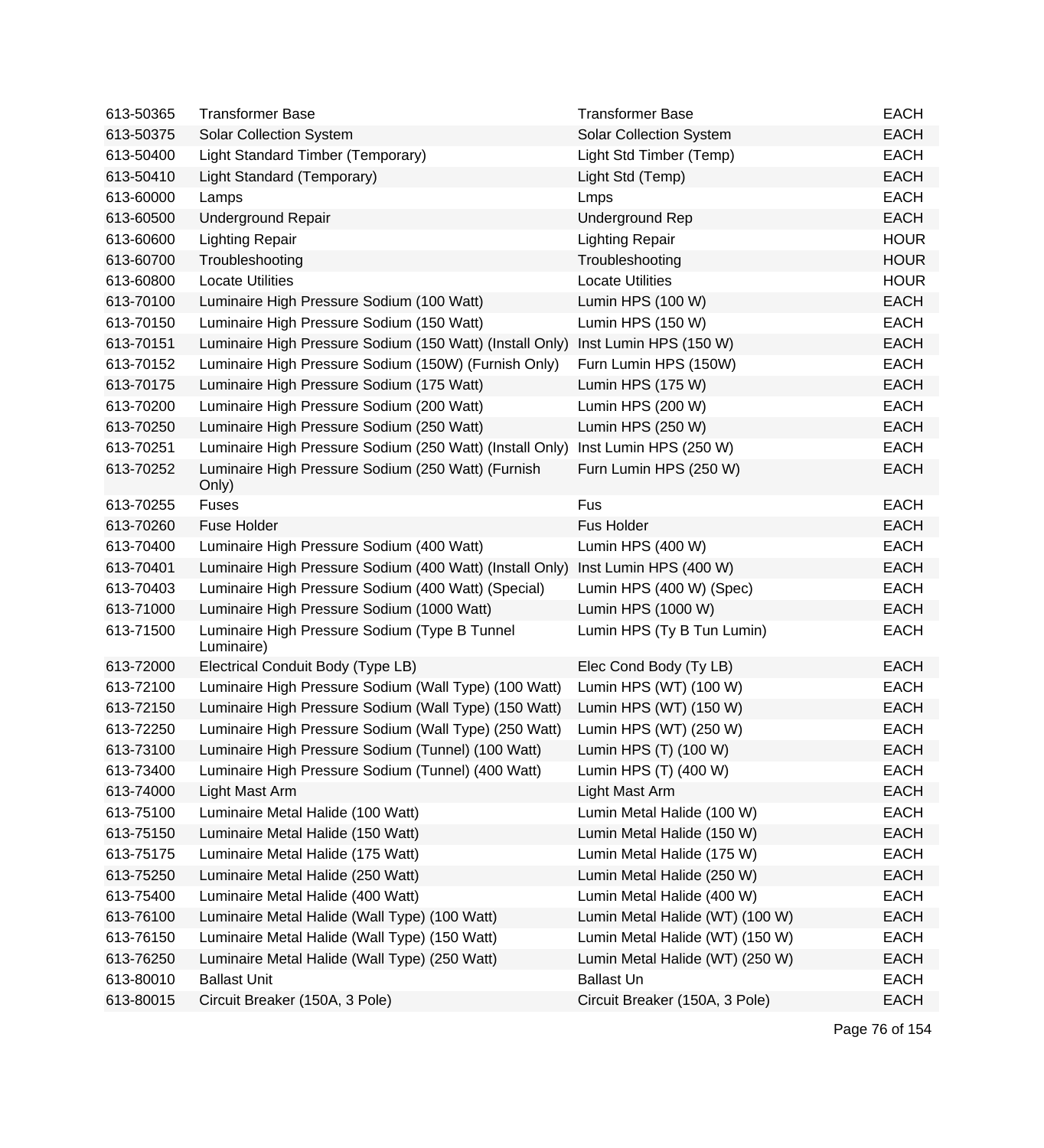| 613-80022 | Circuit Breaker (225A, 3 Pole)                                                 | Circuit Breaker (225A, 3 Pole)           | <b>EACH</b>    |
|-----------|--------------------------------------------------------------------------------|------------------------------------------|----------------|
| 613-80040 | Circuit Breaker (400A, 3 Pole)                                                 | Circuit Breaker (400A, 3 Pole)           | <b>EACH</b>    |
| 613-80045 | Circuit Breaker (450A, 3 Pole)                                                 | Circ Breaker (450A, 3 Pole)              | <b>EACH</b>    |
| 613-80100 | Circuit Breaker (100A, 3 Pole)                                                 | Circ Breaker (100A, 3 Pole)              | <b>EACH</b>    |
| 613-80105 | Circuit Breaker (30A, 2 Pole)                                                  | Circ Breaker (30A, 2 Pole)               | <b>EACH</b>    |
| 613-80120 | Circuit Breaker (Retrofit 1200A, 3 Pole)                                       | Circuit Breaker (Retrofit 1200A, 3 Pole) | <b>EACH</b>    |
| 613-80130 | <b>Service Meter Cabinet</b>                                                   | <b>Service Meter Cabinet</b>             | <b>EACH</b>    |
| 613-80132 | <b>Relay Cabinet</b>                                                           | <b>Relay Cabinet</b>                     | <b>EACH</b>    |
| 613-80200 | 2.4KV Motor Control Center Cubicle                                             | 2.4KV Motor Control Center Cubicle       | <b>EACH</b>    |
| 613-80201 | 2.4KV Motor Control Center Cubicle (Furnish Only)                              | Furn 2.4KV Motor Control Center Cubicle  | L S            |
| 613-80202 | 2.4KV Motor Control Center Cubicle (Install Only)                              | Inst 2.4KV Motor Control Center Cubicle  | L S            |
| 613-80250 | <b>Automatic Transfer Switch</b>                                               | <b>Automatic Transfer Switch</b>         | <b>EACH</b>    |
| 613-80268 | Step Voltage Regulator                                                         | Step Voltage Reg                         | <b>EACH</b>    |
| 613-80270 | Medium Voltage Load Interrupter Switch                                         | Medium Voltage Load Interrupter Switch   | <b>EACH</b>    |
| 613-80272 | <b>Regulator Bypass Switch</b>                                                 | Reg Bypass Switch                        | <b>EACH</b>    |
| 613-80274 | <b>Structure Mounted Disconnect Switch</b>                                     | <b>Struct Mount Disc Switch</b>          | <b>EACH</b>    |
| 613-80276 | <b>Inverter System</b>                                                         | <b>Inverter System</b>                   | <b>EACH</b>    |
| 613-80290 | <b>Storage Battery System</b>                                                  | <b>Storage Battery System</b>            | L <sub>S</sub> |
| 613-80400 | <b>Exhaust Fan</b>                                                             | <b>Exhaust Fan</b>                       | <b>EACH</b>    |
| 613-81022 | Panelboard (225A, 277/480V, 3 Phase)                                           | Panelboard (225A, 277/480V, 3 Ph)        | <b>EACH</b>    |
| 613-81100 | Panelboard (1000A, 277/480V, 3 Phase)                                          | Panelboard (1000A, 277/480V, 3 Ph)       | <b>EACH</b>    |
| 613-81200 | Panelboard (400A, 277/480V, 3 Phase, 4 Wire)                                   | Panelboard (400A, 277/480V, 3 Ph, 4 Wire | <b>EACH</b>    |
| 613-81500 | Panelboard (5KVA Mini Load Center)                                             | Panelboard (5KVA Mini Load Center)       | <b>EACH</b>    |
| 613-81600 | 24.9kV Switchgear                                                              | 24.9kV Switchgear                        | <b>EACH</b>    |
| 613-81602 | <b>Temporary Switchgear</b>                                                    | <b>Temp Switchgear</b>                   | <b>EACH</b>    |
| 613-81608 | 1350 Ampere Bus Duct                                                           | 1350 A Bus Duct                          | <b>LF</b>      |
| 613-81610 | 3000 Ampere Bus Duct                                                           | 3000 A Bus Duct                          | LF             |
| 613-81611 | 3000 Ampere Bus Duct (Temporary)                                               | 3000 A Bus Duct (Temp)                   | LF             |
| 613-81700 | Safety Switch NEMA 3R, 60A, 2-pole, 240 V f(for VMS<br><b>Maint Disconnect</b> | Safe Switch NEMA 3R 60A 2 Pole 240V      | <b>EACH</b>    |
| 613-81800 | <b>Branch Circuit Panel (Special)</b>                                          | <b>Branch Circuit Panel (Special)</b>    | <b>EACH</b>    |
| 613-81900 | Mobile Light Tower                                                             | Mobile Light Tower                       | <b>EACH</b>    |
| 614-00011 | Sign Panel (Class I)                                                           | Sign Panel (CL I)                        | <b>SF</b>      |
| 614-00012 | Sign Panel (Class II)                                                          | Sign Panel (CL II)                       | <b>SF</b>      |
| 614-00013 | Sign Panel (Class III)                                                         | Sign Panel (CL III)                      | <b>SF</b>      |
| 614-00014 | Lighted Street Name Sign (Inst Only)                                           | Lighted Street Name Sign (Inst Only)     | <b>EACH</b>    |
| 614-00021 | Sign Panel (Class I) (Furnish Only)                                            | Furn Sign Panel (CL I)                   | <b>SF</b>      |
| 614-00025 | Sign Panel (Class I) (Install Only)                                            | Inst Sign Panel (CL I)                   | <b>SF</b>      |
| 614-00026 | Sign Panel (Class I) (Install Only)                                            | Inst Sign Panel (CL I)                   | <b>EACH</b>    |
| 614-00027 | Sign Panel (Class II) (Install Only)                                           | Inst Sign Panel (CL II)                  | <b>SF</b>      |
| 614-00028 | Sign Panel (Class III) (Install Only)                                          | Inst Sign Panel (CL III)                 | <b>SF</b>      |
| 614-00029 | Sign Panel (Class II) (Install Only)                                           | Inst Sign Panel (CL II)                  | <b>EACH</b>    |
| 614-00030 | Sign Panel (Class III) (Install Only)                                          | Inst Sign Panel (CL III)                 | <b>EACH</b>    |
| 614-00035 | Sign Panel (Special)                                                           | Sign Panel (Spec)                        | <b>SF</b>      |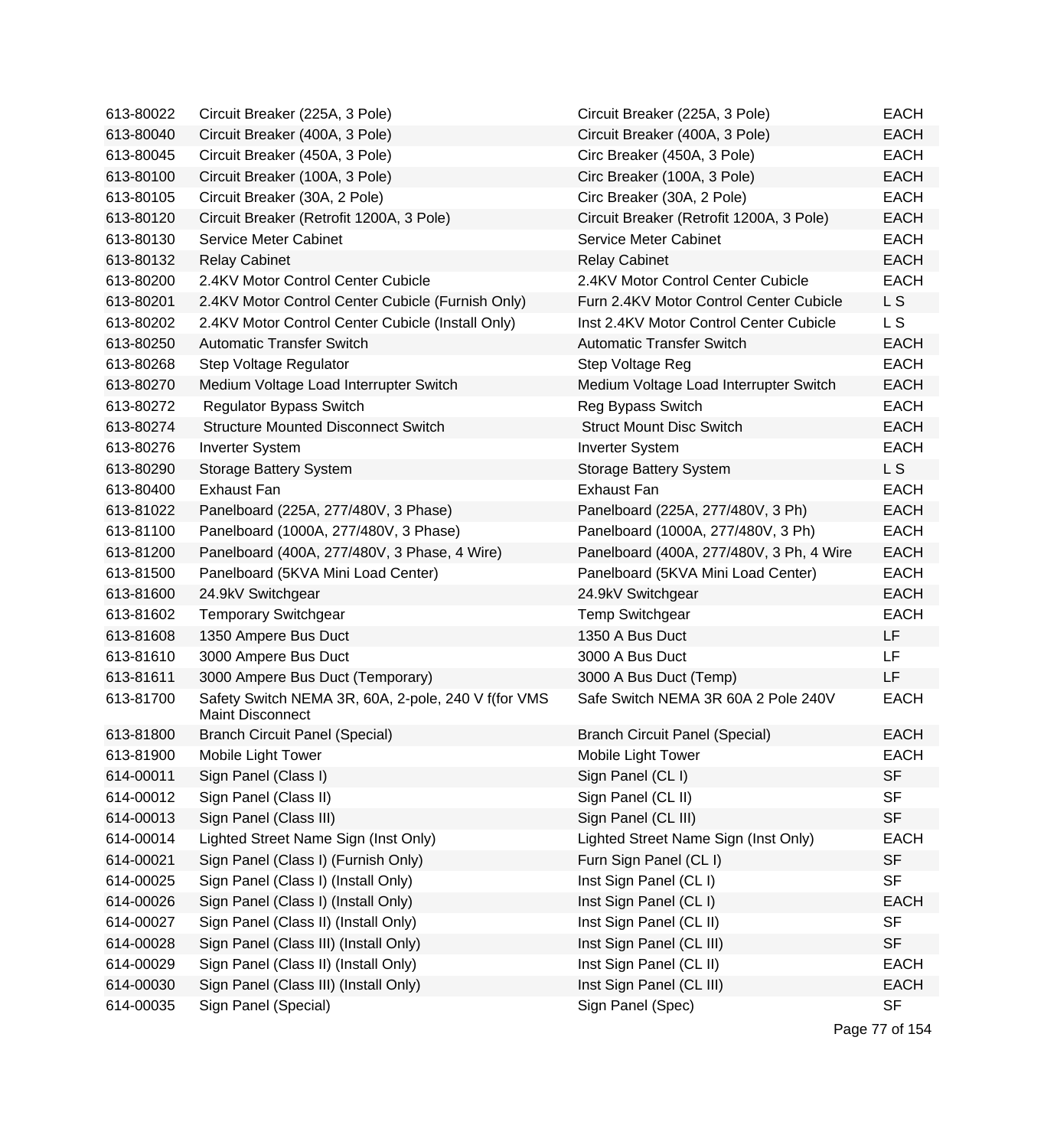| 614-00037 | Sign Panel (Special)                                             | Sign Panel (Spec)                        | <b>EACH</b> |
|-----------|------------------------------------------------------------------|------------------------------------------|-------------|
| 614-00040 | Sign Post (Special)                                              | Sign Post (Spec)                         | LF          |
| 614-00041 | Sign Post (Special)                                              | Sign Post (Spec)                         | <b>EACH</b> |
| 614-00042 | Sign Post (Install Only)                                         | Inst Sign Post                           | LF          |
| 614-00044 | Timber Sign Post 4x4 Inch                                        | Timber Sign Post (4x4 In)                | LF          |
| 614-00066 | Timber Sign Post 6x6 Inch                                        | Timber Sign Post (6x6 In)                | <b>LF</b>   |
| 614-00200 | Steel Sign Post (U-2)                                            | Steel Sign Post (U-2)                    | LF          |
| 614-00214 | Steel Sign Post (1.75x1.75 Inch Tubing)                          | Steel Sign Post (1.75x1.75 In T)         | LF          |
| 614-00216 | Steel Sign Post (2x2 Inch Tubing)                                | Steel Sign Post (2x2 In T)               | LF          |
| 614-00218 | Steel Sign Post (2.25x2.25 Inch Tubing)                          | Steel Sign Post (2.25x2.25 In T)         | LF          |
| 614-00220 | Steel Sign Post (2.5x2.5 Inch Tubing)                            | Steel Sign Post (2.5x2.5 In T)           | LF          |
| 614-00222 | Steel Sign Post (2.75x 2.75 Inch Tubing)                         | Steel Sign Post (2.75x2.75 In T)         | LF          |
| 614-00224 | Steel Sign Post (3x3 Inch Tubing)                                | Steel Sign Post (3x3 In T)               | LF          |
| 614-00357 | Steel Sign Post (S 3x5.7)                                        | Steel Sign Post (S 3x5.7)                | LF          |
| 614-00375 | Steel Sign Post (S 3x7.5)                                        | Steel Sign Post (S 3x7.5)                | LF          |
| 614-00477 | Steel Sign Post (S 4x7.7)                                        | Steel Sign Post (S 4x7.7)                | LF          |
| 614-00510 | Steel Sign Post (S 5x10)                                         | Steel Sign Post (S 5x10)                 | LF          |
| 614-00612 | Steel Sign Post (W 6x12)                                         | Steel Sign Post (W 6x12)                 | LF          |
| 614-00615 | Steel Sign Post (W 6x15)                                         | Steel Sign Post (W 6x15)                 | LF          |
| 614-00818 | Steel Sign Post (W 8x18)                                         | Steel Sign Post (W 8x18)                 | LF          |
| 614-00821 | Steel Sign Post (W 8x21)                                         | Steel Sign Post (W 8x21)                 | LF          |
| 614-01022 | Steel Sign Post (W 10x22)                                        | Steel Sign Post (W 10x22)                | LF          |
| 614-01026 | Steel Sign Post (W 10x26)                                        | Steel Sign Post (W 10x26)                | <b>LF</b>   |
| 614-01226 | Steel Sign Post (W 12x26)                                        | Steel Sign Post (W 12x26)                | <b>LF</b>   |
| 614-01400 | Steel Stub Base (36 Inch)                                        | Steel Stub Base (36 In)                  | LF          |
| 614-01502 | Steel Sign Support (2-Inch Round) (Post & Socket)                | Steel Sign Supp (2-In Rd)(Po&Sock)       | LF          |
| 614-01503 | Steel Sign Support (2-Inch Round) (Post and Socket)              | Steel Sign Supp (2-In Rd)(Po&Sock)       | <b>EACH</b> |
| 614-01512 | Steel Sign Support (2-Inch Round)(Post)                          | Steel Sign Supp (2-In Rd)(Post)          | LF          |
| 614-01513 | Steel Sign Support (2-Inch Round)(Post)(Install Only)            | Steel Sign Supp (2-In Rd)(Post)(Install) | LF          |
| 614-01522 | Steel Sign Support (2-Inch Round)(Socket)                        | Steel Sign Supp (2-In Rd)(Sock)          | <b>EACH</b> |
| 614-01523 | Steel Sign Support (2-Inch Round)(Socket)(Install Only)          | Steel Sign Supp (2-In Rd)(Sock)(Install) | <b>EACH</b> |
| 614-01554 | Steel Sign Post (4 Inch Round) (Slipbase)                        | Steel Sign Post (4 In Rd) (Slip)         | LF          |
| 614-01572 | Steel Sign Support (2-1/2 Inch Round NP-40)(Post &<br>Slipbase)  | Steel Sign Supp (2-1/2 Rd NP40)(Po&Silp) | LF          |
| 614-01573 | Steel Sign Support (2-1/2 Inch Round NP-40) (Post &<br>Slipbase) | Steel Sign Supp (2-1/2 Rd NP40)(Po&Slip) | <b>EACH</b> |
| 614-01575 | Steel Sign Support (2-1/2 Inch Round NP-40)(Post)                | Steel Sign Supp (2-1/2 In Rd NP40)(Po)   | LF          |
| 614-01578 | Steel Sign Support (2-1/2 Inch Round NP-40)(Slipbase)            | Steel Sign Supp (2-1/2 In Rd NP40)(Slip) | <b>EACH</b> |
| 614-01582 | Steel Sign Support (2-1/2 Inch Round) (Post and Slipbase)        | Steel Sign Supp (2-1/2 In Rd)(Po&Slip)   | LF          |
| 614-01583 | Steel Sign Support (2-1/2 In Round Sch 80) (Post &<br>Slipbase)  | Stl Sign Supp (2-1/2 In Rd 80)(Po&Slip)  | <b>EACH</b> |
| 614-01585 | Steel Sign Support (2-1/2 Inch Round Sch 80) (Post)              | Steel Sign Supp (2-1/2 In Rd 80) (Post)  | LF          |
| 614-01586 | Steel Sign Support (2-1/2 In Rd Sch 80)(Post)(Install<br>Only)   | Steel Sign Supp(2-1/2 In Rd 80)(Po)(Ins) | LF          |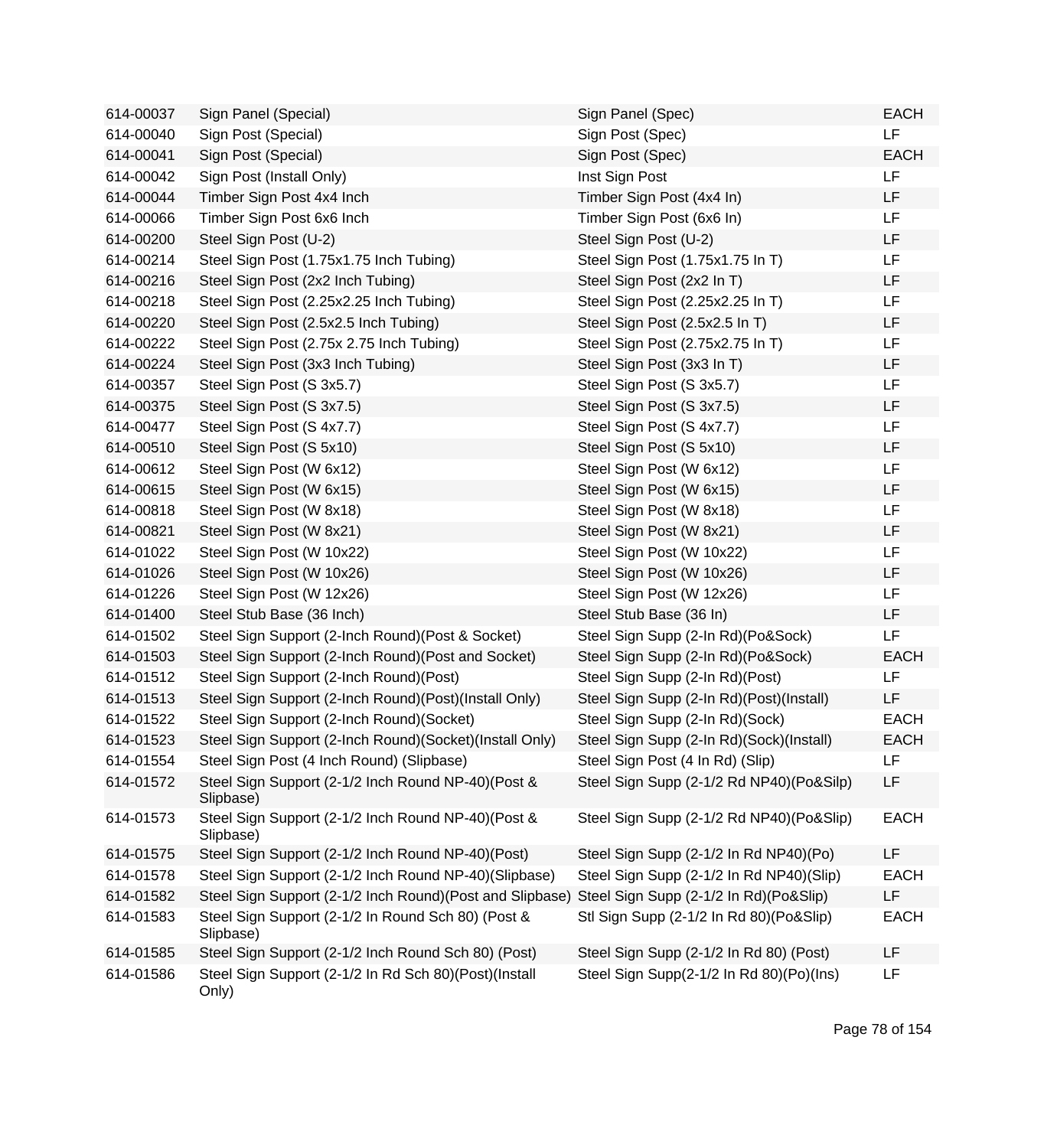| 614-01588 | Steel Sign Support (2-1/2 Inch Round Sch 80)(Slipbase)      | Steel Sign Supp (2-1/2 In Rd 80)(Slip)  | <b>EACH</b> |
|-----------|-------------------------------------------------------------|-----------------------------------------|-------------|
| 614-01589 | Steel Sign Supp (2-1/2 In Rd Sch 80) (Slip) (Install Only)  | Steel Sign Supp (2.5 In Rd Sch 80)(Ins) | <b>EACH</b> |
| 614-01736 | Steel Sign Ground Stub Base (36 Inch)                       | Steel Sign Ground Stub Base (36 In)     | <b>EACH</b> |
| 614-03001 | Concrete Footing (Type 1)                                   | Conc Footing (Ty 1)                     | <b>EACH</b> |
| 614-03002 | Concrete Footing (Type 2)                                   | Conc Footing (Ty 2)                     | <b>EACH</b> |
| 614-03003 | Concrete Footing (Type 3)                                   | Conc Footing (Ty 3)                     | <b>EACH</b> |
| 614-03004 | Concrete Footing (Type 4)                                   | Conc Footing (Ty 4)                     | <b>EACH</b> |
| 614-03005 | Concrete Footing (Type 5)                                   | Conc Footing (Ty 5)                     | <b>EACH</b> |
| 614-03006 | Concrete Footing (Type 6)                                   | Conc Footing (Ty 6)                     | <b>EACH</b> |
| 614-03007 | Concrete Footing (Type 7)                                   | Conc Footing (Ty 7)                     | <b>EACH</b> |
| 614-03100 | Concrete Footing (Traffic Signal Pole)                      | Conc Footing (Sig Pole)                 | <b>EACH</b> |
| 614-07000 | Mask Sign Legend                                            | Mask Sign Legend                        | <b>EACH</b> |
| 614-07100 | Modification of Sign Legend                                 | Mod Sign Legend                         | LS          |
| 614-07105 | Modification of Sign Legend                                 | Mod Sign Legend                         | <b>EACH</b> |
| 614-07125 | Modification of Steel Sign Post                             | Mod Steel Sign Post                     | <b>EACH</b> |
| 614-10015 | Overpass Mounted Sign Bracket                               | Overpass Mtd Sign Bracket               | <b>EACH</b> |
| 614-10030 | Paint Overhead Sign Structure                               | Paint Overhead Sign Str                 | <b>EACH</b> |
| 614-10035 | Paint Ground Sign                                           | Paint Ground Sign                       | <b>EACH</b> |
| 614-10050 | Modification of Overhead Sign Structure                     | Mod Overhead Sign Str                   | <b>EACH</b> |
| 614-10080 | Modification of Overpass Mounted Sign Bracket               | Mod Overpass Sign Bracket               | <b>EACH</b> |
| 614-10100 | Sign Bridge Structure (Install Only)                        | Inst Sign Brdg Str                      | <b>EACH</b> |
| 614-10110 | LED Warning Sign System (Signs)                             | LED Warning Sign System (Signs)         | <b>EACH</b> |
| 614-10113 | Dynamic Message Sign (Color LED)(Overhead)(Furnish<br>Only) | Dyn Mesg Sign (Color LED)(O/H)(Furnish) | <b>EACH</b> |
| 614-10114 | Dynamic Message Sign (Color LED)(Overhead)(Install<br>Only) | Dyn Mesg Sign (Color LED)(O/H)(Install) | <b>EACH</b> |
| 614-10115 | Dynamic Message Sign (Color LED)(Overhead)                  | Dyn Mesg Sign (Color LED)(O/H)          | <b>EACH</b> |
| 614-10116 | Dynamic Message Sign Controller                             | Dyn Msg Sign Ctrl                       | <b>EACH</b> |
| 614-10117 | Dynamic Message Sign Equipment Cabinet (Type 1)             | Dyn Msg Sign Equip Cab (Ty 1)           | <b>EACH</b> |
| 614-10118 | Dynamic Message Sign Equipment Cabinet (Type 2)             | Dyn Msg Sign Equip Cab (Ty 2)           | <b>EACH</b> |
| 614-10120 | Variable Message Sign                                       | Var Mesg Sign                           | <b>EACH</b> |
| 614-10121 | <b>Travel Time Module</b>                                   | <b>Travel Time Module</b>               | <b>EACH</b> |
| 614-10122 | Portable Message Sign Panel (Special)                       | Port Mesg Sign Panel (Spec)             | <b>EACH</b> |
| 614-10123 | Variable Message Sign (Install Only)                        | Inst Var Mesg Sign                      | <b>EACH</b> |
| 614-10124 | Variable Message Sign (Furnish Only)                        | Furn Var Mesg Sign                      | <b>EACH</b> |
| 614-10125 | Variable Message Sign (Ground Mounted)                      | Var Mesg Sign (Grnd Mtd)                | <b>EACH</b> |
| 614-10126 | Variable Message Sign (Fiber Optic)                         | Var Mesg Sign (Fib Opt)                 | <b>EACH</b> |
| 614-10127 | Variable Speed Limit Sign                                   | Var Speed Limit Sign                    | <b>EACH</b> |
| 614-10128 | <b>Blankout Sign (Fiber Optic)</b>                          | Blankout Sign (Fib Opt)                 | <b>EACH</b> |
| 614-10129 | Blankout Sign (Fiber Optic) (Variable Speed Limit)          | Blankout Sign (Fib Opt) (VSL)           | <b>EACH</b> |
| 614-10130 | <b>Illuminated Sign</b>                                     | <b>Illuminated Sign</b>                 | <b>EACH</b> |
| 614-10131 | Variable Speed Limit Sign (Furnish Only)                    | Var Speed Limit Sign (Furnish Only)     | <b>EACH</b> |
| 614-10132 | Variable Speed Limit Sign (Install Only)                    | Var Speed Limit Sign (Install Only)     | <b>EACH</b> |
| 614-10133 | Variable Message Sign (LED)(Overhead)(Furnish Only)         | Var Mesg Sign (LED)(O/H)(Furnish)       | <b>EACH</b> |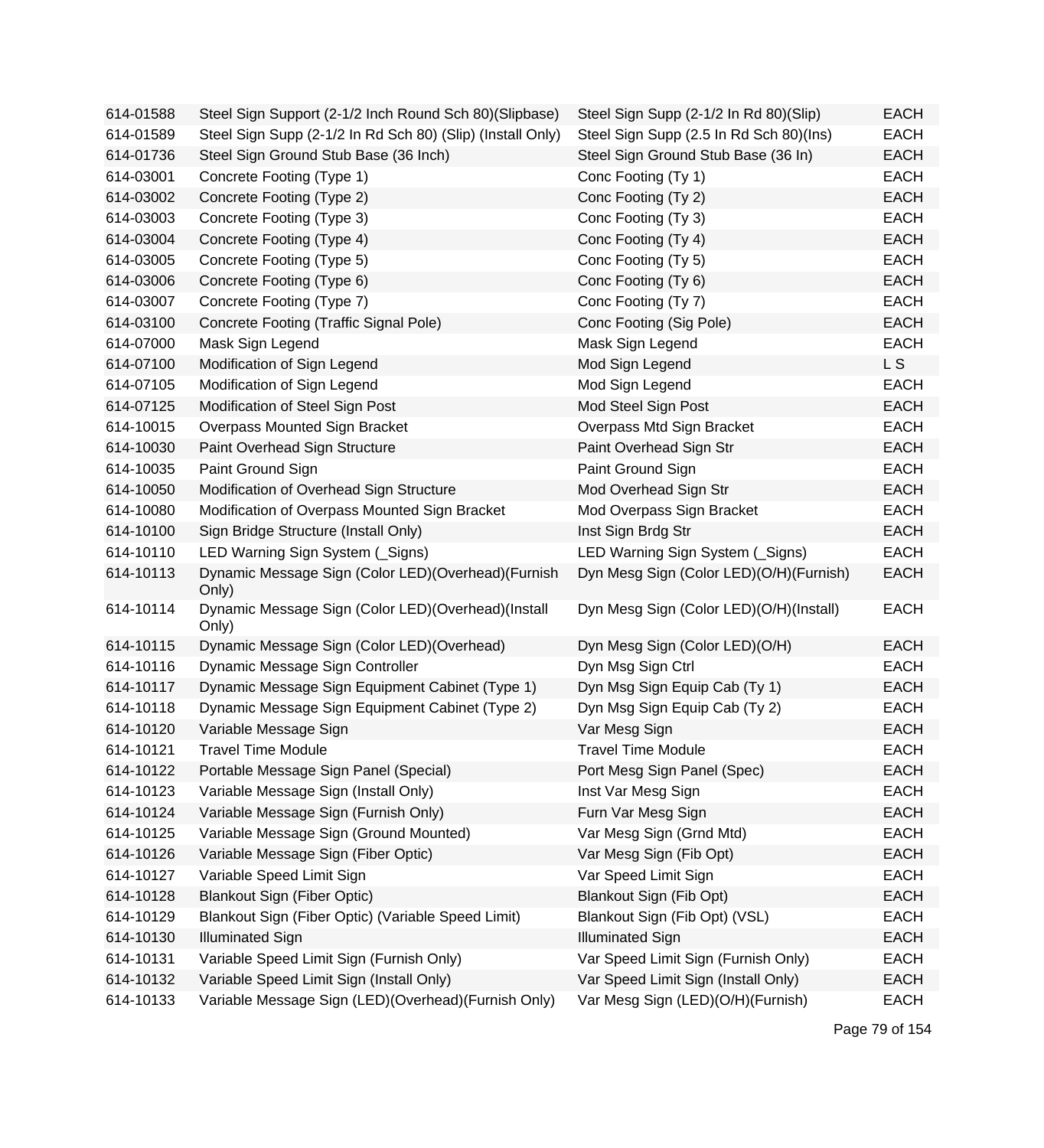| 614-10134 | Variable Message Sign (LED)(Overhead)(Install Only)                                   | Var Mesg Sign (LED)(O/H)(Install)        | <b>EACH</b> |
|-----------|---------------------------------------------------------------------------------------|------------------------------------------|-------------|
| 614-10135 | LED Variable Message Sign System                                                      | <b>LED VMS System</b>                    | <b>EACH</b> |
| 614-10137 | Film Module Variable Speed Limit Sign                                                 | Film Mod VSL Sign                        | <b>EACH</b> |
| 614-10138 | Full Matrix Variable Message Sign LED (Ground Mounted) FM VMS LED (Grnd Mtd)          |                                          | <b>EACH</b> |
| 614-10139 | Radar Speed Display Sign (LED)                                                        | Radar Speed Disp Sgn (LED)               | <b>EACH</b> |
| 614-10140 | Variable Message Sign LED (Double Faced)                                              | VMS LED (Double Faced)                   | <b>EACH</b> |
| 614-10141 | Variable Message Sign LED (Double Faced)(Furnish Only VMS LED (Double Faced)(Furn)    |                                          | <b>EACH</b> |
| 614-10143 | Lane Use Control Signal (LED) (Single-Faced) (Furnish<br>Only)                        | Lane Use Cntrl Sgnl(LED)(Single)(Furnish | <b>EACH</b> |
| 614-10144 | Lane Use Control Signal (LED) (Single-Faced) (Install<br>Only)                        | Lane Use Cntrl Sgnl(LED)(Single)(Install | <b>EACH</b> |
| 614-10145 | Variable Message Sign LED (Single Faced)                                              | VMS LED (Single Faced)                   | <b>EACH</b> |
| 614-10146 | Variable Message Sign (LED) (Ground Mounted)                                          | VMS (LED) (Ground Mounted)               | <b>EACH</b> |
| 614-10147 | Variable Message Sign LED (Overhead)                                                  | VMS LED (Overhead)                       | <b>EACH</b> |
| 614-10148 | Variable Message Sign LED (Speed Radar)                                               | VMS LED (Speed Radar)                    | <b>EACH</b> |
| 614-10149 | Variable Message Sign (LED) (Warranty)                                                | VMS (LED) (Warranty)                     | <b>EACH</b> |
| 614-10150 | 12 Inch LED (Ball)                                                                    | 12 In LED (Ball)                         | <b>EACH</b> |
| 614-10151 | 12 Inch LED (Ball) (Green)                                                            | 12 In LED (Ball) (Green)                 | <b>EACH</b> |
| 614-10152 | 12 Inch LED (Ball) (Red)                                                              | 12 In LED (Ball) (Red)                   | <b>EACH</b> |
| 614-10153 | 12 Inch LED (Ball) (Yellow)                                                           | 12 In LED (Ball) (Yellow)                | <b>EACH</b> |
| 614-10155 | 12 Inch LED (Arrow)                                                                   | 12 In LED (Arr)                          | <b>EACH</b> |
| 614-10156 | 12 Inch LED (Arrow) (Green)                                                           | 12 In LED (Arr) (Green)                  | <b>EACH</b> |
| 614-10157 | 12 Inch LED (Arrow) (Red)                                                             | 12 In LED (Arr) (Red)                    | <b>EACH</b> |
| 614-10158 | 12 Inch LED (Arrow) (Yellow)                                                          | 12 In LED (Arr) (Yellow)                 | <b>EACH</b> |
| 614-10160 | Signal Head Backplates                                                                | Sig Head B-Plates                        | <b>EACH</b> |
| 614-10161 | Signal Head B-Plates (Install Only)                                                   | Signal Head B-Plates (Install Only)      | <b>EACH</b> |
| 614-10162 | 8 Inch LED (Ball)                                                                     | 8 In LED (Ball)                          | <b>EACH</b> |
| 614-10163 | 8 Inch LED (Ball) (Green)                                                             | 8 In LED (Ball) (Green)                  | <b>EACH</b> |
| 614-10164 | 8 Inch LED (Ball) (Red)                                                               | 8 In LED (Ball) (Red)                    | <b>EACH</b> |
| 614-10165 | 8 Inch LED (Ball) (Yellow)                                                            | 8 In LED (Ball) (Yellow)                 | <b>EACH</b> |
| 614-10166 | 8 Inch LED (Arrow)                                                                    | 8 In LED (Arr)                           | <b>EACH</b> |
| 614-10167 | 8 Inch LED (Arrow) (Green)                                                            | 8 In LED (Arr) (Green)                   | <b>EACH</b> |
| 614-10168 | 8 Inch LED (Arrow) (Red)                                                              | 8 In LED (Arr) (Red)                     | <b>EACH</b> |
| 614-10169 | 8 Inch LED (Arrow) (Yellow)                                                           | 8 In LED (Arr) (Yellow)                  | <b>EACH</b> |
| 614-10240 | Lane Use Control Signal LED (Double Faced)                                            | LUS LED (Double Faced)                   | <b>EACH</b> |
| 614-10242 | Lane Use Control Signal LED (Double Faced) (Furnish<br>Only)                          | LUS LED (Double Faced) (Furn)            | <b>EACH</b> |
| 614-10245 | Lane Use Control Signal LED (Single Faced)                                            | LUS LED (Single Faced)                   | <b>EACH</b> |
| 614-10246 | Lane Use Control Signal LED (Single Faced) (Install Only) Inst LUS LED (Single Faced) |                                          | <b>EACH</b> |
| 614-10250 | <b>LED In-Pavement Marking Unit</b>                                                   | LED In-Pvmt Mkg Unit                     | <b>EACH</b> |
| 614-10260 | <b>LED Master Controller</b>                                                          | <b>LED Master Controller</b>             | <b>EACH</b> |
| 614-10280 | <b>Adaptive Traffic Signal System</b>                                                 | Adapt Traff Sig System                   | L S         |
| 614-10300 | <b>VMS/LUS Management Software</b>                                                    | <b>VMS/LUS Management Software</b>       | L S         |
| 614-10310 | <b>Traffic Management Software</b>                                                    | <b>TMS Software</b>                      | L S         |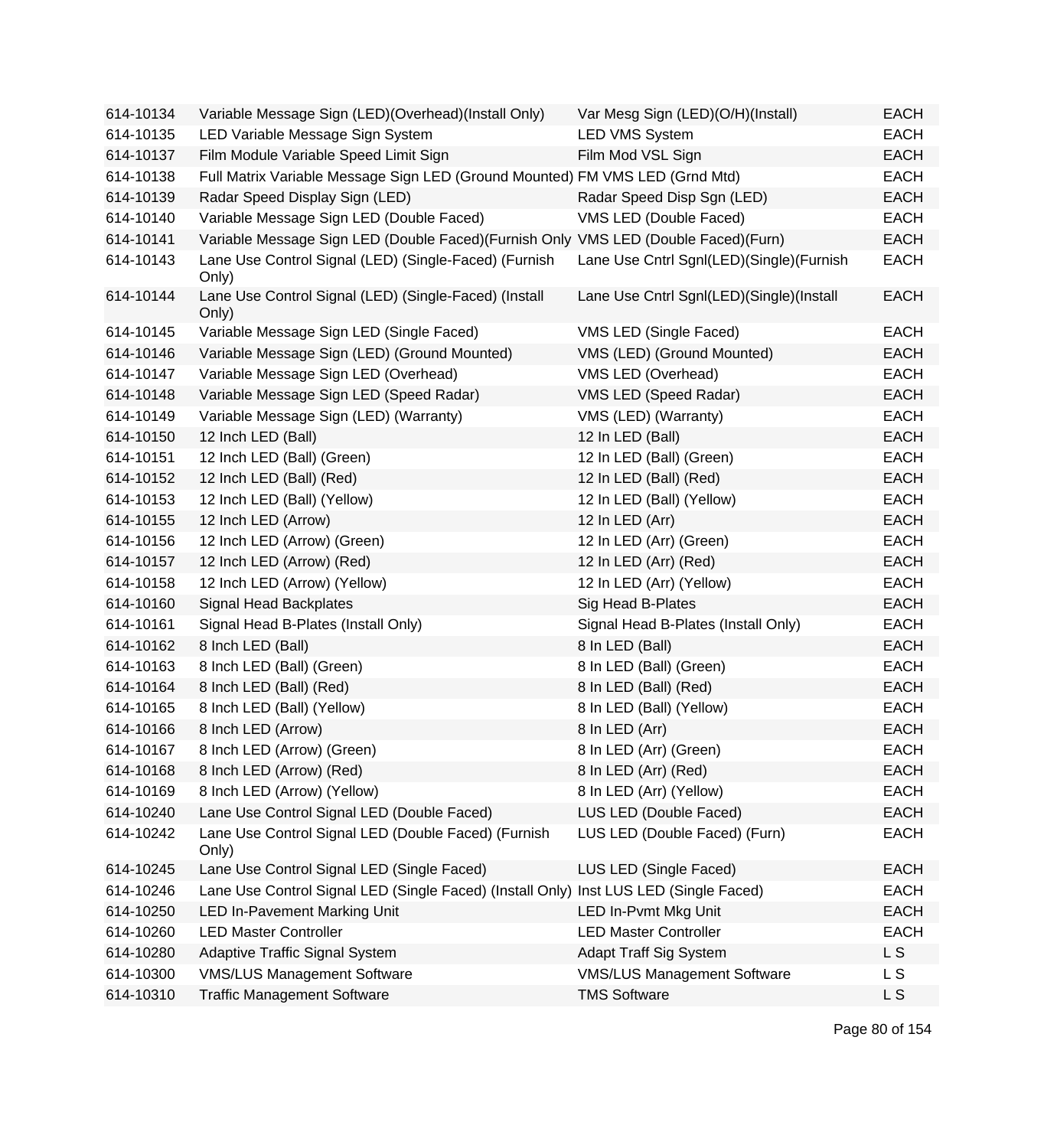| 614-10320 | System Integration and Testing                                      | System Integration and Testing           | L S         |
|-----------|---------------------------------------------------------------------|------------------------------------------|-------------|
| 614-10350 | VMS Mounting Support and Wiring (Double Faced)                      | VMS Montig Sprt & Wiring (D Faced)       | <b>EACH</b> |
| 614-10351 | VMS Mounting Support and Wiring (Double<br>Faced)(Furnish Only)     | VMS Montig Sprt & Wiring (D Faced)(Furn) | <b>EACH</b> |
| 614-10355 | LUS Mounting Support and Wiring (Single Faced)                      | LUS Montig Sprt & Wiring(Single Faced)   | <b>EACH</b> |
| 614-10360 | LUS Mounting Support and Wiring (Double Faced)                      | LUS Montig Sprt & Wiring (D Faced)       | <b>EACH</b> |
| 614-10370 | VMS & LUS Mounting Support and Wiring (Single Faced)                | VMS & LUS Montig Sprt & Wiring (S Faced) | <b>EACH</b> |
| 614-10400 | Sign Bridge (Special)                                               | Sign Brdg (Spec)                         | <b>EACH</b> |
| 614-20862 | VMS Support (Ground Mounted) (8.625 Inch) Diameter                  | VMS Support (Grnd Mtd) (8.625 In)        | <b>EACH</b> |
| 614-21275 | VMS Support (Ground Mounted) (12.75 Inch Diameter)                  | VMS Support (Grnd Mtd) (12.75 In)        | <b>EACH</b> |
| 614-21400 | VMS Support (Ground Mounted) (14 Inch Diameter)                     | VMS Support (Grnd Mtd) (14 In)           | <b>EACH</b> |
| 614-21600 | VMS Support (Ground Mounted) (16 Inch Diameter)                     | VMS Support (Grnd Mtd) (16 In)           | <b>EACH</b> |
| 614-30010 | <b>Steel Spacetruss System</b>                                      | <b>Steel Spacetruss System</b>           | L S         |
| 614-30110 | <b>Butterfly Structure</b>                                          | <b>Btrfly Str</b>                        | <b>EACH</b> |
| 614-30200 | <b>VMS Butterfly Support (Median)</b>                               | <b>VMS Butterfly Support (Median)</b>    | <b>EACH</b> |
| 614-30205 | <b>VMS Butterfly Support (Roadside)</b>                             | <b>VMS Butterfly Support (Roadside)</b>  | <b>EACH</b> |
| 614-31275 | Monotube Overhead Sign Cantilever (12.75 Inch<br>Diameter)          | Monotube Overhead Sign Cant(12.75In Dia) | <b>EACH</b> |
| 614-31400 | Monotube Overhead Sign Cantilever (14 Inch Diameter)                | Monotube Overhead Sign Cant (14 In Dia)  | <b>EACH</b> |
| 614-31600 | Monotube Overhead Sign Cantilever (16 Inch Diameter)                | Monotube Overhead Sign Cant (16 In Dia)  | <b>EACH</b> |
| 614-31800 | Monotube Overhead Sign Cantilever (18 Inch Diameter)                | Monotube Overhead Sign Cant (18 In Dia)  | <b>EACH</b> |
| 614-32000 | Monotube Overhead Sign Cantilever (20 Inch Diameter)                | Monotube Overhead Sign Cant (20 In Dia)  | <b>EACH</b> |
| 614-32400 | Monotube Overhead Sign Cantilever (24 Inch Diameter)                | Monotube Overhead Sign Cant (24 In Dia)  | <b>EACH</b> |
| 614-32900 | Monotube Overhead Sign Cantilever (Install Only)                    | Inst Monotube Overhead Sign Cant         | <b>EACH</b> |
| 614-32901 | Monotube Overhead Sign Cantilever (Furnish Only)                    | Monotube O/H Sign Cant (Furnish Only)    | <b>EACH</b> |
| 614-33000 | Monotube Overhead Sign Cantilever (30 Inch Diameter)                | Monotube Overhead Sign Cant (30 In Dia)  | <b>EACH</b> |
| 614-40240 | Monotube Overhead Sign Bridge with Cantilever (24 Inch<br>Diameter) | Mono Over Sign Brdg w/ Cant (24 In Dia)  | <b>EACH</b> |
| 614-40360 | Monotube Overhead Sign Bridge with Cantiliver (36 Inch<br>Diameter) | Mono Over Sign Brdg w/ Cant (36 In Dia)  | <b>EACH</b> |
| 614-41275 | Monotube Overhead Sign Bridge (12.75 Inch Diameter)                 | Monotube Overhead Sign Brdg(12.75In Dia) | <b>EACH</b> |
| 614-41400 | Monotube Overhead Sign Bridge (14 Inch Diameter)                    | Monotube Overhead Sign Brdg (14 In Dia)  | <b>EACH</b> |
| 614-41600 | Monotube Overhead Sign Bridge (16 Inch Diameter)                    | Monotube Overhead Sign Brdg (16 In Dia)  | <b>EACH</b> |
| 614-41800 | Monotube Overhead Sign Bridge (18 Inch Diameter)                    | Monotube Overhead Sign Brdg (18 In Dia)  | <b>EACH</b> |
| 614-42000 | Monotube Overhead Sign Bridge (20 Inch Diameter)                    | Monotube Overhead Sign Brdg (20 In Dia)  | <b>EACH</b> |
| 614-42400 | Monotube Overhead Sign Bridge (24 Inch Diameter)                    | Monotube Overhead Sign Brdg (24 In Dia)  | <b>EACH</b> |
| 614-42500 | Monotube Overhead Sign Bridge (Install Only)                        | Monotube Overhead Sign Brdg (Inst Only)  | <b>EACH</b> |
| 614-43000 | Monotube Overhead Sign Bridge (30 Inch Diameter)                    | Monotube Overhead Sign Brdg (30 In Dia)  | <b>EACH</b> |
| 614-43600 | Monotube Overhead Sign Bridge (36 Inch Diameter)                    | Monotube Overhead Sign Brdg (36 In Dia)  | <b>EACH</b> |
| 614-50000 | <b>Truck Tip-Over Warning System</b>                                | <b>Truck Tip-Over Warning System</b>     | <b>EACH</b> |
| 614-50010 | Downhill Truck Speed Advisory System                                | <b>DTSAS</b>                             | <b>EACH</b> |
| 614-70000 | Programmable Traffic Signal Face                                    | Prog Traf Sig Face                       | <b>EACH</b> |
| 614-70010 | Modification of Signal Face                                         | Mod Sig Face                             | <b>EACH</b> |
| 614-70020 | <b>Optical Unit Retrofit Kit</b>                                    | Opt Unit Retrofit Kit                    | <b>EACH</b> |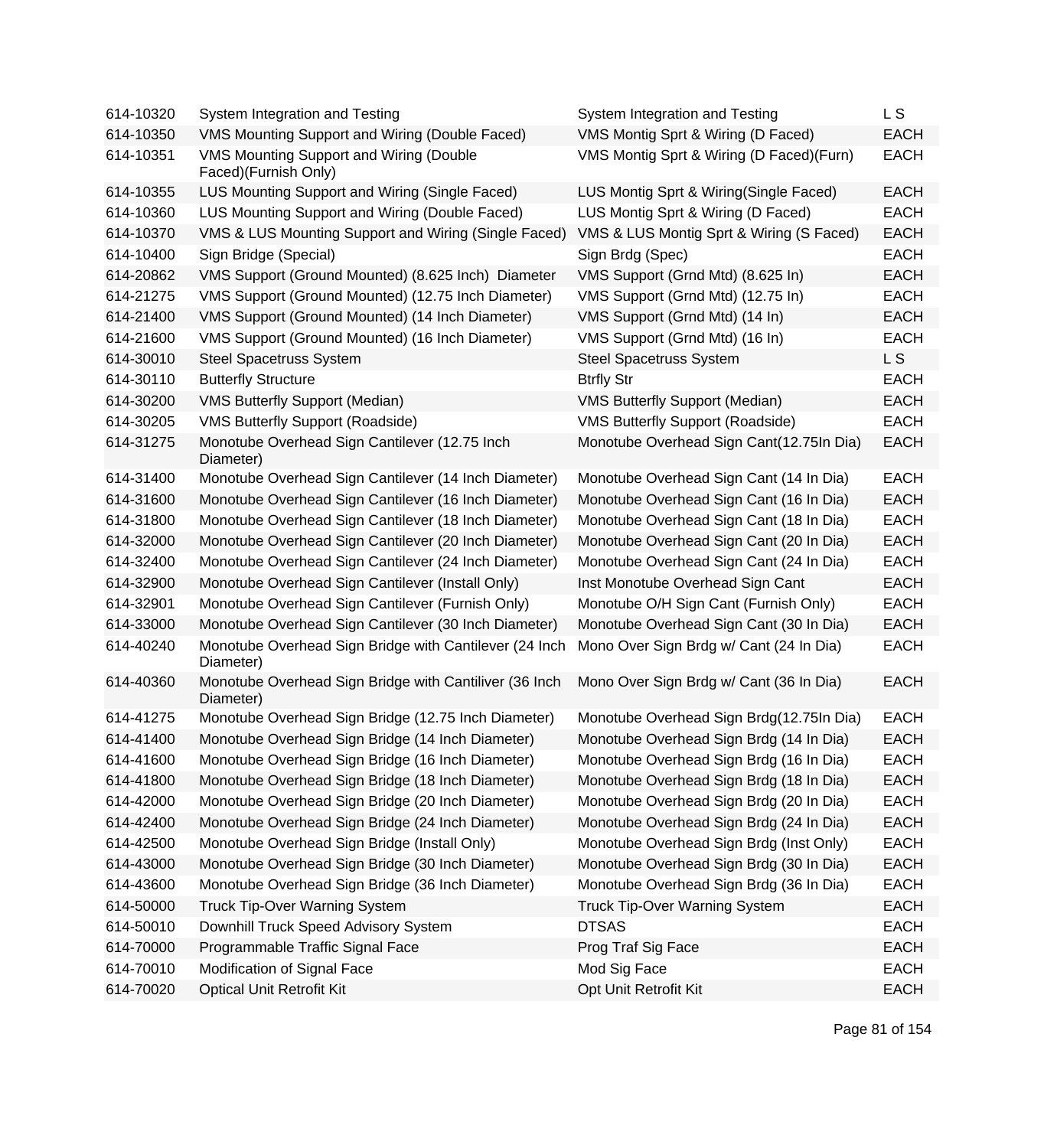| 614-70021 | Optical Unit Retrofit Kit(Install Only)                    | Optical Unit Retrofit Kit(Install Only)  | EACH        |
|-----------|------------------------------------------------------------|------------------------------------------|-------------|
| 614-70022 | <b>Optical Unit Retrofit Kit (Special)</b>                 | Opt Unit Retrofit Kit (Spec)             | <b>EACH</b> |
| 614-70112 | Traffic Signal Face (12)                                   | Traf Sig Face (12)                       | <b>EACH</b> |
| 614-70113 | Pedestrian Signal Face (12)                                | Ped Sig Face (12)                        | <b>EACH</b> |
| 614-70116 | Pedestrian Signal Face (16-16)                             | Ped Sig Face (16-16)                     | <b>EACH</b> |
| 614-70117 | Pedestrian Signal Face (16)                                | Ped Sig Face (16)                        | <b>EACH</b> |
| 614-70118 | Pedestrian Signal Face (18)                                | Ped Sig Face (18)                        | <b>EACH</b> |
| 614-70126 | Pedestrian Signal Face (16-16)(LED Replacement)            | Ped Sig Face (16-16)(LED Repl)           | <b>EACH</b> |
| 614-70150 | Pedestrian Signal Face (16) (Countdown)                    | Ped Sig Face (16) (Countdown)            | <b>EACH</b> |
| 614-70200 | Accessible Pedestrian Signal                               | Access Ped Sig                           | <b>EACH</b> |
| 614-70216 | Traffic Signal Face (8-8)                                  | Traf Sig Face (8-8)                      | <b>EACH</b> |
| 614-70224 | Pedestrian Signal Face (12-12)                             | Ped Sig Face (12-12)                     | <b>EACH</b> |
| 614-70225 | Traffic Signal Face (12-12)                                | Traf Sig Face (12-12)                    | <b>EACH</b> |
| 614-70250 | Pedestrian Signal Face (16)(Countdown)(LED<br>Replacement) | Ped Sig Face (16)(Countdown)(LED Repl)   | <b>EACH</b> |
| 614-70324 | Traffic Signal Face (8-8-8)                                | Traf Sig Face (8-8-8)                    | <b>EACH</b> |
| 614-70328 | Traffic Signal Face (12-8-8)                               | Traf Sig Face (12-8-8)                   | <b>EACH</b> |
| 614-70336 | Traffic Signal Face (12-12-12)                             | Traf Sig Face (12-12-12)                 | <b>EACH</b> |
| 614-70337 | Traffic Signal Face (12-12-12) (Install Only)              | Traf Sig Face (12-12-12) (Inst Only)     | <b>EACH</b> |
| 614-70432 | Traffic Signal Face (8-8-8-8)                              | Traf Sig Face (8-8-8-8)                  | <b>EACH</b> |
| 614-70448 | Traffic Signal Face (12-12-12-12)                          | Traf Sig Face (12-12-12-12)              | <b>EACH</b> |
| 614-70450 | Traffic Signal Face (12-12-12-12)(Install Only)            | Traf Sig Face (12-12-12-12)(Instal Only) | <b>EACH</b> |
| 614-70548 | Traffic Signal Face (8-8-8-12-12)                          | Traf Sig Face (8-8-8-12-12)              | <b>EACH</b> |
| 614-70560 | Traffic Signal Face (12-12-12-12-12)                       | Traf Sig Face (12-12-12-12-12)           | <b>EACH</b> |
| 614-70565 | Traffic Signal Face (12-12-12-12-12-12)                    | Traf Sig Face (12-12-12-12-12-12)        | <b>EACH</b> |
| 614-72430 | Traffic Signal (24 Inch x 30 Inch Blankout LED Sign)       | Traf Sig (24x30 LED Sign)                | <b>EACH</b> |
| 614-72480 | Traffic Signal (36 Inch X 40 Inch Blankout LED Sign)       | Traf Sig (36x40 LED Sign)                | <b>EACH</b> |
| 614-72606 | Traffic Signal (60 Inch X 60 Inch Blankout LED Sign)       | Traf Sig (60x60 LED Sign)                | <b>EACH</b> |
| 614-72740 | Blank Out Sign(LED)(Single Faced)                          | Blank Out Sign(LED)(Sing Fac)            | <b>EACH</b> |
| 614-72741 | Blank Out Sign (LED)(SPEED RADAR)                          | Blank Out Sign (LED)(SPD RDR)            | EACH        |
| 614-72745 | Blank Out Sign Mounting Support & Wiring                   | Blank Out Sign Mntig Support & Wiring    | <b>EACH</b> |
| 614-72748 | Traffic Signal (48 Inch X 48 Inch Blankout Sign)           | Traf Sig (48x48 Blankout Sign)           | <b>EACH</b> |
| 614-72760 | Traffic Signal (60 Inch X 60 Inch Blankout Sign)           | Traf Sig (60x60 Blankout Sign)           | EACH        |
| 614-72765 | Traffic Signal (24 Inch x 24 Inch Blankout LED Sign)       | Traf Sig (24x24 Blankout LED Sign)       | <b>EACH</b> |
| 614-72828 | Communications Cabinet (Furnish Only)                      | Communications Cabinet (Furnish Only)    | <b>EACH</b> |
| 614-72829 | <b>Communications Cabinet (Install Only)</b>               | Communications Cabinet (Install Only)    | <b>EACH</b> |
| 614-72830 | <b>Communications Cabinet</b>                              | <b>Communications Cabinet</b>            | <b>EACH</b> |
| 614-72831 | Communications Cabinet (Type 1)                            | Comm Cabinet (Type 1)                    | <b>EACH</b> |
| 614-72832 | Communications Cabinet (Type 2)                            | Comm Cabinet (Type 2)                    | <b>EACH</b> |
| 614-72833 | Communications Cabinet (Type 2) (Furnish Only)             | Communications Cab (Type 2) (Furnish)    | <b>EACH</b> |
| 614-72834 | Communications Cabinet (Type 2) (Install Only)             | Comm Cabinet (Type 2)(Install Only)      | <b>EACH</b> |
| 614-72854 | <b>Traffic Controller Cabinet</b>                          | <b>Traf Ctrl Cabinet</b>                 | <b>EACH</b> |
| 614-72855 | <b>Traffic Signal Controller Cabinet</b>                   | <b>Traf Sig Ctrl Cabinet</b>             | <b>EACH</b> |
| 614-72856 | <b>Recessed Control Cabinet</b>                            | <b>Recessed Ctrl Cabinet</b>             | <b>EACH</b> |

Page 82 of 154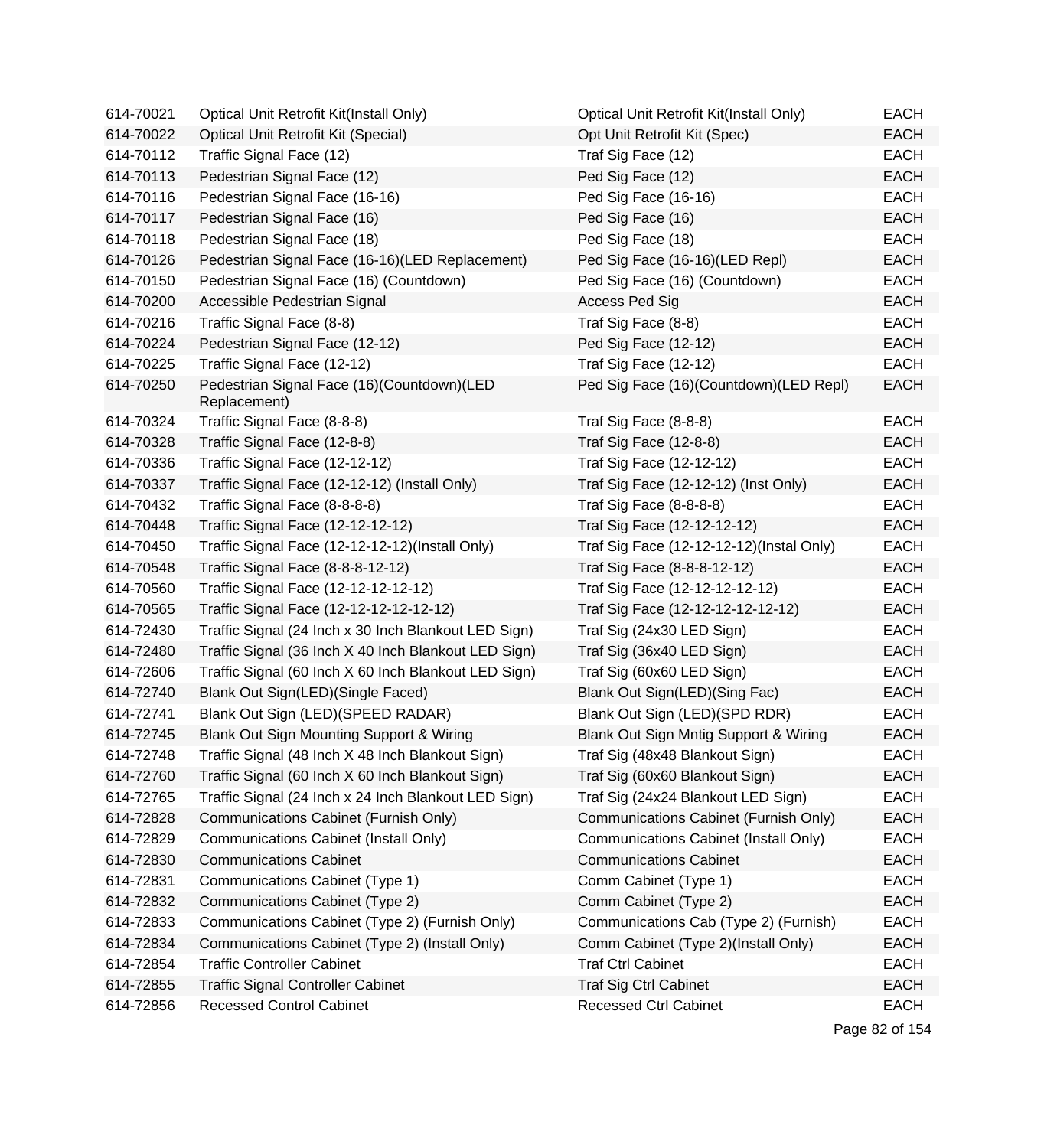| 614-72857 | <b>Surface Mounted Control Cabinet</b>                               | <b>Surface Mounted Ctrl Cabinet</b>   | <b>EACH</b> |
|-----------|----------------------------------------------------------------------|---------------------------------------|-------------|
| 614-72858 | Pedestal Pole (3 Foot 6 Inch)                                        | Ped Pole (3.5 In)                     | <b>EACH</b> |
| 614-72859 | Surface Mounted Control Cabinet (Install Only)                       | Surf Mount Ctrl Cab (Inst Only)       | <b>EACH</b> |
| 614-72860 | Pedestrian Push Button                                               | Ped Push Button                       | <b>EACH</b> |
| 614-72861 | Pedestrian Push Button (Install Only)                                | Ped Push Button (Inst Only)           | <b>EACH</b> |
| 614-72862 | Pedestrian Push Button (Special)                                     | Ped Push Button (Spec)                | <b>EACH</b> |
| 614-72863 | Pedestrian Push Button Post Assembly                                 | Ped Push Button Post Assem            | <b>EACH</b> |
| 614-72864 | Fire Preemption Unit                                                 | Fire Preempt Unit                     | <b>EACH</b> |
| 614-72865 | Pedestrian Interval Timer                                            | Ped Interval Timer                    | <b>EACH</b> |
| 614-72866 | Fire Preemption Unit and Timer                                       | Fire Preempt Unit + Timer             | <b>EACH</b> |
| 614-72868 | <b>Bicycle and Pedestrian Traffic Counter</b>                        | <b>Bicycle and Ped Traf Count</b>     | <b>EACH</b> |
| 614-72870 | <b>Coordination Unit</b>                                             | <b>Coordination Unit</b>              | <b>EACH</b> |
| 614-72871 | Loop Detector Wire (Prefab) Special                                  | Loop Detect Wire (Prefab) Spec        | LF          |
| 614-72872 | Loop Detector (Micro Type)                                           | Loop Detect (Micro Type)              | <b>EACH</b> |
| 614-72873 | Loop Detector Wire Prefabricated (Install Only)                      | Loop Detec Wire Prefab (Install Only) | LF          |
| 614-72875 | Loop Detector Wire                                                   | Loop Detect Wire                      | LF          |
| 614-72876 | Traffic Signal Vehicle Detector Amplifier (Loop Type) (2<br>Channel) | Detect Amp (Loop) (2)                 | <b>EACH</b> |
| 614-72878 | Traffic Signal Vehicle Detector Amplifier (Loop Type) (4<br>Channel) | Detect Amp (Loop) (4)                 | <b>EACH</b> |
| 614-72879 | Traffic Signal Vehicle Detector Amplifier (Magnetic Type)            | Detect Amp (Magnetic)                 | <b>EACH</b> |
| 614-72880 | Traffic Signal Vehicle Detector Amplifier (Loop Type)                | Detect Amp (Loop)                     | <b>EACH</b> |
| 614-72882 | Traffic Signal Vehicle Detector (Micro Type)                         | Detect (Micro)                        | <b>EACH</b> |
| 614-72884 | Traffic Signal Vehicle Detector (Micro Wave Type)                    | Detect (Micro Wave)                   | <b>EACH</b> |
| 614-72885 | Traffic Signal Vehicle Detector (Special)                            | Detect (Spec)                         | <b>EACH</b> |
| 614-72886 | Intersection Detection System (Camera)                               | Intersection Detect Sys (Camera)      | <b>EACH</b> |
| 614-72887 | Microwave Vehicle Radar Detector                                     | Detect (Microwave Veh)                | <b>EACH</b> |
| 614-72888 | Microwave Vehicle Radar Detector (Install Only)                      | Detect (Microwave Veh) (Install)      | <b>EACH</b> |
| 614-72889 | Traffic Signal Vehicle Detector (Micro Type) (Non-<br>Invasive)      | Detect (Micro) (Non-Invasive)         | <b>EACH</b> |
| 614-72890 | Span Wire Cable                                                      | Span Wire Cable                       | LF          |
| 614-72891 | Telephone Interconnect Wire                                          | Tele Intercon Wire                    | LF          |
| 614-72892 | Power Feed Wire                                                      | Power Feed Wire                       | LF          |
| 614-72893 | <b>Signal Cable</b>                                                  | <b>Signal Cable</b>                   | LF          |
| 614-72895 | Vehicle Detection System (Single Camera)                             | Vehicle Detect Sys (Single Camera)    | <b>EACH</b> |
| 614-72896 | Intersection Detection System (Camera)(Install Only)                 | Inst Intersect Detect Sys (Camera)    | <b>EACH</b> |
| 614-72897 | Signal Cable (Install Only)                                          | Signal Cable (Install Only)           | LF          |
| 614-72900 | Wireless Magnetometer Vehicle Detection system                       | <b>WL Magnet Vehicle Det Sys</b>      | <b>EACH</b> |
| 614-73005 | Piezo (Electric) (Class II)                                          | Piezo (Elec)(CL II)                   | <b>EACH</b> |
| 614-73010 | Piezo Electric Tube, Class 2 (Install Only)                          | Inst Piezo Elec Tube, CL 2            | <b>EACH</b> |
| 614-75200 | Programmable Traffic Signal Face (Install Only)                      | Inst Prog Traf Sig Face               | <b>EACH</b> |
| 614-75216 | Pedestrian Signal Face (16) (Install Only)                           | Inst Ped Sig Face (16)                | <b>EACH</b> |
| 614-75219 | Pedestrian Signal Face (18) (Countdown) (Install Only)               | Inst Ped Sig Face (18) (Countdown)    | <b>EACH</b> |
| 614-75225 | Traffic Signal Face (12-12) (Install Only)                           | Inst Traf Sig Face (12-12)            | <b>EACH</b> |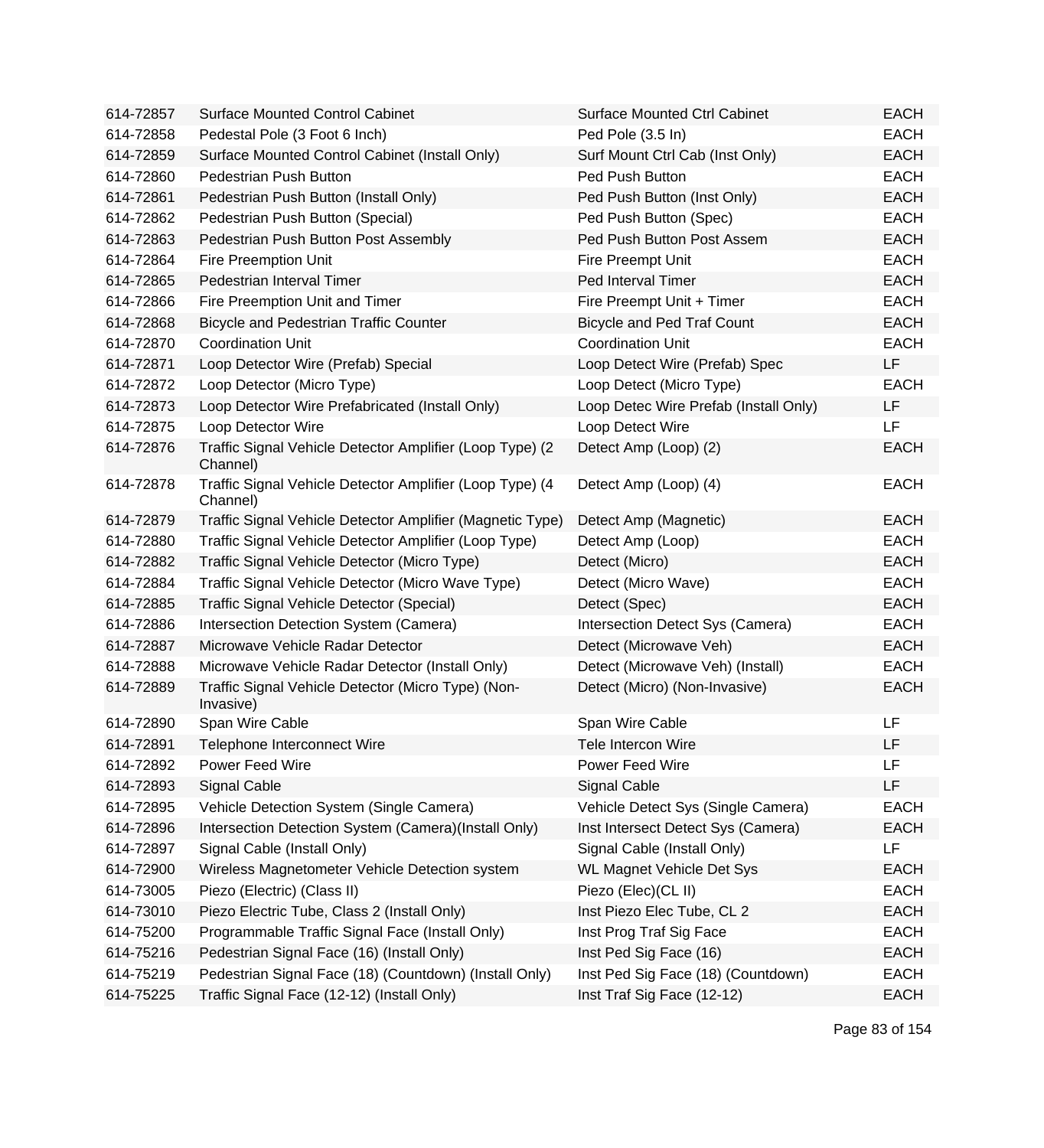| 614-75226 | Traffic Signal Face (12) (Install Only)                                                      | Inst Traf Sig Face (12)               | <b>EACH</b> |
|-----------|----------------------------------------------------------------------------------------------|---------------------------------------|-------------|
| 614-75324 | Traffic Signal Face (8-8-8) (Install Only)                                                   | Inst Traf Sig Face (8-8-8)            | <b>EACH</b> |
| 614-75332 | Pedestrian Signal Face (16-16) (Install Only)                                                | Inst Ped Sig Face (16-16)             | <b>EACH</b> |
| 614-75336 | Traffic Signal Face (12-12-12) (Install Only)                                                | Inst Traf Sig Face (12-12-12)         | <b>EACH</b> |
| 614-75560 | Traffic Signal Face (12-12-12-12-12) (Install Only)                                          | Inst Traf Sig Face (12-12-12-12-12)   | <b>EACH</b> |
| 614-75840 | Traffic Signal Controller (Install Only)                                                     | Inst Traf Sig Ctrler                  | <b>EACH</b> |
| 614-75841 | Traffic Signal Controller (Type 170) (Install Only)                                          | Inst Traf Sig Ctrler (Ty 170)         | <b>EACH</b> |
| 614-75848 | Traffic Signal Controller and Cabinet (Install Only)                                         | Inst Traf Sig Ctrler + Cab            | <b>EACH</b> |
| 614-75855 | Traffic Signal Controller Cabinet (Install Only)                                             | Inst Traf Sig Ctrler Cab              | <b>EACH</b> |
| 614-75860 | Pedestrian Push Button (Install Only)                                                        | Inst Ped Push Button                  | <b>EACH</b> |
| 614-75866 | Fire Preemption Unit and Timer (Install Only)                                                | Inst Fire Preempt Unit + Timer        | <b>EACH</b> |
| 614-75867 | Railroad Preemption Unit (Install Only)                                                      | Inst RR Preempt Unit                  | <b>EACH</b> |
| 614-75868 | Fire Preemption Unit (Install Only)                                                          | Inst Fire Preempt Unit                | <b>EACH</b> |
| 614-75869 | Fire Preemption Unit Emitter (Furnish Only)                                                  | Furn Fire Preempt Unit Emitter        | <b>EACH</b> |
| 614-75870 | Coordination Unit (Install Only)                                                             | Inst Coordination Unit                | <b>EACH</b> |
| 614-75875 | Loop Detector Wire (Install Only)                                                            | Inst Loop Detect Wire                 | LF          |
| 614-75877 | Loop Detector Wire Prefabricated (Special) (Install Only)                                    | Inst Prefab Loop Detect (Spec)        | LF          |
| 614-75880 | Traffic Signal Vehicle Detector Amplifier (Loop Type)<br>(Install Only)                      | Inst Detect Amp (Loop)                | <b>EACH</b> |
| 614-75881 | Traffic Signal Detector Amplifier (Loop Type) (Install Only) Inst Traf Sig Detect Amp (Loop) |                                       | <b>EACH</b> |
| 614-75882 | Traffic Signal Vehicle Detector (Magnetic Type) (Install<br>Only)                            | Inst Sig Veh Detect (Magnetic)        | <b>EACH</b> |
| 614-75883 | Traffic Signal Detector (Micro Type) (Install Only)                                          | Inst Traf Sig Detect (Micro)          | <b>EACH</b> |
| 614-75890 | Span Wire Cable (Install Only)                                                               | Inst Span Wire Cable                  | LF          |
| 614-75891 | Telephone Interconnect Wire (Install Only)                                                   | Inst Tele Intercon Wire               | LF          |
| 614-75892 | Power Feed Wire (Install Only)                                                               | Inst Pwr Feed Wire                    | LF          |
| 614-79217 | Pedestrian Signal Face (16) (Furnish Only)                                                   | Furn Ped Sig Face (16)                | <b>EACH</b> |
| 614-79328 | Traffic Signal Face (12-8-8) (Furnish Only)                                                  | Furn Traf Sig Face (12-8-8)           | <b>EACH</b> |
| 614-79332 | Pedestrian Signal Face (16-16) (Furnish Only)                                                | Furn Ped Sig Face (16-16)             | <b>EACH</b> |
| 614-79336 | Traffic Signal Face (12-12-12) (Furnish Only)                                                | Furn Traf Sig Face (12-12-12)         | <b>EACH</b> |
| 614-79560 | Traffic Signal Face (12-12-12-12-12) (Furnish Only)                                          | Furn Traf Sig Face (12-12-12-12-12)   | <b>EACH</b> |
| 614-79840 | Traffic Signal Controller (Furnish Only)                                                     | Furn Traf Sig Ctrler                  | <b>EACH</b> |
| 614-79855 | Traffic Signal Controller Cabinet (Furnish Only)                                             | Furn Traf Sig Ctrler Cab              | <b>EACH</b> |
| 614-79858 | Pedestal Pole (3 Foot 6 Inch) (Furnish Only)                                                 | Furn Ped Pole (3.5 In)                | <b>EACH</b> |
| 614-79860 | Pedestrian Push Button (Furnish Only)                                                        | Furn Ped Push Button                  | <b>EACH</b> |
| 614-79866 | Fire Preemption Unit and Timer (Furnish Only)                                                | Furn Fire Preempt Unit + Timer        | <b>EACH</b> |
| 614-79870 | Coordination Unit (Furnish Only)                                                             | Furn Coordination Unit                | <b>EACH</b> |
| 614-79875 | Loop Detector Wire (Furnish Only)                                                            | Furn Loop Detect Wire                 | LF          |
| 614-79876 | Loop Detector Wire (Prefabricated) (Special) (Furnish<br>Only)                               | Furn Loop Detect Wire (Prefab) (Spec) | LF          |
| 614-79878 | Traffic Signal Vehicle Detector Amplifier (Loop Type) (4<br>Channel) (Furnish Only)          | Furn Detect Amp (Loop) (4)            | <b>EACH</b> |
| 614-79879 | Signal Cable (Furnish Only)                                                                  | Furn Sig Cable                        | LF          |
| 614-79880 | Traffic Signal Vehicle Detector Amplifier (Loop Type)<br>(Furnish Only)                      | Furn Detect Amp (Loop)                | <b>EACH</b> |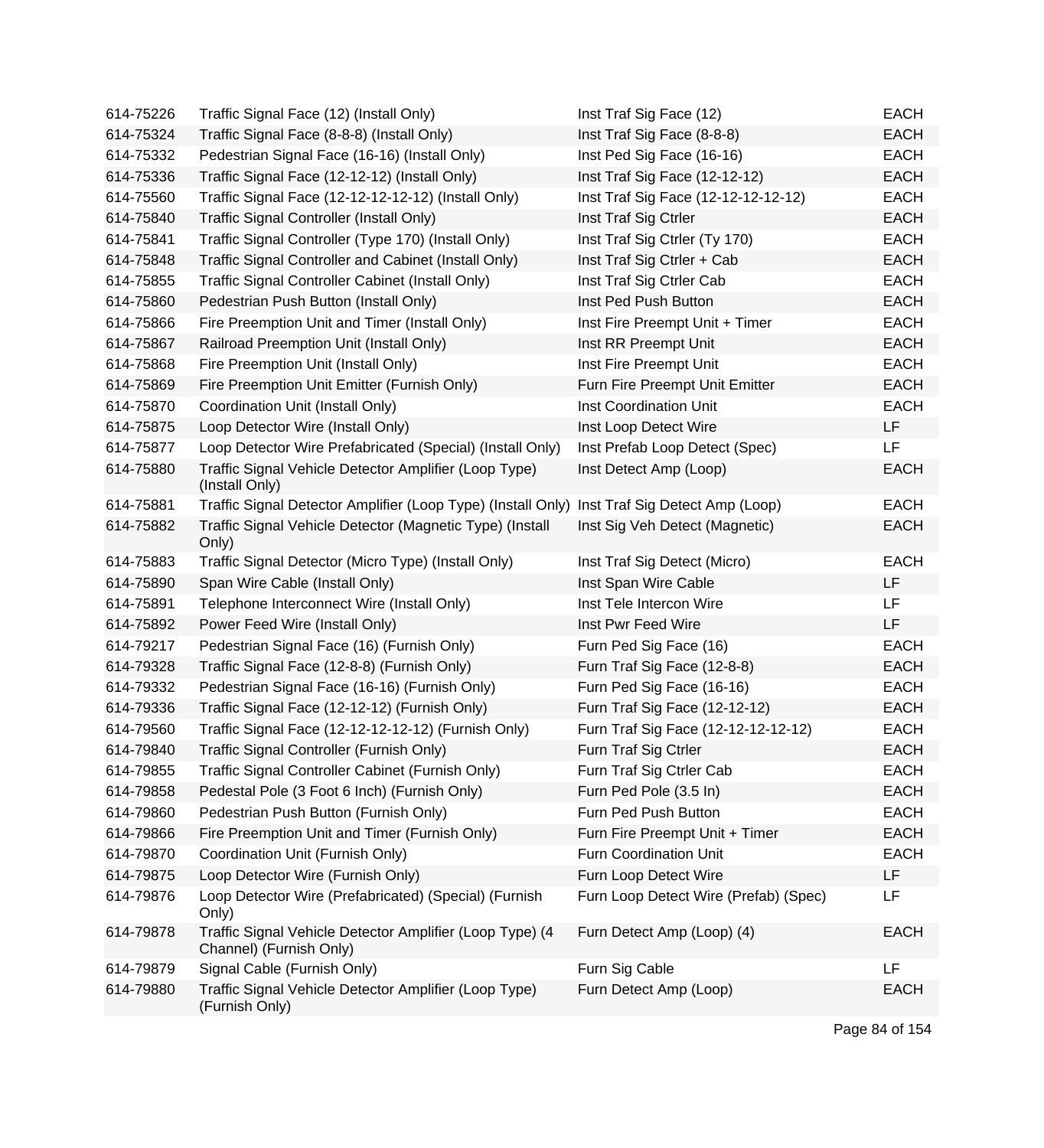| 614-79882 | Traffic Signal Vehicle Detector (Magnetic Type) (Furnish<br>Only) | Furn Detect (Magnetic)            | <b>EACH</b> |
|-----------|-------------------------------------------------------------------|-----------------------------------|-------------|
| 614-79885 | Traffic Signal Vehicle Detector (Micro Type) (Furnish<br>Only)    | Furn Detect (Micro)               | <b>EACH</b> |
| 614-79886 | Intersection Detection System (Camera) (Furnish Only)             | Furn Int Detect Sys (Camera)      | <b>EACH</b> |
| 614-79890 | Span Wire Cable (Furnish Only)                                    | Furn Span Wire Cable              | LF          |
| 614-79891 | Telephone Interconnect Wire (Furnish Only)                        | Furn Tele Intercon Wire           | LF.         |
| 614-79892 | Power Feed Wire (Furnish Only)                                    | Furn Pwr Feed Wire                | LF          |
| 614-79896 | Controller Interface Unit (Furnish Only)                          | Furn Ctrler Interface             | <b>EACH</b> |
| 614-80000 | <b>Flashing Beacon</b>                                            | Flash Beacon                      | <b>EACH</b> |
| 614-80001 | Flashing Beacon (Solar Powered)                                   | Flash Beacon (Solar Pwred)        | <b>EACH</b> |
| 614-80002 | Flashing Beacon (Install Only)                                    | Inst Flash Beacon                 | <b>EACH</b> |
| 614-80003 | Rectangular Rapid Flashing Beacon                                 | Rect Rapid Flash Beacon           | <b>EACH</b> |
| 614-80006 | <b>Surface Condition Analyzer</b>                                 | <b>Surface Condition Analyzer</b> | <b>EACH</b> |
| 614-80009 | Surface Condition Analyzer (Furnish Only)                         | Furn Surface Condition Analyzer   | <b>EACH</b> |
| 614-80010 | <b>Travel Time Indicator</b>                                      | <b>Travel Time Indicator</b>      | <b>EACH</b> |
| 614-80020 | Travel Time Indicator (Install Only)                              | Travel Time Indicator (Install)   | <b>EACH</b> |
| 614-80311 | Barricade (Type 3 F-A)                                            | Barricade (Ty 3 F-A)              | <b>EACH</b> |
| 614-80312 | Barricade (Type 3 F-B)                                            | Barricade (Ty 3 F-B)              | <b>EACH</b> |
| 614-80313 | Barricade (Type 3 F-C)                                            | Barricade (Ty 3 F-C)              | <b>EACH</b> |
| 614-80314 | Barricade (Type 3 F-D)                                            | Barricade (Ty 3 F-D)              | <b>EACH</b> |
| 614-80321 | Barricade (Type 3 M-A)                                            | Barricade (Ty 3 M-A)              | <b>EACH</b> |
| 614-80322 | Barricade (Type 3 M-B)                                            | Barricade (Ty 3 M-B)              | <b>EACH</b> |
| 614-80323 | Barricade (Type 3 M-C)                                            | Barricade (Ty 3 M-C)              | <b>EACH</b> |
| 614-80324 | Barricade (Type 3 M-D)                                            | Barricade (Ty 3 M-D)              | <b>EACH</b> |
| 614-80355 | Portable Message Sign Panel                                       | Portable Mesg Panel               | <b>EACH</b> |
| 614-80385 | <b>Rumble Strip</b>                                               | <b>Rumble Strip</b>               | <b>LF</b>   |
| 614-80386 | Rumble Strip (Special)                                            | Rumble Strip (Spec)               | LF          |
| 614-80387 | <b>Rumble Strip (Grinding)</b>                                    | Rumble Strip (Grind)              | LF          |
| 614-80391 | Rumble Strip (Grinding)(Asphalt)                                  | Rumble Strip (Grind)(Asphalt)     | LF          |
| 614-80392 | Rumble Strip (Grinding)(Concrete)                                 | Rumble Strip (Grind)(Conc)        | <b>LF</b>   |
| 614-81000 | <b>Traffic Signal-Light Pole Steel</b>                            | Sig-Light Pole Steel              | <b>EACH</b> |
| 614-81005 | Traffic Signal-Light Pole Steel (Furnish Only)                    | Furn Sig-Light Pole Steel         | <b>EACH</b> |
| 614-81010 | Traffic Signal-Light Pole Steel (1 Mast Arm)                      | Sig-Light Pole Steel (1)          | <b>EACH</b> |
| 614-81011 | Traffic Signal-Light Pole Steel (1 Mast Arm) (Install Only)       | Inst Sig-Light Pole Steel (1)     | <b>EACH</b> |
| 614-81012 | Traffic Signal-Light Pole Steel (2 Mast Arm) (Install 0nly)       | Inst Sig-Light Pole Steel (2)     | <b>EACH</b> |
| 614-81020 | Traffic Signal-Light Pole Steel (2 Mast Arm)                      | Sig-Light Pole Steel (2)          | <b>EACH</b> |
| 614-81115 | Traffic Signal Light Pole Steel (1-15 Foot Mast Arm)              | Sig-Light Pole Steel (1-15 Ft)    | <b>EACH</b> |
| 614-81120 | Traffic Signal-Light Pole Steel (1-20 Foot Mast Arm)              | Sig-Light Pole Steel (1-20 Ft)    | <b>EACH</b> |
| 614-81125 | Traffic Signal-Light Pole Steel (1-25 Foot Mast Arm)              | Sig-Light Pole Steel (1-25 Ft)    | <b>EACH</b> |
| 614-81130 | Traffic Signal-Light Pole Steel (1-30 Foot Mast Arm)              | Sig-Light Pole Steel (1-30 Ft)    | <b>EACH</b> |
| 614-81135 | Traffic Signal-Light Pole Steel (1-35 Foot Mast Arm)              | Sig-Light Pole Steel (1-35 Ft)    | <b>EACH</b> |
| 614-81140 | Traffic Signal-Light Pole Steel (1-40 Foot Mast Arm)              | Sig-Light Pole Steel (1-40 Ft)    | <b>EACH</b> |
| 614-81145 | Traffic Signal-Light Pole Steel (1-45 Foot Mast Arm)              | Sig-Light Pole Steel (1-45 Ft)    | <b>EACH</b> |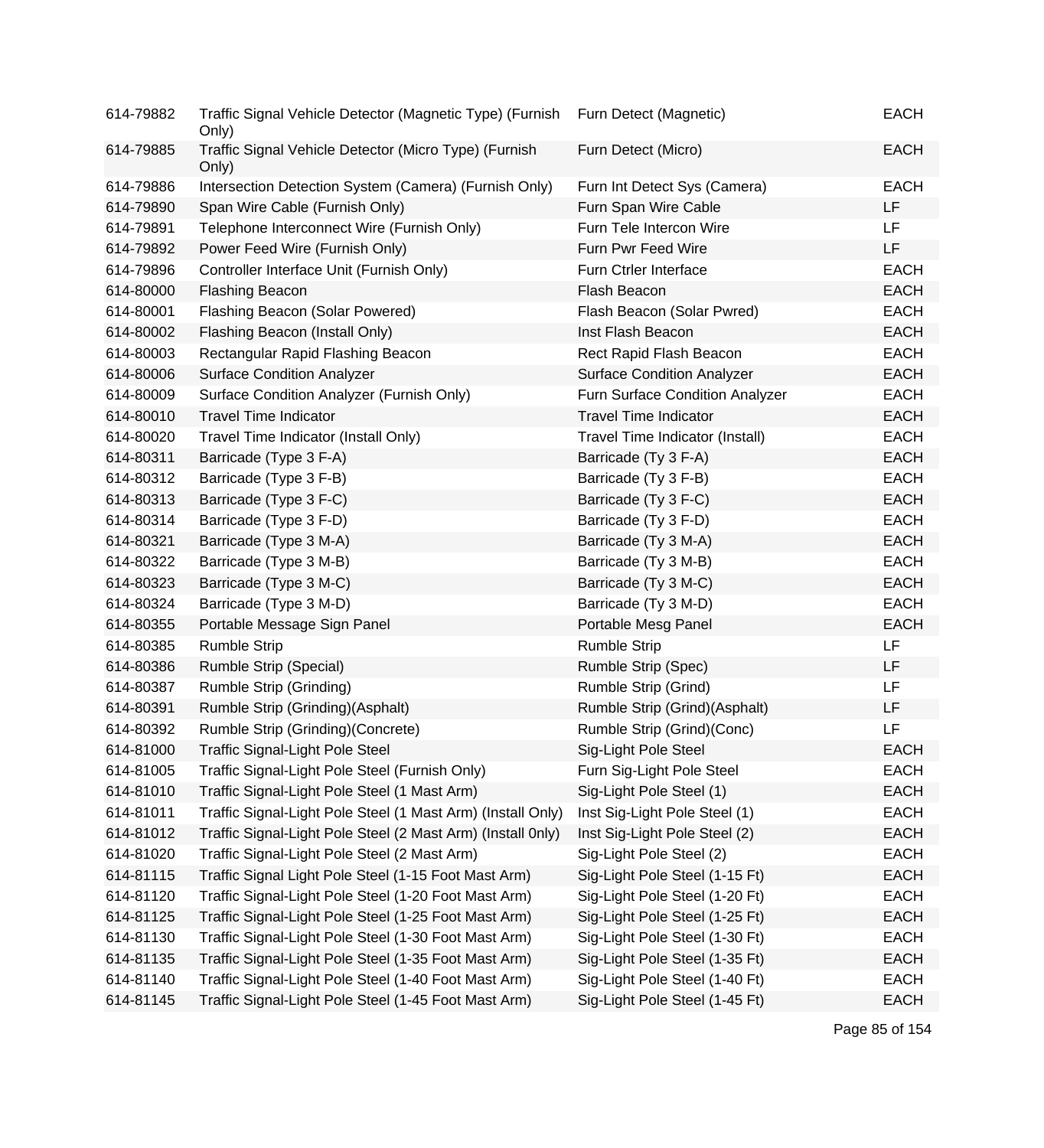| 614-81150 | Traffic Signal-Light Pole Steel (1-50 Foot Mast Arm)                                      | Sig-Light Pole Steel (1-50 Ft)      | <b>EACH</b> |
|-----------|-------------------------------------------------------------------------------------------|-------------------------------------|-------------|
| 614-81155 | Traffic Signal-Light Pole Steel (1-55 Foot Mast Arm)                                      | Sig-Light Pole Steel (1-55 Ft)      | <b>EACH</b> |
| 614-81160 | Traffic Signal Light Pole Steel (1-60 Foot Mast Arm)                                      | Sig-Light Pole Steel (1-60 Ft)      | <b>EACH</b> |
| 614-81165 | Traffic Signal-Light Pole Steel (1-65 Foot Mast Arm)                                      | Sig-Light Pole Steel (1-65 Ft)      | <b>EACH</b> |
| 614-81170 | Traffic Signal-Light Pole Steel (1-70 Foot Mast Arm)                                      | Sig-Light Pole Steel (1-70 Ft)      | <b>EACH</b> |
| 614-81175 | Traffic Signal-Light Pole Steel (1-75 Foot Mast Arm)                                      | Sig-Light Pole Steel (1-75 Ft)      | <b>EACH</b> |
| 614-81220 | Traffic Signal-Light Pole Steel (2-20 Foot Mast Arm)                                      | Sig-Light Pole Steel (2-20 Ft)      | <b>EACH</b> |
| 614-81230 | Traffic Signal-Light Pole Steel (2-30 Foot Mast Arm)                                      | Sig-Light Pole Steel (2-30 Ft)      | <b>EACH</b> |
| 614-81240 | Traffic Signal-Light Pole Steel (2-40 Foot Mast Arm)                                      | Sig-Light Pole Steel (2-40 Ft)      | <b>EACH</b> |
| 614-81250 | Traffic Signal-Light Pole Steel (2-50 Foot Mast Arm)                                      | Sig-Light Pole Steel (2-50 Ft)      | <b>EACH</b> |
| 614-81255 | Traffic Signal Light Pole Steel (2-55 Foot Mast Arm)                                      | Sig-Light Pole Steel (2-55 Ft)      | <b>EACH</b> |
| 614-81260 | Traffic Signal Light Pole Steel (2-60 Foot Mast Arm)                                      | Sig-Light Pole Steel (2-60 Ft)      | <b>EACH</b> |
| 614-81265 | Traffic Signal-Light Pole Steel (2-65 Foot Mast Arm)                                      | Sig-Light Pole Steel (2-65 Ft)      | <b>EACH</b> |
| 614-81275 | Traffic Signal-Light Pole Steel (2-75 Foot Mast Arm)                                      | Sig-Light Pole Steel (2-75 Ft)      | <b>EACH</b> |
| 614-81300 | Traffic Signal-Light Pole (Install Only)                                                  | Inst Sig-Light Pole                 | <b>EACH</b> |
| 614-81301 | Traffic Signal-Light Pole (1 Mast Arm) (Install Only)                                     | Inst Sig-Light Pole (1)             | <b>EACH</b> |
| 614-81302 | Traffic Signal-Light Pole (2 Mast Arm) (Install Only)                                     | Inst Sig-Light Pole (2)             | <b>EACH</b> |
| 614-81303 | Traffic Signal-Light Pole Steel (3 Mast Arm) (Special)                                    | Sig-Light Pole Steel (3 Arm) (Spec) | <b>EACH</b> |
| 614-81410 | Traffic Signal-Light Pole Steel (1 Mast Arm) (Furnish Only) Furn Sig-Light Pole Steel (1) |                                     | <b>EACH</b> |
| 614-81420 | Traffic Signal-Light Pole Steel (2 Mast Arm) (Furnish Only) Furn Sig-Light Pole Steel (2) |                                     | <b>EACH</b> |
| 614-81430 | Traffic Signal-Light Pole Steel (2 Mast Arm) (Special)<br>(Furnish Only)                  | Furn Sig-Light Pole Steel (2) (S)   | <b>EACH</b> |
| 614-81515 | Traffic Signal-Light Pole Steel (2-15&20 Foot Mast Arm)                                   | Sig-Light Pole Steel (2-15&20 Ft)   | <b>EACH</b> |
| 614-81525 | Traffic Signal-Light Pole Steel (2-25&50 Foot Mast Arm)                                   | Sig-Light Pole Steel (2-25&50 Ft)   | EACH        |
| 614-81535 | Traffic Signal-Light Pole Steel (2-35&40 Foot Mast Arm)                                   | Sig-Light Pole Steel (2-35&40 Ft)   | <b>EACH</b> |
| 614-81540 | Traffic Signal-Light Pole Steel (2-25&40 Foot Mast Arm)                                   | Sig-Light Pole Steel (2-25&40 Ft)   | <b>EACH</b> |
| 614-82010 | Traffic Signal Pole Steel (1 Mast Arm)                                                    | Sig Pole Steel (1)                  | <b>EACH</b> |
| 614-82011 | Traffic Signal Pole Steel (1 Mast Arm) (Install Only)                                     | Inst Sig Pole Steel (1)             | <b>EACH</b> |
| 614-82015 | Traffic Signal Pole Steel (1 Mast Arm) (Special)                                          | Sig Pole Steel (1) (Spec)           | <b>EACH</b> |
| 614-82020 | Traffic Signal Pole Steel (2 Mast Arm)                                                    | Sig Pole Steel (2)                  | <b>EACH</b> |
| 614-82410 | Traffic Signal Pole Steel (1 Mast Arm) (Furnish Only)                                     | Furn Sig Pole Steel (1)             | <b>EACH</b> |
| 614-83000 | <b>Traffic Signal Mast Arm Steel</b>                                                      | Traf Sig Mast Arm Steel             | <b>EACH</b> |
| 614-83200 | Traffic Signal Pole (Install Only)                                                        | Inst Traf Sig Pole                  | <b>EACH</b> |
| 614-83300 | Traffic Signal Mast Arm (Install Only)                                                    | Inst Traf Sig Mast Arm              | <b>EACH</b> |
| 614-83400 | Traffic Signal Mast Arm Steel (Furnish Only)                                              | Furn Traf Sig Mast Arm Steel        | <b>EACH</b> |
| 614-84000 | <b>Traffic Signal Pedestal Pole Steel</b>                                                 | <b>Traf Sig Ped Pole Steel</b>      | <b>EACH</b> |
| 614-84100 | Traffic Signal Pedestal Pole Aluminum                                                     | Traf Sig Ped Pole Alum              | <b>EACH</b> |
| 614-84400 | Traffic Signal Pedestal Pole Steel (Furnish Only)                                         | Furn Traf Sig Ped Pole Steel        | <b>EACH</b> |
| 614-84450 | Traffic Signal Pedestal Pole Steel (Install Only)                                         | Inst Traf Sig Ped Pole Steel        | <b>EACH</b> |
| 614-84455 | Traffic Signal Pedestal Pole (Install Only)                                               | Inst Traf Sig Ped Pole              | <b>EACH</b> |
| 614-85001 | Impact Attenuator                                                                         | Impact Atten                        | <b>EACH</b> |
| 614-85003 | Impact Attenuator (Low Maintenance)                                                       | Impact Atten (LM)                   | <b>EACH</b> |
| 614-85005 | Impact Attenuator (Sand Barrel Array)                                                     | Impact Atten (Sand Barrel Array)    | <b>EACH</b> |
| 614-85040 | Impact Attenuator (Truck Mounted Attenuator)                                              | Impact Atten (T-M-A)                | <b>EACH</b> |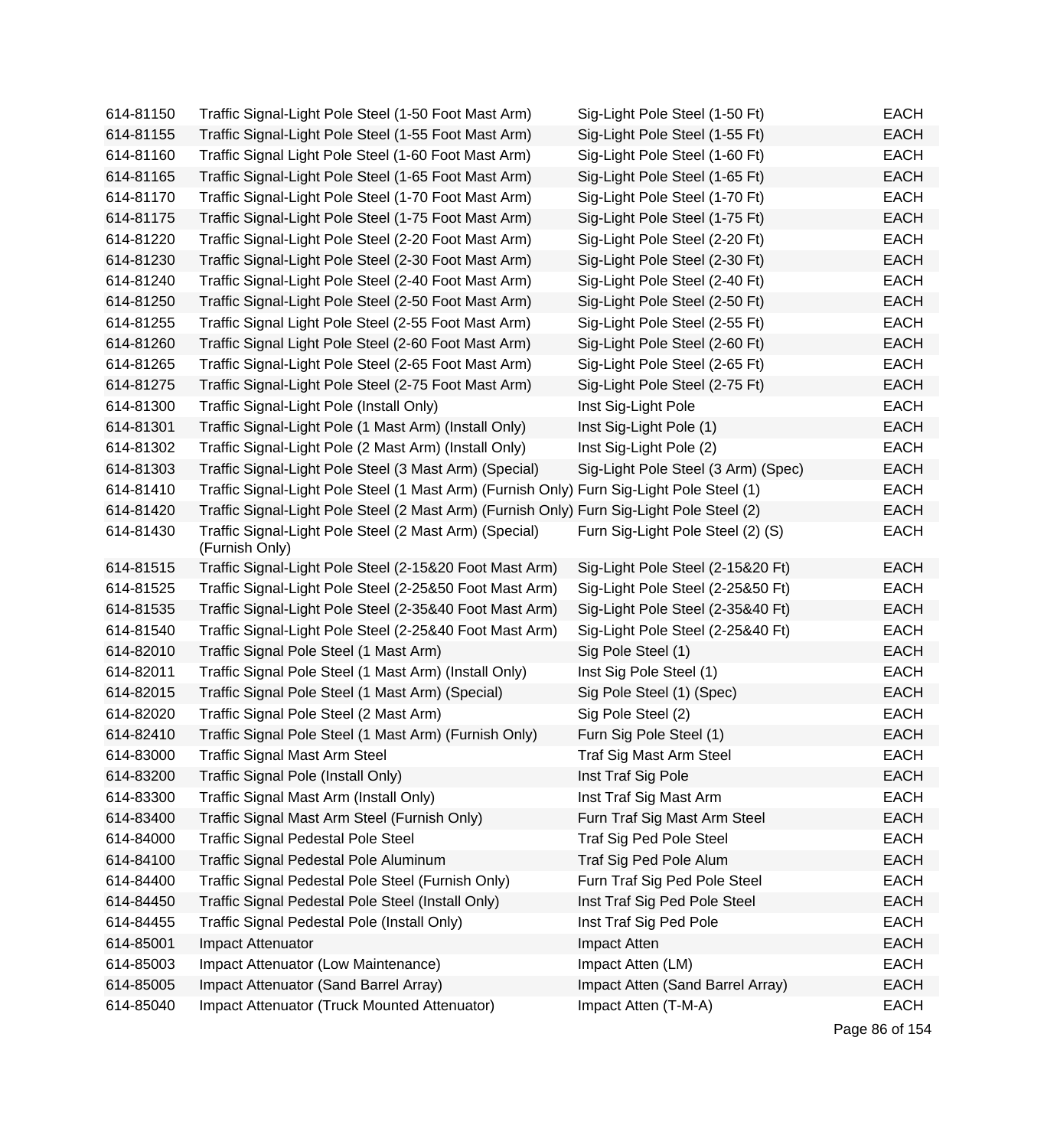| 614-85045 | Truck with Mounted Attenuator and Flashing Arrow Panel Truck w/Mtd Atten & Flash Arrow Panel |                                         | <b>EACH</b> |
|-----------|----------------------------------------------------------------------------------------------|-----------------------------------------|-------------|
| 614-85125 | Impact Attenuator (Quadguard) (Wide)                                                         | Impact Atten (Quadguard) (Wide)         | <b>EACH</b> |
| 614-85130 | Impact Attenuator (Quadguard II)                                                             | Impact Atten (Quadguard II)             | <b>EACH</b> |
| 614-85159 | Impact Attenuator (REACT)                                                                    | Impact Atten (REACT)                    | <b>EACH</b> |
| 614-85165 | Impact Attenuator (REACT) (Wide)                                                             | Impact Atten (REACT) (Wide)             | <b>EACH</b> |
| 614-85200 | Raised Traffic Separator System                                                              | Raised Traf Sep Sys                     | LF          |
| 614-85312 | Traffic Signal Span Wire Pole (12 Inch)                                                      | Span Wire Pole (12 In)                  | <b>EACH</b> |
| 614-85316 | Traffic Signal Span Wire Pole (16 Inch)                                                      | Span Wire Pole (16 In)                  | <b>EACH</b> |
| 614-85340 | Traffic Signal Span Wire Pole (Install Only)                                                 | Inst Span Wire Pole                     | <b>EACH</b> |
| 614-85360 | Traffic Signal-Light Span Wire Pole (10 Inch)                                                | Sig-Light Span Wire Pole (10 In)        | <b>EACH</b> |
| 614-85362 | Traffic Signal-Light Span Wire Pole (12 Inch)                                                | Sig-Light Span Wire Pole (12 In)        | <b>EACH</b> |
| 614-85366 | Traffic Signal-Light Span Wire Pole (16 Inch)                                                | Sig-Light Span Wire Pole (16 In)        | <b>EACH</b> |
| 614-85475 | Traffic Signal Span Wire Pole (Furnish Only)                                                 | Furn Span Wire Pole                     | <b>EACH</b> |
| 614-85510 | Traffic Signal Span Wire Pole (10 Inch) (Furnish Only)                                       | Furn Span Wire Pole (10 In)             | <b>EACH</b> |
| 614-85520 | Paint Traffic Signal Pole                                                                    | Paint Traf Sig Pole                     | <b>EACH</b> |
| 614-86000 | <b>Traffic Signal Controller (Master)</b>                                                    | Traf Sig Ctrler (M)                     | <b>EACH</b> |
| 614-86001 | Traffic Signal Controller (Master)                                                           | Traf Sig Ctrler (M)                     | L S         |
| 614-86002 | Spread Spectrum Radio                                                                        | Spread Spectrum Radio                   | <b>EACH</b> |
| 614-86003 | Spread Spectrum Radio (Contact Closure)                                                      | Spread Spectrum Radio (Contact Closure) | <b>EACH</b> |
| 614-86004 | Spread Spectrum Radio (Install Only)                                                         | Spread Spectrum Radio (Install)         | <b>EACH</b> |
| 614-86005 | Telemetry (Master)                                                                           | Telemetry (Master)                      | L S         |
| 614-86006 | Telemetry (Master)                                                                           | Telemetry (Master)                      | <b>EACH</b> |
| 614-86007 | Serial to IP Converter                                                                       | Serial to IP Converter                  | <b>EACH</b> |
| 614-86090 | <b>Traffic Signal Repeater</b>                                                               | <b>Traffic Signal Repeater</b>          | <b>EACH</b> |
| 614-86091 | Traffic Signal Repeater (Install Only)                                                       | Inst Traf Sig Repeater                  | <b>EACH</b> |
| 614-86101 | <b>Wireless Mesh Router</b>                                                                  | <b>Wireless Mesh Router</b>             | <b>EACH</b> |
| 614-86102 | <b>Wireless Device Router</b>                                                                | <b>Wireless Device Router</b>           | <b>EACH</b> |
| 614-86103 | <b>Wireless Router Controller</b>                                                            | <b>Wireless Router Controller</b>       | <b>EACH</b> |
| 614-86105 | Telemetry (Field)                                                                            | Telemetry (Field)                       | <b>EACH</b> |
| 614-86106 | Telemetry (Field)(Install Only)                                                              | Telemetry (Field)(Install Only)         | <b>EACH</b> |
| 614-86110 | Telemetry (Furnish Only)                                                                     | Furn Telemetry                          | <b>EACH</b> |
| 614-86112 | Traffic Signal Controller (Furnish Only)                                                     | <b>Furn Ctrler</b>                      | EACH        |
| 614-86232 | Traffic Signal Controller (Solid State) (Full-Actuated) (2<br>Phase)                         | Ctrler (S-S) (F-A) (2)                  | <b>EACH</b> |
| 614-86238 | Traffic Signal Controller (Solid State) (Full-Actuated) (8<br>Phase)                         | Ctrler (S-S) (F-A) (8)                  | <b>EACH</b> |
| 614-86239 | Traffic Signal Controller (Solid State) (Full-Actuated) (12<br>Phase)                        | Ctrler (S-S) (F-A) (12)                 | <b>EACH</b> |
| 614-86240 | Traffic Signal Controller (Type 170)                                                         | Ctrler (Ty 170)                         | <b>EACH</b> |
| 614-86245 | Controller (Type 170E)                                                                       | Ctrler (Ty 170E)                        | <b>EACH</b> |
| 614-86246 | Controller (Type 170E-HC11)                                                                  | Ctrler (Ty 170E-HC11)                   | <b>EACH</b> |
| 614-86247 | Controller (Type 170E-HC11 W/W70SM Firmware)                                                 | Ctrler (Ty 170E-HC11 W/W70SM Firmware)  | <b>EACH</b> |
| 614-86250 | Ramp Metering Controller                                                                     | Ctrler (Ramp Metering)                  | <b>EACH</b> |
| 614-86255 | Ramp Metering Control System                                                                 | Ramp Meter Ctrl System                  | L S         |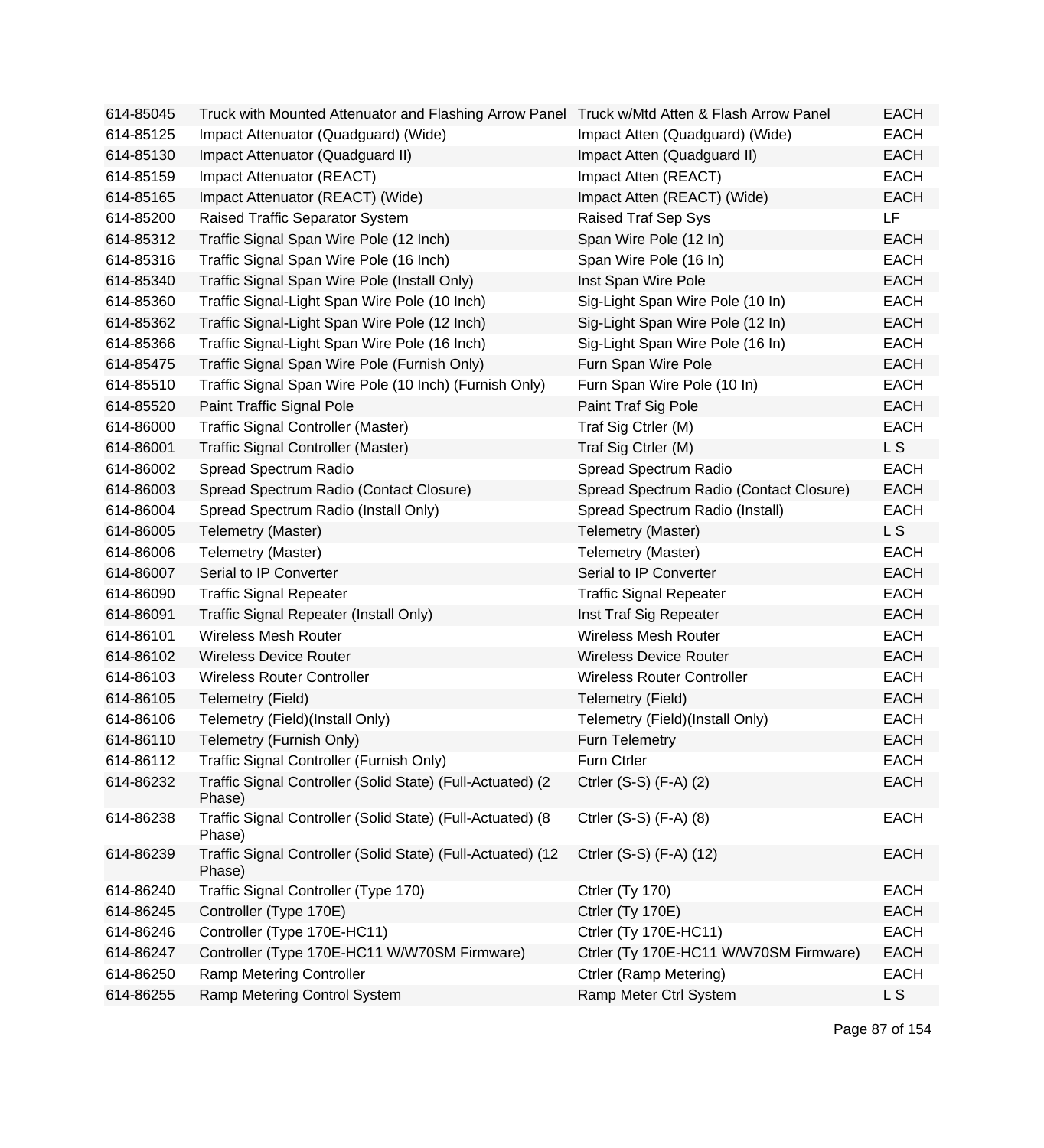| 614-86300 | Traffic Signal Controller (Master) (Furnish Only)                                   | Furn Traf Sig Ctrler (M)          | <b>EACH</b> |
|-----------|-------------------------------------------------------------------------------------|-----------------------------------|-------------|
| 614-86538 | Traffic Signal Controller (Solid State) (Full-Actuated) (8<br>Phase) (Furnish Only) | Furn Ctrler (S-S) (F-A) (8)       | <b>EACH</b> |
| 614-86550 | Traffic Signal Controller (Solid State) (Full-Actuated) (8<br>Phase) (Install Only) | Inst Ctrler $(S-S)$ $(F-A)$ $(8)$ | <b>EACH</b> |
| 614-86600 | Traffic Signal Controller (Master) (Install Only)                                   | Inst Traf Sig Ctrler (M)          | <b>EACH</b> |
| 614-86650 | Ramp Metering Controller (Furnish Only)                                             | Furn Ctrler (Ramp Metering)       | <b>EACH</b> |
| 614-86660 | Ramp Metering Controller (Install Only)                                             | Inst Ramp Meter Ctrler            | <b>EACH</b> |
| 614-86700 | Traffic Signal Equipment (Furnish Only)                                             | Furn Traf Sig Equip               | L S         |
| 614-86705 | Traffic Signal Equipment (Install Only)                                             | Inst Traf Sig Equip               | <b>HOUR</b> |
| 614-86710 | <b>Traffic Signal Equipment</b>                                                     | <b>Traffic Sig Equip</b>          | LS.         |
| 614-86715 | <b>Traffic Signal Equipment</b>                                                     | <b>Traffic Sig Equip</b>          | <b>EACH</b> |
| 614-86720 | Mainline Weigh In Motion Sorter System                                              | ML WIM Sorter System              | <b>LS</b>   |
| 614-86721 | Weigh-In-Motion (LED)(Single Faced)                                                 | WIM (LED) (Single Faced)          | <b>EACH</b> |
| 614-86722 | Weigh-In-Motion Station (Type II)                                                   | WIM Station (Ty II)               | L S         |
| 614-86732 | Weigh-In-Motion Station (Type II)                                                   | WIM Station (Ty II)               | <b>EACH</b> |
| 614-86733 | Weigh-In-Motion Station (Type III)                                                  | <b>WIM Station (Ty III)</b>       | <b>LS</b>   |
| 614-86734 | Weigh-In-Motion Station (Type III)                                                  | <b>WIM Station (Ty III)</b>       | <b>EACH</b> |
| 614-86735 | <b>Weather Sensor</b>                                                               | <b>Weather Sensor</b>             | L S         |
| 614-86736 | <b>Visibility Sensor</b>                                                            | <b>Visibility Sensor</b>          | <b>EACH</b> |
| 614-86737 | <b>Surface Sensor</b>                                                               | <b>Surface Sensor</b>             | <b>EACH</b> |
| 614-86738 | Sub-Surface Temperature Probe                                                       | Sub-Surf Temp Probe               | <b>EACH</b> |
| 614-86740 | <b>Weather Monitoring System</b>                                                    | <b>Weather Monitor System</b>     | L S         |
| 614-86741 | <b>Weather Monitoring System</b>                                                    | <b>Weather Monitor System</b>     | <b>EACH</b> |
| 614-86748 | Controller (Type 2070)                                                              | <b>Ctrler (Ty 2070)</b>           | <b>EACH</b> |
| 614-86749 | Weather Monitoring System (Install Only)                                            | Inst Weather Monitoring System    | L S         |
| 614-86750 | Weather Monitoring System (Furnish Only)                                            | Furn Weather Monitor System       | L S         |
| 614-86752 | Fold-Over Tower (ITS)                                                               | Fold-Over Tower (ITS)             | <b>EACH</b> |
| 614-86754 | Maintenance of ITS Equipment                                                        | Maint of ITS Equip                | L S         |
| 614-86755 | Deicing System                                                                      | Deicing System                    | L S         |
| 614-86756 | Anti-Icing System                                                                   | Anti-Icing Syst                   | <b>LS</b>   |
| 614-86757 | Deicing System                                                                      | Deicing Syst                      | <b>EACH</b> |
| 614-86758 | Anti-Icing System                                                                   | Anti-Icing Sys                    | SY          |
| 614-86759 | Anti-Icing Building                                                                 | Anti-Icing Building               | <b>EACH</b> |
| 614-86760 | Sequential Pavement Lighting System                                                 | Seq Pvmt Lighting System          | L S         |
| 614-86770 | Sequential Pavement Lighting Unit                                                   | Seq Pvmt Lighting Unit            | <b>EACH</b> |
| 614-86800 | Uninterrupted Power Supply                                                          | <b>Uninterrupted Power Supply</b> | <b>EACH</b> |
| 614-86900 | Modification of Traffic Signal Controller                                           | Mod Traf Sig Ctrler               | <b>EACH</b> |
| 614-86910 | Modification of Traffic Signal Controller (Master)                                  | Mod Traf Sig Ctrler (M)           | <b>EACH</b> |
| 614-86915 | <b>Modify Traffic Signal Pole</b>                                                   | Mod Traf Sig Pole                 | <b>EACH</b> |
| 614-86920 | Modification of Traffic Signal Controller Cabinet                                   | Mod Traf Sig Ctrler Cab           | <b>EACH</b> |
| 614-87000 | <b>Work Stations and Software</b>                                                   | Work Stations and Soft            | L S         |
| 614-87001 | <b>Work Stations and Software</b>                                                   | <b>Work Stations and Software</b> | <b>EACH</b> |
| 614-87006 | Fiber Optic Termination Panel (6 Fiber)                                             | Fiber Optic Term Panel (6 Fiber)  | <b>EACH</b> |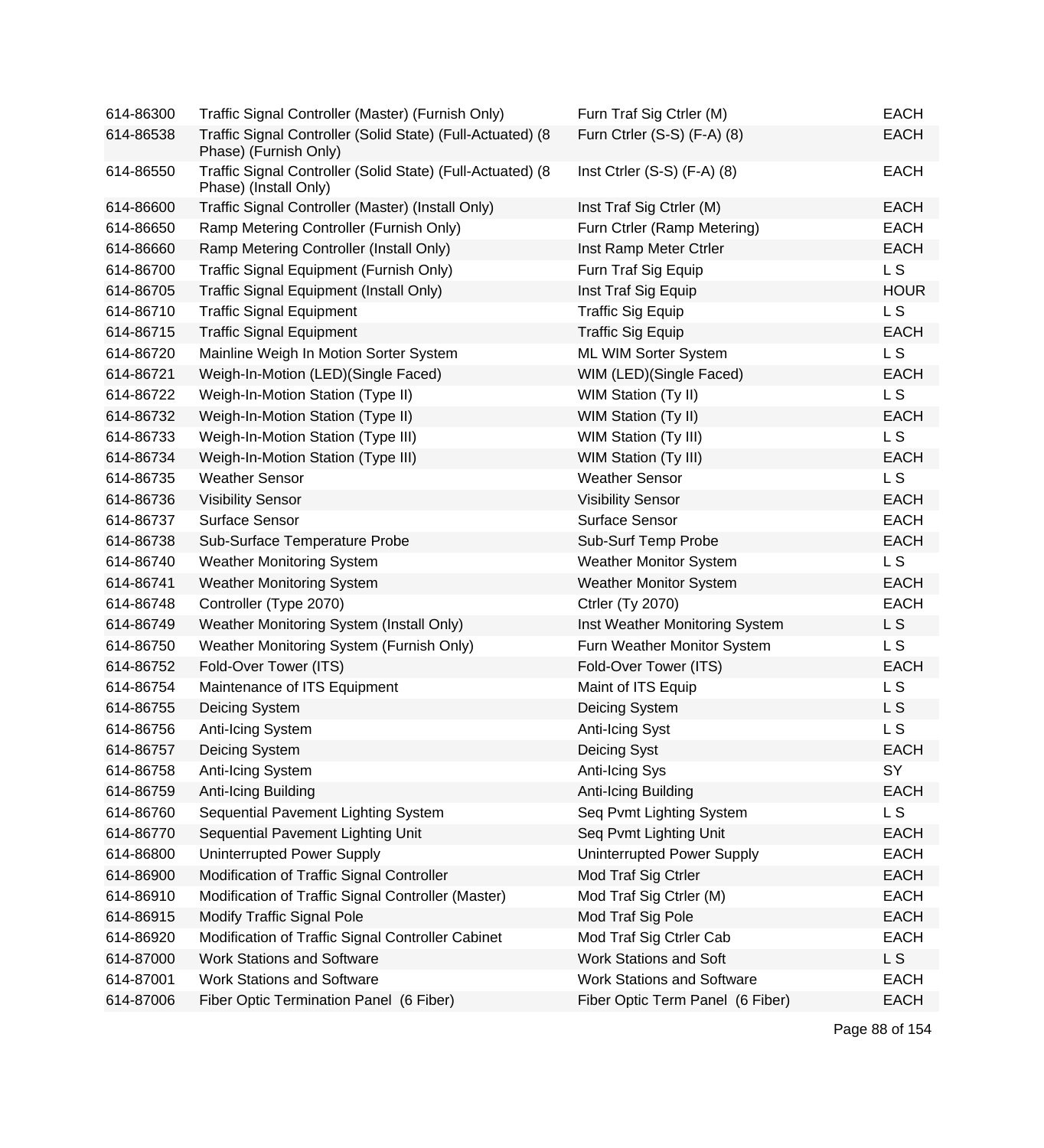| 614-87010 | Fiber Optic Cable (Single Mode) (12 Fiber)                       | Fiber Optic Cable (S Mode) (12 Fiber)    | LF             |
|-----------|------------------------------------------------------------------|------------------------------------------|----------------|
| 614-87011 | Fiber Optic Cable (Single Mode) (24 Fiber)                       | Fiber Optic Cable (S Mode) (24 Fiber)    | LF.            |
| 614-87012 | Fiber Optic Termination Panel (12 Fiber)                         | Fiber Optic Term Panel (12 Fiber)        | <b>EACH</b>    |
| 614-87015 | <b>Buffer Tube Fan Out Kit</b>                                   | <b>Buffer Tube Fan Out Kit</b>           | <b>EACH</b>    |
| 614-87020 | <b>Optical Transceiver</b>                                       | <b>Optical Transceiver</b>               | <b>EACH</b>    |
| 614-87021 | <b>Optical Transceiver (Install Only)</b>                        | Inst Optical Transceiver                 | <b>EACH</b>    |
| 614-87024 | Fiber Optic Termination Panel (24 Fiber)                         | Fiber Optic Term Panel (24 Fiber)        | <b>EACH</b>    |
| 614-87025 | <b>Optical Transceiver Chassis</b>                               | <b>Optic Transceiver Chassis</b>         | <b>EACH</b>    |
| 614-87028 | Video Optical Transceiver                                        | Video Optic Transceiver                  | <b>EACH</b>    |
| 614-87030 | Four Channel Detector Card                                       | Four Channel Detect Card                 | <b>EACH</b>    |
| 614-87040 | Cable Innerduct (1 Inch)                                         | Cable Innerduct (1 In)                   | LF             |
| 614-87100 | <b>Automatic Traffic Recording Station</b>                       | Auto Traf Rec Sta                        | <b>EACH</b>    |
| 614-87144 | Fiber Optic Termination Panel (144 Fiber)                        | Fiber Optic Termi Panel (144 Fiber)      | <b>EACH</b>    |
| 614-87300 | <b>Traffic Management System Building</b>                        | <b>TMS Building</b>                      | <b>EACH</b>    |
| 614-87310 | <b>Traffic Management System Building Equipment</b>              | <b>TMS Building Equip</b>                | L <sub>S</sub> |
| 614-87315 | Software System                                                  | Softwr System                            | L S            |
| 614-87318 | Master Computer and Software                                     | Master Computer and Software             | L S            |
| 614-87320 | <b>Closed Circuit Television</b>                                 | <b>CCTV</b>                              | <b>EACH</b>    |
| 614-87321 | <b>Closed Circuit Television (Install Only)</b>                  | CCTV (Inst)                              | <b>EACH</b>    |
| 614-87325 | <b>Closed Circuit Television Pole</b>                            | <b>CCTV Pole</b>                         | <b>EACH</b>    |
| 614-87326 | <b>CCTV Pole (Install Only)</b>                                  | <b>CCTV Pole (Install Only)</b>          | <b>EACH</b>    |
| 614-87330 | Remove and Relocate CCTV and Wiring                              | Remove and Reloc CCTV and Wiring         | L S            |
| 614-87333 | Closed Circuit Television Camera (Traffic Surveillance)          | <b>CCTV Camera (Traf Surveil)</b>        | <b>EACH</b>    |
| 614-87335 | Video Matrix Switching System (Traffic Surveillance)             | Video Switch (System)                    | <b>EACH</b>    |
| 614-87340 | <b>Test and Support Equipment</b>                                | <b>Test and Support Equip</b>            | L S            |
| 614-87350 | <b>Test Fiber Optic Cable</b>                                    | <b>Test Fiber Optic Cable</b>            | L S            |
| 614-87360 | <b>Control Center Upgrade</b>                                    | <b>Control Center Upgrade</b>            | L S            |
| 614-87362 | Closed Circuit Television Pole with Lowering Device (40<br>Feet) | CCTV Pole w Low Dev (40 Ft)              | <b>EACH</b>    |
| 614-87364 | Closed Circuit Television Pole with Lowering Device (50<br>Feet) | CCTV Pole w Low Dev (50 Ft)              | <b>EACH</b>    |
| 614-87366 | Closed Circuit Television Pole with Lowering Device (60<br>Feet) | CCTV Pole w Low Dev (60 Ft)              | <b>EACH</b>    |
| 614-87368 | Closed Circuit Television Pole with Lowering Device (70<br>Feet) | CCTV Pole w Low Dev (70 Ft)              | <b>EACH</b>    |
| 614-87370 | Closed Circuit Television Pole with Lowering Device (80<br>Feet) | CCTV Pole w Low Dev (80 Ft)              | <b>EACH</b>    |
| 614-87400 | Breakaway Tapered ITS Pole Steel (30 Feet)                       | Brkaway Taper ITS Pole Steel (30 Ft)     | <b>EACH</b>    |
| 614-87401 | Fiber Optic Cable (Special)                                      | Fiber Optic Cable (Spec)                 | LF             |
| 614-87402 | Breakaway Tapered ITS Pole Steel (40 Feet)                       | Brkaway Taper ITS Pole Steel (40 Ft)     | <b>EACH</b>    |
| 614-87404 | Breakaway Tapered ITS Pole Steel (50 Feet)                       | Brkaway Taper Pole Steel (50 Ft)         | <b>EACH</b>    |
| 614-87406 | Fiber Optic Cable (Single Mode) (6 Strands)                      | Fiber Optic Cable (S Mode) (6 S)         | LF             |
| 614-87407 | Fiber Optic Cable (Multi Mode) (6 Strands)                       | Fiber Optic Cable (M Mode) (6 S)         | LF             |
| 614-87411 | Fiber Optic Cable (Single Mode) (12 Strands) (Furnish<br>Only)   | Fiber Optic Cable (S Mode) (12 S) (Furn) | LF             |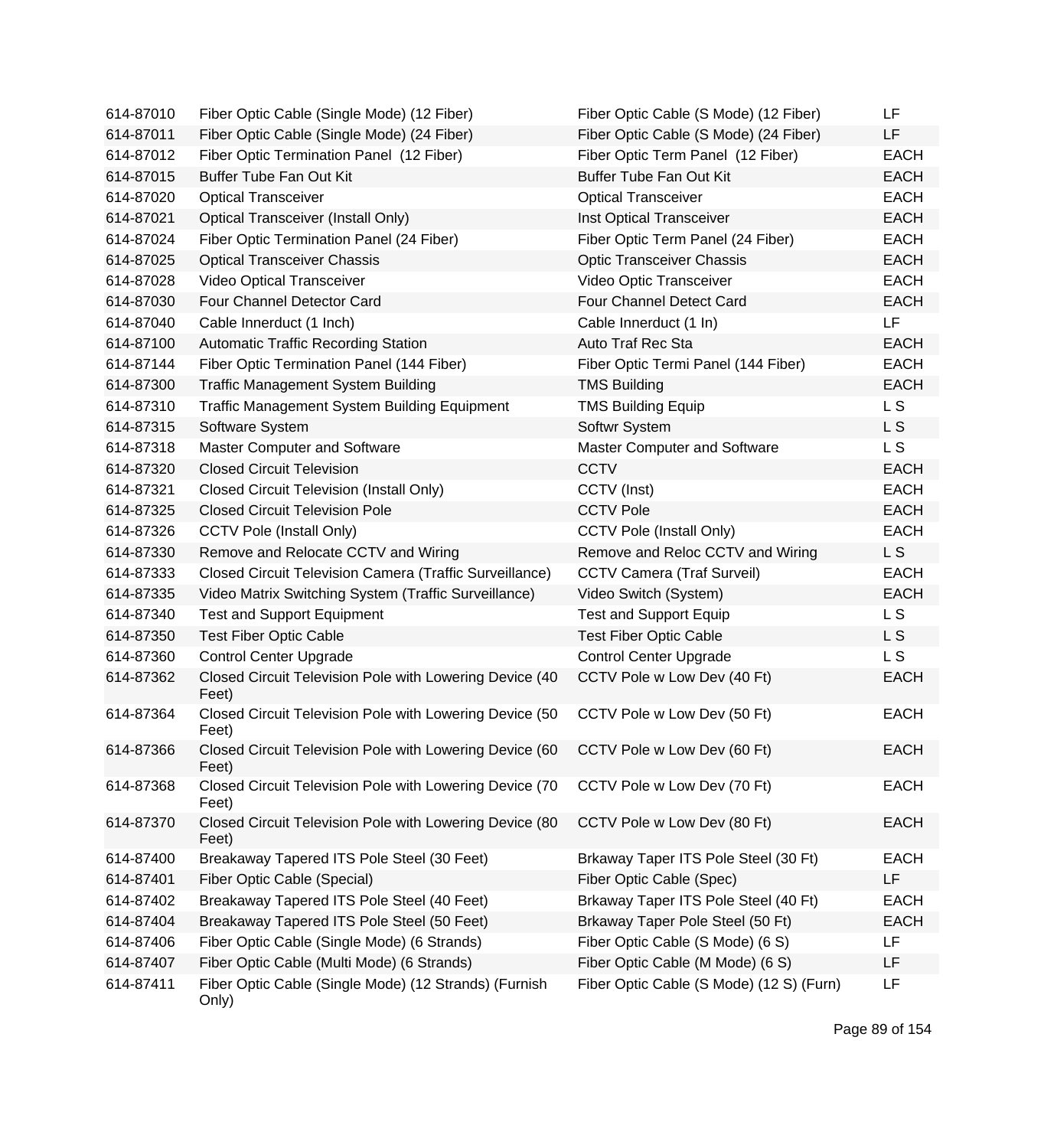| 614-87412 | Fiber Optic Cable (Single Mode) (12 Strands) (Install<br>Only)  | Fiber Optic Cable (S Mode) (12 S) (Inst) | LF          |
|-----------|-----------------------------------------------------------------|------------------------------------------|-------------|
| 614-87413 | Fiber Optic Cable (Multi Mode) (12 Strands)                     | Fiber Optic Cable (M Mode) (12 S)        | LF          |
| 614-87424 | Fiber Optic Cable (Single Mode) (24 Strands)                    | Fiber Optic Cable (S Mode) (24 S)        | LF          |
| 614-87425 | Fiber Optic Cable (Multi Mode) (24 Strands)                     | Fiber Optic Cable (M Mode) (24 S)        | LF          |
| 614-87448 | Fiber Optic Cable (Single Mode) (48 Strands)                    | Fiber Optic Cable (S Mode) (48 S)        | LF          |
| 614-87449 | Fiber Optic Cable (Multi Mode) (48 Strands)                     | Fiber Optic Cable (M Mode) (48 S)        | LF          |
| 614-87472 | Fiber Optic Cable (S Mode)(72 S)                                | Fiber Optic Cable (S Mode)(72 S)         | LF          |
| 614-87473 | Fiber Optic Cable Termination Panel (72 Strand)                 | Fiber Optic Cable Term Panel (72 S)      | <b>EACH</b> |
| 614-87495 | Fiber Optic Cable (Single Mode) (96 Strands) (Install<br>Only)  | Fiber Optic Cable (S Mode) (96 S) (Inst) | LF          |
| 614-87496 | Fiber Optic Cable (Single Mode) (96 Strands)                    | Fiber Optic Cable (S Mode) (96 S)        | LF.         |
| 614-87497 | Fiber Optic Cable (Multi Mode) (96 Stands)                      | Fiber Optic Cable (M Mode) (96 S)        | LF          |
| 614-87498 | Fiber Optic Cable (Single Mode) (144 Strands)                   | Fiber Optic Cable (S Mode) (144 S)       | LF.         |
| 614-87499 | Fiber Optic Cable (Single Mode) (Install Only)                  | Fiber Optic Cable (S Mode) (Inst)        | LF          |
| 614-87500 | Call Box                                                        | Call Box                                 | <b>EACH</b> |
| 614-87501 | Splice Fiber Optic Cable (1 Strand)                             | Splice FO Cable (1 S)                    | <b>EACH</b> |
| 614-87502 | Fiber Optic Cable (S Mode)(168 S)                               | Fiber Optic Cable (S Mode)(168 S)        | LF          |
| 614-87506 | Splice Fiber Optic Cable (6 Strand)                             | Splice FO Cable (6 S)                    | <b>EACH</b> |
| 614-87512 | Splice Fiber Optic Cable (12 Strand)                            | Splice FO Cable (12 S)                   | <b>EACH</b> |
| 614-87524 | Splice Fiber Optic Cable (24 Strand)                            | Splice FO Cable (24 Strand)              | <b>EACH</b> |
| 614-87548 | Splice Fiber Optic Cable (48 Strand)                            | Splice FO Cable (48 Strand)              | <b>EACH</b> |
| 614-87601 | Terminate Fiber Optic Cable (1 Strand)                          | Term FO Cable (1S)                       | <b>EACH</b> |
| 614-87606 | Terminate Fiber Optic Cable (6 Strand)                          | Term FO Cable (6 Strand)                 | <b>EACH</b> |
| 614-87612 | Terminate Fiber Optic Cable (12 Strand)                         | Term FO Cable (12 S)                     | <b>EACH</b> |
| 614-87624 | Terminate Fiber Optic Cable (24 Strand)                         | Term FO Cable (24 Strand)                | <b>EACH</b> |
| 614-87644 | Fiber Optic Termination Panel - 144 Fiber                       | Term FO Cable (144 Strand)               | <b>EACH</b> |
| 614-87645 | Fiber Optic Cable (Single Mode) (144 Strands) (Furnish<br>Only) | Fiber Optic Cable (S Mode)(144 S)(Furn)  | LF          |
| 614-87646 | Fiber Optic Cable (Single Mode) (144 Strands) (Install<br>Only) | Fiber Optic Cable (S Mode)(144 S)(Inst)  | LF          |
| 614-87648 | Terminate Fiber Optic Cable (48 Strand)                         | Term FO Cable (48 Strand)                | <b>EACH</b> |
| 614-87650 | Fiber Optic Cable (Single Mode) (216 Strands)                   | Fiber Optic Cable (S Mode) (216 S)       | LF          |
| 614-87651 | Fiber Optic Cable (Single Mode) (216 Strands) (Furnish<br>Only) | Fiber Optic Cable(S Mode)(216 S)(Furnish | LF          |
| 614-87652 | Fiber Optic Cable (Single Mode) (216 Strands) (Install<br>Only) | Fiber Optic Cable(SMode)(216 S)(Install) | LF          |
| 614-87660 | Video Decoder                                                   | Video Decoder                            | <b>EACH</b> |
| 614-87661 | Video Encoder                                                   | Video Encoder                            | <b>EACH</b> |
| 614-87670 | <b>Tier II Multiplexer</b>                                      | <b>Tier II Multi</b>                     | <b>EACH</b> |
| 614-87680 | Sonet Multiplexer                                               | Sonet Multi                              | <b>EACH</b> |
| 614-87690 | <b>Ethernet Switch</b>                                          | <b>Ethernet Switch</b>                   | <b>EACH</b> |
| 614-87700 | <b>Ethernet Router</b>                                          | <b>Ethernet Router</b>                   | <b>EACH</b> |
| 614-87702 | Ethernet Radio (Pair)                                           | Ethernet Radio (Pair)                    | <b>EACH</b> |
| 614-87704 | Ethernet Radio (Single Client)                                  | Ethernet Radio (Single Client)           | <b>EACH</b> |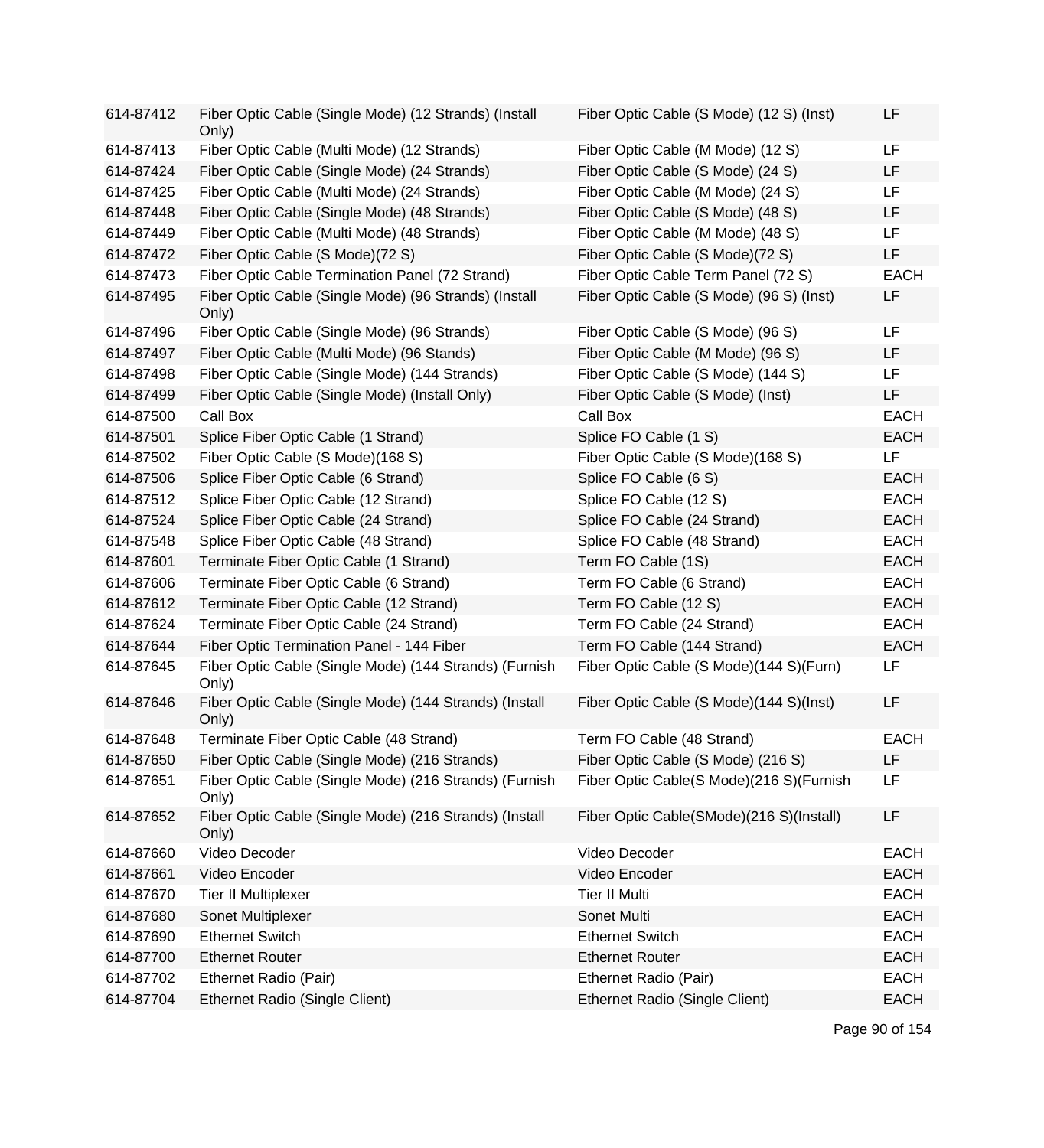| 614-87710 | Video Monitor                                        | Video Monitor                  | <b>EACH</b> |
|-----------|------------------------------------------------------|--------------------------------|-------------|
| 614-87720 | Video Controller                                     | Video Cont                     | <b>EACH</b> |
| 614-91155 | Traffic Signal-Light Pole Steel (1-55 Foot Mast Arm) | Sig-Light Pole Steel (1-55 Ft) | <b>EACH</b> |
| 614-92000 | Sound Barrier Access Door                            | Sound Barrier Access Door      | <b>EACH</b> |
| 615-00030 | Embankment Protector Type 3                          | Emb Prot Ty 3                  | <b>EACH</b> |
| 615-00050 | Embankment Protector Type 5                          | Emb Prot Ty 5                  | <b>EACH</b> |
| 615-00100 | <b>Place Embankment Protector</b>                    | Place Emb Prot                 | <b>EACH</b> |
| 615-00150 | <b>Embankment Protector (Special)</b>                | Emb Prot (Spec)                | <b>EACH</b> |
| 615-00152 | Erosion Protector (Special)                          | Erosion Protect (Spec)         | LF          |
| 615-00500 | <b>Erosion Protector</b>                             | <b>Erosion Prot</b>            | LF          |
| 615-00600 | Log Dam                                              | Log Dam                        | <b>EACH</b> |
| 615-00620 | Log Deflector                                        | Log Deflector                  | <b>EACH</b> |
| 615-10006 | 6 Inch Automatic Drain Gate                          | 6 In Auto Drain Gate           | <b>EACH</b> |
| 615-10008 | 8 Inch Automatic Drain Gate                          | 8 In Auto Drain Gate           | <b>EACH</b> |
| 615-10012 | 12 Inch Automatic Drain Gate                         | 12 In Auto Drain Gate          | <b>EACH</b> |
| 615-10015 | 15 Inch Automatic Drain Gate                         | 15 In Auto Drain Gate          | <b>EACH</b> |
| 615-10018 | 18 Inch Automatic Drain Gate                         | 18 In Auto Drain Gate          | <b>EACH</b> |
| 615-10021 | 21 Inch Automatic Drain Gate                         | 21 In Auto Drain Gate          | <b>EACH</b> |
| 615-10024 | 24 Inch Automatic Drain Gate                         | 24 In Auto Drain Gate          | <b>EACH</b> |
| 615-10030 | 30 Inch Automatic Drain Gate                         | 30 In Auto Drain Gate          | <b>EACH</b> |
| 615-10036 | 36 Inch Automatic Drain Gate                         | 36 In Auto Drain Gate          | <b>EACH</b> |
| 615-10042 | 42 Inch Automatic Drain Gate                         | 42 In Auto Drain Gate          | <b>EACH</b> |
| 615-10048 | 48 Inch Automatic Drain Gate                         | 48 In Auto Drain Gate          | <b>EACH</b> |
| 615-10054 | 54 Inch Automatic Drain Gate                         | 54 In Auto Drain Gate          | <b>EACH</b> |
| 615-10060 | 60 Inch Automatic Drain Gate                         | 60 In Auto Drain Gate          | <b>EACH</b> |
| 615-10066 | 66 Inch Automatic Drain Gate                         | 66 In Auto Drain Gate          | <b>EACH</b> |
| 615-20400 | 4 Inch Slide Headgate                                | 4 In SI Hdgate                 | <b>EACH</b> |
| 615-20602 | 6 Inch Slide Headgate (2 Foot Frame)                 | 6 In SI Hdgate (2 Ft)          | <b>EACH</b> |
| 615-20605 | 6 Inch Slide Headgate (5 Foot Frame)                 | 6 In SI Hdgate (5 Ft)          | <b>EACH</b> |
| 615-20804 | 8 Inch Slide Headgate (4 Foot Frame)                 | 8 In SI Hdgate (4 Ft)          | <b>EACH</b> |
| 615-20805 | 8 Inch Slide Headgate (5 Foot Frame)                 | 8 In SI Hdgate (5 Ft)          | <b>EACH</b> |
| 615-20806 | 8 Inch Slide Headgate (6 Foot Frame)                 | 8 In SI Hdgate (6 Ft)          | <b>EACH</b> |
| 615-20807 | 8 Inch Slide Headgate (7 Foot Frame)                 | 8 In SI Hdgate (7 Ft)          | <b>EACH</b> |
| 615-20808 | 8 Inch Slide Headgate (8 Foot Frame)                 | 8 In SI Hdgate (8 Ft)          | <b>EACH</b> |
| 615-20810 | 8 Inch Slide Headgate (10 Foot Frame)                | 8 In SI Hdgate (10 Ft)         | <b>EACH</b> |
| 615-20899 | 8 Inch Slide Headgate Special                        | 8 In SI Hdgate Spec            | <b>EACH</b> |
| 615-21005 | 10 Inch Slide Headgate (5 Foot Frame)                | 10 In SI Hdgate (5 Ft)         | <b>EACH</b> |
| 615-21007 | 10 Inch Slide Headgate (7 Foot Frame)                | 10 In SI Hdgate (7 Ft)         | <b>EACH</b> |
| 615-21011 | 10 Inch Slide Headgate (11 Foot Frame)               | 10 In SI Hdgate (11 Ft)        | <b>EACH</b> |
| 615-21099 | 10 Inch Slide Headgate Special                       | 10 In SI Hdgate Spec           | <b>EACH</b> |
| 615-21203 | 12 Inch Slide Headgate (3 Foot Frame)                | 12 In SI Hdgate (3 Ft)         | <b>EACH</b> |
| 615-21204 | 12 Inch Slide Headgate (4 Foot Frame)                | 12 In SI Hdgate (4 Ft)         | <b>EACH</b> |
| 615-21205 | 12 Inch Slide Headgate (5 Foot Frame)                | 12 In SI Hdgate (5 Ft)         | <b>EACH</b> |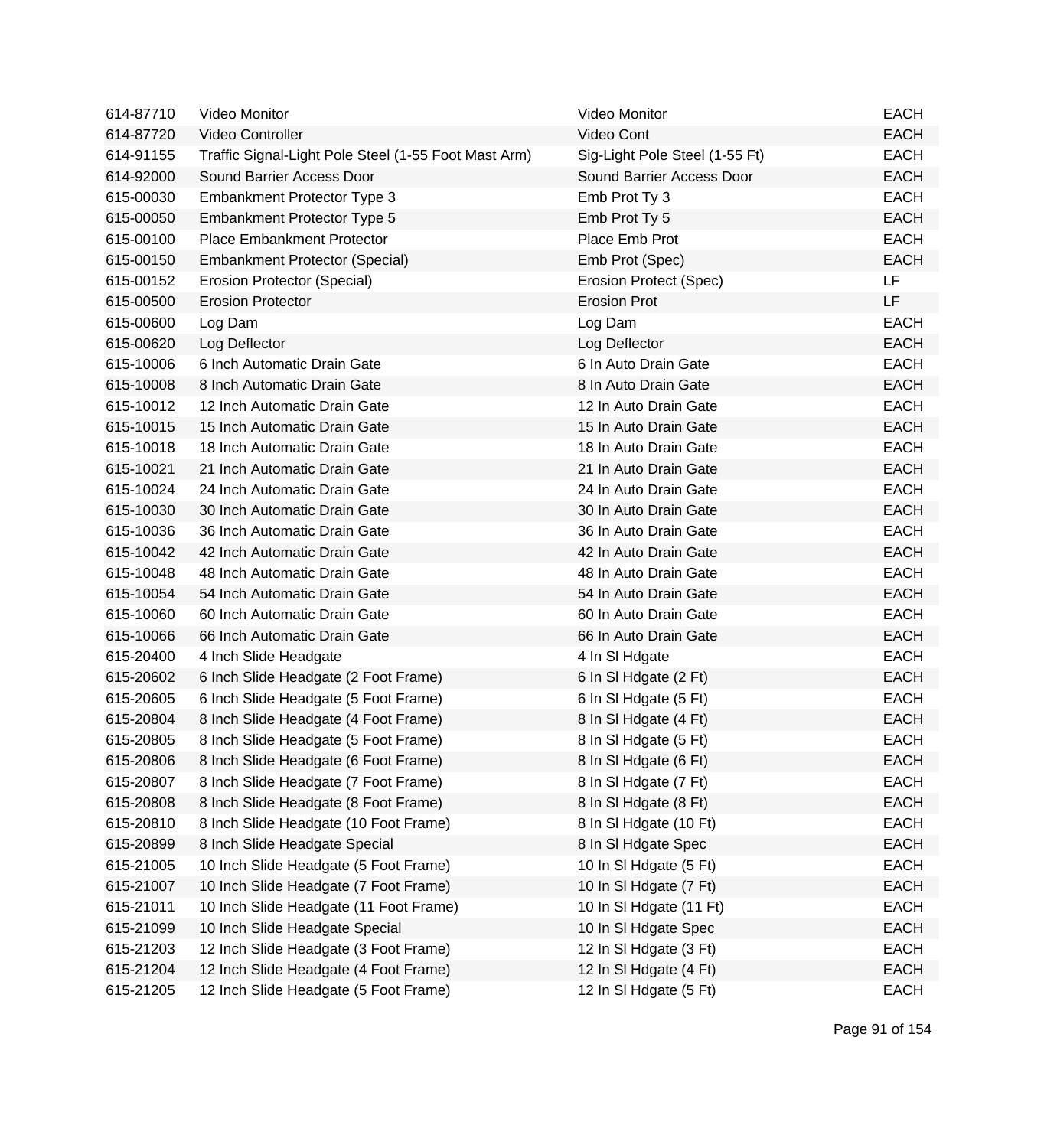| 615-21206 | 12 Inch Slide Headgate (6 Foot Frame)    | 12 In SI Hdgate (6 Ft)    | <b>EACH</b> |
|-----------|------------------------------------------|---------------------------|-------------|
| 615-21207 | 12 Inch Slide Headgate (7 Foot Frame)    | 12 In SI Hdgate (7 Ft)    | <b>EACH</b> |
| 615-21208 | 12 Inch Slide Headgate (8 Foot Frame)    | 12 In SI Hdgate (8 Ft)    | <b>EACH</b> |
| 615-21299 | 12 Inch Slide Headgate Special           | 12 In SI Hdgate Spec      | <b>EACH</b> |
| 615-21503 | 15 Inch Slide Headgate (3 Foot Frame)    | 15 In SI Hdgate (3 Ft)    | <b>EACH</b> |
| 615-21505 | 15 Inch Slide Headgate (5 Foot Frame)    | 15 In SI Hdgate (5 Ft)    | <b>EACH</b> |
| 615-21506 | 15 Inch Slide Headgate (6 Foot Frame)    | 15 In SI Hdgate (6 Ft)    | <b>EACH</b> |
| 615-21509 | 15 Inch Slide Headgate (9 Foot Frame)    | 15 In SI Hdgate (9 Ft)    | <b>EACH</b> |
| 615-21599 | 15 Inch Slide Headgate Special           | 15 In SI Hdgate Spec      | <b>EACH</b> |
| 615-21803 | 18 Inch Slide Headgate (3 Foot Frame)    | 18 In SI Hdgate (3 Ft)    | <b>EACH</b> |
| 615-21804 | 18 Inch Slide Headgate (4 Foot Frame)    | 18 In SI Hdgate (4 Ft)    | <b>EACH</b> |
| 615-21805 | 18 Inch Slide Headgate (5 Foot Frame)    | 18 In SI Hdgate (5 Ft)    | <b>EACH</b> |
| 615-21806 | 18 Inch Slide Headgate (6 Foot Frame)    | 18 In SI Hdgate (6 Ft)    | <b>EACH</b> |
| 615-21807 | 18 Inch Slide Headgate (7 Foot Frame)    | 18 In SI Hdgate (7 Ft)    | <b>EACH</b> |
| 615-21808 | 18 Inch Slide Headgate (8 Foot Frame)    | 18 In SI Hdgate (8 Ft)    | <b>EACH</b> |
| 615-21809 | 18 Inch Slide Headgate (9 Foot Frame)    | 18 In SI Hdgate (9 Ft)    | <b>EACH</b> |
| 615-21899 | 18 Inch Slide Headgate Special           | 18 In SI Hdgate Spec      | <b>EACH</b> |
| 615-22404 | 24 Inch Slide Headgate (4 Foot Frame)    | 24 In SI Hdgate (4 Ft)    | <b>EACH</b> |
| 615-22405 | 24 Inch Slide Headgate (5 Foot Frame)    | 24 In SI Hdgate (5 Ft)    | <b>EACH</b> |
| 615-22406 | 24 Inch Slide Headgate (6 Foot Frame)    | 24 In SI Hdgate (6 Ft)    | <b>EACH</b> |
| 615-22407 | 24 Inch Slide Headgate (7 Foot Frame)    | 24 In SI Hdgate (7 Ft)    | <b>EACH</b> |
| 615-22408 | 24 Inch Slide Headgate (8 Foot Frame)    | 24 In SI Hdgate (8 Ft)    | <b>EACH</b> |
| 615-22409 | 24 Inch Slide Headgate (9 Foot Frame)    | 24 In SI Hdgate (9 Ft)    | <b>EACH</b> |
| 615-22499 | 24 Inch Slide Headgate Special           | 24 In SI Hdgate Spec      | <b>EACH</b> |
| 615-23005 | 30 Inch Slide Headgate (5 Foot Frame)    | 30 In SI Hdgate (5 Ft)    | <b>EACH</b> |
| 615-23006 | 30 Inch Slide Headgate (6 Foot Frame)    | 30 In SI Hdgate (6 Ft)    | <b>EACH</b> |
| 615-23007 | 30 Inch Slide Headgate (7 Foot Frame)    | 30 In SI Hdgate (7 Ft)    | <b>EACH</b> |
| 615-23008 | 30 Inch Slide Headgate (8 Foot Frame)    | 30 In SI Hdgate (8 Ft)    | <b>EACH</b> |
| 615-23009 | 30 Inch Slide Headgate (9 Foot Frame)    | 30 In SI Hdgate (9 Ft)    | <b>EACH</b> |
| 615-23010 | 30 Inch Slide Headgate (10 Foot Frame)   | 30 In SI Hdgate (10 Ft)   | <b>EACH</b> |
| 615-23012 | 30 Inch Slide Headgate (12 Foot Frame)   | 30 In SI Hdgate (12 Ft)   | <b>EACH</b> |
| 615-23606 | 36 Inch Slide Headgate (6 Foot Frame)    | 36 In SI Hdgate (6 Ft)    | <b>EACH</b> |
| 615-23607 | 36 Inch Slide Headgate (7 Foot Frame)    | 36 In SI Hdgate (7 Ft)    | <b>EACH</b> |
| 615-23608 | 36 Inch Slide Headgate (8 Foot Frame)    | 36 In SI Hdgate (8 Ft)    | <b>EACH</b> |
| 615-23609 | 36 Inch Slide Headgate (9 Foot Frame)    | 36 In SI Hdgate (9 Ft)    | <b>EACH</b> |
| 615-23610 | 36 Inch Slide Headgate (10 Foot Frame)   | 36 In SI Hdgate (10 Ft)   | <b>EACH</b> |
| 615-23699 | 36 Inch Slide Headgate Special           | 36 In SI Hdgate Spec      | <b>EACH</b> |
| 615-24208 | 42 Inch Slide Headgate (8 Foot Frame)    | 42 In SI Hdgate (8 Ft)    | <b>EACH</b> |
| 615-24209 | 42 Inch Slide Headgate (9 Foot Frame)    | 42 In SI Hdgate (9 Ft)    | <b>EACH</b> |
| 615-25410 | 54 Inch Slide Headgate (10 Foot Frame)   | 54 In SI Hdgate (10 Ft)   | <b>EACH</b> |
| 615-31504 | 15x15 Inch Slide Headgate (4 Foot Frame) | 15x15 In SI Hdgate (4 Ft) | <b>EACH</b> |
| 615-31804 | 18x18 Inch Slide Headgate (4 Foot Frame) | 18x18 In SI Hdgate (4 Ft) | <b>EACH</b> |
| 615-31806 | 18x18 Inch Slide Headgate (6 Foot Frame) | 18x18 In SI Hdgate (6 Ft) | <b>EACH</b> |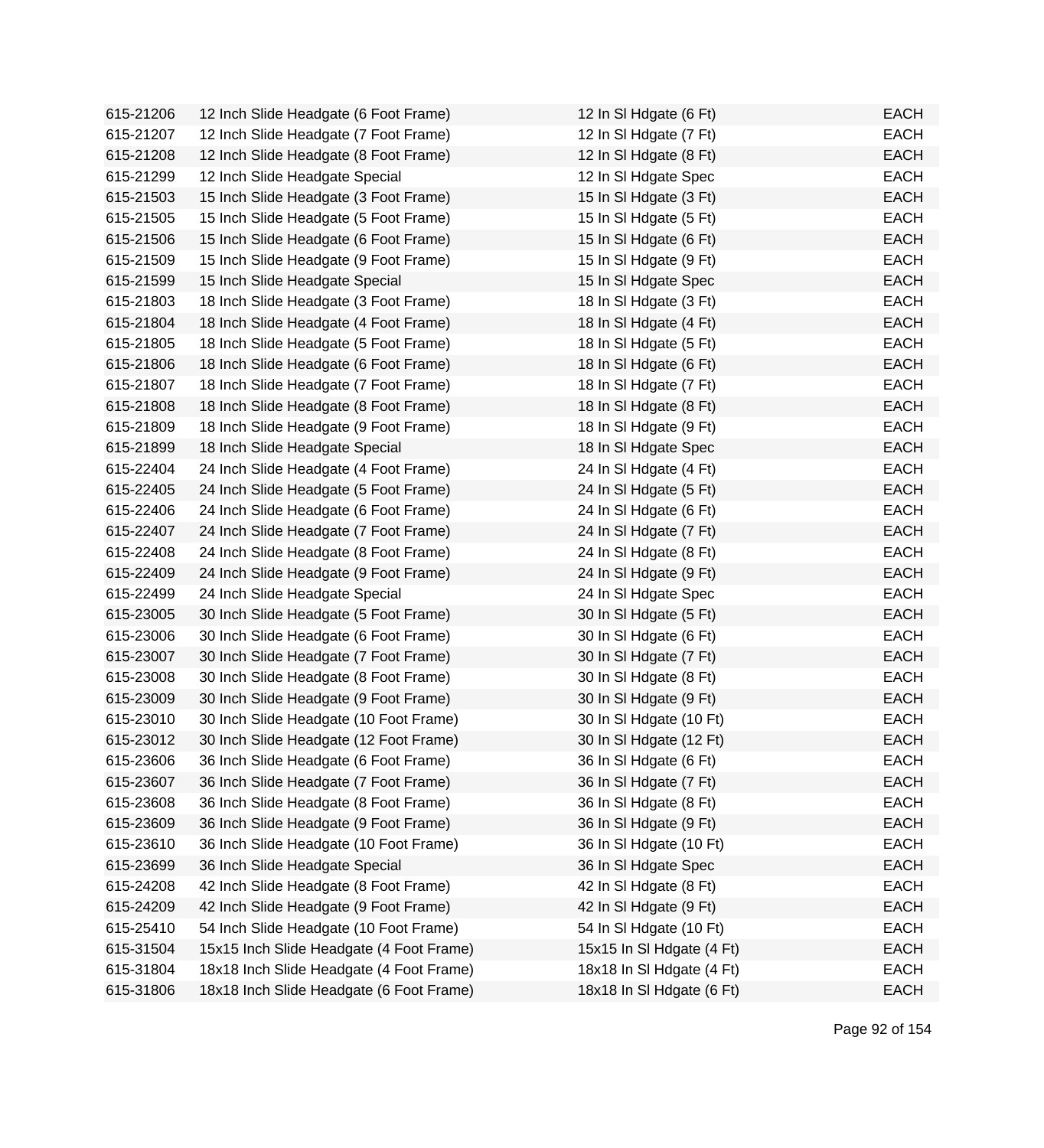| 615-31807 | 18x18 Inch Slide Headgate (7 Foot Frame)   | 18x18 In SI Hdgate (7 Ft)   | <b>EACH</b> |
|-----------|--------------------------------------------|-----------------------------|-------------|
| 615-32405 | 24x24 Inch Slide Headgate (5 Foot Frame)   | 24x24 In SI Hdgate (5 Ft)   | <b>EACH</b> |
| 615-32406 | 24x24 Inch Slide Headgate (6 Foot Frame)   | 24x24 In SI Hdgate (6 Ft)   | <b>EACH</b> |
| 615-32418 | 24x18 Inch Slide Headgate                  | 24x18 In SI Hdgate          | <b>EACH</b> |
| 615-33018 | 30x18 Inch Slide Headgate                  | 30x18 In SI Hdgate          | <b>EACH</b> |
| 615-33024 | 30x24 Inch Slide Headgate                  | 30x24 In SI Hdgate          | <b>EACH</b> |
| 615-33605 | 36x36 Inch Slide Headgate (5 Foot Frame)   | 36x36 In SI Hdgate (5 Ft)   | <b>EACH</b> |
| 615-34230 | 42x30 Inch Slide Headgate                  | 42x30 In SI Hdgate          | <b>EACH</b> |
| 615-34809 | 48x48 Inch Slide Headgate (9 Foot Frame)   | 48x48 In SI Hdgate (9 Ft)   | <b>EACH</b> |
| 615-34830 | 48x30 Inch Slide Headgate                  | 48x30 In Slide Headgate     | <b>EACH</b> |
| 615-36007 | 60x36 Inch Slide Headgate (7 Foot Frame)   | 60x36 In SI Hdgate (7 Ft)   | <b>EACH</b> |
| 615-37209 | 72x60 Inch Slide Headgate (9 Foot Frame)   | 72x60 In SI Hdgate (9 Ft)   | <b>EACH</b> |
| 615-39210 | 120x72 Inch Slide Headgate (10 Foot Frame) | 120x72 In SI Hdgate (10 Ft) | <b>EACH</b> |
| 615-39900 | Place Slide Headgate                       | Place SI Hdgate             | <b>EACH</b> |
| 615-41203 | 12x3 Inch Cutthroat Measuring Flume        | 12x3 In Cutthroat Flume     | <b>EACH</b> |
| 615-41208 | 12x8 Inch Cutthroat Measuring Flume        | 12x8 In Cutthroat Flume     | <b>EACH</b> |
| 615-50000 | Parshall Measuring Flume                   | <b>Parshall Flume</b>       | <b>EACH</b> |
| 615-51503 | 15x3 Inch Parshall Measuring Flume         | 15x3 In Parshall Flume      | <b>EACH</b> |
| 615-51506 | 15x6 Inch Parshall Measuring Flume         | 15x6 In Parshall Flume      | <b>EACH</b> |
| 615-51509 | 15x9 Inch Parshall Measuring Flume         | 15x9 In Parshall Flume      | <b>EACH</b> |
| 615-51512 | 15x12 Inch Parshall Measuring Flume        | 15x12 In Parshall Flume     | <b>EACH</b> |
| 615-51812 | 18x12 Inch Parshall Measuring Flume        | 18x12 In Parshall Flume     | <b>EACH</b> |
| 615-51815 | 18x15 Inch Parshall Measuring Flume        | 18x15 In Parshall Flume     | <b>EACH</b> |
| 615-51818 | 18x18 Inch Parshall Measuring Flume        | 18x18 In Parshall Flume     | <b>EACH</b> |
| 615-52412 | 24x12 Inch Parshall Measuring Flume        | 24x12 In Parshall Flume     | <b>EACH</b> |
| 615-52418 | 24x18 Inch Parshall Measuring Flume        | 24x18 In Parshall Flume     | <b>EACH</b> |
| 615-53630 | 36x30 Inch Parshall Measuring Flume        | 36x30 In Parshall Flume     | <b>EACH</b> |
| 615-54830 | 48x30 Inch Parshall Measuring Flume        | 48x30 In Parshall Flume     | <b>EACH</b> |
| 615-54836 | 48x36 Inch Parshall Measuring Flume        | 48x36 In Parshall Flume     | <b>EACH</b> |
| 615-57236 | 72x36 Inch Parshall Measuring Flume        | 72x36 In Parshall Flume     | <b>EACH</b> |
| 615-59900 | Place Parshall Measuring Flume             | <b>Place Parshall Flume</b> | <b>EACH</b> |
| 615-60000 | Gatewell                                   | Gatewell                    | EACH        |
| 615-65000 | <b>Precast Irrigation Structure</b>        | Precast Irrig Str           | <b>EACH</b> |
| 615-65005 | <b>Irrigation Diversion Structure</b>      | <b>Irrig Diversion Str</b>  | L S         |
| 615-70000 | <b>Metal Flume Structure</b>               | Metal Flume Str             | <b>LF</b>   |
| 615-80000 | <b>Stream Restoration</b>                  | <b>Stream Restoration</b>   | L S         |
| 616-00120 | 12 Inch Concrete Siphon Pipe               | 12 In Conc Siphon Pipe      | LF          |
| 616-00150 | 15 Inch Concrete Siphon Pipe               | 15 In Conc Siphon Pipe      | LF          |
| 616-00180 | 18 Inch Concrete Siphon Pipe               | 18 In Conc Siphon Pipe      | LF          |
| 616-00210 | 21 Inch Concrete Siphon Pipe               | 21 In Conc Siphon Pipe      | LF          |
| 616-00240 | 24 Inch Concrete Siphon Pipe               | 24 In Conc Siphon Pipe      | LF          |
| 616-00300 | 30 Inch Concrete Siphon Pipe               | 30 In Conc Siphon Pipe      | LF          |
| 616-00360 | 36 Inch Concrete Siphon Pipe               | 36 In Conc Siphon Pipe      | <b>LF</b>   |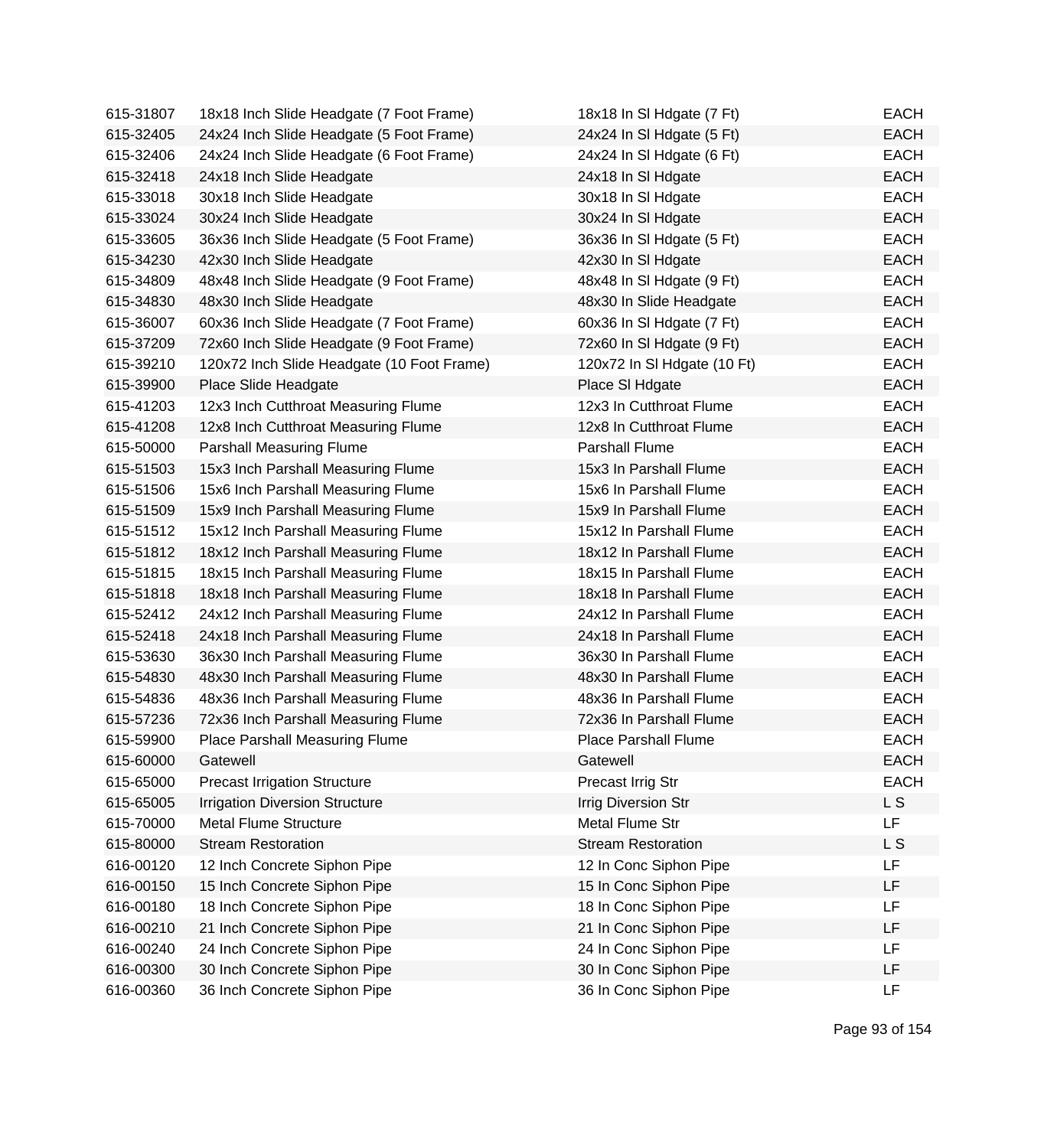| 616-00420 | 42 Inch Concrete Siphon Pipe                  | 42 In Conc Siphon Pipe       | LF          |
|-----------|-----------------------------------------------|------------------------------|-------------|
| 616-00480 | 48 Inch Concrete Siphon Pipe                  | 48 In Conc Siphon Pipe       | LF.         |
| 616-00600 | 60 Inch Concrete Siphon Pipe                  | 60 In Conc Siphon Pipe       | LF          |
| 616-10120 | 12 Inch Aramid Fiber Bonded Steel Siphon Pipe | 12 In AFBSSP                 | <b>LF</b>   |
| 616-10150 | 15 Inch Aramid Fiber Bonded Steel Siphon Pipe | 15 In AFBSSP                 | LF          |
| 616-10180 | 18 Inch Aramid Fiber Bonded Steel Siphon Pipe | 18 In AFBSSP                 | <b>LF</b>   |
| 616-10240 | 24 Inch Aramid Fiber Bonded Steel Siphon Pipe | 24 In AFBSSP                 | LF          |
| 616-10300 | 30 Inch Aramid Fiber Bonded Steel Siphon Pipe | 30 In AFBSSP                 | LF          |
| 616-10360 | 36 Inch Aramid Fiber Bonded Steel Siphon Pipe | 36 In AFBSSP                 | LF          |
| 616-10420 | 42 Inch Aramid Fiber Bonded Steel Siphon Pipe | 42 In AFBSSP                 | <b>LF</b>   |
| 616-10480 | 48 Inch Aramid Fiber Bonded Steel Siphon Pipe | 48 In AFBSSP                 | <b>LF</b>   |
| 616-10540 | 54 Inch Aramid Fiber Bonded Steel Siphon Pipe | 54 In AFBSSP                 | LF          |
| 616-10780 | 78 Inch Aramid Fiber Bonded Steel Siphon Pipe | 78 In AFBSSP                 | LF          |
| 616-10900 | 90 Inch Aramid Fiber Bonded Steel Siphon Pipe | 90 In AFBSSP                 | LF          |
| 616-20080 | 8 Inch Bituminous Coated Steel Siphon Pipe    | 8 In BCSSP                   | LF          |
| 616-20100 | 10 Inch Bituminous Coated Steel Siphon Pipe   | 10 In BCSSP                  | LF          |
| 616-20120 | 12 Inch Bituminous Coated Steel Siphon Pipe   | 12 In BCSSP                  | LF          |
| 616-20150 | 15 Inch Bituminous Coated Steel Siphon Pipe   | 15 In BCSSP                  | LF          |
| 616-20180 | 18 Inch Bituminous Coated Steel Siphon Pipe   | 18 In BCSSP                  | LF          |
| 616-20240 | 24 Inch Bituminous Coated Steel Siphon Pipe   | 24 In BCSSP                  | LF          |
| 616-20300 | 30 Inch Bituminous Coated Steel Siphon Pipe   | 30 In BCSSP                  | <b>LF</b>   |
| 616-20360 | 36 Inch Bituminous Coated Steel Siphon Pipe   | 36 In BCSSP                  | LF          |
| 616-20420 | 42 Inch Bituminous Coated Steel Siphon Pipe   | 42 In BCSSP                  | LF          |
| 616-20480 | 48 Inch Bituminous Coated Steel Siphon Pipe   | 48 In BCSSP                  | LF          |
| 616-20540 | 54 Inch Bituminous Coated Steel Siphon Pipe   | 54 In BCSSP                  | LF          |
| 616-21120 | 12 Inch Welded Steel Siphon Pipe              | 12 In W Steel Siphon Pipe    | LF          |
| 616-21160 | 16 Inch Welded Steel Siphon Pipe              | 16 In W Steel Siphon Pipe    | LF          |
| 616-21180 | 18 Inch Welded Steel Siphon Pipe              | 18 In W Steel Siphon Pipe    | LF          |
| 616-21240 | 24 Inch Welded Steel Siphon Pipe              | 24 In W Steel Siphon Pipe    | LF          |
| 616-22843 | 84 Inch Steel Siphon Pipe (Install Only)      | Inst 84 In Steel Siphon Pipe | LF          |
| 616-22845 | 84 Inch Steel Siphon Pipe (Furnish Only)      | Furn 84 In Steel Siphon Pipe | LF          |
| 616-23180 | 18 Inch Plastic Siphon Pipe                   | 18 In Plastic Siphon Pipe    | LF          |
| 616-23240 | 24 Inch Plastic Siphon Pipe                   | 24 In Plastic Siphon Pipe    | LF          |
| 616-29180 | 18 Inch Culvert Siphon Pipe                   | 18 In Culvert Siphon Pipe    | <b>LF</b>   |
| 616-30012 | 12 Inch Trash Guard                           | 12 In Trash Guard            | <b>EACH</b> |
| 616-30015 | 15 Inch Trash Guard                           | 15 In Trash Guard            | <b>EACH</b> |
| 616-30018 | 18 Inch Trash Guard                           | 18 In Trash Guard            | <b>EACH</b> |
| 616-30021 | 21 Inch Trash Guard                           | 21 In Trash Guard            | <b>EACH</b> |
| 616-30024 | 24 Inch Trash Guard                           | 24 In Trash Guard            | <b>EACH</b> |
| 616-30030 | 30 Inch Trash Guard                           | 30 In Trash Guard            | <b>EACH</b> |
| 616-30036 | 36 Inch Trash Guard                           | 36 In Trash Guard            | <b>EACH</b> |
| 616-30042 | 42 Inch Trash Guard                           | 42 In Trash Guard            | <b>EACH</b> |
| 616-30048 | 48 Inch Trash Guard                           | 48 In Trash Guard            | <b>EACH</b> |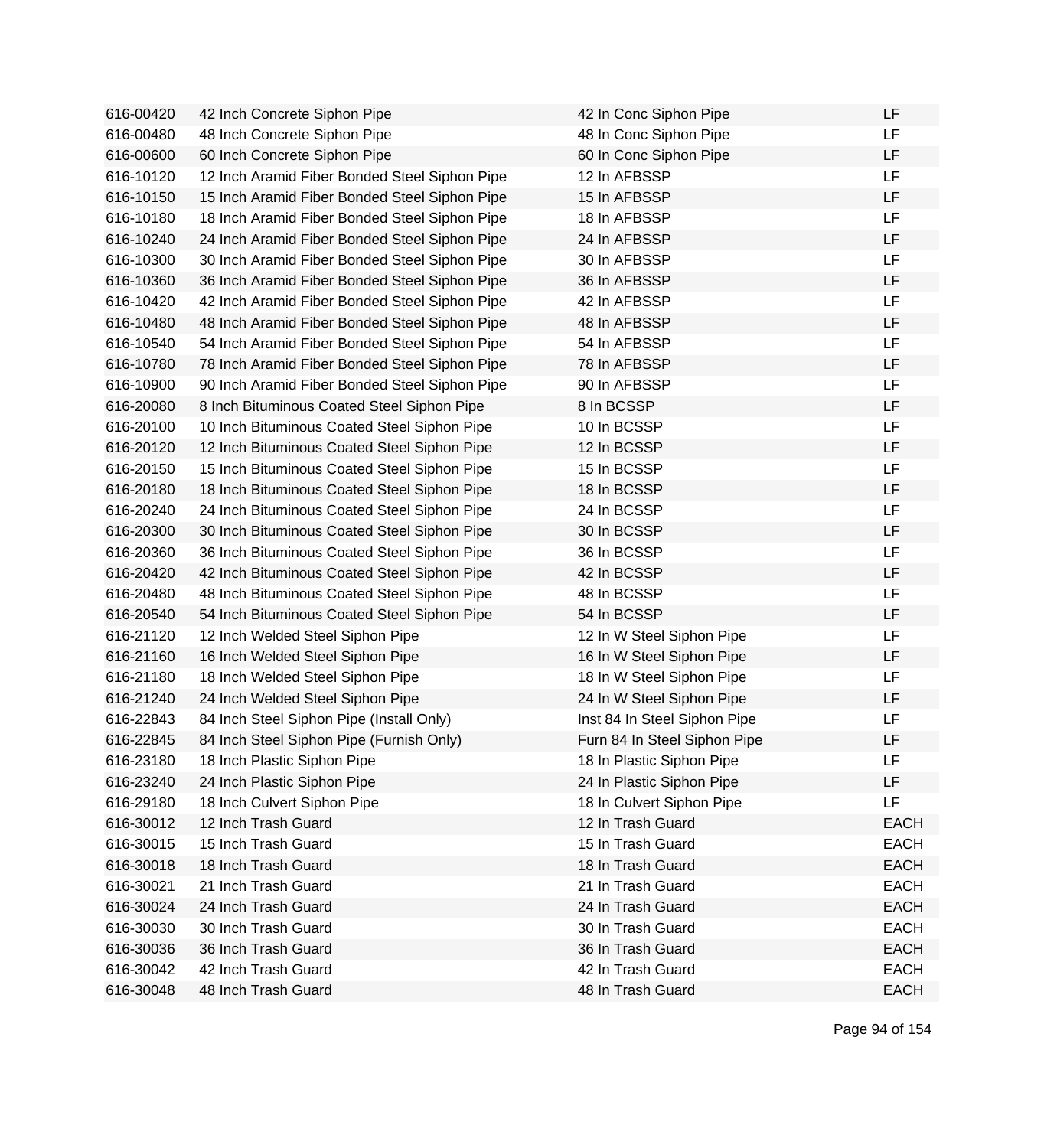| 616-30054 | 54 Inch Trash Guard                                         | 54 In Trash Guard                        | <b>EACH</b> |
|-----------|-------------------------------------------------------------|------------------------------------------|-------------|
| 616-30060 | 60 Inch Trash Guard                                         | 60 In Trash Guard                        | <b>EACH</b> |
| 616-30066 | 66 Inch Trash Guard                                         | 66 In Trash Guard                        | <b>EACH</b> |
| 616-30078 | 78 Inch Trash Guard                                         | 78 In Trash Guard                        | <b>EACH</b> |
| 616-30118 | 22x13 Inch Trash Guard                                      | 22x13 In Trash Guard                     | <b>EACH</b> |
| 616-30121 | 25x16 Inch Trash Guard                                      | 25x16 In Trash Guard                     | <b>EACH</b> |
| 616-30124 | 29x18 Inch Trash Guard                                      | 29x18 In Trash Guard                     | <b>EACH</b> |
| 616-30130 | 36x22 Inch Trash Guard                                      | 36x22 In Trash Guard                     | <b>EACH</b> |
| 616-30136 | 43x27 Inch Trash Guard                                      | 43x27 In Trash Guard                     | <b>EACH</b> |
| 616-30142 | 50x31 Inch Trash Guard                                      | 50x31 In Trash Guard                     | <b>EACH</b> |
| 616-30148 | 58x36 Inch Trash Guard                                      | 58x36 In Trash Guard                     | <b>EACH</b> |
| 616-30154 | 65x40 Inch Trash Guard                                      | 65x40 In Trash Guard                     | <b>EACH</b> |
| 616-30160 | 72x44 Inch Trash Guard                                      | 72x44 In Trash Guard                     | <b>EACH</b> |
| 616-30499 | <b>Trash Guard Special</b>                                  | <b>Trash Guard Spec</b>                  | <b>EACH</b> |
| 616-50024 | 3 Inch Valve and Valve Box                                  | 3 In Valve and Box                       | <b>EACH</b> |
| 616-50032 | 4 Inch Valve and Valve Box                                  | 4 In Valve and Box                       | <b>EACH</b> |
| 616-50048 | 6 Inch Valve and Valve Box                                  | 6 In Valve and Box                       | <b>EACH</b> |
| 616-50064 | 8 Inch Valve and Valve Box                                  | 8 In Valve and Box                       | <b>EACH</b> |
| 616-50128 | 16 Inch Valve and Valve Box                                 | 16 In Valve and Box                      | <b>EACH</b> |
| 616-76193 | 24 Inch Butterfly Valve (Install Only)                      | Inst 24 In Btrfly Valve                  | <b>EACH</b> |
| 618-00000 | <b>Prestressing Steel Bar</b>                               | <b>Prestress Steel Bar</b>               | LB          |
| 618-00001 | <b>Prestressing Steel Strand</b>                            | <b>Prestress Steel Strand</b>            | <b>LB</b>   |
| 618-00002 | <b>Prestressing Steel Strand</b>                            | <b>Prestress Steel Strand</b>            | <b>MKFT</b> |
| 618-00003 | <b>Prestressing Steel</b>                                   | <b>Prestress Steel</b>                   | <b>MKFT</b> |
| 618-00005 | <b>Prestressing Steel Bar</b>                               | <b>Prestress Steel Bar</b>               | <b>MKFT</b> |
| 618-00007 | Grout (Strand)(Duct)                                        | Grout (Strand)(Duct)                     | <b>CF</b>   |
| 618-00142 | Prestressed Concrete I (BT42)                               | Prestress Conc I (BT42)                  | LF          |
| 618-00154 | Prestressed Concrete I (BT54)                               | Prestress Conc I (BT54)                  | LF          |
| 618-00163 | Prestressed Concrete I (BT63)                               | Prestress Conc I (BT63)                  | LF          |
| 618-00172 | Prestressed Concrete I (BT72)                               | Prestress Conc I (BT72)                  | LF          |
| 618-00178 | Prestressed Concrete I (BT78)                               | Prestress Conc I (BT78)                  | LF          |
| 618-00184 | Prestressed Concrete I (BT84)                               | Prestress Conc I (BT84)                  | LF          |
| 618-00500 | Prestressed Concrete I (BT Variable)                        | Prestress Conc I (BT Variable)           | LF          |
| 618-00510 | Prestressed Concrete I (Special)                            | Prestress Conc I (Spec)                  | LF          |
| 618-01992 | Prestressed Concrete Box (Depth Less Than 32 Inches)        | Prestress Conc Box (Depth Less Than 32") | <b>SF</b>   |
| 618-01994 | Prestressed Concrete Box (Depth 32" Through 48")            | Prestress Conc Box (Depth 32" Thru 48")  | <b>SF</b>   |
| 618-01995 | Prestressed Concrete Box (Depth 32 Inch Through 48<br>lnch) | Prestress Conc Box (32" - 48")           | <b>EACH</b> |
| 618-01996 | Prestressed Concrete Box (Depth Greater Than 48<br>Inches)  | Prestress Conc Box (Depth Gr Than 48")   | <b>SF</b>   |
| 618-01997 | Prestressed Concrete Box (Special)                          | Prestress Conc Box (Spec)                | LF          |
| 618-01998 | Prestressed Concrete Box (Special)                          | Prestress Conc Box (Spec)                | <b>SF</b>   |
| 618-01999 | Prestressed Concrete Box (Special)                          | Prestress Conc Box (Spec)                | <b>EACH</b> |
| 618-02000 | <b>Prestressed Concrete T</b>                               | Prestress Conc T                         | <b>SF</b>   |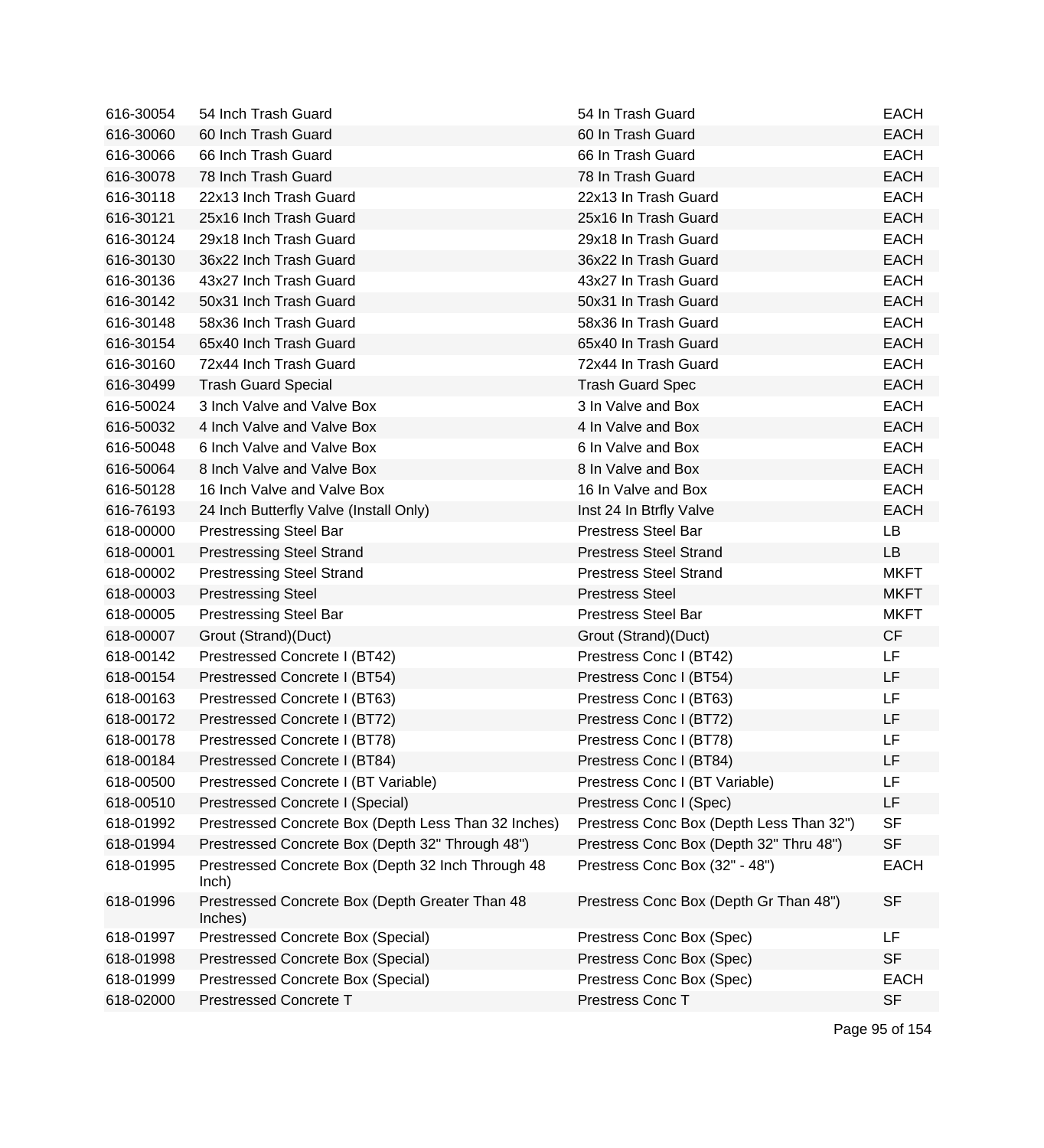| 618-02080 | Prestressed Concrete T (Special)                                 | Prestress Conc T (Spec)                  | <b>SF</b>   |
|-----------|------------------------------------------------------------------|------------------------------------------|-------------|
| 618-03000 | Prestressed Concrete Double T                                    | <b>Prestress Conc TT</b>                 | <b>SF</b>   |
| 618-03010 | Prestressed Concrete Double T (Special)                          | Prestress Conc TT (Spec)                 | <b>SF</b>   |
| 618-04001 | Precast Superstructure (Box Section)                             | Precast Superstr (Box)                   | <b>SF</b>   |
| 618-05001 | Place Prestressed Concrete Unit                                  | Place Prestress Conc Unit                | <b>EACH</b> |
| 618-05010 | <b>Reset Prestressed Concrete Unit</b>                           | <b>Reset Prestress Conc Unit</b>         | <b>EACH</b> |
| 618-05025 | Prestressed Concrete Unit (Special)                              | Prestress Conc Unit (Spec)               | <b>SF</b>   |
| 618-05030 | Prestressed Concrete Unit (Special)                              | Prestress Conc Unit (Spec)               | LF          |
| 618-05035 | Prestressed Concrete Unit (Special)                              | Prestress Conc Unit (Spec)               | CF          |
| 618-06032 | Prestressed Concrete Slab (Depth Less Than 6 Inches)             | Prestress Conc Slab (Depth Less Than 6") | <b>SF</b>   |
| 618-06034 | Prestressed Concrete Slab (Depth 6" Through 13")                 | Prestress Conc Slab (Depth 6" Thru 13")  | <b>SF</b>   |
| 618-06036 | Prestressed Concrete Slab (Depth Greater Than 13<br>Inches)      | Prestress Conc Slab (Depth Gr Than 13")  | <b>SF</b>   |
| 618-06038 | Prestressed Concrete Slab (Special)                              | Prestress Conc Slab (Spec)               | <b>SF</b>   |
| 618-08900 | <b>Ground Anchor</b>                                             | <b>Ground Anchor</b>                     | LF          |
| 618-09000 | Post-Tensioning Bench Test                                       | Post-Ten Bench Test                      | <b>EACH</b> |
| 618-09010 | Post-Tensioning Dynamic Test                                     | Post-Ten Dynamic Test                    | <b>EACH</b> |
| 618-09015 | Modify Post-Tensioning System                                    | Mod Post-Ten Sys                         | <b>EACH</b> |
| 618-09020 | <b>Prestressing Test</b>                                         | <b>Prestress Test</b>                    | <b>EACH</b> |
| 618-09030 | <b>Performance Test</b>                                          | Performance Test                         | <b>EACH</b> |
| 618-09040 | <b>Anchor Test</b>                                               | <b>Anchor Test</b>                       | <b>EACH</b> |
| 618-09105 | Provide for Future Prestressing                                  | <b>Provide for Future Prestr</b>         | LF          |
| 618-10000 | Precast Concrete U Girder (Pre-Tensioned)                        | Precast Conc U Girder (Pre-Ten)          | LF          |
| 618-10048 | Precast Concrete U Girder (U48) (Pre-Tensioned)                  | Precast Conc U Girder (U48) (Pre-Ten)    | LF          |
| 618-10054 | Precast Concrete U Girder (U54) (Pre-Tensioned)                  | Precast Conc U Girder (U54) (Pre-Ten)    | LF          |
| 618-10060 | Precast Concrete U Girder (U60) (Pre-Tensioned)                  | Precast Conc U Girder (U60) (Pre-Ten)    | LF          |
| 618-10072 | Precast Concrete U Girder (U72) (Pre-Tensioned)                  | Precast Conc U Girder (U72)(Pre-Ten)     | LF          |
| 618-10084 | Precast Concrete U Girder (U84) (Pre-Tensioned)                  | Precast Conc U Girder (U84) (Pre-Ten)    | LF          |
| 618-10096 | Precast Concrete U Girder (U96) (Pre-Tensioned)                  | Precast Conc U Girder (U96)(Pre-Ten)     | LF          |
| 618-10100 | Precast Concrete U Girder (Post-Tensioned)                       | Precast Conc U Girder (Post-Ten)         | LF          |
| 618-10200 | Precast Concrete U Girder (Pre-Tensioned and Post-<br>Tensioned) | Precast Conc U Girder (Pre and Post-Ten) | LF          |
| 618-10300 | Precast Concrete U Girder (Special)                              | Precast Conc U Girder (Spec)             | LF          |
| 618-10370 | Precast Concrete U Girder (U70) (Curved with Top Slab)           | Precast Conc U Girder (U70)(Curved w/TS) | LF          |
| 618-10372 | Precast Concrete U Girder (U72) (Curved)                         | Precast Concrete U Girder (U72)(Curved)  | LF          |
| 618-10384 | Precast Concrete U Girder (U84)(Curved)                          | Precast Concrete U Girder (U84)(Curved)  | LF          |
| 618-10396 | Precast Concrete U Girder (U96)(Curved)                          | Precast Concrete U Girder (U96)(Curved)  | LF          |
| 618-11052 | <b>Ridestop Building (Temporary)</b>                             | Ridestop Bldg (Temp)                     | <b>EACH</b> |
| 618-20002 | Prestressing (Fiber Reinforced Plastic)                          | Prestressing (FRP)                       | <b>MKFT</b> |
| 618-30000 | Move Bridge                                                      | Move Bridge                              | L S         |
| 619-00000 | Water Meter and Vault                                            | Water Meter and Vault                    | <b>EACH</b> |
| 619-00001 | <b>Water Meter</b>                                               | <b>Water Meter</b>                       | <b>EACH</b> |
| 619-00002 | <b>Water Service</b>                                             | <b>Water Service</b>                     | <b>EACH</b> |
| 619-00003 | Water Meter and Vault (Furnish Only)                             | Furn Water Meter and Vault               | <b>EACH</b> |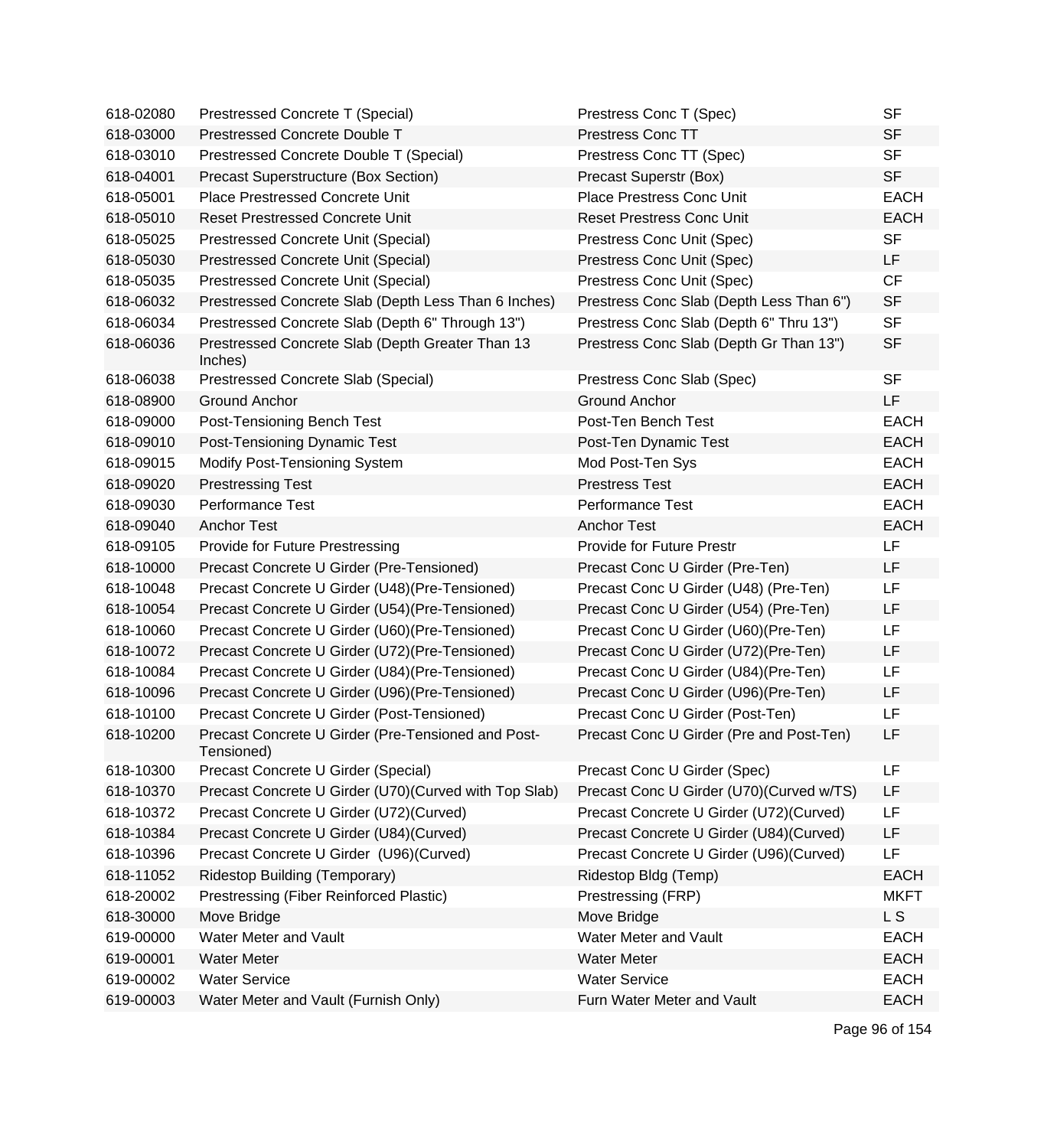| 619-00005 | <b>Water Line</b>                        | <b>Water Line</b>                    | L S            |
|-----------|------------------------------------------|--------------------------------------|----------------|
| 619-00007 | <b>Connect To Existing Waterline</b>     | <b>Connect To Existing Waterline</b> | <b>EACH</b>    |
| 619-00008 | 12 Inch Waterline (Fittings)             | 12 In Waterline (Fittings)           | <b>EACH</b>    |
| 619-00010 | Water Line (Special)                     | Water Line (Spec)                    | L <sub>S</sub> |
| 619-00013 | 3 Inch Cured-In-Place-Pipe Waterline     | 3 In CIPP Waterline                  | <b>LF</b>      |
| 619-00018 | 8 Inch Cured-In-Place-Pipe Waterline     | 8 In CIPP Waterline                  | <b>LF</b>      |
| 619-00020 | 2 Inch Cast Iron Pipe                    | 2 In Cast Iron Pipe                  | <b>LF</b>      |
| 619-00030 | 3 Inch Cast Iron Pipe                    | 3 In Cast Iron Pipe                  | <b>LF</b>      |
| 619-00040 | 4 Inch Cast Iron Pipe                    | 4 In Cast Iron Pipe                  | LF             |
| 619-00060 | 6 Inch Cast Iron Pipe                    | 6 In Cast Iron Pipe                  | LF             |
| 619-00067 | 6 Inch Cast Iron Pipe (Jacked)           | 6 In Cast Iron Pipe (Jacked)         | <b>LF</b>      |
| 619-00080 | 8 Inch Cast Iron Pipe                    | 8 In Cast Iron Pipe                  | LF             |
| 619-00100 | 10 Inch Cast Iron Pipe                   | 10 In Cast Iron Pipe                 | <b>LF</b>      |
| 619-00120 | 12 Inch Cast Iron Pipe                   | 12 In Cast Iron Pipe                 | LF             |
| 619-00160 | 16 Inch Cast Iron Pipe                   | 16 In Cast Iron Pipe                 | <b>LF</b>      |
| 619-00360 | 36 Inch Cast Iron Pipe                   | 36 In Cast Iron Pipe                 | LF             |
| 619-03060 | Place 6 Inch Cast Iron Pipe              | Place 6 In Cast Iron Pipe            | LF             |
| 619-03100 | Place 10 Inch Cast Iron Pipe             | Place 10 In Cast Iron Pipe           | <b>LF</b>      |
| 619-06030 | 3 Inch Ductile Iron Pipe                 | 3 In Duct Iron Pipe                  | LF             |
| 619-06040 | 4 Inch Ductile Iron Pipe                 | 4 In Duct Iron Pipe                  | LF             |
| 619-06060 | 6 Inch Ductile Iron Pipe                 | 6 In Duct Iron Pipe                  | <b>LF</b>      |
| 619-06080 | 8 Inch Ductile Iron Pipe                 | 8 In Duct Iron Pipe                  | LF             |
| 619-06090 | 8 Inch Ductile Iron Pipe (Fittings)      | 8 In Duct Iron Pipe (Fit)            | <b>EACH</b>    |
| 619-06100 | 10 Inch Ductile Iron Pipe                | 10 In Duct Iron Pipe                 | LF             |
| 619-06110 | 10 Inch Ductile Iron Pipe (Preinsulated) | 10 In Duct Iron Pipe (Preinsul)      | LF             |
| 619-06120 | 12 Inch Ductile Iron Pipe                | 12 In Duct Iron Pipe                 | LF             |
| 619-06125 | 12-Inch Ductile Iron Pipe (Preinsulated) | 12-In Duct Iron Pipe (Preinsul)      | LF             |
| 619-06140 | 14 Inch Ductile Iron Pipe                | 14 In Duct Iron Pipe                 | <b>LF</b>      |
| 619-06160 | 16 Inch Ductile Iron Pipe                | 16 In Duct Iron Pipe                 | LF             |
| 619-06161 | 16 Inch Ductile Iron Pipe (Auger Bored)  | 16 In Duct Iron Pipe (AB)            | LF             |
| 619-06180 | 18 Inch Ductile Iron Pipe                | 18 In Duct Iron Pipe                 | LF             |
| 619-06200 | 20 Inch Ductile Iron Pipe                | 20 In Duct Iron Pipe                 | LF             |
| 619-06210 | 21 Inch Ductile Iron Pipe                | 21 In Duct Iron Pipe                 | LF             |
| 619-06240 | 24 Inch Ductile Iron Pipe                | 24 In Duct Iron Pipe                 | LF             |
| 619-06300 | 30 Inch Ductile Iron Pipe                | 30 In Duct Iron Pipe                 | <b>LF</b>      |
| 619-06360 | 36 Inch Ductile Iron Pipe                | 36 In Duct Iron Pipe                 | LF             |
| 619-07060 | Place 6 Inch Ductile Iron Pipe           | Place 6 In Duct Iron Pipe            | LF             |
| 619-07080 | Place 8 Inch Ductile Iron Pipe           | Place 8 In Duct Iron Pipe            | LF             |
| 619-07100 | Place 10 Inch Ductile Iron Pipe          | Place 10 In Duct Iron Pipe           | LF             |
| 619-07120 | Place 12 Inch Ductile Iron Pipe          | Place 12 In Duct Iron Pipe           | LF             |
| 619-07160 | Place 16 Inch Ductile Iron Pipe          | Place 16 In Duct Iron Pipe           | LF             |
| 619-07200 | Place 20 Inch Ductile Iron Pipe          | Place 20 In Duct Iron Pipe           | LF             |
| 619-07360 | Place 36 Inch Ductile Iron Pipe          | Place 36 In Duct Iron Pipe           | LF             |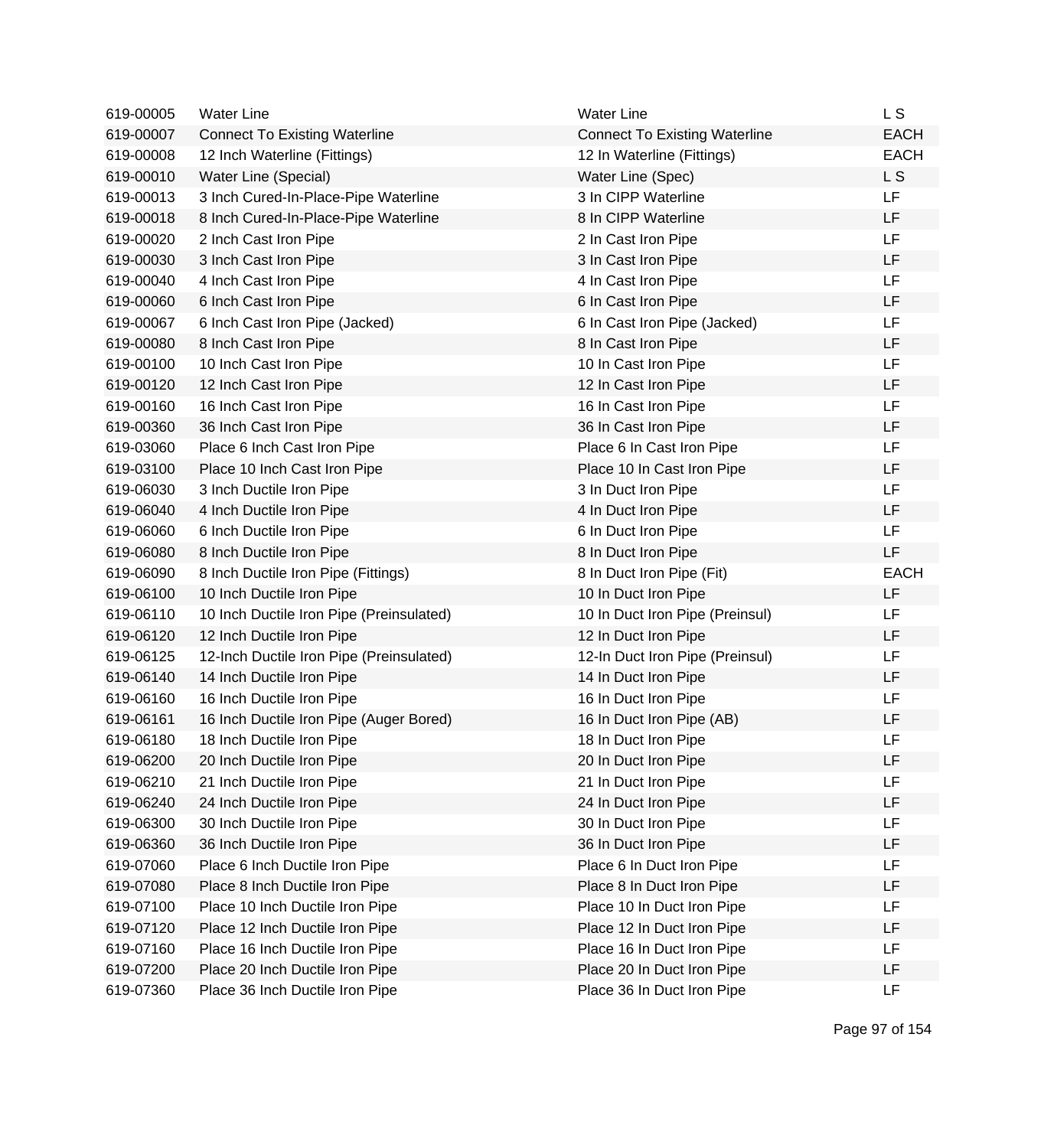| 619-10000 | <b>Temporary Water Line</b>                       | <b>Temp Water Line</b>             | LF          |
|-----------|---------------------------------------------------|------------------------------------|-------------|
| 619-10020 | 2 Inch Welded Steel Pipe                          | 2 In Weld Steel Pipe               | LF.         |
| 619-10027 | 2 Inch Welded Steel Pipe (Jacked)                 | 2 In Weld Steel Pipe (J)           | LF          |
| 619-10040 | 4 Inch Welded Steel Pipe                          | 4 In Weld Steel Pipe               | LF.         |
| 619-10047 | 4 Inch Welded Steel Pipe (Jacked)                 | 4 In Weld Steel Pipe (J)           | LF          |
| 619-10060 | 6 Inch Welded Steel Pipe                          | 6 In Weld Steel Pipe               | LF          |
| 619-10067 | 6 Inch Welded Steel Pipe (Jacked)                 | 6 In Weld Steel Pipe (J)           | LF          |
| 619-10080 | 8 Inch Welded Steel Pipe                          | 8 In Weld Steel Pipe               | <b>LF</b>   |
| 619-10081 | Welded Steel Pipe (8 Inch) (Install Only)         | Weld Steel Pipe (8 In) (Inst Only) | LF          |
| 619-10087 | 8 Inch Welded Steel Pipe (Jacked)                 | 8 In Weld Steel Pipe (J)           | LF          |
| 619-10100 | 10 Inch Welded Steel Pipe                         | 10 In Weld Steel Pipe              | LF          |
| 619-10120 | 12 Inch Welded Steel Pipe                         | 12 In Weld Steel Pipe              | LF.         |
| 619-10127 | 12 Inch Welded Steel Pipe (Jacked)                | 12 In Weld Steel Pipe (J)          | <b>LF</b>   |
| 619-10140 | 14 Inch Welded Steel Pipe                         | 14 In Weld Steel Pipe              | LF          |
| 619-10160 | 16 Inch Welded Steel Pipe                         | 16 In Weld Steel Pipe              | LF          |
| 619-10161 | 16 Inch Welded Steel Pipe (Install Only)          | Inst 16 In Weld Steel Pipe         | LF          |
| 619-10167 | 16 Inch Welded Steel Pipe (Jacked)                | 16 In Weld Steel Pipe (J)          | LF          |
| 619-10180 | 18 Inch Welded Steel Pipe                         | 18 In Weld Steel Pipe              | <b>LF</b>   |
| 619-10187 | 18 Inch Welded Steel Pipe (Jacked)                | 18 In Weld Steel Pipe (J)          | LF          |
| 619-10200 | 20 Inch Welded Steel Pipe                         | 20 In Weld Steel Pipe              | LF          |
| 619-10201 | 20 Inch Welded Steel Pipe (Special)               | 20 In Welded Steel Pipe (Spec.)    | LF          |
| 619-10207 | 20 Inch Welded Steel Pipe (Jacked)                | 20 In Weld Steel Pipe (J)          | LF.         |
| 619-10220 | 22 Inch Welded Steel Pipe                         | 22 In Weld Steel Pipe              | LF          |
| 619-10227 | 22 Inch Welded Steel Pipe (Jacked)                | 22 In Weld Steel Pipe (J)          | LF          |
| 619-10240 | 24 Inch Welded Steel Pipe                         | 24 In Weld Steel Pipe              | LF          |
| 619-10241 | 24 Inch Welded Steel Pipe (Install Only)          | 24 In Weld Steel Pipe (IO)         | <b>EACH</b> |
| 619-10247 | 24 Inch Welded Steel Pipe (Jacked)                | 24 In Weld Steel Pipe (J)          | LF          |
| 619-10270 | 27 Inch Welded Steel Pipe                         | 27 In Weld Steel Pipe              | LF          |
| 619-10277 | 27 Inch Welded Steel Pipe (Jacked)                | 27 In Weld Steel Pipe (J)          | LF.         |
| 619-10300 | 30 Inch Welded Steel Pipe                         | 30 In Weld Steel Pipe              | LF          |
| 619-10307 | 30 Inch Welded Steel Pipe (Jacked)                | 30 In Weld Steel Pipe (J)          | LF          |
| 619-10310 | 32 Inch Welded Steel Pipe                         | 32 In Weld Steel Pipe              | LF          |
| 619-10360 | 36 Inch Welded Steel Pipe                         | 36 In Weld Steel Pipe              | LF          |
| 619-10367 | 36 Inch Welded Steel Pipe (Jacked)                | 36 In Weld Steel Pipe (J)          | LF          |
| 619-10368 | 36 Inch Welded Steel Pipe (Jacked) (Install Only) | 36 In Weld Steel Pipe (J) (IO)     | LF          |
| 619-10400 | 40 Inch Welded Steel Pipe                         | 40 In Weld Steel Pipe              | LF          |
| 619-10420 | 42 Inch Welded Steel Pipe                         | 42 In Weld Steel Pipe              | LF          |
| 619-10423 | 42 Inch Welded Steel Pipe (Slip Lined)            | 42 In Weld Steel Pipe (S L)        | LF          |
| 619-10425 | 42 Inch Welded Steel Pipe (Special)               | 42 In Weld Steel Pipe (Spec)       | LF          |
| 619-10427 | 42 Inch Welded Steel Pipe (Jacked)                | 42 In Weld Steel Pipe (J)          | LF          |
| 619-10480 | 48 Inch Welded Steel Pipe                         | 48 In Weld Steel Pipe              | LF          |
| 619-10481 | 48 Inch Welded Steel Pipe (Install Only)          | Inst 48 In Weld Steel Pipe         | LF          |
| 619-10487 | 48 Inch Welded Steel Pipe (Jacked)                | 48 In Weld Steel Pipe (J)          | LF          |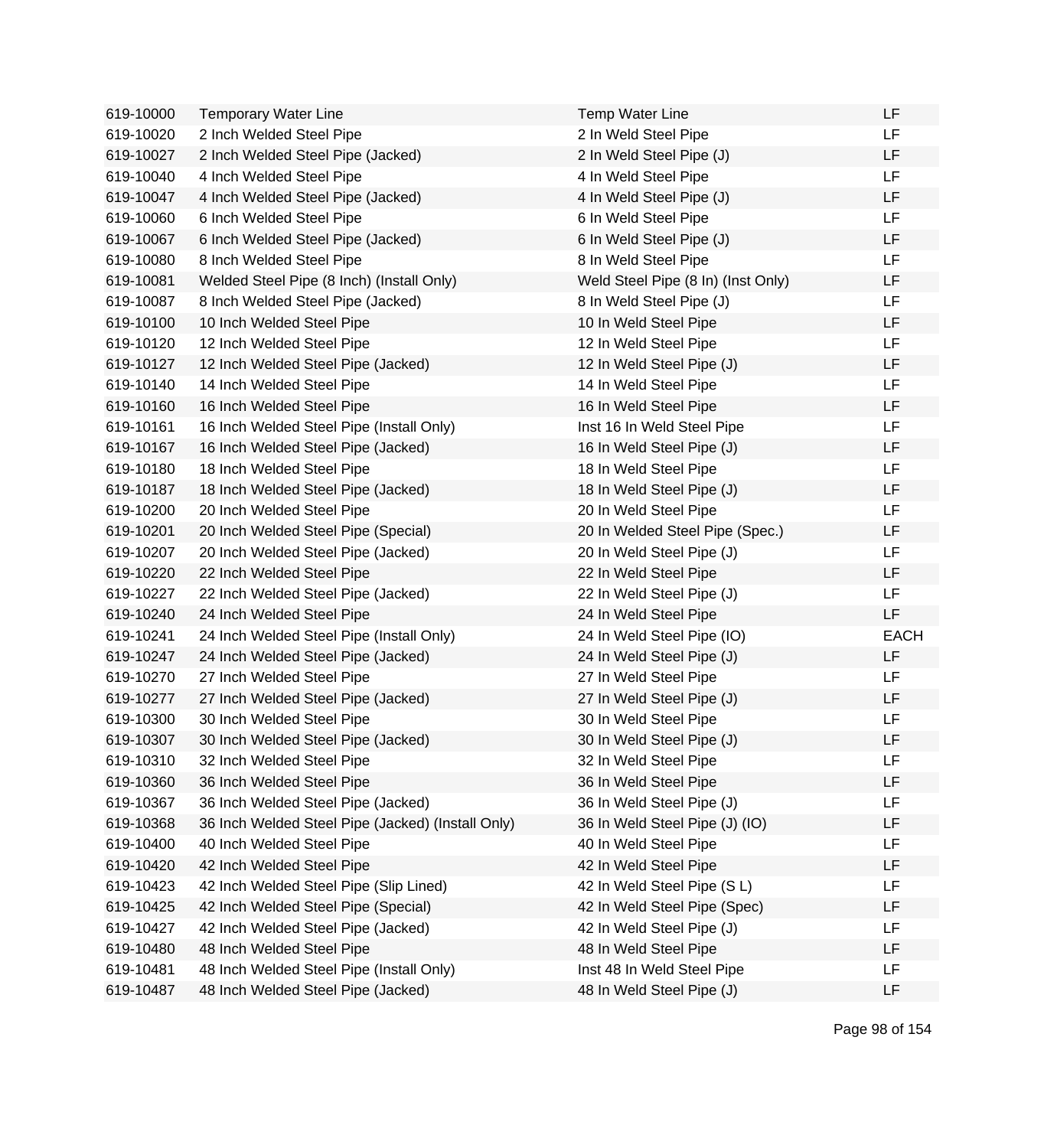| 619-10545 | 54 Inch Welded Steel Pipe (Special)               | 54 In Weld Steel Pipe (Spec)   | LF          |
|-----------|---------------------------------------------------|--------------------------------|-------------|
| 619-10547 | 54 Inch Welded Steel Pipe (Jacked)                | 54 In Weld Steel Pipe (J)      | LF          |
| 619-10600 | 60 Inch Welded Steel Pipe                         | 60 In Weld Steel Pipe          | <b>LF</b>   |
| 619-10607 | 60 Inch Welded Steel Pipe (Jacked)                | 60 In Wed Steel Pipe (J)       | LF          |
| 619-10640 | 64 Inch Welded Steel Pipe                         | 64 In Weld Steel Pipe          | LF          |
| 619-10660 | 66 Inch Welded Steel Pipe                         | 66 In Weld Steel Pipe          | LF          |
| 619-10665 | 66 Inch Welded Steel Pipe (Jacked)                | 66 In Weld Steel Pipe (J)      | LF          |
| 619-10720 | 72 Inch Welded Steel Pipe                         | 72 In Weld Steel Pipe          | LF.         |
| 619-10721 | 72 Inch Welded Steel Pipe (Install Only)          | 72 In Weld Steel Pipe (IO)     | L S         |
| 619-10727 | 72 Inch Welded Steel Pipe (Jacked)                | 72 In Weld Steel Pipe (J)      | LF          |
| 619-10728 | 72 Inch Welded Steel Pipe (Jacked) (Install Only) | 72 In Weld Steel Pipe (J) (IO) | LF          |
| 619-10730 | 78 Inch Welded Steel Pipe (Jacked) (Install Only) | 78 In Weld Steel Pipe (J) (IO) | LF          |
| 619-10847 | 84 Inch Welded Steel Pipe (Jacked)                | 84 In Weld Steel Pipe (J)      | LF          |
| 619-10900 | 90 Inch Welded Steel Pipe                         | 90 In Weld Steel Pipe          | LF          |
| 619-11085 | 108 Inch Welded Steel Pipe (Special)              | 108 In Weld Steel Pipe (Spec)  | LF          |
| 619-11087 | 108 Inch Welded Steel Pipe (Jacked)               | 108 In Weld Steel Pipe (J)     | LF          |
| 619-11120 | Place 12 Inch Welded Steel Pipe                   | Place 12 In Weld Steel Pipe    | LF          |
| 619-11160 | Place 16 Inch Welded Steel Pipe                   | PI 16 In Weld Steel Pipe       | LF          |
| 619-11200 | Place 20 Inch Welded Steel Pipe                   | Place 20 In Weld Steel Pipe    | LF          |
| 619-11240 | Place 24 Inch Welded Steel Pipe                   | Place 24 In Weld Steel Pipe    | LF          |
| 619-11300 | Place 30 Inch Welded Steel Pipe                   | Place 30 In Weld Steel Pipe    | LF          |
| 619-12040 | 4 Inch Water Well Pipe                            | 4 In Water Well Pipe           | LF          |
| 619-21270 | 27 Inch Water Transmission Line                   | 27 In Water Trans Line         | LF          |
| 619-21300 | 30 Inch Water Transmission Line                   | 30 In Water Trans Line         | LF          |
| 619-21360 | 36 Inch Water Transmission Line                   | 36 In Water Trans Line         | LF          |
| 619-30000 | 60 Inch Internal Joint Seals                      | 60 In Internal Joint Seals     | <b>EACH</b> |
| 619-30040 | 1/2 Inch Galvanized Pipe                          | 1/2 In Galv Pipe               | LF          |
| 619-30060 | 3/4 Inch Galvanized Pipe                          | 3/4 In Galv Pipe               | LF          |
| 619-30080 | 1 Inch Galvanized Pipe                            | 1 In Galv Pipe                 | LF          |
| 619-30100 | 1-1/4 Inch Galvanized Pipe                        | 1-1/4 In Galv Pipe             | LF          |
| 619-30120 | 1-1/2 Inch Galvanized Pipe                        | 1-1/2 In Galv Pipe             | LF          |
| 619-30160 | 2 Inch Galvanized Pipe                            | 2 In Galv Pipe                 | LF          |
| 619-30200 | 2-1/2 Inch Galvanized Pipe                        | 2-1/2 In Galv Pipe             | <b>LF</b>   |
| 619-30240 | 3 Inch Galvanized Pipe                            | 3 In Galv Pipe                 | LF          |
| 619-30320 | 4 Inch Galvanized Pipe                            | 4 In Galv Pipe                 | <b>LF</b>   |
| 619-30480 | 6 Inch Galvanized Pipe                            | 6 In Galv Pipe                 | LF          |
| 619-30481 | 1 Inch Black Steel Pipe                           | 1 In Blk Steel Pipe            | LF          |
| 619-30482 | 1-1/4 Inch Black Steel Pipe                       | 1-1/4 In Blk Steel Pipe        | LF          |
| 619-30485 | 6 Inch Black Steel Pipe                           | 6 In Blk Steel Pipe            | LF          |
| 619-30640 | 8 Inch Galvanized Pipe                            | 8 In Galv Pipe                 | LF          |
| 619-30800 | 10 Inch Galvanized Pipe                           | 10 In Galv Pipe                | LF          |
| 619-40060 | 3/4 Inch Copper Pipe                              | 3/4 In Copper Pipe             | LF          |
| 619-40065 | 3/4 Inch Copper Pipe (Furnish Only)               | Furn 3/4 In Copper Pipe        | LF          |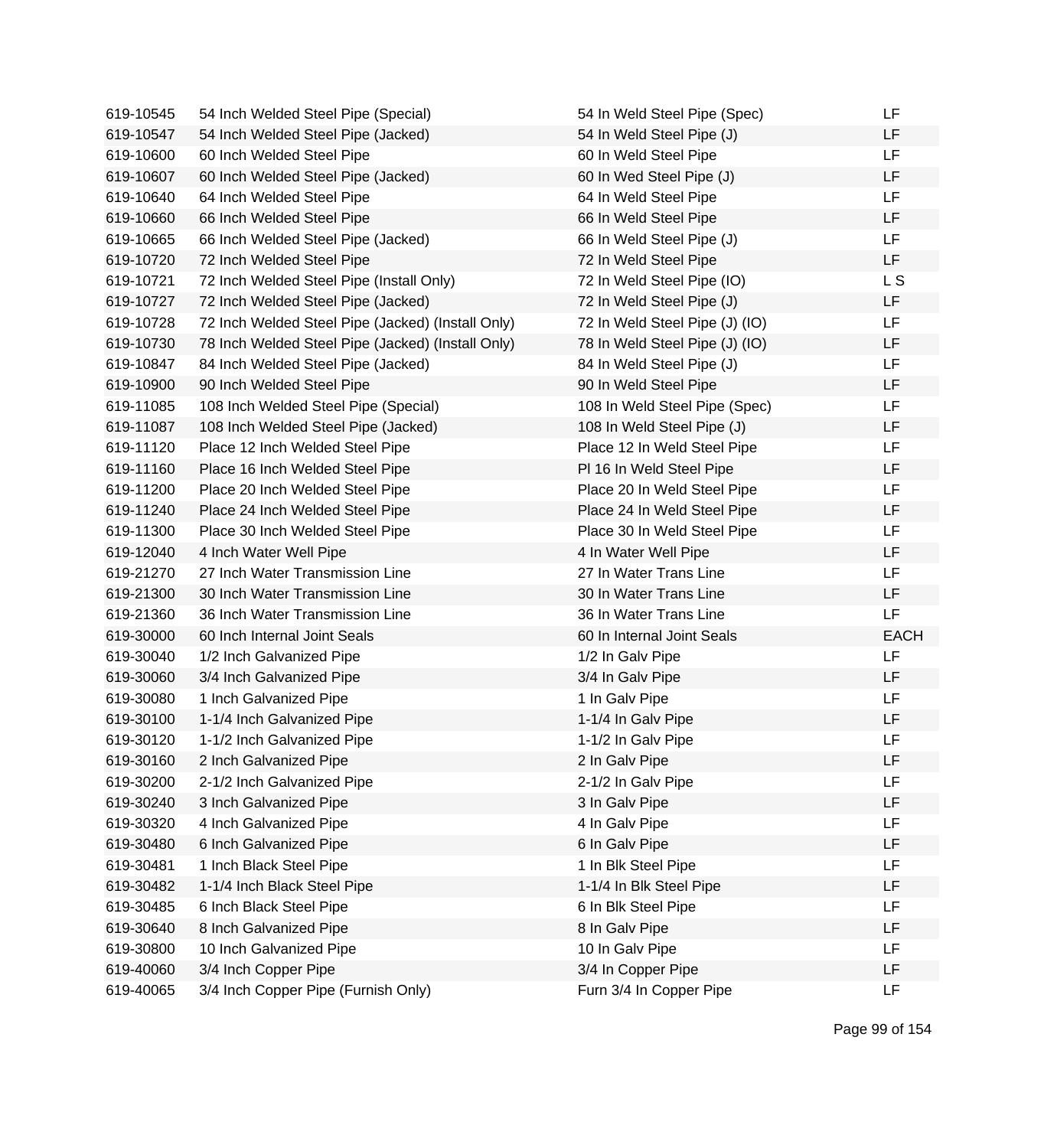| 619-40080 | 1 Inch Copper Pipe                   | 1 In Copper Pipe             | LF          |
|-----------|--------------------------------------|------------------------------|-------------|
| 619-40100 | 1-1/4 Inch Copper Pipe               | 1-1/4 In Copper Pipe         | LF          |
| 619-40120 | 1-1/2 Inch Copper Pipe               | 1-1/2 In Copper Pipe         | <b>LF</b>   |
| 619-40160 | 2 Inch Copper Pipe                   | 2 In Copper Pipe             | <b>LF</b>   |
| 619-40200 | 2-1/2 Inch Copper Pipe               | 2-1/2 In Copper Pipe         | <b>LF</b>   |
| 619-40240 | 3 Inch Copper Pipe                   | 3 In Copper Pipe             | LF          |
| 619-40250 | 4 Inch Copper Pipe                   | 4 In Copper Pipe             | LF          |
| 619-50020 | 1/4 Inch Plastic Pipe                | 1/4 In Plastic Pipe          | LF          |
| 619-50030 | 3/8 Inch Plastic Pipe                | 3/8 In Plastic Pipe          | LF          |
| 619-50040 | 1/2 Inch Plastic Pipe                | 1/2 In Plastic Pipe          | <b>LF</b>   |
| 619-50060 | 3/4 Inch Plastic Pipe                | 3/4 In Plastic Pipe          | LF          |
| 619-50061 | 3/4 Inch Plastic Pipe (Install Only) | Inst 3/4 In Plastic Pipe     | <b>LF</b>   |
| 619-50080 | 1 Inch Plastic Pipe                  | 1 In Plastic Pipe            | <b>LF</b>   |
| 619-50100 | 1-1/4 Inch Plastic Pipe              | 1-1/4 In Plastic Pipe        | <b>LF</b>   |
| 619-50120 | 1-1/2 Inch Plastic Pipe              | 1-1/2 In Plastic Pipe        | <b>LF</b>   |
| 619-50160 | 2 Inch Plastic Pipe                  | 2 In Plastic Pipe            | LF          |
| 619-50200 | 2-1/2 Inch Plastic Pipe              | 2-1/2 In Plastic Pipe        | LF          |
| 619-50235 | 3 Inch Plastic Pipe (Special)        | 3 In Plastic Pipe (Spec)     | LF          |
| 619-50240 | 3 Inch Plastic Pipe                  | 3 In Plastic Pipe            | LF          |
| 619-50320 | 4 Inch Plastic Pipe                  | 4 In Plastic Pipe            | <b>LF</b>   |
| 619-50321 | 4 Inch Plastic Pipe (Install Only)   | Inst 4 In Plastic Pipe       | LF          |
| 619-50325 | 4 Inch Plastic Pipe (Special)        | 4 In Plastic Pipe (Spec)     | <b>LF</b>   |
| 619-50480 | 6 Inch Plastic Pipe                  | 6 In Plastic Pipe            | <b>LF</b>   |
| 619-50481 | 6 Inch Plastic Pipe (Install Only)   | Inst 6 In Plastic Pipe       | <b>LF</b>   |
| 619-50640 | 8 Inch Plastic Pipe                  | 8 In Plastic Pipe            | LF          |
| 619-50641 | 8 Inch Plastic Pipe (Install Only)   | Inst 8 In Plastic Pipe       | LF          |
| 619-50800 | 10 Inch Plastic Pipe                 | 10 In Plastic Pipe           | LF          |
| 619-50960 | 12 Inch Plastic Pipe                 | 12 In Plastic Pipe           | LF          |
| 619-50961 | 12 Inch Plastic Pipe (Install Only)  | Inst 12 In Plastic Pipe      | LF          |
| 619-50962 | 12 Inch Plastic Pipe (Fusible)       | 12 In Plastic Pipe (Fusible) | LF          |
| 619-51100 | 14 Inch Plastic Pipe                 | 14 In Plastic Pipe           | LF          |
| 619-51200 | 15 Inch Plastic Pipe                 | 15 In Plastic Pipe           | LF          |
| 619-51280 | 16 Inch Plastic Pipe                 | 16 In Plastic Pipe           | LF          |
| 619-51290 | 18 Inch Plastic Pipe                 | 18 In Plastic Pipe           | LF          |
| 619-51291 | 18 Inch Plastic Pipe (Install Only)  | Inst 18 In Plastic Pipe      | LF          |
| 619-51300 | 20 Inch Plastic Pipe                 | 20 In Plastic Pipe           | LF          |
| 619-51320 | 24 Inch Plastic Pipe                 | 24 In Plastic Pipe           | LF          |
| 619-51330 | 27 Inch Plastic Pipe                 | 27 In Plastic Pipe           | <b>LF</b>   |
| 619-62480 | 6 Inch Water Supply Pipe             | 6 In Water Sup Pipe          | LF          |
| 619-71000 | Place Valve                          | Place Valve                  | <b>EACH</b> |
| 619-71508 | 1 Inch Air and Vacuum Valve          | 1 In Air and Vacuum Valve    | <b>EACH</b> |
| 619-71516 | 2 Inch Air and Vacuum Valve          | 2 In Air and Vacuum Valve    | <b>EACH</b> |
| 619-71524 | 3 Inch Air and Vacuum Valve          | 3 In Air and Vacuum Valve    | <b>EACH</b> |

Page 100 of 154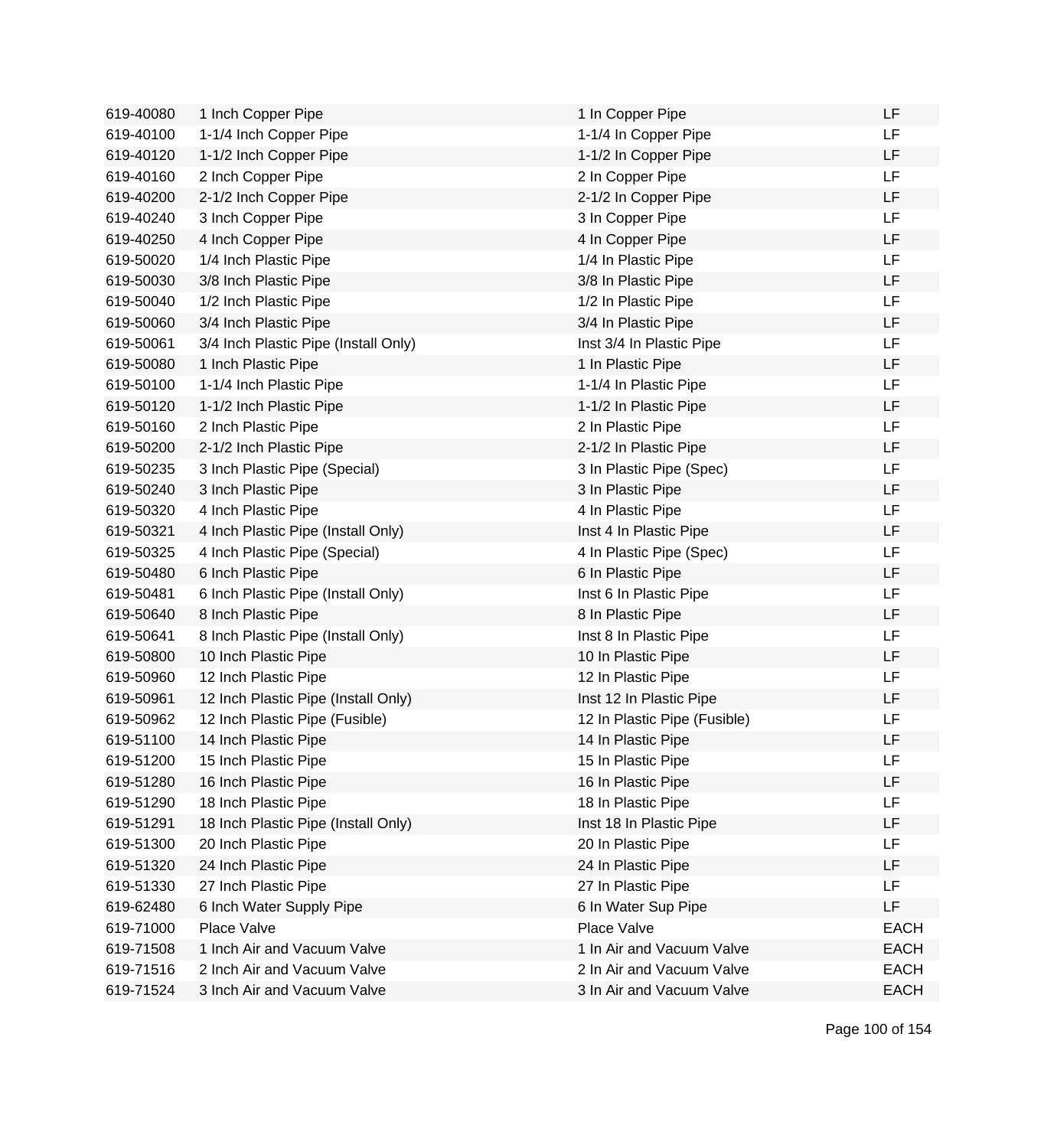| 619-71532 | 4 Inch Air and Vacuum Valve              | 4 In Air and Vacuum Valve        | EACH        |
|-----------|------------------------------------------|----------------------------------|-------------|
| 619-71548 | 6 Inch Air and Vacuum Valve              | 6 In Air and Vacuum Valve        | <b>EACH</b> |
| 619-71596 | 12 Inch Air and Vacuum Valve             | 12 In Air and Vacuum Valve       | <b>EACH</b> |
| 619-71628 | 16 Inch Air and Vacuum Valve             | 16 In Air and Vacuum Valve       | <b>EACH</b> |
| 619-72000 | <b>Guard Valve with Megalugs</b>         | <b>Guard Valve with Megalugs</b> | <b>EACH</b> |
| 619-72024 | 3 Inch Pressure Reducing Valve           | 3 In Press Reducing Valve        | <b>EACH</b> |
| 619-72048 | 6 Inch Pressure Reducing Valve           | 6 In Press Reducing Valve        | <b>EACH</b> |
| 619-72644 | 18 Inch Pressure Regulating Valve        | 18 In Press Regulating Valve     | <b>EACH</b> |
| 619-73000 | <b>PRV Vault</b>                         | <b>PRV Vault</b>                 | <b>EACH</b> |
| 619-73008 | 1 Inch Blow Off                          | 1 In Blow Off                    | <b>EACH</b> |
| 619-73016 | 2 Inch Blow Off                          | 2 In Blow Off                    | <b>EACH</b> |
| 619-73032 | 4 Inch Blow Off                          | 4 In Blow Off                    | <b>EACH</b> |
| 619-73048 | 6 Inch Tangential Blow Off               | 6 In Tangent Blow Off            | <b>EACH</b> |
| 619-73050 | 6 Inch Blow Off Valve and Vault          | 6 In Blow Off and Vault          | <b>EACH</b> |
| 619-73051 | 6 Inch Air Valve Access Manhole Assembly | 6 In Air Val Accs Mnhle Assm     | <b>EACH</b> |
| 619-73064 | 8 Inch Tangential Blow Off               | 8 In Tangent Blow Off            | <b>EACH</b> |
| 619-75000 | Cast Iron Valve Box                      | Cast Iron Valve Box              | <b>EACH</b> |
| 619-75003 | 1/2 Inch Relief Valve                    | 1/2 In Relief Valve              | <b>EACH</b> |
| 619-75004 | 1/2 Inch Gate Valve                      | 1/2 In Gate Valve                | <b>EACH</b> |
| 619-75008 | 1 Inch Gate Valve                        | 1 In Gate Valve                  | <b>EACH</b> |
| 619-75012 | 1-1/2 Inch Gate Valve                    | 1-1/2 In Gate Valve              | <b>EACH</b> |
| 619-75016 | 2 Inch Gate Valve                        | 2 In Gate Valve                  | <b>EACH</b> |
| 619-75020 | 2-1/2 Inch Gate Valve                    | 2-1/2 In Gate Valve              | <b>EACH</b> |
| 619-75024 | 3 Inch Gate Valve                        | 3 In Gate Valve                  | <b>EACH</b> |
| 619-75032 | 4 Inch Gate Valve                        | 4 In Gate Valve                  | <b>EACH</b> |
| 619-75048 | 6 Inch Gate Valve                        | 6 In Gate Valve                  | <b>EACH</b> |
| 619-75064 | 8 Inch Gate Valve                        | 8 In Gate Valve                  | <b>EACH</b> |
| 619-75080 | 10 Inch Gate Valve                       | 10 In Gate Valve                 | <b>EACH</b> |
| 619-75096 | 12 Inch Gate Valve                       | 12 In Gate Valve                 | <b>EACH</b> |
| 619-75112 | 14 Inch Gate Valve                       | 14 In Gate Valve                 | <b>EACH</b> |
| 619-75116 | 16 Inch Gate Valve                       | 16 In Gate Valve                 | <b>EACH</b> |
| 619-75160 | 20 Inch Gate Valve                       | 20 In Gate Valve                 | <b>EACH</b> |
| 619-75161 | 20 Inch Gate Valve (Install Only)        | Inst 20 In Gate Valve            | <b>EACH</b> |
| 619-75192 | 24 Inch Gate Valve                       | 24 In Gate Valve                 | <b>EACH</b> |
| 619-76096 | 12 Inch Eccentric Plug Valve             | 12 In Eccentric Plug Valve       | <b>EACH</b> |
| 619-76120 | 12 Inch Butterfly Valve                  | 12 In Btrfly Valve               | <b>EACH</b> |
| 619-76124 | 14 Inch Butterfly Valve                  | 14 In Btrfly Valve               | <b>EACH</b> |
| 619-76128 | 16 Inch Butterfly Valve                  | 16 In Btrfly Valve               | <b>EACH</b> |
| 619-76129 | 16 Inch Butterfly Valve (Install Only)   | Inst 16 In Btrfly Valve          | <b>EACH</b> |
| 619-76144 | 18 Inch Butterfly Valve                  | 18 In Btrfly Valve               | <b>EACH</b> |
| 619-76160 | 20 Inch Butterfly Valve                  | 20 In Btrfly Valve               | <b>EACH</b> |
| 619-76192 | 24 Inch Butterfly Valve                  | 24 In Btrfly Valve               | <b>EACH</b> |
| 619-76193 | 24 Inch Butterfly Valve                  | Inst 24 In Btrfly Valve          | <b>EACH</b> |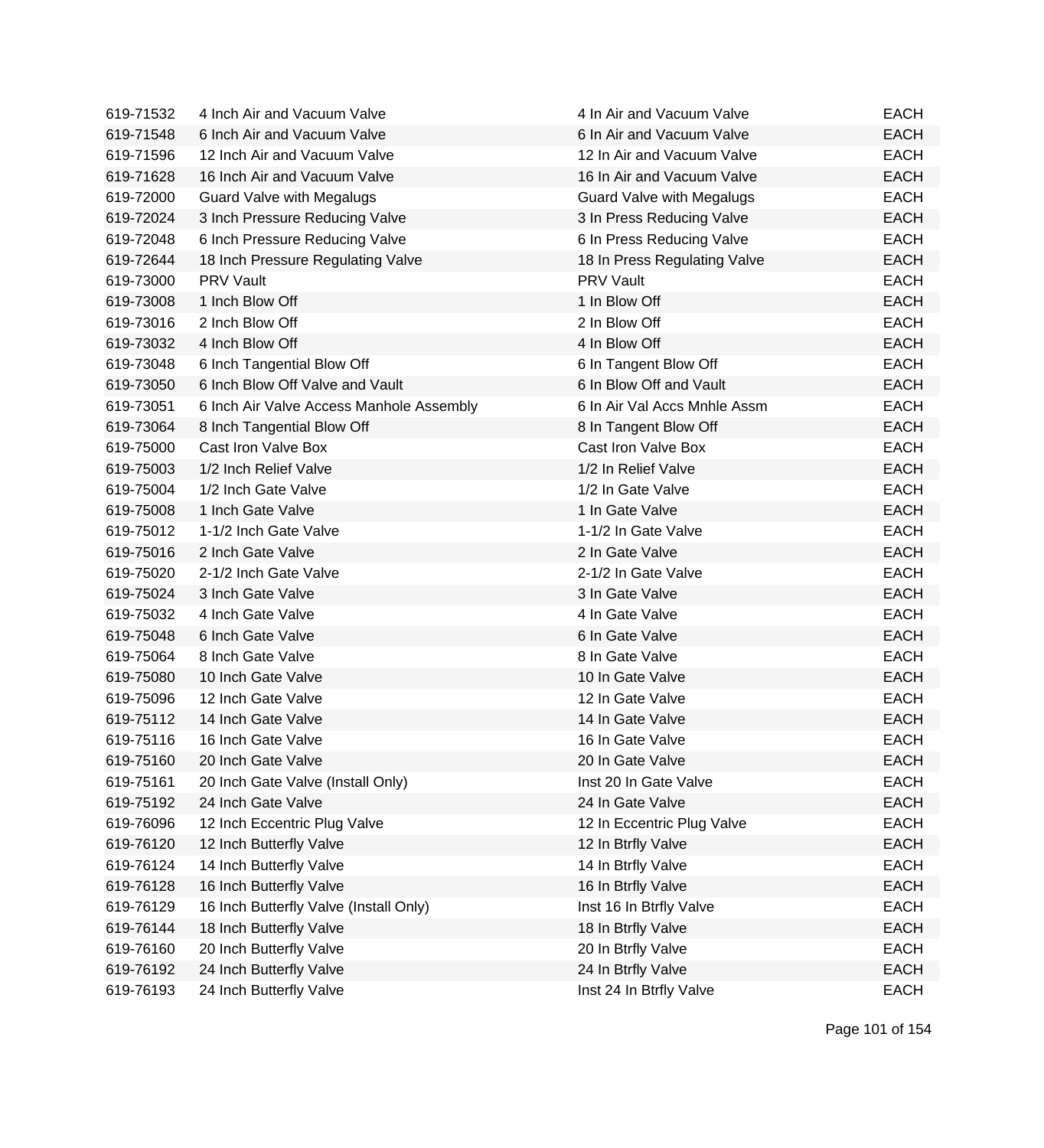| 619-76240 | 30 Inch Butterfly Valve                      | 30 In Btrfly Valve                   | <b>EACH</b> |
|-----------|----------------------------------------------|--------------------------------------|-------------|
| 619-76241 | 30 Inch Butterfly Valve (Install Only)       | Inst 30 In Btrfly Valve              | <b>EACH</b> |
| 619-76288 | 36 Inch Butterfly Valve                      | 36 In Btrfly Valve                   | <b>EACH</b> |
| 619-76384 | 48 Inch Butterfly Valve                      | 48 In Btrfly Valve                   | <b>EACH</b> |
| 619-76932 | 4 Inch Ball Valve                            | 4 In Ball Valve                      | <b>EACH</b> |
| 619-77064 | 8 Inch Check Valve                           | 8 In Check Valve                     | <b>EACH</b> |
| 619-77100 | 24 Inch x 30 Inch Ductile Iron Pipe Reducer  | 24 In x 30 In DIP Reducer            | <b>EACH</b> |
| 619-77200 | 8 Inch Restrained Plug                       | 8 In Restrained Plug                 | <b>EACH</b> |
| 619-77210 | <b>Restrained Plug (Special)</b>             | <b>Restrained Plug (Spec)</b>        | <b>EACH</b> |
| 619-77300 | <b>Corporation Stop</b>                      | Corporation Stop                     | <b>EACH</b> |
| 619-77400 | Curb Stop and Box                            | Curb Stop and Box                    | <b>EACH</b> |
| 619-78005 | Concrete Pad with Fire Department Connection | Conc Pad w/Fire Dept Connect         | L S         |
| 619-78034 | 4-1/4 Inch Fire Hydrant                      | 4-1/4 In Fire Hydrant                | <b>EACH</b> |
| 619-78036 | 4-1/2 Inch Fire Hydrant                      | 4-1/2 In Fire Hydrant                | <b>EACH</b> |
| 619-78042 | 5-1/4 Inch Fire Hydrant                      | 5-1/4 In Fire Hydrant                | <b>EACH</b> |
| 619-78048 | 6 Inch Fire Hydrant                          | 6 In Fire Hydrant                    | <b>EACH</b> |
| 619-78049 | 6 Inch Fire Hydrant (Install Only)           | Inst 6 In Fire Hydrant               | <b>EACH</b> |
| 619-79064 | 8 Inch Expansion Joint (Single Slip)         | 8 In Expan Joint (S Slip)            | <b>EACH</b> |
| 619-79065 | 8 Inch Expansion Joint (Double Slip)         | 8 In Expan Joint (D Slip)            | <b>EACH</b> |
| 619-79070 | 12 Inch Expansion Joint (Single Slip)        | 12 In Expan Joint (S Slip)           | <b>EACH</b> |
| 619-80000 | <b>Cathodic Protection</b>                   | <b>Cathodic Protection</b>           | L S         |
| 619-80005 | Cathodic Protection (Special)                | <b>Cathodic Protection (Spec)</b>    | L S         |
| 620-00001 | Field Office (Class 1)                       | Field Office (CL 1)                  | <b>EACH</b> |
| 620-00002 | Field Office (Class 2)                       | Field Office (CL 2)                  | <b>EACH</b> |
| 620-00005 | Field Office (Special)                       | Field Office (Spec)                  | <b>EACH</b> |
| 620-00009 | Field Office (State Furnished)               | Field Office (State Furn)            | <b>EACH</b> |
| 620-00011 | Field Laboratory (Class 1)                   | Field Lab (CL 1)                     | <b>EACH</b> |
| 620-00012 | Field Laboratory (Class 2)                   | Field Lab (CL 2)                     | <b>EACH</b> |
| 620-00013 | Field Laboratory (Class 3)                   | Field Lab (CL 3)                     | <b>EACH</b> |
| 620-00014 | Field Laboratory (Special)                   | Field Lab (Spec)                     | <b>EACH</b> |
| 620-00015 | Field Laboratory (State Furnished)           | Field Lab (State Furn)               | <b>EACH</b> |
| 620-00018 | Field Office and Laboratory Facility         | Field Office + Lab Facil             | L S         |
| 620-00020 | <b>Sanitary Facility</b>                     | <b>Sanitary Facility</b>             | <b>EACH</b> |
| 620-00035 | Sand Storage Facility                        | Sand Storage Facility                | L S         |
| 620-00040 | <b>Liquidated Damages</b>                    | <b>Liquidated Damages</b>            | <b>DOL</b>  |
| 620-00045 | <b>Liquidated Damages</b>                    | <b>Liquidated Damages</b>            | <b>DAY</b>  |
| 621-00110 | Railroad Track (Ballasted) (133 Lb)          | RR Track (Ballasted) (133Lb)         | LF          |
| 621-00115 | No.10 Railroad Crossover (Ballasted) (CIP)   | No.10 RR Crossover (Ballasted) (CIP) | <b>EACH</b> |
| 621-00120 | No.10 Railroad Turnout (Ballasted) (CIP)     | No.10 RR Turnout (Ballasted) (CIP)   | <b>EACH</b> |
| 621-00200 | Haul Road                                    | Haul Road                            | L S         |
| 621-00202 | Haul Road (Special)                          | Haul Road (Spec)                     | SY          |
| 621-00300 | Haul Road Bridge                             | Haul Road Brdg                       | <b>EACH</b> |
| 621-00400 | Detour Bridge                                | Detour Brdg                          | EACH        |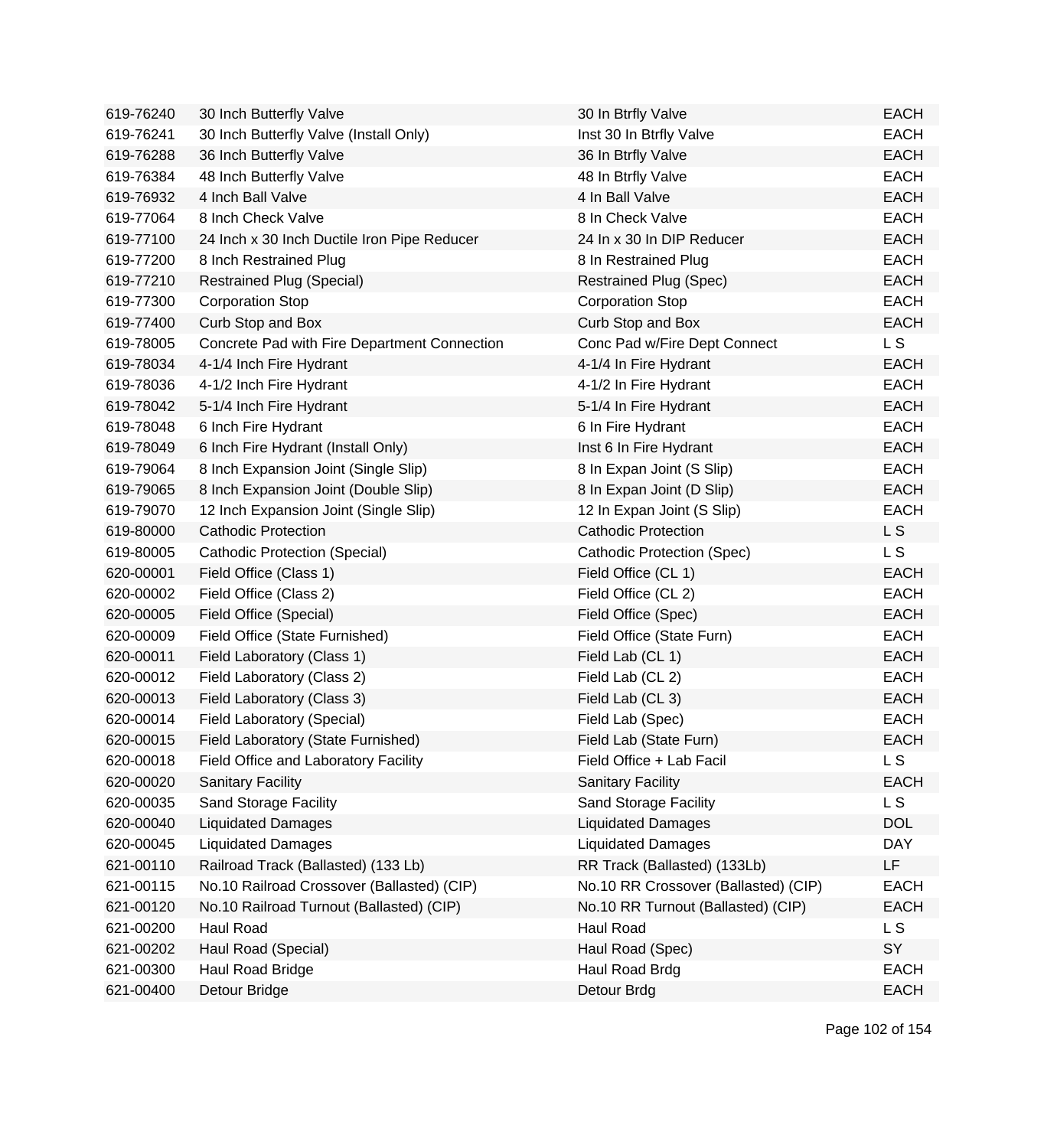| 621-00411 | Structure Temporary Access Road (Location 1)                           | Str Temp Acc Rd (Loc 1)           | L S            |
|-----------|------------------------------------------------------------------------|-----------------------------------|----------------|
| 621-00412 | Structure Temporary Access Road (Location 2)                           | Str Temp Acc Rd (Loc 2)           | L S            |
| 621-00425 | Detour                                                                 | Detour                            | L S            |
| 621-00430 | Detour                                                                 | Detour                            | SY             |
| 621-00450 | <b>Detour Pavement</b>                                                 | Detour Pvmt                       | SY             |
| 621-00475 | <b>Maintenance of Detours</b>                                          | <b>Maint of Detours</b>           | L S            |
| 621-00500 | <b>Temporary Bridge</b>                                                | <b>Temp Brdg</b>                  | L <sub>S</sub> |
| 621-00510 | <b>Temporary Bridge</b>                                                | <b>Temp Bridge</b>                | <b>SF</b>      |
| 621-00520 | <b>Temporary Abutment</b>                                              | <b>Temp Abutment</b>              | L S            |
| 621-00530 | Overhead Contact System (OCS) Temporary Protective<br><b>Structure</b> | <b>OCS Temp Protect Str</b>       | LF             |
| 621-00600 | <b>Pedestrian Overpass</b>                                             | Ped Overpass                      | L S            |
| 621-00650 | <b>Pedestrian Stair Structure</b>                                      | Ped Stair Str                     | L S            |
| 621-00675 | Pedestrian Shed Assembly                                               | Ped Shed Assembly                 | <b>EACH</b>    |
| 621-00700 | Pedestrian Pathway                                                     | Ped Pathway                       | L S            |
| 621-00800 | <b>Temporary Straddle Bent</b>                                         | <b>Temp Straddle Bent</b>         | <b>EACH</b>    |
| 622-00010 | <b>Bicycle Rack</b>                                                    | <b>Bicycle Rack</b>               | <b>EACH</b>    |
| 622-00011 | <b>Bicycle Locker</b>                                                  | <b>Bicycle Locker</b>             | <b>EACH</b>    |
| 622-00020 | Motorcycle Rack                                                        | Motorcycle Rack                   | <b>EACH</b>    |
| 622-00023 | Glyphs                                                                 | Glyphs                            | <b>EACH</b>    |
| 622-00024 | Entry Sign                                                             | Entry Sign                        | <b>EACH</b>    |
| 622-00025 | Information Sign Board                                                 | Info Sign Board                   | <b>EACH</b>    |
| 622-00026 | Information Sign Board (Install Only)                                  | Inst Info Sign Board              | <b>EACH</b>    |
| 622-00031 | Information Sign Board (Special) (Install Only)                        | Inst Info Sign Board (Spec)       | <b>EACH</b>    |
| 622-00042 | Historical Sign Structure (2 Panel)                                    | Historic Sign Str (2 Panel)       | <b>EACH</b>    |
| 622-00044 | Historical Sign Structure (4 Panel)                                    | Historic Sign Str (4 Panel)       | <b>EACH</b>    |
| 622-00046 | Historical Sign Structure (4 Panel) (Tee)                              | Historic Sign Str (4 Panel) (Tee) | <b>EACH</b>    |
| 622-00050 | <b>Information Center</b>                                              | Info Center                       | <b>EACH</b>    |
| 622-00060 | Sign Panel (Original) (Type A) (Furnish Only)                          | Furn Sign Panel (Orig) (Ty A)     | <b>EACH</b>    |
| 622-00062 | Sign Panel (Original) (Type B) (Furnish Only)                          | Furn Sign Panel (Orig) (Ty B)     | <b>EACH</b>    |
| 622-00064 | Sign Panel (Copy) (Furnish Only)                                       | Furn Sign Panel (Copy)            | <b>EACH</b>    |
| 622-00066 | Sign Panel (Install Only)                                              | Inst Sign Panel                   | <b>EACH</b>    |
| 622-00096 | Shelter (Install Only)                                                 | Shelter (Install Only)            | <b>EACH</b>    |
| 622-00100 | <b>Shade Shelter</b>                                                   | Shade Shelter                     | <b>EACH</b>    |
| 622-00101 | <b>Shade Shelter Double</b>                                            | <b>Shade Shelter Double</b>       | <b>EACH</b>    |
| 622-00150 | <b>Planter Box</b>                                                     | <b>Planter Box</b>                | <b>EACH</b>    |
| 622-00155 | Planter Box (Special)                                                  | Planter Box (Spec)                | <b>EACH</b>    |
| 622-00160 | Concrete Planter Box Base (Colored)                                    | Conc Planter Box Base (Col)       | <b>EACH</b>    |
| 622-00200 | Table                                                                  | Table                             | <b>EACH</b>    |
| 622-00201 | Table (Install Only)                                                   | Inst Table                        | <b>EACH</b>    |
| 622-00250 | Bench                                                                  | <b>Bench</b>                      | <b>EACH</b>    |
| 622-00251 | Bench (Install Only)                                                   | Inst Bench                        | <b>EACH</b>    |
| 622-00270 | <b>Bollard</b>                                                         | <b>Bollard</b>                    | <b>EACH</b>    |
| 622-00300 | <b>Barbecue Grill</b>                                                  | <b>BBQ Grill</b>                  | <b>EACH</b>    |

Page 103 of 154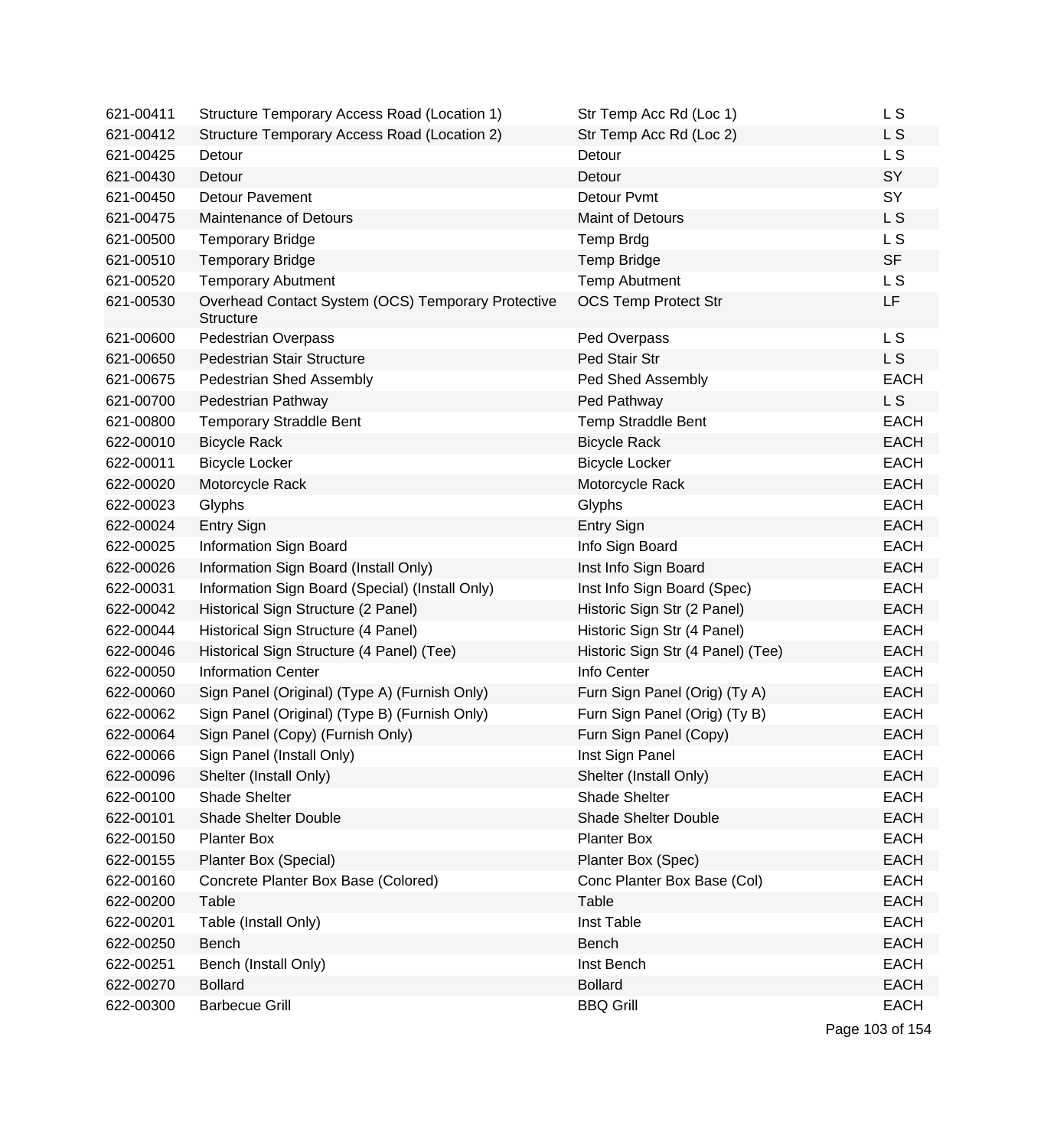| 622-00301 | Barbecue Grill (Install Only)                   | Inst BBQ Grill                                  | <b>EACH</b>    |
|-----------|-------------------------------------------------|-------------------------------------------------|----------------|
| 622-00350 | <b>Trash Receptacle</b>                         | <b>Trash Receptacle</b>                         | <b>EACH</b>    |
| 622-00400 | Drinking Fountain                               | Drinking Fountain                               | <b>EACH</b>    |
| 622-00450 | Ash Urn                                         | Ash Urn                                         | <b>EACH</b>    |
| 622-00500 | <b>Trailer Pad</b>                              | <b>Trailer Pad</b>                              | <b>EACH</b>    |
| 622-00540 | <b>Wheel Stop</b>                               | <b>Wheel Stop</b>                               | <b>EACH</b>    |
| 622-00550 | Wheel Stop (Concrete)                           | Wheel Stop (Conc)                               | <b>EACH</b>    |
| 622-00560 | Wheel Stop (Timber)                             | Wheel Stop (Timber)                             | <b>EACH</b>    |
| 622-00600 | Pump Pit                                        | Pump Pit                                        | <b>EACH</b>    |
| 622-00606 | 6 Inch Pump                                     | 6 In Pump                                       | <b>EACH</b>    |
| 622-00612 | 12 Inch Pump                                    | 12 In Pump                                      | <b>EACH</b>    |
| 622-00700 | Pump House                                      | Pump House                                      | <b>EACH</b>    |
| 622-00705 | <b>Guard House</b>                              | <b>Guard House</b>                              | <b>LS</b>      |
| 622-00710 | Well Pump                                       | <b>Well Pump</b>                                | <b>EACH</b>    |
| 622-00715 | <b>Monitoring Wells</b>                         | <b>Monitor Wells</b>                            | LF             |
| 622-00720 | <b>Pump Station</b>                             | <b>Pump Station</b>                             | L <sub>S</sub> |
| 622-00750 | Sewage Lift Station                             | Sewage Lift Station                             | <b>EACH</b>    |
| 622-00800 | <b>Comfort Station</b>                          | <b>Comfort Station</b>                          | <b>EACH</b>    |
| 622-00802 | Comfort Station (2x2)                           | Comfort Station (2x2)                           | <b>EACH</b>    |
| 622-00803 | Comfort Station (3x3)                           | Comfort Station (3x3)                           | <b>EACH</b>    |
| 622-00804 | Comfort Station (4x4)                           | Comfort Station (4x4)                           | <b>EACH</b>    |
| 622-00805 | Comfort Station (5x5)                           | Comfort Station (5x5)                           | <b>EACH</b>    |
| 622-00806 | Comfort Station (6x6)                           | Comfort Station (6x6)                           | <b>EACH</b>    |
| 622-00810 | Comfort Station (10x10)                         | Comfort Station (10x10)                         | <b>EACH</b>    |
| 622-00820 | <b>Comfort Station Buildings With Utilities</b> | <b>Comfort Station Buildings With Utilities</b> | L S            |
| 622-00825 | <b>Modify Building</b>                          | Mod Building                                    | L S            |
| 622-00826 | <b>Ceramic Tile &amp; Grout</b>                 | Ceramic Tile & Grout                            | <b>SF</b>      |
| 622-00830 | <b>Remodel Building (Brick)</b>                 | <b>Remodel Building (Brick)</b>                 | <b>EACH</b>    |
| 622-00835 | <b>Remodel Building (Metal)</b>                 | <b>Remodel Building (Metal)</b>                 | <b>EACH</b>    |
| 622-00850 | <b>Trailer Sanitary Station</b>                 | <b>Trailer Sani Station</b>                     | <b>EACH</b>    |
| 622-00860 | <b>Trailer Sanitary Station (Dry Vault)</b>     | Trailer Sani Station (Dry Vlt)                  | <b>EACH</b>    |
| 622-00870 | <b>Sewage Receiving Facility</b>                | Sewage Receiving Facil                          | L S            |
| 622-00900 | <b>Control Building</b>                         | <b>Control Building</b>                         | L <sub>S</sub> |
| 622-01000 | Leaching Field                                  | Leaching Field                                  | SY             |
| 622-01005 | Leaching Field                                  | <b>Leaching Field</b>                           | LF             |
| 622-01010 | Leaching Field Distribution System              | Leach Field Dist Sys                            | L S            |
| 622-01015 | 4 Inch Automatic Control Valve                  | 4 In Auto Ctrl Valve                            | <b>EACH</b>    |
| 622-01025 | Pond Lining                                     | Pond Lining                                     | SY             |
| 622-01050 | Septic Tank (500 Gal)                           | Septic Tank (500 Gal)                           | <b>EACH</b>    |
| 622-01060 | Septic Tank (600 Gal)                           | Septic Tank (600 Gal)                           | <b>EACH</b>    |
| 622-01080 | Septic Tank (800 Gal)                           | Septic Tank (800 Gal)                           | <b>EACH</b>    |
| 622-01100 | Septic Tank (1000 Gal)                          | Septic Tank (1000 Gal)                          | <b>EACH</b>    |
| 622-01125 | Septic Tank (1250 Gal)                          | Septic Tank (1250 Gal)                          | <b>EACH</b>    |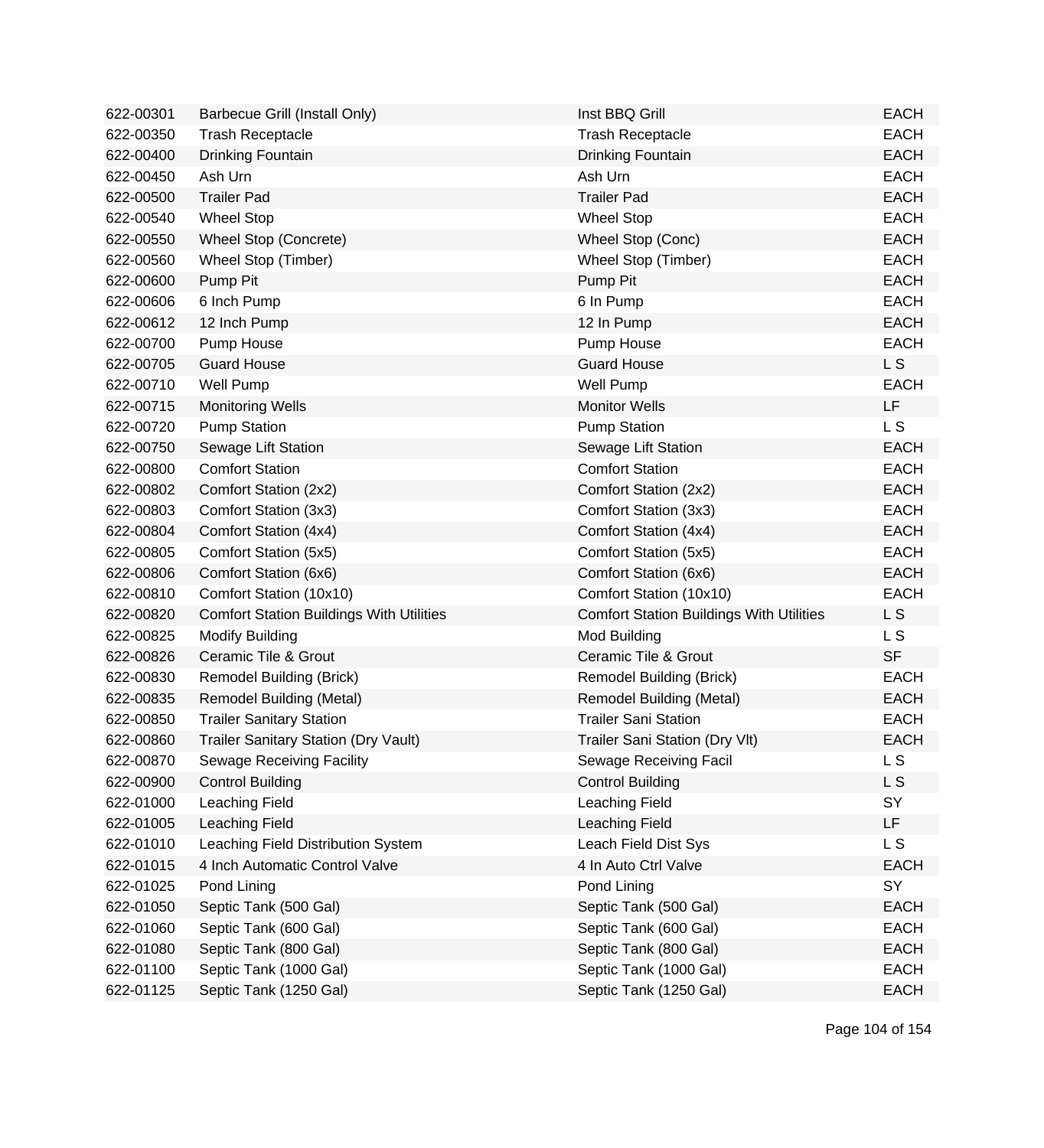| 622-01200 | Septic Tank (2000 Gal)                           | Septic Tank (2000 Gal)                 | <b>EACH</b>    |
|-----------|--------------------------------------------------|----------------------------------------|----------------|
| 622-01250 | Septic Tank (2500 Gal)                           | Septic Tank (2500 Gal)                 | <b>EACH</b>    |
| 622-01300 | Septic Tank (3000 Gal)                           | Septic Tank (3000 Gal)                 | <b>EACH</b>    |
| 622-01400 | Septic Tank (4000 Gal)                           | Septic Tank (4000 Gal)                 | <b>EACH</b>    |
| 622-01500 | Septic Tank (5000 Gal)                           | Septic Tank (5000 Gal)                 | <b>EACH</b>    |
| 622-01550 | Septic Tank (5500 Gal)                           | Septic Tank (5500 Gal)                 | <b>EACH</b>    |
| 622-01700 | Septic Tank (7000 Gal)                           | Septic Tank (7000 Gal)                 | <b>EACH</b>    |
| 622-01800 | Septic Tank (8000 Gal)                           | Septic Tank (8000 Gal)                 | <b>EACH</b>    |
| 622-02200 | Septic Tank (22000 Gal)                          | Septic Tank (22000 Gal)                | <b>EACH</b>    |
| 622-02500 | Sewage Holding Tank (5000 Gal)                   | Sewage Tank (5000 Gal)                 | <b>EACH</b>    |
| 622-03000 | Sewage Treatment Plant Building                  | Sewage Treat Plant Bldg                | <b>EACH</b>    |
| 622-03010 | <b>Clean Existing Treatment Plant</b>            | <b>Clean Exist Treat Plant</b>         | L S            |
| 622-03030 | Sewage Treatment Plant (3000 Gal)                | Sewage Treat Plant (3000 Gal)          | <b>EACH</b>    |
| 622-03060 | Sewage Treatment Plant (6000 Gal)                | Sewage Treat Plant (6000 Gal)          | <b>EACH</b>    |
| 622-03080 | Sewage Treatment Plant (8000 Gal)                | Sewage Treat Plant (8000 Gal)          | <b>EACH</b>    |
| 622-03250 | Sewage Treatment Plant (25000 Gal)               | Sewage Treat Plant (25000 Gal)         | <b>EACH</b>    |
| 622-03260 | <b>Sanitary Sewer Vault</b>                      | Sani Sewer Vault                       | L S            |
| 622-03270 | <b>Wastewater System</b>                         | <b>Waste System</b>                    | L <sub>S</sub> |
| 622-03300 | <b>Percolation Test</b>                          | <b>Percolation Test</b>                | <b>EACH</b>    |
| 622-03550 | Alum Feed System                                 | Alum Feed System                       | L <sub>S</sub> |
| 622-03600 | Potable Water Filter System                      | Potable Water Filter System            | L S            |
| 622-04000 | <b>Water Treatment Plant</b>                     | <b>Water Treat Plant</b>               | L S            |
| 622-04025 | Water Supply for Existing Sewage Treatment Plant | Water Sup for Exist Sewage Treat Plant | L S            |
| 622-04035 | <b>Water Storage Facility</b>                    | <b>Water Storage Facility</b>          | L S            |
| 622-04100 | Cistern (1000 Gal)                               | Cistern (1000 Gal)                     | <b>EACH</b>    |
| 622-04200 | Cistern (2000 Gal)                               | Cistern (2000 Gal)                     | <b>EACH</b>    |
| 622-05150 | Storage Tank (1500 Gal)                          | Storage Tank (1500 Gal)                | <b>EACH</b>    |
| 622-05500 | Storage Tank (500 Gal)                           | Storage Tank (500 Gal)                 | <b>EACH</b>    |
| 622-05501 | Storage Tank (1000 Gal)                          | Storage Tank (1000 Gal)                | <b>EACH</b>    |
| 622-05503 | Storage Tank (3000 Gal)                          | Storage Tank (3000 Gal)                | <b>EACH</b>    |
| 622-05506 | Storage Tank (6000 Gal)                          | Storage Tank (6000 Gal)                | <b>EACH</b>    |
| 622-05513 | Storage Tank (13000 Gal)                         | Storage Tank (13000 Gal)               | EACH           |
| 622-05540 | Storage Tank (40000 Gal)                         | Storage Tank (40000 Gal)               | <b>EACH</b>    |
| 622-06000 | Spring Box                                       | Spring Box                             | <b>EACH</b>    |
| 622-06150 | Polishing Tank (15000 Gal)                       | Polishing Tank (15000 Gal)             | <b>EACH</b>    |
| 622-06200 | Aeration Pump and Diffuser                       | Aeration Pump + Diffuser               | <b>EACH</b>    |
| 622-06300 | <b>Chlorine Contact Basin</b>                    | <b>Chlorine Contact Basin</b>          | <b>EACH</b>    |
| 622-07100 | Propane Tank (1000 Gal)                          | Propane Tank (1000 Gal)                | <b>EACH</b>    |
| 622-10000 | Port of Entry Building                           | Port of Entry Bldg                     | <b>EACH</b>    |
| 622-10090 | <b>Scale Pit and Scales</b>                      | <b>Scale Pit and Scales</b>            | <b>EACH</b>    |
| 622-10100 | Scale Pit and Approach Slabs                     | Scale Pit + Approach Slabs             | <b>EACH</b>    |
| 622-10110 | Scale Pit and Weigh Beam                         | Scale Pit and Weigh Beam               | L S            |
| 622-10200 | Sump Pump                                        | Sump Pump                              | <b>EACH</b>    |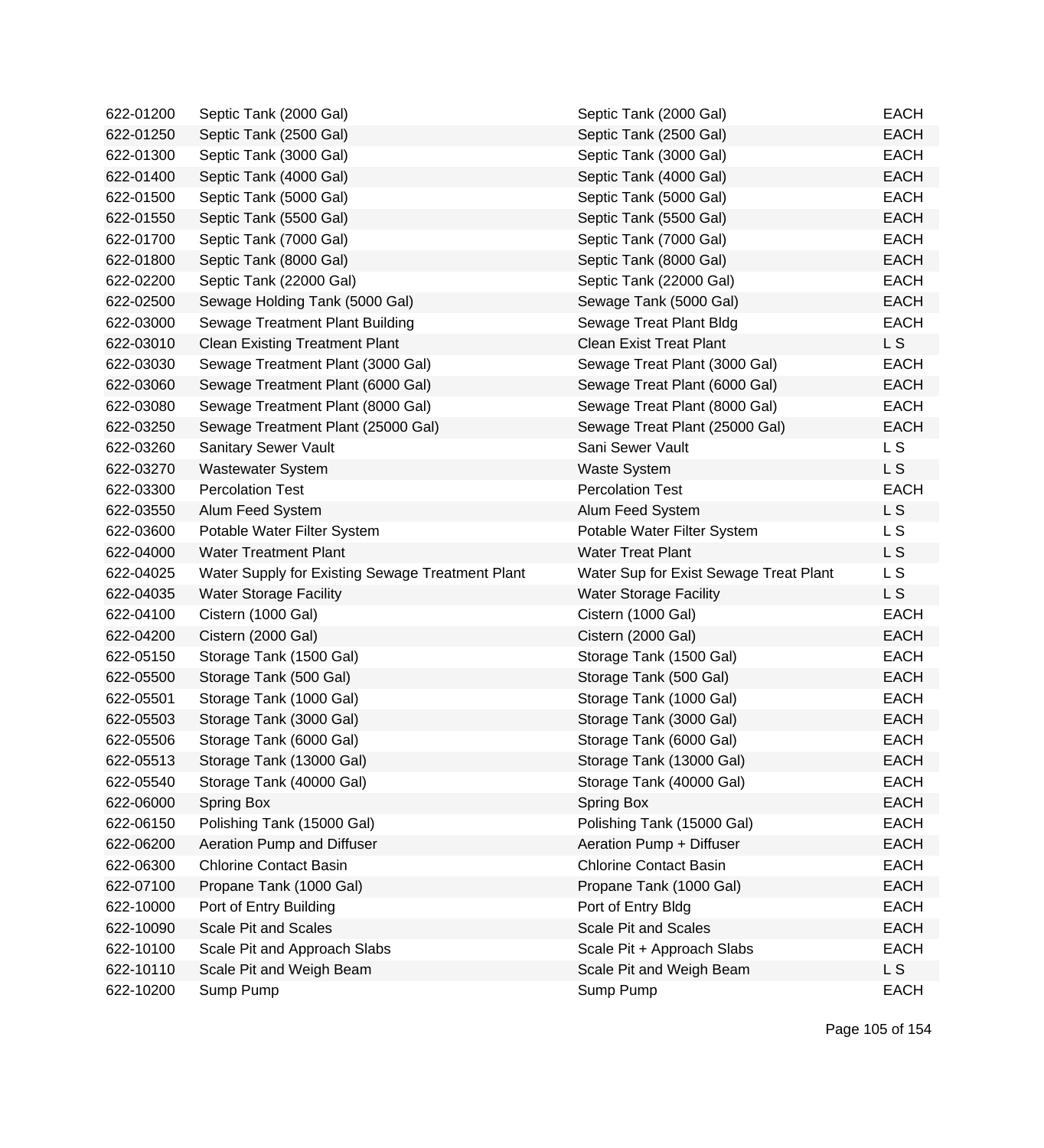| 622-11010 | Maintenance Building                        | <b>Maint Bldg</b>                  | L S            |
|-----------|---------------------------------------------|------------------------------------|----------------|
| 622-11020 | <b>Entry Station Building</b>               | <b>Entry Station Bldg</b>          | L S            |
| 622-11050 | <b>Ridestop Building</b>                    | <b>Ridestop Bldg</b>               | <b>EACH</b>    |
| 622-11052 | Ridestop Building (Temporary)               | Ridestop Bldg (Temp)               | <b>EACH</b>    |
| 622-11055 | <b>Truck Inspection Pit</b>                 | <b>Truck Inspect Pit</b>           | <b>EACH</b>    |
| 622-11060 | <b>Welcome Center Building</b>              | Welcome Center Bldg                | L <sub>S</sub> |
| 622-11080 | <b>Parking Structure</b>                    | <b>Parking Structure</b>           | L S            |
| 622-11100 | Storage Building                            | Storage Bldg                       | <b>EACH</b>    |
| 622-11150 | <b>Building Foundation</b>                  | <b>Bldg Foundation</b>             | L S            |
| 622-11160 | <b>Erect Building</b>                       | <b>Erect Bldg</b>                  | L S            |
| 622-11170 | <b>HVAC</b>                                 | <b>HVA</b>                         | L S            |
| 622-11180 | <b>Building Plumbing Piping Systems</b>     | <b>Bldg Plumbing Piping System</b> | L S            |
| 622-20080 | Flagpole                                    | Flagpole                           | <b>EACH</b>    |
| 622-20100 | Precast Colored Concrete Cap                | Prec Col Conc Cap                  | LF             |
| 622-20200 | <b>Skate Board Protection</b>               | Skate Bd Prot                      | <b>EACH</b>    |
| 623-00050 | <b>Hose Swivel</b>                          | <b>Hose Swivel</b>                 | <b>EACH</b>    |
| 623-00060 | Hose Bib                                    | Hose Bib                           | <b>EACH</b>    |
| 623-00154 | Shrubbery Spray and Flood Irrigator         | Shrub Spray + Flood Irrig          | <b>EACH</b>    |
| 623-00156 | <b>Irrigation Bubbler</b>                   | <b>Irrig Bubbler</b>               | <b>EACH</b>    |
| 623-00162 | <b>Drip Emitter Tubing</b>                  | Drip Emit Tubing                   | LF             |
| 623-00163 | Multi-Outlet Drip Emitter (w/Access Sleeve) | Multi-Out Drip Emit (w/Sleeve)     | <b>EACH</b>    |
| 623-00164 | <b>Drip Emitter</b>                         | Drip Emit                          | <b>EACH</b>    |
| 623-00165 | <b>Emitter Valve Assembly</b>               | Emit Valve Assembly                | <b>EACH</b>    |
| 623-00166 | 3/4 Inch Emitter Valve Assembly             | 3/4 In Emit Valve Assembly         | <b>EACH</b>    |
| 623-00168 | 1 Inch Emitter Valve Assembly               | 1 In Emit Valve Assembly           | <b>EACH</b>    |
| 623-00184 | 1/2 Inch Flush Unit                         | 1/2 In Flush Unit                  | <b>EACH</b>    |
| 623-00185 | 1/2 Inch Air Relief Unit                    | 1/2 In Air Relief Unit             | <b>EACH</b>    |
| 623-00186 | 3/4 Inch Flush Unit                         | 3/4 In Flush Unit                  | <b>EACH</b>    |
| 623-00187 | 3/4 Inch Air Relief Unit                    | 3/4In Air Relief Unit              | <b>EACH</b>    |
| 623-00200 | Sprinkler Head Protector                    | Sprinkler Head Protector           | <b>EACH</b>    |
| 623-00204 | Pop-Up Lawn Spray                           | Pop-Up Lawn Spray                  | <b>EACH</b>    |
| 623-00205 | 4 Inch Pop-Up Spray Sprinkler               | 4 In Pop-Up Spray Spr              | EACH           |
| 623-00206 | 6 Inch Pop-Up Spray Sprinkler               | 6 In Pop-Up Spray Spr              | <b>EACH</b>    |
| 623-00212 | 12 Inch Pop-Up Spray Sprinkler              | 12 In Pop-Up Spray Spr             | <b>EACH</b>    |
| 623-00304 | 1/2 Inch Pop-Up Rotary Sprinkler            | 1/2 In Pop-Up Rotary Spr           | <b>EACH</b>    |
| 623-00306 | 3/4 Inch Pop-Up Rotary Sprinkler            | 3/4 In Pop-Up Rotary Spr           | <b>EACH</b>    |
| 623-00308 | 1 Inch Pop-Up Rotary Sprinkler              | 1 In Pop-Up Rotary Spr             | <b>EACH</b>    |
| 623-00310 | 1-1/4 Inch Pop-Up Rotary Sprinkler          | 1-1/4 In Pop-Up Rotary Spr         | <b>EACH</b>    |
| 623-00312 | 1-1/2 Inch Pop-Up Rotary Sprinkler          | 1-1/2 In Pop-Up Rotary Spr         | <b>EACH</b>    |
| 623-00328 | 3-1/2 Inch Pop-Up Rotary Sprinkler          | 3-1/2 In Pop-Up Rotary Spr         | <b>EACH</b>    |
| 623-00332 | 4 Inch Pop-Up Rotary Sprinkler              | 4 In Pop-Up Rotary Spr             | <b>EACH</b>    |
| 623-00336 | 6 Inch Pop-Up Rotary Sprinkler              | 6 Inch Pop-Up Rotary Spr           | <b>EACH</b>    |
| 623-00340 | 12 Inch Pop-Up Rotary Sprinkler             | 12 Inch Pop-Up Rotary Spr          | <b>EACH</b>    |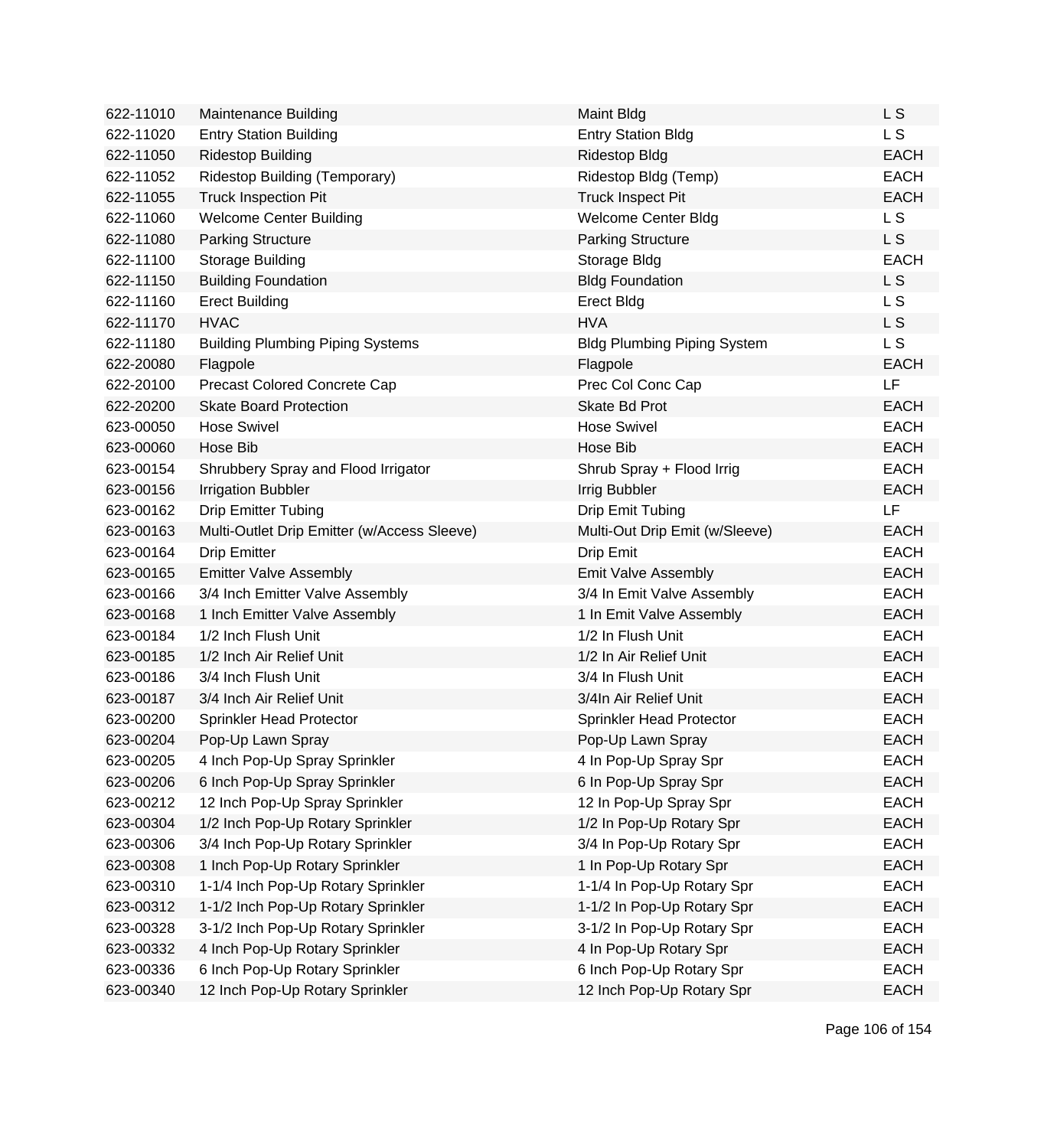| 623-00404 | 1/2 Inch Above Ground Rotary Sprinkler   | 1/2 In Above Grnd Rotary Spr      | <b>EACH</b> |
|-----------|------------------------------------------|-----------------------------------|-------------|
| 623-00406 | 3/4 Inch Above Ground Rotary Sprinkler   | 3/4 In Above Grnd Rotary Spr      | <b>EACH</b> |
| 623-00408 | 1 Inch Above Ground Rotary Sprinkler     | 1 In Above Grnd Rotary Spr        | <b>EACH</b> |
| 623-00410 | 1-1/4 Inch Above Ground Rotary Sprinkler | 1-1/4 In Above Grnd Rotary Spr    | <b>EACH</b> |
| 623-00412 | 1-1/2 Inch Above Ground Rotary Sprinkler | 1-1/2 In Above Grnd Rotary Spr    | <b>EACH</b> |
| 623-00500 | Sprinkler Head Protector                 | Sprinkler Head Protector          | <b>EACH</b> |
| 623-00505 | 5/8 Inch Hose                            | 5/8 In Hose                       | <b>LF</b>   |
| 623-00602 | 2 Inch Plastic Pipe (Irrigation/Sleeve)  | 2 In Plastic Pipe (Irrig/Sleve)   | LF          |
| 623-00604 | 4 Inch Plastic Pipe (Irrigation/Sleeve)  | 4 Inch Plastic Pipe (Irrig/Sleve) | LF          |
| 623-00606 | 6 Inch Plastic Pipe (Irrigation/Sleeve)  | 6 In Plastic Pipe (Irrig/Sleeve)  | LF          |
| 623-00610 | 10 Inch Plastic Pipe                     | 10 In Plastic Pipe                | LF          |
| 623-01506 | 3/4 Inch Check Valve                     | 3/4 In Check Valve                | <b>EACH</b> |
| 623-01512 | 1-1/2 Inch Check Valve                   | 1-1/2 In Check Valve              | <b>EACH</b> |
| 623-01706 | 3/4 Inch Backflow Preventer              | 3/4 In Backflow Preventer         | <b>EACH</b> |
| 623-01708 | 1 Inch Backflow Preventer                | 1 Inch Backflow Preventer         | <b>EACH</b> |
| 623-01710 | 1-1/4 Inch Backflow Preventer            | 1-1/4 In Backflow Preventer       | <b>EACH</b> |
| 623-01712 | 1-1/2 Inch Backflow Preventer            | 1-1/2 In Backflow Preventer       | <b>EACH</b> |
| 623-01716 | 2 Inch Backflow Preventer                | 2 In Backflow Preventer           | <b>EACH</b> |
| 623-01720 | 2-1/2 Inch Backflow Preventer            | 2-1/2 In Backflow Preventer       | <b>EACH</b> |
| 623-01724 | 3 Inch Backflow Preventer                | 3 In Backflow Preventer           | <b>EACH</b> |
| 623-01732 | 4 Inch Backflow Preventer                | 4 In Backflow Preventer           | <b>EACH</b> |
| 623-01748 | 6 Inch Backflow Preventer                | 6 In Backflow Preventer           | <b>EACH</b> |
| 623-01806 | 3/4 Inch Pressure Reducing Valve         | 3/4 In Press Reduc Valve          | <b>EACH</b> |
| 623-01808 | 1 Inch Pressure Reducing Valve           | 1 In Press Reduc Valve            | <b>EACH</b> |
| 623-01810 | 1-1/4 Inch Pressure Reducing Valve       | 1-1/4 In Press Reduc Valve        | <b>EACH</b> |
| 623-01812 | 1-1/2 Inch Pressure Reducing Valve       | 1-1/2 In Press Reduc Valve        | <b>EACH</b> |
| 623-01816 | 2 Inch Pressure Reducing Valve           | 2 In Press Reduc Valve            | <b>EACH</b> |
| 623-01824 | 3 Inch Pressure Reducing Valve           | 3 In Press Reduc Valve            | <b>EACH</b> |
| 623-01832 | 4 Inch Pressure Reducing Valve           | 4 In Press Reduc Valve            | <b>EACH</b> |
| 623-01848 | 6 Inch Pressure Reducing Valve           | 6 In Press Reduc Valve            | <b>EACH</b> |
| 623-01906 | 3/4 Inch Strainer                        | 3/4 In Strainer                   | <b>EACH</b> |
| 623-01908 | 1 Inch Strainer                          | 1 In Strainer                     | EACH        |
| 623-01910 | 1-1/4 Inch Strainer                      | 1-1/4 In Strainer                 | <b>EACH</b> |
| 623-01912 | 1-1/2 Inch Strainer                      | 1-1/2 In Strainer                 | <b>EACH</b> |
| 623-01916 | 2 Inch Strainer                          | 2 In Strainer                     | <b>EACH</b> |
| 623-01924 | 3 Inch Strainer                          | 3 In Strainer                     | <b>EACH</b> |
| 623-01932 | 4 Inch Strainer                          | 4 In Strainer                     | <b>EACH</b> |
| 623-02004 | 1/2 Inch Drain Valve                     | 1/2 In Drain Valve                | <b>EACH</b> |
| 623-02006 | 3/4 Inch Drain Valve                     | 3/4 In Drain Valve                | <b>EACH</b> |
| 623-02008 | 1 Inch Drain Valve                       | 1 In Drain Valve                  | <b>EACH</b> |
| 623-02010 | 1-1/4 Inch Drain Valve                   | 1-1/4 In Drain Valve              | <b>EACH</b> |
| 623-02012 | 1-1/2 Inch Drain Valve                   | 1-1/2 In Drain Valve              | <b>EACH</b> |
| 623-02016 | 2 Inch Drain Valve                       | 2 In Drain Valve                  | <b>EACH</b> |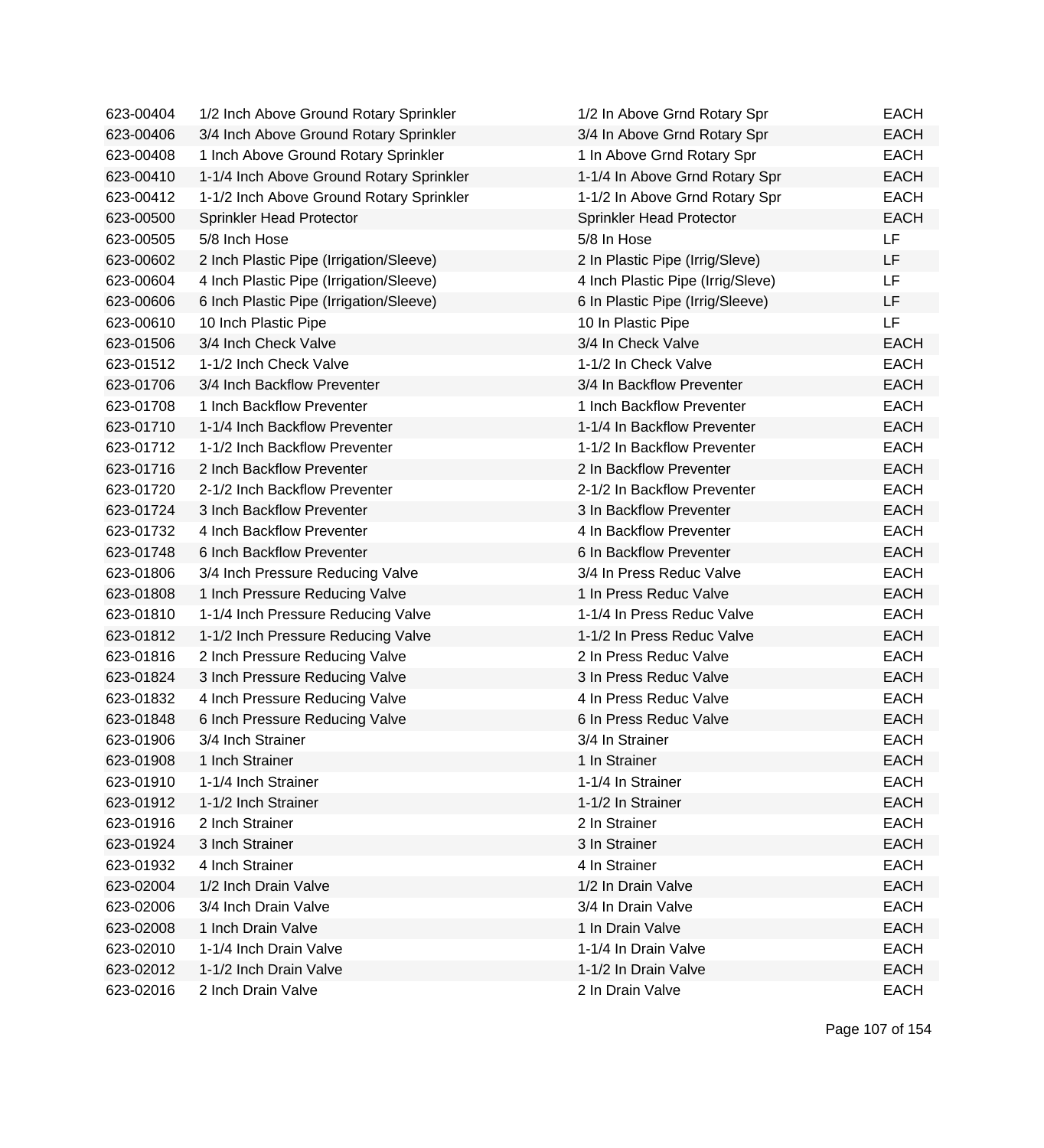| 623-02104 | 1/2 Inch Automatic Drain Valve        | 1/2 In Auto Drain Valve     | <b>EACH</b> |
|-----------|---------------------------------------|-----------------------------|-------------|
| 623-03004 | 3/4 In Drip Zone Control Valve        | 3/4 In Drip Zone Crtl Valve | <b>EACH</b> |
| 623-03006 | 3/4 Inch Manual Control Valve         | 3/4 In Manual Ctrl Valve    | <b>EACH</b> |
| 623-03008 | 1 Inch Manual Control Valve           | 1 In Manual Ctrl Valve      | <b>EACH</b> |
| 623-03010 | 1-1/4 Inch Manual Control Valve       | 1-1/4 In Manual Ctrl Valve  | <b>EACH</b> |
| 623-03012 | 1-1/2 Inch Manual Control Valve       | 1-1/2 In Manual Ctrl Valve  | <b>EACH</b> |
| 623-03016 | 2 Inch Manual Control Valve           | 2 In Manual Ctrl Valve      | <b>EACH</b> |
| 623-03020 | 2-1/2 Inch Manual Control Valve       | 2-1/2 In Manual Ctrl Valve  | <b>EACH</b> |
| 623-03024 | 3 Inch Manual Control Valve           | 3 In Manual Ctrl Valve      | <b>EACH</b> |
| 623-03106 | 3/4 Inch Automatic Control Valve      | 3/4 In Auto Ctrl Valve      | <b>EACH</b> |
| 623-03108 | 1 Inch Automatic Control Valve        | 1 In Auto Ctrl Valve        | <b>EACH</b> |
| 623-03110 | 1-1/4 Inch Automatic Control Valve    | 1-1/4 In Auto Ctrl Val      | <b>EACH</b> |
| 623-03112 | 1-1/2 Inch Automatic Control Valve    | 1-1/2 In Auto Ctrl Val      | <b>EACH</b> |
| 623-03116 | 2 Inch Automatic Control Valve        | 2 In Auto Ctrl Valve        | <b>EACH</b> |
| 623-03120 | 2-1/2 Inch Automatic Control Valve    | 2-1/2 In Auto Ctrl Val      | <b>EACH</b> |
| 623-03124 | 3 Inch Automatic Control Valve        | 3 In Auto Ctrl Valve        | <b>EACH</b> |
| 623-03132 | 4 Inch Automatic Control Valve        | 4 In Auto Ctrl Valve        | <b>EACH</b> |
| 623-04000 | Control Wire 24 Volt                  | Ctrl Wire 24 Volt           | <b>LF</b>   |
| 623-04002 | <b>Power Source Wire</b>              | <b>Power Source Wire</b>    | LF.         |
| 623-04003 | <b>Controller Communication Cable</b> | <b>Ctrler Comm Cable</b>    | LF          |
| 623-04006 | 3/4 Inch Quick-Coupler Valve          | 3/4 In Quick-Coupler        | <b>EACH</b> |
| 623-04008 | 1 Inch Quick-Coupler Valve            | 1 In Quick-Coupler          | <b>EACH</b> |
| 623-04010 | 1-1/4 Inch Quick-Coupler Valve        | 1-1/4 In Quick-Coupler      | <b>EACH</b> |
| 623-04012 | 1-1/2 Inch Quick-Coupler Valve        | 1-1/2 In Quick-Coupler      | <b>EACH</b> |
| 623-04016 | 2 Inch Quick-Coupler Valve            | 2 In Quick-Coupler          | <b>EACH</b> |
| 623-04510 | 3/4 Inch Ball Valve                   | 3/4 In Ball Valve           | <b>EACH</b> |
| 623-04520 | 2 Inch Ball Valve                     | 2 In Ball Valve             | <b>EACH</b> |
| 623-04521 | 2-1/2 Inch Ball Valve                 | 2-1/2 Inch Ball Valve       | <b>EACH</b> |
| 623-05006 | 3/4 Inch Gate Valve                   | 3/4 In Gate Valve           | <b>EACH</b> |
| 623-05008 | 1 Inch Gate Valve                     | 1 Inch Gate Valve           | <b>EACH</b> |
| 623-05010 | 1-1/4 Inch Gate Valve                 | 1-1/4 In Gate Valve         | <b>EACH</b> |
| 623-05012 | 1-1/2 Inch Gate Valve                 | 1-1/2 In Gate Valve         | EACH        |
| 623-05016 | 2 Inch Gate Valve                     | 2 In Gate Valve             | <b>EACH</b> |
| 623-05020 | 2-1/2 Inch Gate Valve                 | 2-1/2 In Gate Valve         | <b>EACH</b> |
| 623-05024 | 3 Inch Gate Valve                     | 3 In Gate Valve             | <b>EACH</b> |
| 623-05032 | 4 Inch Gate Valve                     | 4 In Gate Valve             | <b>EACH</b> |
| 623-05048 | 6 Inch Gate Valve                     | 6 In Gate Valve             | <b>EACH</b> |
| 623-05064 | 8 Inch Gate Valve                     | 8 In Gate Valve             | <b>EACH</b> |
| 623-05096 | 12 Inch Gate Valve                    | 12 In Gate Valve            | <b>EACH</b> |
| 623-05128 | 16 Inch Gate Valve                    | 16 In Gate Valve            | <b>EACH</b> |
| 623-05548 | 6 Inch Check Valve                    | 6 In Check Valve            | <b>EACH</b> |
| 623-06128 | 16 Inch Butterfly Valve               | 16 In Btrfly Valve          | <b>EACH</b> |
| 623-06502 | 2 Leg Flow Manifold                   | 2 Leg Flow Manifold         | <b>EACH</b> |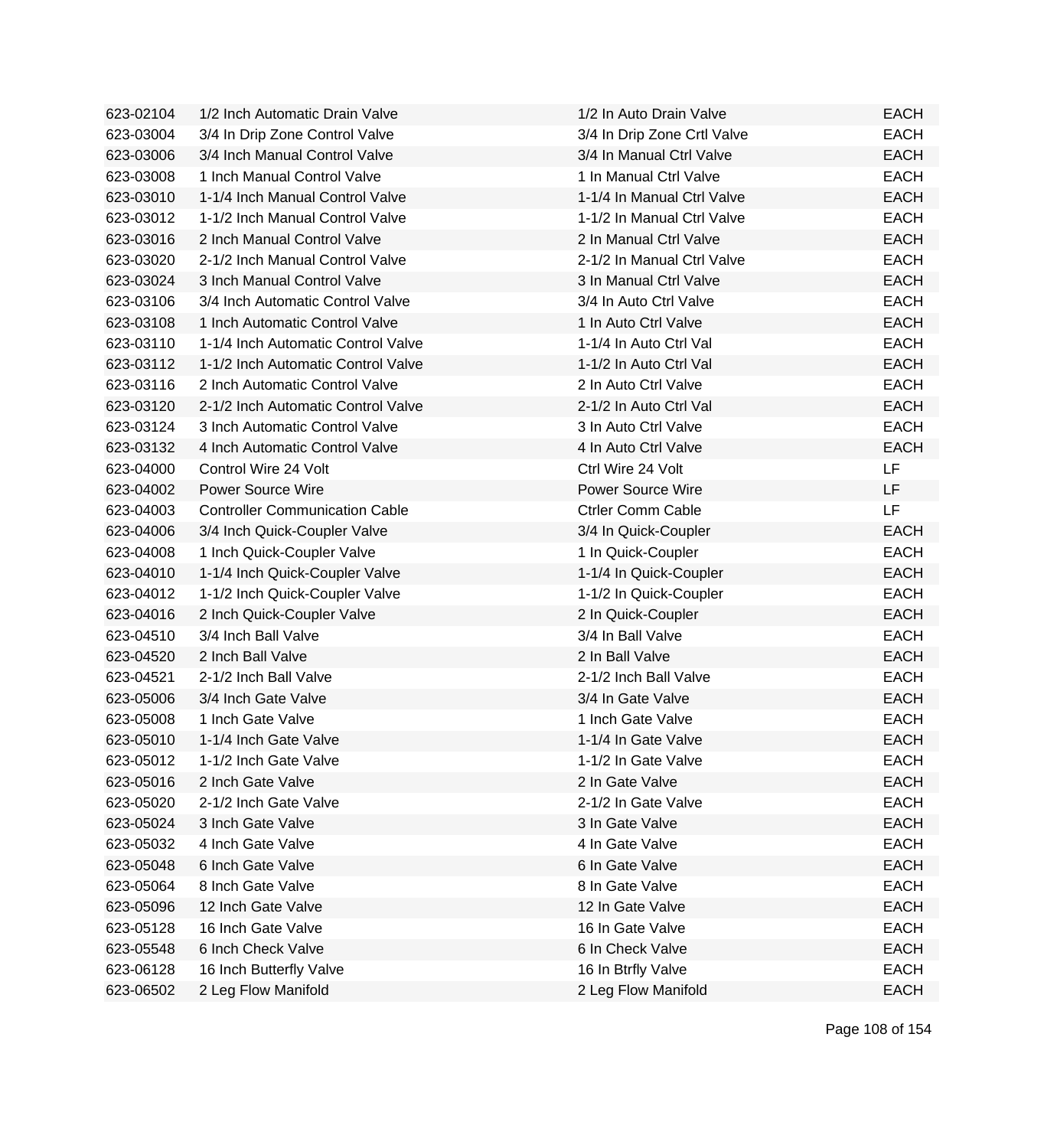| 623-06503 | 3 Leg Flow Manifold                            | 3 Leg Flow Manifold    | <b>EACH</b> |
|-----------|------------------------------------------------|------------------------|-------------|
| 623-06900 | Valve Box                                      | Valve Box              | <b>EACH</b> |
| 623-06901 | Valve Box (Special)                            | Valve Box (Special)    | <b>EACH</b> |
| 623-07006 | 3/4 Inch Water Meter                           | 3/4 In Water Meter     | <b>EACH</b> |
| 623-07008 | 1 Inch Water Meter                             | 1 In Water Meter       | <b>EACH</b> |
| 623-07012 | 1-1/2 Inch Water Meter                         | 1-1/2 In Water Meter   | <b>EACH</b> |
| 623-07016 | 2 Inch Water Meter                             | 2 In Water Meter       | <b>EACH</b> |
| 623-07024 | 3 Inch Water Meter                             | 3 In Water Meter       | <b>EACH</b> |
| 623-07032 | 4 Inch Water Meter                             | 4 In Water Meter       | <b>EACH</b> |
| 623-07048 | 6 Inch Water Meter                             | 6 In Water Meter       | <b>EACH</b> |
| 623-07500 | Soil Moisture Sensor                           | Soil Moisture Sensor   | <b>EACH</b> |
| 623-07510 | <b>Weather Station</b>                         | <b>Weather Station</b> | <b>EACH</b> |
| 623-07600 | 1-1/2 Inch Flow Sensor                         | 1-1/2 In Flow Sensor   | <b>EACH</b> |
| 623-07601 | 1 Inch Flow Sensor                             | 1 In Flow Sensor       | <b>EACH</b> |
| 623-07602 | 2 Inch Flow Sensor                             | 2 In Flow Sensor       | <b>EACH</b> |
| 623-07603 | 3 Inch Flow Sensor                             | 3 In Flow Sensor       | <b>EACH</b> |
| 623-07604 | 4 Inch Flow Sensor                             | 4 In Flow Sensor       | <b>EACH</b> |
| 623-07605 | 5 Inch Flow Sensor                             | 5 In Flow Sensor       | <b>EACH</b> |
| 623-07606 | 6 Inch Flow Sensor                             | 6 In Flow Sensor       | <b>EACH</b> |
| 623-08103 | 3 Station Automatic Controller                 | 3 Station Auto Ctrler  | <b>EACH</b> |
| 623-08104 | 4 Station Automatic Controller                 | 4 Station Auto Ctrler  | <b>EACH</b> |
| 623-08105 | 5 Station Automatic Controller                 | 5 Station Auto Ctrler  | <b>EACH</b> |
| 623-08106 | 6 Station Automatic Controller                 | 6 Station Auto Ctrler  | <b>EACH</b> |
| 623-08107 | 7 Station Automatic Controller                 | 7 Station Auto Ctrler  | <b>EACH</b> |
| 623-08108 | 8 Station Automatic Controller                 | 8 Station Auto Ctrler  | <b>EACH</b> |
| 623-08109 | 9 Station Automatic Controller                 | 9 Station Auto Ctrler  | <b>EACH</b> |
| 623-08110 | 10 Station Automatic Controller                | 10 Station Auto Ctrler | <b>EACH</b> |
| 623-08111 | 11 Station Automatic Controller                | 11 Station Auto Ctrler | <b>EACH</b> |
| 623-08112 | 12 Station Automatic Controller                | 12 Station Auto Ctrler | <b>EACH</b> |
| 623-08114 | 14 Station Automatic Controller                | 14 Station Auto Ctrler | <b>EACH</b> |
| 623-08116 | <b>16 Station Automatic Controller</b>         | 16 Station Auto Ctrler | <b>EACH</b> |
| 623-08118 | 18 Station Automatic Controller                | 18 Station Auto Ctrler | EACH        |
| 623-08120 | 20 Station Automatic Controller                | 20 Station Auto Ctrler | <b>EACH</b> |
| 623-08124 | 24 Station Automatic Controller                | 24 Station Auto Ctrler | <b>EACH</b> |
| 623-08126 | 26 Station Automatic Controller                | 26 Station Auto Ctrler | <b>EACH</b> |
| 623-08130 | 30 Station Automatic Controller                | 30 Station Auto Ctrler | <b>EACH</b> |
| 623-08132 | 32 Station Automatic Controller                | 32 Station Auto Ctrler | <b>EACH</b> |
| 623-08136 | 36 Station Automatic Controller                | 36 Station Auto Ctrler | <b>EACH</b> |
| 623-08140 | 40 Station Automatic Controller                | 40 Station Auto Ctrler | <b>EACH</b> |
| 623-08148 | 48 Station Automatic Controller                | 48 Station Auto Ctrler | <b>EACH</b> |
| 623-08152 | 52 Station Automatic Controller                | 52 Station Auto Ctrler | <b>EACH</b> |
| 623-08200 | <b>Master Controller</b>                       | <b>Master Ctrler</b>   | <b>EACH</b> |
| 623-08210 | Automatic Controller Transmitter/Receiver Unit | Auto Ctrler T/R Unit   | <b>EACH</b> |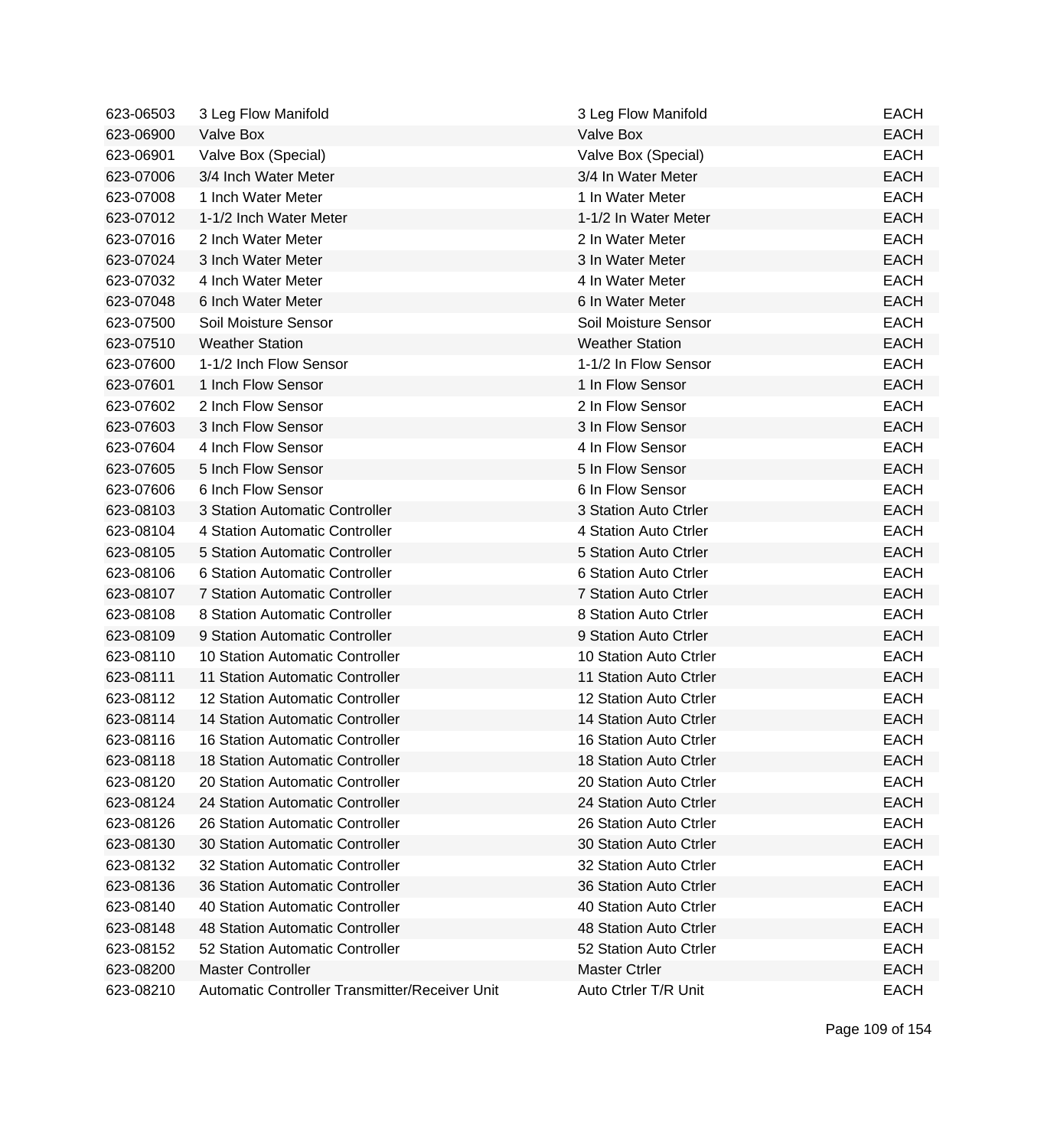| 623-08218 | 18 Station Automatic Controller (Furnish Only)      | Furn 18 Station Auto Ctrler      | EACH        |
|-----------|-----------------------------------------------------|----------------------------------|-------------|
| 623-08226 | 26 Station Automatic Controller (Furnish Only)      | Furn 26 Station Auto Ctrler      | <b>EACH</b> |
| 623-08232 | 32 Station Automatic Controller (Furnish Only)      | Furn 32 Station Auto Ctrler      | <b>EACH</b> |
| 623-08252 | 52 Station Automatic Controller (Furnish Only)      | Furn 52 Station Auto Ctrler      | <b>EACH</b> |
| 623-08308 | 8 Station Automatic Controller (Install Only)       | Inst 8 Station Auto Ctrler       | <b>EACH</b> |
| 623-08416 | 16 Station Satellite Controller                     | 16 Station Satellite Ctrler      | <b>EACH</b> |
| 623-08432 | 32 Station Satellite Controller                     | 32 Station Satellite Ctrler      | <b>EACH</b> |
| 623-08448 | 48 Station Satellite Controller                     | 48 Station Satellite Ctrler      | <b>EACH</b> |
| 623-09000 | <b>Booster Pump</b>                                 | <b>Booster Pump</b>              | <b>EACH</b> |
| 623-09100 | Submersible Pump (w/Valving and Controls)           | Submersible Pump (w/Val & Ctrl)  | <b>EACH</b> |
| 623-09900 | Sprinkler System                                    | Sprinkler System                 | L S         |
| 623-09905 | <b>Irrigation Assembly</b>                          | Irrig Assembly                   | <b>EACH</b> |
| 623-09907 | <b>Infiltration Gallery</b>                         | <b>Infiltration Gallery</b>      | <b>EACH</b> |
| 623-09910 | Portable Sprinkling System                          | Portable Sprinkling System       | <b>HOUR</b> |
| 623-09950 | <b>Irrigation Wells</b>                             | <b>Irrigation Wells</b>          | LF          |
| 623-09960 | Pump System                                         | Pump System                      | L S         |
| 624-20006 | 6 Inch Drainage Pipe (Class 0)                      | 6 In Drainage Pipe (CL 0)        | LF          |
| 624-20007 | 6 Inch Drainage Pipe (Class 0) (Complete In Place)  | 6 In Drainage Pipe (CL 0) (CIP)  | LF          |
| 624-20008 | 8 Inch Drainage Pipe (Class 0)                      | 8 In Drainage Pipe (CL 0)        | LF          |
| 624-20009 | 8 Inch Drainage Pipe (Class 0) (Complete In Place)  | 8 In Drainage Pipe (CL 0) (CIP)  | LF          |
| 624-20010 | 10 Inch Drainage Pipe (Class 0)                     | 10 In Drainage Pipe (CL 0)       | LF          |
| 624-20011 | 10 Inch Drainage Pipe (Class 0) (Complete In Place) | 10 In Drainage Pipe (CL 0) (CIP) | LF          |
| 624-20012 | 12 Inch Drainage Pipe (Class 0)                     | 12 In Drainage Pipe (CL 0)       | LF          |
| 624-20013 | 12 Inch Drainage Pipe (Class 0) (Complete In Place) | 12 In Drainage Pipe (CL 0) (CIP) | <b>LF</b>   |
| 624-20014 | 12 Inch Drainage Pipe End Section                   | 12 In Drain Pipe End Sect        | <b>EACH</b> |
| 624-20015 | 15 Inch Drainage Pipe (Class 0)                     | 15 In Drainage Pipe (CL 0)       | LF          |
| 624-20016 | 15 Inch Drainage Pipe (Class 0) (Complete In Place) | 15 In Drainage Pipe (CL 0) (CIP) | LF          |
| 624-20017 | 15 Inch Drainage Pipe End Section                   | 15 In Drain Pipe End Sect        | <b>EACH</b> |
| 624-20018 | 18 Inch Drainage Pipe (Class 0)                     | 18 In Drainage Pipe (CL 0)       | LF          |
| 624-20019 | 18 Inch Drainage Pipe (Class 0) (Complete In Place) | 18 In Drainage Pipe (CL 0) (CIP) | LF          |
| 624-20021 | 21 Inch Drainage Pipe (Class 0)                     | 21 In Drainage Pipe (CL 0)       | LF          |
| 624-20022 | 21 Inch Drainage Pipe (Class 0) (Complete In Place) | 21 In Drainage Pipe (CL 0) (CIP) | LF          |
| 624-20024 | 24 Inch Drainage Pipe (Class 0)                     | 24 In Drainage Pipe (CL 0)       | LF          |
| 624-20025 | 24 Inch Drainage Pipe (Class 0) (Complete In Place) | 24 In Drainage Pipe (CL 0) (CIP) | LF          |
| 624-20027 | 27 Inch Drainage Pipe (Class 0)                     | 27 In Drainage Pipe (CL 0)       | LF          |
| 624-20028 | 27 Inch Drainage Pipe (Class 0) (Complete In Place) | 27 In Drainage Pipe (CL 0) (CIP) | LF          |
| 624-20030 | 30 Inch Drainage Pipe (Class 0)                     | 30 In Drainage Pipe (CL 0)       | LF          |
| 624-20031 | 30 Inch Drainage Pipe (Class 0) (Complete In Place) | 30 In Drainage Pipe (CL 0) (CIP) | LF          |
| 624-20036 | 36 Inch Drainage Pipe (Class 0)                     | 36 In Drainage Pipe (CL 0)       | LF          |
| 624-20037 | 36 Inch Drainage Pipe (Class 0) (Complete In Place) | 36 In Drainage Pipe (CL 0) (CIP) | LF          |
| 624-20042 | 42 Inch Drainage Pipe (Class 0)                     | 42 In Drainage Pipe (CL 0)       | LF          |
| 624-20043 | 42 Inch Drainage Pipe (Class 0) (Complete In Place) | 42 In Drainage Pipe (CL 0) (CIP) | LF          |
| 624-20048 | 48 Inch Drainage Pipe (Class 0)                     | 48 In Drainage Pipe (CL 0)       | LF          |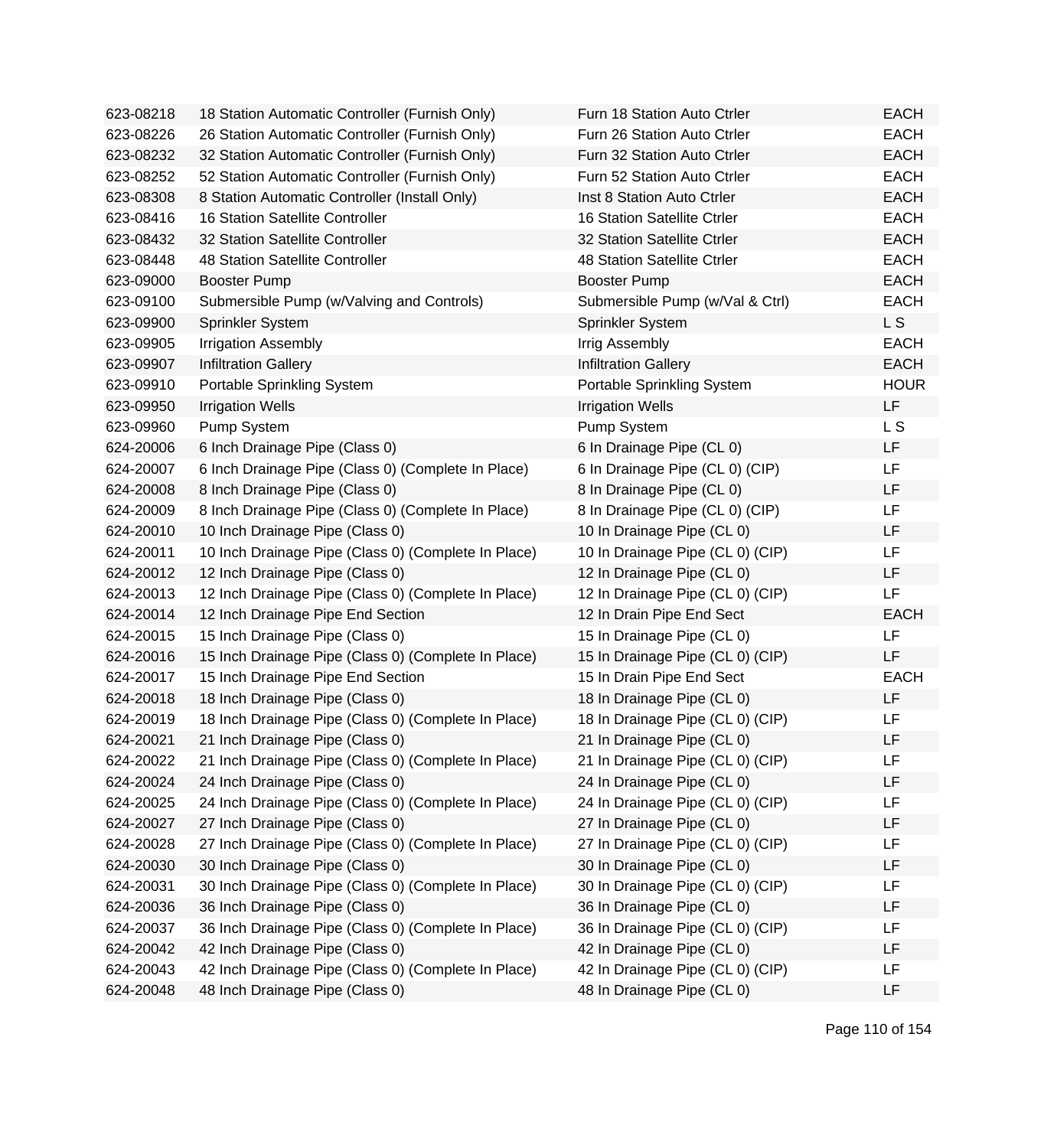| 624-20049 | 48 Inch Drainage Pipe (Class 0) (Complete In Place)  | 48 In Drainage Pipe (CL 0) (CIP)  | LF.       |
|-----------|------------------------------------------------------|-----------------------------------|-----------|
| 624-20054 | 54 Inch Drainage Pipe (Class 0)                      | 54 In Drainage Pipe (CL 0)        | LF.       |
| 624-20055 | 54 Inch Drainage Pipe (Class 0) (Complete In Place)  | 54 In Drainage Pipe (CL 0) (CIP)  | LF        |
| 624-20060 | 60 Inch Drainage Pipe (Class 0)                      | 60 In Drainage Pipe (CL 0)        | LF        |
| 624-20061 | 60 Inch Drainage Pipe (Class 0) (Complete In Place)  | 60 In Drainage Pipe (CL 0) (CIP)  | <b>LF</b> |
| 624-20066 | 66 Inch Drainage Pipe (Class 0)                      | 66 In Drainage Pipe (CL 0)        | LF        |
| 624-20067 | 66 Inch Drainage Pipe (Class 0) (Complete In Place)  | 66 In Drainage Pipe (CL 0) (CIP)  | LF.       |
| 624-20072 | 72 Inch Drainage Pipe (Class 0)                      | 72 In Drainage Pipe (CL 0)        | LF        |
| 624-20073 | 72 Inch Drainage Pipe (Class 0) (Complete In Place)  | 72 In Drainage Pipe (CL 0) (CIP)  | LF        |
| 624-20078 | 78 Inch Drainage Pipe (Class 0)                      | 78 In Drainage Pipe (CL 0)        | LF        |
| 624-20079 | 78 Inch Drainage Pipe (Class 0) (Complete In Place)  | 78 In Drainage Pipe (CL 0) (CIP)  | LF        |
| 624-20084 | 84 Inch drainage Pipe (Class 0)                      | 84 In Drainage Pipe (CL 0)        | LF.       |
| 624-20085 | 84 Inch Drainage Pipe (Class 0) (Complete In Place)  | 84 In Drainage Pipe (CL 0) (CIP)  | LF        |
| 624-20090 | 90 Inch Drainage Pipe (Class 0)                      | 90 In Drainage Pipe (CL 0)        | LF        |
| 624-20091 | 90 Inch Drainage Pipe (Class 0) (Complete In Place)  | 90 In Drainage Pipe (CL 0) (CIP)  | LF        |
| 624-20096 | 96 Inch Drainage Pipe (Class 0)                      | 96 In Drainage Pipe (CL 0)        | LF        |
| 624-20097 | 96 Inch Drainage Pipe (Class 0) (Complete In Place)  | 96 In Drainage Pipe (CL 0) (CIP)  | LF.       |
| 624-20108 | 108 Inch Drainage Pipe (Class 0)                     | 108 In Drainage Pipe (CL 0)       | LF.       |
| 624-20109 | 108 Inch Drainage Pipe (Class 0) (Complete In Place) | 108 In Drainage Pipe (CL 0) (CIP) | LF        |
| 624-20114 | 114 Inch Drainage Pipe (Class 0)                     | 114 In Drainage Pipe (CL 0)       | LF        |
| 624-20115 | 114 Inch Drainage Pipe (Class 0) (Complete In Place) | 114 In Drainage Pipe (CL 0) (CIP) | LF        |
| 624-20120 | 120 Inch Drainage Pipe (Class 0)                     | 120 In Drainage Pipe (CL 0)       | LF.       |
| 624-20121 | 120 Inch Drainage Pipe (Class 0) (Complete In Place) | 120 In Drainage Pipe (CL 0) (CIP) | LF        |
| 624-20300 | Detour Drainage Pipe (Class 0)                       | Detour Drainage Pipe (CL 0)       | LF.       |
| 624-20301 | Detour Drainage Pipe (Class 0)                       | Detour Drainage Pipe (CL 0)       | L S       |
| 624-21006 | 6 Inch Drainage Pipe (Class 1)                       | 6 In Drainage Pipe (CL 1)         | LF        |
| 624-21007 | 6 Inch Drainage Pipe (Class 1) (Complete In Place)   | 6 In Drainage Pipe (CL 1) (CIP)   | LF.       |
| 624-21008 | 8 Inch Drainage Pipe (Class 1)                       | 8 In Drainage Pipe (CL 1)         | LF.       |
| 624-21009 | 8 Inch Drainage Pipe (Class 1) (Complete In Place)   | 8 In Drainage Pipe (CL 1) (CIP)   | LF        |
| 624-21010 | 10 Inch Drainage Pipe (Class 1)                      | 10 In Drainage Pipe (CL 1)        | LF        |
| 624-21011 | 10 Inch Drainage Pipe (Class 1) (Complete In Place)  | 10 In Drainage Pipe (CL 1) (CIP)  | LF        |
| 624-21012 | 12 Inch Drainage Pipe (Class 1)                      | 12 in Drainage Pipe (CL 1)        | LF        |
| 624-21013 | 12 Inch Drainage Pipe (Class 1) (Complete In Place)  | 12 In Drainage Pipe (CL 1) (CIP)  | LF        |
| 624-21015 | 15 Inch Drainage Pipe (Class 1)                      | 15 In Drainage Pipe (CL 1)        | LF        |
| 624-21016 | 15 Inch Drainage Pipe (Class 1) (Complete In Place)  | 15 In Drainage Pipe (CL 1) (CIP)  | LF        |
| 624-21018 | 18 Inch Drainage Pipe (Class 1)                      | 18 In Drainage Pipe (CL 1)        | LF        |
| 624-21019 | 18 Inch Drainage Pipe (Class 1) (Complete In Place)  | 18 In Drainage Pipe (CL 1) (CIP)  | LF        |
| 624-21021 | 21 Inch Drainage Pipe (Class 1)                      | 21 In Drainage Pipe (CL 1)        | LF        |
| 624-21022 | 21 Inch Drainage Pipe (Class 1) (Complete In Place)  | 21 In Drainage Pipe (CL 1) (CIP)  | LF        |
| 624-21024 | 24 Inch Drainage Pipe (Class 1)                      | 24 In Drainage Pipe (CL 1)        | LF        |
| 624-21025 | 24 Inch Drainage Pipe (Class 1) (Complete In Place)  | 24 In Drainage Pipe (CL1) (CIP)   | LF        |
| 624-21027 | 27 Inch Drainage Pipe (Class 1)                      | 27 In Drainage Pipe (CL 1)        | LF        |
| 624-21028 | 27 Inch Drainage Pipe (Class 1) (Complete In Place)  | 27 In Drainage Pipe (CL 1) (CIP)  | LF        |
|           |                                                      |                                   |           |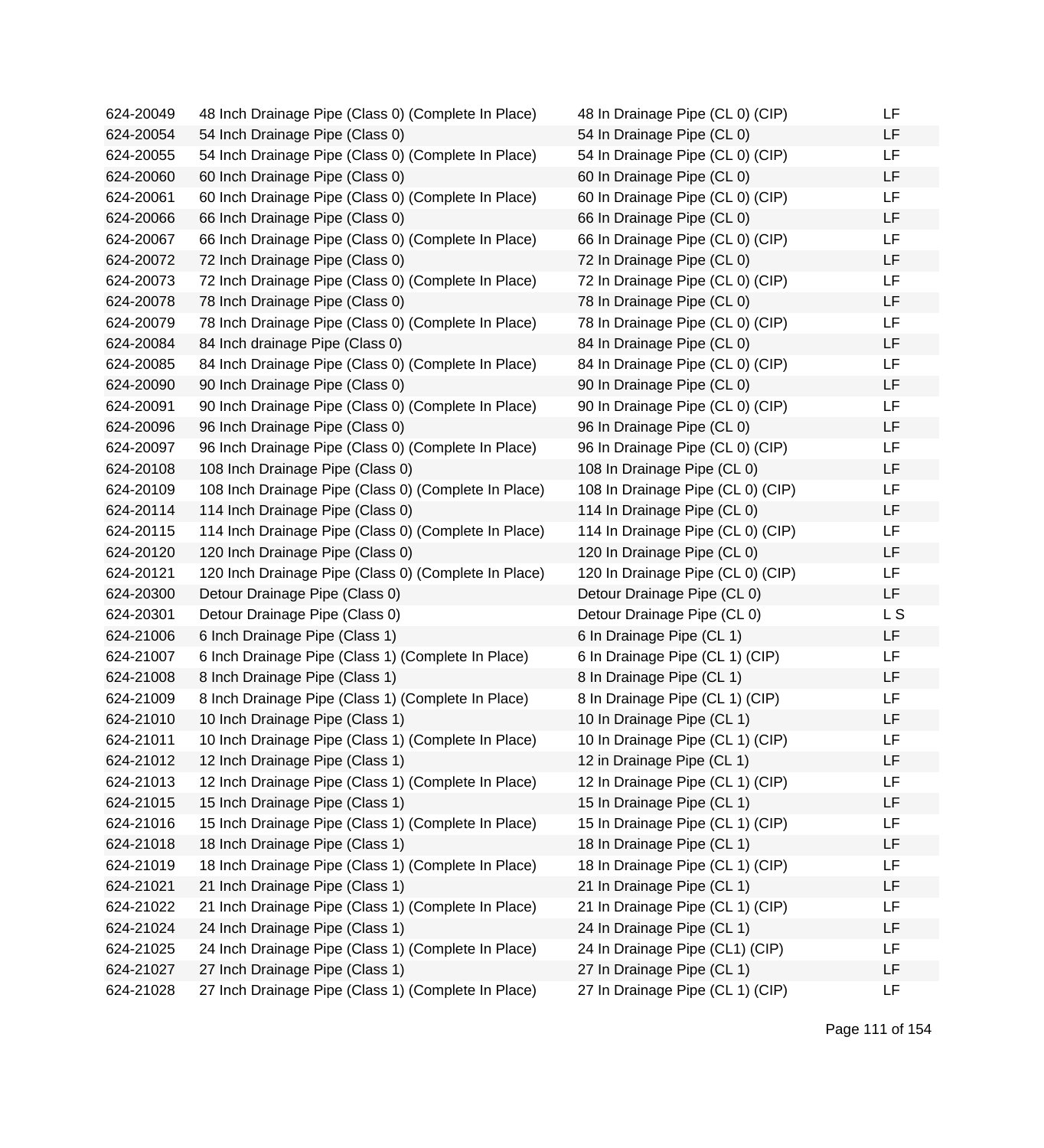624-21030 30 Inch Drainage Pipe (Class 1) 624-21031 30 Inch Drainage Pipe (Class 1) (Complete In Place) 624-21036 36 Inch Drainage Pipe (Class 1) 624-21037 36 Inch Drainage Pipe (Class 1) (Complete In Place) 624-21042 42 Inch Drainage Pipe (Class 1) 624-21043 42 Inch Drainage Pipe (Class 1) (Complete In Place) 624-21048 48 Inch Drainage Pipe (Class 1) 624-21049 48 Inch Drainage Pipe (Class 1) (Complete In Place) 624-21054 54 Inch Drainage Pipe (Class 1) 624-21055 54 Inch Drainage Pipe (Class 1) (Complete In Place) 624-21060 60 Inch Drainage Pipe (Class 1) 624-21061 60 Inch Drainage Pipe (Class 1) (Complete In Place) 624-21066 66 Inch Drainage Pipe (Class 1) 624-21067 66 Inch Drainage Pipe (Class 1) (Complete In Place) 624-21072 72 Inch Drainage Pipe (Class 1) 624-21073 72 Inch Drainage Pipe (Class 1) (Complete In Place) 624-21078 78 Inch Drainage Pipe (Class 1) 624-21079 78 Inch Drainage Pipe (Class 1) (Complete In Place) 624-21084 84 Inch Drainage Pipe (Class 1) 624-21085 84 Inch Drainage Pipe (Class 1) (Complete In Place) 624-21090 90 Inch Drainage Pipe (Class 1) 624-21091 90 Inch Drainage Pipe (Class 1) (Complete In Place) 624-21096 96 Inch Drainage Pipe (Class 1) 624-21097 96 Inch Drainage Pipe (Class 1) (Complete In Place) 624-21108 108 Inch Drainage Pipe (Class 1) 624-21109 108 Inch Drainage Pipe (Class 1) (Complete In Place) 624-21114 114 Inch Drainage Pipe (Class 1) 624-21115 114 Inch Drainage Pipe (Class 1) (Complete In Place) 624-21120 120 Inch Drainage Pipe (Class 1) 624-21121 120 Inch Drainage Pipe (Class 1) (Complete In Place) 624-22006 6 Inch Drainage Pipe (Class 2) 624-22007 6 Inch Drainage Pipe (Class 2) (Complete In Place) 624-22008 8 Inch Drainage Pipe (Class 2) 624-22009 8 Inch Drainage Pipe (Class 2) (Complete In Place) 624-22010 10 Inch Drainage Pipe (Class 2) 624-22011 10 Inch Drainage Pipe (Class 2) (Complete In Place) 624-22012 12 Inch Drainage Pipe (Class 2) 624-22013 12 Inch Drainage Pipe (Class 2) (Complete In Place) 624-22015 15 Inch Drainage Pipe (Class 2) 624-22016 15 Inch Drainage Pipe (Class 2) (Complete In Place) 624-22018 18 Inch Drainage Pipe (Class 2) 624-22019 18 Inch Drainage Pipe (Class 2) (Complete In Place) 624-22021 21 Inch Drainage Pipe (Class 2)

| 30 In Drainage Pipe (CL 1)        | LF |
|-----------------------------------|----|
| 30 In Drainage Pipe (CL 1) (CIP)  | LF |
| 36 In Drainage Pipe (CL 1)        | LF |
| 36 In Drainage Pipe (CL 1) (CIP)  | LF |
| 42 In Drainage Pipe (CL 1)        | LF |
| 42 In Drainage Pipe (CL 1) (CIP)  | LF |
| 48 In Drainage Pipe (CL 1)        | LF |
| 48 In Drainage Pipe (CL 1) (CIP)  | LF |
| 54 In Drainage Pipe (CL 1)        | LF |
| 54 In Drainage Pipe (CL 1) (CIP)  | LF |
| 60 In Drainage Pipe (CL 1)        | LF |
| 60 In Drainage Pipe (CL 1) (CIP)  | LF |
| 66 In Drainage Pipe (CL 1)        | LF |
| 66 In Drainage Pipe (CL 1) (CIP)  | LF |
| 72 In Drainage Pipe (CL 1)        | LF |
| 72 In Drainage Pipe (CL 1) (CIP)  | LF |
| 78 In Drainage Pipe (CL 1)        | LF |
| 78 In Drainage Pipe (CL 1) (CIP)  | LF |
| 84 In Drainage Pipe (CL 1)        | LF |
| 84 In Drainage Pipe (CL 1) (CIP)  | LF |
| 90 In Drainage Pipe (CL 1)        | LF |
| 90 In Drainage Pipe (CL 1) (CIP)  | LF |
| 96 In Drainage Pipe (CL 1)        | LF |
| 96 In Drainage Pipe (CL 1) (CIP)  | LF |
| 108 In Drainage Pipe (CL 1)       | LF |
| 108 In Drainage Pipe (CL 1) (CIP) | LF |
| 114 In Drainage Pipe (CL 1)       | LF |
| 114 In Drainage Pipe (CL 1) (CIP) | LF |
| 120 In Drainage Pipe (CL 1)       | LF |
| 120 In Drainage Pipe (CL 1) (CIP) | LF |
| 6 In Drainage Pipe (CL 2)         | LF |
| 6 In Drainage Pipe (CL 2) (CIP)   | LF |
| 8 In Drainage Pipe (CL 2)         | LF |
| 8 In Drainage Pipe (CL 2) (CIP)   | LF |
| 10 In Drainage Pipe (CL 2)        | LF |
| 10 In Drainage Pipe (CL 2) (CIP)  | LF |
| 12 In Drainage Pipe (CL 2)        | LF |
| 12 In Drainage Pipe (CL 2) (CIP)  | LF |
| 15 In Drainage Pipe (CL 2)        | LF |
| 15 In Drainage Pipe (CL 2) (CIP)  | LF |
| 18 In Drainage Pipe (CL 2)        | LF |
| 18 In Drainage Pipe (CL 2) (CIP)  | LF |
| 21 In Drainage Pipe (CL 2)        | LF |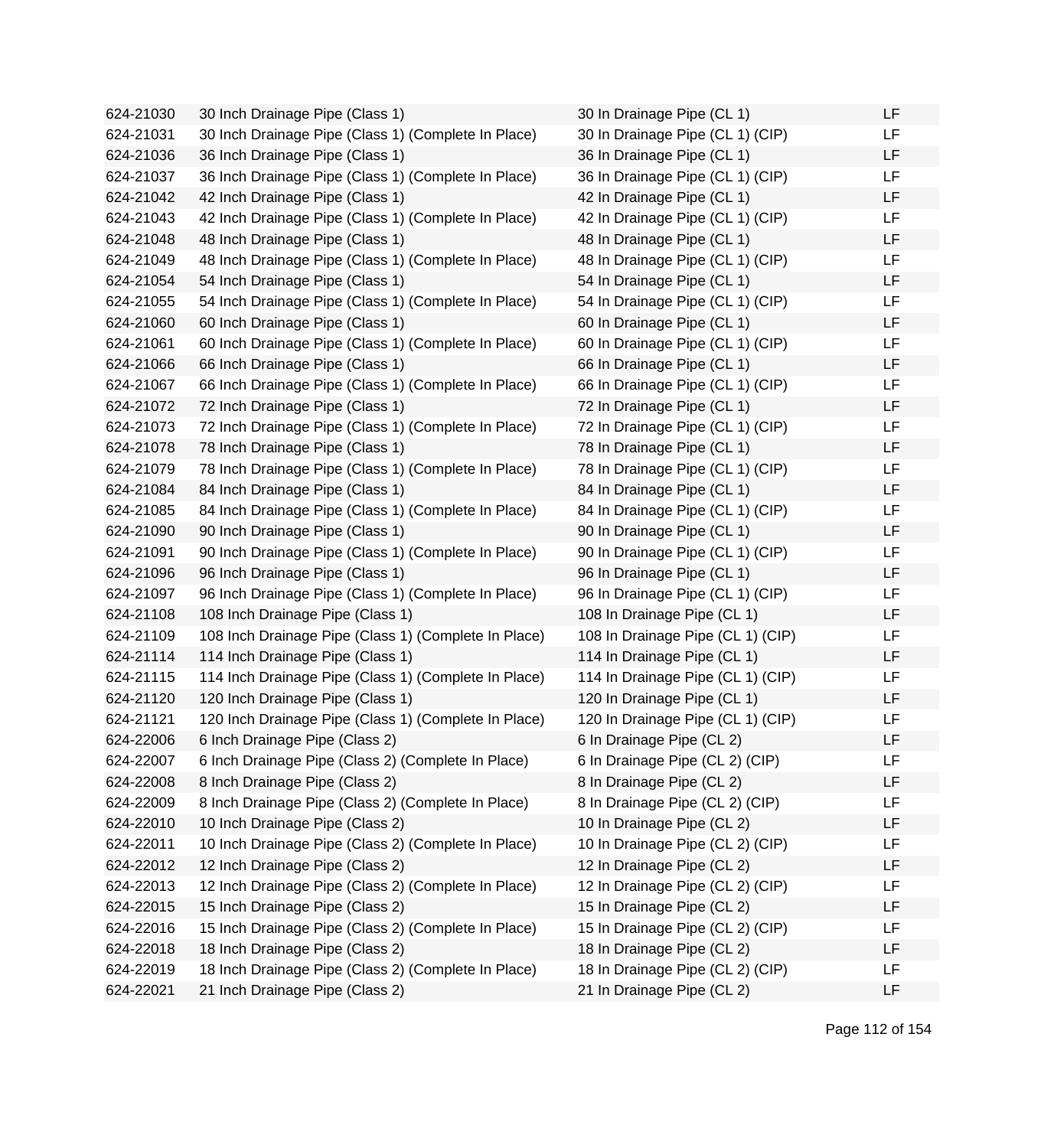624-22022 21 Inch Drainage Pipe (Class 2) (Complete In Place) 624-22024 24 Inch Drainage Pipe (Class 2) 624-22025 24 Inch Drainage Pipe (Class 2) (Complete In Place) 624-22027 27 Inch Drainage Pipe (Class 2) 624-22028 27 Inch Drainage Pipe (Class 2) (Complete In Place) 624-22030 30 Inch Drainage Pipe (Class 2) 624-22031 30 Inch Drainage Pipe (Class 2) (Complete In Place) 624-22036 36 Inch Drainage Pipe (Class 2) 624-22037 36 Inch Drainage Pipe (Class 2) (Complete In Place) 624-22042 42 Inch Drainage Pipe (Class 2) 624-22043 42 Inch Drainage Pipe (Class 2) (Complete In Place) 624-22048 48 Inch Drainage Pipe (Class 2) 624-22049 48 Inch Drainage Pipe (Class 2) (Complete In Place) 624-22054 54 Inch Drainage Pipe (Class 2) 624-22055 54 Inch Drainage Pipe (Class 2) (Complete In Place) 624-22060 60 Inch Drainage Pipe (Class 2) 624-22061 60 Inch Drainage Pipe (Class 2) (Complete In Place) 624-22066 66 Inch Drainage Pipe (Class 2) 624-22067 66 Inch Drainage Pipe (Class 2) (Complete In Place) 624-22072 72 Inch Drainage Pipe (Class 2) 624-22073 72 Inch Drainage Pipe (Class 2) (Complete In Place) 624-22078 78 Inch Drainage Pipe (Class 2) 624-22079 78 Inch Drainage Pipe (Class 2) (Complete In Place) 624-22084 84 Inch Drainage Pipe (Class 2) 624-22085 84 Inch Drainage Pipe (Class 2) (Complete In Place) 624-22090 90 Inch Drainage Pipe (Class 2) 624-22091 90 Inch Drainage Pipe (Class 2) (Complete In Place) 624-22096 96 Inch Drainage Pipe (Class 2) 624-22097 96 Inch Drainage Pipe (Class 2) (Complete In Place) 624-22108 108 Inch Drainage Pipe (Class 2) 624-22109 108 Inch Drainage Pipe (Class 2) (Complete In Place) 624-22114 114 Inch Drainage Pipe (Class 2) 624-22115 114 Inch Drainage Pipe (Class 2) (Complete In Place) 624-22120 120 Inch Drainage Pipe (Class 2) 624-22121 120 Inch Drainage Pipe (Class 2) (Complete In Place) 624-23006 6 Inch Drainage Pipe (Class 3) 624-23007 6 Inch Drainage Pipe (Class 3) (Complete In Place) 624-23008 8 Inch Drainage Pipe (Class 3) 624-23009 8 Inch Drainage Pipe (Class 3) (Complete In Place) 624-23010 10 Inch Drainage Pipe (Class 3) 624-23011 10 Inch Drainage Pipe (Class 3) (Complete In Place) 624-23012 12 Inch Drainage Pipe (Class 3) 624-23013 12 Inch Drainage Pipe (Class 3) (Complete In Place)

| 21 In Drainage Pipe (CL 2) (CIP)  | LF  |
|-----------------------------------|-----|
| 24 In Drainage Pipe (CL 2)        | LF  |
| 24 In Drainage Pipe (CL 2) (CIP)  | LF  |
| 27 In Drainage Pipe (CL 2)        | LF  |
| 27 In Drainage Pipe (CL 2) (CIP)  | LF  |
| 30 In Drainage Pipe (CL 2)        | LF  |
| 30 In Drainage Pipe (CL 2) (CIP)  | LF  |
| 36 In Drainage Pipe (CL 2)        | LF  |
| 36 In Drainage Pipe (CL 2) (CIP)  | LF  |
| 42 In Drainage Pipe (CL 2)        | LF  |
| 42 In Drainage Pipe (CL 2) (CIP)  | LF  |
| 48 In Drainage Pipe (CL 2)        | LF  |
| 48 In Drainage Pipe (CL 2) (CIP)  | LF  |
| 54 In Drainage Pipe (CL 2)        | LF  |
| 54 In Drainage Pipe (CL 2) (CIP)  | LF  |
| 60 In Drainage Pipe (CL 2)        | LF  |
| 60 In Drainage Pipe (CL 2) (CIP)  | LF  |
| 66 In Drainage Pipe (CL 2)        | LF  |
| 66 In Drainage Pipe (CL 2) (CIP)  | LF  |
| 72 In Drainage Pipe (CL 2)        | LF  |
| 72 In Drainage Pipe (CL 2) (CIP)  | LF  |
| 78 In Drainage Pipe (CL 2)        | LF  |
| 78 In Drainage Pipe (CL 2) (CIP)  | LF  |
| 84 In Drainage Pipe (CL 2)        | LF  |
| 84 In Drainage Pipe (CL 2) (CIP)  | LF  |
| 90 In Drainage Pipe (CL2)         | LF  |
| 90 In Drainage Pipe (CL 2) (CIP)  | LF  |
| 96 In Drainage Pipe (CL 2)        | LF  |
| 96 In Drainage Pipe (CL 2) (CIP)  | LF  |
| 108 In Drainage Pipe (CL 2)       | LF  |
| 108 In Drainage Pipe (CL 2) (CIP) | LF  |
| 114 In Drainage Pipe (CL 2)       | ᄔ   |
| 114 In Drainage Pipe (CL 2) (CIP) | LF  |
| 120 In Drainage Pipe (CL 2)       | LF  |
| 120 In Drainage Pipe (CL 2) (CIP) | LF  |
| 6 In Drainage Pipe (CL 3)         | LF  |
| 6 In Drainage Pipe (CL 3) (CIP)   | LF  |
| 8 In Drainage Pipe (CL 3)         | LF  |
| 8 In Drainage Pipe (CL 3) (CIP)   | LF  |
| 10 In Drainage Pipe (CL 3)        | LF  |
| 10 In Drainage Pipe (CL 3) (CIP)  | LF  |
| 12 In Drainage Pipe (CL 3)        | LF  |
| 12 In Drainage Pine (CL 3) (CIP)  | LE. |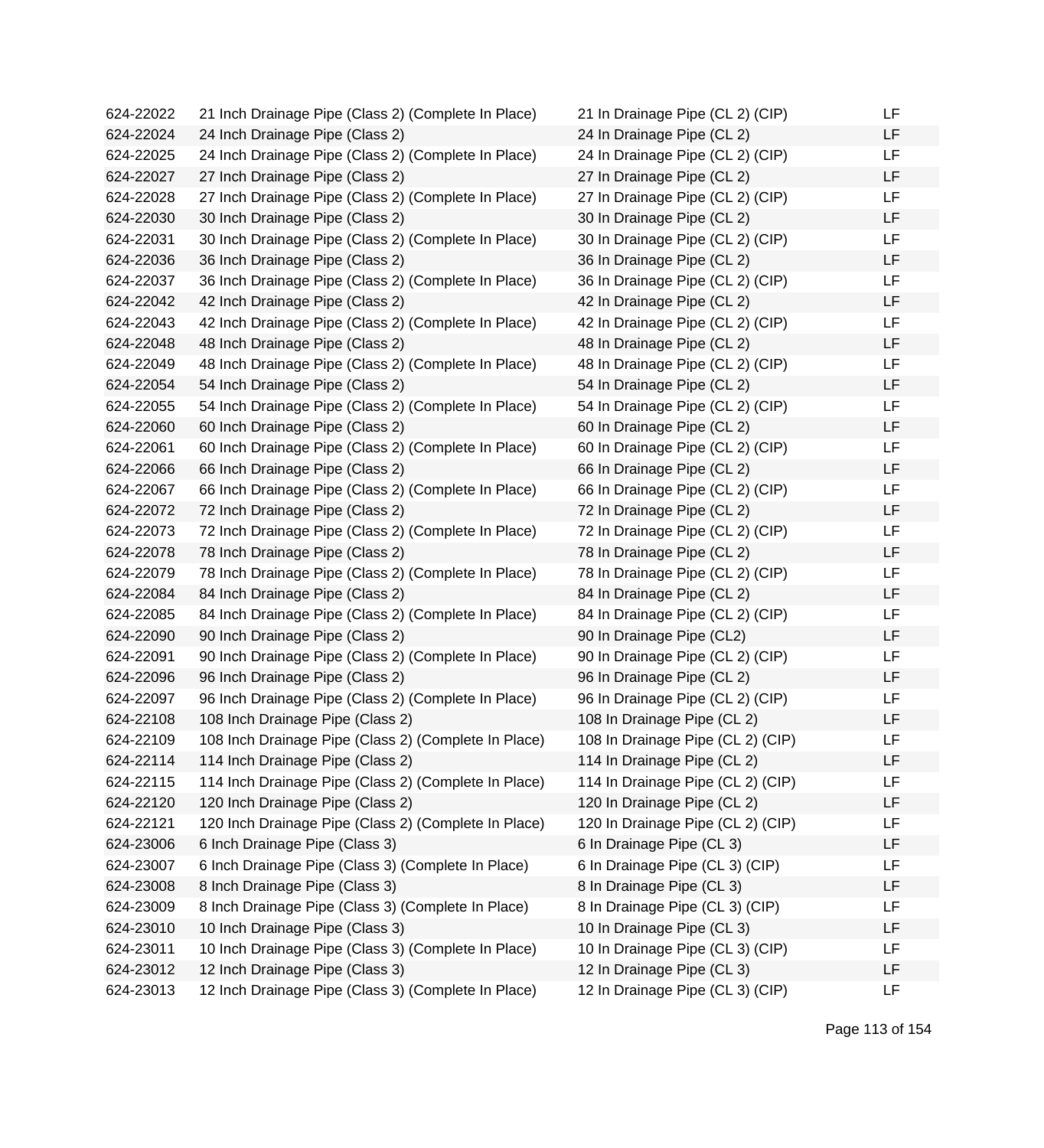624-23015 15 Inch Drainage Pipe (Class 3) 624-23016 15 Inch Drainage Pipe (Class 3) (Complete In Place) 624-23018 18 Inch Drainage Pipe (Class 3) 624-23019 18 Inch Drainage Pipe (Class 3) (Complete In Place) 624-23021 21 Inch Drainage Pipe (Class 3) 624-23022 21 Inch Drainage Pipe (Class 3) (Complete In Place) 624-23024 24 Inch Drainage Pipe (Class 3) 624-23025 24 Inch Drainage Pipe (Class 3) (Complete In Place) 624-23027 27 Inch Drainage Pipe (Class 3) 624-23028 27 Inch Drainage Pipe (Class 3) (Complete In Place) 624-23030 30 Inch Drainage Pipe (Class 3) 624-23031 30 Inch Drainage Pipe (Class 3) (Complete In Place) 624-23036 36 Inch Drainage Pipe (Class 3) 624-23037 36 Inch Drainage Pipe (Class 3) (Complete In Place) 624-23042 42 Inch Drainage Pipe (Class 3) 624-23043 42 Inch Drainage Pipe (Class 3) (Complete In Place) 624-23048 48 Inch Drainage Pipe (Class 3) 624-23049 48 Inch Drainage Pipe (Class 3) (Complete In Place) 624-23054 54 Inch Drainage Pipe (Class 3) 624-23055 54 Inch Drainage Pipe (Class 3) (Complete In Place) 624-23060 60 Inch Drainage Pipe (Class 3) 624-23061 60 Inch Drainage Pipe (Class 3) (Complete In Place) 624-23066 66 Inch Drainage Pipe (Class 3) 624-23067 66 Inch Drainage Pipe (Class 3) (Complete In Place) 624-23072 72 Inch Drainage Pipe (Class 3) 624-23073 72 Inch Drainage Pipe (Class 3) (Complete In Place) 624-23078 78 Inch Drainage Pipe (Class 3) 624-23079 78 Inch Drainage Pipe (Class 3) (Complete In Place) 624-23084 84 Inch Drainage Pipe (Class 3) 624-23085 84 Inch Drainage Pipe (Class 3) (Complete In Place) 624-23090 90 Inch Drainage Pipe (Class 3) 624-23091 90 Inch Drainage Pipe (Class 3) (Complete In Place) 624-23096 96 Inch Drainage Pipe (Class 3) 624-23097 96 Inch Drainage Pipe (Class 3) (Complete In Place) 624-23108 108 Inch Drainage Pipe (Class 3) 624-23109 108 Inch Drainage Pipe (Class 3) (Complete In Place) 624-23114 114 Inch Drainage Pipe (Class 3) 624-23115 114 Inch Drainage Pipe (Class 3) (Complete In Place) 624-23120 120 Inch Drainage Pipe (Class 3) 624-23121 120 Inch Drainage Pipe (Class 3) (Complete In Place) 624-24006 6 Inch Drainage Pipe (Class 4) 624-24007 6 Inch Drainage Pipe (Class 4) (Complete In Place)  $624-24008$  8 Inch Drainage Pipe (Class 4)

| 15 In Drainage Pipe (CL 3)        | LF |
|-----------------------------------|----|
| 15 In Drainage Pipe (CL3) (CIP)   | LF |
| 18 In Drainage Pipe (CL 3)        | LF |
| 18 In Drainage Pipe (CL 3) (CIP)  | LF |
| 21 In Drainage Pipe (CL 3)        | LF |
| 21 In Drainage Pipe (CL 3) (CIP)  | LF |
| 24 In Drainage Pipe (CL 3)        | LF |
| 24 In Drainage Pipe (CL 3) (CIP)  | LF |
| 27 In Drainage Pipe (CL 3)        | LF |
| 27 In Drainage Pipe (CL 3) (CIP)  | LF |
| 30 In Drainage Pipe (CL 3)        | LF |
| 30 In Drainage Pipe (CL 3) (CIP)  | LF |
| 36 In Drainage Pipe (CL 3)        | LF |
| 36 In Drainage Pipe (CL 3) (CIP)  | LF |
| 42 In Drainage Pipe (CL 3)        | LF |
| 42 In Drainage Pipe (CL 3) (CIP)  | LF |
| 48 In Drainage Pipe (CL 3)        | LF |
| 48 In Drainage Pipe (CL 3) (CIP)  | LF |
| 54 In Drainage Pipe (CL 3)        | LF |
| 54 In Drainage Pipe (CL 3) (CIP)  | LF |
| 60 In Drainage Pipe (CL 3)        | LF |
| 60 In Drainage Pipe (CL 3) (CIP)  | LF |
| 66 In Drainage Pipe (CL 3)        | LF |
| 66 In Drainage Pipe (CL 3) (CIP)  | LF |
| 72 In Drainage Pipe (CL 3)        | LF |
| 72 In Drainage Pipe (CL 3) (CIP)  | LF |
| 78 In Drainage Pipe (CL 3)        | LF |
| 78 In Drainage Pipe (CL 3) (CIP)  | LF |
| 84 In Drainage Pipe (CL 3)        | LF |
| 84 In Drainage Pipe (CL 3) (CIP)  | LF |
| 90 In Drainage Pipe (CL 3)        | LF |
| 90 In Drainage Pipe (CL 3) (CIP)  | ᄔ  |
| 96 In Drainage Pipe (CL 3)        | LF |
| 96 In Drainage Pipe (CL 3) (CIP)  | LF |
| 108 In Drainage Pipe (CL 3)       | LF |
| 108 In Drainage Pipe (CL 3) (CIP) | LF |
| 114 In Drainage Pipe (CL 3)       | LF |
| 114 In Drainage Pipe (CL 3) (CIP) | LF |
| 120 In Drainage Pipe (CL 3)       | LF |
| 120 In Drainage Pipe (CL 3) (CIP) | LF |
| 6 In Drainage Pipe (CL 4)         | LF |
| 6 In Drainage Pipe (CL 4) (CIP)   | LF |
| 8 In Drainage Pipe (CL 4)         | LF |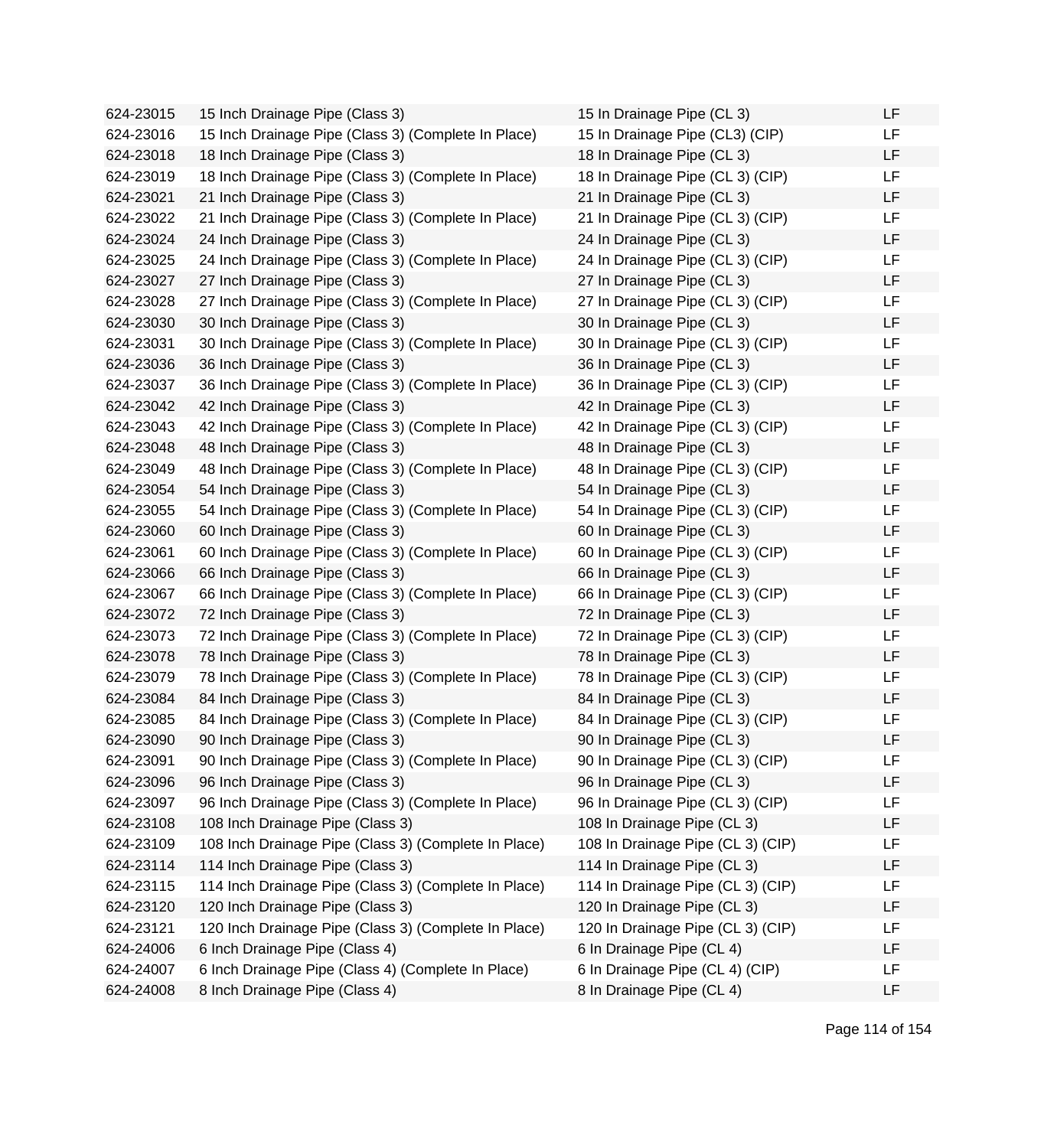| 624-24009 | 8 Inch Drainage Pipe (Class 4) (Complete In Place)   | 8 In Drainage Pipe (CL 4) (CIP)   | LF |
|-----------|------------------------------------------------------|-----------------------------------|----|
| 624-24010 | 10 Inch Drainage Pipe (Class 4)                      | 10 In Drainage Pipe (CL 4)        | LF |
| 624-24011 | 10 Inch Drainage Pipe (Class 4) (Complete In Place)  | 10 In Drainage Pipe (CL 4) (CIP)  | LF |
| 624-24012 | 12 Inch Drainage Pipe (Class 4)                      | 12 In Drainage Pipe (CL 4)        | LF |
| 624-24013 | 12 Inch Drainage Pipe (Class 4) (Complete In Place)  | 12 In Drainage Pipe (CL 4) (CIP)  | LF |
| 624-24015 | 15 Inch Drainage Pipe (Class 4)                      | 15 In Drainage Pipe (CL 4)        | LF |
| 624-24016 | 15 Inch Drainage Pipe (Class 4) (Complete In Place)  | 15 In Drainage Pipe (CL4) (CIP)   | LF |
| 624-24018 | 18 Inch Drainage Pipe (Class 4)                      | 18 In Drainage Pipe (CL 4)        | LF |
| 624-24019 | 18 Inch Drainage Pipe (Class 4) (Complete In Place)  | 18 In Drainage Pipe (CL 4) (CIP)  | LF |
| 624-24021 | 21 Inch Drainage Pipe (Class 4)                      | 21 In Drainage Pipe (CL 4)        | LF |
| 624-24022 | 21 Inch Drainage Pipe (Class 4) (Complete In Place)  | 21 In Drainage Pipe (CL 4) (CIP)  | LF |
| 624-24024 | 24 Inch Drainage Pipe (Class 4)                      | 24 In Drainage Pipe (CL 4)        | LF |
| 624-24025 | 24 Inch Drainage Pipe (Class 4) (Complete In Place)  | 24 In Drainage Pipe (CL 4) (CIP)  | LF |
| 624-24027 | 27 Inch Drainage Pipe (Class 4)                      | 27 In Drainage Pipe (CL 4)        | LF |
| 624-24028 | 27 Inch Drainage Pipe (Class 4) (Complete In Place)  | 27 In Drainage Pipe (CL 4) (CIP)  | LF |
| 624-24030 | 30 Inch Drainage Pipe (Class 4)                      | 30 In Drainage Pipe (CL 4)        | LF |
| 624-24031 | 30 Inch Drainage Pipe (Class 4) (Complete In Place)  | 30 In Drainage Pipe (CL 4) (CIP)  | LF |
| 624-24036 | 36 Inch Drainage Pipe (Class 4)                      | 36 In Drainage Pipe (CL 4)        | LF |
| 624-24037 | 36 Inch Drainage Pipe (Class 4) (Complete In Place)  | 36 In Drainage Pipe (CL 4) (CIP)  | LF |
| 624-24042 | 42 Inch Drainage Pipe (Class 4)                      | 42 In Drainage Pipe (CL 4)        | LF |
| 624-24043 | 42 Inch Drainage Pipe (Class 4) (Complete In Place)  | 42 In Drainage Pipe (CL 4) (CIP)  | LF |
| 624-24048 | 48 Inch Drainage Pipe (Class 4)                      | 48 In Drainage Pipe (CL 4)        | LF |
| 624-24049 | 48 Inch Drainage Pipe (Class 4) (Complete In Place)  | 48 In Drainage Pipe (CL 4) (CIP)  | LF |
| 624-24054 | 54 Inch Drainage Pipe (Class 4)                      | 54 In Drainage Pipe (CL 4)        | LF |
| 624-24055 | 54 Inch Drainage Pipe (Class 4) (Complete In Place)  | 54 In Drainage Pipe (CL 4) (CIP)  | LF |
| 624-24060 | 60 Inch Drainage Pipe (Class 4)                      | 60 In Drainage Pipe (CL 4)        | LF |
| 624-24061 | 60 Inch Drainage Pipe (Class 4) (Complete In Place)  | 60 In Drainage Pipe (CL 4) (CIP)  | LF |
| 624-24066 | 66 Inch Drainage Pipe (Class 4)                      | 66 In Drainage Pipe (CL 4)        | LF |
| 624-24067 | 66 Inch Drainage Pipe (Class 4) (Complete In Place)  | 66 In Drainage Pipe (CL 4) (CIP)  | LF |
| 624-24072 | 72 Inch Drainage Pipe (Class 4)                      | 72 In Drainage Pipe (CL 4)        | LF |
| 624-24073 | 72 Inch Drainage Pipe (Class 4) (Complete In Place)  | 72 In Drainage Pipe (CL 4) (CIP)  | LF |
| 624-24078 | 78 Inch Drainage Pipe (Class 4)                      | 78 in Drainage Pipe (CL 4)        | LF |
| 624-24079 | 78 Inch Drainage Pipe (Class 4) (Complete In Place)  | 78 In Drainage Pipe (CL 4) (CIP)  | LF |
| 624-24084 | 84 Inch Drainage Pipe (Class 4)                      | 84 In Drainage Pipe (CL 4)        | LF |
| 624-24085 | 84 Inch Drainage Pipe (Class 4) (Complete In Place)  | 84 In Drainage Pipe (CL 4) (CIP)  | LF |
| 624-24090 | 90 Inch Drainage Pipe (Class 4)                      | 90 In Drainage Pipe (CL 4)        | LF |
| 624-24091 | 90 Inch Drainage Pipe (Class 4) (Complete In Place)  | 90 In Drainage Pipe (CL 4) (CIP)  | LF |
| 624-24096 | 96 Inch Drainage Pipe (Class 4)                      | 96 In Drainage Pipe (CL 4)        | LF |
| 624-24097 | 96 Inch Drainage Pipe (Class 4) (Complete In Place)  | 96 In Drainage Pipe (CL 4) (CIP)  | LF |
| 624-24108 | 108 Inch Drainage Pipe (Class 4)                     | 108 In Drainage Pipe (CL 4)       | LF |
| 624-24109 | 108 Inch Drainage Pipe (Class 4) (Complete In Place) | 108 In Drainage Pipe (CL 4) (CIP) | LF |
| 624-24114 | 114 Inch Drainage Pipe (Class 4)                     | 114 In Drainage Pipe (CL 4)       | LF |
| 624-24115 | 114 Inch Drainage Pipe (Class 4) (Complete In Place) | 114 In Drainage Pipe (CL 4) (CIP) | LF |

| 8 In Drainage Pipe (CL 4) (CIP)   | LF |
|-----------------------------------|----|
| 10 In Drainage Pipe (CL 4)        | LF |
| 10 In Drainage Pipe (CL 4) (CIP)  | LF |
| 12 In Drainage Pipe (CL 4)        | LF |
| 12 In Drainage Pipe (CL 4) (CIP)  | LF |
| 15 In Drainage Pipe (CL 4)        | LF |
| 15 In Drainage Pipe (CL4) (CIP)   | LF |
| 18 In Drainage Pipe (CL 4)        | LF |
| 18 In Drainage Pipe (CL 4) (CIP)  | LF |
| 21 In Drainage Pipe (CL 4)        | LF |
| 21 In Drainage Pipe (CL 4) (CIP)  | LF |
| 24 In Drainage Pipe (CL 4)        | LF |
|                                   | LF |
| 24 In Drainage Pipe (CL 4) (CIP)  | LF |
| 27 In Drainage Pipe (CL 4)        | LF |
| 27 In Drainage Pipe (CL 4) (CIP)  | LF |
| 30 In Drainage Pipe (CL 4)        | LF |
| 30 In Drainage Pipe (CL 4) (CIP)  | LF |
| 36 In Drainage Pipe (CL 4)        | LF |
| 36 In Drainage Pipe (CL 4) (CIP)  | LF |
| 42 In Drainage Pipe (CL 4)        | LF |
| 42 In Drainage Pipe (CL 4) (CIP)  |    |
| 48 In Drainage Pipe (CL 4)        | LF |
| 48 In Drainage Pipe (CL 4) (CIP)  | LF |
| 54 In Drainage Pipe (CL 4)        | LF |
| 54 In Drainage Pipe (CL 4) (CIP)  | LF |
| 60 In Drainage Pipe (CL 4)        | LF |
| 60 In Drainage Pipe (CL 4) (CIP)  | LF |
| 66 In Drainage Pipe (CL 4)        | LF |
| 66 In Drainage Pipe (CL 4) (CIP)  | LF |
| 72 In Drainage Pipe (CL 4)        | LF |
| 72 In Drainage Pipe (CL 4) (CIP)  | LF |
| 78 in Drainage Pipe (CL 4)        | LF |
| 78 In Drainage Pipe (CL 4) (CIP)  | LF |
| 84 In Drainage Pipe (CL 4)        | LF |
| 84 In Drainage Pipe (CL 4) (CIP)  | LF |
| 90 In Drainage Pipe (CL 4)        | LF |
| 90 In Drainage Pipe (CL 4) (CIP)  | LF |
| 96 In Drainage Pipe (CL 4)        | LF |
| 96 In Drainage Pipe (CL 4) (CIP)  | LF |
| 108 In Drainage Pipe (CL 4)       | LF |
| 108 In Drainage Pipe (CL 4) (CIP) | LF |
| 114 In Drainage Pipe (CL 4)       | LF |
| 114 In Drainage Pipe (CL 4) (CIP) | LF |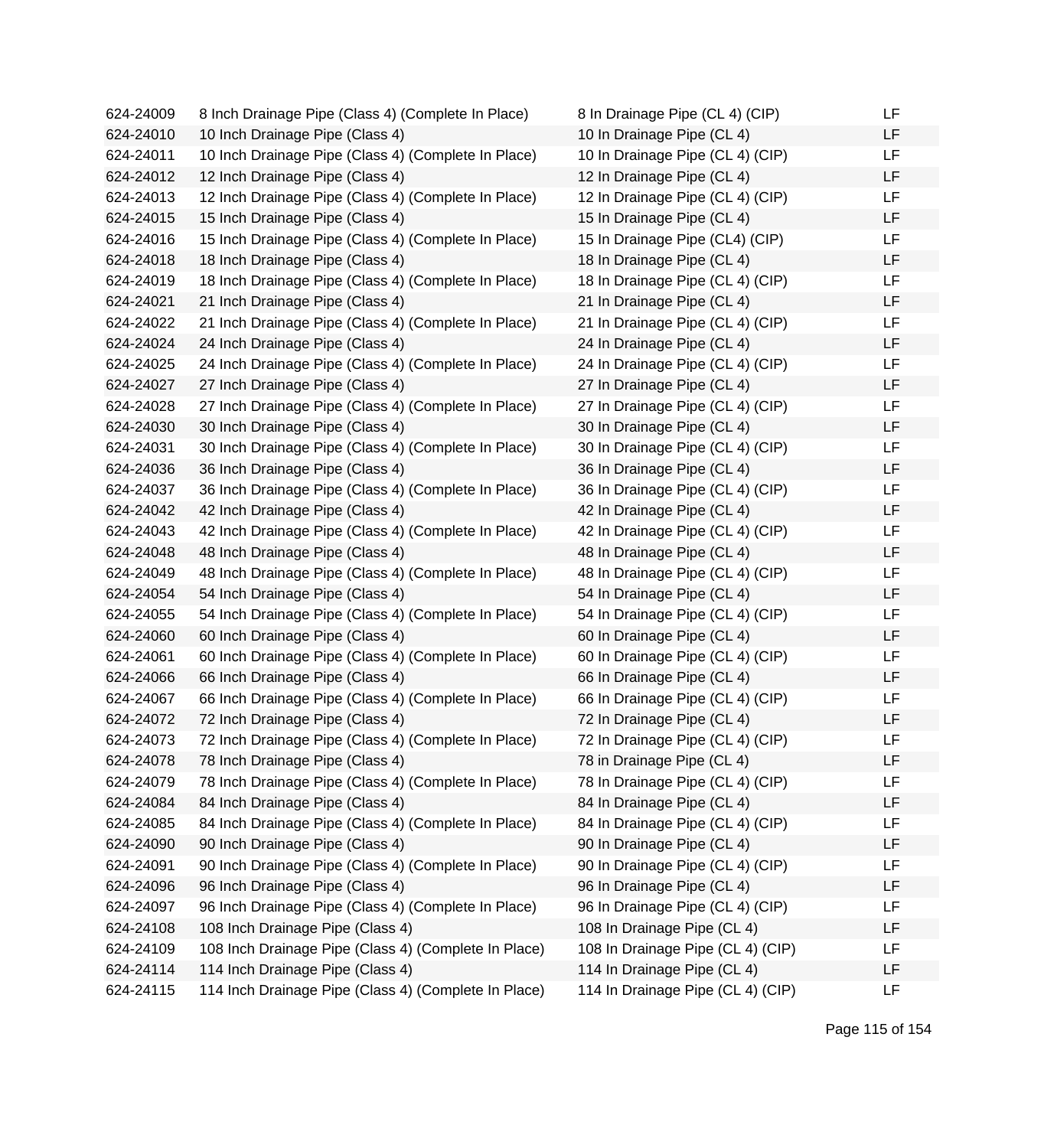624-24120 120 Inch Drainage Pipe (Class 4) 624-24121 120 Inch Drainage Pipe (Class 4) (Complete In Place)  $624-25006$  6 Inch Drainage Pipe (Class 5) 624-25007 6 Inch Drainage Pipe (Class 5) (Complete In Place) 624-25008 8 Inch Drainage Pipe (Class 5) 624-25009 8 Inch Drainage Pipe (Class 5) (Complete In Place) 624-25010 10 Inch Drainage Pipe (Class 5) 624-25011 10 Inch Drainage Pipe (Class 5) (Complete In Place) 624-25012 12 Inch Drainage Pipe (Class 5) 624-25013 12 Inch Drainage Pipe (Class 5) (Complete In Place) 624-25015 15 Inch Drainage Pipe (Class 5) 624-25016 15 Inch Drainage Pipe (Class 5) (Complete In Place) 624-25018 18 Inch Drainage Pipe (Class 5) 624-25019 18 Inch Drainage Pipe (Class 5) (Complete In Place) 624-25021 21 Inch Drainage Pipe (Class 5) 624-25022 21 Inch Drainage Pipe (Class 5) (Complete In Place) 624-25024 24 Inch Drainage Pipe (Class 5) 624-25025 24 Inch Drainage Pipe (Class 5) (Complete In Place) 624-25027 27 Inch Drainage Pipe (Class 5) 624-25028 27 Inch Drainage Pipe (Class 5) (Complete In Place) 624-25030 30 Inch Drainage Pipe (Class 5) 624-25031 30 Inch Drainage Pipe (Class 5) (Complete In Place) 624-25036 36 Inch Drainage Pipe (Class 5) 624-25037 36 Inch Drainage Pipe (Class 5) (Complete In Place) 624-25042 42 Inch Drainage Pipe (Class 5) 624-25043 42 Inch Drainage Pipe (Class 5) (Complete In Place) 624-25048 48 Inch Drainage Pipe (Class 5) 624-25049 48 Inch Drainage Pipe (Class 5) (Complete In Place) 624-25054 54 Inch Drainage Pipe (Class 5) 624-25055 54 Inch Drainage Pipe (Class 5) (Complete In Place) 624-25060 60 Inch Drainage Pipe (Class 5) 624-25061 60 Inch Drainage Pipe (Class 5) (Complete In Place) 624-25066 66 Inch Drainage Pipe (Class 5) 624-25067 66 Inch Drainage Pipe (Class 5) (Complete In Place) 624-25072 72 Inch Drainage Pipe (Class 5) 624-25073 72 Inch Drainage Pipe (Class 5) (Complete In Place) 624-25078 78 Inch Drainage Pipe (Class 5) 624-25079 78 Inch Drainage Pipe (Class 5) (Complete In Place) 624-25084 84 Inch Drainage Pipe (Class 5) 624-25085 84 Inch Drainage Pipe (Class 5) (Complete In Place) 624-25090 90 Inch Drainage Pipe (Class 5) 624-25091 90 Inch Drainage Pipe (Class 5) (Complete In Place) 624-25096 96 Inch Drainage Pipe (Class 5)

| 120 In Drainage Pipe (CL 4)       | LF |
|-----------------------------------|----|
| 120 In Drainage Pipe (CL 4) (CIP) | LF |
| 6 In Drainage Pipe (CL 5)         | LF |
| 6 In Drainage Pipe (CL 5) (CIP)   | LF |
| 8 In Drainage Pipe (CL 5)         | LF |
| 8 In Drainage Pipe (CL 5) (CIP)   | LF |
| 10 In Drainage pipe (CL 5)        | LF |
| 10 In Drainage Pipe (CL 5) (CIP)  | LF |
| 12 In Drainage Pipe (CL 5)        | LF |
| 12 In Drainage Pipe (CL 5) (CIP)  | LF |
| 15 In Drainage Pipe (CL 5)        | LF |
| 15 In Drainage Pipe (CL 5) (CIP)  | LF |
| 18 In Drainage Pipe (CL 5)        | LF |
| 18 In Drainage Pipe (CL 5) (CIP)  | LF |
| 21 In Drainage Pipe (CL 5)        | LF |
| 21 In Drainage Pipe (CL 5) (CIP)  | LF |
| 24 In Drainage Pipe (CL 5)        | LF |
| 24 In Drainage Pipe (CL 5) (CIP)  | LF |
| 27 In Drainage Pipe (CL 5)        | LF |
| 27 In Drainage Pipe (CL 5) (CIP)  | LF |
| 30 In Drainage Pipe (CL 5)        | LF |
| 30 In Drainage Pipe (CL 5) (CIP)  | LF |
| 36 In Drainage Pipe (CL 5)        | LF |
| 36 In Drainage Pipe (CL 5) (CIP)  | LF |
| 42 In Drainage Pipe (CL 5)        | LF |
| 42 In Drainage Pipe (CL 5) (CIP)  | LF |
| 48 In Drainage Pipe (CL 5)        | LF |
| 48 In Drainage Pipe (CL 5) (CIP)  | LF |
| 54 In Drainage Pipe (CL 5)        | LF |
| 54 In Drainage Pipe (CL 5) (CIP)  | LF |
| 60 In Drainage Pipe (CL 5)        | LF |
| 60 In Drainage Pipe (CL 5) (CIP)  | LF |
| 66 In Drainage Pipe (CL 5)        | LF |
| 66 In Drainage Pipe (CL 5) (CIP)  | LF |
| 72 In Drainage Pipe (CL 5)        | LF |
| 72 In Drainage Pipe (CL 5) (CIP)  | LF |
| 78 In Drainage Pipe (CL 5)        | LF |
| 78 In Drainage Pipe (CL 5) (CIP)  | LF |
| 84 In Drainage Pipe (CL 5)        | LF |
| 84 In Drainage Pipe (CL 5) (CIP)  | LF |
| 90 In Drainage Pipe (CL 5)        | LF |
| 90 In Drainage Pipe (CL 5) (CIP)  | LF |
| 96 In Drainage Pipe (CL 5)        | LF |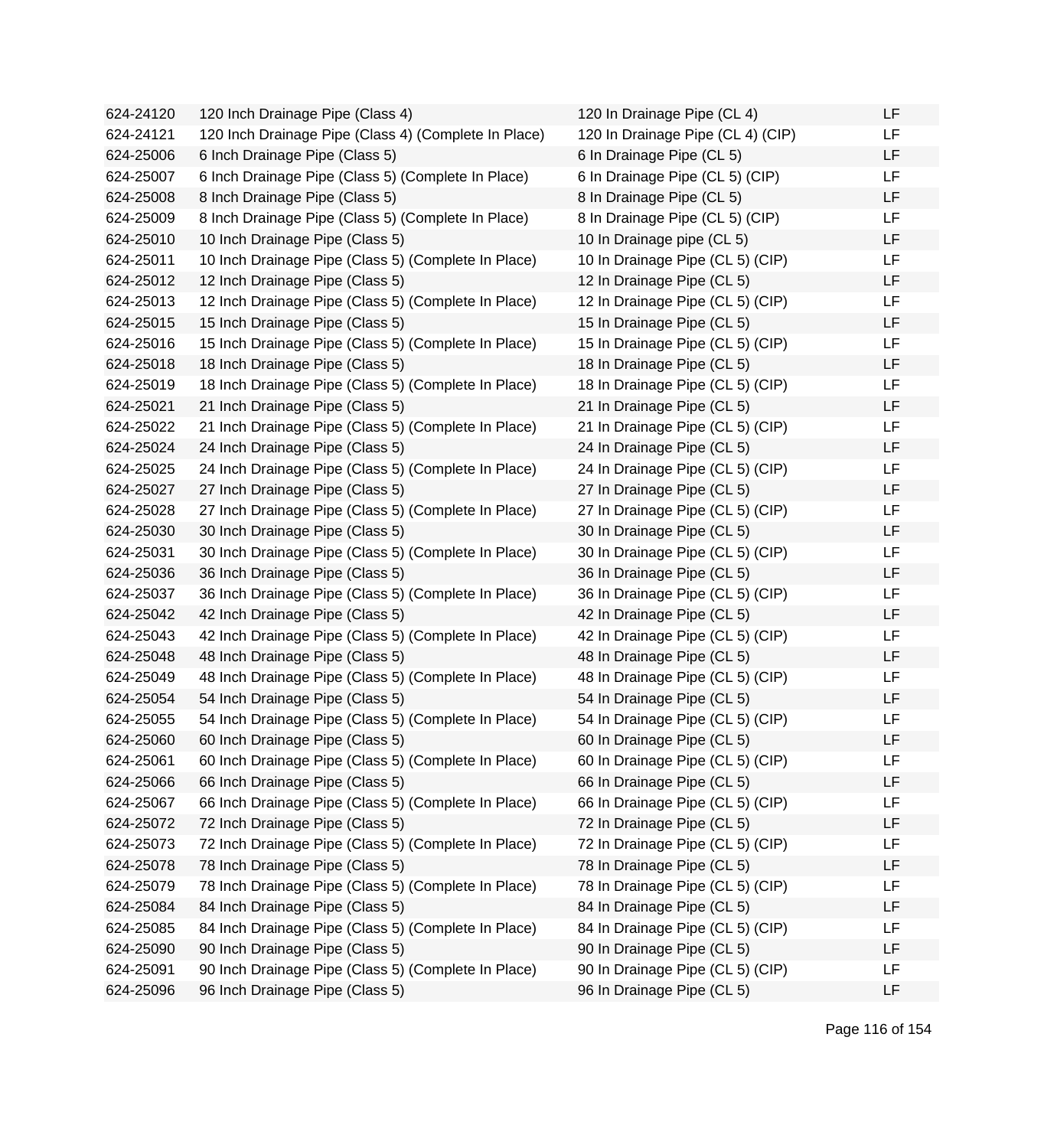| 624-25097 | 96 Inch Drainage Pipe (Class 5) (Complete In Place)  | 96 In Drainage Pipe (CL 5) (CIP)  | LF |
|-----------|------------------------------------------------------|-----------------------------------|----|
| 624-25108 | 108 Inch Drainage Pipe (Class 5)                     | 108 In Drainage Pipe (CL 5)       | LF |
| 624-25109 | 108 Inch Drainage Pipe (Class 5) (Complete In Place) | 108 In Drainage Pipe (CL 5) (CIP) | LF |
| 624-25114 | 114 Inch Drainage Pipe (Class 5)                     | 114 In Drainage Pipe (CL 5)       | LF |
| 624-25115 | 114 Inch Drainage Pipe (Class 5) (Complete In Place) | 114 In Drainage Pipe (CL 5) (CIP) | LF |
| 624-25120 | 120 Inch Drainage Pipe (Class 5)                     | 120 In Drainage Pipe (CL 5)       | LF |
| 624-25121 | 120 Inch Drainage Pipe (Class 5) (Complete In Place) | 120 In Drainage Pipe (CL 5) (CIP) | LF |
| 624-26006 | 6 Inch Drainage Pipe (Class 6)                       | 6 In Drainage Pipe (CL 6)         | LF |
| 624-26007 | 6 Inch Drainage Pipe (Class 6) (Complete In Place)   | 6 In Drainage Pipe (CL 6) (CIP)   | LF |
| 624-26008 | 8 Inch Drainage Pipe (Class 6)                       | 8 In Drainage Pipe (CL 6)         | LF |
| 624-26009 | 8 Inch Drainage Pipe (Class 6) (Complete In Place)   | 8 In Drainage Pipe (CL 6) (CIP)   | LF |
| 624-26010 | 10 Inch Drainage Pipe (Class 6)                      | 10 In Drainage Pipe (CL 6)        | LF |
| 624-26011 | 10 Inch Drainage Pipe (Class 6) (Complete In Place)  | 10 In Drainage Pipe (CL 6) (CIP)  | LF |
| 624-26012 | 12 Inch Drainage Pipe (Class 6)                      | 12 In Drainage Pipe (CL 6)        | LF |
| 624-26013 | 12 Inch Drainage Pipe (Class 6) (Complete In Place)  | 12 In Drainage Pipe (CL 6) (CIP)  | LF |
| 624-26015 | 15 Inch Drainage Pipe (Class 6)                      | 15 In Drainage Pipe (CL 6)        | LF |
| 624-26016 | 15 Inch Drainage Pipe (Class 6) (Complete In Place)  | 15 In Drainage Pipe (CL 6) (CIP)  | LF |
| 624-26018 | 18 Inch Drainage Pipe (Class 6)                      | 18 In Drainage Pipe (CL 6)        | LF |
| 624-26019 | 18 Inch Drainage Pipe (Class 6) (Complete In Place)  | 18 In Drainage Pipe (CL 6) (CIP)  | LF |
| 624-26021 | 21 Inch Drainage Pipe (Class 6)                      | 21 In Drainage Pipe (CL 6)        | LF |
| 624-26022 | 21 Inch Drainage Pipe (Class 6) (Complete In Place)  | 21 In Drainage Pipe (CL 6) (CIP)  | LF |
| 624-26024 | 24 Inch Drainage Pipe (Class 6)                      | 24 In Drainage Pipe (CL 6)        | LF |
| 624-26025 | 24 Inch Drainage Pipe (Class 6) (Complete In Place)  | 24 In Drainage Pipe (CL 6) (CIP)  | LF |
| 624-26027 | 27 Inch Drainage Pipe (Class 6)                      | 27 In Drainage Pipe (CL 6)        | LF |
| 624-26028 | 27 Inch Drainage Pipe (Class 6) (Complete In Place)  | 27 In Drainage Pipe (CL 6) (CIP)  | LF |
| 624-26030 | 30 Inch Drainage Pipe (Class 6)                      | 30 In Drainage Pipe (CL 6)        | LF |
| 624-26031 | 30 Inch Drainage Pipe (Class 6) (Complete In Place)  | 30 In Drainage Pipe (CL 6) (CIP)  | LF |
| 624-26036 | 36 Inch Drainage Pipe (Class 6)                      | 36 In Drainage Pipe (CL 6)        | LF |
| 624-26037 | 36 Inch Drainage Pipe (Class 6) (Complete In Place)  | 36 In Drainage Pipe (CL 6) (CIP)  | LF |
| 624-26042 | 42 Inch Drainage Pipe (Class 6)                      | 42 In Drainage Pipe (CL 6)        | LF |
| 624-26043 | 42 Inch Drainage Pipe (Class 6) (Complete In Place)  | 42 In Drainage Pipe (CL 6) (CIP)  | LF |
| 624-26048 | 48 Inch Drainage Pipe (Class 6)                      | 48 In Drainage Pipe (CL 6)        | LF |
| 624-26049 | 48 Inch Drainage Pipe (Class 6) (Complete In Place)  | 48 In Drainage Pipe (CL 6) (CIP)  | LF |
| 624-26054 | 54 Inch Drainage Pipe (Class 6)                      | 54 In Drainage Pipe (CL 6)        | LF |
| 624-26055 | 54 Inch Drainage Pipe (Class 6) (Complete In Place)  | 54 In Drainage Pipe (CL 6) (CIP)  | LF |
| 624-26060 | 60 Inch Drainage Pipe (Class 6)                      | 60 In Drainage Pipe (CL 6)        | LF |
| 624-26061 | 60 Inch Drainage Pipe (Class 6) (Complete In Place)  | 60 In Drainage Pipe (CL 6) (CIP)  | LF |
| 624-26066 | 66 Inch Drainage Pipe (Class 6)                      | 66 In Drainage Pipe (CL 6)        | LF |
| 624-26067 | 66 Inch Drainage Pipe (Class 6) (Complete In Place)  | 66 In Drainage Pipe (CL 6) (CIP)  | LF |
| 624-26072 | 72 Inch Drainage Pipe (Class 6)                      | 72 In Drainage Pipe (CL 6)        | LF |
| 624-26073 | 72 Inch Drainage Pipe (Class 6) (Complete In Place)  | 72 In Drainage Pipe (CL 6) (CIP)  | LF |
| 624-26078 | 78 Inch Drainage Pipe (Class 6)                      | 78 In Drainage Pipe (CL 6)        | LF |
| 624-26079 | 78 Inch Drainage Pipe (Class 6) (Complete In Place)  | 78 In Drainage Pipe (CL 6) (CIP)  | LF |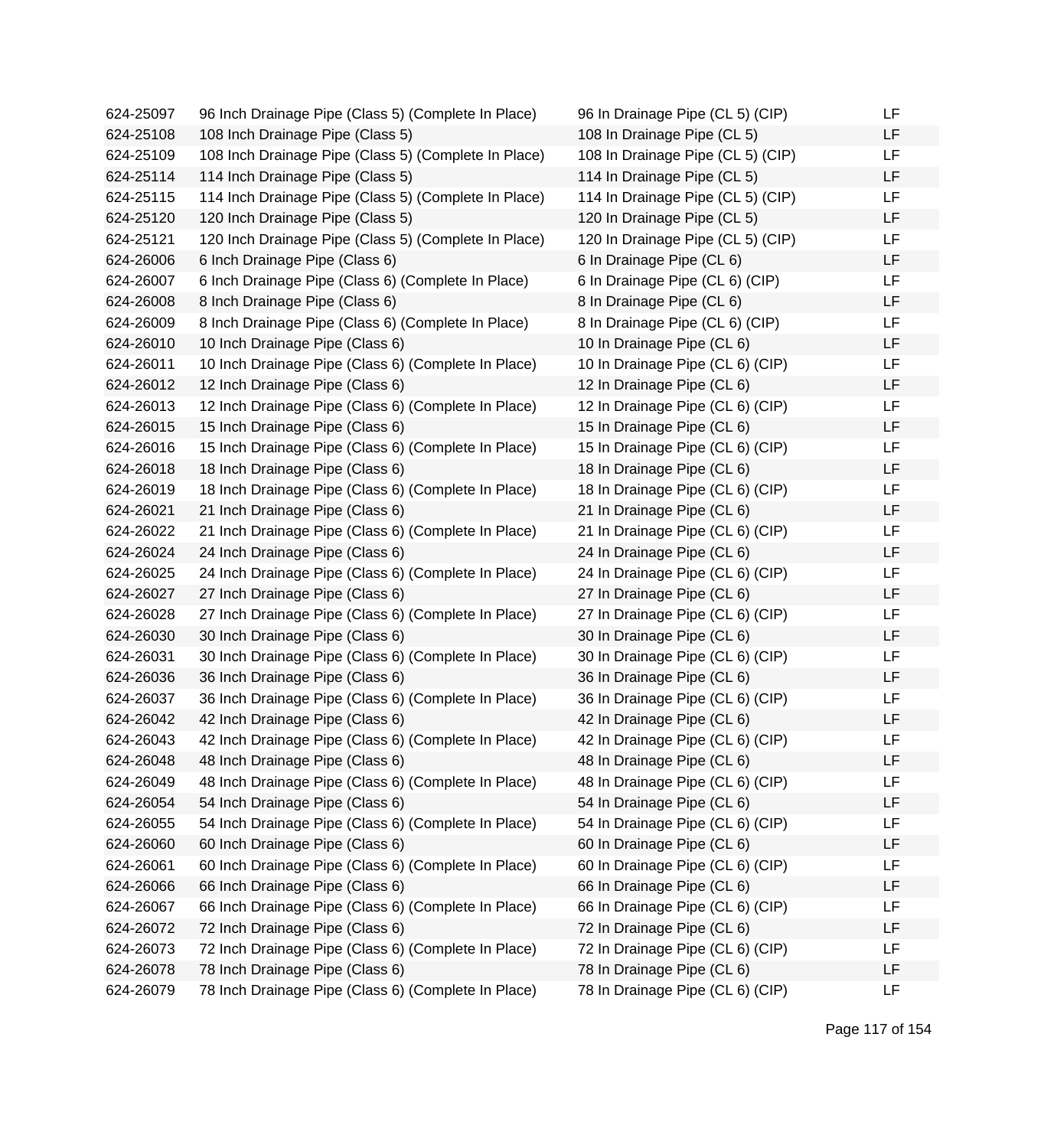624-26084 84 Inch Drainage Pipe (Class 6) 624-26085 84 Inch Drainage Pipe (Class 6) (Complete In Place) 624-26090 90 Inch Drainage Pipe (Class 6) 624-26091 90 Inch Drainage Pipe (Class 6) (Complete In Place) 624-26096 96 Inch Drainage Pipe (Class 6) 624-26097 96 Inch Drainage Pipe (Class 6) (Complete In Place) 624-26108 108 Inch Drainage Pipe (Class 6) 624-26109 108 Inch Drainage Pipe (Class 6) (Complete In Place) 624-26114 114 Inch Drainage Pipe (Class 6) 624-26115 114 Inch Drainage Pipe (Class 6) (Complete In Place) 624-26120 120 Inch Drainage Pipe (Class 6) 624-26121 120 Inch Drainage Pipe (Class 6) (Complete In Place) 624-27006 6 Inch Drainage Pipe (Class 7) 624-27007 6 Inch Drainage Pipe (Class 7) (Complete In Place) 624-27008 8 Inch Drainage Pipe (Class 7) 624-27009 8 Inch Drainage Pipe (Class 7) (Complete In Place) 624-27010 10 Inch Drainage Pipe (Class 7) 624-27011 10 Inch Drainage Pipe (Class 7) (Complete In Place) 624-27012 12 Inch Drainage Pipe (Class 7) 624-27013 12 Inch Drainage Pipe (Class 7) (Complete In Place) 624-27015 15 Inch Drainage Pipe (Class 7) 624-27016 15 Inch Drainage Pipe (Class 7) (Complete In Place) 624-27018 18 Inch Drainage Pipe (Class 7) 624-27019 18 Inch Drainage Pipe (Class 7) (Complete In Place) 624-27021 21 Inch Drainage Pipe (Class 7) 624-27022 21 Inch Drainage Pipe (Class 7) (Complete In Place) 624-27024 24 Inch Drainage Pipe (Class 7) 624-27025 24 Inch Drainage Pipe (Class 7) (Complete In Place) 624-27027 27 Inch Drainage Pipe (Class 7) 624-27028 27 Inch Drainage Pipe (Class 7) (Complete In Place) 624-27030 30 Inch Drainage Pipe (Class 7) 624-27031 30 Inch Drainage Pipe (Class 7) (Complete In Place) 624-27036 36 Inch Drainage Pipe (Class 7) 624-27037 36 Inch Drainage Pipe (Class 7) (Complete In Place) 624-27042 42 Inch Drainage Pipe (Class 7) 624-27043 42 Inch Drainage Pipe (Class 7) (Complete In Place) 624-27048 48 Inch Drainage Pipe (Class 7) 624-27049 48 Inch Drainage Pipe (Class 7) (Complete In Place) 624-27054 54 Inch Drainage Pipe (Class 7) 624-27055 54 Inch Drainage Pipe (Class 7) (Complete In Place) 624-27060 60 Inch Drainage Pipe (Class 7) 624-27061 60 Inch Drainage Pipe (Class 7) (Complete In Place) 624-27066 66 Inch Drainage Pipe (Class 7)

| 84 In Drainage Pipe (CL 6)        | LF |
|-----------------------------------|----|
| 84 In Drainage Pipe (CL 6) (CIP)  | LF |
| 90 In Drainage Pipe (CL 6)        | LF |
| 90 In Drainage Pipe (CL 6) (CIP)  | LF |
| 96 In Drainage Pipe (CL 6)        | LF |
| 96 In Drainage Pipe (CL 6) (CIP)  | LF |
| 108 In Drainage Pipe (CL 6)       | LF |
| 108 In Drainage Pipe (CL 6) (CIP) | LF |
| 114 In Drainage Pipe (CL 6)       | LF |
| 114 In Drainage Pipe (CL 6) (CIP) | LF |
| 120 In Drainage Pipe (CL 6)       | LF |
| 120 In Drainage Pipe (CL 6) (CIP) | LF |
| 6 In Drainage Pipe (CL 7)         | LF |
| 6 In Drainage Pipe (CL 7) (CIP)   | LF |
| 8 In Drainage Pipe (CL 7)         | LF |
| 8 In Drainage Pipe (CL 7) (CIP)   | LF |
| 10 In Drainage Pipe (CL 7)        | LF |
| 10 In Drainage Pipe (CL 7) (CIP)  | LF |
| 12 In Drainage Pipe (CL 7)        | LF |
| 12 In Drainage Pipe (CL 7) (CIP)  | LF |
| 15 In Drainage Pipe (CL 7)        | LF |
| 15 In Drainage Pipe (CL 7) (CIP)  | LF |
| 18 In Drainage Pipe (CL 7)        | LF |
| 18 In Drainage Pipe (CL 7) (CIP)  | LF |
| 21 In Drainage Pipe (CL 7)        | LF |
| 21 In Drainage Pipe (CL 7) (CIP)  | LF |
| 24 In Drainage Pipe (CL 7)        | LF |
| 24 In Drainage Pipe (CL 7) (CIP)  | LF |
| 27 In Drainage Pipe (CL 7)        | LF |
| 27 In Drainage Pipe (CL 7) (CIP)  | LF |
| 30 In Drainage Pipe (CL 7)        | LF |
| 30 In Drainage Pipe (CL 7) (CIP)  | LF |
| 36 In Drainage Pipe (CL 7)        | LF |
| 36 In Drainage Pipe (CL 7) (CIP)  | LF |
| 42 In Drainage Pipe (CL 7)        | LF |
| 42 In Drainage Pipe (CL 7) (CIP)  | LF |
| 48 In Drainage Pipe (CL 7)        | LF |
| 48 In Drainage Pipe (CL 7) (CIP)  | LF |
| 54 In Drainage Pipe (CL 7)        | LF |
| 54 In Drainage Pipe (CL 7) (CIP)  | LF |
| 60 In Drainage Pipe (CL 7)        | LF |
| 60 In Drainage Pipe (CL 7) (CIP)  | LF |
| 66 In Drainage Pipe (CL 7)        | LF |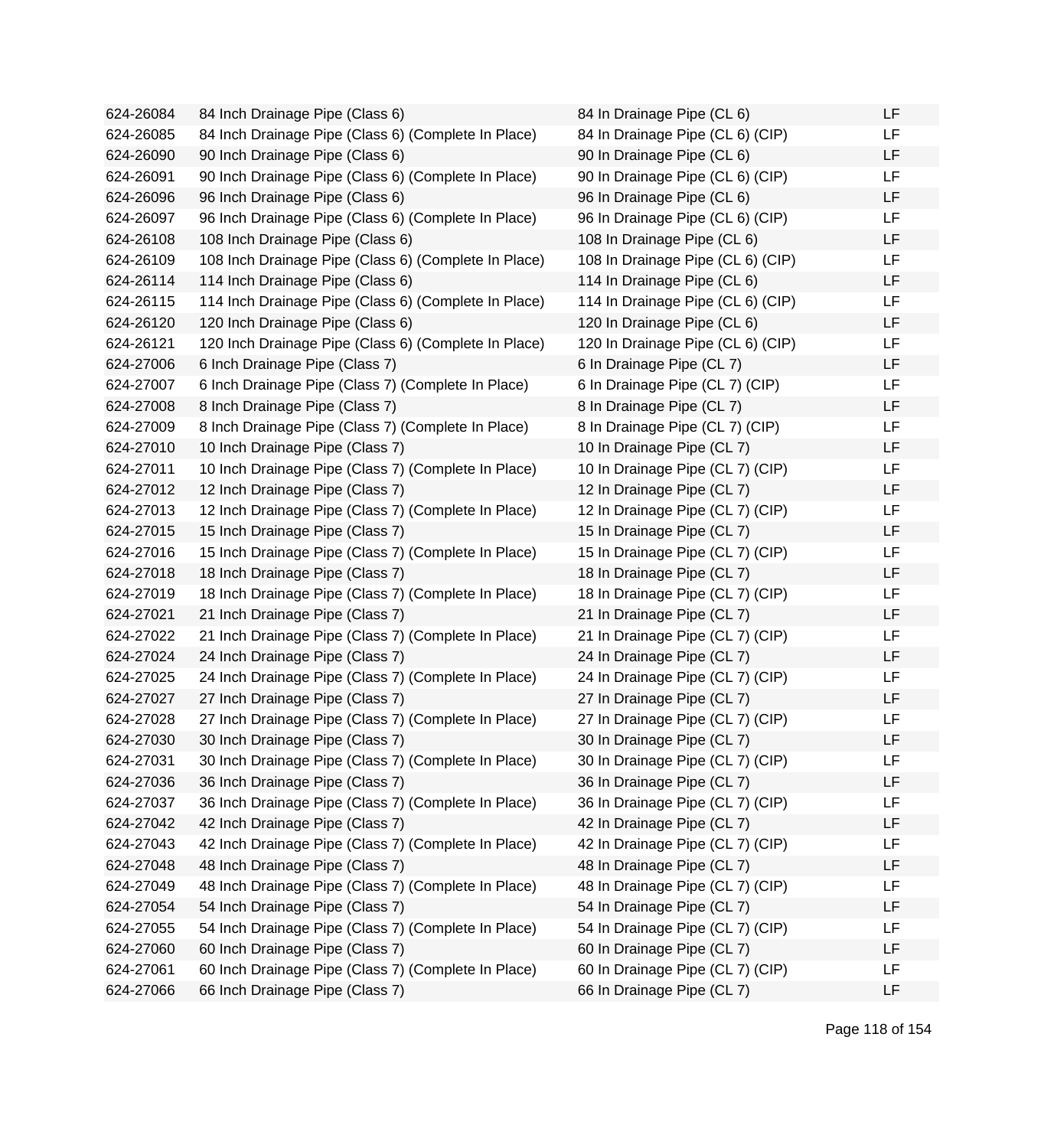| 624-27067 | 66 Inch Drainage Pipe (Class 7) (Complete In Place)  | 66 In Drainage Pipe (CL 7) (CIP)  | LF |
|-----------|------------------------------------------------------|-----------------------------------|----|
| 624-27072 | 72 Inch Drainage Pipe (Class 7)                      | 72 In Drainage Pipe (CL 7)        | LF |
| 624-27073 | 72 Inch Drainage Pipe (Class 7) (Complete In Place)  | 72 In Drainage Pipe (CL 7) (CIP)  | LF |
| 624-27078 | 78 Inch Drainage Pipe (Class 7)                      | 78 In Drainage Pipe (CL 7)        | LF |
| 624-27079 | 78 Inch Drainage Pipe (Class 7) (Complete In Place)  | 78 In Drainage Pipe (CL 7) (CIP)  | LF |
| 624-27084 | 84 Inch Drainage Pipe (Class 7)                      | 84 In Drainage Pipe (CL 7)        | LF |
| 624-27085 | 84 Inch Drainage Pipe (Class 7) (Complete In Place)  | 84 In Drainage Pipe (CL 7) (CIP)  | LF |
| 624-27090 | 90 Inch Drainage Pipe (Class 7)                      | 90 In Drainage Pipe (CL 7)        | LF |
| 624-27091 | 90 Inch Drainage Pipe (Class 7) (Complete In Place)  | 90 In Drainage Pipe (CL 7) (CIP)  | LF |
| 624-27096 | 96 Inch Drainage Pipe (Class 7)                      | 96 In Drainage Pipe (CL 7)        | LF |
| 624-27097 | 96 Inch Drainage Pipe (Class 7) (Complete In Place)  | 96 In Drainage Pipe (CL 7) (CIP)  | LF |
| 624-27108 | 108 Inch Drainage Pipe (Class 7)                     | 108 In Drainage Pipe (CL 7)       | LF |
| 624-27109 | 108 Inch Drainage Pipe (Class 7) (Complete In Place) | 108 In Drainage Pipe (CL 7) (CIP) | LF |
| 624-27114 | 114 Inch Drainage Pipe (Class 7)                     | 114 In Drainage Pipe (CL 7)       | LF |
| 624-27115 | 114 Inch Drainage Pipe (Class 7) (Complete In Place) | 114 In Drainage Pipe (CL 7) (CIP) | LF |
| 624-27120 | 120 Inch Drainage Pipe (Class 7)                     | 120 In Drainage Pipe (CL 7)       | LF |
| 624-27121 | 120 Inch Drainage Pipe (Class 7) (Complete In Place) | 120 In Drainage Pipe (CL 7) (CIP) | LF |
| 624-28006 | 6 Inch Drainage Pipe (Class 8)                       | 6 In Drainage Pipe (CL 8)         | LF |
| 624-28007 | 6 Inch Drainage Pipe (Class 8) (Complete In Place)   | 6 In Drainage Pipe (CL 8) (CIP)   | LF |
| 624-28008 | 8 Inch Drainage Pipe (Class 8)                       | 8 In Drainage Pipe (CL 8)         | LF |
| 624-28009 | 8 Inch Drainage Pipe (Class 8) (Complete In Place)   | 8 In Drainage Pipe (CL 8) (CIP)   | LF |
| 624-28010 | 10 Inch Drainage Pipe (Class 8)                      | 10 In Drainage Pipe (CL 8)        | LF |
| 624-28011 | 10 Inch Drainage Pipe (Class 8) (Complete In Place)  | 10 In Drainage Pipe (CL 8) (CIP)  | LF |
| 624-28012 | 12 Inch Drainage Pipe (Class 8)                      | 12 In Drainage Pipe (CL 8)        | LF |
| 624-28013 | 12 Inch Drainage Pipe (Class 8) (Complete In Place)  | 12 In Drainage Pipe (CL 8) (CIP)  | LF |
| 624-28015 | 15 Inch Drainage Pipe (Class 8)                      | 15 In Drainage Pipe (CL 8)        | LF |
| 624-28016 | 15 Inch Drainage Pipe (Class 8) (Complete in Place)  | 15 In Drainage Pipe (CL 8) (CIP)  | LF |
| 624-28018 | 18 Inch Drainage Pipe (Class 8)                      | 18 In Drainage Pipe (CL 8)        | LF |
| 624-28019 | 18 Inch Drainage Pipe (Class 8) (Complete in Place)  | 18 In Drainage Pipe (CL 8) (CIP)  | LF |
| 624-28021 | 21 Inch Drainage Pipe (Class 8)                      | 21 In Drainage Pipe (CL 8)        | LF |
| 624-28022 | 21 Inch Drainage Pipe (Class 8) (Complete In Place)  | 21 In Drainage Pipe (CL 8) (CIP)  | LF |
| 624-28024 | 24 Inch Drainage Pipe (Class 8)                      | 24 In Drainage Pipe (CL 8)        | LF |
| 624-28025 | 24 Inch Drainage Pipe (Class 8) (Complete in Place)  | 24 In Drainage Pipe (CL 8) (CIP)  | LF |
| 624-28027 | 27 Inch Drainage Pipe (Class 8)                      | 27 In Drainage Pipe (CL 8)        | LF |
| 624-28028 | 27 Inch Drainage Pipe (Class 8) (Complete In Place)  | 27 In Drainage Pipe (CL 8) (CIP)  | LF |
| 624-28030 | 30 Inch Drainage Pipe (Class 8)                      | 30 In Drainage Pipe (CL 8)        | LF |
| 624-28031 | 30 Inch Drainage Pipe (Class 8) (Complete in Place)  | 30 In Drainage Pipe (CL 8) (CIP)  | LF |
| 624-28036 | 36 Inch Drainage Pipe (Class 8)                      | 36 In Drainage Pipe (CL 8)        | LF |
| 624-28037 | 36 Inch Drainage Pipe (Class 8) (Complete in Place)  | 36 In Drainage Pipe (CL 8) (CIP)  | LF |
| 624-28042 | 42 Inch Drainage Pipe (Class 8)                      | 42 In Drainage Pipe (CL 8)        | LF |
| 624-28043 | 42 Inch Drainage Pipe (Class 8) (Complete in Place)  | 42 In Drainage Pipe (CL 8) (CIP)  | LF |
| 624-28048 | 48 Inch Drainage Pipe (Class 8)                      | 48 In Drainage Pipe (CL 8)        | LF |
| 624-28049 | 48 Inch Drainage Pipe (Class 8) (Complete in Place)  | 48 In Drainage Pipe (CL 8) (CIP)  | LF |

| 66 In Drainage Pipe (CL 7) (CIP)  | LF |
|-----------------------------------|----|
| 72 In Drainage Pipe (CL 7)        | LF |
| 72 In Drainage Pipe (CL 7) (CIP)  | LF |
| 78 In Drainage Pipe (CL 7)        | LF |
| 78 In Drainage Pipe (CL 7) (CIP)  | LF |
| 84 In Drainage Pipe (CL 7)        | LF |
| 84 In Drainage Pipe (CL 7) (CIP)  | LF |
| 90 In Drainage Pipe (CL 7)        | LF |
| 90 In Drainage Pipe (CL 7) (CIP)  | LF |
| 96 In Drainage Pipe (CL 7)        | LF |
| 96 In Drainage Pipe (CL 7) (CIP)  | LF |
| 108 In Drainage Pipe (CL 7)       | LF |
| 108 In Drainage Pipe (CL 7) (CIP) | LF |
| 114 In Drainage Pipe (CL 7)       | LF |
| 114 In Drainage Pipe (CL 7) (CIP) | LF |
| 120 In Drainage Pipe (CL 7)       | LF |
| 120 In Drainage Pipe (CL 7) (CIP) | LF |
| 6 In Drainage Pipe (CL 8)         | LF |
| 6 In Drainage Pipe (CL 8) (CIP)   | LF |
| 8 In Drainage Pipe (CL 8)         | LF |
| 8 In Drainage Pipe (CL 8) (CIP)   | LF |
| 10 In Drainage Pipe (CL 8)        | LF |
| 10 In Drainage Pipe (CL 8) (CIP)  | LF |
| 12 In Drainage Pipe (CL 8)        | LF |
| 12 In Drainage Pipe (CL 8) (CIP)  | LF |
| 15 In Drainage Pipe (CL 8)        | LF |
| 15 In Drainage Pipe (CL 8) (CIP)  | LF |
| 18 In Drainage Pipe (CL 8)        | LF |
| 18 In Drainage Pipe (CL 8) (CIP)  | LF |
| 21 In Drainage Pipe (CL 8)        | LF |
| 21 In Drainage Pipe (CL 8) (CIP)  | LF |
| 24 In Drainage Pipe (CL 8)        | LF |
| 24 In Drainage Pipe (CL 8) (CIP)  | LF |
| 27 In Drainage Pipe (CL 8)        | LF |
| 27 In Drainage Pipe (CL 8) (CIP)  | LF |
| 30 In Drainage Pipe (CL 8)        | LF |
| 30 In Drainage Pipe (CL 8) (CIP)  | LF |
| 36 In Drainage Pipe (CL 8)        | LF |
| 36 In Drainage Pipe (CL 8) (CIP)  | LF |
| 42 In Drainage Pipe (CL 8)        | LF |
| 42 In Drainage Pipe (CL 8) (CIP)  | LF |
| 48 In Drainage Pipe (CL 8)        | LF |
| 48 In Drainage Pipe (CL 8) (CIP)  | LF |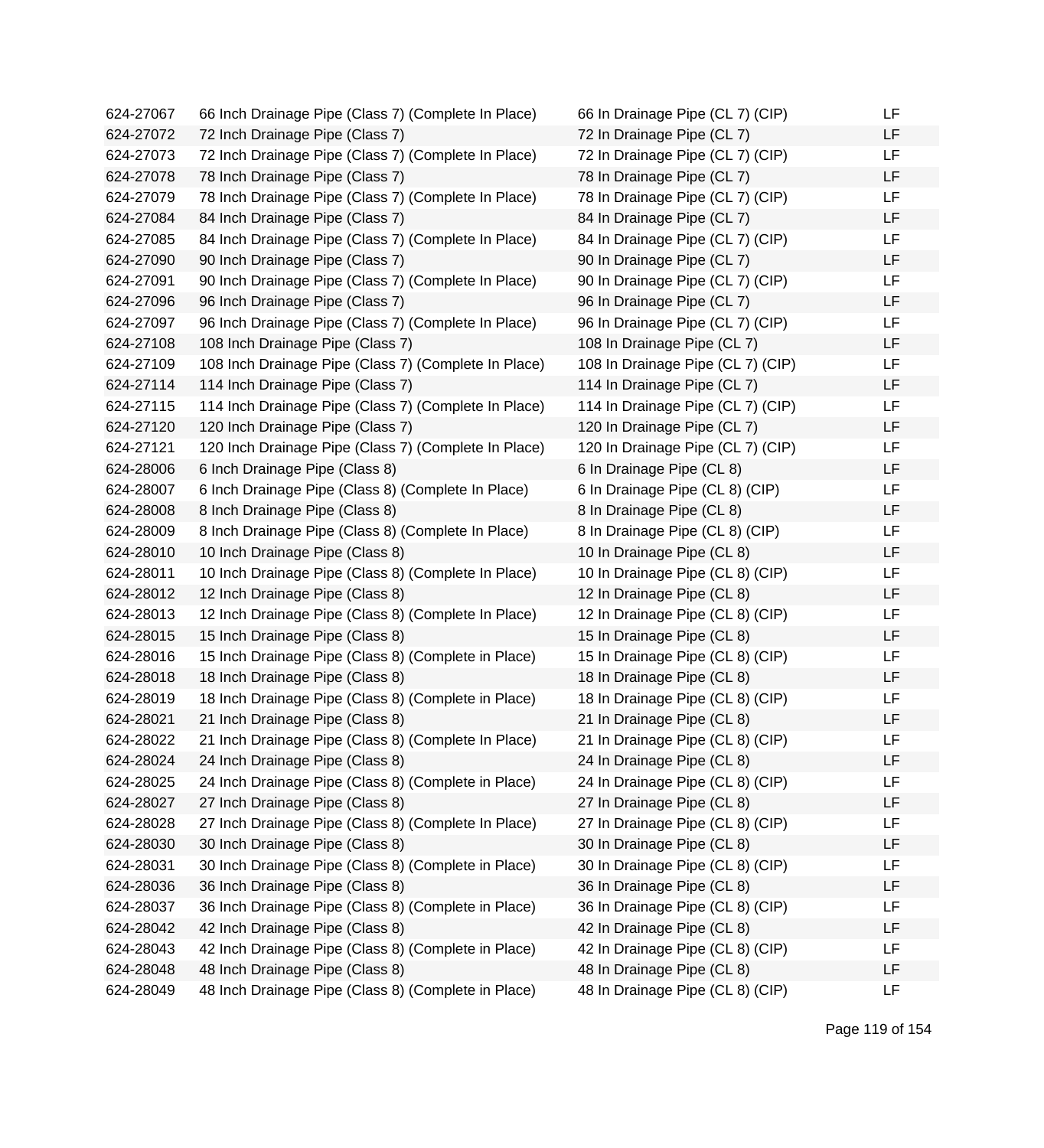624-28054 54 Inch Drainage Pipe (Class 8) 624-28055 54 Inch Drainage Pipe (Class 8) (Complete in Place) 624-28060 60 Inch Drainage Pipe (Class 8) 624-28061 60 Inch Drainage Pipe (Class 8) (Complete In Place) 624-28066 66 Inch Drainage Pipe (Class 8) 624-28067 66 Inch Drainage Pipe (Class 8) (Complete In Place) 624-28072 72 Inch Drainage Pipe (Class 8) 624-28073 72 Inch Drainage Pipe (Class 8) (Complete In Place) 624-28078 78 Inch Drainage Pipe (Class 8) 624-28079 78 Inch Drainage Pipe (Class 8) (Complete In Place) 624-28084 84 Inch Drainage Pipe (Class 8) 624-28085 84 Inch Drainage Pipe (Class 8) (Complete In Place) 624-28090 90 Inch Drainage Pipe (Class 8) 624-28091 90 Inch Drainage Pipe (Class 8) (Complete In Place) 624-28096 96 Inch Drainage Pipe (Class 8) 624-28097 96 Inch Drainage Pipe (Class 8) (Complete In Place) 624-28108 108 Inch Drainage Pipe (Class 8) 624-28109 108 Inch Drainage Pipe (Class 8) (Complete In Place) 624-28114 114 Inch Drainage Pipe (Class 8) 624-28115 114 Inch Drainage Pipe (Class 8) (Complete In Place) 624-28120 120 Inch Drainage Pipe (Class 8) 624-28121 120 Inch Drainage Pipe (Class 8) (Complete In Place) 624-29006 6 Inch Drainage Pipe (Class 9) 624-29007 6 Inch Drainage Pipe (Class 9) (Complete In Place) 624-29008 8 Inch Drainage Pipe (Class 9) 624-29009 8 Inch Drainage Pipe (Class 9) (Complete In Place) 624-29010 10 Inch Drainage Pipe (Class 9) 624-29011 10 Inch Drainage Pipe (Class 9) (Complete In Place) 624-29012 12 Inch Drainage Pipe (Class 9) 624-29013 12 Inch Drainage Pipe (Class 9) (Complete In Place) 624-29015 15 Inch Drainage Pipe (Class 9) 624-29016 15 Inch Drainage Pipe (Class 9) (Complete In Place) 624-29018 18 Inch Drainage Pipe (Class 9) 624-29019 18 Inch Drainage Pipe (Class 9) (Complete In Place) 624-29021 21 Inch Drainage Pipe (Class 9) 624-29022 21 Inch Drainage Pipe (Class 9) (Complete In Place) 624-29024 24 Inch Drainage Pipe (Class 9) 624-29025 24 Inch Drainage Pipe (Class 9) (Complete In Place) 624-29027 27 Inch Drainage Pipe (Class 9) 624-29028 27 Inch Drainage Pipe (Class 9) (Complete In Place) 624-29030 30 Inch Drainage Pipe (Class 9) 624-29031 30 Inch Drainage Pipe (Class 9) (Complete In Place) 624-29036 36 Inch Drainage Pipe (Class 9)

| 54 In Drainage Pipe (CL 8)        | LF |
|-----------------------------------|----|
| 54 In Drainage Pipe (CL 8) (CIP)  | LF |
| 60 In Drainage Pipe (CL 8)        | LF |
| 60 In Drainage Pipe (CL 8) (CIP)  | LF |
| 66 In Drainage Pipe (CL 8)        | LF |
| 66 In Drainage Pipe (CL 8) (CIP)  | LF |
| 72 In Drainage Pipe (CL 8)        | LF |
| 72 In Drainage Pipe (CL 8) (CIP)  | LF |
| 78 In Drainage Pipe (CL 8)        | LF |
| 78 In Drainage Pipe (CL 8) (CIP)  | LF |
| 84 In Drainage Pipe (CL 8)        | LF |
| 84 In Drainage Pipe (CL 8) (CIP)  | LF |
| 90 In Drainage Pipe (CL 8)        | LF |
| 90 In Drainage Pipe (CL 8) (CIP)  | LF |
| 96 In Drainage Pipe (CL 8)        | LF |
| 96 In Drainage Pipe (CL 8) (CIP)  | LF |
| 108 In Drainage Pipe (CL 8)       | LF |
| 108 In Drainage Pipe (CL 8) (CIP) | LF |
| 114 In Drainage Pipe (CL 8)       | LF |
| 114 In Drainage Pipe (CL 8) (CIP) | LF |
| 120 In Drainage Pipe (CL 8)       | LF |
| 120 In Drainage Pipe (CL 8) (CIP) | LF |
| 6 In Drainage Pipe (CL 9)         | LF |
| 6 In Drainage Pipe (CL 9) (CIP)   | LF |
| 8 In Drainage Pipe (CL 9)         | LF |
| 8 In Drainage Pipe (CL 9) (CIP)   | LF |
| 10 In Drainage Pipe (CL 9)        | LF |
| 10 In Drainage Pipe (CL 9) (CIP)  | LF |
| 12 In Drainage Pipe (CL 9)        | LF |
| 12 In Drainage Pipe (CL 9) (CIP)  | LF |
| 15 In Drainage Pipe (CL 9)        | LF |
| 15 In Drainage Pipe (CL 9) (CIP)  | LF |
| 18 In Drainage Pipe (CL 9)        | LF |
| 18 In Drainage Pipe (CL 9) (CIP)  | LF |
| 21 In Drainage Pipe (CL 9)        | LF |
| 21 In Drainage Pipe (CL 9) (CIP)  | LF |
| 24 In Drainage Pipe (CL 9)        | LF |
| 24 In Drainage Pipe (CL 9) (CIP)  | LF |
| 27 In Drainage Pipe (CL 9)        | LF |
| 27 In Drainage Pipe (CL 9) (CIP)  | LF |
| 30 In Drainage Pipe (CL 9)        | LF |
| 30 In Drainage Pipe (CL 9) (CIP)  | LF |
| 36 In Drainage Pipe (CL 9)        | LF |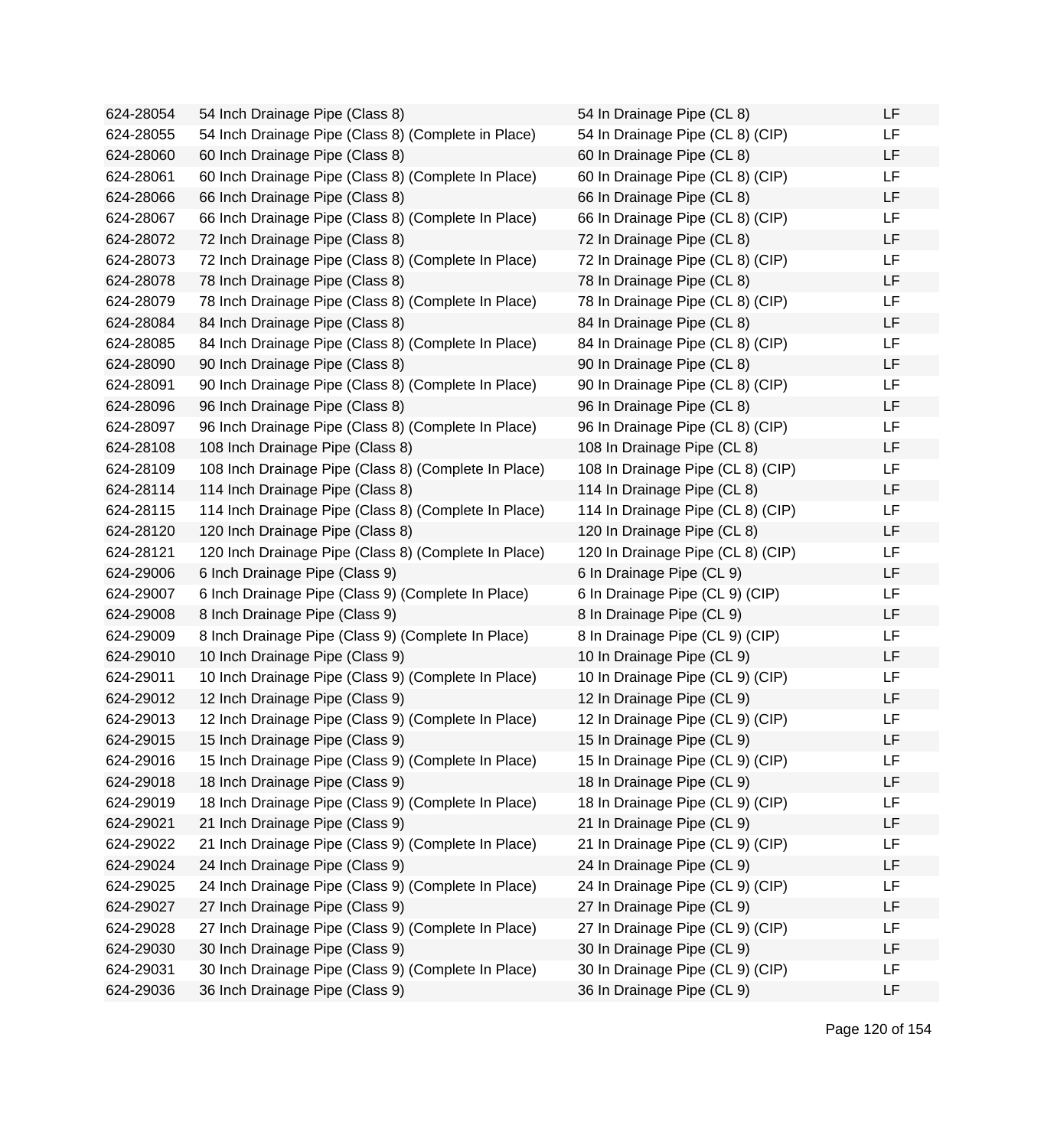624-29037 36 Inch Drainage Pipe (Class 9) (Complete In Place) 624-29042 42 Inch Drainage Pipe (Class 9) 624-29043 42 Inch Drainage Pipe (Class 9) (Complete In Place) 624-29048 48 Inch Drainage Pipe (Class 9) 624-29049 48 Inch Drainage Pipe (Class 9) (Complete In Place) 624-29054 54 Inch Drainage Pipe (Class 9) 624-29055 54 Inch Drainage Pipe (Class 9) (Complete In Place) 624-29060 60 Inch Drainage Pipe (Class 9) 624-29061 60 Inch Drainage Pipe (Class 9) (Complete In Place) 624-29066 66 Inch Drainage Pipe (Class 9) 624-29067 66 Inch Drainage Pipe (Class 9) (Complete In Place) 624-29072 72 Inch Drainage Pipe (Class 9) 624-29073 72 Inch Drainage Pipe (Class 9) (Complete In Place) 624-29078 78 Inch Drainage Pipe (Class 9) 624-29079 78 Inch Drainage Pipe (Class 9) (Complete In Place) 624-29084 84 Inch Drainage Pipe (Class 9) 624-29085 84 Inch Drainage Pipe (Class 9) (Complete In Place) 624-29090 90 Inch Drainage Pipe (Class 9) 624-29091 90 Inch Drainage Pipe (Class 9) (Complete In Place) 624-29096 96 Inch Drainage Pipe (Class 9) 624-29097 96 Inch Drainage Pipe (Class 9) (Complete In Place) 624-29108 108 Inch Drainage Pipe (Class 9) 624-29109 108 Inch Drainage Pipe (Class 9) (Complete In Place) 624-29114 114 Inch Drainage Pipe (Class 9) 624-29115 114 Inch Drainage Pipe (Class 9) (Complete In Place) 624-29120 120 Inch Drainage Pipe (Class 9) 624-29121 120 Inch Drainage Pipe (Class 9) (Complete In Place) 624-30006 6 Inch Drainage Pipe (Class 10) 624-30007 6 Inch Drainage Pipe (Class 10) (Complete In Place) 624-30008 8 Inch Drainage Pipe (Class 10) 624-30009 8 Inch Drainage Pipe (Class 10) (Complete In Place) 624-30010 10 Inch Drainage Pipe (Class 10) 624-30011 10 Inch Drainage Pipe (Class 10) (Complete In Place) 624-30012 12 Inch Drainage Pipe Class 10) 624-30013 12 Inch Drainage Pipe (Class 10) (Complete In Place) 624-30015 15 Inch Drainage Pipe (Class 10) 624-30016 15 Inch Drainage Pipe (Class 10) (Complete In Place) 624-30018 18 Inch Drainage Pipe (Class 10) 624-30019 18 Inch Drainage Pipe (Class 10) (Complete In Place) 624-30021 21 Inch Drainage Pipe (Class 10) 624-30022 21 Inch Drainage Pipe (Class 10) (Complete In Place) 624-30024 24 Inch Drainage Pipe (Class 10) 624-30025 24 Inch Drainage Pipe (Class 10) (Complete In Place)

| 36 In Drainage Pipe (CL 9) (CIP)  | LF |
|-----------------------------------|----|
| 42 In Drainage Pipe (CL 9)        | LF |
| 42 In Drainage Pipe (CL 9) (CIP)  | LF |
| 48 In Drainage Pipe (CL 9)        | LF |
| 48 In Drainage Pipe (CL 9) (CIP)  | LF |
| 54 In Drainage Pipe (CL 9)        | LF |
| 54 In Drainage Pipe (CL 9) (CIP)  | LF |
| 60 In Drainage Pipe (CL 9)        | LF |
| 60 In Drainage Pipe (CL 9) (CIP)  | LF |
| 66 In Drainage Pipe (CL 9)        | LF |
| 66 In Drainage Pipe (CL 9) (CIP)  | LF |
| 72 In Drainage Pipe (CL 9)        | LF |
| 72 In Drainage Pipe (CL 9) (CIP)  | LF |
| 78 In Drainage Pipe (CL 9)        | LF |
| 78 In Drainage Pipe (CL 9) (CIP)  | LF |
| 84 In Drainage Pipe (CL 9)        | LF |
| 84 In Drainage Pipe (CL 9) (CIP)  | LF |
| 90 In Drainage Pipe (CL 9)        | LF |
| 90 In Drainage Pipe (CL 9) (CIP)  | LF |
| 96 In Drainage Pipe (CL 9)        | LF |
| 96 In Drainage Pipe (CL 9) (CIP)  | LF |
| 108 In Drainage Pipe (CL 9)       | LF |
| 108 In Drainage Pipe (CL 9) (CIP) | LF |
| 114 In Drainage Pipe (CL 9)       | LF |
| 114 In Drainage Pipe (CL 9) (CIP) | LF |
| 120 In Drainage Pipe (CL 9)       | LF |
| 120 In Drainage Pipe (CL 9) (CIP) | LF |
| 6 In Drainage Pipe (CL 10)        | LF |
| 6 In Drainage Pipe (CL 10) (CIP)  | LF |
| 8 In Drainage Pipe (CL 10)        | LF |
| 8 In Drainage Pipe (CL 10) (CIP)  | LF |
| 10 In Drainage Pipe (CL 10)       | LF |
| 10 In Drainage Pipe (CL 10) (CIP) | LF |
| 12 In Drainage Pipe (CL 10)       | LF |
| 12 In Drainage Pipe (CL 10) (CIP) | LF |
| 15 In Drainage Pipe (CL 10)       | LF |
| 15 In Drainage Pipe (CL 10) (CIP) | LF |
| 18 In Drainage Pipe (CL 10)       | LF |
| 18 In Drainage Pipe (CL 10) (CIP) | LF |
| 21 In Drainage Pipe (CL 10)       | LF |
| 21 In Drainage Pipe (CL 10) (CIP) | LF |
| 24 In Drainage Pipe (CL 10)       | LF |
| 24 In Drainage Pipe (CL 10) (CIP) | LF |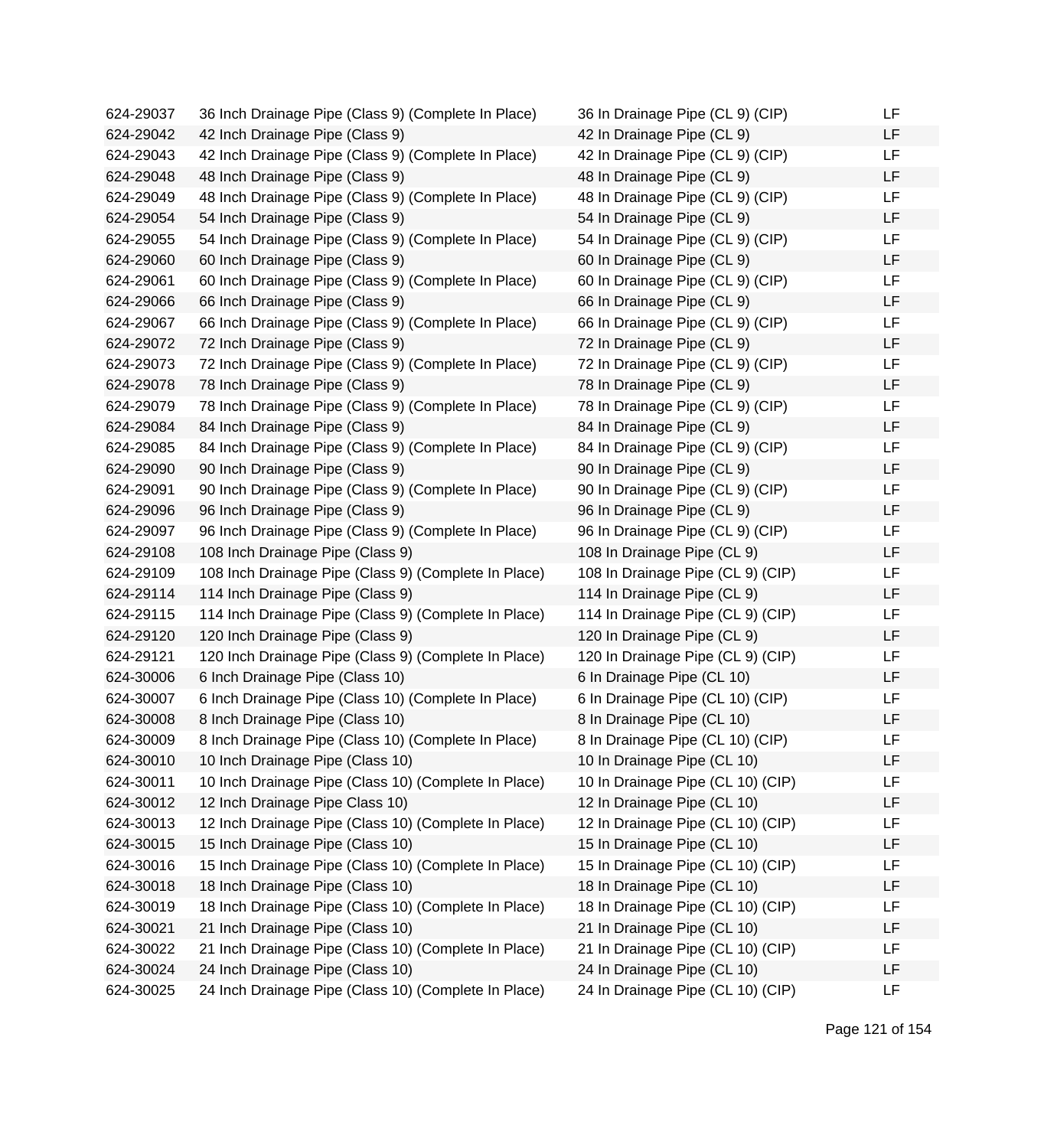624-30027 27 Inch Drainage Pipe (Class 10) 624-30028 27 Inch Drainage Pipe (Class 10) (Complete In Place) 624-30030 30 Inch Drainage Pipe (Class 10) 624-30031 30 Inch Drainage Pipe (Class 10) (Complete In Place) 624-30036 36 Inch Drainage Pipe (Class 10) 624-30037 36 Inch Drainage Pipe (Class 10) (Complete In Place) 624-30042 42 Inch Drainage Pipe (Class 10) 624-30043 42 Inch Drainage Pipe (Class 10) (Complete In Place) 624-30048 48 Inch Drainage Pipe (Class 10) 624-30049 48 Inch Drainage Pipe (Class 10) (Complete In Place) 624-30054 54 Inch Drainage Pipe (Class 10) 624-30055 54 Inch Drainage Pipe (Class 10) (Complete In Place) 624-30060 60 Inch Drainage Pipe (Class 10) 624-30061 60 Inch Drainage Pipe (Class 10) (Complete In Place) 624-30066 66 Inch Drainage Pipe (Class 10) 624-30067 66 Inch Drainage Pipe (Class 10) (Complete In Place) 624-30072 72 Inch Drainage Pipe (Class 10) 624-30073 72 Inch Drainage Pipe (Class 10) (Complete In Place) 624-30078 78 Inch Drainage Pipe (Class 10) 624-30079 78 Inch Drainage Pipe (Class 10) (Complete In Place) 624-30084 84 Inch Drainage Pipe (Class 10) 624-30085 84 Inch Drainage Pipe (Class 10) (Complete In Place) 624-30090 90 Inch Drainage Pipe (Class 10) 624-30091 90 Inch Drainage Pipe (Class 10) (Complete In Place) 624-30096 96 Inch Drainage Pipe (Class 10) 624-30097 96 Inch Drainage Pipe (Class 10) (Complete In Place) 624-30108 108 Inch Drainage Pipe (Class 10) 624-30109 108 Inch Drainage Pipe (Class 10) (Complete In Place) 624-30114 114 Inch Drainage Pipe (Class 10) 624-30115 114 Inch Drainage Pipe (Class 10) (Complete In Place) 624-30120 120 Inch Drainage Pipe (Class 10) 624-30121 120 Inch Drainage Pipe (Class 10) (Complete In Place) 624-40018 18 Inch Equivalent Drainage Pipe Elliptical (Class 0) 624-40019 18 Inch Equivalent Drainage Pipe Elliptical (Class 0) (Complete In Place) 624-40021 21 Inch Equivalent Drainage Pipe Elliptical (Class 0) 624-40022 21 Inch Equivalent Drainage Pipe Elliptical (Class 0) (Complete In Place) 624-40024 24 Inch Equivalent Drainage Pipe Elliptical (Class 0) 624-40025 24 Inch Equivalent Drainage Pipe Elliptical (Class 0) (Complete In Place) 624-40027 27 Inch Equivalent Drainage Pipe Elliptical (Class 0) 624-40028 27 Inch Equivalent Drainage Pipe Elliptical (Class 0) (Complete In Place)

| 27 In Drainage Pipe (CL 10)           | LF |
|---------------------------------------|----|
| 27 In Drainage Pipe (CL 10) (CIP)     | LF |
| 30 In Drainage Pipe (CL 10)           | LF |
| 30 In Drainage Pipe (CL 10) CIP)      | LF |
| 36 In Drainage Pipe (CL 10)           | LF |
| 36 In Drainage Pipe (CL 10) (CIP)     | LF |
| 42 In Drainage Pipe (CL 10)           | LF |
| 42 In Drainage Pipe (CL 10) (CIP)     | LF |
| 48 In Drainage Pipe (CL 10)           | LF |
| 48 In Drainage Pipe (CL 10) (CIP)     | LF |
| 54 In Drainage Pipe (CL 10)           | LF |
| 54 In Drainage Pipe (CL 10) (CIP)     | LF |
| 60 In Drainage Pipe (CL 10)           | LF |
| 60 In Drainage Pipe (CL 10) (CIP)     | LF |
| 66 In Drainage Pipe (CL 10)           | LF |
| 66 In Drainage Pipe (CL 10) (CIP)     | LF |
| 72 In Drainage Pipe (CL 10)           | LF |
| 72 In Drainage Pipe (CL 10) (CIP)     | LF |
| 78 In Drainage Pipe (CL 10)           | LF |
| 78 In Drainage Pipe (CL 10) (CIP)     | LF |
| 84 In Drainage Pipe (CL 10)           | LF |
| 84 In Drainage Pipe (CL 10) (CIP)     | LF |
| 90 In Drainage Pipe (CL 10)           | LF |
| 90 In Drainage Pipe (CL 10) (CIP)     | LF |
| 96 In Drainage Pipe (CL 10)           | LF |
| 96 In Drainage Pipe (CL 10) (CIP)     | LF |
| 108 In Drainage Pipe (CL 10)          | LF |
| 108 In Drainage Pipe (CL 10) (CIP)    | LF |
| 114 In Drainage Pipe (CL 10)          | LF |
| 114 In Drainage Pipe (CL 10) (CIP)    | LF |
| 120 In Drainage Pipe (CL 10)          | LF |
| 120 In Drainage Pipe (CL 10) (CIP)    | ᄔ  |
| 18 In Equiv Drain Pipe E (CL 0)       | LF |
| 18 In Equiv Pipe E (CL 0) (CIP)       | LF |
| 21 In Equiv Drain Pipe E (CL 0)       | LF |
| 21 In Equiv Drain Pipe E (CL 0) (CIP) | LF |
|                                       |    |
| 24 In Equiv Drain Pipe E (CL 0)       | LF |
| 24 In Equiv Drain Pipe E (CL 0) (CIP) | LF |
|                                       |    |
| 27 In Equiv Drain Pipe E (CL 0)       | LF |
| 27 In Equiv Drain Pipe E (CL 0) (CIP) | LF |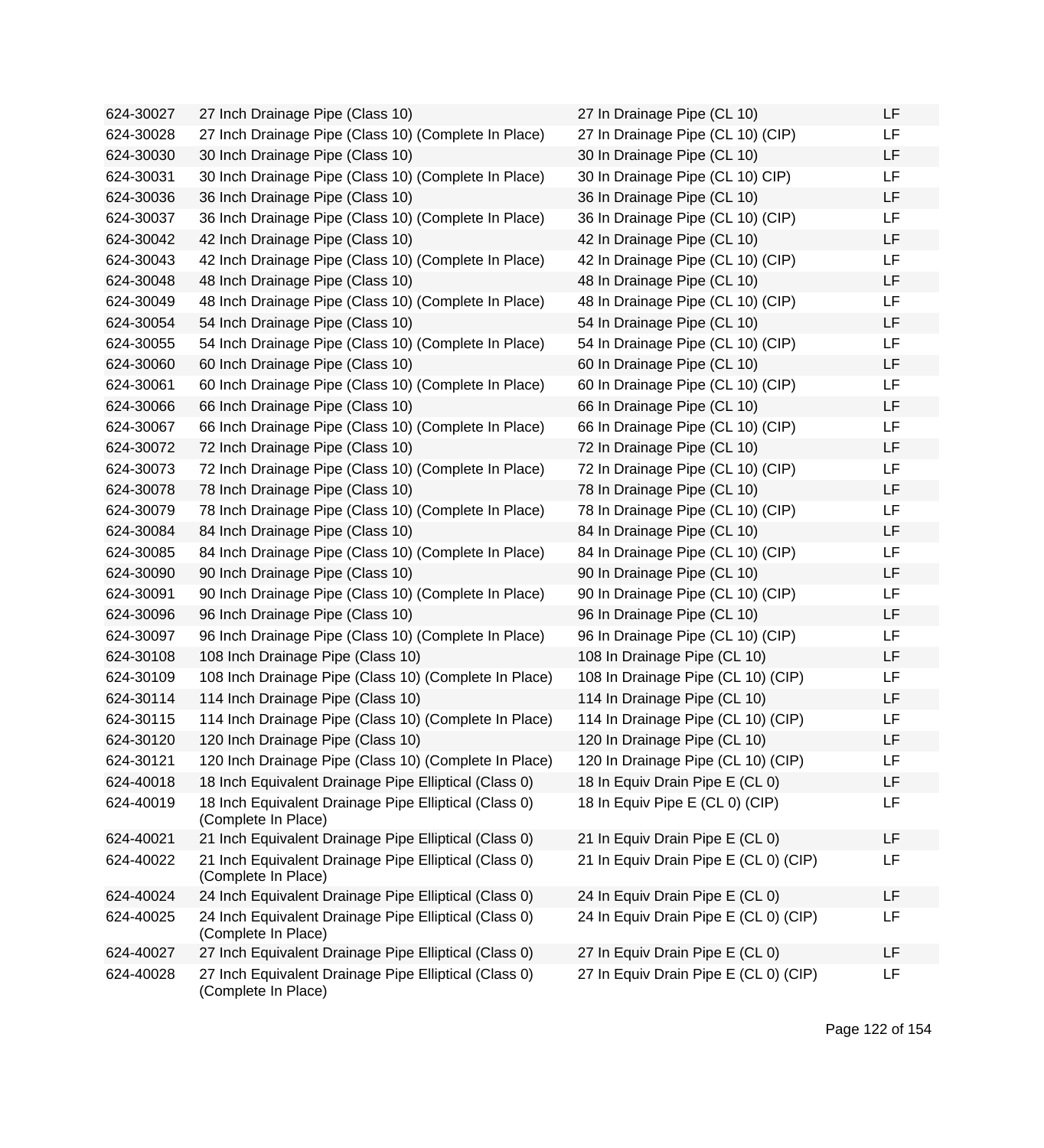| 624-40030 | 30 Inch Equivalent Drainage Pipe Elliptical (Class 0)                         | 30 In Equiv Drain Pipe E (CL 0)        | LF |
|-----------|-------------------------------------------------------------------------------|----------------------------------------|----|
| 624-40031 | 30 Inch Equivalent Drainage Pipe Elliptical (Class 0)<br>(Complete In Place)  | 30 In Equiv Drain Pipe E (CL 0) (CIP)  | LF |
| 624-40036 | 36 Inch Equivalent Drainage Pipe Elliptical (Class 0)                         | 36 In Equiv Drain Pipe E (CL 0)        | LF |
| 624-40037 | 36 Inch Equivalent Drainage Pipe Elliptical (Class 0)<br>(Complete In Place)  | 36 In Equiv Drain Pipe E (CL 0) (CIP)  | LF |
| 624-40042 | 42 Inch Equivalent Drainage Pipe Elliptical (Class 0)                         | 42 In Equiv Drain Pipe E (CL 0)        | LF |
| 624-40043 | 42 Inch Equivalent Drainage Pipe Elliptical (Class 0)<br>(Complete In Place)  | 42 In Equiv Drain Pipe E (CL 0) (CIP)  | LF |
| 624-40048 | 48 Inch Equivalent Drainage Pipe Elliptical (Class 0)                         | 48 In Equiv Drain Pipe E (CL 0)        | LF |
| 624-40049 | 48 Inch Equivalent Drainage Pipe Elliptical (Class 0)<br>(Complete In Place)  | 48 In Equiv Drain Pipe E (CL 0) (CIP)  | LF |
| 624-40054 | 54 Inch Equivalent Drainage Pipe Elliptical (Class 0)                         | 54 In Equiv Drain Pipe E (CL 0)        | LF |
| 624-40055 | 54 Inch Equivalent Drainage Pipe Elliptical (Class 0)<br>(Complete In Place)  | 54 In Equiv Drain Pipe E (CL 0) (CIP)  | LF |
| 624-40060 | 60 Inch Equivalent Drainage Pipe Elliptical (Class 0)                         | 60 In Equiv Drain Pipe E (CL 0)        | LF |
| 624-40061 | 60 Inch Equivalent Drainage Pipe Elliptical (Class 0)<br>(Complete In Place)  | 60 In Equiv Drain Pipe E (CL 0) (CIP)  | LF |
| 624-40066 | 66 Inch Equivalent Drainage Pipe Elliptical (Class 0)                         | 66 In Equiv Drain Pipe E (CL 0)        | LF |
| 624-40067 | 66 Inch Equivalent Drainage Pipe Elliptical (Class 0)<br>(Complete In Place)  | 66 In Equiv Drain Pipe E (CL 0) (CIP)  | LF |
| 624-40072 | 72 Inch Equivalent Drainage Pipe Elliptical (Class 0)                         | 72 In Equiv Drain Pipe E (CL 0)        | LF |
| 624-40073 | 72 Inch Equivalent Drainage Pipe Elliptical (Class 0)<br>(Complete In Place)  | 72 In Equiv Drain Pipe E (CL 0)        | LF |
| 624-40078 | 78 Inch Equivalent Drainage Pipe Elliptical (Class 0)                         | 78 In Equiv Drain Pipe E (CL 0)        | LF |
| 624-40079 | 78 Inch Equivalent Drainage Pipe Elliptical (Class 0)<br>(Complete In Place)  | 78 In Equiv Drain Pipe E (CL 0) (CIP)  | LF |
| 624-40084 | 84 Inch Equivalent Drainage Pipe Elliptical (Class 0)                         | 84 In Equiv Drain Pipe E (CL 0)        | LF |
| 624-40085 | 84 Inch Equivalent Drainage Pipe Elliptical (Class 0)<br>(Complete In Place)  | 84 In Equiv Drain Pipe E (CL 0) (CIP)  | LF |
| 624-40090 | 90 Inch Equivalent Drainage Pipe Elliptical (Class 0)                         | 90 In Equiv Drain Pipe E (CL 0)        | LF |
| 624-40091 | 90 Inch Equivalent Drainage Pipe Elliptical (Class 0)<br>(Complete In Place)  | 90 In Equiv Drain Pipe E (CL 0) (CIP)  | LF |
| 624-40096 | 96 Inch Equivalent Drainage Pipe Elliptical (Class 0)                         | 96 In Equiv Drain Pipe E (CL 0)        | LF |
| 624-40097 | 96 Inch Equivalent Drainage Pipe Elliptical (Class 0)<br>(Complete In Place)  | 96 In Equiv Drain Pipe E (CL 0) (CIP)  | LF |
| 624-40102 | 102 Inch Equivalent Drainage Pipe Elliptical (Class 0)                        | 102 In Equiv Drain Pipe E (CL 0)       | LF |
| 624-40103 | 102 Inch Equivalent Drainage Pipe Elliptical (Class 0)<br>(Complete In Place) | 102 In Equiv Drain Pipe E (CL 0) (CIP) | LF |
| 624-40108 | 108 Inch Equivalent Drainage Pipe Elliptical (Class 0)                        | 108 In Equiv Drain Pipe E (CL 0)       | LF |
| 624-40109 | 108 Inch Equivalent Drainage Pipe Elliptical (Class 0)<br>(Complete In Place) | 108 In Equiv Drain Pipe E (CL 0) (CIP) | LF |
| 624-41018 | 18 Inch Equivalent Drainage Pipe Elliptical (Class 1)                         | 18 In Equiv Drain Pipe E (CL 1)        | LF |
| 624-41019 | 18 Inch Equivalent Drainage Pipe Elliptical (Class 1)<br>(Complete In Place)  | 18 In Equiv Drain Pipe E (CL 1) (CIP)  | LF |
| 624-41021 | 21 Inch Equivalent Drainage Pipe Elliptical (Class 1)                         | 21 In Equiv Drain Pipe E (CL 1)        | LF |
| 624-41022 | 21 Inch Equivalent Drainage Pipe Elliptical (Class 1)<br>(Complete In Place)  | 21 In Equiv Drain Pipe E (CL 1) (CIP)  | LF |

| 30 In Equiv Drain Pipe E (CL 0)        | LF |
|----------------------------------------|----|
| 30 In Equiv Drain Pipe E (CL 0) (CIP)  | LF |
| 36 In Equiv Drain Pipe E (CL 0)        | LF |
| 36 In Equiv Drain Pipe E (CL 0) (CIP)  | LF |
| 42 In Equiv Drain Pipe E (CL 0)        | LF |
| 42 In Equiv Drain Pipe E (CL 0) (CIP)  | LF |
| 48 In Equiv Drain Pipe E (CL 0)        | LF |
| 48 In Equiv Drain Pipe E (CL 0) (CIP)  | LF |
| 54 In Equiv Drain Pipe E (CL 0)        | LF |
| 54 In Equiv Drain Pipe E (CL 0) (CIP)  | LF |
| 60 In Equiv Drain Pipe E (CL 0)        | LF |
| 60 In Equiv Drain Pipe E (CL 0) (CIP)  | LF |
| 66 In Equiv Drain Pipe E (CL 0)        | LF |
| 66 In Equiv Drain Pipe E (CL 0) (CIP)  | LF |
| 72 In Equiv Drain Pipe E (CL 0)        | LF |
| 72 In Equiv Drain Pipe E (CL 0)        | LF |
| 78 In Equiv Drain Pipe E (CL 0)        | LF |
| 78 In Equiv Drain Pipe E (CL 0) (CIP)  | LF |
| 84 In Equiv Drain Pipe E (CL 0)        | LF |
| 84 In Equiv Drain Pipe E (CL 0) (CIP)  | LF |
| 90 In Equiv Drain Pipe E (CL 0)        | LF |
| 90 In Equiv Drain Pipe E (CL 0) (CIP)  | LF |
| 96 In Equiv Drain Pipe E (CL 0)        | LF |
| 96 In Equiv Drain Pipe E (CL 0) (CIP)  | LF |
| 102 In Equiv Drain Pipe E (CL 0)       | LF |
| 102 In Equiv Drain Pipe E (CL 0) (CIP) | LF |
| 108 In Equiv Drain Pipe E (CL 0)       | LF |
| 108 In Equiv Drain Pipe E (CL 0) (CIP) | LF |
| 18 In Equiv Drain Pipe E (CL 1)        | LF |
| 18 In Equiv Drain Pipe E (CL 1) (CIP)  | LF |
| 21 In Equiv Drain Pipe E (CL 1)        | LF |
| 21 In Equiv Drain Pipe E (CL 1) (CIP)  | LF |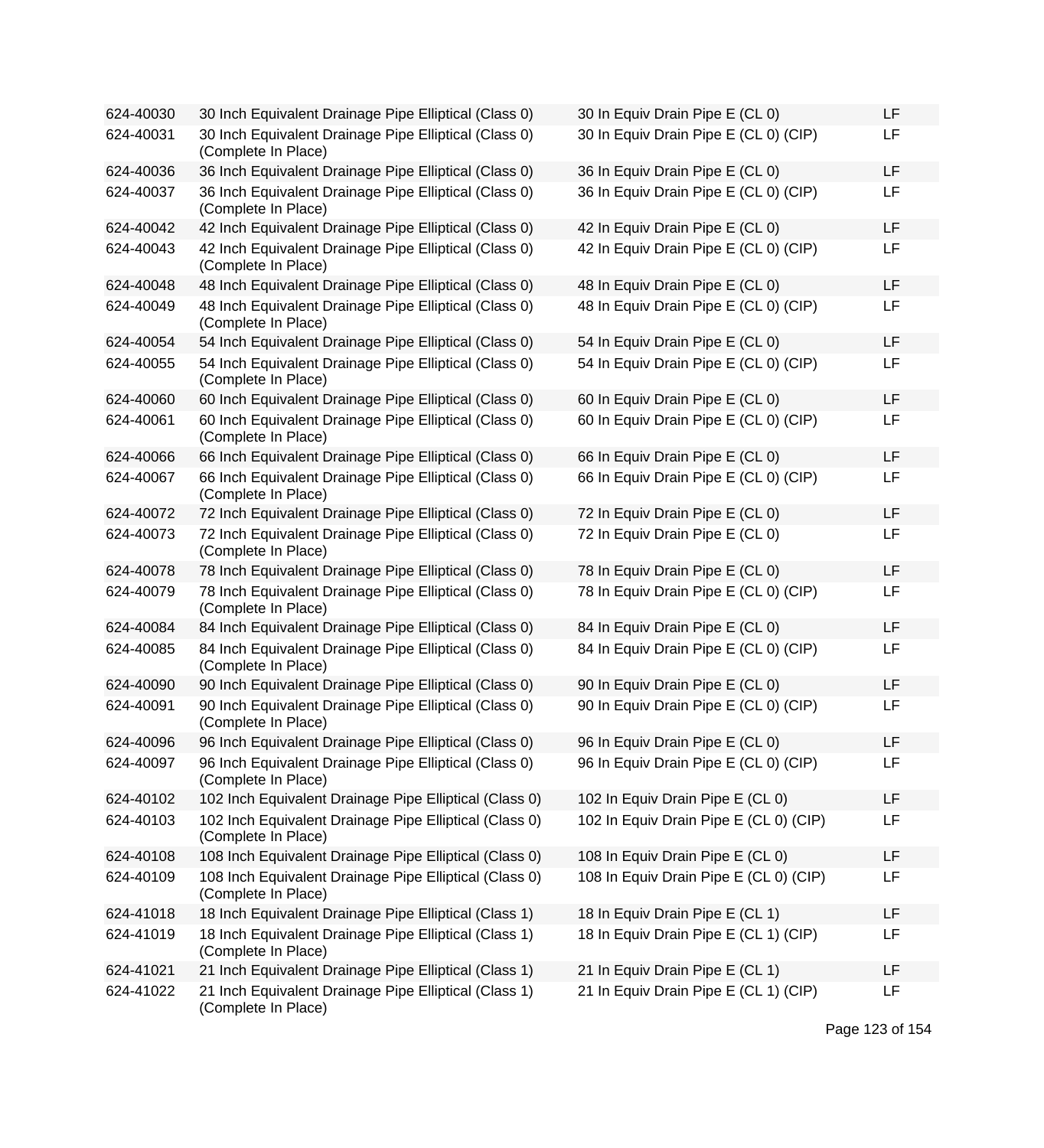| 624-41024 | 24 Inch Equivalent Drainage Pipe Elliptical (Class 1)                         | 24 In Equiv Drain Pipe E (CL 1)        | LF |
|-----------|-------------------------------------------------------------------------------|----------------------------------------|----|
| 624-41025 | 24 Inch Equivalent Drainage Pipe Elliptical (Class 1)<br>(Complete In Place)  | 24 In Equiv Drain Pipe E (CL 1) (CIP)  | LF |
| 624-41027 | 27 Inch Equivalent Drainage Pipe Elliptical (Class 1)                         | 27 In Equiv Drain Pipe E (CL 1)        | LF |
| 624-41028 | 27 Inch Equivalent Drainage Pipe Elliptical (Class 1)<br>(Complete In Place)  | 27 In Equiv Drain Pipe E (CL 1) (CIP)  | LF |
| 624-41030 | 30 Inch Equivalent Drainage Pipe Elliptical (Class 1)                         | 30 In Equiv Drain Pipe E (CL 1)        | LF |
| 624-41031 | 30 Inch Equivalent Drainage Pipe Elliptical (Class 1)<br>(Complete In Place)  | 30 In Equiv Drain Pipe E (CL 1) (CIP)  | LF |
| 624-41036 | 36 Inch Equivalent Drainage Pipe Elliptical (Class 1)                         | 36 In Equiv Drain Pipe E (CL 1)        | LF |
| 624-41037 | 36 Inch Equivalent Drainage Pipe Elliptical (Class 1)<br>(Complete In Place)  | 36 In Equiv Drain Pipe E (CL 1) (CIP)  | LF |
| 624-41042 | 42 Inch Equivalent Drainage Pipe Elliptical (Class 1)                         | 42 In Equiv Drain Pipe E (CL 1)        | LF |
| 624-41043 | 42 Inch Equivalent Drainage Pipe Elliptical (Class 1)<br>(Complete In Place)  | 42 In Equiv Drain Pipe E (CL 1) (CIP)  | LF |
| 624-41048 | 48 Inch Equivalent Drainage Pipe Elliptical (Class 1)                         | 48 In Equiv Drain Pipe E (CL 1)        | LF |
| 624-41049 | 48 Inch Equivalent Drainage Pipe Elliptical (Class 1)<br>(Complete In Place)  | 48 In Equiv Drain Pipe E (CL 1) (CIP)  | LF |
| 624-41054 | 54 Inch Equivalent Drainage Pipe Elliptical (Class 1)                         | 54 In Equiv Drain Pipe E (CL 1)        | LF |
| 624-41055 | 54 Inch Equivalent Drainage Pipe Elliptical (Class 1)<br>(Complete In Place)  | 54 In Equiv Drain Pipe E (CL 1) (CIP)  | LF |
| 624-41060 | 60 Inch Equivalent Drainage Pipe Elliptical (Class 1)                         | 60 In Equiv Drain Pipe E (CL 1)        | LF |
| 624-41061 | 60 Inch Equivalent Drainage Pipe Elliptical (Class 1)<br>(Complete In Place)  | 60 In Equiv Drain Pipe E (CL 1) (CIP)  | LF |
| 624-41066 | 66 Inch Equivalent Drainage Pipe Elliptical (Class 1)                         | 66 In Equiv Drain Pipe E (CL 1)        | LF |
| 624-41067 | 66 Inch Equivalent Drainage Pipe Elliptical (Class 1)<br>(Complete In Place)  | 66 In Equiv Drain Pipe E (CL 1) (CIP)  | LF |
| 624-41072 | 72 Inch Equivalent Drainage Pipe Elliptical (Class 1)                         | 72 In Equiv Drain Pipe E (CL 1)        | LF |
| 624-41073 | 72 Inch Equivalent Drainage Pipe Elliptical (Class 1)<br>(Complete In Place)  | 72 In Equiv Drain Pipe E (CL 1) (CIP)  | LF |
| 624-41078 | 78 Inch Equivalent Drainage Pipe Elliptical (Class 1)                         | 78 In Equiv Drain Pipe E (CL 1)        | LF |
| 624-41079 | 78 Inch Equivalent Drainage Pipe Elliptical (Class 1)<br>(Complete In Place)  | 78 In Equiv Drain Pipe E (CL 1) (CIP)  | LF |
| 624-41084 | 84 Inch Equivalent Drainage Pipe Elliptical (Class 1)                         | 84 In Equiv Drain Pipe E (CL 1)        | LF |
| 624-41085 | 84 Inch Equivalent Drainage Pipe Elliptical (Class 1)<br>(Complete In Place)  | 84 In Equiv Drain Pipe E (CL 1) (CIP)  | LF |
| 624-41090 | 90 Inch Equivalent Drainage Pipe Elliptical (Class 1)                         | 90 In Equiv Drain Pipe E (CL 1)        | LF |
| 624-41091 | 90 Inch Equivalent Drainage Pipe Elliptical (Class 1)<br>(Complete In Place)  | 90 In Equiv Drain Pipe E (CL 1) (CIP)  | LF |
| 624-41096 | 96 Inch Equivalent Drainage Pipe Elliptical (Class 1)                         | 96 In Equiv Drain Pipe E (CL 1)        | LF |
| 624-41097 | 96 Inch Equivalent Drainage Pipe Elliptical (Class 1)<br>(Complete In Place)  | 96 In Equiv Drain Pipe E (CL 1) (CIP)  | LF |
| 624-41102 | 102 Inch Equivalent Drainage Pipe Elliptical (Class 1)                        | 102 In Equiv Drain Pipe E (CL 1)       | LF |
| 624-41103 | 102 Inch Equivalent Drainage Pipe Elliptical (Class 1)<br>(Complete In Place) | 102 In Equiv Drain Pipe E (CL 1) (CIP) | LF |
| 624-41108 | 108 Inch Equivalent Drainage Pipe Elliptical (Class 1)                        | 108 In Equiv Drain Pipe E (CL 1)       | LF |
| 624-41109 | 108 Inch Equivalent Drainage Pipe Elliptical (Class 1)                        | 108 In Equiv Drain Pipe E (CL 1) (CIP) | LF |

| 24 In Equiv Drain Pipe E (CL 1)        | LF |
|----------------------------------------|----|
| 24 In Equiv Drain Pipe E (CL 1) (CIP)  | LF |
| 27 In Equiv Drain Pipe E (CL 1)        | LF |
| 27 In Equiv Drain Pipe E (CL 1) (CIP)  | LF |
| 30 In Equiv Drain Pipe E (CL 1)        | LF |
| 30 In Equiv Drain Pipe E (CL 1) (CIP)  | LF |
| 36 In Equiv Drain Pipe E (CL 1)        | LF |
| 36 In Equiv Drain Pipe E (CL 1) (CIP)  | LF |
| 42 In Equiv Drain Pipe E (CL 1)        | LF |
| 42 In Equiv Drain Pipe E (CL 1) (CIP)  | LF |
| 48 In Equiv Drain Pipe E (CL 1)        | LF |
| 48 In Equiv Drain Pipe E (CL 1) (CIP)  | LF |
| 54 In Equiv Drain Pipe E (CL 1)        | LF |
| 54 In Equiv Drain Pipe E (CL 1) (CIP)  | LF |
| 60 In Equiv Drain Pipe E (CL 1)        | LF |
| 60 In Equiv Drain Pipe E (CL 1) (CIP)  | LF |
| 66 In Equiv Drain Pipe E (CL 1)        | LF |
| 66 In Equiv Drain Pipe E (CL 1) (CIP)  | LF |
| 72 In Equiv Drain Pipe E (CL 1)        | LF |
| 72 In Equiv Drain Pipe E (CL 1) (CIP)  | LF |
| 78 In Equiv Drain Pipe E (CL 1)        | LF |
| 78 In Equiv Drain Pipe E (CL 1) (CIP)  | LF |
| 84 In Equiv Drain Pipe E (CL 1)        | LF |
| 84 In Equiv Drain Pipe E (CL 1) (CIP)  | LF |
| 90 In Equiv Drain Pipe E (CL 1)        | LF |
| 90 In Equiv Drain Pipe E (CL 1) (CIP)  | LF |
| 96 In Equiv Drain Pipe E (CL 1)        | LF |
| 96 In Equiv Drain Pipe E (CL 1) (CIP)  | LF |
| 102 In Equiv Drain Pipe E (CL 1)       | LF |
| 102 In Equiv Drain Pipe E (CL 1) (CIP) | LF |
| 108 In Equiv Drain Pipe E (CL 1)       | LF |
| 108 In Equiv Drain Pipe E (CL 1) (CIP) | LF |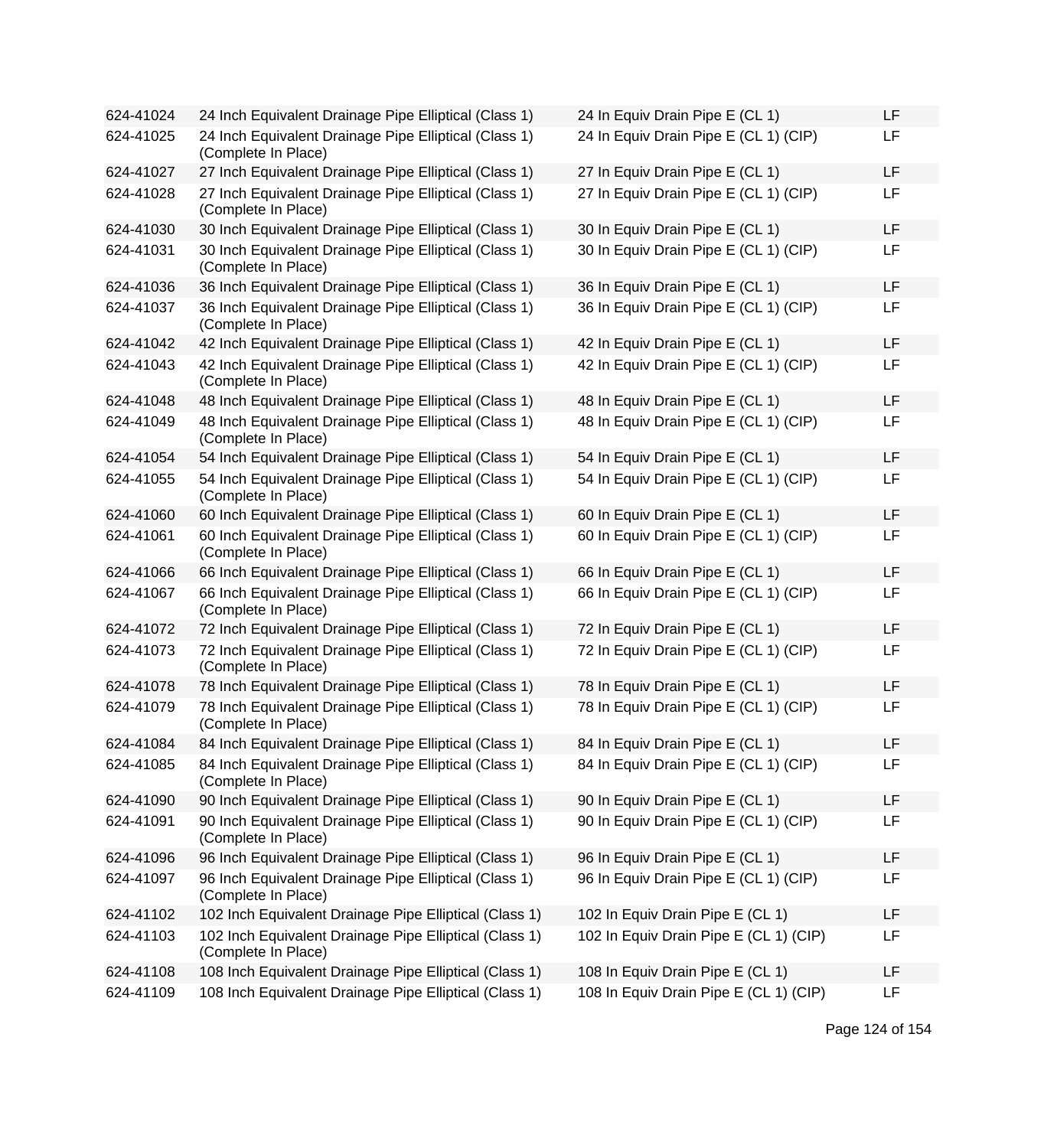|           | (Complete In Place)                                                          |                                       |           |
|-----------|------------------------------------------------------------------------------|---------------------------------------|-----------|
| 624-42018 | 18 Inch Equivalent Drainage Pipe Elliptical (Class 2)                        | 18 In Equiv Drain Pipe E (CL 2)       | <b>LF</b> |
| 624-42019 | 18 Inch Equivalent Drainage Pipe Elliptical (Class 2)<br>(Complete In Place) | 18 In Equiv Drain Pipe E (CL 2) (CIP) | LF        |
| 624-42021 | 21 Inch Equivalent Drainage Pipe Elliptical (Class 2)                        | 21 In Equiv Drain Pipe E (CL 2)       | <b>LF</b> |
| 624-42022 | 21 Inch Equivalent Drainage Pipe Elliptical (Class 2)<br>(Complete In Place) | 21 In Equiv Drain Pipe E (CL 2) (CIP) | <b>LF</b> |
| 624-42024 | 24 Inch Equivalent Drainage Pipe Elliptical (Class 2)                        | 24 In Equiv Drain Pipe E (CL 2)       | LF        |
| 624-42025 | 24 Inch Equivalent Drainage Pipe Elliptical (Class 2)<br>(Complete In Place) | 24 In Equiv Drain Pipe E (CL 2) (CIP) | LF        |
| 624-42027 | 27 Inch Equivalent Drainage Pipe Elliptical (Class 2)                        | 27 In Equiv Drain Pipe E (CL 2)       | LF        |
| 624-42028 | 27 Inch Equivalent Drainage Pipe Elliptical (Class 2)<br>(Complete In Place) | 27 In Equiv Drain Pipe E (CL 2) (CIP) | <b>LF</b> |
| 624-42030 | 30 Inch Equivalent Drainage Pipe Elliptical (Class 2)                        | 30 In Equiv Drain Pipe E (CL 2)       | LF        |
| 624-42031 | 30 Inch Equivalent Drainage Pipe Elliptical (Class 2)<br>(Complete In Place) | 30 In Equiv Drain Pipe E (CL 2) (CIP) | <b>LF</b> |
| 624-42036 | 36 Inch Equivalent Drainage Pipe Elliptical (Class 2)                        | 36 In Equiv Drain Pipe E (CL 2)       | <b>LF</b> |
| 624-42037 | 36 Inch Equivalent Drainage Pipe Elliptical (Class 2)<br>(Complete In Place) | 36 In Equiv Drain Pipe E (CL 2) (CIP) | LF        |
| 624-42042 | 42 Inch Equivalent Drainage Pipe Elliptical (Class 2)                        | 42 In Equiv Drain Pipe E (CL 2)       | <b>LF</b> |
| 624-42043 | 42 Inch Equivalent Drainage Pipe Elliptical (Class 2)<br>(Complete In Place) | 42 In Equiv Drain Pipe E (CL 2) (CIP) | <b>LF</b> |
| 624-42048 | 48 Inch Equivalent Drainage Pipe Elliptical (Class 2)                        | 48 In Equiv Drain Pipe E (CL 2)       | <b>LF</b> |
| 624-42049 | 48 Inch Equivalent Drainage Pipe Elliptical (Class 2)<br>(Complete In Place) | 48 In Equiv Drain Pipe E (CL 2) (CIP) | <b>LF</b> |
| 624-42054 | 54 Inch Equivalent Drainage Pipe Elliptical (Class 2)                        | 54 In Equiv Drain Pipe E (CL 2)       | <b>LF</b> |
| 624-42055 | 54 Inch Equivalent Drainage Pipe Elliptical (Class 2)<br>(Complete In Place) | 54 In Equiv Drain Pipe E (CL 2) (CIP) | <b>LF</b> |
| 624-42060 | 60 Inch Equivalent Drainage Pipe Elliptical (Class 2)                        | 60 In Equiv Drain Pipe E (CL 2)       | LF        |
| 624-42061 | 60 Inch Equivalent Drainage Pipe Elliptical (Class 2)<br>(Complete In Place) | 60 In Equiv Drain Pipe E (CL 2) (CIP) | LF        |
| 624-42066 | 66 Inch Equivalent Drainage Pipe Elliptical (Class 2)                        | 66 In Equiv Drain Pipe E (CL 2)       | LF        |
| 624-42072 | 72 Inch Equivalent Drainage Pipe Elliptical (Class 2)                        | 72 In Equiv Drain Pipe E (CL 2)       | LF        |
| 624-42073 | 72 Inch Equivalent Drainage Pipe Elliptical (Class 2)<br>(Complete In Place) | 72 In Equiv Drain Pipe E (CL 2) (CIP) | LF        |
| 624-42078 | 78 Inch Equivalent Drainage Pipe Elliptical (Class 2)                        | 78 In Equiv Drain Pipe E (CL 2)       | LF        |
| 624-42079 | 78 Inch Equivalent Drainage Pipe Elliptical (Class 2)<br>(Complete In Place) | 78 In Equiv Drain Pipe E (CL 2) (CIP) | <b>LF</b> |
| 624-42084 | 84 Inch Equivalent Drainage Pipe Elliptical (Class 2)                        | 84 In Equiv Drain Pipe E (CL 2)       | LF        |
| 624-42085 | 84 Inch Equivalent Drainage Pipe Elliptical (Class 2)<br>(Complete In Place) | 84 In Equiv Drain Pipe E (CL 2) (CIP) | LF        |
| 624-42090 | 90 Inch Equivalent Drainage Pipe Elliptical (Class 2)                        | 90 In Equiv Drain Pipe E (CL 2)       | LF        |
| 624-42091 | 90 Inch Equivalent Drainage Pipe Elliptical (Class 2)<br>Complete-In-Place   | 90 In Equiv Drain Pipe E (CL2) (CIP)  | LF        |
| 624-42096 | 96 Inch Equivalent Drainage Pipe Elliptical (Class 2)                        | 96 In Equiv Drain Pipe E (CL 2)       | LF        |
| 624-42097 | 96 Inch Equivalent Drainage Pipe Elliptical (Class 2)<br>(Complete In Place) | 96 In Equiv Drain Pipe E (CL 2) (CIP) | LF        |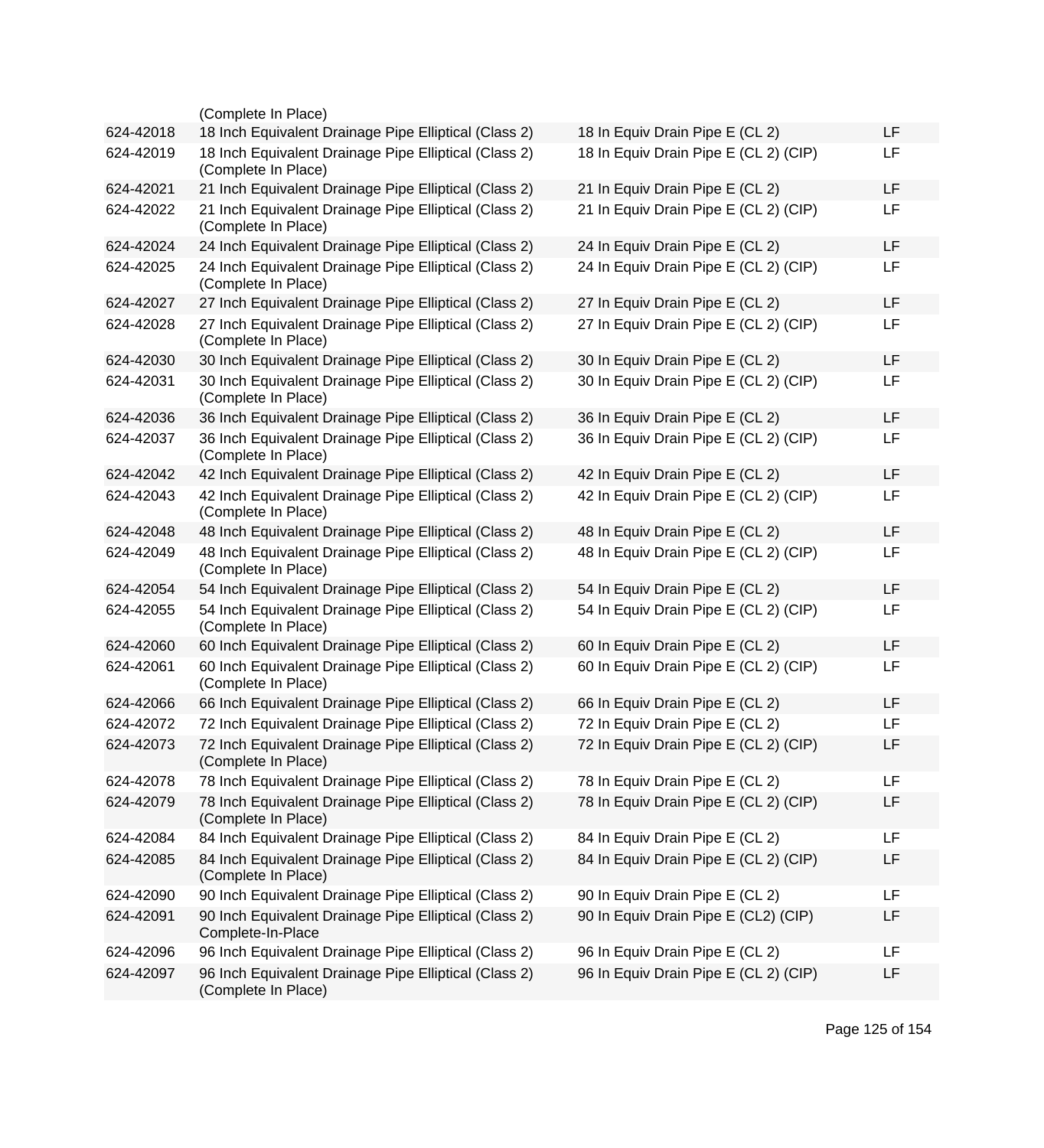| 624-42102 | 102 Inch Equivalent Drainage Pipe Elliptical (Class 2)                        | 102 In Equiv Drain Pipe E (CL 2)       | LF |
|-----------|-------------------------------------------------------------------------------|----------------------------------------|----|
| 624-42103 | 102 Inch Equivalent Drainage Pipe Elliptical (Class 2)<br>(Complete In Place) | 102 In Equiv Drain Pipe E (CL 2) (CIP) | LF |
| 624-42108 | 108 Inch Equivalent Drainage Pipe Elliptical (Class 2)                        | 108 In Equiv Drain Pipe E (CL 2)       | LF |
| 624-42109 | 108 Inch Equivalent Drainage Pipe Elliptical (Class 2)<br>(Complete In Place) | 108 In Equiv Drain Pipe E (CL 2) (CIP) | LF |
| 624-43018 | 18 Inch Equivalent Drainage Pipe Elliptical (Class 3)                         | 18 In Equiv Drain Pipe E (CL 3)        | LF |
| 624-43019 | 18 Inch Equivalent Drainage Pipe Elliptical (Class 3)<br>(Complete In Place)  | 18 In Equiv Drain Pipe E (CL 3) (CIP)  | LF |
| 624-43021 | 21 Inch Equivalent Drainage Pipe Elliptical (Class 3)                         | 21 In Equiv Drain Pipe E (CL 3)        | LF |
| 624-43022 | 21 Inch Equivalent Drainage Pipe Elliptical (Class 3)<br>(Complete In Place)  | 21 In Equiv Drain Pipe E (CL 3) (CIP)  | LF |
| 624-43024 | 24 Inch Equivalent Drainage Pipe Elliptical (Class 3)                         | 24 In Equiv Drain Pipe E (CL 3)        | LF |
| 624-43025 | 24 Inch Equivalent Drainage Pipe Elliptical (Class 3)<br>(Complete In Place)  | 24 In Equiv Drain Pipe E (CL 3) (CIP)  | LF |
| 624-43027 | 27 Inch Equivalent Drainage Pipe Elliptical (Class 3)                         | 27 In Equiv Drain Pipe E (CL 3)        | LF |
| 624-43028 | 27 Inch Equivalent Drainage Pipe Elliptical (Class 3)<br>(Complete In Place)  | 27 In Equiv Drain Pipe E (CL 3) (CIP)  | LF |
| 624-43030 | 30 Inch Equivalent Drainage Pipe Elliptical (Class 3)                         | 30 In Equiv Drain Pipe E (CL 3)        | LF |
| 624-43031 | 30 Inch Equivalent Drainage Pipe Elliptical (Class 3)<br>(Complete In Place)  | 30 In Equiv Drain Pipe E (CL 3) (CIP)  | LF |
| 624-43036 | 36 Inch Equivalent Drainage Pipe Elliptical (Class 3)                         | 36 In Equiv Drain Pipe E (CL 3)        | LF |
| 624-43037 | 36 Inch Equivalent Drainage Pipe Elliptical (Class 3)<br>(Complete In Place)  | 36 In Equiv Drain Pipe E (CL 3) (CIP)  | LF |
| 624-43042 | 42 Inch Equivalent Drainage Pipe Elliptical (Class 3)                         | 42 In Equiv Drain Pipe E (CL 3)        | LF |
| 624-43043 | 42 Inch Equivalent Drainage Pipe Elliptical (Class 3)<br>(Complete In Place)  | 42 In Equiv Drain Pipe E (CL 3) (CIP)  | LF |
| 624-43048 | 48 Inch Equivalent Drainage Pipe Elliptical (Class 3)                         | 48 In Equiv Drain Pipe E (CL 3)        | LF |
| 624-43049 | 48 Inch Equivalent Drainage Pipe Elliptical (Class 3)<br>(Complete In Place)  | 48 In Equiv Drain Pipe E (CL 3) (CIP)  | LF |
| 624-43054 | 54 Inch Equivalent Drainage Pipe Elliptical (Class 3)                         | 54 In Equiv Drain Pipe E (CL 3)        | LF |
| 624-43055 | 54 Inch Equivalent Drainage Pipe Elliptical (Class 3)<br>(Complete In Place)  | 54 In Equiv Drain Pipe E (CL 3) (CIP)  | LF |
| 624-43060 | 60 Inch Equivalent Drainage Pipe Elliptical (Class 3)                         | 60 In Equiv Drain Pipe E (CL 3)        | LF |
| 624-43061 | 60 Inch Equivalent Drainage Pipe Elliptical (Class 3)<br>(Complete In Place)  | 60 In Equiv Drain Pipe E (CL 3) (CIP)  | LF |
| 624-43066 | 66 Inch Equivalent Drainage Pipe Elliptical (Class 3)                         | 66 In Equiv Drain Pipe E (CL 3)        | LF |
| 624-43067 | 66 Inch Equivalent Drainage Pipe Elliptical (Class 3)<br>(Complete In Place)  | 66 In Equiv Drain Pipe E (CL 3) (CIP)  | LF |
| 624-43072 | 72 Inch Equivalent Drainage Pipe Elliptical (Class 3)                         | 72 In Equiv Drain Pipe E (CL 3)        | LF |
| 624-43073 | 72 Inch Equivalent Drainage Pipe Elliptical (Class 3)<br>(Complete In Place)  | 72 In Equiv Drain Pipe E (CL 3) (CIP)  | LF |
| 624-43078 | 78 Inch Equivalent Drainage Pipe Elliptical (Class 3)                         | 78 In Equiv Drain Pipe E (CL 3)        | LF |
| 624-43079 | 78 Inch Equivalent Drainage Pipe Elliptical (Class 3)<br>(Complete In Place)  | 78 In Equiv Drain Pipe E (CL 3) (CIP)  | LF |
| 624-43084 | 84 Inch Equivalent Drainage Pipe Elliptical (Class 3)                         | 84 In Equiv Drain Pipe E (CL 3)        | LF |
| 624-43085 | 84 Inch Equivalent Drainage Pipe Elliptical (Class 3)<br>(Complete In Place)  | 84 In Equiv Drain Pipe E (CL 3) (CIP)  | LF |

| 102 In Equiv Drain Pipe E (CL 2)       | LF |
|----------------------------------------|----|
| 102 In Equiv Drain Pipe E (CL 2) (CIP) | LF |
| 108 In Equiv Drain Pipe E (CL 2)       | LF |
| 108 In Equiv Drain Pipe E (CL 2) (CIP) | LF |
| 18 In Equiv Drain Pipe E (CL 3)        | LF |
| 18 In Equiv Drain Pipe E (CL 3) (CIP)  | LF |
| 21 In Equiv Drain Pipe E (CL 3)        | LF |
| 21 In Equiv Drain Pipe E (CL 3) (CIP)  | LF |
| 24 In Equiv Drain Pipe E (CL 3)        | LF |
| 24 In Equiv Drain Pipe E (CL 3) (CIP)  | LF |
| 27 In Equiv Drain Pipe E (CL 3)        | LF |
| 27 In Equiv Drain Pipe E (CL 3) (CIP)  | LF |
| 30 In Equiv Drain Pipe E (CL 3)        | LF |
| 30 In Equiv Drain Pipe E (CL 3) (CIP)  | LF |
| 36 In Equiv Drain Pipe E (CL 3)        | LF |
| 36 In Equiv Drain Pipe E (CL 3) (CIP)  | LF |
| 42 In Equiv Drain Pipe E (CL 3)        | LF |
| 42 In Equiv Drain Pipe E (CL 3) (CIP)  | LF |
| 48 In Equiv Drain Pipe E (CL 3)        | LF |
| 48 In Equiv Drain Pipe E (CL 3) (CIP)  | LF |
| 54 In Equiv Drain Pipe E (CL 3)        | LF |
| 54 In Equiv Drain Pipe E (CL 3) (CIP)  | LF |
| 60 In Equiv Drain Pipe E (CL 3)        | LF |
| 60 In Equiv Drain Pipe E (CL 3) (CIP)  | LF |
| 66 In Equiv Drain Pipe E (CL 3)        | LF |
| 66 In Equiv Drain Pipe E (CL 3) (CIP)  | LF |
| 72 In Equiv Drain Pipe E (CL 3)        | LF |
| 72 In Equiv Drain Pipe E (CL 3) (CIP)  | LF |
| 78 In Equiv Drain Pipe E (CL 3)        | LF |
| 78 In Equiv Drain Pipe E (CL 3) (CIP)  | LF |
| 84 In Equiv Drain Pipe E (CL 3)        | LF |
| 84 In Equiv Drain Pipe E (CL 3) (CIP)  | LF |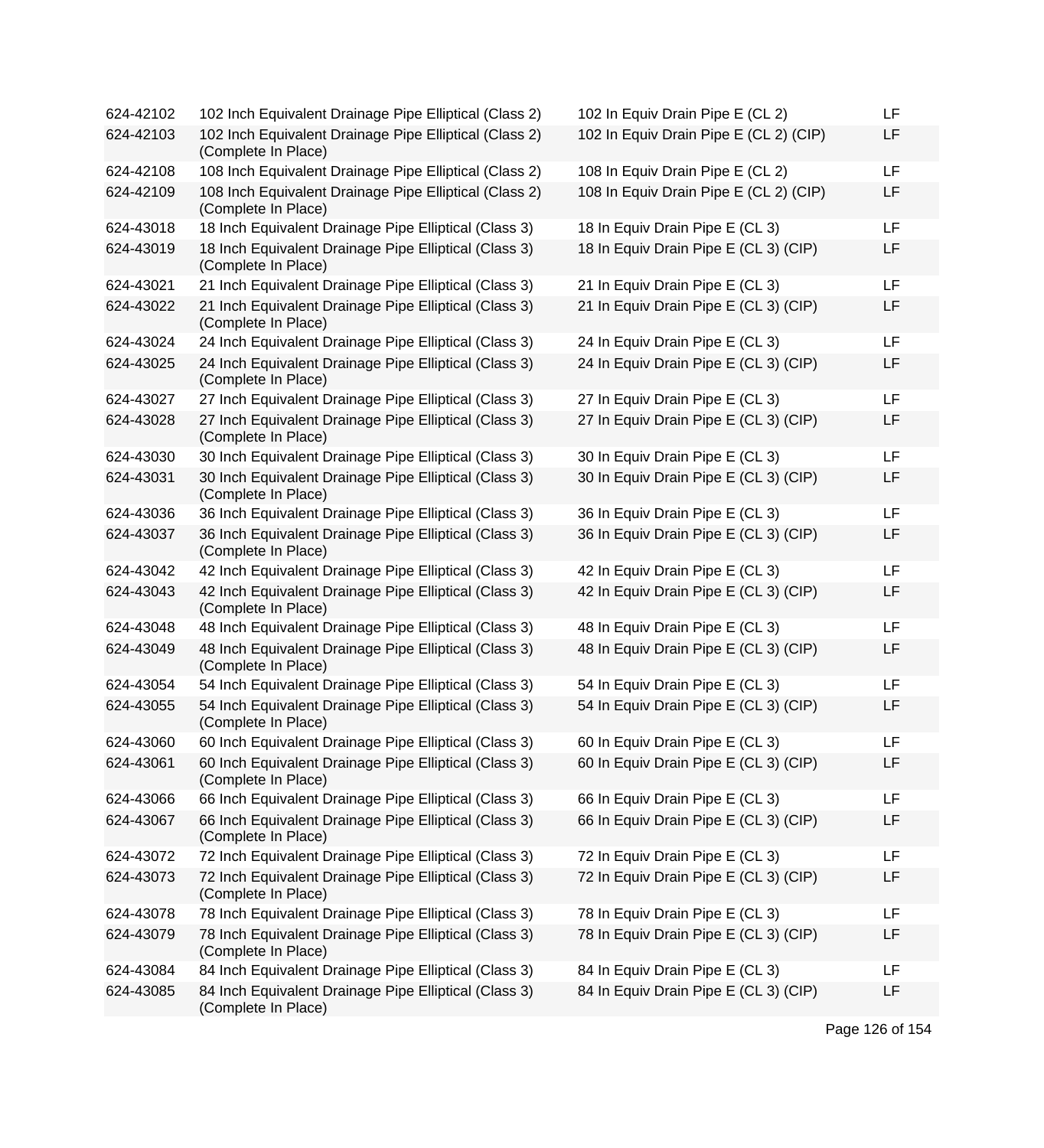| 624-43090 | 90 Inch Equivalent Drainage Pipe Elliptical (Class 3)                         | 90 In Equiv Drain Pipe E (CL 3)        | LF        |
|-----------|-------------------------------------------------------------------------------|----------------------------------------|-----------|
| 624-43091 | 90 Inch Equivalent Drainage Pipe Elliptical (Class 3)<br>(Complete In Place)  | 90 In Equiv Drain Pipe E (CL 3) (CIP)  | LF        |
| 624-43096 | 96 Inch Equivalent Drainage Pipe Elliptical (Class 3)                         | 96 In Equiv Drain Pipe E (CL 3)        | <b>LF</b> |
| 624-43097 | 96 Inch Equivalent Drainage Pipe Elliptical (Class 3)<br>(Complete In Place)  | 96 In Equiv Drain Pipe E (CL 3) (CIP)  | LF        |
| 624-43102 | 102 Inch Equivalent Drainage Pipe Elliptical (Class 3)                        | 102 In Equiv Drain Pipe E (CL 3)       | LF        |
| 624-43103 | 102 Inch Equivalent Drainage Pipe Elliptical (Class 3)<br>(Complete In Place) | 102 In Equiv Drain Pipe E (CL 3) (CIP) | LF        |
| 624-43108 | 108 Inch Equivalent Drainage Pipe Elliptical (Class 3)                        | 108 In Equiv Drain Pipe E (CL 3)       | LF        |
| 624-43109 | 108 Inch Equivalent Drainage Pipe Elliptical (Class 3)<br>(Complete In Place) | 108 In Equiv Drain Pipe E (CL 3) (CIP) | LF        |
| 624-44018 | 18 Inch Equivalent Drainage Pipe Elliptical (Class 4)                         | 18 In Equiv Drain Pipe E (CL 4)        | LF        |
| 624-44019 | 18 Inch Equivalent Drainage Pipe Elliptical (Class 4)<br>(Complete In Place)  | 18 In Equiv Drain Pipe E (CL 4) (CIP)  | LF        |
| 624-44021 | 21 Inch Equivalent Drainage Pipe Elliptical (Class 4)                         | 21 In Equiv Drain Pipe E (CL 4)        | LF        |
| 624-44022 | 21 Inch Equivalent Drainage Pipe Elliptical (Class 4)<br>(Complete In Place)  | 21 In Equiv Drain Pipe E (CL 4) (CIP)  | LF        |
| 624-44024 | 24 Inch Equivalent Drainage Pipe Elliptical (Class 4)                         | 24 In Equiv Drain Pipe E (CL 4)        | LF        |
| 624-44025 | 24 Inch Equivalent Drainage Pipe Elliptical (Class 4)<br>(Complete In Place)  | 24 In Equiv Drain Pipe E (CL 4) (CIP)  | LF        |
| 624-44027 | 27 Inch Equivalent Drainage Pipe Elliptical (Class 4)                         | 27 In Equiv Drain Pipe E (CL 4)        | LF        |
| 624-44028 | 27 Inch Equivalent Drainage Pipe Elliptical (Class 4)<br>(Complete In Place)  | 27 In Equiv Drain Pipe E (CL 4) (CIP)  | LF        |
| 624-44030 | 30 Inch Equivalent Drainage Pipe Elliptical (Class 4)                         | 30 In Equiv Drain Pipe E (CL 4)        | LF        |
| 624-44031 | 30 Inch Equivalent Drainage Pipe Elliptical (Class 4)<br>(Complete In Place)  | 30 In Equiv Drain Pipe E (CL 4) (CIP)  | LF        |
| 624-44036 | 36 Inch Equivalent Drainage Pipe Elliptical (Class 4)                         | 36 In Equiv Drain Pipe E (CL 4)        | LF        |
| 624-44037 | 36 Inch Equivalent Drainage Pipe Elliptical (Class 4)<br>(Complete In Place)  | 36 In Equiv Drain Pipe E (CL 4) (CIP)  | LF        |
| 624-44042 | 42 Inch Equivalent Drainage Pipe Elliptical (Class 4)                         | 42 In Equiv Drain Pipe E (CL 4)        | LF        |
| 624-44043 | 42 Inch Equivalent Drainage Pipe Elliptical (Class 4)<br>(Complete In Place)  | 42 In Equiv Drain Pipe E (CL 4) (CIP)  | LF        |
| 624-44048 | 48 Inch Equivalent Drainage Pipe Elliptical (Class 4)                         | 48 In Equiv Drain Pipe E (CL 4)        | LF        |
| 624-44049 | 48 Inch Equivalent Drainage Pipe Elliptical (Class 4)<br>(Complete In Place)  | 48 In Equiv Drain Pipe E (CL 4) (CIP)  | LF        |
| 624-44054 | 54 Inch Equivalent Drainage Pipe Elliptical (Class 4)                         | 54 In Equiv Drain Pipe E (CL 4)        | LF        |
| 624-44055 | 54 Inch Equivalent Drainage Pipe Elliptical (Class 4)<br>(Complete In Place)  | 54 In Equiv Drain Pipe E (CL 4) (CIP)  | LF        |
| 624-44060 | 60 Inch Equivalent Drainage Pipe Elliptical (Class 4)                         | 60 In Equiv Drain Pipe E (CL 4)        | LF        |
| 624-44061 | 60 Inch Equivalent Drainage Pipe Elliptical (Class 4)<br>(Complete In Place)  | 60 In Equiv Drain Pipe E (CL 4) (CIP)  | LF        |
| 624-44066 | 66 Inch Equivalent Drainage Pipe Elliptical (Class 4)                         | 66 In Equiv Drain Pipe E (CL 4)        | LF        |
| 624-44072 | 72 Inch Equivalent Drainage Pipe Elliptical (Class 4)                         | 72 In Equiv Drain Pipe E (CL 4)        | LF        |
| 624-44073 | 72 Inch Equivalent Drainage Pipe Elliptical (Class 4)<br>(Complete In Place)  | 72 In Equiv Drain Pipe E (CL 4) (CIP)  | LF        |
| 624-44078 | 78 Inch Equivalent Drainage Pipe Elliptical (Class 4)                         | 78 In Equiv Drain Pipe E (CL 4)        | LF        |
|           |                                                                               |                                        |           |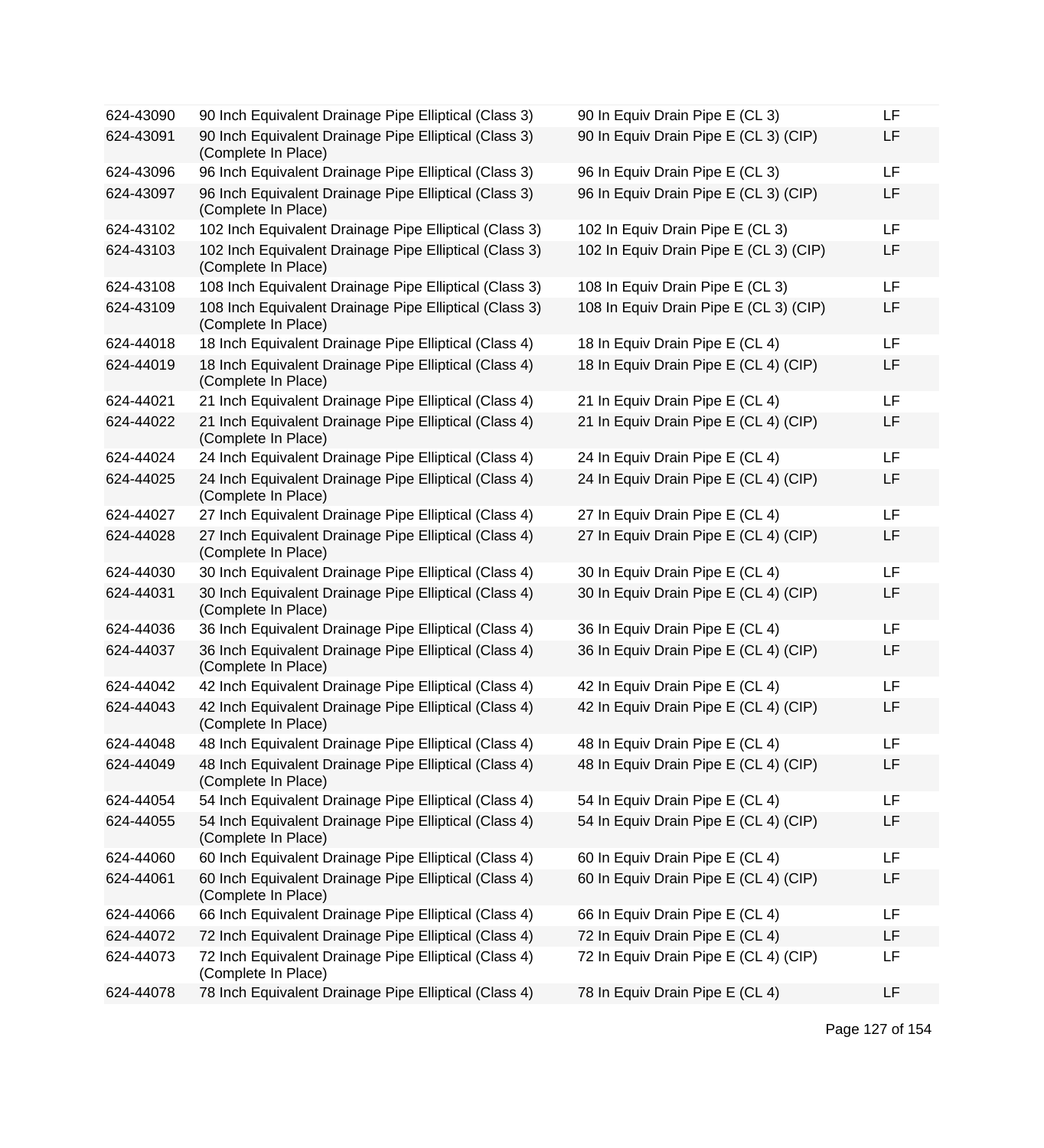| 624-44079 | 78 Inch Equivalent Drainage Pipe Elliptical (Class 4)<br>(Complete In Place)  | 78 In Equiv Drain Pipe E (CL 4) (CIP)  | LF |
|-----------|-------------------------------------------------------------------------------|----------------------------------------|----|
| 624-44084 | 84 Inch Equivalent Drainage Pipe Elliptical (Class 4)                         | 84 In Equiv Drain Pipe E (CL 4)        | LF |
| 624-44085 | 84 Inch Equivalent Drainage Pipe Elliptical (Class 4)<br>(Complete In Place)  | 84 In Equiv Drain Pipe E (CL 4) (CIP)  | LF |
| 624-44090 | 90 Inch Equivalent Drainage Pipe Elliptical (Class 4)                         | 90 In Equiv Drain Pipe E (CL 4)        | LF |
| 624-44091 | 90 Inch Equivalent Drainage Pipe Elliptical (Class 4)<br>(Complete In Place)  | 90 In Equiv Drain Pipe E (CL 4) (CIP)  | LF |
| 624-44096 | 96 Inch Equivalent Drainage Pipe Elliptical (Class 4)                         | 96 In Equiv Drain Pipe E (CL 4)        | LF |
| 624-44097 | 96 Inch Equivalent Drainage Pipe Elliptical (Class 4)<br>(Complete In Place)  | 96 In Equiv Drain Pipe E (CL 4) (CIP)  | LF |
| 624-44102 | 102 Inch Equivalent Drainage Pipe Elliptical (Class 4)                        | 102 In Equiv Drain Pipe E (CL 4)       | LF |
| 624-44103 | 102 Inch Equivalent Drainage Pipe Elliptical (Class 4)<br>(Complete In Place) | 102 In Equiv Drain Pipe E (CL 4) (CIP) | LF |
| 624-44108 | 108 Inch Equivalent Drainage Pipe Elliptical (Class 4)                        | 108 In Equiv Drain Pipe E (CL 4)       | LF |
| 624-44109 | 108 Inch Equivalent Drainage Pipe Elliptical (Class 4)<br>(Complete In Place) | 108 In Equiv Drain Pipe E (CL 4) (CIP) | LF |
| 624-45018 | 18 Inch Equivalent Drainage Pipe Elliptical (Class 5)                         | 18 In Equiv Drain Pipe E (CL 5)        | LF |
| 624-45019 | 18 Inch Equivalent Drainage Pipe Elliptical (Class 5)<br>(Complete In Place)  | 18 In Equiv Drain Pipe E (CL 5) (CIP)  | LF |
| 624-45021 | 21 Inch Equivalent Drainage Pipe Elliptical (Class 5)                         | 21 In Equiv Drain Pipe E (CL 5)        | LF |
| 624-45022 | 21 Inch Equivalent Drainage Pipe Elliptical (Class 5)<br>(Complete In Place)  | 21 In Equiv Drain Pipe E (CL 5) (CIP)  | LF |
| 624-45024 | 24 Inch Equivalent Drainage Pipe Elliptical (Class 5)                         | 24 In Equiv Drain Pipe E (CL 5)        | LF |
| 624-45025 | 24 Inch Equivalent Drainage Pipe Elliptical (Class 5)<br>(Complete In Place)  | 24 In Equiv Drain Pipe E (CL 5) (CIP)  | LF |
| 624-45027 | 27 Inch Equivalent Drainage Pipe Elliptical (Class 5)                         | 27 In Equiv Drain Pipe E (CL 5)        | LF |
| 624-45028 | 27 Inch Equivalent Drainage Pipe Elliptical (Class 5)<br>(Complete In Place)  | 27 In Equiv Drain Pipe E (CL 5) (CIP)  | LF |
| 624-45030 | 30 Inch Equivalent Drainage Pipe Elliptical (Class 5)                         | 30 In Equiv Drain Pipe E (CL 5)        | LF |
| 624-45031 | 30 Inch Equivalent Drainage Pipe Elliptical (Class 5)<br>(Complete In Place)  | 30 In Equiv Drain Pipe E (CL 5) (CIP)  | LF |
| 624-45036 | 36 Inch Equivalent Drainage Pipe Elliptical (Class 5)                         | 36 In Equiv Drain Pipe E (CL 5)        | LF |
| 624-45037 | 36 Inch Equivalent Drainage Pipe Elliptical (Class 5)<br>(Complete In Place)  | 36 In Equiv Drain Pipe E (CL 5) (CIP)  | LF |
| 624-45042 | 42 Inch Equivalent Drainage Pipe Elliptical (Class 5)                         | 42 In Equiv Drain Pipe E (CL 5)        | LF |
| 624-45043 | 42 Inch Equivalent Drainage Pipe Elliptical (Class 5)<br>(Complete In Place)  | 42 In Equiv Drain Pipe E (CL 5) (CIP)  | LF |
| 624-45048 | 48 Inch Equivalent Drainage Pipe Elliptical (Class 5)                         | 48 In Equiv Drain Pipe E (CL 5)        | LF |
| 624-45049 | 48 Inch Equivalent Drainage Pipe Elliptical (Class 5)<br>(Complete In Place)  | 48 In Equiv Drain Pipe E (CL 5) (CIP)  | LF |
| 624-45054 | 54 Inch Equivalent Drainage Pipe Elliptical (Class 5)                         | 54 In Equiv Drain Pipe E (CL 5)        | LF |
| 624-45055 | 54 Inch Equivalent Drainage Pipe Elliptical (Class 5)<br>(Complete In Place)  | 54 In Equiv Drain Pipe E (CL 5) (CIP)  | LF |
| 624-45060 | 60 Inch Equivalent Drainage Pipe Elliptical (Class 5)                         | 60 In Equiv Drain Pipe E (CL 5)        | LF |
| 624-45061 | 60 Inch Equivalent Drainage Pipe Elliptical (Class 5)<br>(Complete In Place)  | 60 In Equiv Drain Pipe E (CL 5) (CIP)  | LF |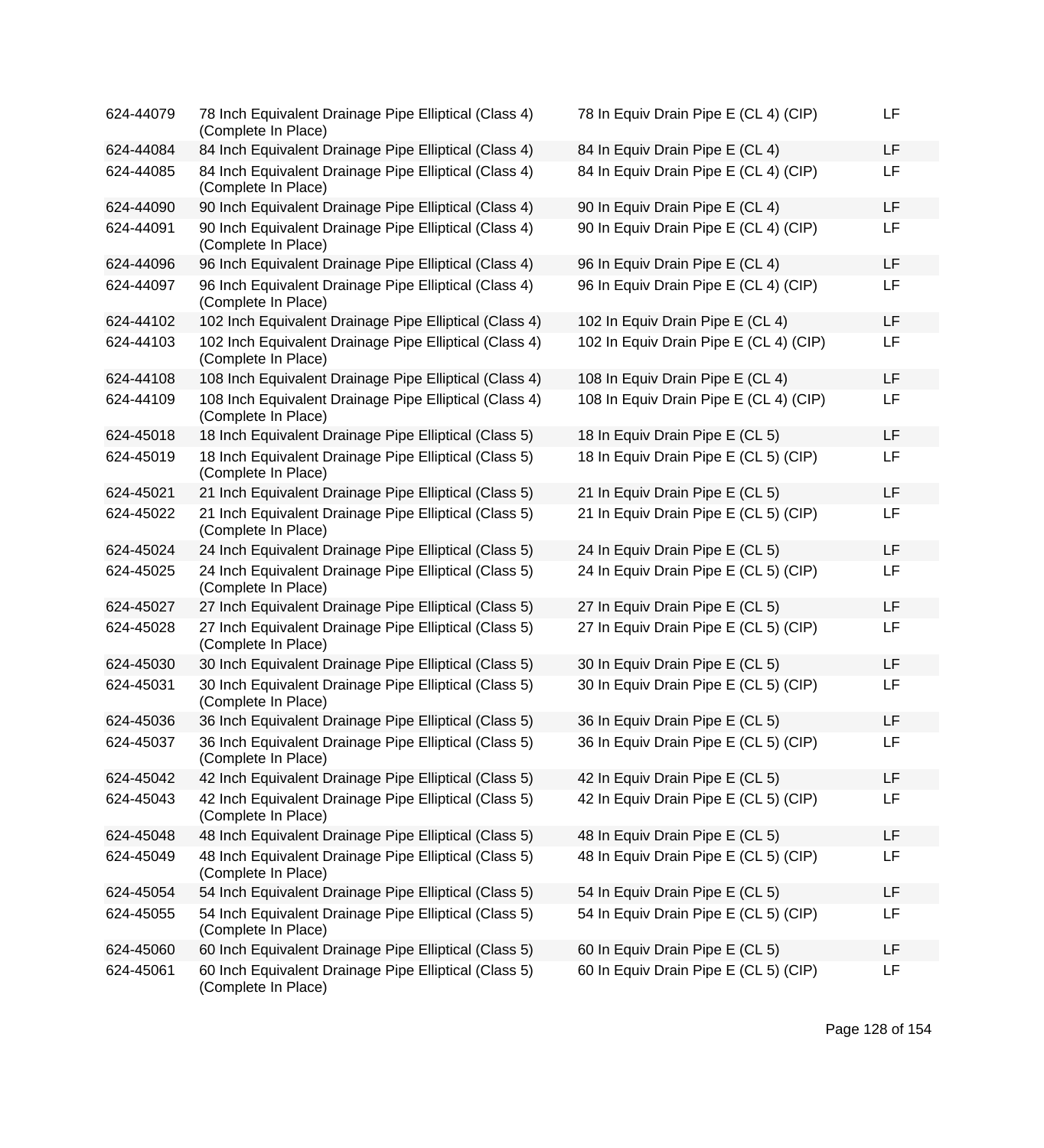| 624-45066 | 66 Inch Equivalent Drainage Pipe Elliptical (Class 5)                         | 66 In Equiv Drain Pipe E (CL 5)        | LF |
|-----------|-------------------------------------------------------------------------------|----------------------------------------|----|
| 624-45072 | 72 Inch Equivalent Drainage Pipe Elliptical (Class 5)                         | 72 In Equiv Drain Pipe E (CL 5)        | LF |
| 624-45073 | 72 Inch Equivalent Drainage Pipe Elliptical (Class 5)<br>(Complete In Place)  | 72 In Equiv Drain Pipe E (CL 5) (CIP)  | LF |
| 624-45078 | 78 Inch Equivalent Drainage Pipe Elliptical (Class 5)                         | 78 In Equiv Drain Pipe E (CL 5)        | LF |
| 624-45079 | 78 Inch Equivalent Drainage Pipe Elliptical (Class 5)<br>(Complete In Place)  | 78 In Equiv Drain Pipe E (CL 5) (CIP)  | LF |
| 624-45084 | 84 Inch Equivalent Drainage Pipe Elliptical (Class 5)                         | 84 In Equiv Drain Pipe E (CL 5)        | LF |
| 624-45085 | 84 Inch Equivalent Drainage Pipe Elliptical (Class 5)<br>(Complete In Place)  | 84 In Equiv Drain Pipe E (CL 5) (CIP)  | LF |
| 624-45090 | 90 Inch Equivalent Drainage Pipe Elliptical (Class 5)                         | 90 In Equiv Drain Pipe E (CL 5)        | LF |
| 624-45091 | 90 Inch Equivalent Drainage Pipe Elliptical (Class 5)<br>(Complete In Place)  | 90 In Equiv Drain Pipe E (CL 5) (CIP)  | LF |
| 624-45096 | 96 Inch Equivalent Drainage Pipe Elliptical (Class 5)                         | 96 In Equiv Drain Pipe E (CL 5)        | LF |
| 624-45097 | 96 Inch Equivalent Drainage Pipe Elliptical (Class 5)<br>(Complete In Place)  | 96 In Equiv Drain Pipe E (CL 5)        | LF |
| 624-45102 | 102 Inch Equivalent Drainage Pipe Elliptical (Class 5)                        | 102 In Equiv Drain Pipe E (CL 5)       | LF |
| 624-45103 | 102 Inch Equivalent Drainage Pipe Elliptical (Class 5)<br>(Complete In Place) | 102 In Equiv Drain Pipe E (CL 5) (CIP) | LF |
| 624-45108 | 108 Inch Equivalent Drainage Pipe Elliptical (Class 5)                        | 108 In Equiv Drain Pipe E (CL 5)       | LF |
| 624-45109 | 108 Inch Equivalent Drainage Pipe Elliptical (Class 5)<br>(Complete In Place) | 108 In Equiv Drain Pipe E (CL 5) (CIP) | LF |
| 624-46018 | 18 Inch Equivalent Drainage Pipe Elliptical (Class 6)                         | 18 In Equiv Drain Pipe E (CL 6)        | LF |
| 624-46019 | 18 Inch Equivalent Drainage Pipe Elliptical (Class 6)<br>(Complete In Place)  | 18 In Equiv Drain Pipe E (CL 6) (CIP)  | LF |
| 624-46021 | 21 Inch Equivalent Drainage Pipe Elliptical (Class 6)                         | 21 In Equiv Drain Pipe E (CL 6)        | LF |
| 624-46022 | 21 Inch Equivalent Drainage Pipe Elliptical (Class 6)<br>(Complete In Place)  | 21 In Equiv Drain Pipe E (CL 6) (CIP)  | LF |
| 624-46024 | 24 Inch Equivalent Drainage Pipe Elliptical (Class 6)                         | 24 In Equiv Drain Pipe E (CL 6)        | LF |
| 624-46025 | 24 Inch Equivalent Drainage Pipe Elliptical (Class 6)<br>(Complete In Place)  | 24 In Equiv Drain Pipe E (CL 6) (CIP)  | LF |
| 624-46027 | 27 Inch Equivalent Drainage Pipe Elliptical (Class 6)                         | 27 In Equiv Drain Pipe E (CL 6)        | LF |
| 624-46028 | 27 Inch Equivalent Drainage Pipe Elliptical (Class 6)<br>(Complete In Place)  | 27 In Equiv Drain Pipe E (CL 6) (CIP)  | LF |
| 624-46030 | 30 Inch Equivalent Drainage Pipe Elliptical (Class 6)                         | 30 In Equiv Drain Pipe E (CL 6)        | LF |
| 624-46031 | 30 Inch Equivalent Drainage Pipe Elliptical (Class 6)<br>(Complete In Place)  | 30 In Equiv Drain Pipe E (CL 6) (CIP)  | LF |
| 624-46036 | 36 Inch Equivalent Drainage Pipe Elliptical (Class 6)                         | 36 In Equiv Drain Pipe E (CL 6)        | LF |
| 624-46037 | 36 Inch Equivalent Drainage Pipe Elliptical (Class 6)<br>(Complete In Place)  | 36 In Equiv Drain Pipe E (CL 6) (CIP)  | LF |
| 624-46042 | 42 Inch Equivalent Drainage Pipe Elliptical (Class 6)                         | 42 In Equiv Drain Pipe E (CL 6)        | LF |
| 624-46043 | 42 Inch Equivalent Drainage Pipe Elliptical (Class 6)<br>(Complete In Place)  | 42 In Equiv Drain Pipe E (CL 6) (CIP)  | LF |
| 624-46048 | 48 Inch Equivalent Drainage Pipe Elliptical (Class 6)                         | 48 In Equiv Drain Pipe E (CL 6)        | LF |
| 624-46049 | 48 Inch Equivalent Drainage Pipe Elliptical (Class 6)<br>(Complete In Place)  | 48 In Equiv Drain Pipe E (CIP)         | LF |
| 624-46054 | 54 Inch Equivalent Drainage Pipe Elliptical (Class 6)                         | 54 In Equiv Drain Pipe E (CL 6)        | LF |

| 50 In Equiv Drain Pipe E (CL 5)        | ᄔ  |
|----------------------------------------|----|
| 72 In Equiv Drain Pipe E (CL 5)        | LF |
| 72 In Equiv Drain Pipe E (CL 5) (CIP)  | LF |
| 78 In Equiv Drain Pipe E (CL 5)        | LF |
| 78 In Equiv Drain Pipe E (CL 5) (CIP)  | LF |
| 84 In Equiv Drain Pipe E (CL 5)        | LF |
| 84 In Equiv Drain Pipe E (CL 5) (CIP)  | LF |
| 90 In Equiv Drain Pipe E (CL 5)        | LF |
| 90 In Equiv Drain Pipe E (CL 5) (CIP)  | LF |
| 96 In Equiv Drain Pipe E (CL 5)        | LF |
| 96 In Equiv Drain Pipe E (CL 5)        | LF |
| 102 In Equiv Drain Pipe E (CL 5)       | LF |
| 102 In Equiv Drain Pipe E (CL 5) (CIP) | LF |
| 108 In Equiv Drain Pipe E (CL 5)       | LF |
| 108 In Equiv Drain Pipe E (CL 5) (CIP) | LF |
| 18 In Equiv Drain Pipe E (CL 6)        | LF |
| 18 In Equiv Drain Pipe E (CL 6) (CIP)  | LF |
| 21 In Equiv Drain Pipe E (CL 6)        | LF |
| 21 In Equiv Drain Pipe E (CL 6) (CIP)  | LF |
| 24 In Equiv Drain Pipe E (CL 6)        | LF |
| 24 In Equiv Drain Pipe E (CL 6) (CIP)  | LF |
| 27 In Equiv Drain Pipe E (CL 6)        | LF |
| 27 In Equiv Drain Pipe E (CL 6) (CIP)  | LF |
| 30 In Equiv Drain Pipe E (CL 6)        | LF |
| 30 In Equiv Drain Pipe E (CL 6) (CIP)  | LF |
| 36 In Equiv Drain Pipe E (CL 6)        | LF |
| 36 In Equiv Drain Pipe E (CL 6) (CIP)  | LF |
| 42 In Equiv Drain Pipe E (CL 6)        | LF |
| 42 In Equiv Drain Pipe E (CL 6) (CIP)  | LF |
| 48 In Equiv Drain Pipe E (CL 6)        | LF |
| 48 In Equiv Drain Pipe E (CIP)         | LF |
| 54 In Equiv Drain Pipe E (CL 6)        | LF |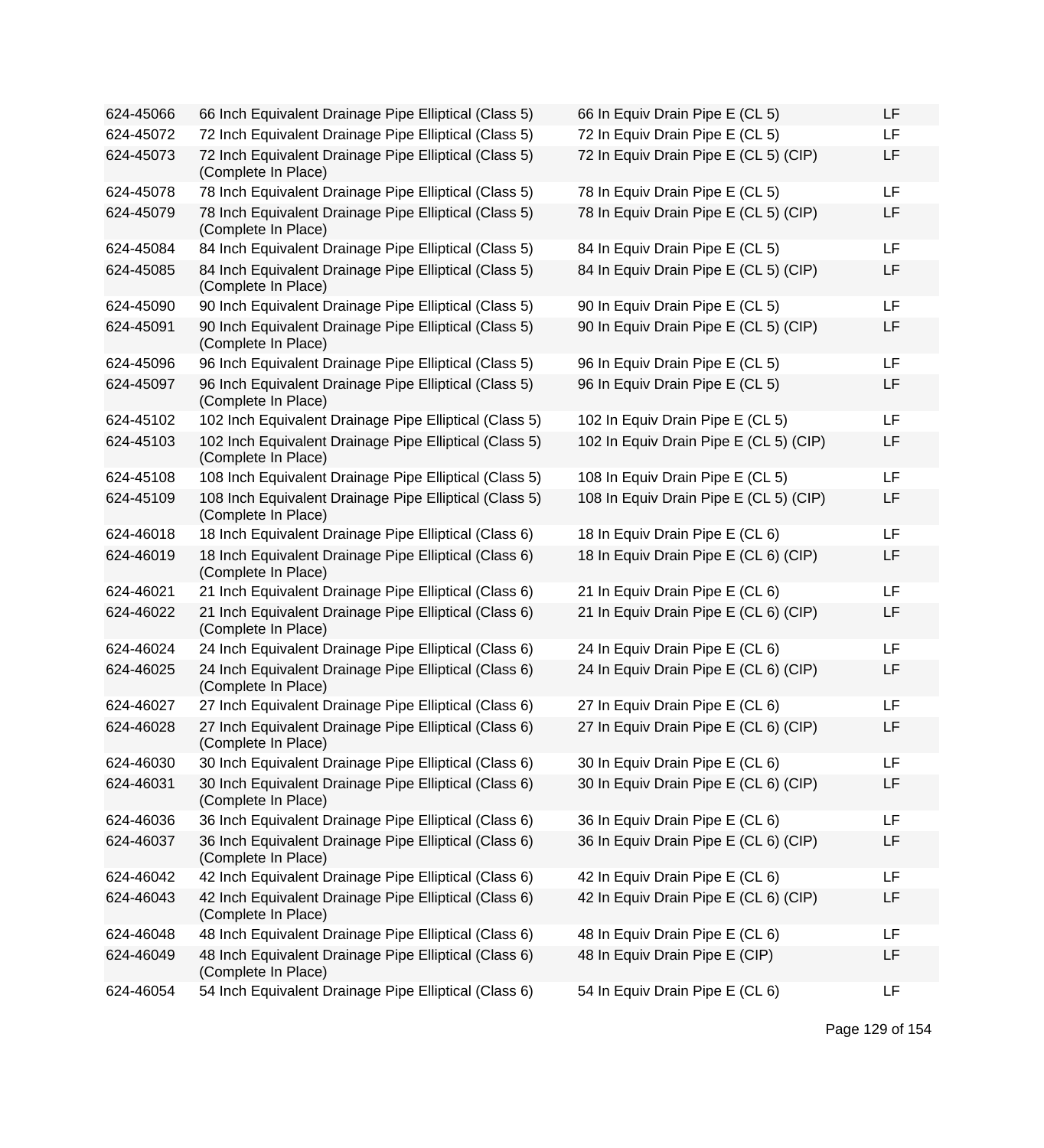| 624-46055 | 54 Inch Equivalent Drainage Pipe Elliptical (Class 6)<br>(Complete In Place)  | 54 In Equiv Drain Pipe E (CL 6) (CIP)  | LF |
|-----------|-------------------------------------------------------------------------------|----------------------------------------|----|
| 624-46060 | 60 Inch Equivalent Drainage Pipe Elliptical (Class 6)                         | 60 In Equiv Drain Pipe E (CL 6)        | LF |
| 624-46061 | 60 Inch Equivalent Drainage Pipe Elliptical (Class 6)<br>(Complete In Place)  | 60 In Equiv Drain Pipe E (CL 6) (CIP)  | LF |
| 624-46066 | 66 Inch Equivalent Drainage Pipe Elliptical (Class 6)                         | 66 In Equiv Drain Pipe E (CL 6)        | LF |
| 624-46072 | 72 Inch Equivalent Drainage Pipe Elliptical (Class 6)                         | 72 In Equiv Drain Pipe E (CL 6)        | LF |
| 624-46073 | 72 Inch Equivalent Drainage Pipe Elliptical (Class 6)<br>(Complete In Place)  | 72 In Equiv Drain Pipe E (CL 6) (CIP)  | LF |
| 624-46078 | 78 Inch Equivalent Drainage Pipe Elliptical (Class 6)                         | 78 In Equiv Drain Pipe E (CL 6)        | LF |
| 624-46079 | 78 Inch Equivalent Drainage Pipe Elliptical (Class 6)<br>(Complete In Place)  | 78 In Equiv Drain Pipe E (CL 6) (CIP)  | LF |
| 624-46084 | 84 Inch Equivalent Drainage Pipe Elliptical (Class 6)                         | 84 In Equiv Drain Pipe E (CL 6)        | LF |
| 624-46085 | 84 Inch Equivalent Drainage Pipe Elliptical (Class 6)<br>(Complete In Place)  | 84 In Equiv Drain Pipe E (CL 6) (CIP)  | LF |
| 624-46090 | 90 Inch Equivalent Drainage Pipe Elliptical (Class 6)                         | 90 In Equiv Drain Pipe E (CL 6)        | LF |
| 624-46091 | 90 Inch Equivalent Drainage Pipe Elliptical (Class 6)<br>(Complete In Place)  | 90 In Equiv Drain Pipe E (CL 6) (CIP)  | LF |
| 624-46094 | 96 Inch Equivalent Drainage Pipe Elliptical (Class 6)                         | 96 In Equiv Drain Pipe E (CL 6)        | LF |
| 624-46097 | 96 Inch Equivalent Drainage Pipe Elliptical (Class 6)<br>(Complete In Place)  | 96 In Equiv Drain Pipe E (CL 6) (CIP)  | LF |
| 624-46102 | 102 Inch Equivalent Drainage Pipe Elliptical (Class 6)                        | 102 In Equiv Drain Pipe E (CL 6)       | LF |
| 624-46103 | 102 Inch Equivalent Drainage Pipe Elliptical (Class 6)<br>(Complete In Place) | 102 In Equiv Drain Pipe E (CL 6) (CIP) | LF |
| 624-46108 | 108 Inch Equivalent Drainage Pipe Elliptical (Class 6)                        | 108 In Equiv Drain Pipe E (CL 6)       | LF |
| 624-46109 | 108 Inch Equivalent Drainage Pipe Elliptical (Class 6)<br>(Complete In Place) | 108 In Equiv Drain Pipe E (CL 6) (CIP) | LF |
| 624-47018 | 18 Inch Equivalent Drainage Pipe Elliptical (Class 7)                         | 18 In Equiv Drain Pipe E (CL 7)        | LF |
| 624-47019 | 18 Inch Equivalent Drainage Pipe Elliptical (Class 7)<br>(Complete In Place)  | 18 In Equiv Drain Pipe E (CL 7) (CIP)  | LF |
| 624-47021 | 21 Inch Equivalent Drainage Pipe Elliptical (Class 7)                         | 21 In Equiv Drain Pipe E (CL 7)        | LF |
| 624-47022 | 21 Inch Equivalent Drainage Pipe Elliptical (Class 7)<br>(Complete In Place)  | 21 In Equiv Drain Pipe E (CL 7) (CIP)  | LF |
| 624-47024 | 24 Inch Equivalent Drainage Pipe Elliptical (Class 7)                         | 24 In Equiv Drain Pipe E (CL 7)        | LF |
| 624-47025 | 24 Inch Equivalent Drainage Pipe Elliptical (Class 7)<br>(Complete In Place)  | 24 In Equiv Drain Pipe E (CL 7) (CIP)  | LF |
| 624-47027 | 27 Inch Equivalent Drainage Pipe Elliptical (Class 7)                         | 27 In Equiv Drain Pipe E (CL 7)        | LF |
| 624-47028 | 27 Inch Equivalent Drainage Pipe Elliptical (Class 7)<br>(Complete In Place)  | 27 In Equiv Drain Pipe E (CL 7) (CIP)  | LF |
| 624-47030 | 30 Inch Equivalent Drainage Pipe Elliptical (Class 7)                         | 30 In Equiv Drain Pipe E (CL 7)        | LF |
| 624-47031 | 30 Inch Equivalent Drainage Pipe Elliptical (Class 7)<br>(Complete In Place)  | 30 In Equiv Drain Pipe E (CL 7) (CIP)  | LF |
| 624-47036 | 36 Inch Equivalent Drainage Pipe Elliptical (Class 7)                         | 36 In Equiv Drain Pipe E (CL 7)        | LF |
| 624-47037 | 36 Inch Equivalent Drainage Pipe Elliptical (Class 7)<br>(Complete In Place)  | 36 In Equiv Drain Pipe E (CL 7) (CIP)  | LF |
| 624-47042 | 42 Inch Equivalent Drainage Pipe Elliptical (Class 7)                         | 42 In Equiv Drain Pipe E (CL 7)        | LF |
| 624-47043 | 42 Inch Equivalent Drainage Pipe Elliptical (Class 7)<br>(Complete In Place)  | 42 In Equiv Drain Pipe E (CL 7) (CIP)  | LF |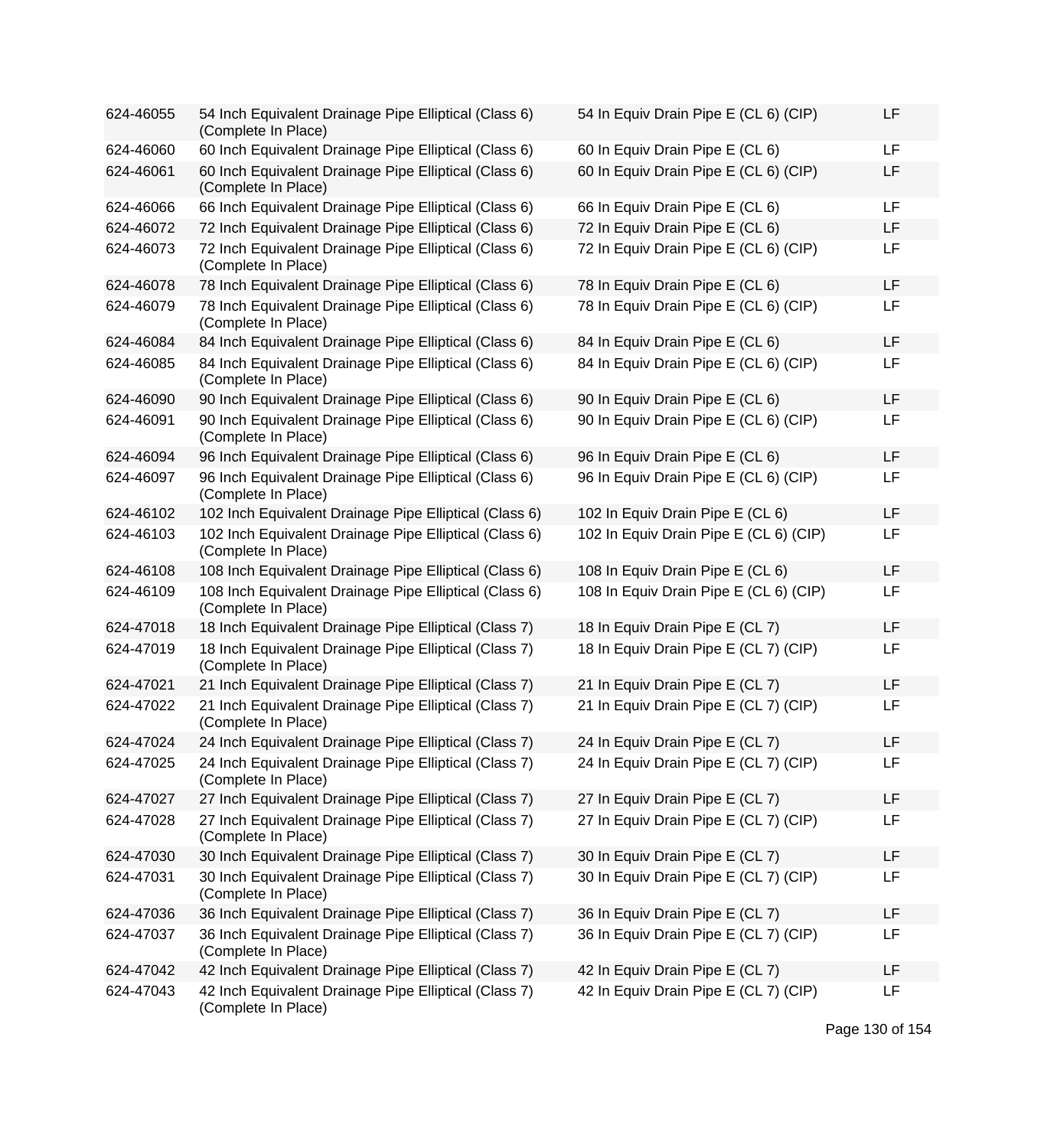| 624-47048 | 48 Inch Equivalent Drainage Pipe Elliptical (Class 7)                         | 48 In Equiv Drain Pipe E (CL 7)        | LF |
|-----------|-------------------------------------------------------------------------------|----------------------------------------|----|
| 624-47049 | 48 Inch Equivalent Drainage Pipe Elliptical (Class 7)<br>(Complete In Place)  | 48 In Equiv Drain Pipe E (CL 7) (CIP)  | LF |
| 624-47054 | 54 Inch Equivalent Drainage Pipe Elliptical (Class 7)                         | 54 In Equiv Drain Pipe E (CL 7)        | LF |
| 624-47055 | 54 Inch Equivalent Drainage Pipe Elliptical (Class 7)<br>(Complete In Place)  | 54 In Equiv Drain Pipe E (CL 7) (CIP)  | LF |
| 624-47060 | 60 Inch Equivalent Drainage Pipe Elliptical (Class 7)                         | 60 In Equiv Drain Pipe E (CL 7)        | LF |
| 624-47061 | 60 Inch Equivalent Drainage Pipe Elliptical (Class 7)<br>(Complete In Place)  | 60 In Equiv Drain Pipe E (CL 7) (CIP)  | LF |
| 624-47066 | 66 Inch Equivalent Drainage Pipe Elliptical (Class 7)                         | 66 In Equiv Drain Pipe E (CL 7)        | LF |
| 624-47067 | 66 Inch Equivalent Drainage Pipe Elliptical (Class 7)<br>(Complete In Place)  | 66 In Equiv Drain Pipe E (CL 7) (CIP)  | LF |
| 624-47072 | 72 Inch Equivalent Drainage Pipe Elliptical (Class 7)                         | 72 In Equiv Drain Pipe E (CL 7)        | LF |
| 624-47073 | 72 Inch Equivalent Drainage Pipe Elliptical (Class 7)<br>(Complete In Place)  | 72 In Equiv Drain Pipe E (CL 7) (CIP)  | LF |
| 624-47078 | 78 Inch Equivalent Drainage Pipe Elliptical (Class 7)                         | 78 In Equiv Drain Pipe E (CL 7)        | LF |
| 624-47079 | 78 Inch Equivalent Drainage Pipe Elliptical (Class 7)<br>(Complete In Place)  | 78 In Equiv Drain Pipe E (CL 7) (CIP)  | LF |
| 624-47084 | 84 Inch Equivalent Drainage Pipe Elliptical (Class 7)                         | 84 In Equiv Drain Pipe E (CL 7)        | LF |
| 624-47085 | 84 Inch Equivalent Drainage Pipe Elliptical (Class 7)<br>(Complete In Place)  | 84 In Equiv Drain Pipe E (CL 7) (CIP)  | LF |
| 624-47090 | 90 Inch Equivalent Drainage Pipe Elliptical (Class 7)                         | 90 In Equiv Drain Pipe E (CL 7)        | LF |
| 624-47091 | 90 Inch Equivalent Drainage Pipe Elliptical (Class 7)<br>(Complete In Place)  | 90 In Equiv Drain Pipe E (CL 7) (CIP)  | LF |
| 624-47096 | 96 Inch Equivalent Drainage Pipe Elliptical (Class 7)                         | 96 In Equiv Drain Pipe E (CL 7)        | LF |
| 624-47097 | 96 Inch Equivalent Drainage Pipe Elliptical (Class 7)<br>(Complete In Place)  | 96 In Equiv Drain Pipe E (CL 7) (CIP)  | LF |
| 624-47102 | 102 Inch Equivalent Drainage Pipe Elliptical (Class 7)                        | 102 In Equiv Drain Pipe E (CL 7)       | LF |
| 624-47103 | 102 Inch Equivalent Drainage Pipe Elliptical (Class 7)<br>(Complete In Place) | 102 In Equiv Drain Pipe E (CL 7) (CIP) | LF |
| 624-47108 | 108 Inch Equivalent Drainage Pipe Elliptical (Class 7)                        | 108 In Equiv Drain Pipe E (CL 7)       | LF |
| 624-47109 | 108 Inch Equivalent Drainage Pipe Elliptical (Class 7)<br>(Complete In Place) | 108 In Equiv Drain Pipe E (CL 7) (CIP) | LF |
| 624-48018 | 18 Inch Equivalent Drainage Pipe Elliptical (Class 8)                         | 18 In Equiv Drain Pipe E (CL 8)        | LF |
| 624-48019 | 18 Inch Equivalent Drainage Pipe Elliptical (Class 8)<br>(Complete In Place)  | 18 In Equiv Drain Pipe E (CL 8) (CIP)  | LF |
| 624-48021 | 21 Inch Equivalent Drainage Pipe Elliptical (Class 8)                         | 21 In Equiv Drain Pipe E (CL 8)        | LF |
| 624-48022 | 21 Inch Equivalent Drainage Pipe Elliptical (Class 8)<br>(Complete In Place)  | 21 In Equiv Drain Pipe E (CL 8) (CIP)  | LF |
| 624-48024 | 24 Inch Equivalent Drainage Pipe Elliptical (Class 8)                         | 24 In Equiv Drain Pipe E (CL 8)        | LF |
| 624-48025 | 24 Inch Equivalent Drainage Pipe Elliptical (Class 8)<br>(Complete In Place)  | 24 In Equiv Drain Pipe E (CL 8) (CIP)  | LF |
| 624-48027 | 27 Inch Equivalent Drainage Pipe Elliptical (Class 8)                         | 27 In Equiv Drain Pipe E (CL 8)        | LF |
| 624-48028 | 27 Inch Equivalent Drainage Pipe Elliptical (Class 8)<br>(Complete In Place)  | 27 In Equiv Drain Pipe E (CL 8) (CIP)  | LF |
| 624-48030 | 30 Inch Equivalent Drainage Pipe Elliptical (Class 8)                         | 30 In Equiv Drain Pipe E (CL 8)        | LF |
| 624-48031 | 30 Inch Equivalent Drainage Pipe Elliptical (Class 8)                         | 30 In Equiv Drain Pipe E (CL 8) (CIP)  | LF |

| 48 In Equiv Drain Pipe E (CL 7)        | LF |
|----------------------------------------|----|
| 48 In Equiv Drain Pipe E (CL 7) (CIP)  | LF |
| 54 In Equiv Drain Pipe E (CL 7)        | LF |
| 54 In Equiv Drain Pipe E (CL 7) (CIP)  | LF |
| 60 In Equiv Drain Pipe E (CL 7)        | LF |
| 60 In Equiv Drain Pipe E (CL 7) (CIP)  | LF |
| 66 In Equiv Drain Pipe E (CL 7)        | LF |
| 66 In Equiv Drain Pipe E (CL 7) (CIP)  | LF |
| 72 In Equiv Drain Pipe E (CL 7)        | LF |
| 72 In Equiv Drain Pipe E (CL 7) (CIP)  | LF |
| 78 In Equiv Drain Pipe E (CL 7)        | LF |
| 78 In Equiv Drain Pipe E (CL 7) (CIP)  | LF |
| 84 In Equiv Drain Pipe E (CL 7)        | LF |
| 84 In Equiv Drain Pipe E (CL 7) (CIP)  | LF |
| 90 In Equiv Drain Pipe E (CL 7)        | LF |
| 90 In Equiv Drain Pipe E (CL 7) (CIP)  | LF |
| 96 In Equiv Drain Pipe E (CL 7)        | LF |
| 96 In Equiv Drain Pipe E (CL 7) (CIP)  | LF |
| 102 In Equiv Drain Pipe E (CL 7)       | LF |
| 102 In Equiv Drain Pipe E (CL 7) (CIP) | LF |
| 108 In Equiv Drain Pipe E (CL 7)       | LF |
| 108 In Equiv Drain Pipe E (CL 7) (CIP) | LF |
| 18 In Equiv Drain Pipe E (CL 8)        | LF |
| 18 In Equiv Drain Pipe E (CL 8) (CIP)  | LF |
| 21 In Equiv Drain Pipe E (CL 8)        | LF |
| 21 In Equiv Drain Pipe E (CL 8) (CIP)  | LF |
| 24 In Equiv Drain Pipe E (CL 8)        | LF |
| 24 In Equiv Drain Pipe E (CL 8) (CIP)  | LF |
| 27 In Equiv Drain Pipe E (CL 8)        | LF |
| 27 In Equiv Drain Pipe E (CL 8) (CIP)  | LF |
| 30 In Equiv Drain Pipe E (CL 8)        | LF |
| 30 In Equiv Drain Pipe E (CL 8) (CIP)  | LF |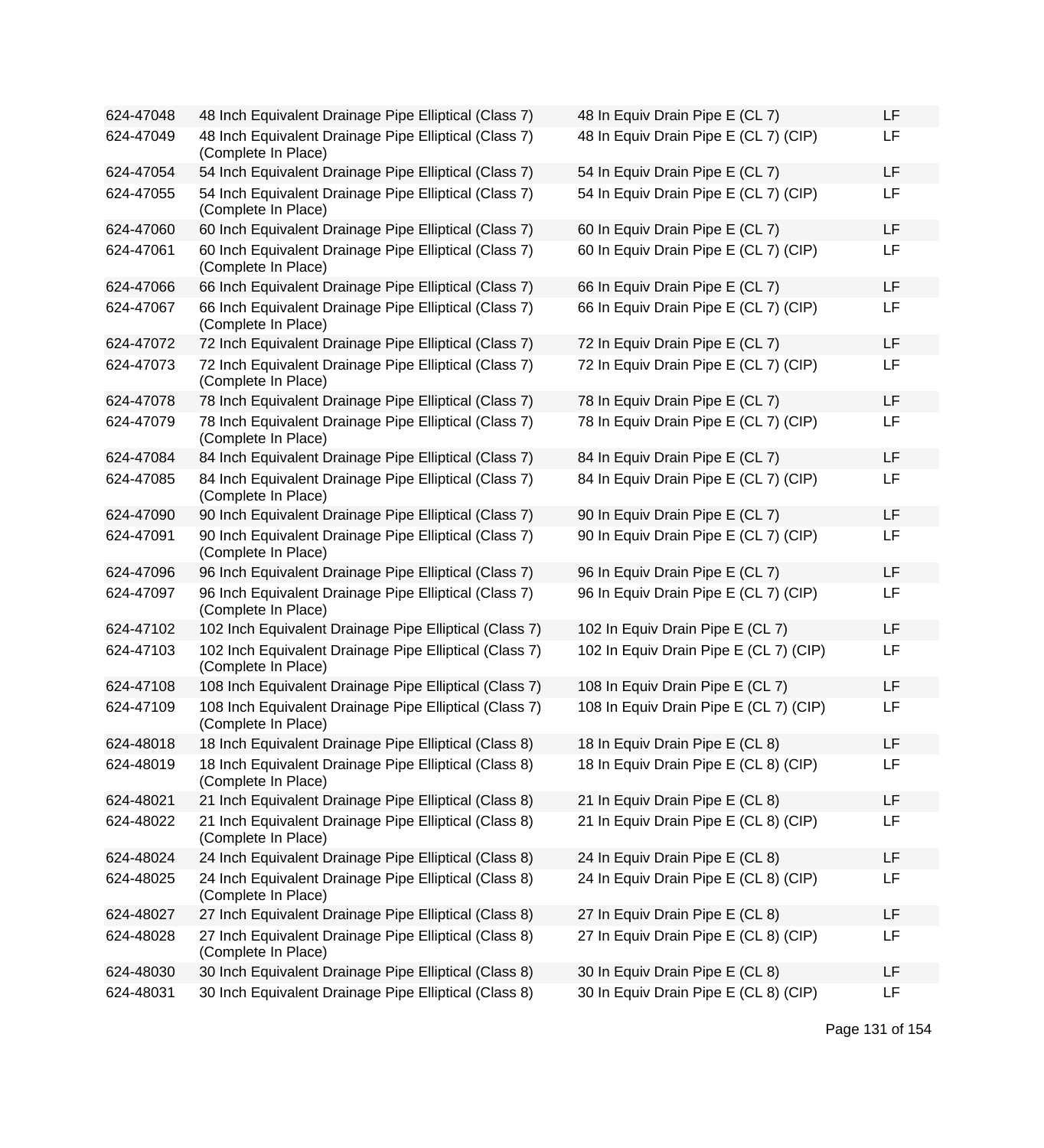|           | (Complete In Place)                                                           |                                        |    |
|-----------|-------------------------------------------------------------------------------|----------------------------------------|----|
| 624-48036 | 36 Inch Equivalent Drainage Pipe Elliptical (Class 8)                         | 36 In Equiv Drain Pipe E (CL 8)        | LF |
| 624-48037 | 36 Inch Equivalent Drainage Pipe Elliptical (Class 8)<br>(Complete In Place)  | 36 In Equiv Drain Pipe E (CL 8) (CIP)  | LF |
| 624-48042 | 42 Inch Equivalent Drainage Pipe Elliptical (Class 8)                         | 42 In Equiv Drain Pipe E (CL 8)        | LF |
| 624-48043 | 42 Inch Equivalent Drainage Pipe Elliptical (Class 8)<br>(Complete In Place)  | 42 In Equiv Drain Pipe E (CL 8) (CIP)  | LF |
| 624-48048 | 48 Inch Equivalent Drainage Pipe Elliptical (Class 8)                         | 48 In Equiv Drain Pipe E (CL 8)        | LF |
| 624-48049 | 48 Inch Equivalent Drainage Pipe Elliptical (Class 8)<br>(Complete In Place)  | 48 In Equiv Drain Pipe E (CL 8) (CIP)  | LF |
| 624-48054 | 54 Inch Equivalent Drainage Pipe Elliptical (Class 8)                         | 54 In Equiv Drain Pipe E (CL 8)        | LF |
| 624-48055 | 54 Inch Equivalent Drainage Pipe Elliptical (Class 8)<br>(Complete In Place)  | 54 In Equiv Drain Pipe E (CL 8) (CIP)  | LF |
| 624-48060 | 60 Inch Equivalent Drainage Pipe Elliptical (Class 8)                         | 60 In Equiv Drain Pipe E (CL 8)        | LF |
| 624-48061 | 60 Inch Equivalent Drainage Pipe Elliptical (Class 8)<br>(Complete In Place)  | 60 In Equiv Drain Pipe E (CL 8) (CIP)  | LF |
| 624-48066 | 66 Inch Equivalent Drainage Pipe Elliptical (Class 8)                         | 66 In Equiv Drain Pipe E (CL 8)        | LF |
| 624-48072 | 72 Inch Equivalent Drainage Pipe Elliptical (Class 8)                         | 72 In Equiv Drain Pipe E (CL 8)        | LF |
| 624-48073 | 72 Inch Equivalent Drainage Pipe Elliptical (Class 8)<br>(Complete In Place)  | 72 In Equiv Drain Pipe E (CL 8) (CIP)  | LF |
| 624-48078 | 78 Inch Equivalent Drainage Pipe Elliptical (Class 8)                         | 78 In Equiv Drain Pipe E (CL 8)        | LF |
| 624-48079 | 78 Inch Equivalent Drainage Pipe Elliptical (Class 8)<br>(Complete In Place)  | 78 In Equiv Drain Pipe E (CL 8) (CIP)  | LF |
| 624-48084 | 84 Inch Equivalent Drainage Pipe Elliptical (Class 8)                         | 84 In Equiv Drain Pipe E (CL 8)        | LF |
| 624-48085 | 84 Inch Equivalent Drainage Pipe Elliptical (Class 8)<br>(Complete In Place)  | 84 In Equiv Drain Pipe E (CL 8) (CIP)  | LF |
| 624-48090 | 90 Inch Equivalent Drainage Pipe Elliptical (Class 8)                         | 90 In Equiv Drain Pipe E (CL 8)        | LF |
| 624-48091 | 90 Inch Equivalent Drainage Pipe Elliptical (Class 8)<br>(Complete In Place)  | 90 In Equiv Drain Pipe E (CL 8) (CIP)  | LF |
| 624-48096 | 96 Inch Equivalent Drainage Pipe Elliptical (Class 8)                         | 96 In Equiv Drain Pipe E (CL 8)        | LF |
| 624-48097 | 96 Inch Equivalent Drainage Pipe Elliptical (Class 8)<br>(Complete In Place)  | 96 In Equiv Drain Pipe E (CL 8) (CIP)  | LF |
| 624-48102 | 102 Inch Equivalent Drainage Pipe Elliptical (Class 8)                        | 102 In Equiv Drain Pipe E (CL 8)       | LF |
| 624-48103 | 102 Inch Equivalent Drainage Pipe Elliptical (Class 8)<br>(Complete In Place) | 102 In Equiv Drain Pipe E (CL 8) (CIP) | LF |
| 624-48108 | 108 Inch Equivalent Drainage Pipe Elliptical (Class 8)                        | 108 In Equiv Drain Pipe E (CL 8)       | LF |
| 624-48109 | 108 Inch Equivalent Drainage Pipe Elliptical (Class 8)<br>(Complete In Place) | 108 In Equiv Drain Pipe E (CL 8) (CIP) | LF |
| 624-49018 | 18 Inch Equivalent Drainage Pipe Elliptical (Class 9)                         | 18 In Equiv Drain Pipe E (CL 9)        | LF |
| 624-49019 | 18 Inch Equivalent Drainage Pipe Elliptical (Class 9)<br>(Complete In Place)  | 18 In Equiv Drain Pipe E (CL 9) (CIP)  | LF |
| 624-49021 | 21 Inch Equivalent Drainage Pipe Elliptical (Class 9)                         | 21 In Equiv Drain Pipe E (CL 9)        | LF |
| 624-49022 | 21 Inch Equivalent Drainage Pipe Elliptical (Class 9)<br>(Complete In Place)  | 21 In Equiv Drain Pipe E (CL 9) (CIP)  | LF |
| 624-49024 | 24 Inch Equivalent Drainage Pipe Elliptical (Class 9)                         | 24 In Equiv Drain Pipe E (CL 9)        | LF |
| 624-49025 | 24 Inch Equivalent Drainage Pipe Elliptical (Class 9)<br>(Complete In Place)  | 24 In Equiv Drain Pipe E (CL 9) (CIP)  | LF |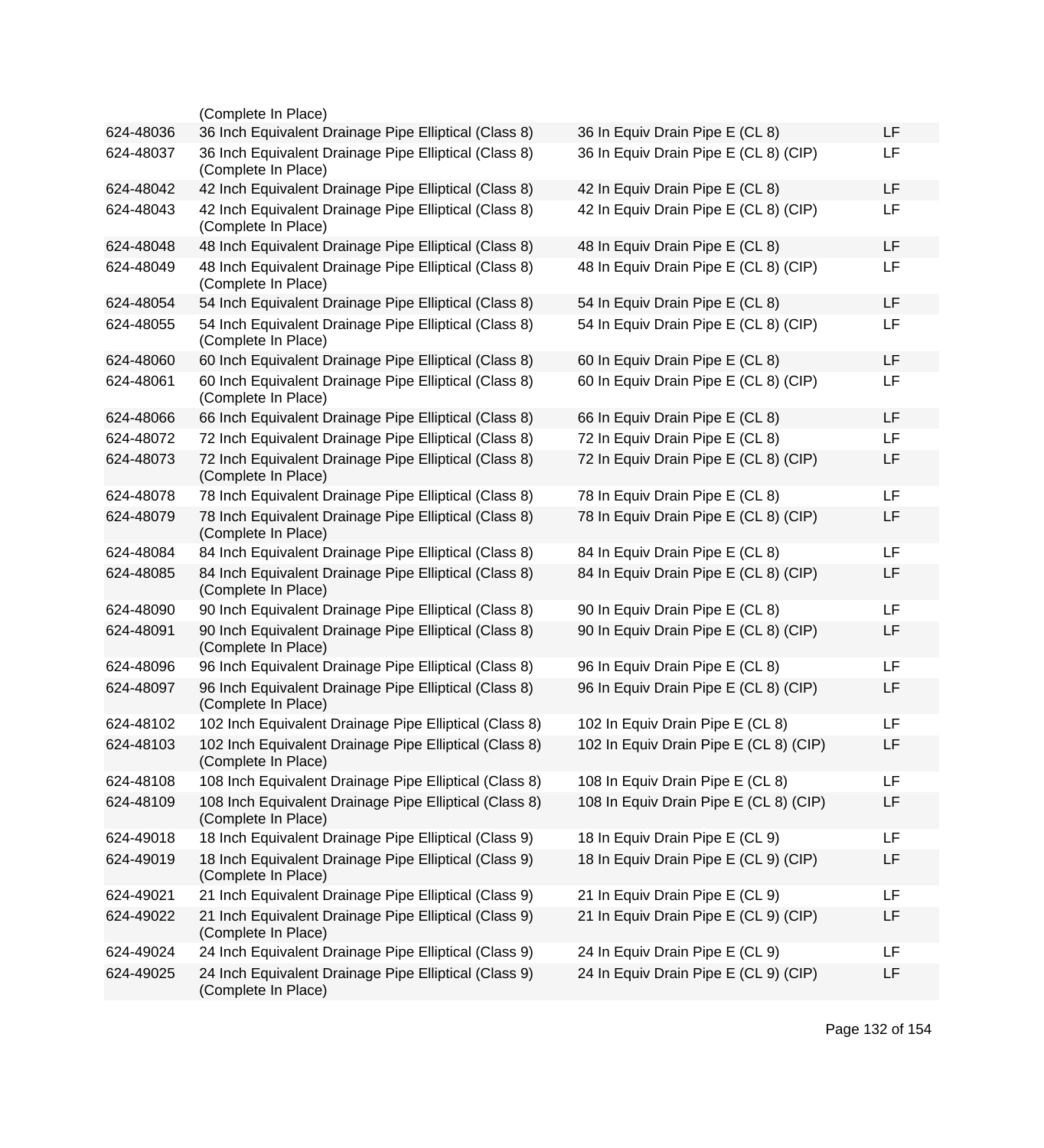| 624-49027 | 27 Inch Equivalent Drainage Pipe Elliptical (Class 9)                         | 27 In Equiv Drain Pipe E (CL 9)        | LF |
|-----------|-------------------------------------------------------------------------------|----------------------------------------|----|
| 624-49028 | 27 Inch Equivalent Drainage Pipe Elliptical (Class 9)<br>(Complete In Place)  | 27 In Equiv Drain Pipe E (CL 9) (CIP)  | LF |
| 624-49030 | 30 Inch Equivalent Drainage Pipe Elliptical (Class 9)                         | 30 In Equiv Drain Pipe E (CL 9)        | LF |
| 624-49031 | 30 Inch Equivalent Drainage Pipe Elliptical (Class 9)<br>(Complete In Place)  | 30 In Equiv Drain Pipe E (CL 9) (CIP)  | LF |
| 624-49036 | 36 Inch Equivalent Drainage Pipe Elliptical (Class 9)                         | 36 In Equiv Drain Pipe E (CL 9)        | LF |
| 624-49037 | 36 Inch Equivalent Drainage Pipe Elliptical (Class 9)<br>(Complete In Place)  | 36 In Equiv Drain Pipe E (CL 9) (CIP)  | LF |
| 624-49042 | 42 Inch Equivalent Drainage Pipe Elliptical (Class 9)                         | 42 In Equiv Drain Pipe E (CL 9)        | LF |
| 624-49043 | 42 Inch Equivalent Drainage Pipe Elliptical (Class 9)<br>(Complete In Place)  | 42 In Equiv Drain Pipe E (CL 9) (CIP)  | LF |
| 624-49048 | 48 Inch Equivalent Drainage Pipe Elliptical (Class 9)                         | 48 In Equiv Drain Pipe E (CL 9)        | LF |
| 624-49049 | 48 Inch Equivalent Drainage Pipe Elliptical (Class 9)<br>(Complete In Place)  | 48 In Equiv Drain Pipe E (CL 9) (CIP)  | LF |
| 624-49054 | 54 Inch Equivalent Drainage Pipe Elliptical (Class 9)                         | 54 In Equiv Drain Pipe E (CL 9)        | LF |
| 624-49055 | 54 Inch Equivalent Drainage Pipe Elliptical (Class 9)<br>(Complete In Place)  | 54 In Equiv Drain Pipe E (CL 9) (CIP)  | LF |
| 624-49060 | 60 Inch Equivalent Drainage Pipe Elliptical (Class 9)                         | 60 In Equiv Drain Pipe E (CL 9)        | LF |
| 624-49061 | 60 Inch Equivalent Drainage Pipe Elliptical (Class 9)<br>(Complete In Place)  | 60 In Equiv Drain Pipe E (CL 9) (CIP)  | LF |
| 624-49066 | 66 Inch Equivalent Drainage Pipe Elliptical (Class 9)                         | 66 In Equiv Drain Pipe E (CL 9)        | LF |
| 624-49072 | 72 Inch Equivalent Drainage Pipe Elliptical (Class 9)                         | 72 In Equiv Drain Pipe E (CL 9)        | LF |
| 624-49073 | 72 Inch Equivalent Drainage Pipe Elliptical (Class 9)<br>(Complete In Place)  | 72 In Equiv Drain Pipe E (CL 9) (CIP)  | LF |
| 624-49078 | 78 Inch Equivalent Drainage Pipe Elliptical (Class 9)                         | 78 In Equiv Drain Pipe E (CL 9)        | LF |
| 624-49079 | 78 Inch Equivalent Drainage Pipe Elliptical (Class 9)<br>(Complete In Place)  | 78 In Equiv Drain Pipe E (CL 9) (CIP)  | LF |
| 624-49084 | 84 Inch Equivalent Drainage Pipe Elliptical (Class 9)                         | 84 In Equiv Drain Pipe E (CL 9)        | LF |
| 624-49085 | 84 Inch Equivalent Drainage Pipe Elliptical (Class 9)<br>(Complete In Place)  | 84 In Equiv Drain Pipe E (CL 9) (CIP)  | LF |
| 624-49090 | 90 Inch Equivalent Drainage Pipe Elliptical (Class 9)                         | 90 In Equiv Drain Pipe E (CL 9)        | LF |
| 624-49091 | 90 Inch Equivalent Drainage Pipe Elliptical (Class 9)<br>(Complete In Place)  | 90 In Equiv Drain Pipe E (CL 9) (CIP)  | LF |
| 624-49096 | 96 Inch Equivalent Drainage Pipe Elliptical (Class 9)                         | 96 In Equiv Drain Pipe E (CL 9)        | LF |
| 624-49097 | 96 Inch Equivalent Drainage Pipe Elliptical (Class 9)<br>(Complete In Place)  | 96 In Equiv Drain Pipe E (CL 9) (CIP)  | LF |
| 624-49102 | 102 Inch Equivalent Drainage Pipe Elliptical (Class 9)                        | 102 In Equiv Drain Pipe E (CL 9)       | LF |
| 624-49103 | 102 Inch Equivalent Drainage Pipe Elliptical (Class 9)<br>(Complete In Place) | 102 In Equiv Drain Pipe E (CL 9) (CIP) | LF |
| 624-49108 | 108 Inch Equivalent Drainage Pipe Elliptical (Class 9)                        | 108 In Equiv Drain Pipe E (CL 9)       | LF |
| 624-49109 | 108 Inch Equivalent Drainage Pipe Elliptical (Class 9)<br>(Complete In Place) | 108 In Equiv Drain Pipe E (CL 9) (CIP) | LF |
| 624-50018 | 18 Inch Equivalent Drainage Pipe Elliptical (Class 10)                        | 18 In Equiv Drain E (CL 10)            | LF |
| 624-50019 | 18 Inch Equivalent Drainage Pipe Elliptical (Class 10)<br>(Complete In Place) | 18 In Equiv Drain Pipe E (CL 10) (CIP) | LF |
| 624-50021 | 21 Inch Equivalent Drainage Pipe Elliptical (Class 10)                        | 21 In Equiv Drain Pipe E (CL 10)       | LF |

| 27 In Equiv Drain Pipe E (CL 9)        | ᄔ  |  |
|----------------------------------------|----|--|
| 27 In Equiv Drain Pipe E (CL 9) (CIP)  | LF |  |
| 30 In Equiv Drain Pipe E (CL 9)        | LF |  |
| 30 In Equiv Drain Pipe E (CL 9) (CIP)  | LF |  |
| 36 In Equiv Drain Pipe E (CL 9)        | LF |  |
| 36 In Equiv Drain Pipe E (CL 9) (CIP)  | LF |  |
| 42 In Equiv Drain Pipe E (CL 9)        | LF |  |
| 42 In Equiv Drain Pipe E (CL 9) (CIP)  | LF |  |
| 48 In Equiv Drain Pipe E (CL 9)        | LF |  |
| 48 In Equiv Drain Pipe E (CL 9) (CIP)  | LF |  |
| 54 In Equiv Drain Pipe E (CL 9)        | LF |  |
| 54 In Equiv Drain Pipe E (CL 9) (CIP)  | LF |  |
| 60 In Equiv Drain Pipe E (CL 9)        | LF |  |
| 60 In Equiv Drain Pipe E (CL 9) (CIP)  | LF |  |
| 66 In Equiv Drain Pipe E (CL 9)        | LF |  |
| 72 In Equiv Drain Pipe E (CL 9)        | LF |  |
| 72 In Equiv Drain Pipe E (CL 9) (CIP)  | LF |  |
| 78 In Equiv Drain Pipe E (CL 9)        | LF |  |
| 78 In Equiv Drain Pipe E (CL 9) (CIP)  | LF |  |
| 84 In Equiv Drain Pipe E (CL 9)        | LF |  |
| 84 In Equiv Drain Pipe E (CL 9) (CIP)  | LF |  |
| 90 In Equiv Drain Pipe E (CL 9)        | LF |  |
| 90 In Equiv Drain Pipe E (CL 9) (CIP)  | LF |  |
| 96 In Equiv Drain Pipe E (CL 9)        | LF |  |
| 96 In Equiv Drain Pipe E (CL 9) (CIP)  | LF |  |
| 102 In Equiv Drain Pipe E (CL 9)       | LF |  |
| 102 In Equiv Drain Pipe E (CL 9) (CIP) | LF |  |
| 108 In Equiv Drain Pipe E (CL 9)       | LF |  |
| 108 In Equiv Drain Pipe E (CL 9) (CIP) | LF |  |
| 18 In Equiv Drain E (CL 10)            | LF |  |
| 18 In Equiv Drain Pipe E (CL 10) (CIP) | LF |  |
| 21 In Equiv Drain Pipe E (CL 10)       | LF |  |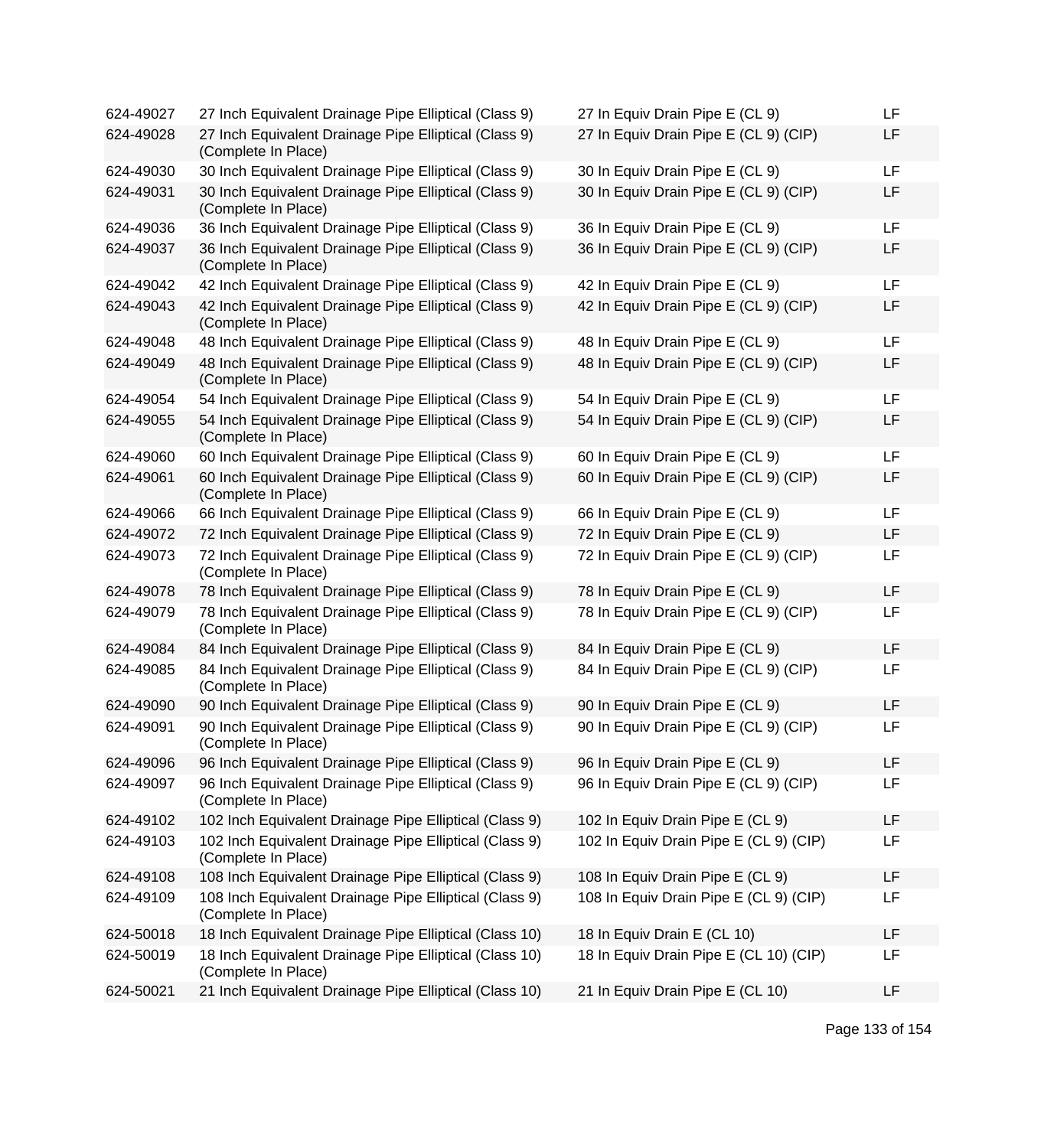| 624-50022 | 21 Inch Equivalent Drainage Pipe Elliptical (Class 10)<br>(Complete In Place)  | 21 In Equiv Drain Pipe E (CL 10) (CIP)  | LF        |
|-----------|--------------------------------------------------------------------------------|-----------------------------------------|-----------|
| 624-50024 | 24 Inch Equivalent Drainage Pipe Elliptical (Class 10)                         | 24 In Equiv Drain Pipe E (CL 10         | LF        |
| 624-50025 | 24 Inch Equivalent Drainage Pipe Elliptical (Class 10)<br>(Complete In Place)  | 24 In Equiv Drain Pipe E (CL 10) (CIP)  | LF        |
| 624-50027 | 27 Inch Equivalent Drainage Pipe Elliptical (Class 10)                         | 27 In Equiv Drain Pipe E (CL 10)        | LF        |
| 624-50028 | 27 Inch Equivalent Drainage Pipe Elliptical (Class 10)<br>(Complete In Place)  | 27 In Equiv Drain Pipe E (CL 10) (CIP)  | LF        |
| 624-50030 | 30 Inch Equivalent Drainage Pipe Elliptical (Class 10)                         | 30 In Equiv Drain Pipe E (CL 10)        | <b>LF</b> |
| 624-50031 | 30 Inch Equivalent Drainage Pipe Elliptical (Class 10)<br>(Complete In Place)  | 30 In Equiv Drain Pipe E (CL 10) (CIP)  | <b>LF</b> |
| 624-50036 | 36 Inch Equivalent Drainage Pipe Elliptical (Class 10)                         | 36 In Equiv Drain Pipe E (CL 10)        | LF        |
| 624-50037 | 36 Inch Equivalent Drainage Pipe Elliptical (Class 10)<br>(Complete In Place)  | 36 In Equiv Drain Pipe E (CL 10) (CIP)  | LF        |
| 624-50042 | 42 Inch Equivalent Drainage Pipe Elliptical (Class 10)                         | 42 In Equiv Drain Pipe E (CL 10)        | <b>LF</b> |
| 624-50043 | 42 Inch Equivalent Drainage Pipe Elliptical (Class 10)<br>(Complete In Place)  | 42 In Equiv Drain Pipe E (CL 10) (CIP)  | LF        |
| 624-50048 | 48 Inch Equivalent Drainage Pipe Elliptical (Class 10)                         | 48 In Equiv Drain Pipe E (CL 10)        | LF        |
| 624-50049 | 48 Inch Equivalent Drainage Pipe Elliptical (Class 10)<br>(Complete In Place)  | 48 In Equiv Drain Pipe E (CL 10) (CIP)  | LF        |
| 624-50054 | 54 Inch Equivalent Drainage Pipe Elliptical (Class 10)                         | 54 In Equiv Drain Pipe E (CL 10)        | LF        |
| 624-50055 | 54 Inch Equivalent Drainage Pipe Elliptical (Class 10)<br>(Complete In Place)  | 54 In Equiv Drain Pipe E (CL 10) (CIP)  | LF        |
| 624-50060 | 60 Inch Equivalent Drainage Pipe Elliptical (Class 10)                         | 60 In Equiv Drain Pipe E (CL 10)        | LF        |
| 624-50061 | 60 Inch Equivalent Drainage Pipe Elliptical (Class 10)<br>(Complete In Place)  | 60 In Equiv Drain Pipe E (CL 10) (CIP)  | LF        |
| 624-50066 | 66 Inch Equivalent Drainage Pipe Elliptical (Class 10)                         | 66 In Equiv Drain Pipe E (CL 10)        | LF        |
| 624-50072 | 72 Inch Equivalent Drainage Pipe Elliptical (Class 10)                         | 72 In Equiv Drain Pipe E (CL 10)        | LF        |
| 624-50073 | 72 Inch Equivalent Drainage Pipe Elliptical (Class 10)<br>(Complete In Place)  | 72 In Equiv Drain Pipe E (CL 10) (CIP)  | LF        |
| 624-50078 | 78 Inch Equivalent Drainage Pipe Elliptical (Class 10)                         | 78 In Equiv Drain Pipe E (CL 10)        | LF        |
| 624-50079 | 78 Inch Equivalent Drainage Pipe Elliptical (Class 10)<br>(Complete In Place)  | 78 In Equiv Drain Pipe E (CL 10) (CIP)  | LF        |
| 624-50084 | 84 Inch Equivalent Drainage Pipe Elliptical (Class 10)                         | 84 In Equiv Drain Pipe E (CL 10)        | LF        |
| 624-50085 | 84 Inch Equivalent Drainage Pipe Elliptical (Class 10)<br>(Complete In Place)  | 84 In Equiv Drain Pipe E (CL 10) (CIP)  | LF        |
| 624-50090 | 90 Inch Equivalent Drainage Pipe Elliptical (Class 10)                         | 90 In Equiv Drain Pipe E (CL 10)        | LF        |
| 624-50091 | 90 Inch Equivalent Drainage Pipe Elliptical (Class 10)<br>(Complete In Place)  | 90 In Equiv Drain Pipe E (CL 10) (CIP)  | LF        |
| 624-50096 | 96 Inch Equivalent Drainage Pipe Elliptical (Class 10)                         | 96 In Equiv Drain Pipe E (CL 10)        | <b>LF</b> |
| 624-50097 | 96 Inch Equivalent Drainage Pipe Elliptical (Class 10)<br>(Complete In Place)  | 96 In Equiv Drain Pipe E (CL 10) (CIP)  | LF        |
| 624-50102 | 102 Inch Equivalent Drainage Pipe Elliptical (Class 10)                        | 102 In Equiv Drain Pipe E (CL 10)       | LF        |
| 624-50103 | 102 Inch Equivalent Drainage Pipe Elliptical (Class 10)<br>(Complete In Place) | 102 In Equiv Drain Pipe E (CL 10) (CIP) | LF        |
| 624-50108 | 108 Inch Equivalent Drainage Pipe Elliptical (Class 10)                        | 108 In Equiv Drain Pipe E (CL 10)       | LF        |
| 624-50109 | 108 Inch Equivalent Drain Pipe Elliptical (Class 10)<br>(Complete In Place)    | 108 In Equiv Drain Pipe E (CL 10) (CIP) | LF        |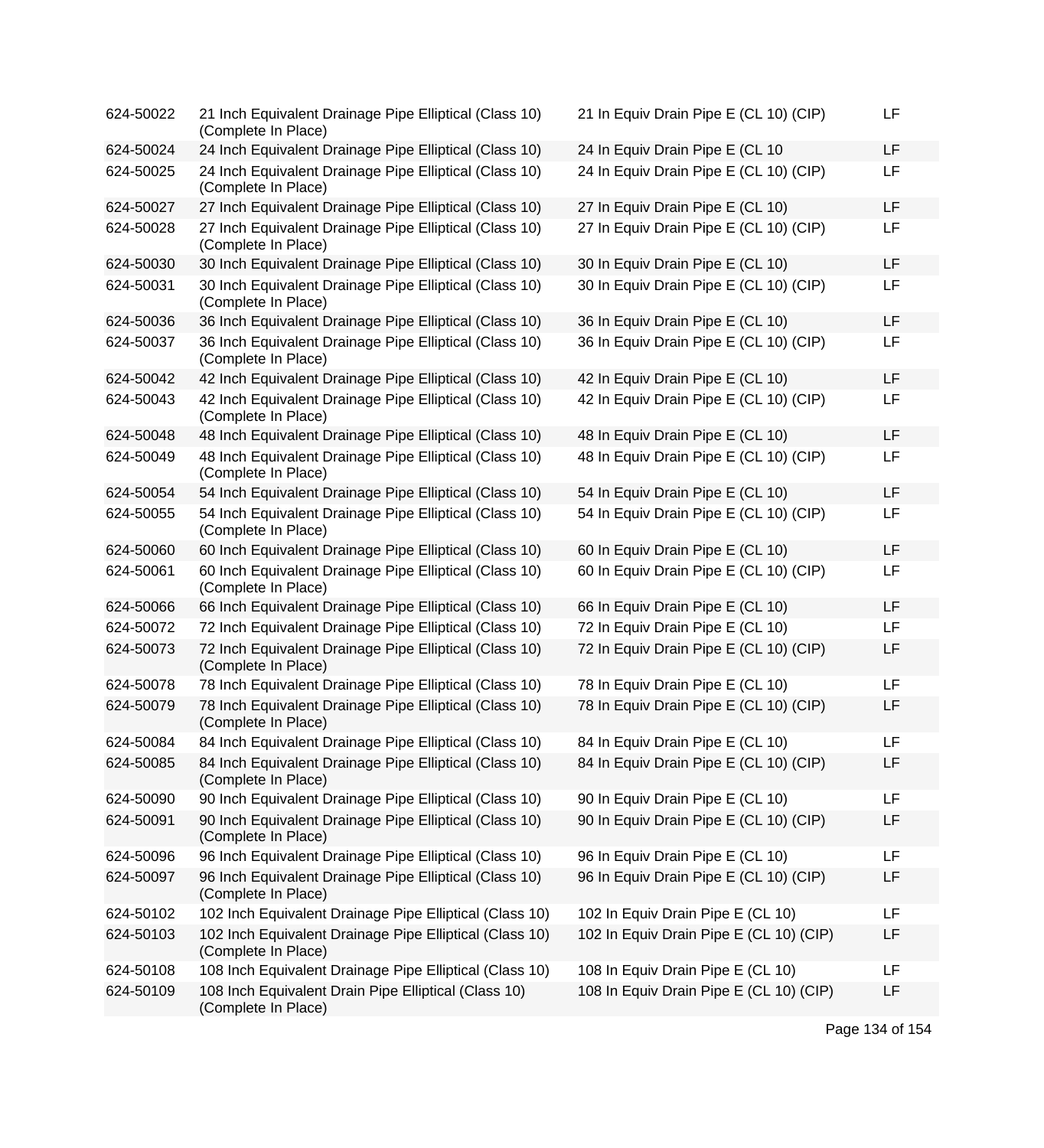| 624-60015 | 15 Inch Equivalent Drainage Pipe Arch (Class 0)                        | 15 In Equiv Drain Pipe A (CL 0)       | LF |
|-----------|------------------------------------------------------------------------|---------------------------------------|----|
| 624-60016 | 15 Inch Equivalent Drainage Pipe Arch (Class 0)<br>(Complete In Place) | 15 In Equiv Drain Pipe A (CL 0) (CIP) | LF |
| 624-60018 | 18 Inch Equivalent Drainage Pipe Arch (Class 0)                        | 18 In Equiv Drain Pipe A (CL 0)       | LF |
| 624-60019 | 18 Inch Equivalent Drainage Pipe Arch (Class 0)<br>(Complete In Place) | 18 In Equiv Drain Pipe A (CL 0) (CIP) | LF |
| 624-60021 | 21 Inch Equivalent Drainage Pipe Arch (Class 0)                        | 21 In Equiv Drain Pipe A (CL 0)       | LF |
| 624-60022 | 21 Inch Equivalent Drainage Pipe Arch (Class 0)<br>(Complete In Place) | 21 In Equiv Drain Pipe A (CL 0) (CIP) | LF |
| 624-60024 | 24 Inch Equivalent Drainage Pipe Arch (Class 0)                        | 24 In Equiv Drain Pipe A (CL 0)       | LF |
| 624-60025 | 24 Inch Equivalent Drainage Pipe Arch (Class 0)<br>(Complete In Place) | 24 In Equiv Drain Pipe A (CL 0) (CIP) | LF |
| 624-60030 | 30 Inch Equivalent Drainage Pipe Arch (Class 0)                        | 30 In Equiv Drain Pipe A (CL 0)       | LF |
| 624-60031 | 30 Inch Equivalent Drainage Pipe Arch (Class 0)<br>(Complete In Place) | 30 In Equiv Drain Pipe A (CL 0) (CIP) | LF |
| 624-60036 | 36 Inch Equivalent Drainage Pipe Arch (Class 0)                        | 36 In Equiv Drain Pipe A (CL 0)       | LF |
| 624-60037 | 36 Inch Equivalent Drainage Pipe Arch (Class 0)<br>(Complete In Place) | 36 In Equiv Drain Pipe A (CL 0) (CIP) | LF |
| 624-60042 | 42 Inch Equivalent Drainage Pipe Arch (Class 0)                        | 42 In Equiv Drain Pipe A (CL 0)       | LF |
| 624-60043 | 42 Inch Equivalent Drainage Pipe Arch (Class 0)<br>(Complete In Place) | 42 In Equiv Drain Pipe A (CL 0) (CIP) | LF |
| 624-60048 | 48 Inch Equivalent Drainage Pipe Arch (Class 0)                        | 48 In Equiv Drain Pipe A (CL 0)       | LF |
| 624-60049 | 48 Inch Equivalent Drainage Pipe Arch (Class 0)<br>(Complete In Place) | 48 In Equiv Drain Pipe A (CL 0) (CIP) | LF |
| 624-60054 | 54 Inch Equivalent Drainage Pipe Arch (Class 0)                        | 54 In Equiv Drain Pipe A (CL 0)       | LF |
| 624-60055 | 54 Inch Equivalent Drainage Pipe Arch (Class 0)<br>(Complete In Place) | 54 In Equiv Drain Pipe A (CL 0) (CIP) | LF |
| 624-60060 | 60 Inch Equivalent Drainage Pipe Arch (Class 0)                        | 60 In Equiv Drain Pipe A (CL 0)       | LF |
| 624-60061 | 60 Inch Equivalent Drainage Pipe Arch (Class 0)<br>(Complete In Place) | 60 In Equiv Drain Pipe A (CL 0) (CIP) | LF |
| 624-60066 | 66 Inch Equivalent Drainage Pipe Arch (Class 0)                        | 66 In Equiv Drain Pipe A (CL 0)       | LF |
| 624-60067 | 66 Inch Equivalent Drainage Pipe Arch (Class 0)<br>(Complete In Place) | 66 In Equiv Drain Pipe A (CL 0) (CIP) | LF |
| 624-60072 | 72 Inch Equivalent Drainage Pipe Arch (Class 0)                        | 72 In Equiv Drain Pipe A (CL 0)       | LF |
| 624-60073 | 72 Inch Equivalent Drainage Pipe Arch (Class 0)<br>(Complete In Place) | 72 In Equiv Drain Pipe A (CL 0) (CIP) | LF |
| 624-60078 | 78 Inch Equivalent Drainage Pipe Arch (Class 0)                        | 78 In Equiv Drain Pipe A (CL 0)       | LF |
| 624-60079 | 78 Inch Equivalent Drainage Pipe Arch (Class 0)<br>(Complete In Place) | 78 In Equiv Drain Pipe A (CL 0) (CIP) | LF |
| 624-60084 | 84 Inch Equivalent Drainage Pipe Arch (Class 0)                        | 84 In Equiv Drain Pipe A (CL 0)       | LF |
| 624-60090 | 90 Inch Equivalent Drainage Pipe Arch (Class 0)                        | 90 In Equiv Drain Pipe A (CL 0)       | LF |
| 624-60096 | 96 Inch Equivalent Drainage Pipe Arch (Class 0)                        | 96 In Equiv Drain Pipe A (CL 0)       | LF |
| 624-60102 | 102 Inch Equivalent Drainage Pipe Arch (Class 0)                       | 102 In Equiv Drain Pipe A (CL 0)      | LF |
| 624-60108 | 108 Inch Equivalent Drainage Pipe Arch (Class 0)                       | 108 In Equiv Drain Pipe A (CL 0)      | LF |
| 624-60114 | 114 Inch Equivalent Drainage Pipe Arch (Class 0)                       | 114 In Equiv Drain Pipe A (CL 0)      | LF |
| 624-60120 | 120 Inch Equivalent Drainage Pipe Arch (Class 0)                       | 120 In Equiv Drain Pipe A (CL 0)      | LF |
| 624-61015 | 15 Inch Equivalent Drainage Pipe Arch (Class 1)                        | 15 In Equiv Drain Pipe A (CL 1)       | LF |

| 15 In Equiv Drain Pipe A (CL 0)       |  | LF |
|---------------------------------------|--|----|
| 15 In Equiv Drain Pipe A (CL 0) (CIP) |  | LF |
| 18 In Equiv Drain Pipe A (CL 0)       |  | LF |
| 18 In Equiv Drain Pipe A (CL 0) (CIP) |  | LF |
| 21 In Equiv Drain Pipe A (CL 0)       |  | LF |
| 21 In Equiv Drain Pipe A (CL 0) (CIP) |  | LF |
| 24 In Equiv Drain Pipe A (CL 0)       |  | LF |
| 24 In Equiv Drain Pipe A (CL 0) (CIP) |  | LF |
| 30 In Equiv Drain Pipe A (CL 0)       |  | LF |
| 30 In Equiv Drain Pipe A (CL 0) (CIP) |  | LF |
| 36 In Equiv Drain Pipe A (CL 0)       |  | LF |
| 36 In Equiv Drain Pipe A (CL 0) (CIP) |  | LF |
| 42 In Equiv Drain Pipe A (CL 0)       |  | LF |
| 42 In Equiv Drain Pipe A (CL 0) (CIP) |  | LF |
| 48 In Equiv Drain Pipe A (CL 0)       |  | LF |
| 48 In Equiv Drain Pipe A (CL 0) (CIP) |  | LF |
| 54 In Equiv Drain Pipe A (CL 0)       |  | LF |
| 54 In Equiv Drain Pipe A (CL 0) (CIP) |  | LF |
| 60 In Equiv Drain Pipe A (CL 0)       |  | LF |
| 60 In Equiv Drain Pipe A (CL 0) (CIP) |  | LF |
| 66 In Equiv Drain Pipe A (CL 0)       |  | LF |
| 66 In Equiv Drain Pipe A (CL 0) (CIP) |  | LF |
| 72 In Equiv Drain Pipe A (CL 0)       |  | LF |
| 72 In Equiv Drain Pipe A (CL 0) (CIP) |  | LF |
| 78 In Equiv Drain Pipe A (CL 0)       |  | LF |
| 78 In Equiv Drain Pipe A (CL 0) (CIP) |  | LF |
| 84 In Equiv Drain Pipe A (CL 0)       |  | LF |
| 90 In Equiv Drain Pipe A (CL 0)       |  | LF |
| 96 In Equiv Drain Pipe A (CL 0)       |  | LF |
| 102 In Equiv Drain Pipe A (CL 0)      |  | LF |
| 108 In Equiv Drain Pipe A (CL 0)      |  | LF |
| 114 In Equiv Drain Pipe A (CL 0)      |  | LF |
| 120 In Equiv Drain Pipe A (CL 0)      |  | LF |
| 15 In Equiv Drain Pipe A (CL 1)       |  | LF |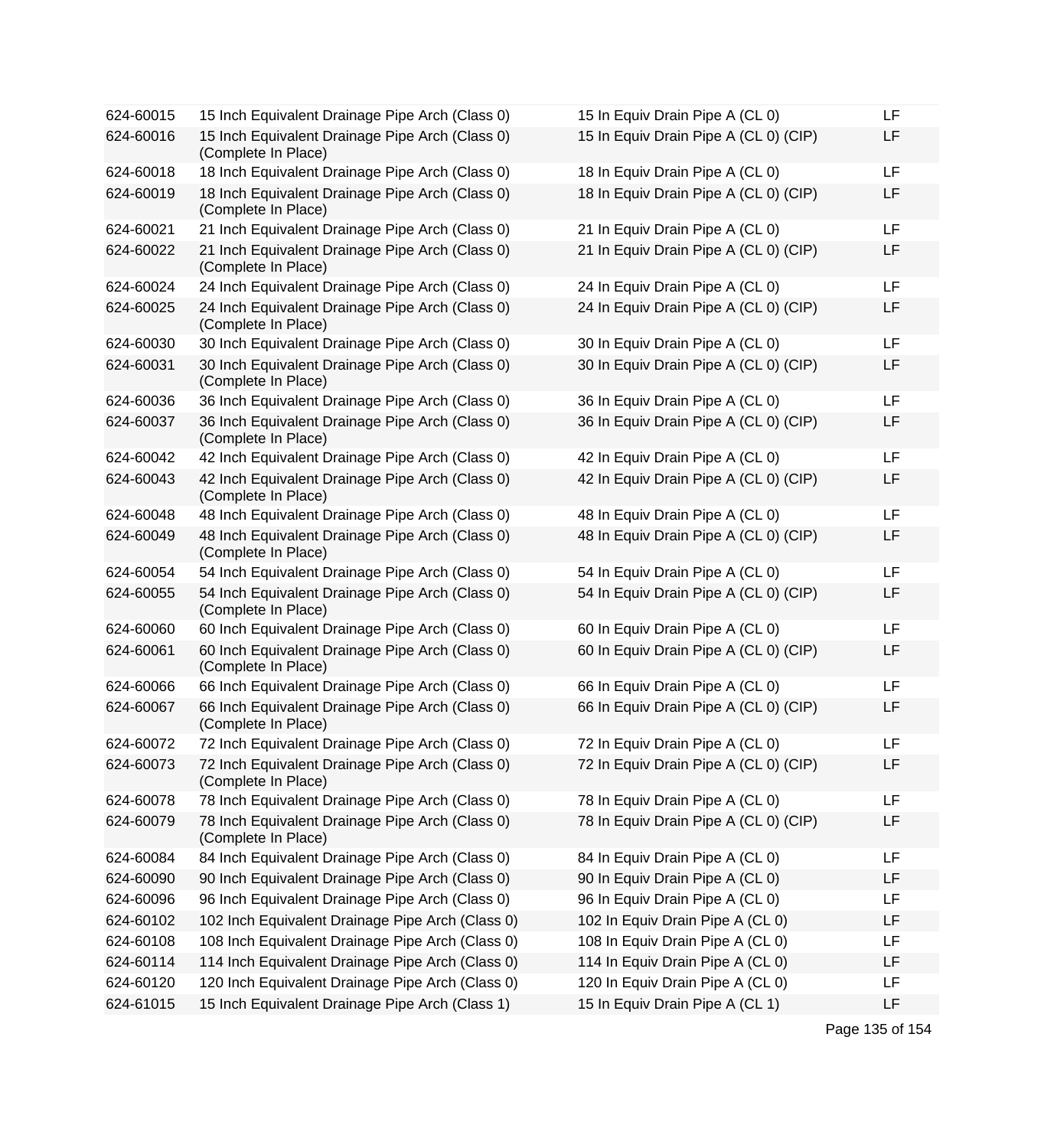| 624-61016 | 15 Inch Equivalent Drainage Pipe Arch (Class 1)<br>(Complete In Place) | 15 In Equiv Drain Pipe A (CL 1) (CIP) | LF |
|-----------|------------------------------------------------------------------------|---------------------------------------|----|
| 624-61018 | 18 Inch Equivalent Drainage Pipe Arch (Class 1)                        | 18 In Equiv Drain Pipe A (CL 1)       | LF |
| 624-61019 | 18 Inch Equivalent Drainage Pipe Arch (Class 1)<br>(Complete In Place) | 18 In Equiv Drain Pipe A (CL 1) (CIP) | LF |
| 624-61021 | 21 Inch Equivalent Drainage Pipe Arch (Class 1)                        | 21 Inch Equiv Drain Pipe A (CL 1)     | LF |
| 624-61022 | 21 Inch Equivalent Drainage Pipe Arch (Class 1)<br>(Complete In Place) | 21 In Equiv Drain Pipe A (CL 1) (CIP) | LF |
| 624-61024 | 24 Inch Equivalent Drainage Pipe Arch (Class 1)                        | 24 In Equiv Drain Pipe A (CL 1)       | LF |
| 624-61025 | 24 Inch Equivalent Drainage Pipe Arch (Class 1)<br>(Complete In Place) | 24 In Equiv Drain Pipe A (CL 1) (CIP) | LF |
| 624-61030 | 30 Inch Equivalent Drainage Pipe Arch (Class 1)                        | 30 In Equiv Drain Pipe A (CL 1)       | LF |
| 624-61036 | 36 Inch Equivalent Drainage Pipe Arch (Class 1)                        | 36 In Equiv Drain Pipe A (CL 1)       | LF |
| 624-61042 | 42 Inch Equivalent Drainage Pipe Arch (Class 1)                        | 42 In Equiv Drain Pipe A (CL 1)       | LF |
| 624-61048 | 48 Inch Equivalent Drainage Pipe Arch (Class 1)                        | 48 In Equiv Drain Pipe A (CL 1)       | LF |
| 624-61054 | 54 Inch Equivalent Drainage Pipe Arch (Class 1)                        | 54 In Equiv Drain Pipe A (CL 1)       | LF |
| 624-61060 | 60 Inch Equivalent Drainage Pipe Arch (Class 1)                        | 60 In Equiv Drain Pipe A (CL 1)       | LF |
| 624-61066 | 66 Inch Equivalent Drainage Pipe Arch (Class 1)                        | 66 In Equiv Drain Pipe A (CL 1)       | LF |
| 624-61072 | 72 Inch Equivalent Drainage Pipe Arch (Class 1)                        | 72 In Equiv Drain Pipe A (CL 1)       | LF |
| 624-61078 | 78 Inch Equivalent Drainage Pipe Arch (Class 1)                        | 78 In Equiv Drain Pipe A (CL 1)       | LF |
| 624-61084 | 84 Inch Equivalent Drainage Pipe Arch (Class 1)                        | 84 In Equiv Drain Pipe A (CL 1)       | LF |
| 624-61090 | 90 Inch Equivalent Drainage Pipe Arch (Class 1)                        | 90 In Equiv Drain Pipe A (CL 1)       | LF |
| 624-61096 | 96 Inch Equivalent Drainage Pipe Arch (Class 1)                        | 96 In Equiv Drain Pipe A (CL 1)       | LF |
| 624-61102 | 102 Inch Equivalent Drainage Pipe Arch (Class 1)                       | 102 In Equiv Drain Pipe A (CL 1)      | LF |
| 624-61108 | 108 Inch Equivalent Drainage Pipe Arch (Class 1)                       | 108 In Equiv Drain Pipe A (CL 1)      | LF |
| 624-61114 | 114 Inch Equivalent Drainage Pipe Arch (Class 1)                       | 114 In Equiv Drain Pipe A (CL 1)      | LF |
| 624-61120 | 120 Inch Equivalent Drainage Pipe Arch (Class 1)                       | 120 In Equiv Drain Pipe A (CL 1)      | LF |
| 624-62015 | 15 Inch Equivalent Drainage Pipe Arch (Class 2)                        | 15 In Equiv Drain Pipe A (CL 2)       | LF |
| 624-62016 | 15 Inch Equivalent Drainage Pipe Arch (Class 2)<br>(Complete In Place) | 15 In Equiv Drain Pipe A (CL 2) (CIP) | LF |
| 624-62018 | 18 Inch Equivalent Drainage Pipe Arch (Class 2)                        | 18 In Equiv Drain Pipe A (CL 2)       | LF |
| 624-62019 | 18 Inch Equivalent Drainage Pipe Arch (Class 2)<br>(Complete In Place) | 18 In Equiv Drain Pipe A (CL 2) (CIP) | LF |
| 624-62021 | 21 Inch Equivalent Drainage Pipe Arch (Class 2)                        | 21 In Equiv Drain Pipe A (CL 2)       | LF |
| 624-62022 | 21 Inch Equivalent Drainage Pipe Arch (Class 2)<br>(Complete In Place) | 21 In Equiv Drain Pipe A (CL 2) (CIP) | LF |
| 624-62024 | 24 Inch Equivalent Drainage Pipe Arch (Class 2)                        | 24 In Equiv Drain Pipe A (CL 2)       | LF |
| 624-62025 | 24 Inch Equivalent Drainage Pipe Arch (Class 2)<br>(Complete In Place) | 24 In Equiv Drain Pipe A (CL 2) (CIP) | LF |
| 624-62030 | 30 Inch Equivalent Drainage Pipe Arch (Class 2)                        | 30 In Equiv Drain Pipe A (CL 2)       | LF |
| 624-62036 | 36 Inch Equivalent Drainage Pipe Arch (Class 2)                        | 36 In Equiv Drain Pipe A (CL 2)       | LF |
| 624-62042 | 42 Inch Equivalent Drainage Pipe Arch (Class 2)                        | 42 In Equiv Drain Pipe A (CL 2)       | LF |
| 624-62048 | 48 Inch Equivalent Drainage Pipe Arch (Class 2)                        | 48 In Equiv Drain Pipe A (CL 2)       | LF |
| 624-62054 | 54 Inch Equivalent Drainage Pipe Arch (Class 2)                        | 54 In Equiv Drain Pipe A (CL 2)       | LF |
| 624-62060 | 60 Inch Equivalent Drainage Pipe Arch (Class 2)                        | 60 In Equiv Drain Pipe A (CL 2)       | LF |

| 15 In Equiv Drain Pipe A (CL 1) (CIP) | LF |
|---------------------------------------|----|
| 18 In Equiv Drain Pipe A (CL 1)       | LF |
| 18 In Equiv Drain Pipe A (CL 1) (CIP) | LF |
| 21 Inch Equiv Drain Pipe A (CL 1)     | LF |
| 21 In Equiv Drain Pipe A (CL 1) (CIP) | LF |
| 24 In Equiv Drain Pipe A (CL 1)       | LF |
| 24 In Equiv Drain Pipe A (CL 1) (CIP) | LF |
| 30 In Equiv Drain Pipe A (CL 1)       | LF |
| 36 In Equiv Drain Pipe A (CL 1)       | LF |
| 42 In Equiv Drain Pipe A (CL 1)       | LF |
| 48 In Equiv Drain Pipe A (CL 1)       | LF |
| 54 In Equiv Drain Pipe A (CL 1)       | LF |
| 60 In Equiv Drain Pipe A (CL 1)       | LF |
| 66 In Equiv Drain Pipe A (CL 1)       | LF |
| 72 In Equiv Drain Pipe A (CL 1)       | LF |
| 78 In Equiv Drain Pipe A (CL 1)       | LF |
| 84 In Equiv Drain Pipe A (CL 1)       | LF |
| 90 In Equiv Drain Pipe A (CL 1)       | LF |
| 96 In Equiv Drain Pipe A (CL 1)       | LF |
| 102 In Equiv Drain Pipe A (CL 1)      | LF |
| 108 In Equiv Drain Pipe A (CL 1)      | LF |
| 114 In Equiv Drain Pipe A (CL 1)      | LF |
| 120 In Equiv Drain Pipe A (CL 1)      | LF |
| 15 In Equiv Drain Pipe A (CL 2)       | LF |
| 15 In Equiv Drain Pipe A (CL 2) (CIP) | LF |
| 18 In Equiv Drain Pipe A (CL 2)       | LF |
| 18 In Equiv Drain Pipe A (CL 2) (CIP) | LF |
| 21 In Equiv Drain Pipe A (CL 2)       | LF |
| 21 In Equiv Drain Pipe A (CL 2) (CIP) | LF |
| 24 In Equiv Drain Pipe A (CL 2)       | LF |
| 24 In Equiv Drain Pipe A (CL 2) (CIP) | LF |
| 30 In Equiv Drain Pipe A (CL 2)       | LF |
| 36 In Equiv Drain Pipe A (CL 2)       | LF |
| 42 In Equiv Drain Pipe A (CL 2)       | LF |
| 48 In Equiv Drain Pipe A (CL 2)       | LF |
| 54 In Equiv Drain Pipe A (CL 2)       | LF |
| 60 In Equiv Drain Pipe A (CL 2)       | LF |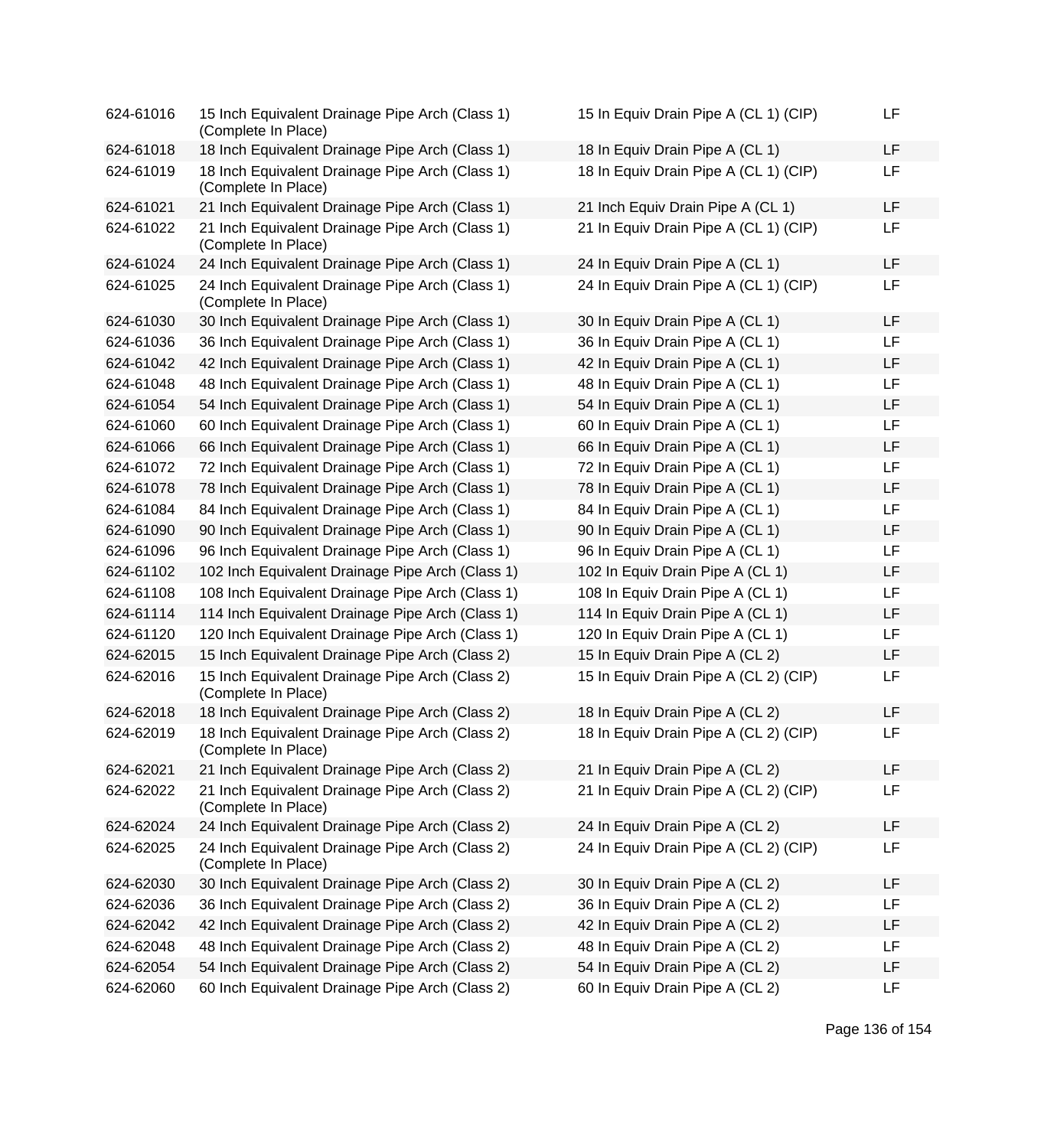| 624-62066 | 66 Inch Equivalent Drainage Pipe Arch (Class 2)                        | 66 In Equiv Drain Pipe A (CL 2)       | LF |
|-----------|------------------------------------------------------------------------|---------------------------------------|----|
| 624-62072 | 72 Inch Equivalent Drainage Pipe Arch (Class 2)                        | 72 In Equiv Drain Pipe A (CL 2)       | LF |
| 624-62078 | 78 Inch Equivalent Drainage Pipe Arch (Class 2)                        | 78 In Equiv Drain Pipe A (CL 2)       | LF |
| 624-62084 | 84 Inch Equivalent Drainage Pipe Arch (Class 2)                        | 84 In Equiv Drain Pipe A (CL 2)       | LF |
| 624-62090 | 90 Inch Equivalent Drainage Pipe Arch (Class 2)                        | 90 In Equiv Drain Pipe A (CL 2)       | LF |
| 624-62096 | 96 Inch Equivalent Drainage Pipe Arch (Class 2)                        | 96 In Equiv Drain Pipe A (CL 2)       | LF |
| 624-62102 | 102 Inch Equivalent Drainage Pipe Arch (Class 2)                       | 102 In Equiv Drain Pipe A (CL 2)      | LF |
| 624-62108 | 108 Inch Equivalent Drainage Pipe Arch (Class 2)                       | 108 In Equiv Drain Pipe A (CL 2)      | LF |
| 624-62114 | 114 Inch Equivalent Drainage Pipe Arch (Class 2)                       | 114 In Equiv Drain Pipe A (CL 2)      | LF |
| 624-62120 | 120 Inch Equivalent Drainage Pipe Arch (Class 2)                       | 120 In Equiv Drain Pipe A (CL 2)      | LF |
| 624-63015 | 15 Inch Equivalent Drainage Pipe Arch (Class 3)                        | 15 In Equiv Drain Pipe A (CL 3)       | LF |
| 624-63016 | 15 Inch Equivalent Drainage Pipe Arch (Class 3)<br>(Complete In Place) | 15 In Equiv Drain Pipe A (CL 3) (CIP) | LF |
| 624-63018 | 18 Inch Equivalent Drainage Pipe Arch (Class 3)                        | 18 In Equiv Drain Pipe A (CL 3)       | LF |
| 624-63019 | 18 Inch Equivalent Drainage Pipe Arch (Class 3)<br>(Complete In Place) | 18 In Equiv Drain Pipe A (CL 3) (CIP) | LF |
| 624-63021 | 21 Inch Equivalent Drainage Pipe Arch (Class 3)                        | 21 In Equiv Drain Pipe A (CL 3)       | LF |
| 624-63022 | 21 Inch Equivalent Drainage Pipe Arch (Class 3)<br>(Complete In Place) | 21 In Equiv Drain Pipe A (CL 3) (CIP) | LF |
| 624-63024 | 24 Inch Equivalent Drainage Pipe Arch (Class 3)                        | 24 In Equiv Drain Pipe A (CL 3)       | LF |
| 624-63025 | 24 Inch Equivalent Drainage Pipe Arch (Class 3)<br>(Complete In Place) | 24 In Equiv Drain Pipe A (CL 3) (CIP) | LF |
| 624-63030 | 30 Inch Equivalent Drainage Pipe Arch (Class 3)                        | 30 In Equiv Drain Pipe A (CL 3)       | LF |
| 624-63036 | 36 Inch Equivalent Drainage Pipe Arch (Class 3)                        | 36 In Equiv Drain Pipe A (CL 3)       | LF |
| 624-63042 | 42 Inch Equivalent Drainage Pipe Arch (Class 3)                        | 42 In Equiv Drain Pipe A (CL 3)       | LF |
| 624-63048 | 48 Inch Equivalent Drainage Pipe Arch (Class 3)                        | 48 In Equiv Drain Pipe A (CL 3)       | LF |
| 624-63054 | 54 Inch Equivalent Drainage Pipe Arch (Class 3)                        | 54 In Equiv Drain Pipe A (CL 3)       | LF |
| 624-63060 | 60 Inch Equivalent Drainage Pipe Arch (Class 3)                        | 60 In Equiv Drain Pipe A (CL 3)       | LF |
| 624-63066 | 66 Inch Equivalent Drainage Pipe Arch (Class 3)                        | 66 In Equiv Drain Pipe A (CL 3)       | LF |
| 624-63072 | 72 Inch Equivalent Drainage Pipe Arch (Class 3)                        | 72 In Equiv Drain Pipe A (CL 3)       | LF |
| 624-63078 | 78 Inch Equivalent Drainage Pipe Arch (Class 3)                        | 78 In Equiv Drain Pipe A (CL 3)       | LF |
| 624-63084 | 84 Inch Equivalent Drainage Pipe Arch (Class 3)                        | 84 In Equiv Drain Pipe A (CL 3)       | LF |
| 624-63090 | 90 Inch Equivalent Drainage Pipe Arch (Class 3)                        | 90 In Equiv Drain Pipe A (CL 3)       | LF |
| 624-63096 | 96 Inch Equivalent Drainage Pipe Arch (Class 3)                        | 96 In Equiv Drain Pipe A (CL 3)       | LF |
| 624-63102 | 102 Inch Equivalent Drainage Pipe Arch (Class 3)                       | 102 In Equiv Drain Pipe A (CL 3)      | LF |
| 624-63108 | 108 Inch Equivalent Drainage Pipe Arch (Class 3)                       | 108 In Equiv Drain Pipe A (CL 3)      | LF |
| 624-63114 | 114 Inch Equivalent Drainage Pipe Arch (Class 3)                       | 114 In Equiv Drain Pipe A (CL 3)      | LF |
| 624-63120 | 120 Inch Equivalent Drainage Pipe Arch (Class 3)                       | 120 In Equiv Drain Pipe A (CL 3)      | LF |
| 624-64015 | 15 Inch Equivalent Drainage Pipe Arch (Class 4)                        | 15 In Equiv Drain Pipe A (CL 4)       | LF |
| 624-64016 | 15 Inch Equivalent Drainage Pipe Arch (Class 4)<br>(Complete In Place) | 15 In Equiv Drain Pipe A (CL 4) (CIP) | LF |
| 624-64018 | 18 Inch Equivalent Drainage Pipe Arch (Class 4)                        | 18 In Equiv Drain Pipe A (CL 4)       | LF |
| 624-64019 | 18 Inch Equivalent Drainage Pipe Arch (Class 4)<br>(Complete In Place) | 18 In Equiv Drain Pipe A (CL 4) (CIP) | LF |
| 624-64021 | 21 Inch Equivalent Drainage Pipe Arch (Class 4)                        | 21 In Equiv Drain Pipe A (CL 4)       | LF |
|           |                                                                        |                                       |    |

Page 137 of 154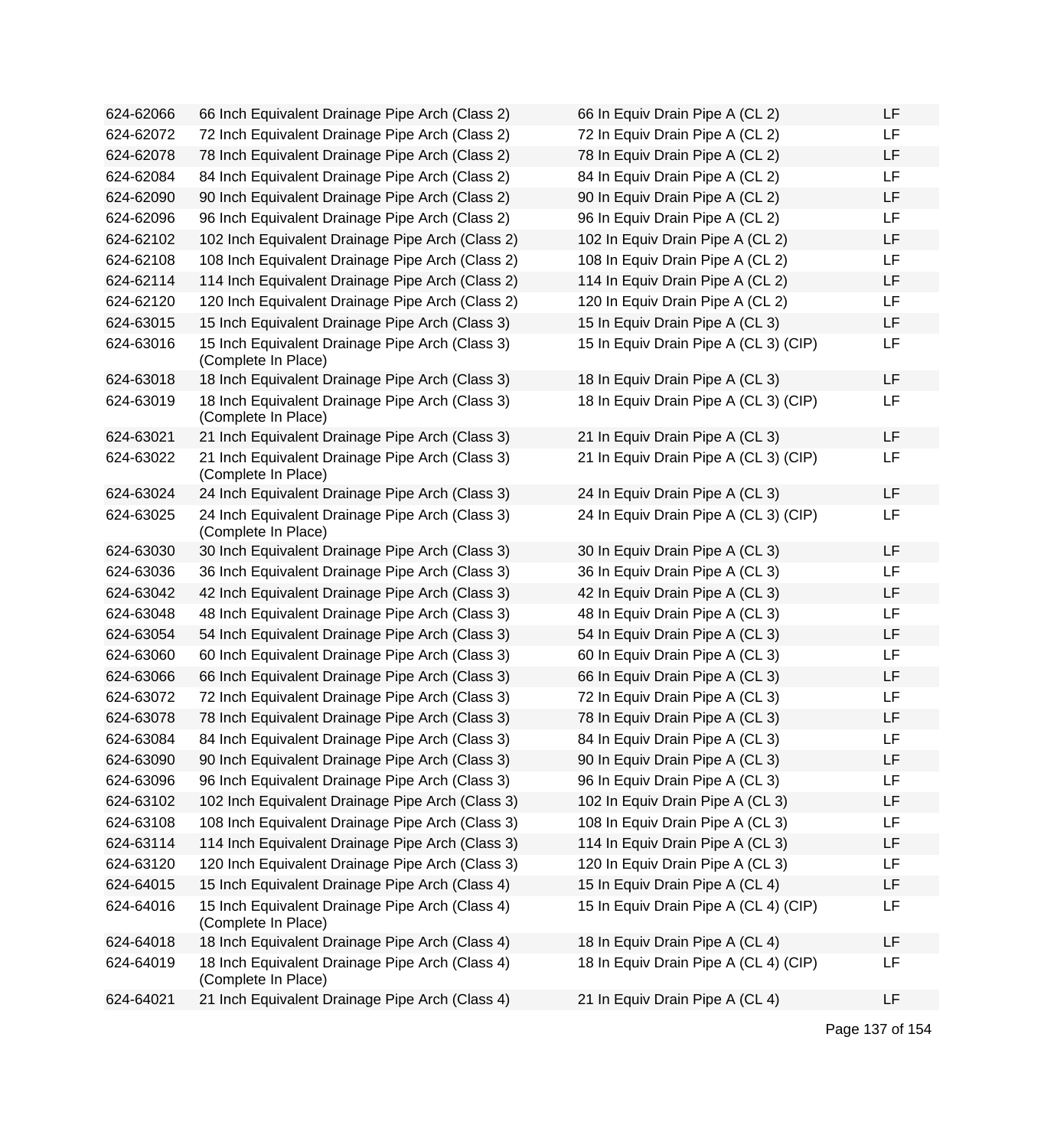| 624-64022 | 21 Inch Equivalent Drainage Pipe Arch (Class 4)<br>(Complete In Place) | 21 In Equiv Drain Pipe A (CL 4) (CIP) | LF |
|-----------|------------------------------------------------------------------------|---------------------------------------|----|
| 624-64024 | 24 Inch Equivalent Drainage Pipe Arch (Class 4)                        | 24 In Equiv Drain Pipe A (CL 4)       | LF |
| 624-64025 | 24 Inch Equivalent Drainage Pipe Arch (Class 4)<br>(Complete In Place) | 24 In Equiv Drain Pipe A (CL 4) (CIP) | LF |
| 624-64030 | 30 Inch Equivalent Drainage Pipe Arch (Class 4)                        | 30 In Equiv Drain Pipe A (CL 4)       | LF |
| 624-64036 | 36 Inch Equivalent Drainage Pipe Arch (Class 4)                        | 36 In Equiv Drain Pipe A (CL 4)       | LF |
| 624-64042 | 42 Inch Equivalent Drainage Pipe Arch (Class 4)                        | 42 In Equiv Drain Pipe A (CL 4)       | LF |
| 624-64048 | 48 Inch Equivalent Drainage Pipe Arch (Class 4)                        | 48 In Equiv Drain Pipe A (CL 4)       | LF |
| 624-64054 | 54 Inch Equivalent Drainage Pipe Arch (Class 4)                        | 54 In Equiv Drain Pipe A (CL 4)       | LF |
| 624-64060 | 60 Inch Equivalent Drainage Pipe Arch (Class 4)                        | 60 In Equiv Drain Pipe A (CL 4)       | LF |
| 624-64066 | 66 Inch Equivalent Drainage Pipe Arch (Class 4)                        | 66 In Equiv Drain Pipe A (CL 4)       | LF |
| 624-64072 | 72 Inch Equivalent Drainage Pipe Arch (Class 4)                        | 72 In Equiv Drain Pipe A (CL 4)       | LF |
| 624-64078 | 78 Inch Equivalent Drainage Pipe Arch (Class 4)                        | 78 In Equiv Drain Pipe A (CL 4)       | LF |
| 624-64084 | 84 Inch Equivalent Drainage Pipe Arch (Class 4)                        | 84 In Equiv Drain Pipe A (CL 4)       | LF |
| 624-64090 | 90 Inch Equivalent Drainage Pipe Arch (Class 4)                        | 90 In Equiv Drain Pipe A (CL 4)       | LF |
| 624-64096 | 96 Inch Equivalent Drainage Pipe Arch (Class 4)                        | 96 In Equiv Drain Pipe A (CL 4)       | LF |
| 624-64102 | 102 Inch Equivalent Drainage Pipe Arch (Class 4)                       | 102 In Equiv Drain Pipe A (CL 4)      | LF |
| 624-64108 | 108 Inch Equivalent Drainage Pipe Arch (Class 4)                       | 108 In Equiv Drain Pipe A (CL 4)      | LF |
| 624-64114 | 114 Inch Equivalent Drainage Pipe Arch (Class 4)                       | 114 In Equiv Drain Pipe A (CL 4)      | LF |
| 624-64120 | 120 Inch Equivalent Drainage Pipe Arch (Class 4)                       | 120 In Equiv Drain Pipe A (CL 4)      | LF |
| 624-65015 | 15 Inch Equivalent Drainage Pipe Arch (Class 5)                        | 15 In Equiv Drain Pipe A (CL 5)       | LF |
| 624-65016 | 15 Inch Equivalent Drainage Pipe Arch (Class 5)<br>(Complete In Place) | 15 In Equiv Drain Pipe A (CL 5) (CIP) | LF |
| 624-65018 | 18 Inch Equivalent Drainage Pipe Arch (Class 5)                        | 18 In Equiv Drain Pipe A (CL 5)       | LF |
| 624-65019 | 18 Inch Equivalent Drainage Pipe Arch (Class 5)<br>(Complete In Place) | 18 In Equiv Drain Pipe A (CL 5) (CIP) | LF |
| 624-65021 | 21 Inch Equivalent Drainage Pipe Arch (Class 5)                        | 21 In Equiv Drain Pipe A (CL 5)       | LF |
| 624-65022 | 21 Inch Equivalent Drainage Pipe Arch (Class 5)<br>(Complete In Place) | 21 In Equiv Drain Pipe A (CL 5) (CIP) | LF |
| 624-65024 | 24 Inch Equivalent Drainage Pipe Arch (Class 5)                        | 24 In Equiv Drain Pipe A (CL 5)       | LF |
| 624-65025 | 24 Inch Equivalent Drainage Pipe Arch (Class 5)<br>(Complete In Place) | 24 In Equiv Drain Pipe A (CL 5) (CIP) | LF |
| 624-65030 | 30 Inch Equivalent Drainage Pipe Arch (Class 5)                        | 30 In Equiv Drain Pipe A (CL 5)       | LF |
| 624-65036 | 36 Inch Equivalent Drainage Pipe Arch (Class 5)                        | 36 In Equiv Drain Pipe A (CL 5)       | LF |
| 624-65042 | 42 Inch Equivalent Drainage Pipe Arch (Class 5)                        | 42 In Equiv Drain Pipe A (CL 5)       | LF |
| 624-65048 | 48 Inch Equivalent Drainage Pipe Arch (Class 5)                        | 48 In Equiv Drain Pipe A (CL 5)       | LF |
| 624-65054 | 54 Inch Equivalent Drainage Pipe Arch (Class 5)                        | 54 In Equiv Drain Pipe A (CL 5)       | LF |
| 624-65060 | 60 Inch Equivalent Drainage Pipe Arch (Class 5)                        | 60 In Equiv Drain Pipe A (CL 5)       | LF |
| 624-65066 | 66 Inch Equivalent Drainage Pipe Arch (Class 5)                        | 66 In Equiv Drain Pipe A (CL 5)       | LF |
| 624-65072 | 72 Inch Equivalent Drainage Pipe Arch (Class 5)                        | 72 In Equiv Drain Pipe A (CL 5)       | LF |
| 624-65078 | 78 Inch Equivalent Drainage Pipe Arch (Class 5)                        | 78 In Equiv Drain Pipe A (CL 5)       | LF |
| 624-65084 | 84 Inch Equivalent Drainage Pipe Arch (Class 5)                        | 84 In Equiv Drain Pipe A (CL 5)       | LF |
| 624-65090 | 90 Inch Equivalent Drainage Pipe Arch (Class 5)                        | 90 In Equiv Drain Pipe A (CL 5)       | LF |
| 624-65096 | 96 Inch Equivalent Drainage Pipe Arch (Class 5)                        | 96 In Equiv Drain Pipe A (CL 5)       | LF |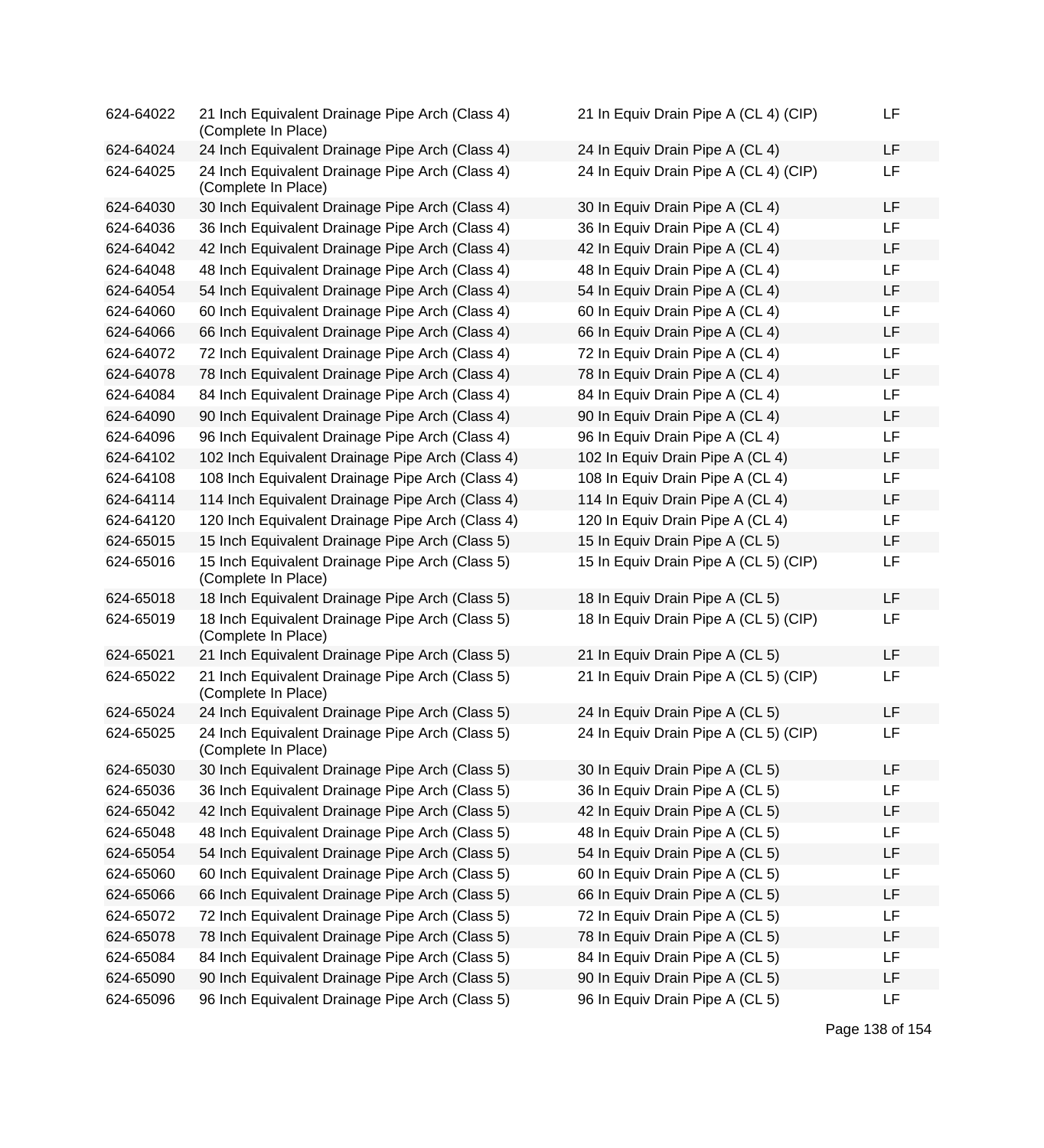| 624-65102 | 102 Inch Equivalent Drainage Pipe Arch (Class 5)                       | 102 In Equiv Drain Pipe A (CL 5)      | LF |
|-----------|------------------------------------------------------------------------|---------------------------------------|----|
| 624-65108 | 108 Inch Equivalent Drainage Pipe Arch (Class 5)                       | 108 In Equiv Drain Pipe A (CL 5)      | LF |
| 624-65114 | 114 Inch Equivalent Drainage Pipe Arch (Class 5)                       | 114 In Equiv Drain Pipe A (CL 5)      | LF |
| 624-65120 | 120 Inch Equivalent Drainage Pipe Arch (Class 5)                       | 120 In Equiv Drain Pipe A (CL 5)      | LF |
| 624-66015 | 15 Inch Equivalent Drainage Pipe Arch (Class 6)                        | 15 In Equiv Drain Pipe A (CL 6)       | LF |
| 624-66016 | 15 Inch Equivalent Drainage Pipe Arch (Class 6)<br>(Complete In Place) | 15 In Equiv Drain Pipe A (CL 6) (CIP) | LF |
| 624-66018 | 18 Inch Equivalent Drainage Pipe Arch (Class 6)                        | 18 In Equiv Drain Pipe A (CL 6)       | LF |
| 624-66019 | 18 Inch Equivalent Drainage Pipe Arch (Class 6)<br>(Complete In Place) | 18 In Equiv Drain Pipe A (CL 6) (CIP) | LF |
| 624-66021 | 21 Inch Equivalent Drainage Pipe Arch (Class 6)                        | 21 In Equiv Drain Pipe A (CL 6)       | LF |
| 624-66022 | 21 Inch Equivalent Drainage Pipe Arch (Class 6)<br>(Complete In Place) | 21 In Equiv Drain Pipe A (CL 6) (CIP) | LF |
| 624-66024 | 24 Inch Equivalent Drainage Pipe Arch (Class 6)                        | 24 In Equiv Drain Pipe A (CL 6)       | LF |
| 624-66025 | 24 Inch Equivalent Drainage Pipe Arch (Class 6)<br>(Complete In Place) | 24 In Equiv Drain Pipe A (CL 6) (CIP) | LF |
| 624-66030 | 30 Inch Equivalent Drainage Pipe Arch (Class 6)                        | 30 In Equiv Drain Pipe A (CL 6)       | LF |
| 624-66036 | 36 Inch Equivalent Drainage Pipe Arch (Class 6)                        | 36 In Equiv Drain Pipe A (CL 6)       | LF |
| 624-66042 | 42 Inch Equivalent Drainage Pipe Arch (Class 6)                        | 42 In Equiv Drain Pipe A (CL 6)       | LF |
| 624-66048 | 48 Inch Equivalent Drainage Pipe Arch (Class 6)                        | 48 In Equiv Drain Pipe A (CL 6)       | LF |
| 624-66054 | 54 Inch Equivalent Drainage Pipe Arch (Class 6)                        | 54 In Equiv Drain Pipe A (CL 6)       | LF |
| 624-66060 | 60 Inch Equivalent Drainage Pipe Arch (Class 6)                        | 60 In Equiv Drain Pipe A (CL 6)       | LF |
| 624-66066 | 66 Inch Equivalent Drainage Pipe Arch (Class 6)                        | 66 In Equiv Drain Pipe A (CL 6)       | LF |
| 624-66072 | 72 Inch Equivalent Drainage Pipe Arch (Class 6)                        | 72 In Equiv Drain Pipe A (CL 6)       | LF |
| 624-66078 | 78 Inch Equivalent Drainage Pipe Arch (Class 6)                        | 78 In Equiv Drain Pipe A (CL 6)       | LF |
| 624-66084 | 84 Inch Equivalent Drainage Pipe Arch (Class 6)                        | 84 In Equiv Drain Pipe A (CL 6)       | LF |
| 624-66090 | 90 Inch Equivalent Drainage Pipe Arch (Class 6)                        | 90 In Equiv Drain Pipe A (CL 6)       | LF |
| 624-66096 | 96 Inch Equivalent Drainage Pipe Arch (Class 6)                        | 96 In Equiv Drain Pipe A (CL 6)       | LF |
| 624-66102 | 102 Inch Equivalent Drainage Pipe Arch (Class 6)                       | 102 In Equiv Drain Pipe A (CL 6)      | LF |
| 624-66108 | 108 Inch Equivalent Drainage Pipe Arch (Class 6)                       | 108 In Equiv Drain Pipe A (CL 6)      | LF |
| 624-66114 | 114 Inch Equivalent Drainage Pipe Arch (Class 6)                       | 114 In Equiv Drain Pipe A (CL 6)      | LF |
| 624-66120 | 120 Inch Equivalent Drainage Pipe Arch (Class 6)                       | 120 In Equiv Drain Pipe (CL 6)        | LF |
| 624-67015 | 15 Inch Equivalent Drainage Pipe Arch (Class 7)                        | 15 In Equiv Drain Pipe A (CL 7)       | LF |
| 624-67016 | 15 Inch Equivalent Drainage Pipe Arch (Class 7)<br>(Complete In Place) | 15 In Equiv Drain Pipe A (CL 7) (CIP) | LF |
| 624-67018 | 18 Inch Equivalent Drainage Pipe Arch (Class 7)                        | 18 In Equiv Drain Pipe A (CL 7)       | LF |
| 624-67019 | 18 Inch Equivalent Drainage Pipe Arch (Class 7)<br>(Complete In Place) | 18 In Equiv Drain Pipe A (CL 7) (CIP) | LF |
| 624-67021 | 21 Inch Equivalent Drainage Pipe Arch (Class 7)                        | 21 In Equiv Drain Pipe A (CL 7)       | LF |
| 624-67022 | 21 Inch Equivalent Drainage Pipe Arch (Class 7)<br>(Complete In Place) | 21 In Equiv Drain Pipe A (CL 7) (CIP) | LF |
| 624-67024 | 24 Inch Equivalent Drainage Pipe Arch (Class 7)                        | 24 In Equiv Drain Pipe A (CL 7)       | LF |
| 624-67025 | 24 Inch Equivalent Drainage Pipe Arch (Class 7)<br>(Complete In Place) | 24 In Equiv Drain Pipe A (CL 7) (CIP) | LF |
| 624-67030 | 30 Inch Equivalent Drainage Pipe Arch (Class 7)                        | 30 In Equiv Drain Pipe A (CL 7)       | LF |

| 102 In Equiv Drain Pipe A (CL 5)      | LF |
|---------------------------------------|----|
| 108 In Equiv Drain Pipe A (CL 5)      | LF |
| 114 In Equiv Drain Pipe A (CL 5)      | LF |
| 120 In Equiv Drain Pipe A (CL 5)      | LF |
| 15 In Equiv Drain Pipe A (CL 6)       | LF |
| 15 In Equiv Drain Pipe A (CL 6) (CIP) | LF |
| 18 In Equiv Drain Pipe A (CL 6)       | LF |
| 18 In Equiv Drain Pipe A (CL 6) (CIP) | LF |
| 21 In Equiv Drain Pipe A (CL 6)       | LF |
| 21 In Equiv Drain Pipe A (CL 6) (CIP) | LF |
| 24 In Equiv Drain Pipe A (CL 6)       | LF |
| 24 In Equiv Drain Pipe A (CL 6) (CIP) | LF |
| 30 In Equiv Drain Pipe A (CL 6)       | LF |
| 36 In Equiv Drain Pipe A (CL 6)       | LF |
| 42 In Equiv Drain Pipe A (CL 6)       | LF |
| 48 In Equiv Drain Pipe A (CL 6)       | LF |
| 54 In Equiv Drain Pipe A (CL 6)       | LF |
| 60 In Equiv Drain Pipe A (CL 6)       | LF |
| 66 In Equiv Drain Pipe A (CL 6)       | LF |
| 72 In Equiv Drain Pipe A (CL 6)       | LF |
| 78 In Equiv Drain Pipe A (CL 6)       | LF |
| 84 In Equiv Drain Pipe A (CL 6)       | LF |
| 90 In Equiv Drain Pipe A (CL 6)       | LF |
| 96 In Equiv Drain Pipe A (CL 6)       | LF |
| 102 In Equiv Drain Pipe A (CL 6)      | LF |
| 108 In Equiv Drain Pipe A (CL 6)      | LF |
| 114 In Equiv Drain Pipe A (CL 6)      | LF |
| 120 In Equiv Drain Pipe (CL 6)        | LF |
| 15 In Equiv Drain Pipe A (CL 7)       | LF |
| 15 In Equiv Drain Pipe A (CL 7) (CIP) | LF |
| 18 In Equiv Drain Pipe A (CL 7)       | LF |
| 18 In Equiv Drain Pipe A (CL 7) (CIP) | LF |
| 21 In Equiv Drain Pipe A (CL 7)       | LF |
| 21 In Equiv Drain Pipe A (CL 7) (CIP) | LF |
| 24 In Equiv Drain Pipe A (CL 7)       | LF |
| 24 In Equiv Drain Pipe A (CL 7) (CIP) | LF |
| 30 In Equiv Drain Pipe A (CL 7)       | LF |

Page 139 of 154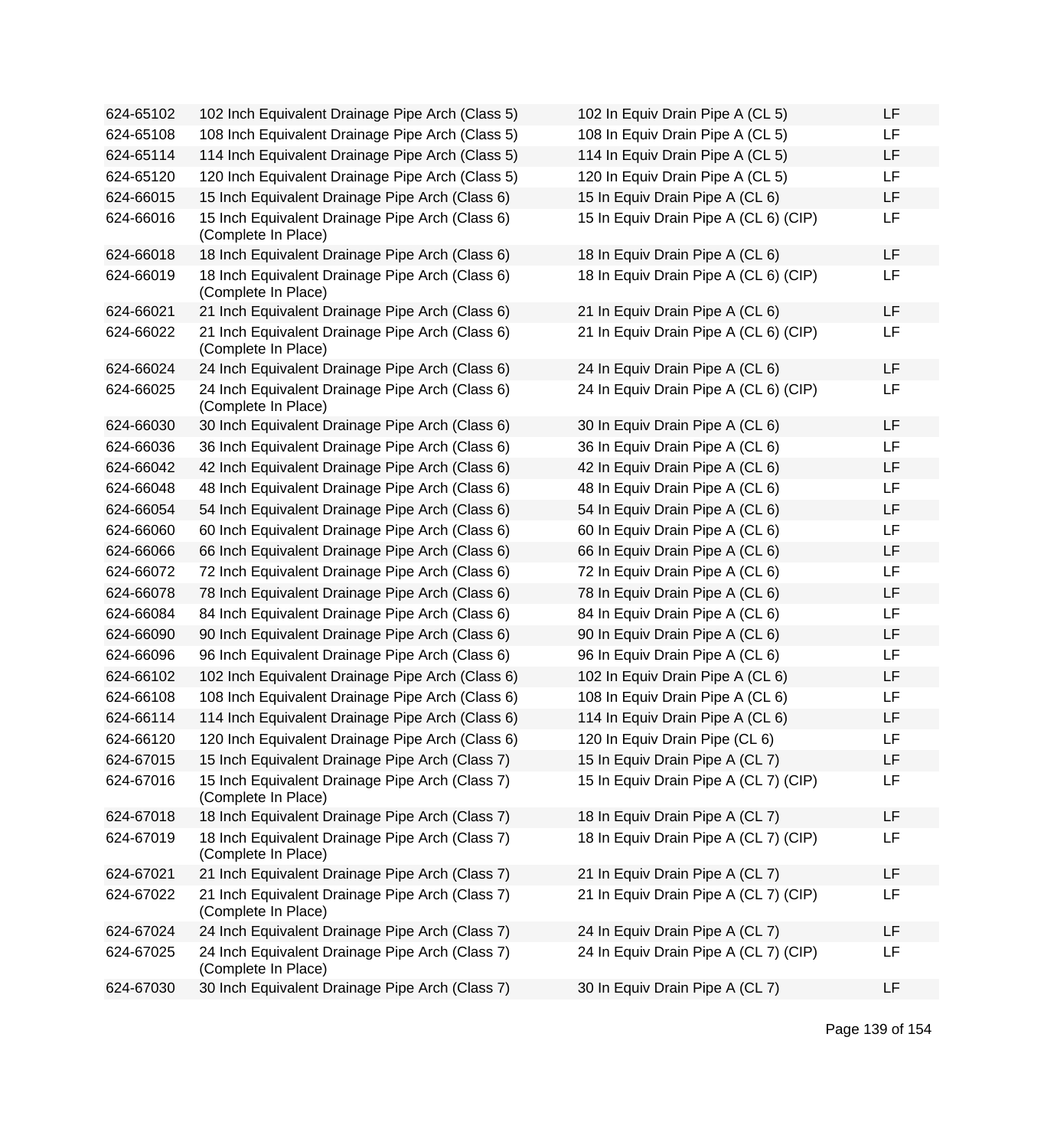| 624-67036 | 36 Inch Equivalent Drainage Pipe Arch (Class 7)                        | 36 In Equiv Drain Pipe A (CL 7)       | LF        |
|-----------|------------------------------------------------------------------------|---------------------------------------|-----------|
| 624-67042 | 42 Inch Equivalent Drainage Pipe Arch (Class 7)                        | 42 In Equiv Drain Pipe A (CL 7)       | <b>LF</b> |
| 624-67048 | 48 Inch Equivalent Drainage Pipe Arch (Class 7)                        | 48 In Equiv Drain Pipe A (CL 7)       | LF        |
| 624-67054 | 54 Inch Equivalent Drainage Pipe Arch (Class 7)                        | 54 In Equiv Drain Pipe A (CL 7)       | LF        |
| 624-67060 | 60 Inch Equivalent Drainage Pipe Arch (Class 7)                        | 60 In Equiv Drain Pipe A (CL 7)       | <b>LF</b> |
| 624-67066 | 66 Inch Equivalent Drainage Pipe Arch (Class 7)                        | 66 In Equiv Drain Pipe A (CL 7)       | LF        |
| 624-67072 | 72 Inch Equivalent Drainage Pipe Arch (Class 7)                        | 72 In Equiv Drain Pipe A (CL 7)       | <b>LF</b> |
| 624-67078 | 78 Inch Equivalent Drainage Pipe Arch (Class 7)                        | 78 In Equiv Drain Pipe A (CL 7)       | LF        |
| 624-67084 | 84 Inch Equivalent Drainage Pipe Arch (Class 7)                        | 84 In Equiv Drain Pipe A (CL 7)       | <b>LF</b> |
| 624-67090 | 90 Inch Equivalent Drainage Pipe Arch (Class 7)                        | 90 In Equiv Drain Pipe A (CL 7)       | LF        |
| 624-67096 | 96 Inch Equivalent Drainage Pipe Arch (Class 7)                        | 96 In Equiv Drain Pipe A (CL 7)       | <b>LF</b> |
| 624-67102 | 102 Inch Equivalent Drainage Pipe Arch (Class 7)                       | 102 In Equiv Drain Pipe A (CL 7)      | <b>LF</b> |
| 624-67108 | 108 Inch Equivalent Drainage Pipe Arch (Class 7)                       | 108 In Equiv Drain Pipe A (CL 7)      | LF        |
| 624-67114 | 114 Inch Equivalent Drainage Pipe Arch (Class 7)                       | 114 In Equiv Drain Pipe A (CL 7)      | LF        |
| 624-67120 | 120 Inch Equivalent Drainage Pipe Arch (Class 7)                       | 120 In Equiv Drain Pipe A (CL 7)      | LF        |
| 624-68015 | 15 Inch Equivalent Drainage Pipe Arch (Class 8)                        | 15 In Equiv Drain Pipe A (CL 8)       | LF        |
| 624-68016 | 15 Inch Equivalent Drainage Pipe Arch (Class 8)<br>(Complete In Place) | 15 In Equiv Drain Pipe A (CL 8) (CIP) | <b>LF</b> |
| 624-68018 | 18 Inch Equivalent Drainage Pipe Arch (Class 8)                        | 18 In Equiv Drain Pipe A (CL 8)       | <b>LF</b> |
| 624-68019 | 18 Inch Equivalent Drainage Pipe Arch (Class 8)<br>(Complete In Place) | 18 In Equiv Drain Pipe A (CL 8) (CIP) | LF        |
| 624-68021 | 21 Inch Equivalent Drainage Pipe Arch (Class 8)                        | 21 In Equiv Drain Pipe A (CL 8)       | <b>LF</b> |
| 624-68022 | 21 Inch Equivalent Drainage Pipe Arch (Class 8)<br>(Complete In Place) | 21 In Equiv Drain Pipe A (CL 8) (CIP) | LF        |
| 624-68024 | 24 Inch Equivalent Drainage Pipe Arch (Class 8)                        | 24 In Equiv Drain Pipe A (CL 8)       | <b>LF</b> |
| 624-68025 | 24 Inch Equivalent Drainage Pipe Arch (Class 8)<br>(Complete In Place) | 24 In Equiv Drain Pipe A (CL 8) (CIP) | LF        |
| 624-68030 | 30 Inch Equivalent Drainage Pipe Arch (Class 8)                        | 30 In Equiv Drain Pipe A (CL 8)       | <b>LF</b> |
| 624-68036 | 36 Inch Equivalent Drainage Pipe Arch (Class 8)                        | 36 In Equiv Drain Pipe A (CL 8)       | LF        |
| 624-68042 | 42 Inch Equivalent Drainage Pipe Arch (Class 8)                        | 42 In Equiv Drain Pipe A (CL 8)       | LF        |
| 624-68048 | 48 Inch Equivalent Drainage Pipe Arch (Class 8)                        | 48 In Equiv Drain Pipe A (CL 8)       | LF        |
| 624-68054 | 54 Inch Equivalent Drainage Pipe Arch (Class 8)                        | 54 In Equiv Drain Pipe A (CL 8)       | LF        |
| 624-68060 | 60 Inch Equivalent Drainage Pipe Arch (Class 8)                        | 60 In Equiv Drain Pipe A (CL 8)       | LF        |
| 624-68066 | 66 Inch Equivalent Drainage Pipe Arch (Class 8)                        | 66 In Equiv Drain Pipe A (CL 8)       | LF        |
| 624-68072 | 72 Inch Equivalent Drainage Pipe Arch (Class 8)                        | 72 In Equiv Drain Pipe A (CL 8)       | LF        |
| 624-68078 | 78 Inch Equivalent Drainage Pipe Arch (Class 8)                        | 78 In Equiv Drain Pipe A (CL 8)       | LF        |
| 624-68084 | 84 Inch Equivalent Drainage Pipe Arch (Class 8)                        | 84 In Equiv Drain Pipe A (CL 8)       | LF        |
| 624-68090 | 90 Inch Equivalent Drainage Pipe Arch (Class 8)                        | 90 In Equiv Drain Pipe A (CL 8)       | LF        |
| 624-68096 | 96 Inch Equivalent Drainage Pipe Arch (Class 8)                        | 96 In Equiv Drain Pipe A (CL 8)       | LF        |
| 624-68102 | 102 Inch Equivalent Drainage Pipe Arch (Class 8)                       | 102 In Equiv Drain Pipe A (CL 8)      | LF        |
| 624-68108 | 108 Inch Equivalent Drainage Pipe Arch (Class 8)                       | 108 In Equiv Drain Pipe A (CL 8)      | LF        |
| 624-68114 | 114 Inch Equivalent Drainage Pipe Arch (Class 8)                       | 114 In Equiv Drain Pipe A (CL 8)      | LF        |
| 624-68120 | 120 Inch Equivalent Drainage Pipe Arch (Class 8)                       | 120 In Equiv Drain Pipe A (CL 8)      | LF        |
| 624-69015 | 15 Inch Equivalent Drainage Pipe Arch (Class 9)                        | 15 In Equiv Drain Pipe A (CL 9)       | LF        |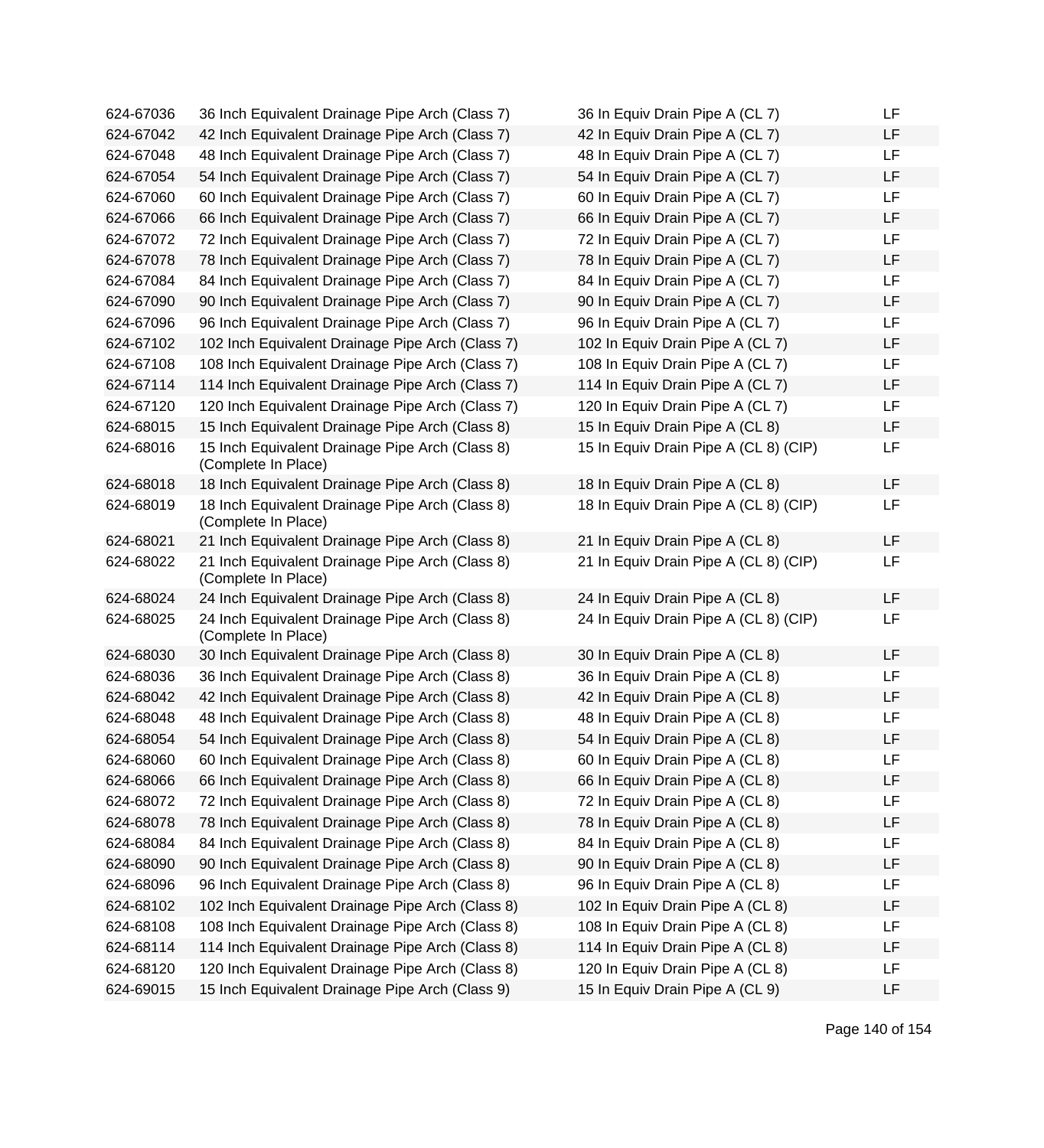| 624-69016 | 15 Inch Equivalent Drainage Pipe Arch (Class 9)<br>(Complete In Place)  | 15 In Equiv Drain Pipe A (CL 9) (CIP)  | LF |
|-----------|-------------------------------------------------------------------------|----------------------------------------|----|
| 624-69018 | 18 Inch Equivalent Drainage Pipe Arch (Class 9)                         | 18 In Equiv Drain Pipe A (CL 9)        | LF |
| 624-69019 | 18 Inch Equivalent Drainage Pipe Arch (Class 9)<br>(Complete In Place)  | 18 In Equiv Drain Pipe A (CL 9) (CIP)  | LF |
| 624-69021 | 21 Inch Equivalent Drainage Pipe Arch (Class 9)                         | 21 In Equiv Drain Pipe A (CL 9)        | LF |
| 624-69022 | 21 Inch Equivalent Drainage Pipe Arch (Class 9)<br>(Complete In Place)  | 21 In Equiv Drain Pipe A (CL 9) (CIP)  | LF |
| 624-69024 | 24 Inch Equivalent Drainage Pipe Arch (Class 9)                         | 24 In Equiv Drain Pipe A (CL 9)        | LF |
| 624-69025 | 24 Inch Equivalent Drainage Pipe Arch (Class 9)<br>(Complete In Place)  | 24 In Equiv Drain Pipe A (CL 9) (CIP)  | LF |
| 624-69030 | 30 Inch Equivalent Drainage Pipe Arch (Class 9)                         | 30 In Equiv Drain Pipe A (CL 9)        | LF |
| 624-69036 | 36 Inch Equivalent Drainage Pipe Arch (Class 9)                         | 36 In Equiv Drain Pipe A (CL 9)        | LF |
| 624-69042 | 42 Inch Equivalent Drainage Pipe Arch (Class 9)                         | 42 In Equiv Drain Pipe A (CL 9)        | LF |
| 624-69048 | 48 Inch Equivalent Drainage Pipe Arch (Class 9)                         | 48 In Equiv Drain Pipe A (CL 9)        | LF |
| 624-69054 | 54 Inch Equivalent Drainage Pipe Arch (Class 9)                         | 54 In Equiv Drain Pipe A (CL 9)        | LF |
| 624-69060 | 60 Inch Equivalent Drainage Pipe Arch (Class 9)                         | 60 In Equiv Drain Pipe A (CL 9)        | LF |
| 624-69066 | 66 Inch Equivalent Drainage Pipe Arch (Class 9)                         | 66 In Equiv Drain Pipe A (CL 9)        | LF |
| 624-69072 | 72 Inch Equivalent Drainage Pipe Arch (Class 9)                         | 72 In Equiv Drain Pipe A (CL 9)        | LF |
| 624-69078 | 78 Inch Equivalent Drainage Pipe Arch (Class 9)                         | 78 In Equiv Drain Pipe A (CL 9)        | LF |
| 624-69084 | 84 Inch Equivalent Drainage Pipe Arch (Class 9)                         | 84 In Equiv Drain Pipe A (CL 9)        | LF |
| 624-69096 | 96 Inch Equivalent Drainage Pipe Arch (Class 9)                         | 96 In Equiv Drain Pipe A (CL 9)        | LF |
| 624-69102 | 102 Inch Equivalent Drainage Pipe Arch (Class 9)                        | 102 In Equiv Drain Pipe A (CL 9)       | LF |
| 624-69108 | 108 Inch Equivalent Drainage Pipe Arch (Class 9)                        | 108 In Equiv Drain Pipe A (CL 9)       | LF |
| 624-69114 | 114 Inch Equivalent Drainage Pipe Arch (Class 9)                        | 114 In Equiv Drain Pipe A (CL 9)       | LF |
| 624-69120 | 120 Inch Equivalent Drainage Pipe Arch (Class 9)                        | 120 In Equiv Drain Pipe A (CL 9)       | LF |
| 624-70015 | 15 Inch Equivalent Drainage Pipe Arch (Class 10)                        | 15 In Equiv Drain Pipe A (CL 10)       | LF |
| 624-70016 | 15 Inch Equivalent Drainage Pipe Arch (Class 10)<br>(Complete In Place) | 15 In Equiv Drain Pipe A (CL 10) (CIP) | LF |
| 624-70018 | 18 Inch Equivalent Drainage Pipe Arch (Class 10)                        | 18 In Equiv Drain Pipe A (CL 10)       | LF |
| 624-70019 | 18 Inch Equivalent Drainage Pipe Arch (Class 10)<br>(Complete In Place) | 18 In Equiv Drain Pipe A (CL 10) (CIP) | LF |
| 624-70021 | 21 Inch Equivalent Drainage Pipe Arch (Class 10)                        | 21 In Equiv Drain Pipe A (CL 10)       | LF |
| 624-70022 | 21 Inch Equivalent Drainage Pipe Arch (Class 10)<br>(Complete In Place) | 21 In Equiv Drain Pipe A (CL 10) (CIP) | LF |
| 624-70024 | 24 Inch Equivalent Drainage Pipe Arch (Class 10)                        | 24 In Equiv Drain Pipe A (CL 10)       | LF |
| 624-70025 | 24 Inch Equivalent Drainage Pipe Arch (Class 10)<br>(Complete In Place) | 24 In Equiv Drain Pipe A (CL 10) (CIP) | LF |
| 624-70030 | 30 Inch Equivalent Drainage Pipe Arch (Class 10)                        | 30 In Equiv Drain Pipe A (CL 10)       | LF |
| 624-70036 | 36 Inch Equivalent Drainage Pipe Arch (Class 10)                        | 36 In Equiv Drain Pipe A (CL 10)       | LF |
| 624-70042 | 42 Inch Equivalent Drainage Pipe Arch (Class 10)                        | 42 In Equiv Drain Pipe A (CL 10)       | LF |
| 624-70048 | 48 Inch Equivalent Drainage Pipe Arch (Class 10)                        | 48 In Equiv Drain Pipe A (CL 10)       | LF |
| 624-70054 | 54 Inch Equivalent Drainage Pipe Arch (Class 10)                        | 54 In Equiv Drain Pipe A (CL 10)       | LF |
| 624-70060 | 60 Inch Equivalent Drainage Pipe Arch (Class 10)                        | 60 In Equiv Drain Pipe A (CL 10)       | LF |
| 624-70066 | 66 Inch Equivalent Drainage Pipe Arch (Class 10)                        | 66 In Equiv Drain Pipe A (CL 10)       | LF |

| 15 In Equiv Drain Pipe A (CL 9) (CIP)  | LF |
|----------------------------------------|----|
| 18 In Equiv Drain Pipe A (CL 9)        | LF |
| 18 In Equiv Drain Pipe A (CL 9) (CIP)  | LF |
| 21 In Equiv Drain Pipe A (CL 9)        | LF |
| 21 In Equiv Drain Pipe A (CL 9) (CIP)  | LF |
| 24 In Equiv Drain Pipe A (CL 9)        | LF |
| 24 In Equiv Drain Pipe A (CL 9) (CIP)  | LF |
| 30 In Equiv Drain Pipe A (CL 9)        | LF |
| 36 In Equiv Drain Pipe A (CL 9)        | LF |
| 42 In Equiv Drain Pipe A (CL 9)        | LF |
| 48 In Equiv Drain Pipe A (CL 9)        | LF |
| 54 In Equiv Drain Pipe A (CL 9)        | LF |
| 60 In Equiv Drain Pipe A (CL 9)        | LF |
| 66 In Equiv Drain Pipe A (CL 9)        | LF |
| 72 In Equiv Drain Pipe A (CL 9)        | LF |
| 78 In Equiv Drain Pipe A (CL 9)        | LF |
| 84 In Equiv Drain Pipe A (CL 9)        | LF |
| 96 In Equiv Drain Pipe A (CL 9)        | LF |
| 102 In Equiv Drain Pipe A (CL 9)       | LF |
| 108 In Equiv Drain Pipe A (CL 9)       | LF |
| 114 In Equiv Drain Pipe A (CL 9)       | LF |
| 120 In Equiv Drain Pipe A (CL 9)       | LF |
| 15 In Equiv Drain Pipe A (CL 10)       | LF |
| 15 In Equiv Drain Pipe A (CL 10) (CIP) | LF |
| 18 In Equiv Drain Pipe A (CL 10)       | LF |
| 18 In Equiv Drain Pipe A (CL 10) (CIP) | LF |
| 21 In Equiv Drain Pipe A (CL 10)       | LF |
| 21 In Equiv Drain Pipe A (CL 10) (CIP) | LF |
| 24 In Equiv Drain Pipe A (CL 10)       | LF |
| 24 In Equiv Drain Pipe A (CL 10) (CIP) | LF |
| 30 In Equiv Drain Pipe A (CL 10)       | LF |
| 36 In Equiv Drain Pipe A (CL 10)       | LF |
| 42 In Equiv Drain Pipe A (CL 10)       | LF |
| 48 In Equiv Drain Pipe A (CL 10)       | LF |
| 54 In Equiv Drain Pipe A (CL 10)       | LF |
| 60 In Equiv Drain Pipe A (CL 10)       | LF |
| 66 In Equiv Drain Pipe A (CL 10)       | LF |
|                                        |    |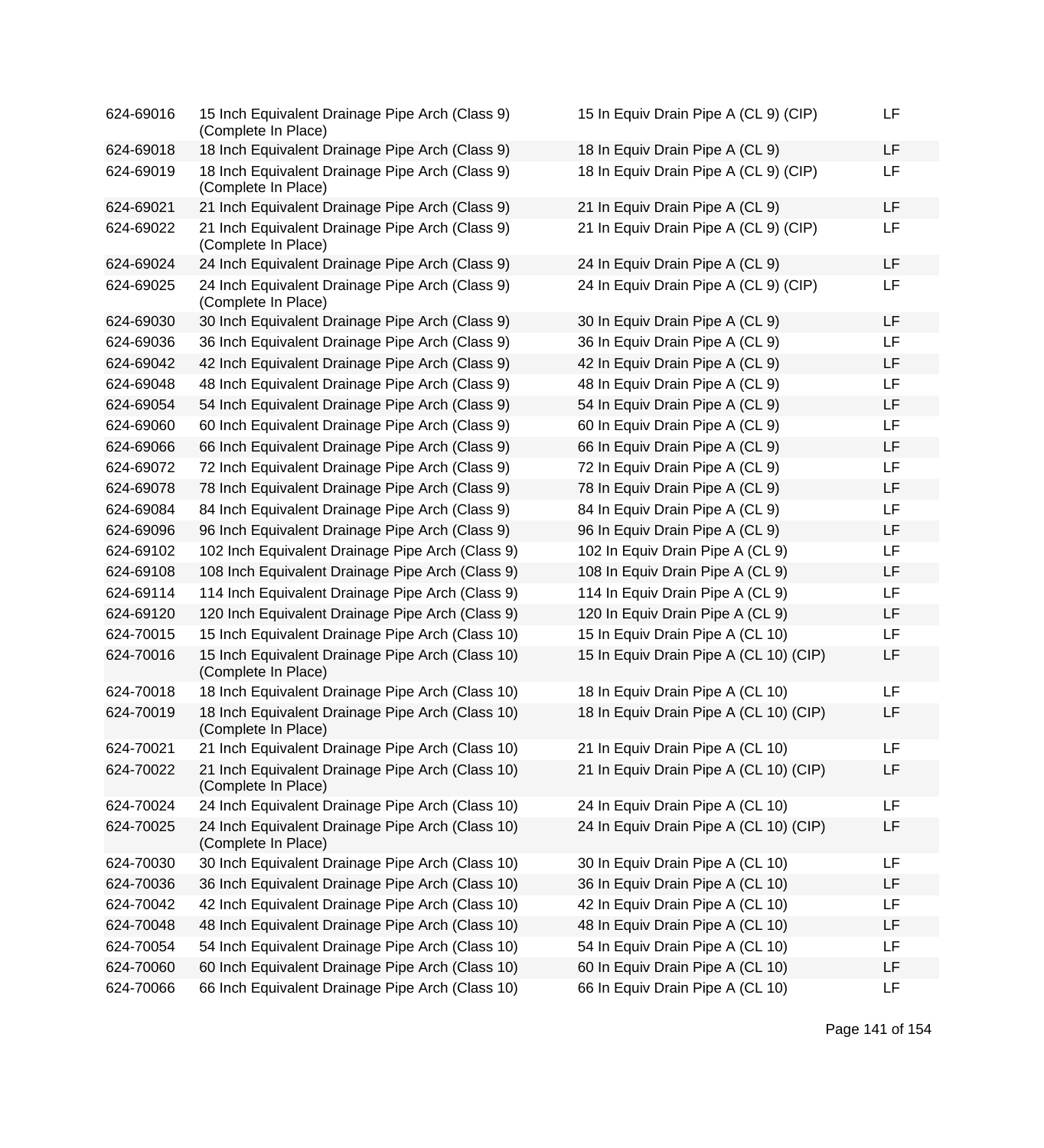| 624-70072 | 72 Inch Equivalent Drainage Pipe Arch (Class 10)                                             | 72 In Equiv Drain Pipe A (CL 10)       | LF             |
|-----------|----------------------------------------------------------------------------------------------|----------------------------------------|----------------|
| 624-70078 | 78 Inch Equivalent Drainage Pipe Arch (Class 10)                                             | 78 In Equiv Drain Pipe A (CL 10)       | LF             |
| 624-70084 | 84 Inch Equivalent Drainage Pipe Arch (Class 10)                                             | 84 In Equiv Drain Pipe A (CL 10)       | <b>LF</b>      |
| 624-70090 | 90 Inch Equivalent Drainage Pipe Arch (Class 10)                                             | 90 In Equiv Drain Pipe A (CL 10)       | LF             |
| 624-70096 | 96 Inch Equivalent Drainage Pipe Arch (Class 10)                                             | 96 In Equiv Drain Pipe A (CL 10)       | <b>LF</b>      |
| 624-70102 | 102 Inch Equivalent Drainage Pipe Arch (Class 10)                                            | 102 In Equiv Drain Pipe A (CL 10)      | LF             |
| 624-70108 | 108 Inch Equivalent Drainage Pipe Arch (Class 10)                                            | 108 In Equiv Drain Pipe A (CL 10)      | LF             |
| 624-70114 | 114 Inch Equivalent Drainage Pipe Arch (Class 10)                                            | 114 In Equiv Drain Pipe A (CL 10)      | <b>LF</b>      |
| 624-70120 | 120 Inch Equivalent Drainage Pipe Arch (Class 10)                                            | 120 In Equiv Drain Pipe A (CL 10)      | LF             |
| 624-80020 | 20 Inch Drainage Pipe Centrifugally Cast Fiberglass<br>Reinforced Polymer Mortar Pipe        | 20 In Drain Pipe (CCFRPM)              | LF             |
| 624-80024 | 24 Inch Drainage Pipe Centrifugally Cast Fiberglass<br><b>Reinforced Polymer Mortar Pipe</b> | 24 In Drain Pipe (CCFRPM)              | <b>LF</b>      |
| 625-00000 | <b>Construction Surveying</b>                                                                | <b>Const Surveying</b>                 | L <sub>S</sub> |
| 625-00001 | <b>Construction Surveying (Hourly)</b>                                                       | <b>Const Surveying (Hour)</b>          | <b>HOUR</b>    |
| 625-00002 | <b>Construction Survey (Tunnel)</b>                                                          | Const Survey (Tunnel)                  | L <sub>S</sub> |
| 625-00015 | Settlement Instrumentation                                                                   | Settlement Instrument                  | L S            |
| 625-00200 | <b>Vibration Monitoring (Tunnel)</b>                                                         | Vib Monitor (Tunnel)                   | L S            |
| 626-00000 | Mobilization                                                                                 | Mobilization                           | L S            |
| 626-00005 | Mobilization                                                                                 | Mobilization                           | <b>DAY</b>     |
| 626-00010 | <b>Erection Equipment</b>                                                                    | <b>Erection Equip</b>                  | L S            |
| 626-00015 | <b>Pre-Cast Segment Production</b>                                                           | Pre-Cast Segment Prod.                 | L S            |
| 626-00020 | <b>Emergency Response Plan</b>                                                               | <b>Emergency Response Plan</b>         | L S            |
| 626-00100 | Mobilization (without Autopay)                                                               | Mobilization (w/o Autopay)             | L S            |
| 626-00200 | Mobilization (Tunnel) (Without Autopay)                                                      | Mobilization (Tun)(w/o Autopay)        | L S            |
| 626-01101 | Public Information Services (Tier I)                                                         | Public Info Services (Tier I)          | L <sub>S</sub> |
| 626-01102 | Public Information Services (Tier II)                                                        | Public Info Services (Tier II)         | L S            |
| 626-01103 | Public Information Services (Tier III)                                                       | Public Info Services (Tier III)        | L S            |
| 626-01104 | Public Information Services (Tier IV)                                                        | Public Info Services (Tier IV)         | L S            |
| 627-00001 | <b>Pavement Marking Paint</b>                                                                | Pvmt Mkg Paint                         | <b>GAL</b>     |
| 627-00002 | <b>Thermoplastic Pavement Marking</b>                                                        | Thermoplastic Pvmt Mkg                 | <b>SF</b>      |
| 627-00003 | Thermoplastic Pavement Marking (Inlaid)                                                      | Thermoplastic Pvmt Mkg (Inlaid)        | <b>SF</b>      |
| 627-00004 | <b>Epoxy Pavement Marking</b>                                                                | Epoxy Pvmt Mkg                         | <b>SF</b>      |
| 627-00005 | <b>Epoxy Pavement Marking</b>                                                                | Epoxy Pvmt Mkg                         | GAL            |
| 627-00007 | <b>Epoxy Pavement Marking (Special)</b>                                                      | Epoxy Pvmt Mkg (Spec)                  | GAL            |
| 627-00008 | Modified Epoxy Pavement Marking                                                              | Mod Epoxy Pvmt Mkg                     | <b>GAL</b>     |
| 627-00009 | Modified Epoxy Pavement Marking(Inlaid)                                                      | Mod Epoxy (Inlaid)                     | <b>GAL</b>     |
| 627-00011 | Pavement Marking Paint (Waterborne)                                                          | Pvmt Mkg Paint (Waterborne)            | <b>GAL</b>     |
| 627-00012 | Pavement Marking Paint (Low VOC Solvent Base)                                                | Pvmt Mkg Paint (Low VOC Solvent Base)  | GAL            |
| 627-00013 | Pavement Marking Paint (High Build)                                                          | Pvmt Mkg Paint (High Build)            | GAL            |
| 627-00015 | <b>Pavement Marking Paint (Airport)</b>                                                      | Pvmt Mkg Paint (Airport)               | <b>SF</b>      |
| 627-00017 | Pavement Marking Paint (Light Application) (Airport)                                         | Pvmt Mkg Paint (Light Apply) (Airport) | <b>SF</b>      |
| 627-00018 | Polyurea Pavement Marking                                                                    | Polyurea Pvmt Mkg                      | GAL            |
| 627-00020 | 4 Inch Pavement Marking Tape                                                                 | 4 In Pvmt Mkg Tape                     | LF             |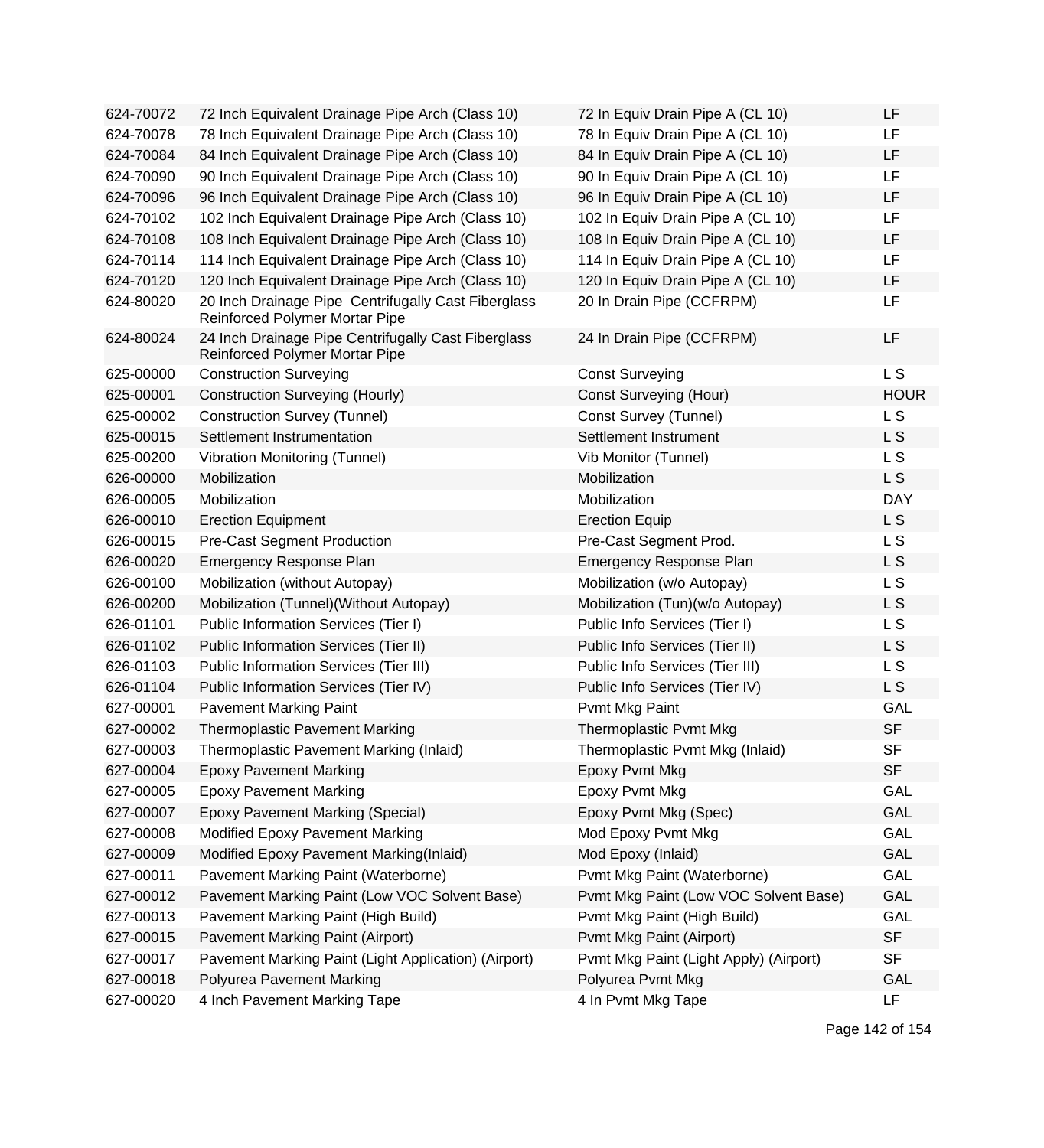| 627-00025 | 4 Inch Pavement Marking Tape (Removable)                                                        | 4 In Pvmt Mkg Tape (Rem)                 | LF             |
|-----------|-------------------------------------------------------------------------------------------------|------------------------------------------|----------------|
| 627-00026 | 8 In Pavement Marking Tape (Removable)                                                          | 8 In Pvmt Mkg Tape (Rem)                 | LF.            |
| 627-00027 | 12 Inch Pavement Marking Tape                                                                   | 12 In Pvmt Mkg Tape                      | LF             |
| 627-00029 | 24 Inch Pavement Marking Tape (Removable)                                                       | 24 In Pvmt Mkg Tape (Rem)                | LF             |
| 627-00030 | Raised Pavement Marker (Temporary)                                                              | Raised Pvmt Marker (Temp)                | <b>EACH</b>    |
| 627-00031 | <b>Raised Pavement Marker</b>                                                                   | <b>Raised Pvmt Marker</b>                | <b>EACH</b>    |
| 627-00032 | Raised Flexible Pavement Marker (Temporary)                                                     | Raised Flex Pvmt Marker (Temp)           | <b>EACH</b>    |
| 627-00060 | Preformed Plastic Pavement Marking (60 Mils)                                                    | Plastic Pvmt Mkg (60 Mils)               | <b>SF</b>      |
| 627-00070 | Preformed Thermoplastic Pavement Marking                                                        | Preform Thermoplastic Pvmt Mkg           | <b>SF</b>      |
| 627-00080 | Polyurea Pavement Marking (Inlaid)                                                              | Polyurea Pvmt Mkg (IL)                   | <b>GAL</b>     |
| 627-00090 | Pavement Marking (Special)                                                                      | Pvmt Mkg (Spec)                          | <b>SF</b>      |
| 627-00100 | <b>Recessed Pavement Marker</b>                                                                 | <b>Recessed Pvmt Marker</b>              | <b>EACH</b>    |
| 627-00110 | <b>Recessed Pavement Marker (Special)</b>                                                       | Recessed Pvmt Marker (Spec)              | <b>EACH</b>    |
| 627-00200 | <b>Warranted Epoxy Pavement Marking</b>                                                         | War Epoxy Pvmt Mkg                       | <b>SF</b>      |
| 627-00202 | Epoxy Pavement Marking (2-Year Warranty)                                                        | Epoxy Pvmt Mkg (2-Yr War)                | <b>SF</b>      |
| 627-01001 | Preformed Plastic Pavement Marking (Type I)                                                     | Preform Plastic Pvmt Mkg (Ty I)          | <b>SF</b>      |
| 627-01003 | Preformed Plastic Pavement Marking (Type A) (Inlaid)                                            | Preform Plastic Pvmt Mkg (Ty A) (Inlaid) | <b>SF</b>      |
| 627-01010 | Preformed Plastic Pavement Marking (Type I)(Inlaid)                                             | Preform Plastic Pvmt Mkg (TY I)(Inlaid)  | <b>SF</b>      |
| 627-01012 | Preformed Plastic Pavement Marking (Type I)(Inlaid)<br>(Install Only)                           | Prfm Plstic Pvmt Mkg(TY I)(InId)(Instl)  | <b>SF</b>      |
| 627-02001 | Preformed Plastic Pavement Marking (Type II)                                                    | Preform Plastic Pvmt Mkg (Ty II)         | <b>SF</b>      |
| 627-02010 | Preformed Plastic Pavement Marking (Type II) (Inlaid)                                           | Preform Plastic Pvmt Mkg (Ty II)(Inlaid) | <b>SF</b>      |
| 627-02012 | Preformed Plastic Pavement Marking (Type II)(Inlaid)<br>(Install Only)                          | Prfm Plstic Pvmt Mkg(TY II)(InId)(Instl) | <b>SF</b>      |
| 627-02050 | <b>Research Project Pavement Marking</b>                                                        | Research Proj Pvmt Mkg                   | L <sub>S</sub> |
| 627-03001 | Preformed Plastic Pavement Marking (Type III)                                                   | Preform Plastic Pvmt Mkg (Ty III)        | <b>SF</b>      |
| 627-03003 | Preformed Plastic Pavement Marking (Type C) (Inlaid)                                            | Preform Plastic Pvmt Mkg (Ty C) (Inlaid) | <b>SF</b>      |
| 627-03010 | Preformed Plastic Pavement Marking (Type III)(Inlaid)                                           | Preform Plastic Pvmt Mkg(Ty III)(Inlaid) | <b>SF</b>      |
| 627-30105 | Pavement Marking Paint (Word-Symbol)                                                            | Pvmt Mkg Paint (WS)                      | <b>SF</b>      |
| 627-30110 | Pavement Marking Paint (Xwalk-Stop Line)                                                        | Pvmt Mkg Paint (XS)                      | <b>SF</b>      |
| 627-30205 | Thermoplastic Pavement Marking (Word-Symbol)                                                    | Thermoplastic Pvmt Mkg (WS)              | <b>SF</b>      |
| 627-30210 | Thermoplastic Pavement Marking (Xwalk-Stopline)                                                 | Thermoplastic Pvmt Mkg (XS)              | <b>SF</b>      |
| 627-30305 | Preformed Plastic Pavement Marking (60 Mil) (Word-<br>Symbol)                                   | Plastic Pvmt Mkg (60 Mil) (WS)           | <b>SF</b>      |
| 627-30310 | Preformed Plastic Pavement Marking (60 Mil) (Xwalk-Stop Plastic Pvmt Mkg (60 Mil) (XS)<br>Line) |                                          | <b>SF</b>      |
| 627-30324 | Preformed Plastic Pavement Marking (Word-Symbol)<br>(Type I)                                    | Preform Plastic Pvmt Mkg (WS) (TY I)     | <b>SF</b>      |
| 627-30326 | Preformed Plastic Pavement Marking (Word - Symbol)<br>(Type II)                                 | Preform Plastic Pvmt Mkg (WS) (Ty II)    | <b>SF</b>      |
| 627-30327 | Preformed Plastic Pavement Marking (Word-Symbol)<br>(Type III)                                  | Preform Plastic Pvmt Mkg (WS) (Ty III)   | <b>SF</b>      |
| 627-30329 | Preformed Plastic Pavement Marking (Xwalk-Stop Line)<br>(Type I)                                | Preform Plastic Pvmt Mkg (XS) (TY I)     | <b>SF</b>      |
| 627-30331 | Preformed Plastic Pavement Marking (Xwalk - Stop Line)<br>(Type II)                             | Preform Plastic Pvmt Mkg (XS) (Ty II)    | <b>SF</b>      |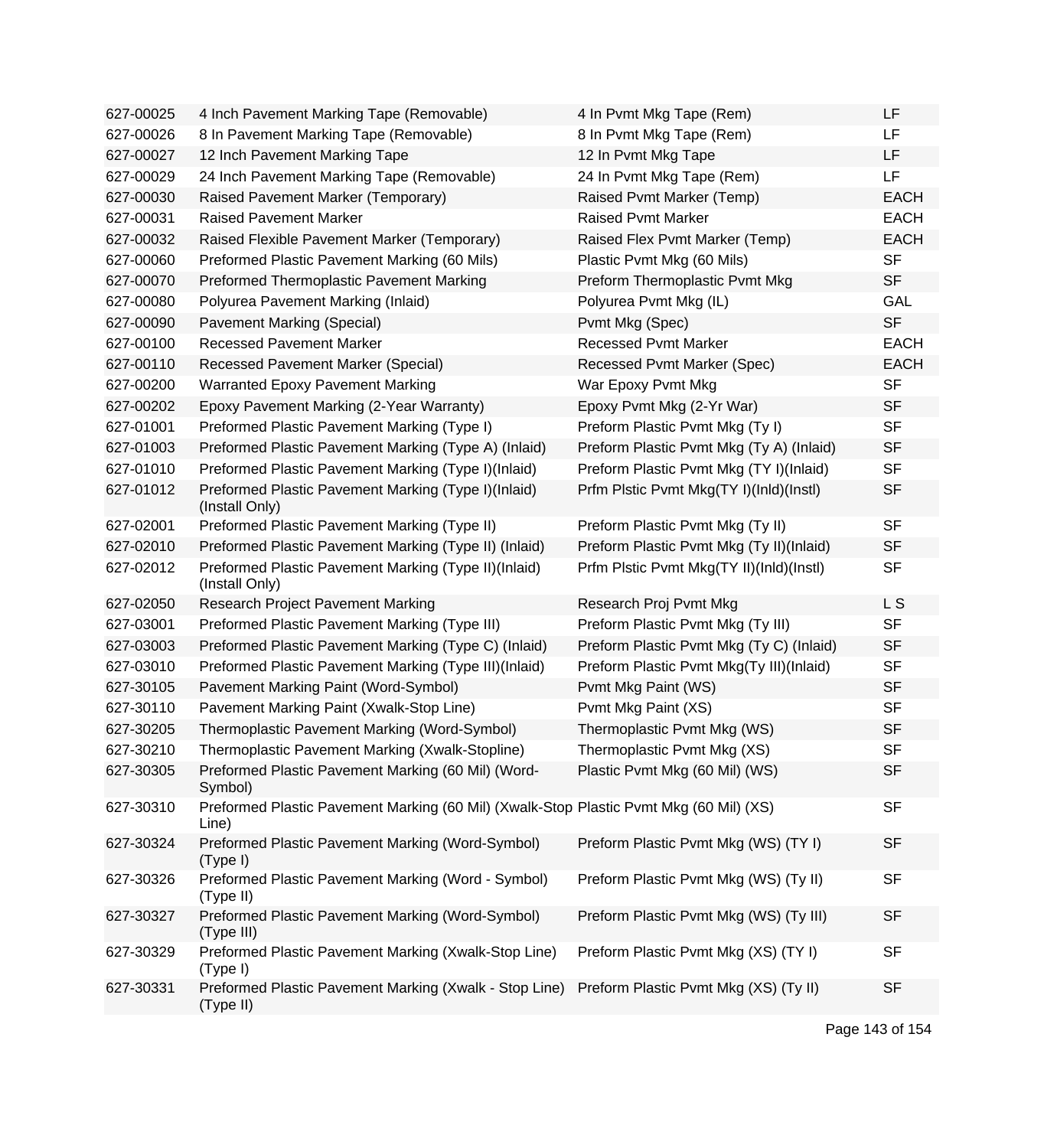| 627-30332 | Preformed Plastic Pavement Marking (Xwalk-Stop Line)<br>(Type III)                                              | Preform Plastic Pvmt Mkg (XS) (Ty III)  | <b>SF</b>   |
|-----------|-----------------------------------------------------------------------------------------------------------------|-----------------------------------------|-------------|
| 627-30405 | Preformed Thermoplastic Pavement Marking (Word-<br>Symbol)                                                      | Preform Thermoplastic Pvmt Mkg (WS)     | <b>SF</b>   |
| 627-30406 | Preformed Thermoplastic Pvmt Mkg (Word-Symbol)(Install Inst Preform Thermoplastic Pvmt Mkg (WS)<br>Only)        |                                         | <b>SF</b>   |
| 627-30407 | Preformed Thermoplastic Pavement Marking (Word-<br>Symbol) (Special)                                            | Preform Thermoplastic Pvmt Mkg (WS)(Sp) | <b>SF</b>   |
| 627-30408 | Preformed Thermoplastic Pavement Marking (Shield)                                                               | Pre Thermo Pvmt Mkg (Shield)            | <b>SF</b>   |
| 627-30410 | Preformed Thermoplastic Pavement Marking (Xwalk-Stop<br>Line)                                                   | Preform Thermoplastic Pvmt Mkg (XS)     | <b>SF</b>   |
| 627-30411 | Preformed Thermoplastic Pavement Marking (Xwalk-Stop Preform Thermoplastic Pvmt Mkg (XS)(Sp)<br>Line) (Special) |                                         | <b>SF</b>   |
| 627-40000 | Methyl Methacrylate Pavement Marking                                                                            | Methyl Methacrylate Pvmt Mkg            | GAL         |
| 627-40003 | Methyl Methacrylate Pavement Marking (Inlaid)                                                                   | Methyl Methacrylate Pvmt Mkg (Inlaid)   | <b>SF</b>   |
| 627-40010 | Methyl Methacrylate Pavement Marking (Word Symbol)                                                              | Methyl Methac Pvmt Mkg (WS)             | <b>SF</b>   |
| 627-40011 | Methyl Methacrylate Pavement Marking (X Walk Stop<br>Line)                                                      | Methyl Methac Pvmt Mkg (XS)             | <b>SF</b>   |
| 627-40012 | Methyl Methacrylate Pavement Marking (Word<br>Symbol)(Inlaid)                                                   | Methyl Methac Pvmt Mkg (WS)(In)         | <b>SF</b>   |
| 627-40013 | Methyl Methacrylate Pavement Marking (X Walk Stop<br>line)(Inlaid)                                              | Methyl Methac Pvmt Mkg (XS)(In)         | <b>SF</b>   |
| 627-40014 | Methyl Methacrylate Pavement Marking (Colored)                                                                  | Methyl Methac Pvmt Mkg (Colored)        | <b>GAL</b>  |
| 627-40015 | Methyl Methacrylate Pavement Marking (Colored)(Inlaid)                                                          | Methyl Methac Pvmt Mkg (Colored)(In)    | GAL         |
| 627-50000 | <b>Stimsonite Pavement Marking</b>                                                                              | <b>Stimsonite Pvmt Mkg</b>              | <b>SF</b>   |
| 627-60000 | <b>Pavement Marking (Special)</b>                                                                               | Pvmt Mkg (Spec)                         | LF          |
| 628-00000 | <b>Bridge Girder and Deck Unit</b>                                                                              | Brdg Girder + Deck Unit                 | LF          |
| 628-00001 | <b>Bridge Girder and Deck Unit</b>                                                                              | Brdg Girder + Deck Unit                 | <b>EACH</b> |
| 628-00005 | Bridge Girder and Deck Unit (5 Feet to 10 Feet)                                                                 | Brdg Girder + Deck Unit (5-10)          | <b>EACH</b> |
| 628-00030 | Bridge Girder and Deck Unit (30 Feet to 35 Feet)                                                                | Brdg Girder + Deck Unit (30-35)         | <b>EACH</b> |
| 628-00040 | Bridge Girder and Deck Unit (40 Feet to 45 Feet)                                                                | Brdg Girder + Deck Unit (40-45)         | <b>EACH</b> |
| 628-00045 | Bridge Girder and Deck Unit (45 Feet to 50 Feet)                                                                | Brdg Girder + Deck Unit (45-50)         | <b>EACH</b> |
| 628-00050 | Bridge Girder and Deck Unit (50 Feet to 55 Feet)                                                                | Brdg Girder + Deck Unit (50-55)         | <b>EACH</b> |
| 628-00060 | Bridge Girder and Deck Unit (60 Feet to 65 Feet)                                                                | Brdg Girder + Deck Unit (60-65)         | <b>EACH</b> |
| 628-00070 | Bridge Girder and Deck Unit (70 Feet to 75 Feet)                                                                | Brdg Girder + Deck Unit (70-75)         | <b>EACH</b> |
| 628-00075 | Bridge Girder and Deck Unit (75 Feet to 80 Feet)                                                                | Brdg Girder + Deck Unit (75-80)         | <b>EACH</b> |
| 628-00085 | Bridge Girder and Deck Unit (85 Feet to 90 Feet)                                                                | Brdg Girder + Deck Unit (85-90)         | <b>EACH</b> |
| 628-00090 | Bridge Girder and Deck Unit (90 Feet to 95 Feet)                                                                | Brdg Girder + Deck Unit (90-95)         | <b>EACH</b> |
| 628-00110 | Bridge Girder and Deck Unit (110 Feet to 115 Feet)                                                              | Brdg Girder + Deck Unit (110-115)       | <b>EACH</b> |
| 628-00115 | Bridge Girder and Deck Unit (115 Feet to 120 Feet)                                                              | Brdg Girder + Deck Unit (115-120)       | <b>EACH</b> |
| 628-00130 | Bridge Girder and Deck Unit (130 Feet to 135 Feet)                                                              | Brdg Girder + Deck Unit (130-135)       | <b>EACH</b> |
| 628-00135 | Bridge Girder and Deck Unit (135 Feet to 140 Feet)                                                              | Brdg Girder+Deck Unit (135-140)         | <b>EACH</b> |
| 628-00140 | Bridge Girder and Deck Unit (140 Feet to 145 Feet)                                                              | Brdg Girder+Deck Unit (140-145)         | <b>EACH</b> |
| 628-00185 | Bridge Girder and Deck Unit (185 Feet to 190 Feet)                                                              | Brdg Girder + Deck Unit (185-190)       | <b>EACH</b> |
| 628-00210 | Bridge Girder and Deck Unit (210 Feet to 215 Feet)                                                              | Brdg Girder + Deck Unit (210-215)       | <b>EACH</b> |
| 628-00215 | Bridge Girder and Deck Unit (215 Feet to 220 Feet)                                                              | Brdg Girder + Deck Unit (215-220)       | <b>EACH</b> |

Page 144 of 154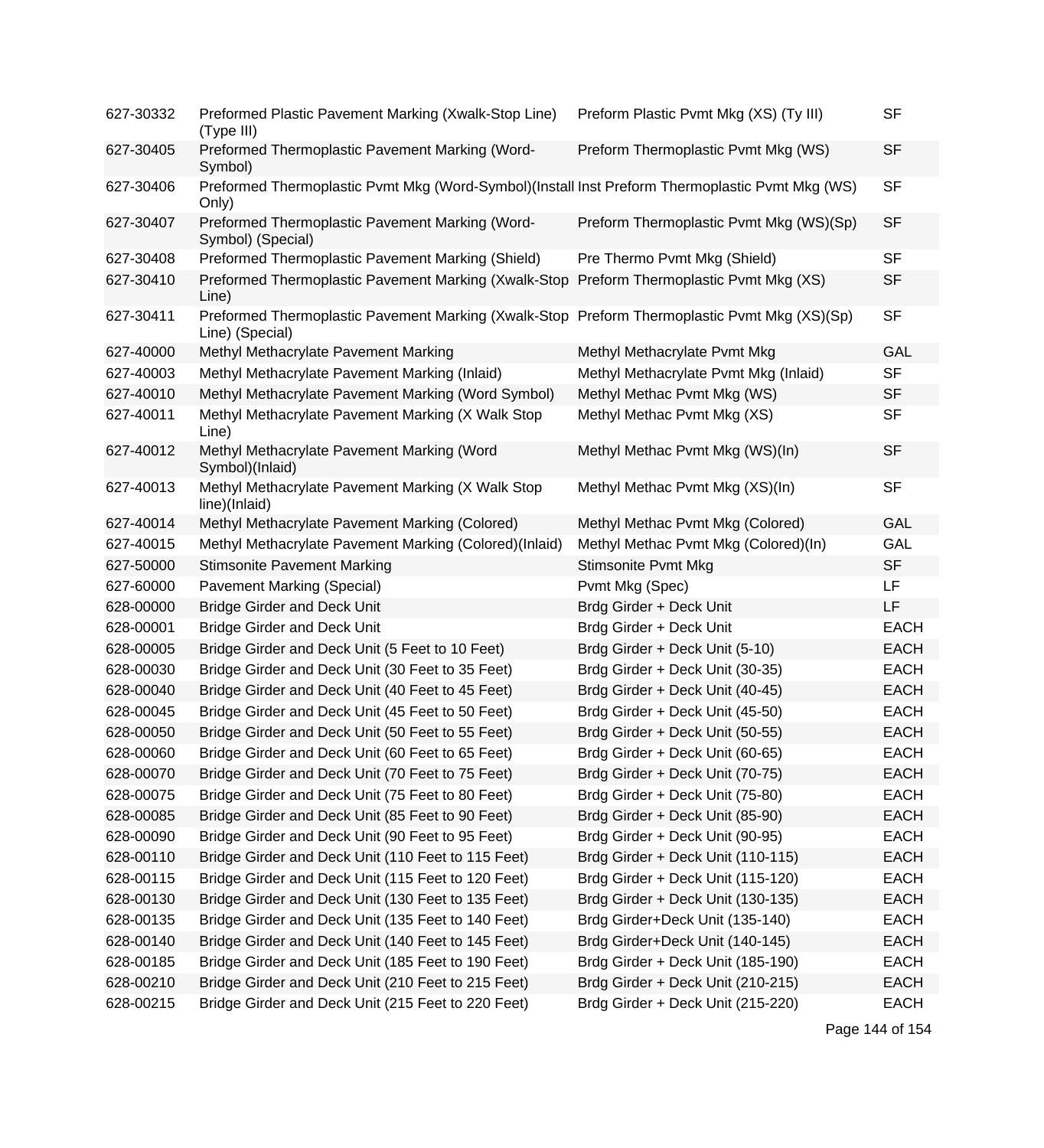| 628-50000 | <b>Design Services</b>                          | <b>Design Services</b>            | <b>HOUR</b> |
|-----------|-------------------------------------------------|-----------------------------------|-------------|
| 628-50001 | <b>Design Services</b>                          | <b>Design Services</b>            | L S         |
| 629-01001 | Survey Monument (Type 1)                        | Survey Monument (Ty 1)            | <b>EACH</b> |
| 629-01002 | Survey Monument (Type 2)                        | Survey Monument (Ty 2)            | <b>EACH</b> |
| 629-01003 | Survey Monument (Type 3)                        | Survey Monument (Ty 3)            | <b>EACH</b> |
| 629-01004 | Survey Monument (Type 4)                        | Survey Monument (Ty 4)            | <b>EACH</b> |
| 629-01005 | Survey Monument (Type 5)                        | Survey Monument (Ty 5)            | <b>EACH</b> |
| 629-01006 | Survey Monument (Type 6)                        | Survey Monument (Ty 6)            | <b>EACH</b> |
| 629-01011 | Survey Monument (Type 1A)                       | Survey Monument (Ty 1A)           | <b>EACH</b> |
| 629-01021 | Survey Monument (Type 2A)                       | Survey Monument (Ty 2A)           | <b>EACH</b> |
| 629-01031 | Survey Monument (Type 3A)                       | Survey Monument (Ty 3A)           | <b>EACH</b> |
| 629-01041 | <b>Survey Monument (Special)</b>                | Survey Mont (Special)             | <b>EACH</b> |
| 629-01050 | Monument Box                                    | <b>Monument Box</b>               | <b>EACH</b> |
| 629-01065 | Survey Monument (Type 5S)                       | Survey Monument (Ty 5S)           | <b>EACH</b> |
| 629-01110 | <b>Locate Monuments</b>                         | <b>Locate Monuments</b>           | <b>HOUR</b> |
| 629-01210 | <b>Adjust Monument Box</b>                      | <b>Adjust Monument Box</b>        | <b>EACH</b> |
| 629-01300 | Survey Monument (Temporary)                     | Survey Monument (Temp)            | <b>EACH</b> |
| 630-00000 | Flagging                                        | Flagging                          | <b>HOUR</b> |
| 630-00001 | <b>Pilot Car Operation</b>                      | <b>Pilot Car Operation</b>        | <b>HOUR</b> |
| 630-00003 | <b>Uniformed Traffic Control</b>                | Uniformed Traf Ctrl               | <b>HOUR</b> |
| 630-00004 | <b>Traffic Control Vehicle</b>                  | <b>Traf Ctrl Vehicle</b>          | <b>EACH</b> |
| 630-00006 | Uniformed Traffic Control (Vehicle)             | Uniformed Traf Ctrl (Vehicle)     | <b>HOUR</b> |
| 630-00007 | <b>Traffic Control Inspection</b>               | <b>Traf Ctrl Inspection</b>       | <b>DAY</b>  |
| 630-00008 | <b>Traffic Control (Special)</b>                | <b>Traffic Control (Special)</b>  | L S         |
| 630-00009 | <b>Traffic Control Vehicle (Truck)</b>          | Traf Ctrl Vehicle (Truck)         | <b>EACH</b> |
| 630-00010 | Sign Cleaning                                   | Sign Cleaning                     | <b>HOUR</b> |
| 630-00011 | <b>Courtesy Vehicle</b>                         | <b>Courtesy Vehicle</b>           | <b>DAY</b>  |
| 630-00012 | <b>Traffic Control Management</b>               | <b>Traf Ctrl Mgmt</b>             | <b>DAY</b>  |
| 630-00014 | <b>Traffic Control Vehicle (Truck)</b>          | Traf Ctrl Vehicle (Truck)         | <b>HOUR</b> |
| 630-00015 | Uniformed Traffic Control Coordination          | Uniformed Traf Ctrl Coordination  | <b>HOUR</b> |
| 630-00020 | <b>Traffic Control Vehicle</b>                  | <b>Traf Ctrl Vehicle</b>          | <b>DAY</b>  |
| 630-00025 | Traffic Control Vehicle                         | Traf Ctrl Vehicle                 | <b>HOUR</b> |
| 630-00027 | <b>Rolling Roadblock</b>                        | Rolling Roadblock Traffic Control | <b>DAY</b>  |
| 630-00028 | Rolling Roadblock                               | Rolling Roadblock Traffic Control | <b>HOUR</b> |
| 630-00030 | <b>Courtesy Patrol</b>                          | <b>Courtesy Patrol</b>            | <b>DAY</b>  |
| 630-00031 | <b>Courtesy Patrol</b>                          | <b>Courtesy Patrol</b>            | <b>HOUR</b> |
| 630-00035 | Emergency Pull-off Area (Temporary)             | Emerg Pull-off Area (Temp)        | <b>EACH</b> |
| 630-00040 | Traffic Incident Management Plan Development    | Develop Traf Incident Mgmt Plan   | L S         |
| 630-00041 | Traffic Incident Management Plan Implementation | Implement Traf Incident Mgmt Plan | <b>MON</b>  |
| 630-10010 | <b>Traffic Control (Airport)</b>                | Traf Ctrl (Airport)               | L S         |
| 630-80001 | Flashing Beacon (Portable)                      | Flash Beacon (Port)               | <b>EACH</b> |
| 630-80002 | Flashing Beacon (Solar)                         | Flash Beacon (Solar)              | <b>EACH</b> |
| 630-80305 | <b>Flagging Station Light</b>                   | <b>Flagging Station Light</b>     | <b>EACH</b> |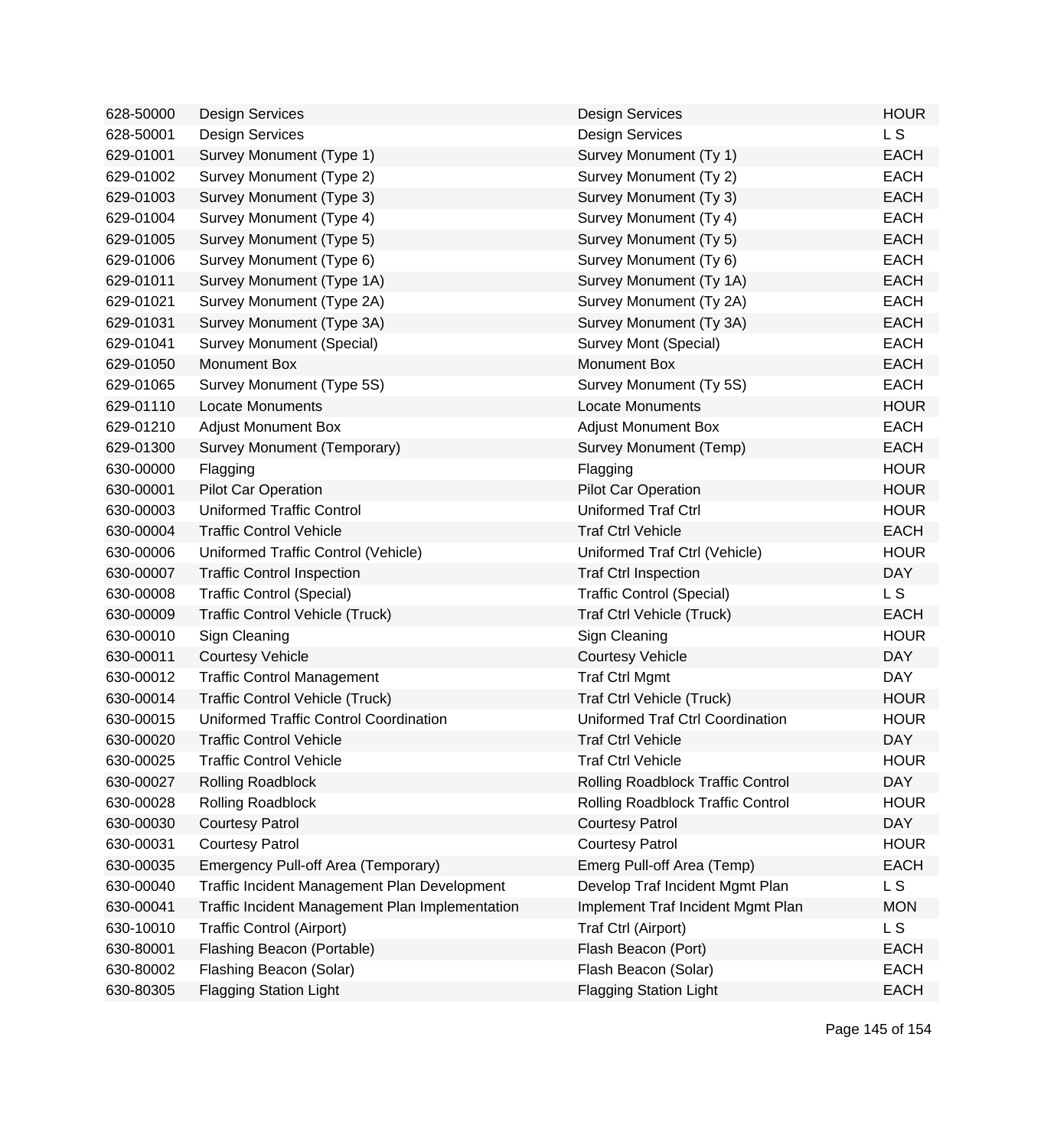| 630-80331 | Barricade (Type 3 F-A) (Temporary)                                                      | Barricade (3 F-A) (Temp)              | <b>EACH</b> |
|-----------|-----------------------------------------------------------------------------------------|---------------------------------------|-------------|
| 630-80332 | Barricade (Type 3 F-B) (Temporary)                                                      | Barricade (3 F-B) (Temp)              | <b>EACH</b> |
| 630-80333 | Barricade (Type 3 F-C) (Temporary)                                                      | Barricade (3 F-C) (Temp)              | <b>EACH</b> |
| 630-80334 | Barricade (Type 3 F-D) (Temporary)                                                      | Barricade (3 F-D) (Temp)              | <b>EACH</b> |
| 630-80335 | Barricade (Type 3 M-A) (Temporary)                                                      | Barricade (3 M-A) (Temp)              | <b>EACH</b> |
| 630-80336 | Barricade (Type 3 M-B) (Temporary)                                                      | Barricade (3 M-B) (Temp)              | <b>EACH</b> |
| 630-80337 | Barricade (Type 3 M-C) (Temporary)                                                      | Barricade (3 M-C) (Temp)              | <b>EACH</b> |
| 630-80338 | Barricade (Type 3 M-D) (Temporary)                                                      | Barricade (3 M-D) (Temp)              | <b>EACH</b> |
| 630-80339 | <b>Directional Barricade</b>                                                            | <b>Directional Barricade</b>          | <b>EACH</b> |
| 630-80341 | Construction Traffic Sign (Panel Size A)                                                | Const Traf Sign (A)                   | <b>EACH</b> |
| 630-80342 | Construction Traffic Sign (Panel Size B)                                                | Const Traf Sign (B)                   | <b>EACH</b> |
| 630-80343 | Construction Traffic Sign (Panel Size C)                                                | Const Traf Sign (C)                   | <b>EACH</b> |
| 630-80344 | <b>Construction Traffic Sign (Special)</b>                                              | Const Traf Sign (Spec)                | <b>SF</b>   |
| 630-80345 | Vehicle Mounted Message Sign Panel (Furnish Only)                                       | Furn Vehicle Mnted Mesg Sign Pnl      | <b>EACH</b> |
| 630-80348 | Construction Information Sign                                                           | Const Info Sign                       | <b>EACH</b> |
| 630-80350 | <b>Vertical Panel</b>                                                                   | Vert Panel                            | <b>EACH</b> |
| 630-80351 | Vertical Panel (Plastic)                                                                | Vert Panel (Plastic)                  | <b>EACH</b> |
| 630-80352 | Vertical Panel (Special)                                                                | Vert Panel (Spec)                     | <b>EACH</b> |
| 630-80353 | Vertical Panel (With Light) (Flashing)                                                  | Vert Panel (Light) (F)                | <b>EACH</b> |
| 630-80354 | Vertical Panel (With Light) (Steady Burn)                                               | Vert Panel (Light) (SB)               | <b>EACH</b> |
| 630-80355 | Portable Message Sign Panel                                                             | Port Mesg Panel                       | <b>EACH</b> |
| 630-80356 | Advance Warning Flashing or Sequencing Arrow Panel (A Flash Arrow Panel (A Ty)<br>Type) |                                       | <b>EACH</b> |
| 630-80357 | Advance Warning Flashing or Sequencing Arrow Panel (B Flash Arrow Panel (B Ty)<br>Type) |                                       | <b>EACH</b> |
| 630-80358 | Advance Warning Flashing or Sequencing Arrow Panel (C Flash Arrow Panel (C Ty)<br>Type) |                                       | <b>EACH</b> |
| 630-80359 | Portable Message Sign Panel                                                             | Port Mesg Panel                       | <b>DAY</b>  |
| 630-80360 | Drum Channelizing Device                                                                | Drum Channel Dev                      | <b>EACH</b> |
| 630-80363 | Drum Channelizing Device (With Light) (Flashing)                                        | Drum Channel Dev (Light) (F)          | <b>EACH</b> |
| 630-80364 | Drum Channelizing Device (With Light) (Steady Burn)                                     | Drum Channel Dev (Light) (SB)         | <b>EACH</b> |
| 630-80365 | Portable Message Sign Panel (State Furnished)                                           | Port Mesg Panel (State Furn)          | <b>EACH</b> |
| 630-80366 | Portable Traffic Speed Monitor (State Purchased)                                        | Port Traf Speed Monitor (State Purch) | <b>EACH</b> |
| 630-80367 | Portable Traffic Speed Monitor                                                          | Port Traf Speed Monitor               | <b>EACH</b> |
| 630-80368 | Portable Traffic Speed Monitor                                                          | Port Traf Speed Monitor               | <b>DAY</b>  |
| 630-80369 | Portable Variable Speed Limit Sign                                                      | Port Var Speed Limit Sign             | <b>EACH</b> |
| 630-80370 | Concrete Barrier (Temporary)                                                            | Conc Barrier (Temp)                   | LF          |
| 630-80375 | Concrete Barrier (Temporary) (Install Only)                                             | Inst Conc Barrier (Temp)              | LF          |
| 630-80377 | Portable Water Filled Barrier (Temporary)                                               | Port Water Filled Barrier (Temp)      | LF          |
| 630-80378 | Glare Screen (Temporary)                                                                | Glare Screen (Temp)                   | LF          |
| 630-80380 | <b>Traffic Cone</b>                                                                     | <b>Traffic Cone</b>                   | <b>EACH</b> |
| 630-80384 | <b>Tubular Marker</b>                                                                   | <b>Tubular Marker</b>                 | <b>EACH</b> |
| 630-80385 | Lane Divider (Temporary)                                                                | Lane Divider (Temp)                   | <b>EACH</b> |
| 630-80390 | <b>Channelizing Device (Special)</b>                                                    | Channel Dev (Spec)                    | <b>EACH</b> |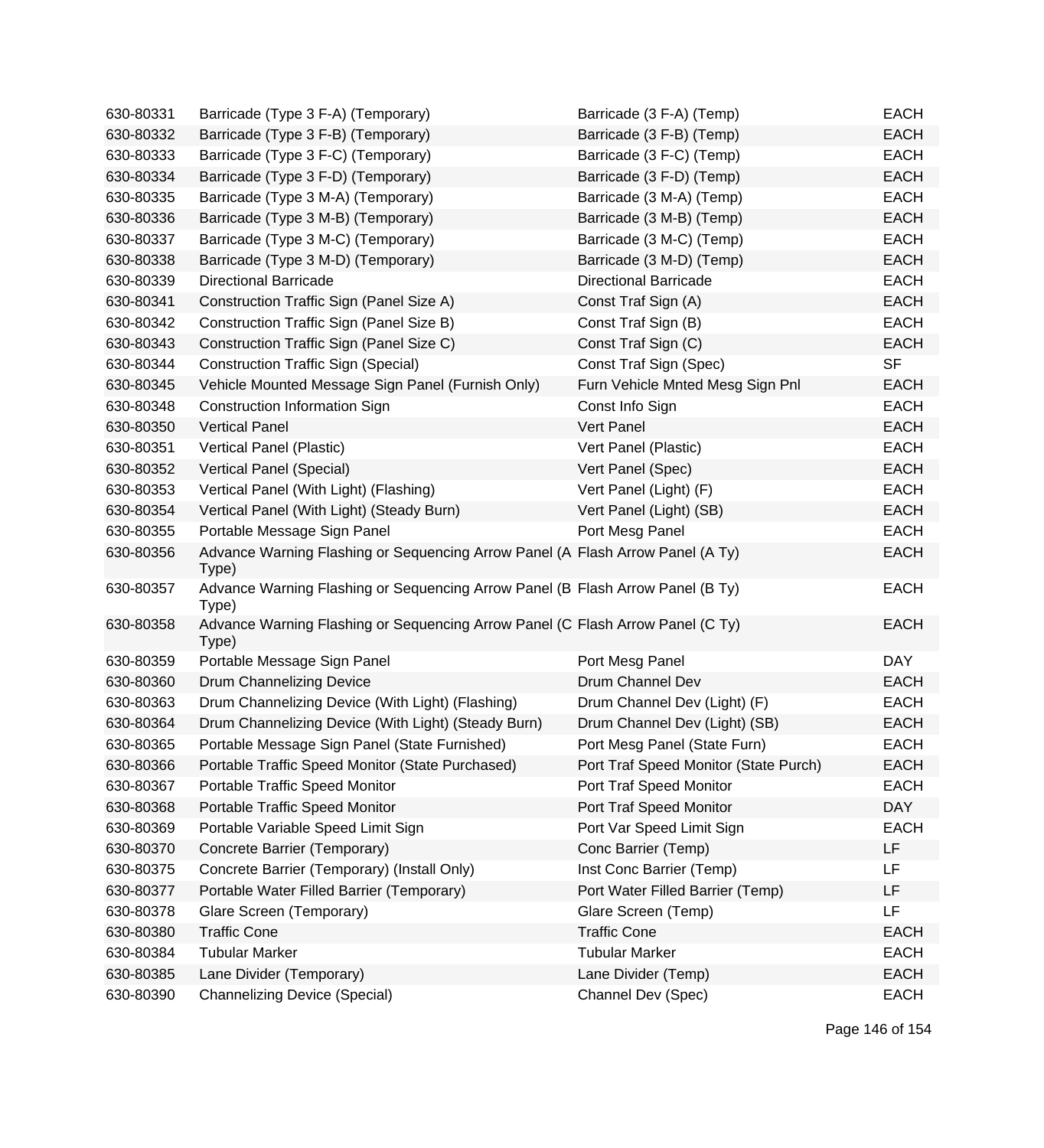| 630-80391 | Channelizing Device (Fixed)                                 | Channel Dev (Fixed)                      | <b>EACH</b>    |
|-----------|-------------------------------------------------------------|------------------------------------------|----------------|
| 630-80392 | Stackable Tubular Marker                                    | Stackable Tubular Marker                 | <b>EACH</b>    |
| 630-80393 | <b>Stackable Vertical Panels</b>                            | <b>Stackable Vertical Panels</b>         | <b>EACH</b>    |
| 630-80401 | Delineator (Type I) (Temporary)                             | Delin (Ty I) (Temp)                      | <b>EACH</b>    |
| 630-80402 | Delineator (Type II) (Temporary)                            | Delin (Ty II) (Temp)                     | <b>EACH</b>    |
| 630-80403 | Delineator (Type III) (Temporary)                           | Delin (Ty III) (Temp)                    | <b>EACH</b>    |
| 630-80410 | Advance Overhead Warning Device (Chains)                    | Adv Overhead Warn Dev (Chains)           | <b>EACH</b>    |
| 630-80415 | Advanced Warning Flashing or Sequencing Panel (C<br>Type)   | Adv Warn Flash or Seq Panel (C Type)     | <b>DAY</b>     |
| 630-80430 | Rumble Strip (Portable)                                     | Rumble Strip (Port)                      | <b>EACH</b>    |
| 630-80440 | Portable Rumble Strips (Temporary)                          | Port Rumble Strips (Temp)                | <b>EACH</b>    |
| 630-80510 | Mobile Pavement Marking Zone                                | Mobile Pvmt Mkg Zone                     | L <sub>S</sub> |
| 630-80520 | Mobile Pavement Marking Zone                                | Mobile Pvmt Mkg Zone                     | <b>DAY</b>     |
| 630-80560 | Mobile Profilograph Operation Zone                          | Mobile Profilograph Oper Zone            | L S            |
| 630-80570 | Mobile Profilograph Operation Zone                          | Mobile Profilograph Oper Zone            | <b>DAY</b>     |
| 630-85006 | Impact Attenuator (Sand Filled Plastic Barrel) (Temporary)  | Impact Atten (Sand Fill) (Temp)          | <b>EACH</b>    |
| 630-85010 | Impact Attenuator (Temporary)                               | Impact Atten (Temp)                      | <b>EACH</b>    |
| 630-85011 | Impact Attenuator (Temporary)                               | Imp Atten (Temp)                         | <b>DAY</b>     |
| 630-85020 | <b>Mobile Attenuator</b>                                    | <b>Mobile Attenuator</b>                 | <b>EACH</b>    |
| 630-85040 | Impact Attenuator (Truck Mounted Attenuator)<br>(Temporary) | Impact Atten (T-M-A) (Temp)              | <b>EACH</b>    |
| 630-85041 | Mobile Attenuator                                           | <b>Mobile Attenuator</b>                 | <b>DAY</b>     |
| 630-85115 | Impact Attenuator (Quadguard) (Temporary)                   | Impact Atten (Quadguard) (Temp)          | <b>EACH</b>    |
| 630-86100 | <b>River Safety Net</b>                                     | <b>River Safety Net</b>                  | <b>EACH</b>    |
| 630-86800 | Traffic Signal (Temporary)                                  | Traffic Signal (Temp)                    | L S            |
| 630-86810 | Traffic Signal (Temporary)                                  | Traffic Signal (Temp)                    | <b>EACH</b>    |
| 630-86820 | Traffic Signal (Temporary) (State Furnished)                | Traffic signal(Temp.)(State Furnished)   | <b>EACH</b>    |
| 630-87000 | Temporary Highway Advisory Radio Transmitter                | Temp Hwy Advisory Radio Transmitter      | <b>EACH</b>    |
| 630-88000 | Smart Work Zone System Server and Sofware                   | Smart Wrk Zn Sys Serv and Sftwre         | <b>DAY</b>     |
| 630-88005 | Portable Non-Intrusive Traffic Sensor                       | Port Non-Intrus Traf Sens                | <b>DAY</b>     |
| 630-88010 | Portable Pan-Tilt-Zoom Camera                               | Port Pan-Tilt-Zoom Cam                   | <b>DAY</b>     |
| 631-00100 | <b>Highway Design &amp; Construction</b>                    | Hwy Design & Const                       | L S            |
| 631-00105 | <b>Highway Construction</b>                                 | <b>Hwy Const</b>                         | L S            |
| 631-10000 | Alternate Bridge Design and Construction                    | Alt Brdg Design and Const                | L S            |
| 631-10001 | Alternative Girder Design & Construction                    | Alternative Girder Design & Construction | L S            |
| 631-10002 | <b>Bridge Design and Construction</b>                       | <b>Bridge Design and Construction</b>    | L S            |
| 631-11000 | Bridge/Structure (Design Build)                             | Bridge/Str (Design Build)                | <b>SF</b>      |
| 631-20010 | Move Bridge (Slide)                                         | Move Bridge (Slide)                      | L S            |
| 631-20020 | Move Bridge (Roll)                                          | Move Bridge (Roll)                       | L S            |
| 632-00000 | Night Work Lighting                                         | Night Work Lighting                      | L S            |
| 637-00100 | Roadway Sweeping                                            | Roadway Sweep                            | <b>SHML</b>    |
| 641-10000 | Shotcrete                                                   | Shotcrete                                | SY             |
| 641-10070 | <b>Shotcrete Sculpting</b>                                  | <b>Shotcrete Sculpting</b>               | SY             |
| 641-11000 | Shotcrete (Class A)                                         | Shotcrete (CLA)                          | <b>CY</b>      |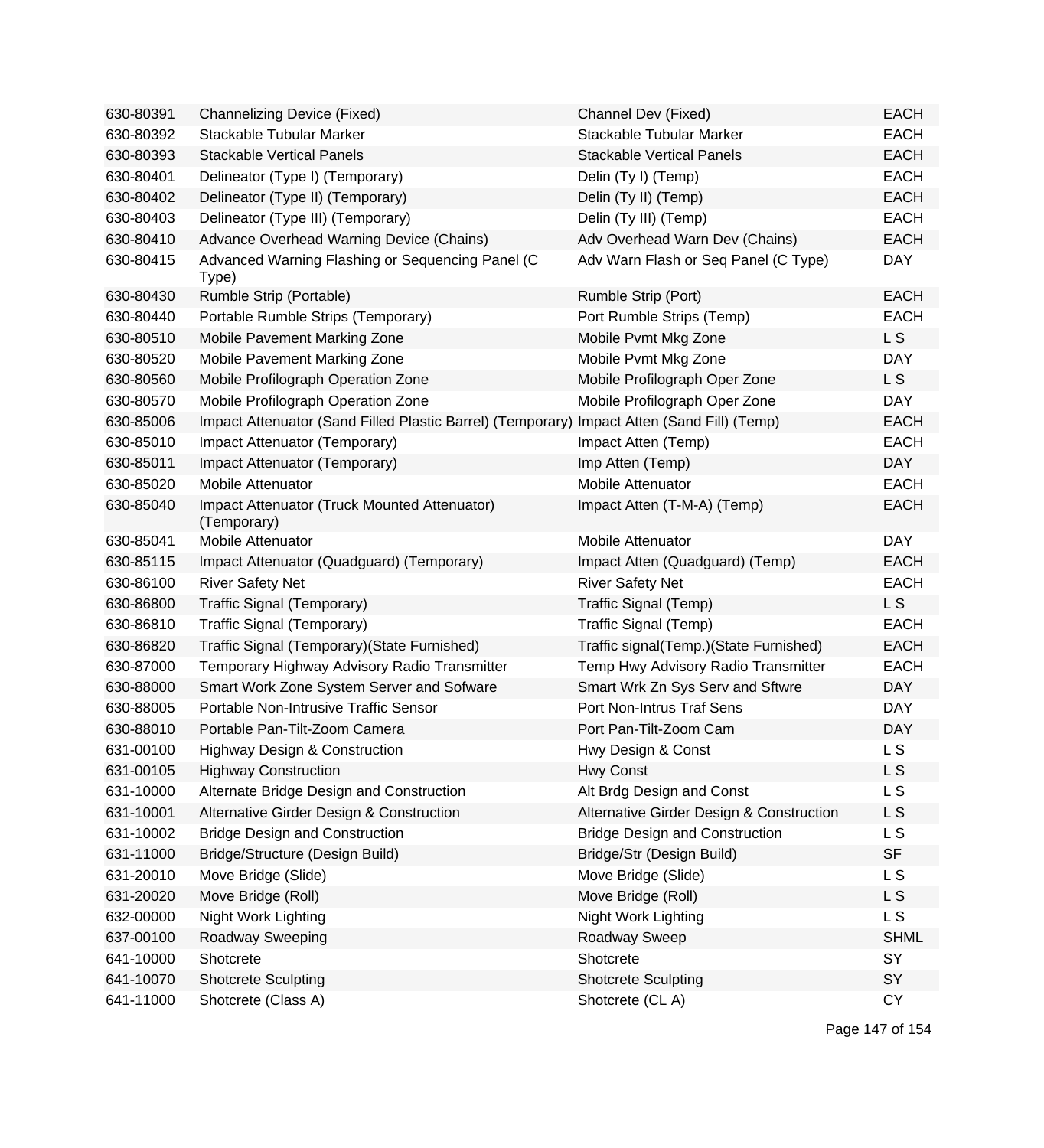| 641-11001 | Shotcrete (Class B)                         | Shotcrete (CL B)                   | <b>CY</b>      |
|-----------|---------------------------------------------|------------------------------------|----------------|
| 641-11002 | Shotcrete (Class C)                         | Shotcrete (CLC)                    | <b>CY</b>      |
| 641-11003 | Shotcrete (Class D)                         | Shotcrete (CLD)                    | <b>CY</b>      |
| 641-11004 | Shotcrete (Portal Brow) (8 Inch)            | Shotcrete (Port Brow) (8 In)       | <b>CY</b>      |
| 641-11005 | Shotcrete (Smoothing) (Geocomposite Drains) | Shotcrete (Smooth)(Geocomp Dr)     | CY             |
| 641-11006 | Shotcrete (Smoothing)(Supplemental)         | Shotcrete (Smooth)(Suppl)          | <b>CY</b>      |
| 642-00010 | Exploder (Type 1)(Install Only)             | Exploder (Ty 1)(Install)           | <b>EACH</b>    |
| 642-00020 | Exploder (Type 2)(Install Only)             | Exploder (Ty 2)(Install)           | <b>EACH</b>    |
| 642-00025 | Exploder (Type 3)(Install Only)             | Exploder (Ty 3)(Install)           | <b>EACH</b>    |
| 642-00030 | Control Shelter (Type 1)(Install Only)      | Cntrl Shelter (Ty 1)(Install)      | <b>EACH</b>    |
| 642-00040 | Control Shelter (Type 2)(Install Only)      | Cntrl Shelter (Ty 2)(Install)      | <b>EACH</b>    |
| 642-00050 | Oxygen Farm Cabinet                         | Oxy Farm Cabinet                   | <b>EACH</b>    |
| 650-00000 | <b>Mechanical Systems</b>                   | <b>Mechanical Syst</b>             | L <sub>S</sub> |
| 652-00000 | <b>Fire Protection Systems</b>              | <b>Fire Protection Syst</b>        | L S            |
| 660-00000 | <b>Special Systems</b>                      | <b>Special Syst</b>                | L S            |
| 670-00000 | <b>Electrical Systems</b>                   | <b>Electrical Syst</b>             | <b>LS</b>      |
| 680-00000 | <b>Lighting Systems</b>                     | <b>Lighting Syst</b>               | L S            |
| 699-00010 | <b>Fixed Fee</b>                            | <b>Fixed Fee</b>                   | L S            |
| 700-70002 | F/A ANTICIPATED CMO                         | F/A ANTICIPATED CMO                | F A            |
| 700-70010 | F/A Minor Contract Revisions                | F/A Minor Contract Revisions       | F A            |
| 700-70011 | F/A Partnering                              | F/A Partnering                     | F A            |
| 700-70012 | F/A Asphalt Pavement Incentive              | F/A Asph Pvmt Incentive            | F A            |
| 700-70013 | F/A Concrete Pavement Incentive             | F/A Conc Pvmt Incentive            | F A            |
| 700-70014 | F/A Incentive                               | F/A Incentive                      | F A            |
| 700-70015 | F/A Mobilization                            | F/A Mobilization                   | F A            |
| 700-70016 | F/A Fuel Cost Adjustment                    | F/A Fuel Cost Adjustment           | F A            |
| 700-70017 | F/A Landscape Establishment Incentive       | F/A Landscape Incentive            | F A            |
| 700-70018 | F/A Roadway Smoothness Incentive            | F/A Road Smooth Incentive          | F A            |
| 700-70019 | F/A Asphalt Cement Cost Adjustment          | F/A Asphalt Cement Cost Adjustment | F A            |
| 700-70021 | F/A On-The-Job Trainee                      | F/A On-The-Job Trainee             | <b>HOUR</b>    |
| 700-70025 | F/A Quality Incentive Payment               | F/A Quality Incentive Pymt         | F A            |
| 700-70028 | F/A ESB Program                             | F/A ESB Program                    | F A            |
| 700-70029 | F/A ESB Program Retainage                   | F/A ESB Program Retainage          | F A            |
| 700-70031 | F/A INTERIM SURFACE REPAIR                  | F/A INTERIM SURFACE REPAIR         | F A            |
| 700-70032 | F/A Emergency Repair                        | F/A Emergency Repair               | F A            |
| 700-70033 | F/A Video Taping                            | F/A Video Taping                   | F A            |
| 700-70034 | F/A                                         | F/A                                | F A            |
| 700-70035 | F/A                                         | F/A                                | F A            |
| 700-70036 | <b>Forced Accounts</b>                      | F/A                                | F A            |
| 700-70037 | F/A Contaminated Soil                       | F/A Contaminated Soil              | F A            |
| 700-70040 | F/A Railroad                                | F/A Railroad                       | F A            |
| 700-70042 | F/A Railroad Flagging                       | F/A RR Flagging                    | F A            |
| 700-70050 | F/A Removal                                 | F/A Removal                        | F A            |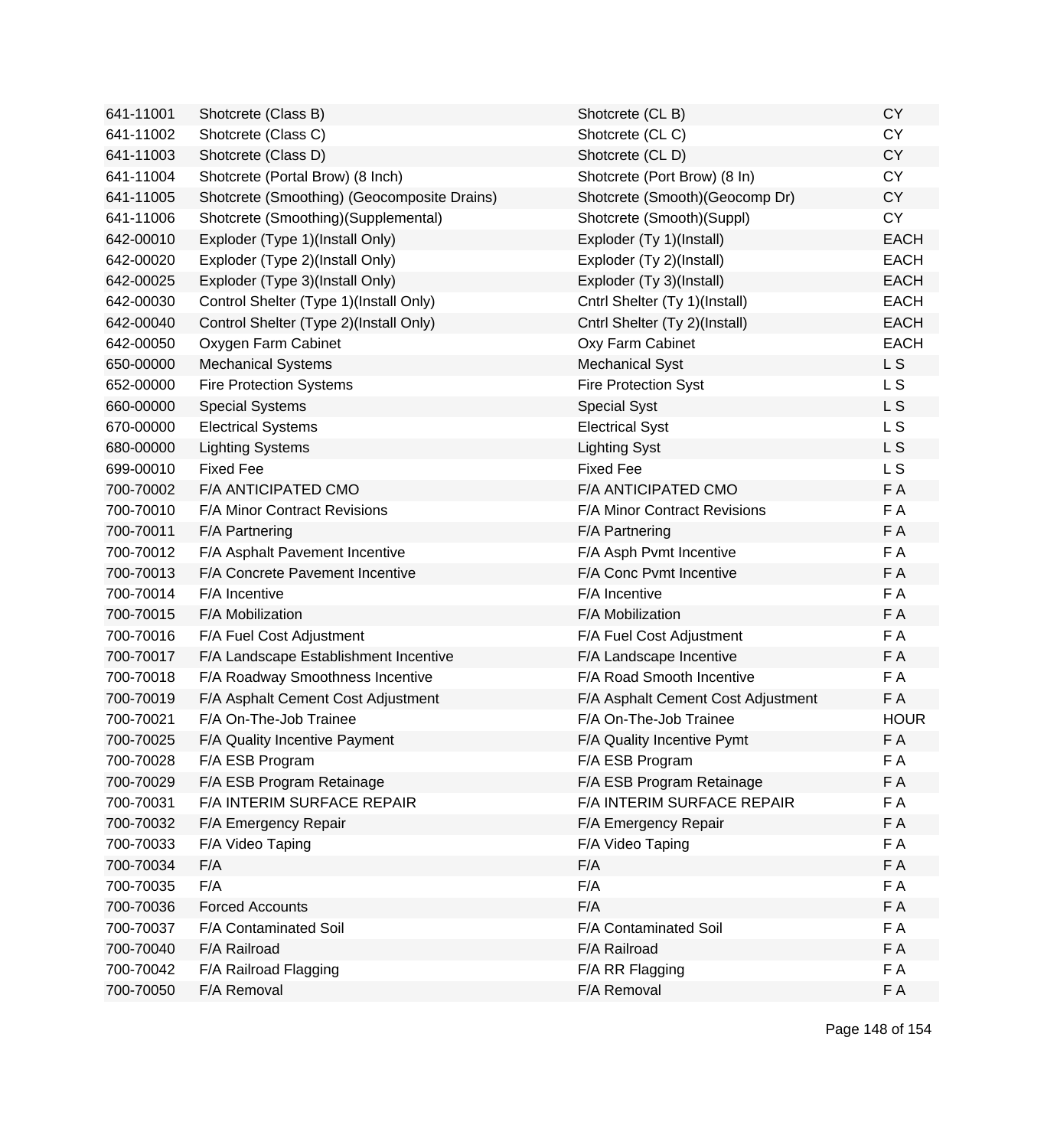| 700-70051 | F/A Disposal                                      | F/A Disposal                      | F A |
|-----------|---------------------------------------------------|-----------------------------------|-----|
| 700-70060 | F/A Adjust                                        | F/A Adjust                        | F A |
| 700-70070 | F/A Obtain                                        | F/A Obtain                        | F A |
| 700-70072 | F/A Obtain Power from Xcel Energy                 | F/A Obtain Power from Xcel        | F A |
| 700-70074 | F/A Obtain Power from                             | F/A Obtain Power from             | F A |
| 700-70080 | F/A Furnish                                       | F/A Furnish                       | FA  |
| 700-70081 | F/A Provide                                       | F/A Provide                       | F A |
| 700-70082 | F/A Furnish & Install Electrical Service          | F/A Furn & Inst Elec Serv         | FA  |
| 700-70090 | F/A Reset                                         | F/A Reset                         | F A |
| 700-70100 | F/A Relocate                                      | F/A Relocate                      | F A |
| 700-70110 | F/A Install                                       | F/A Install                       | F A |
| 700-70120 | F/A Maintain                                      | F/A Maintain                      | F A |
| 700-70129 | F/A Deck Rehabilitation                           | F/A Deck Rehab                    | F A |
| 700-70130 | F/A Repair                                        | F/A Repair                        | F A |
| 700-70131 | F/A Modify                                        | F/A Modify                        | F A |
| 700-70135 | F/A Demolish Building                             | F/A Demolish Building             | F A |
| 700-70140 | F/A Signing and Striping                          | F/A Signing and Striping          | F A |
| 700-70150 | F/A Asphalt Rejuvenating Agent                    | F/A Asph Rejuv Agent              | FA  |
| 700-70155 | F/A Pavement Surface Course Maintenance           | F/A Pvmt Surf Course Maint        | F A |
| 700-70160 | F/A Detour                                        | F/A Detour                        | F A |
| 700-70170 | <b>F/A Pothole Utilities</b>                      | F/A Pothole Util                  | F A |
| 700-70180 | F/A Gas Lines                                     | F/A Gas Lines                     | F A |
| 700-70190 | F/A Electric Service                              | F/A Elec Serv                     | F A |
| 700-70195 | F/A Utilities and Maintenance of Field Facilities | F/A Util and Maint of Field Facil | F A |
| 700-70200 | F/A Power Lines                                   | F/A Power Lines                   | F A |
| 700-70210 | F/A Lights                                        | F/A Lights                        | F A |
| 700-70220 | F/A Phone Service                                 | F/A Phone Serv                    | F A |
| 700-70222 | F/A Cellular Phone Service                        | F/A Cell Phone Serv               | FA  |
| 700-70225 | F/A Telephone Interconnect                        | F/A Telephone Interconnect        | F A |
| 700-70230 | F/A Communication Lines                           | F/A Communication Lines           | F A |
| 700-70240 | F/A Sewer Taps                                    | F/A Sewer Taps                    | F A |
| 700-70250 | <b>F/A Sewer Lines</b>                            | <b>F/A Sewer Lines</b>            | FΑ  |
| 700-70255 | F/A Water                                         | F/A Water                         | F A |
| 700-70260 | F/A Water Taps                                    | F/A Water Taps                    | F A |
| 700-70270 | F/A Water Lines                                   | F/A Water Lines                   | F A |
| 700-70280 | F/A Fire Hydrant                                  | F/A Fire Hydrant                  | F A |
| 700-70290 | F/A Manhole                                       | F/A Manhole                       | F A |
| 700-70300 | F/A Cable T.V. Lines                              | F/A Cable TV Lines                | F A |
| 700-70310 | F/A Landscaping                                   | F/A Landscaping                   | F A |
| 700-70320 | F/A Sprinklers                                    | F/A Sprinklers                    | F A |
| 700-70330 | F/A Temporary Signalization                       | F/A Temp Signalization            | F A |
| 700-70340 | F/A Habitat Restoration                           | F/A Habitat Restoration           | F A |
| 700-70350 | F/A Removal of Obstruction                        | F/A Removal of Obstruction        | F A |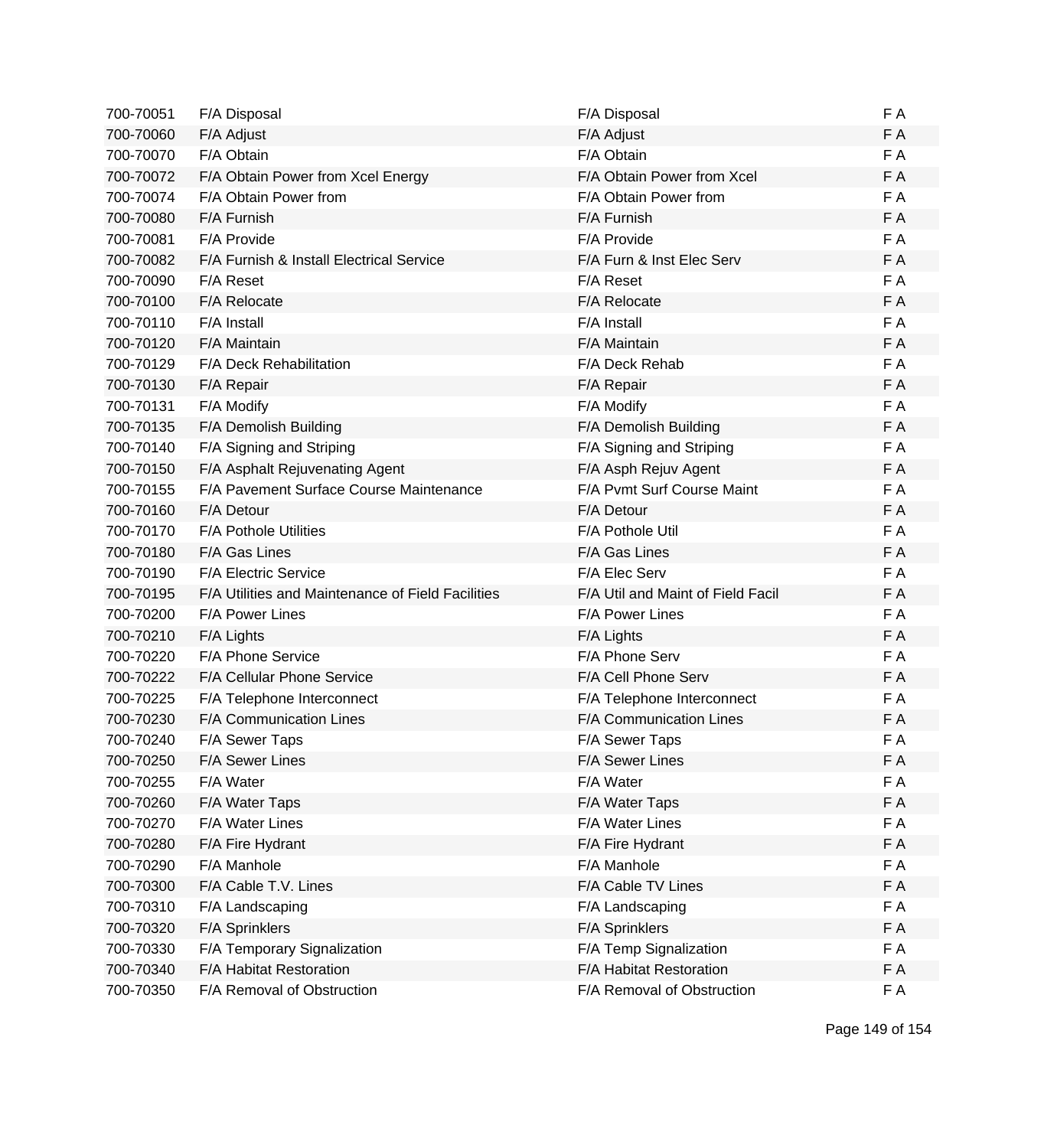| 700-70360 | F/A Signs, Delineators and Mileposts         | F/A Signs, Delin and MP          | F A |
|-----------|----------------------------------------------|----------------------------------|-----|
| 700-70370 | F/A Signing                                  | F/A Signing                      | F A |
| 700-70375 | F/A Striping                                 | F/A Striping                     | F A |
| 700-70380 | F/A Erosion Control                          | F/A Erosion Ctrl                 | F A |
| 700-70390 | F/A Wetland Restoration & Replacement        | F/A Wetland Restore & Replace    | F A |
| 700-70391 | F/A Wetland Replacement                      | F/A Wetland Replacement          | F A |
| 700-70392 | F/A Wetland Restoration                      | F/A Wetland Restoration          | F A |
| 700-70393 | F/A Wetland Monitoring                       | F/A Wetland Monitoring           | F A |
| 700-70394 | <b>F/A Wetland Protection</b>                | <b>F/A Wetland Protection</b>    | F A |
| 700-70400 | F/A Obliterate Old Road                      | F/A Obliterate Old Road          | FA  |
| 700-70410 | F/A Stream Restoration                       | F/A Stream Restoration           | F A |
| 700-70420 | F/A Tree Trimming                            | F/A Tree Trimming                | FA  |
| 700-70422 | F/A Sanding Material                         | F/A Sanding Material             | FA  |
| 700-70424 | F/A Slope Reconstruction                     | F/A Slope Reconstruction         | F A |
| 700-70426 | F/A Stabilization                            | F/A Stabilization                | F A |
| 700-70428 | F/A Separate and Stockpile Selected Rocks    | F/A Separate and Stockpile Rocks | F A |
| 700-70430 | F/A Boulder Placement                        | F/A Boulder Placement            | F A |
| 700-70440 | F/A Rock Scaling                             | F/A Rock Scaling                 | F A |
| 700-70450 | F/A Rock Fall Protection                     | F/A Rock Fall Protection         | FA  |
| 700-70460 | F/A Rock Staining                            | F/A Rock Staining                | FA  |
| 700-70470 | F/A Information Trailer                      | F/A Info Trailer                 | F A |
| 700-70480 | F/A Standby Sanitary Facilities              | F/A Standby Sani Facilities      | FA  |
| 700-70490 | F/A Traffic Control Vehicle (Pilot Car)      | F/A Traf Ctrl Veh (Pilot Car)    | FA  |
| 700-70492 | F/A Traffic Control for Installation         | F/A Traf Ctrl for Installation   | F A |
| 700-70495 | F/A Asbestos Abatement Work                  | F/A Asbestos Abatement Work      | F A |
| 700-70496 | F/A Lead Abatement Work                      | F/A Lead Abatement Work          | F A |
| 700-70500 | F/A Landfill Requirements                    | F/A Landfill Requirements        | F A |
| 700-70505 | F/A Plan Requirements                        | F/A Plan Requirements            | F A |
| 700-70510 | F/A Relocate Field Office                    | F/A Relocate Field Office        | F A |
| 700-70520 | F/A Micro                                    | F/A Micro                        | F A |
| 700-70530 | F/A Drainage Improvement                     | F/A Drainage Improvement         | F A |
| 700-70540 | F/A Traffic Signal Detector Loops            | F/A Traf Sig Detect Loops        | FΑ  |
| 700-70550 | F/A Blading Shoulder                         | F/A Blading Shoulder             | FA  |
| 700-70560 | F/A Plant Establishment                      | F/A Plant Establishment          | F A |
| 700-70570 | F/A Guardrail                                | F/A Guardrail                    | F A |
| 700-70580 | F/A Test Instruments                         | F/A Test Instruments             | F A |
| 700-70587 | F/A Hazardous Waste Disposal                 | F/A Hazardous Waste Disposal     | F A |
| 700-70588 | F/A Transportation of Hazardous Material     | F/A Transport Hazardous Matl     | F A |
| 700-70589 | F/A Environmental Health & Safety Management | F/A Environ Health & Safety Mgmt | F A |
| 700-70590 | F/A Health and Safety Plan                   | F/A Health and Safety Plan       | F A |
| 700-70591 | F/A Health and Safety Officer                | F/A Health and Safety Officer    | F A |
| 700-70592 | F/A Survey Monumentation                     | F/A Survey Monumentation         | F A |
| 700-70593 | F/A ROW Monumentation                        | F/A ROW Monumentation            | F A |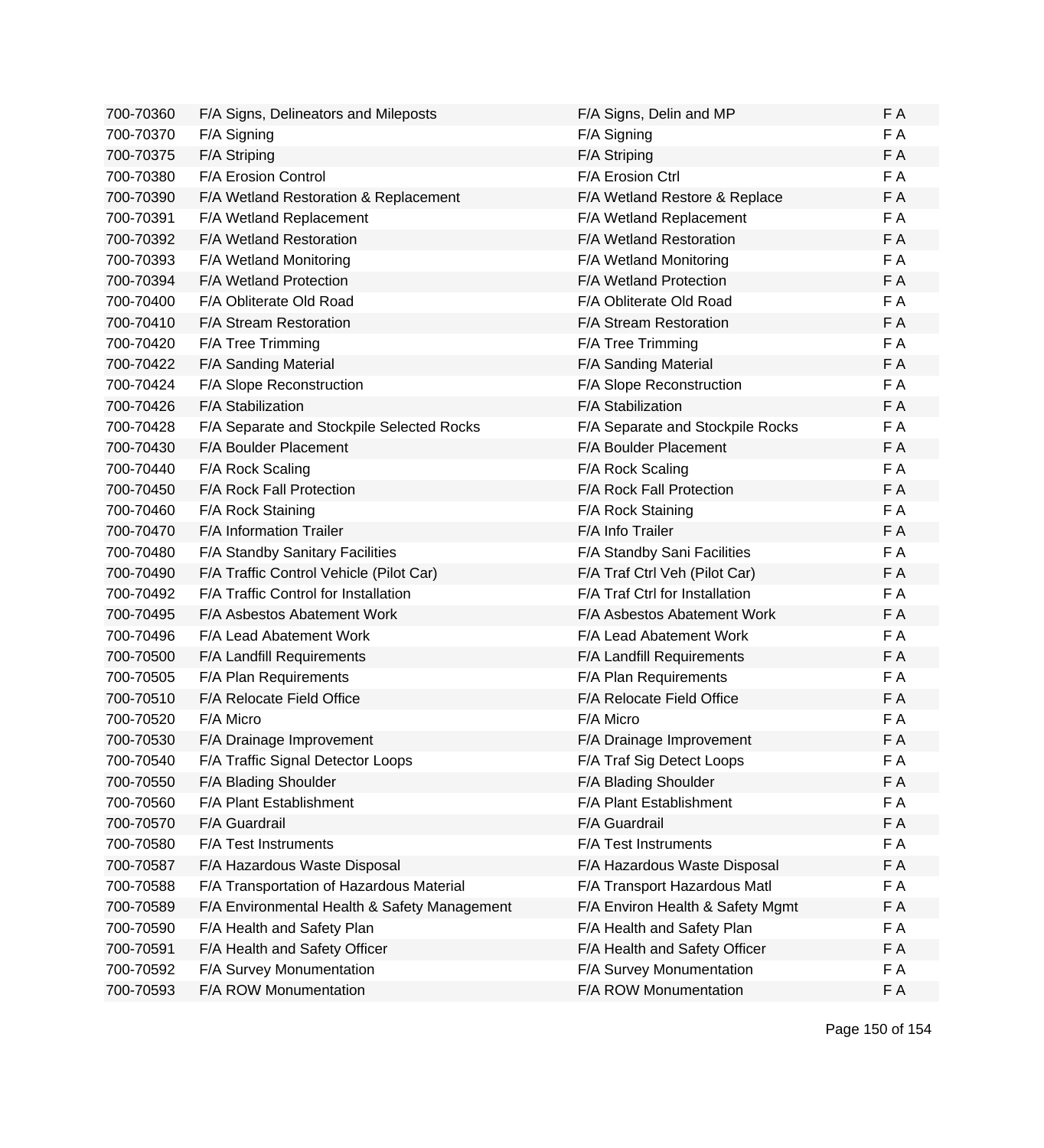| 700-70594 | F/A DRB Standing Committee                                                                            | F/A DRB Standing Committee               | F A |
|-----------|-------------------------------------------------------------------------------------------------------|------------------------------------------|-----|
| 700-70595 | F/A DRB On-Demand Committee                                                                           | F/A DRB On-Demand Committee              | F A |
| 700-71000 | <b>CMGC Overrun Pool</b>                                                                              | <b>CMGC Overrun Pool</b>                 | F A |
| 700-71001 | <b>CMGC Shared Rist Contig. Pool</b>                                                                  | <b>CMGC Shared Risk Contingency Pool</b> | F A |
| 700-71002 | <b>CDOT Risk Pool</b>                                                                                 | <b>CDOT Risk Pool</b>                    | F A |
| 700-71003 | Owner Controlled Insurance Program Responsiveness<br>and Accuracy                                     | OCIP Respon. and Accuracy                | F A |
| 700-71004 | Owner Controlled Insurance Program Enrollment and<br>Reporting                                        | <b>OCIP Enrollment and Reporting</b>     | F A |
| 700-71005 | Owner Controlled Insurance Program Safety Compliance<br>and Loss Statistics                           | OCIP Safety Compl. and Loss Stat.        | F A |
| 700-73301 | F/A Lighting by Others (Non-Utility) Paid by Time &<br>Material s                                     | F/A Lighting by Others (Non-Util)        | F A |
| 700-73302 | F/A Lighting by Others (Non-Utility) Paid by LS                                                       | F/A Lighting by Others (Non-Util)        | F A |
| 700-73311 | F/A Relocate Electric (Non-Utility)                                                                   | F/A Reloc Elec (Non-Util)                | F A |
| 700-73312 | F/A Signal Lighting by Others (Non-Utility)                                                           | F/A Sig Lighting by Others (Non-Util)    | F A |
| 700-73322 | F/A Fire Hydrant by Others (Non-Utility)                                                              | F/A Fire Hydrant by Others (Non-Util)    | F A |
| 700-73332 | F/A Relocate Electric (Non-Utility)                                                                   | F/A Reloc Elec (Non-Util)                | F A |
| 700-73351 | F/A                                                                                                   | F/A                                      | F A |
| 700-73352 | F/A                                                                                                   | F/A                                      | F A |
| 700-90000 | Do Not Use On Estimates-For Use Only As Item In The<br><b>Generic Nonbid Project</b>                  | Generic Non-Bid Project                  | F A |
| 700-90005 | F/A                                                                                                   | F/A                                      | F A |
| 700-90006 | F/A Signing & Striping                                                                                | F/A Signing & Striping                   | F A |
| 700-90007 | F/A Plant Establishment                                                                               | F/A Plant Establishment                  | F A |
| 700-90010 | F/A Removal                                                                                           | F/A Removal                              | F A |
| 700-90011 | F/A Signs, Delineators & Mileposts                                                                    | F/A Signs, Delin & MP                    | F A |
| 700-90012 | Third Party Uniform Traffic Control is CE eligible, Use the<br>700-733** force account for this item. | Use 700-733** series for Traffic Control | F A |
| 700-90020 | F/A Adjust                                                                                            | F/A Adjust                               | F A |
| 700-90021 | F/A Detour                                                                                            | F/A Detour                               | F A |
| 700-90026 | F/A Landscaping                                                                                       | F/A Landscaping                          | F A |
| 700-90030 | F/A Reset                                                                                             | F/A Reset                                | F A |
| 700-90032 | F/A Emergency Repair                                                                                  | F/A Emergency Repair                     | F A |
| 700-90040 | F/A Furnish                                                                                           | F/A Furnish                              | F A |
| 700-90045 | F/A Provide                                                                                           | F/A Provide                              | F A |
| 700-90050 | F/A Relocate                                                                                          | F/A Relocate                             | F A |
| 700-90060 | F/A Install                                                                                           | F/A Install                              | F A |
| 700-90062 | F/A Furnish & Install                                                                                 | F/A Furn & Inst                          | F A |
| 700-90064 | F/A Furnish & Install Electrical Service                                                              | F/A Furn & Inst Elec Serv                | F A |
| 700-90070 | F/A Railroad                                                                                          | F/A Railroad                             | F A |
| 700-90072 | F/A Railroad Flagging                                                                                 | F/A RR Flagging                          | F A |
| 700-90074 | F/A Railroad Pre-emptive Timing (Install & Wiring)                                                    | F/A RR Pre-empt Timing (Install, Wiring) | F A |
| 700-90080 | F/A Gas Lines                                                                                         | F/A Gas Lines                            | F A |
| 700-90090 | F/A Electrical Service                                                                                | F/A Elec Serv                            | F A |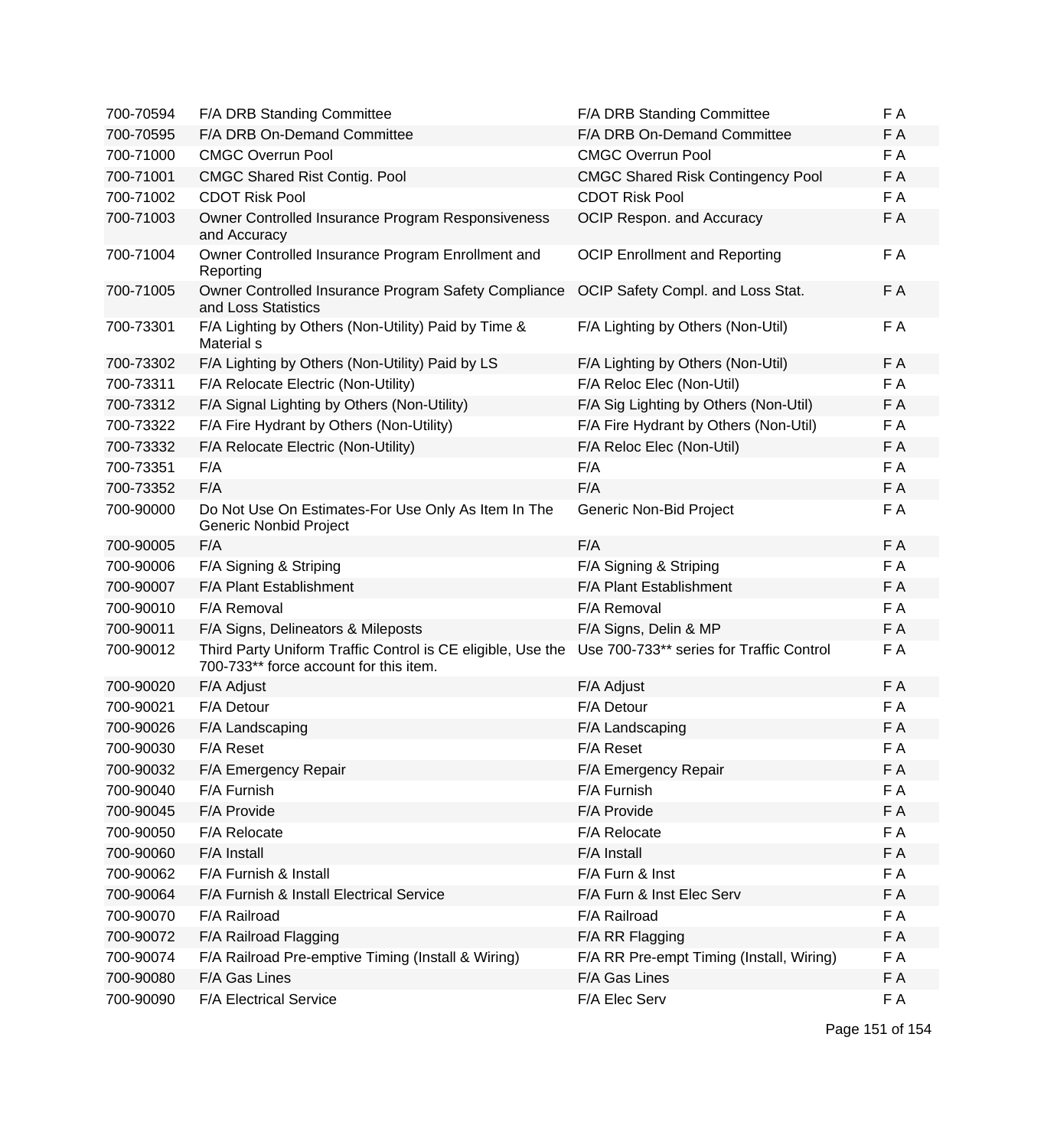| 700-90100 | <b>F/A Power Lines</b>                                          | <b>F/A Power Lines</b>                | F A         |
|-----------|-----------------------------------------------------------------|---------------------------------------|-------------|
| 700-90110 | F/A Lights                                                      | F/A Lights                            | F A         |
| 700-90120 | F/A Phone Service                                               | F/A Phone Serv                        | F A         |
| 700-90130 | F/A Communication Lines                                         | F/A Communication Lines               | F A         |
| 700-90140 | F/A Sewer Taps                                                  | F/A Sewer Taps                        | F A         |
| 700-90150 | F/A Sewer Lines                                                 | F/A Sewer Lines                       | F A         |
| 700-90160 | F/A Water Taps                                                  | F/A Water Taps                        | F A         |
| 700-90170 | F/A Water Lines                                                 | F/A Water Lines                       | F A         |
| 700-90180 | F/A Fire Hydrant                                                | F/A Fire Hydrant                      | F A         |
| 700-90190 | F/A Cable TV Lines                                              | F/A Cable TV Lines                    | F A         |
| 700-90195 | F/A Maintain Field Laboratory                                   | F/A Maint Field Lab                   | F A         |
| 700-93301 | F/A                                                             | F/A                                   | F A         |
| 700-93302 | F/A Lighting by Others (Non-Utility)                            | F/A Lighting by Others (Non-Util)     | F A         |
| 700-93311 | F/A Reloc Elec (Non-Utility)                                    | F/A Reloc Elec (Non-Util)             | F A         |
| 700-93312 | F/A Signal Lighting By Others (Non-Utility)                     | F/A Sig Lighting by Others (Non-Util) | F A         |
| 700-93332 | F/A Relocate Electric (Non-Utility)                             | F/A Reloc Elec (Non-Util)             | F A         |
| 700-93352 | F/A                                                             | F/A                                   | F A         |
| 800-00040 | Right-Of-Way (Federal Aid Costs and Eligible Indirect<br>Costs) | Right-Of-Way (Fed Aid)                | L S         |
| 800-00045 | Right-Of-Way (Non-Federal Aid Costs and NFA Indirect<br>Costs)  | Right-Of-Way (Non-Fed Aid)            | L S         |
| 800-00060 | <b>State Furnished Materials</b>                                | <b>State Furn Matls</b>               | L S         |
| 800-00062 | <b>Local Furnished Materials</b>                                | <b>Local Furn Matls</b>               | L S         |
| 800-00064 | <b>Other Furnished Materials</b>                                | <b>Other Furn Matls</b>               | L S         |
| 800-00066 | <b>Misc Furnished Materials</b>                                 | <b>Misc Furn Matls</b>                | L S         |
| 800-00068 | State Furnished Materials (Unit Each)                           | <b>State Furn Matls</b>               | <b>EACH</b> |
| 800-00070 | State Furnished Materials (Unit Cubic Yards)                    | <b>State Furn Matls</b>               | <b>CY</b>   |
| 800-00072 | <b>State Furnished Material</b>                                 | <b>State Furn Matls</b>               | LB          |
| 800-00074 | <b>State Furnished Materials</b>                                | <b>State Furn Matls</b>               | <b>SF</b>   |
| 900-00001 | Added Item (Acre)/                                              | Added Item (Acre)/                    | <b>ACRE</b> |
| 900-00003 | Added Item (Cubic Foot)/                                        | Added Item (Cubic Foot)/              | CF          |
| 900-00004 | Added Item (Cubic Yard)/                                        | Added Item (Cubic Yard)/              | <b>CY</b>   |
| 900-00005 | Added Item (Day)/                                               | Added Item (Day)/                     | <b>DAY</b>  |
| 900-00006 | Added Item (Dollar)/                                            | Added Item (Dollar)/                  | <b>DOL</b>  |
| 900-00007 | Added Item (Each)/                                              | Added Item (Each)/                    | <b>EACH</b> |
| 900-00008 | Added Item (F A)/                                               | Added Item (F A)/                     | F A         |
| 900-00009 | Added Item (Gallon)/                                            | Added Item (Gallon)/                  | GAL         |
| 900-00010 | Added Item (Hour)/                                              | Added Item (Hour)/                    | <b>HOUR</b> |
| 900-00011 | Added Item (Pound)/                                             | Added Item (Pound)/                   | LB          |
| 900-00012 | Added Item (Foot)/                                              | Added Item (Foot)/                    | LF          |
| 900-00013 | Added Item (Lane Mile)/                                         | Added Item (Lane Mile)/               | LM          |
| 900-00014 | Added Item (Lump Sum)/                                          | Added Item (Lump Sum)/                | L S         |
| 900-00015 | Added Item (M Ft Bd Measure)/                                   | Added Item (M Ft Bd Measure)/         | <b>MFBM</b> |
| 900-00016 | Added Item (M Gallon)/                                          | Added Item (M Gallon)/                | <b>MGAL</b> |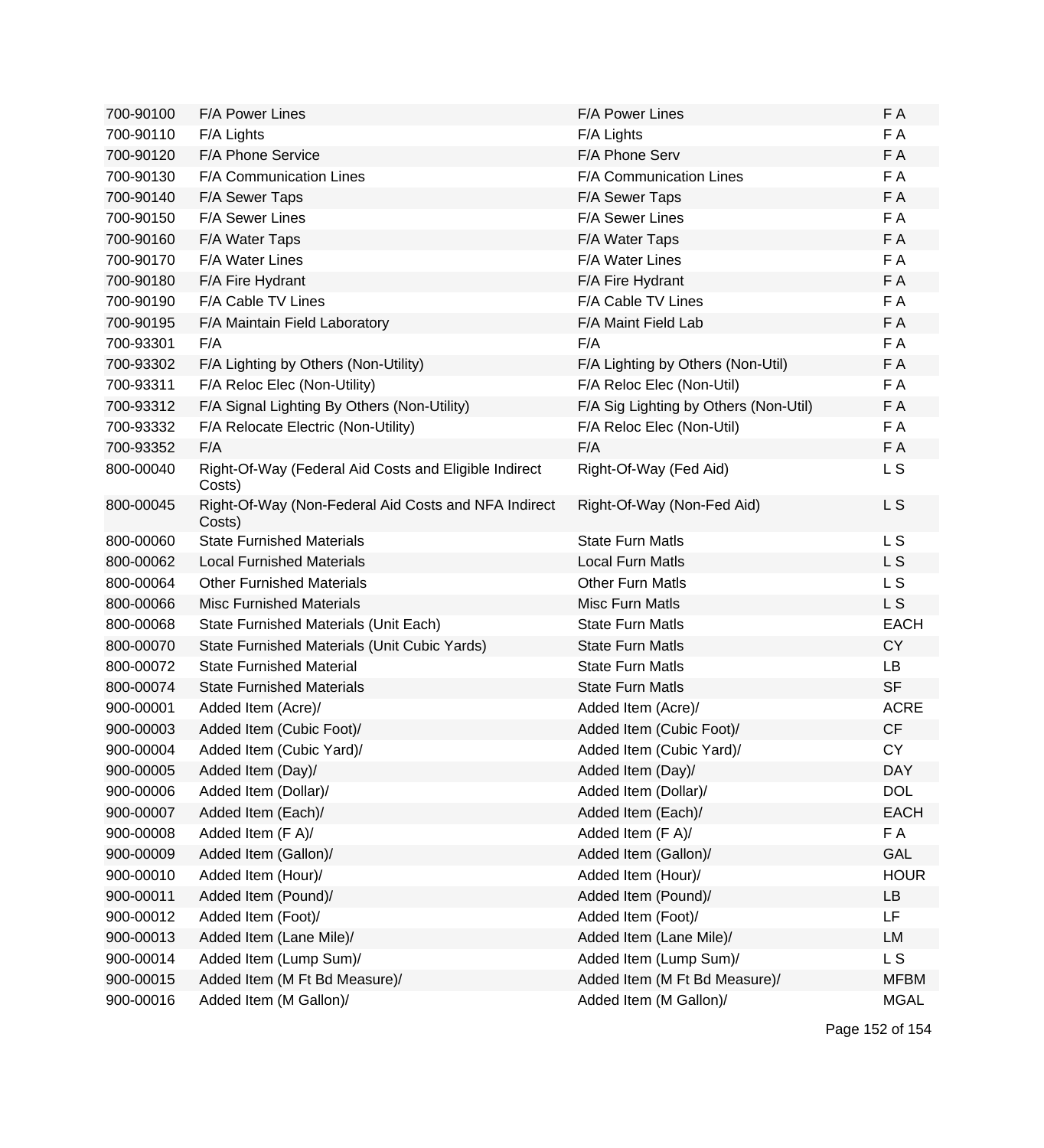| 900-00017 | Added Item (Mile)/                           | Added Item (Mile)/                          | <b>MILE</b> |
|-----------|----------------------------------------------|---------------------------------------------|-------------|
| 900-00018 | Added Item (M Kip Foot)/                     | Added Item (M Kip Foot)/                    | <b>MKFT</b> |
| 900-00019 | Added Item (Month)/                          | Added Item (Month)/                         | <b>MON</b>  |
| 900-00020 | Added Item (Ounce)/                          | Added Item (Ounce)/                         | OZ          |
| 900-00021 | Added Item (Square Foot)/                    | Added Item (Square Foot)/                   | <b>SF</b>   |
| 900-00022 | Added Item (Square Yard)/                    | Added Item (Square Yard)/                   | SY          |
| 900-00023 | Added Item (Ton Mile)/                       | Added Item (Ton Mile)/                      | <b>TM</b>   |
| 900-00024 | Added Item (Ton)/                            | Added Item (Ton)/                           | <b>TON</b>  |
| 900-00025 | Added Item (Work Day)/                       | Added Item (Work Day)/                      | <b>WD</b>   |
| 900-00026 | Added Item (Week)/                           | Added Item (Week)/                          | <b>WK</b>   |
| 900-00027 | Added Item (Yard Mile)/                      | Added Item (Yard Mile)/                     | YM          |
| 900-00028 | Added Item (OJT Damages)                     | Added Item (OJT Damages)                    | <b>HOUR</b> |
| 900-00029 | Sales Tax - AC Grade/Source Change           | Sales Tax - AC Grade/Source Change          | <b>DOL</b>  |
| 900-00030 | <b>Erosion Control Liquidated Damages</b>    | <b>Erosion Control Liquidated Damages</b>   | <b>DAY</b>  |
| 900-00031 | <b>ADDED Item/DBE Sanctions</b>              | <b>ADDED Item/DBE Sanctions</b>             | <b>DOL</b>  |
| 950-00000 | <b>Contract Management</b>                   | <b>Contract Management</b>                  | <b>DOL</b>  |
| 950-00001 | <b>Quality Management</b>                    | <b>Quality Management</b>                   | <b>DOL</b>  |
| 950-00002 | Safety Management                            | Safety Management                           | <b>DOL</b>  |
| 950-00003 | <b>Public Information Management</b>         | Public Info Manage                          | <b>DOL</b>  |
| 950-00004 | Mobilization                                 | Mobilization                                | <b>DOL</b>  |
| 950-00005 | Bonds and Insurance                          | Bonds and Insurance                         | <b>DOL</b>  |
| 950-00006 | Right-of-Way                                 | Right-of-Way                                | <b>DOL</b>  |
| 950-00100 | Hot Mix Asphalt                              | <b>HMA</b>                                  | <b>DOL</b>  |
| 950-00101 | Stone Matrix Asphalt                         | <b>SMA</b>                                  | <b>DOL</b>  |
| 950-00102 | Concrete Pavement (8 Inch to 10 Inch)        | Conc Pavement (8 In to 10 In)               | <b>DOL</b>  |
| 950-00103 | Concrete Pavement (11 Inch to 13 Inch)       | Conc Pavement (11 In to 13 In)              | <b>DOL</b>  |
| 950-00104 | Concrete Pavement (>13 Inch)                 | Conc Pavement (>13 Inch)                    | <b>DOL</b>  |
| 950-00105 | Roadway (Other)                              | Roadway (Other)                             | <b>DOL</b>  |
| 950-00106 | <b>Design Services</b>                       | <b>Design Services</b>                      | <b>DOL</b>  |
| 950-00200 | Structure - Steel Girder                     | <b>Structure - Steel Girder</b>             | <b>DOL</b>  |
| 950-00201 | Structure - Concrete I Girder                | Structure - Concrete I Girder               | <b>DOL</b>  |
| 950-00202 | Structure - Box Girder                       | Structure - Box Girder                      | <b>DOL</b>  |
| 950-00203 | Structure - Concrete Segmental Girder        | Structure - Conc Seg Girder                 | <b>DOL</b>  |
| 950-00204 | Structure - Concrete Post Tensioned Girder   | <b>Structure - Conc Post Tension Girder</b> | <b>DOL</b>  |
| 950-00205 | Structure - Other                            | Structure - Other                           | <b>DOL</b>  |
| 950-00206 | Structure - Concrete Box Culvert (W>20 Feet) | Structure - CBC (W>20 Ft)                   | <b>DOL</b>  |
| 950-00207 | Sign Structure                               | Sign Structure                              | <b>DOL</b>  |
| 950-00208 | <b>Retaining Walls</b>                       | <b>Retaining Walls</b>                      | <b>DOL</b>  |
| 950-00209 | Noise Walls                                  | Noise Walls                                 | <b>DOL</b>  |
| 950-00300 | <b>Unclassified Excavation</b>               | Uncl Ex                                     | <b>DOL</b>  |
| 950-00301 | <b>Unclassified Embankment</b>               | <b>Uncl Embank</b>                          | <b>DOL</b>  |
| 950-00302 | Aggregate Base Course                        | <b>ABC</b>                                  | <b>DOL</b>  |
| 950-00303 | Earthwork (Other)                            | Earthwork (Other)                           | <b>DOL</b>  |